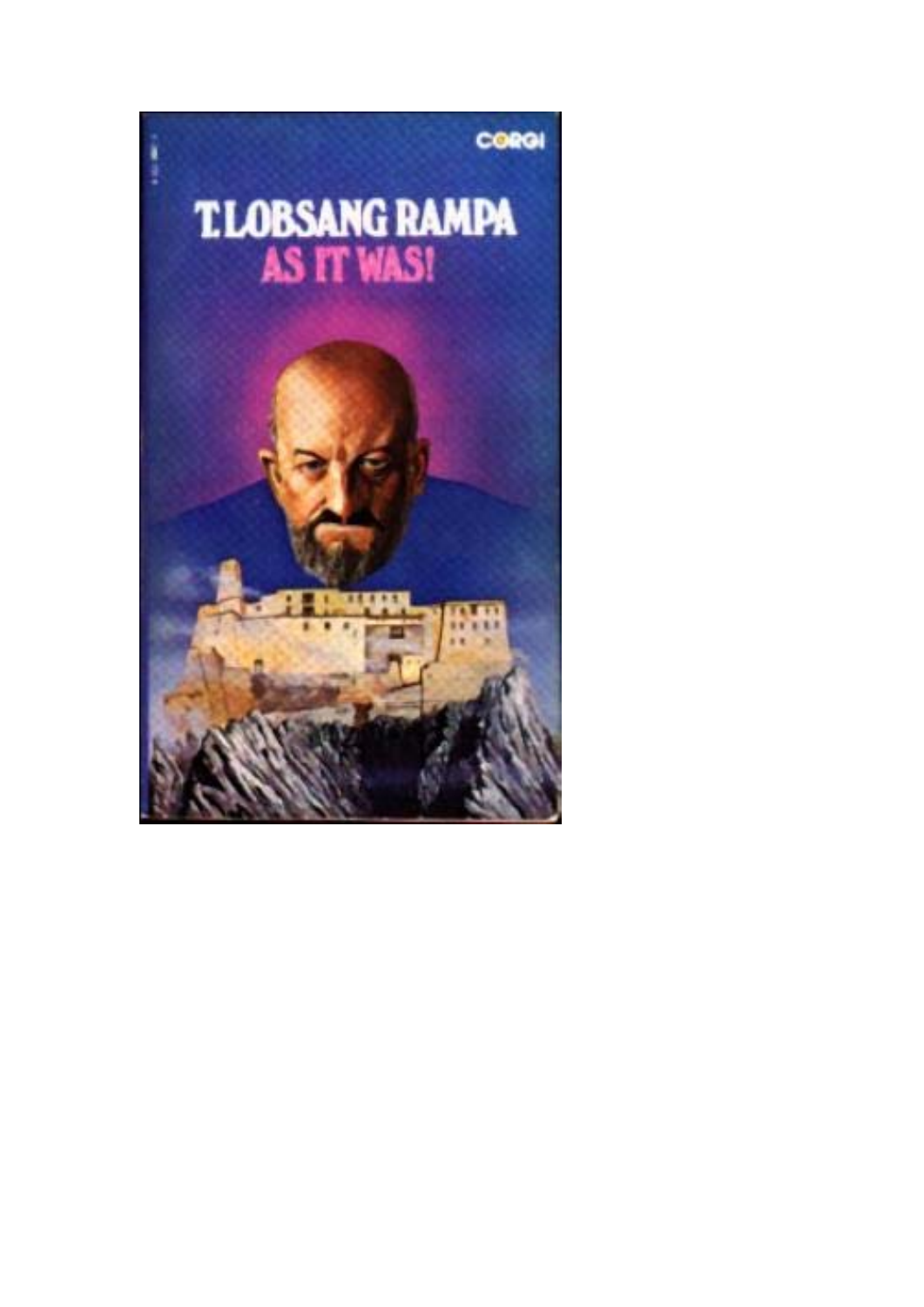### AS IT WAS!

Dedicated to The City of Calgary, where I have had peace and quiet and freedom from interference in my personal affairs. Thank you, City of Calgary.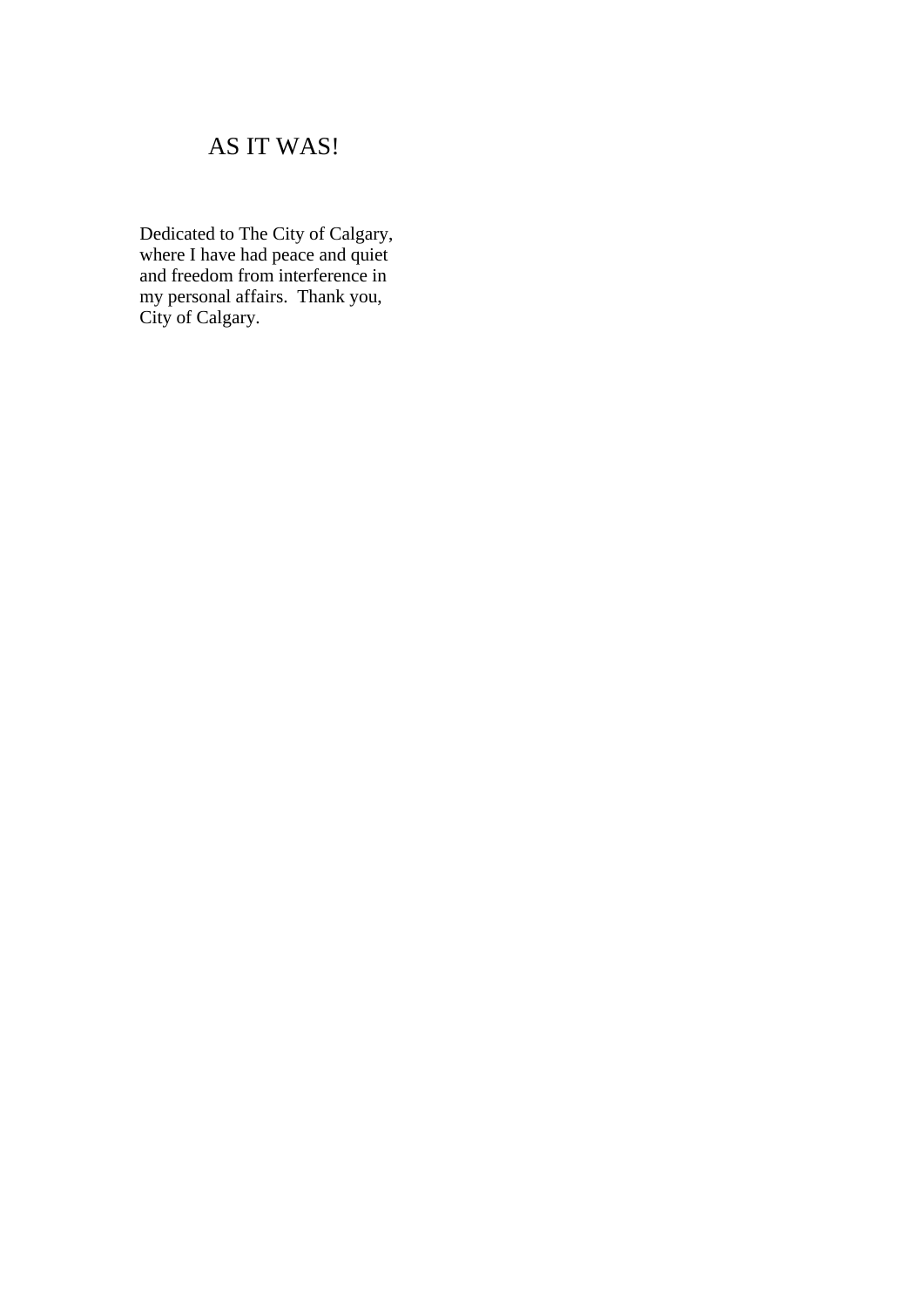### AS IT WAS!

Book One - As it was in the Beginning

Book Two - The First Era

Book Three - The Book of Changes

Book Four - As it is Now!

 . . . . . . . . . .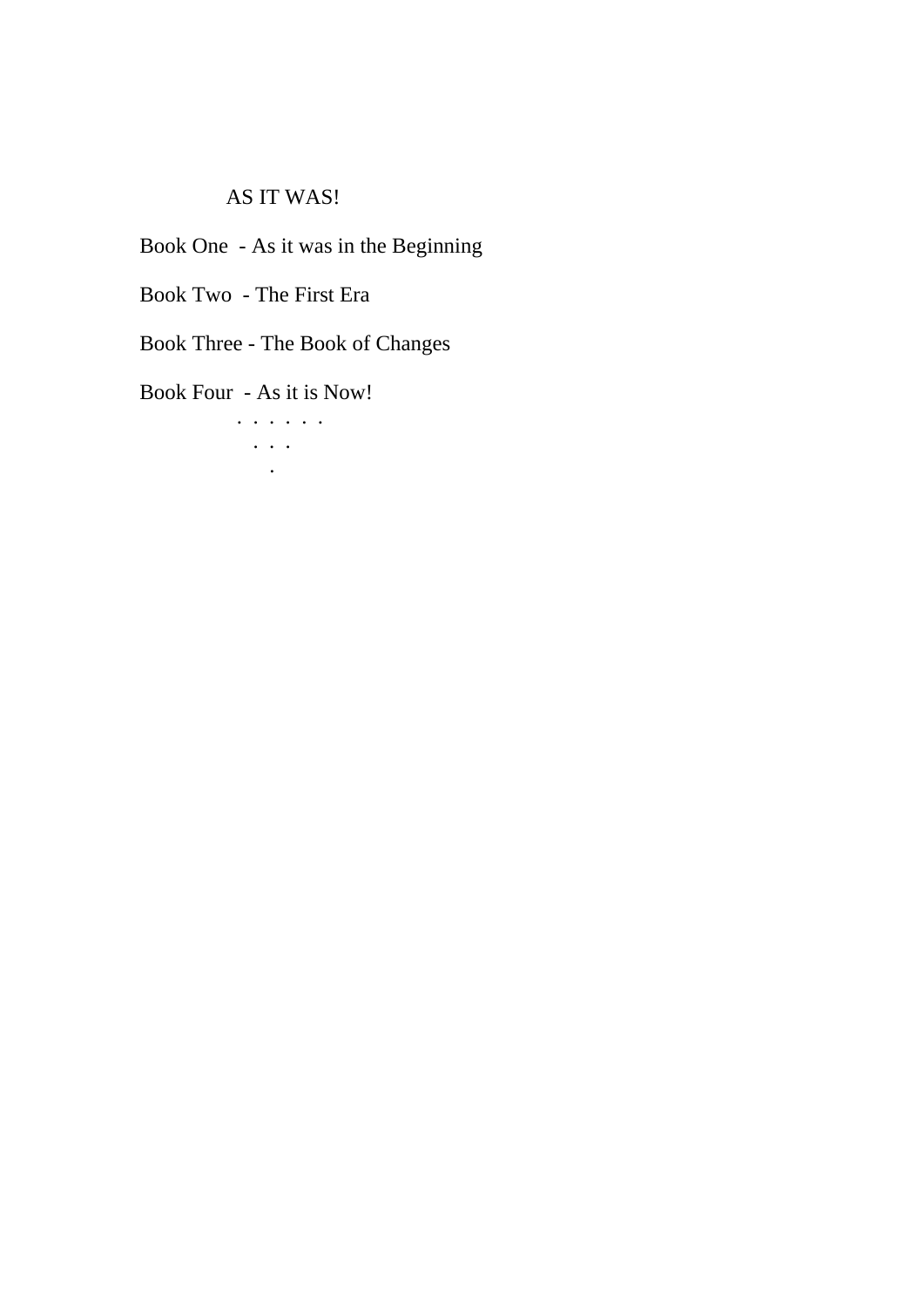#### FOREWORD . . .

 All "the best" books have a Foreword, so it is very necessary that THIS book have one. After all., Authors are quite entitled to regard their own books as The Best. Let me start The Best with an explanation of WHY I chose my title.

"As It Was!" Now why would he use such a silly title? He says in other books that he ALWAYS writes the truth Sure, sure, you shall have your explanation, so just Keep Calm (should be in six-inch capitals) and READ ON.

 All my books ARE true, and I have maintained that fact in face of relentless persecution and calumny. But throughout the ages sane, sensible people have been perse cuted and even tortured and killed for telling it As It was! A Very Wise Man was almost burnt at the stake for daring to assert that the Earth revolved around the Sun instead of-as the Priests taught-that the Earth was the centre of Creation and all planets revolved around it. The poor fellow had a terrible time, being stretched on the Rack and all that, and saved being cooked only by recanting.

 Then there have been people who inadvertently levitated at the wrong moment in front of the wrong people with the wrong results; they have been bumped off in various spectacular ways for letting it be known that they were different from the common horde. Some of "the horde" ARE common, too, especially if they are pressmen!

 Humans of the worst type—you know who THEY are! —just LOVE to drag everyone down to the same level; they just cannot bear to that anyone is different from they, so, like maniacs, they cry "destroy! destroy!" And instead of trying to prove a person right—they must always try to prove him wrong. The Press in particular like to start witch-hunting and persecute a person so that sen-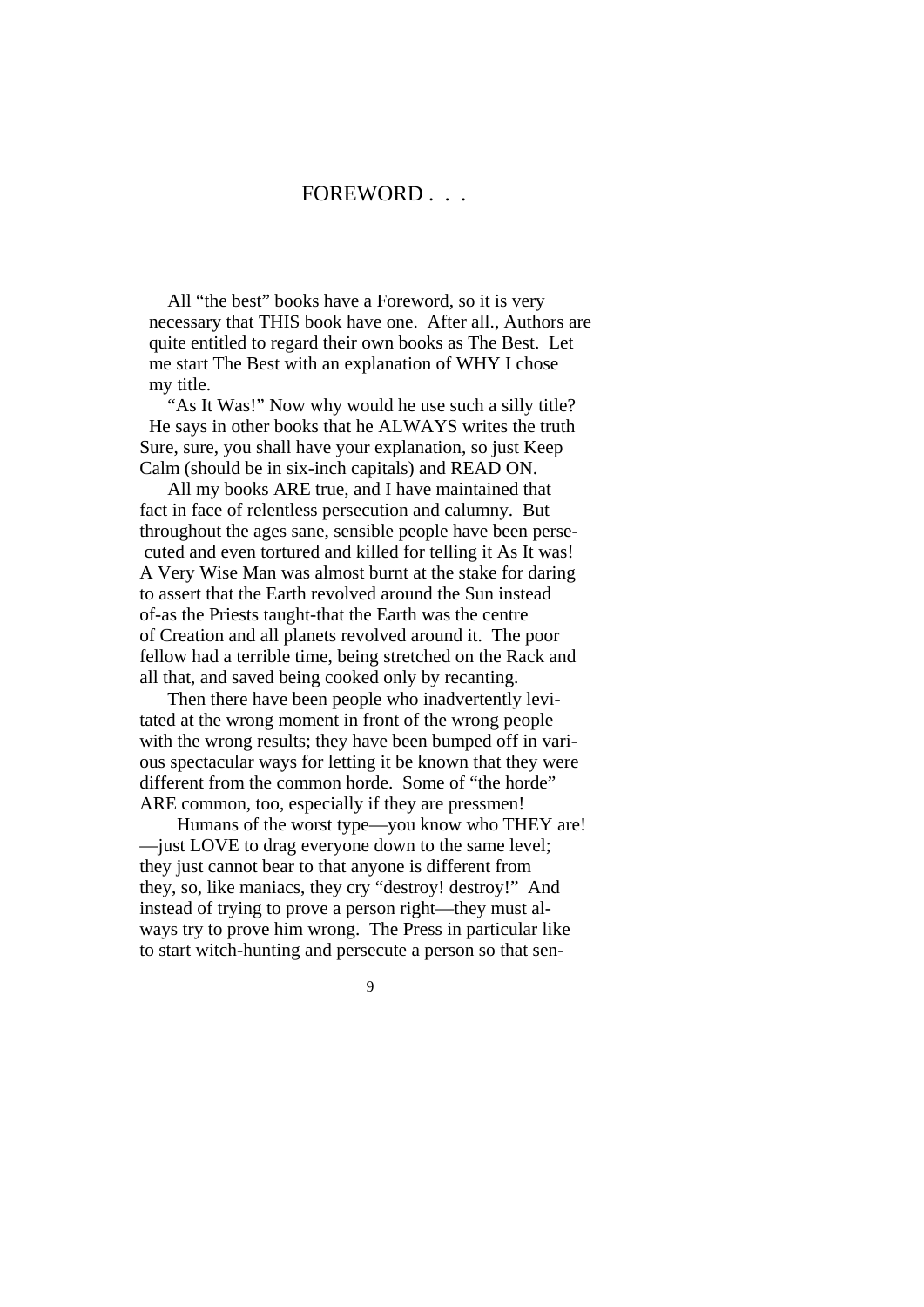sation may be stirred up. The morons of the Press lack the wits to think that there MIGHT be "something in it after all!"

 Edward Davis, "America's Toughest Cop," wrote in True Magazine dated January 1975. "The Media in genera1 is really composed of a bunch of frustrated fiction writers. Putting it another way, Journalism is filled with Picasso types who get out their paint boxes and construct a picture thats supposed to be me, but which nobody recognizes except the guy with the tar brush and feathers." Mr. Davis, it is very clear, does not like the Press. Nor do I. Both of us have good reason not to. A pressman said to me. "Truth? Truth never sold a paper. Sensation does. We do not bother with truth; we sell sensation."

 Ever since the publication of "The Third Eye"—a TRUE book.— strange creatures have crawled out of the woodwork" and with pens dipped in venom have written books and articles attacking me. Self-styled "experts" declared THIS to be false, while others of the genre declared THIS to be true but THAT false. No two "experts" could agree.

 Itinerant "investigators" toured around interviewing people who had never met me, fabricating wholly imaginary stories. The investigators never met me either. Pressmen, desperate for sensation, concocted "interviews" which never took place, Mrs. Rampa, in an entirely fabricated "interview" was quoted—misquoted—as saying the book was fiction. She did not say it. She has never said it. We both say-pal my books are TRUE.

 But neither press, radio, or publishers, have EVER permitted me the opportunity of giving my side of the matter. Never! Nor have I been asked to appear on T.V. or radio and tell the Truth! Like many before me I have been persecuted for being "different" from the majority. So Humanity destroys those who could help Mankind with special knowledge, or special experiences. We, the Unusual, could, if allowed, push back the Frontiers of Knowledge and advance man's understanding of Man.

The press report me as small and hairy, big and bald,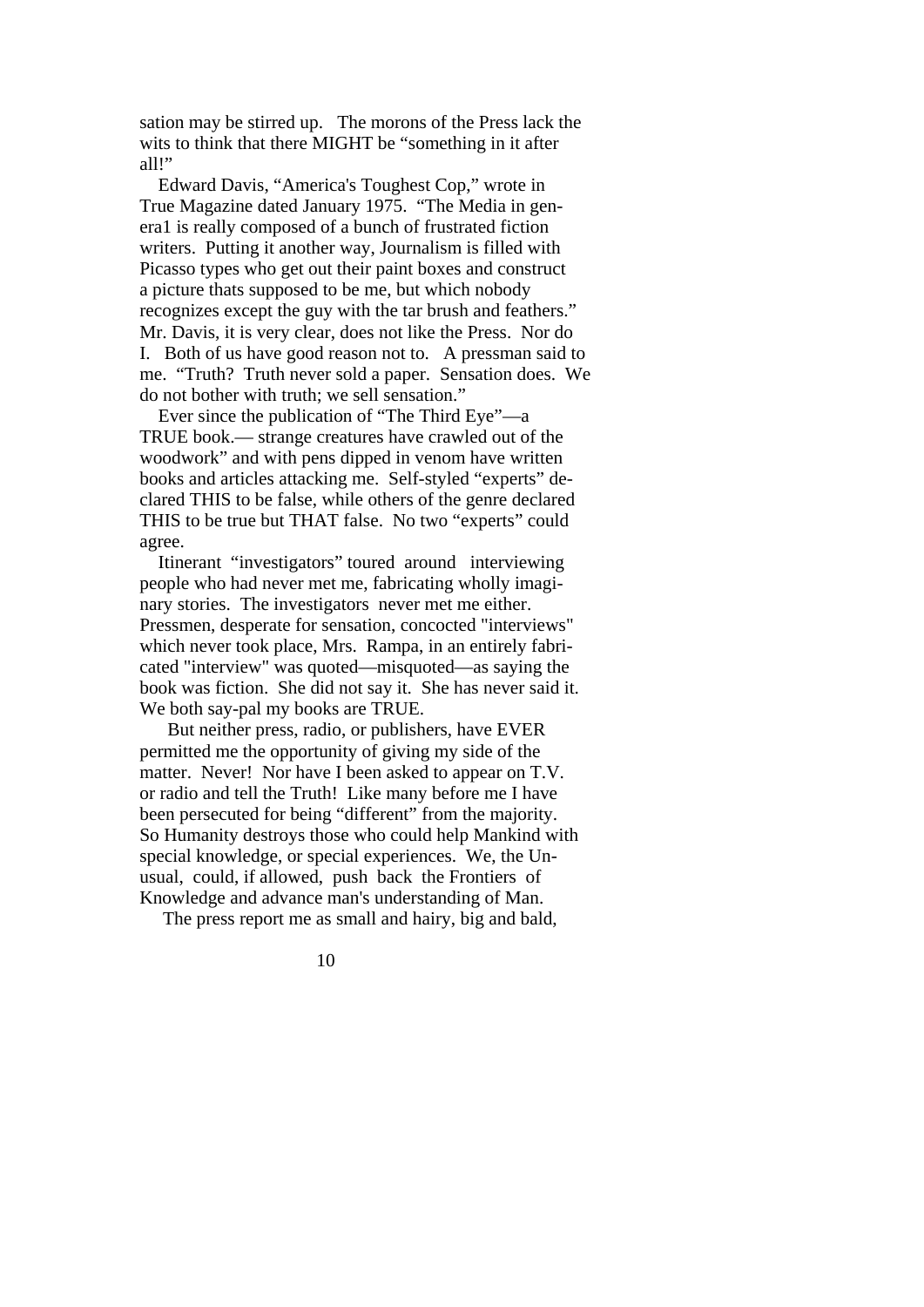tall and short, thin and fat. Also—according to "reliable" press reports, I am English, Russian, a German sent to Tibet by Hitler, Indian, etc. "RELIABLE" press reports! ANYTHING—anything at all except the Truth-but that is contained within my books.

 So many lies have been told about me. So much distorted imagination has been exercised, so much suffering has been caused, so much misery—But here in this book is Truth. I am telling it

As It Was!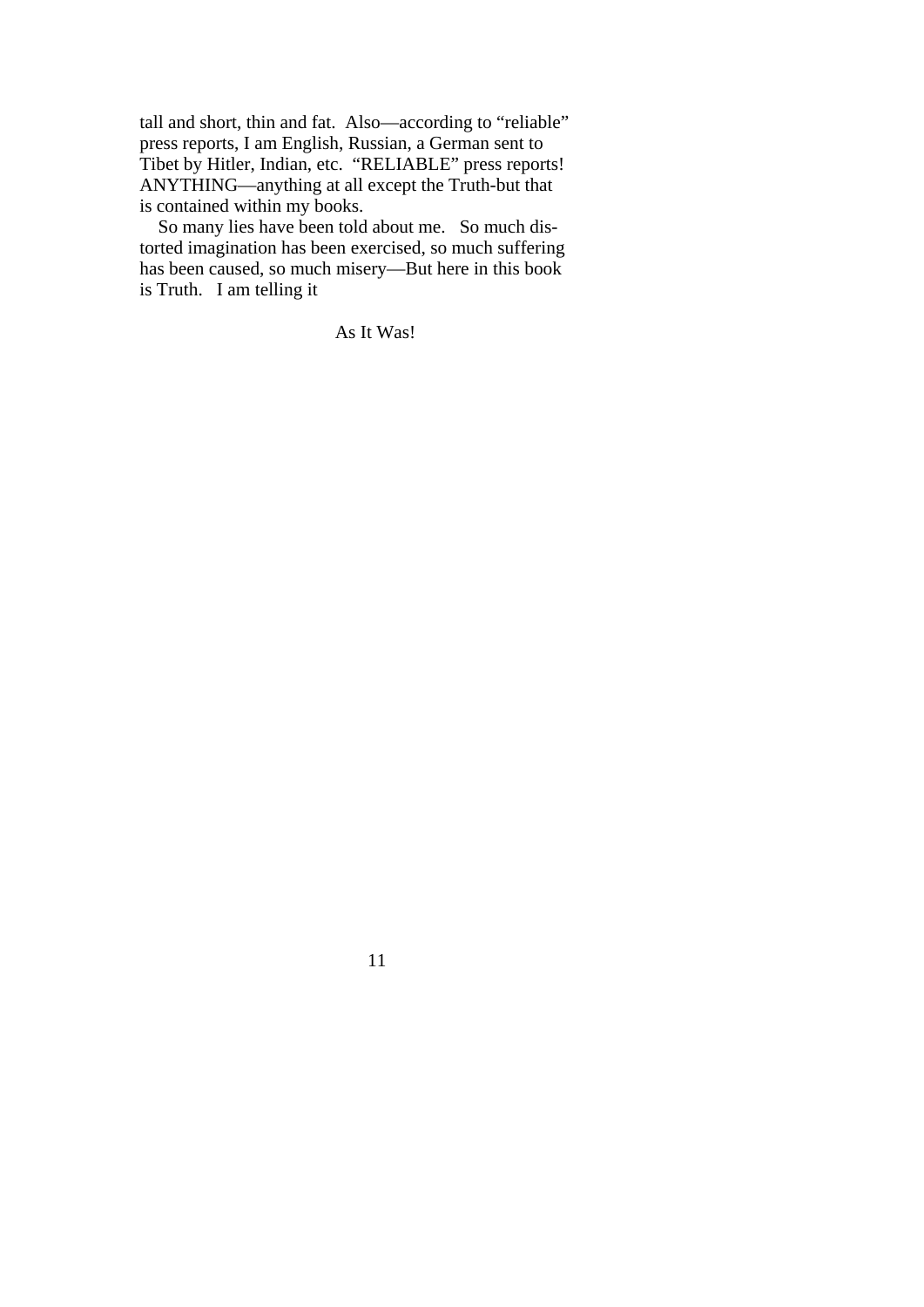# PAGE 12 INTENTIONALLY LEFT BLANK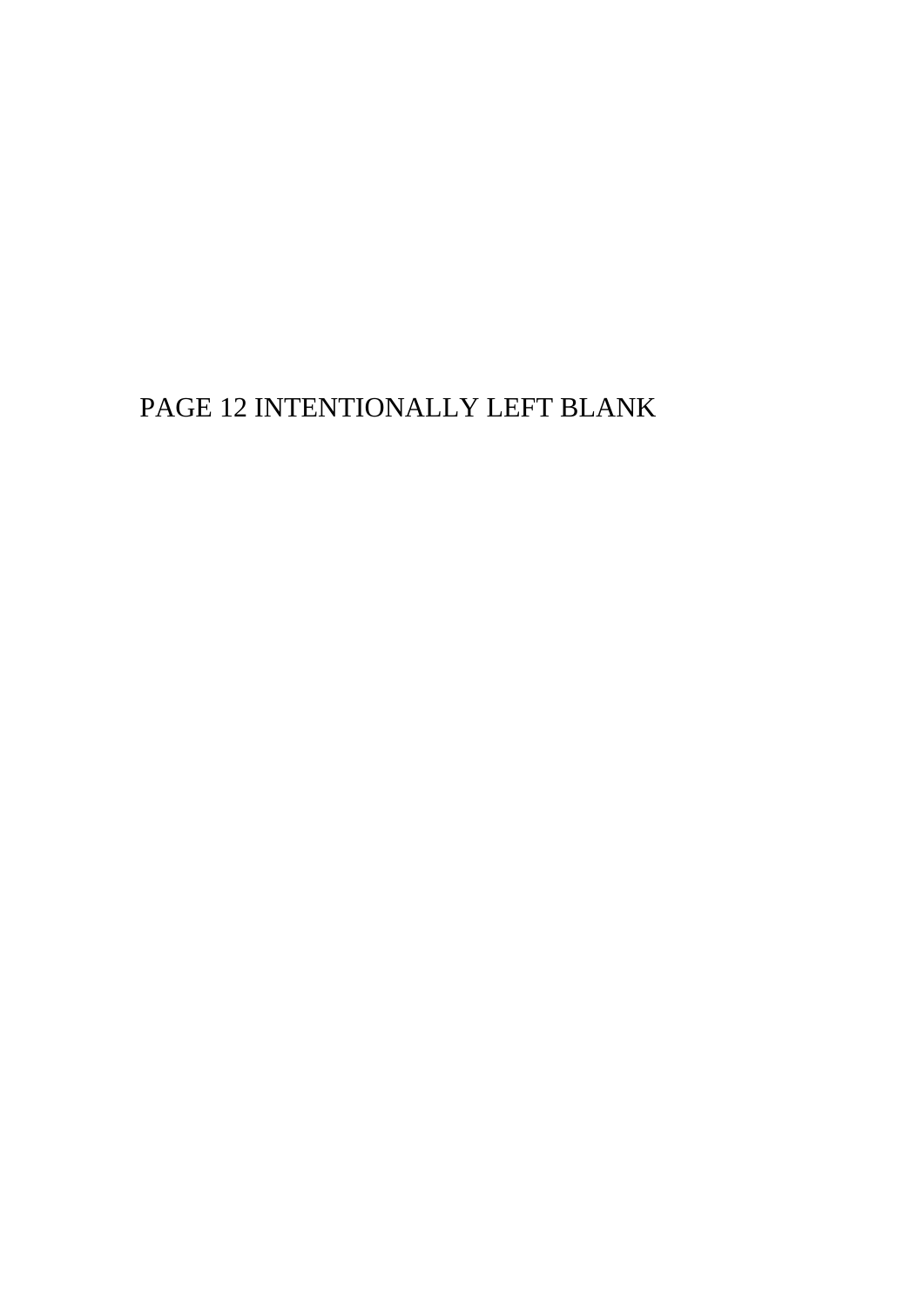## BOOK ONE

As it was in the beginning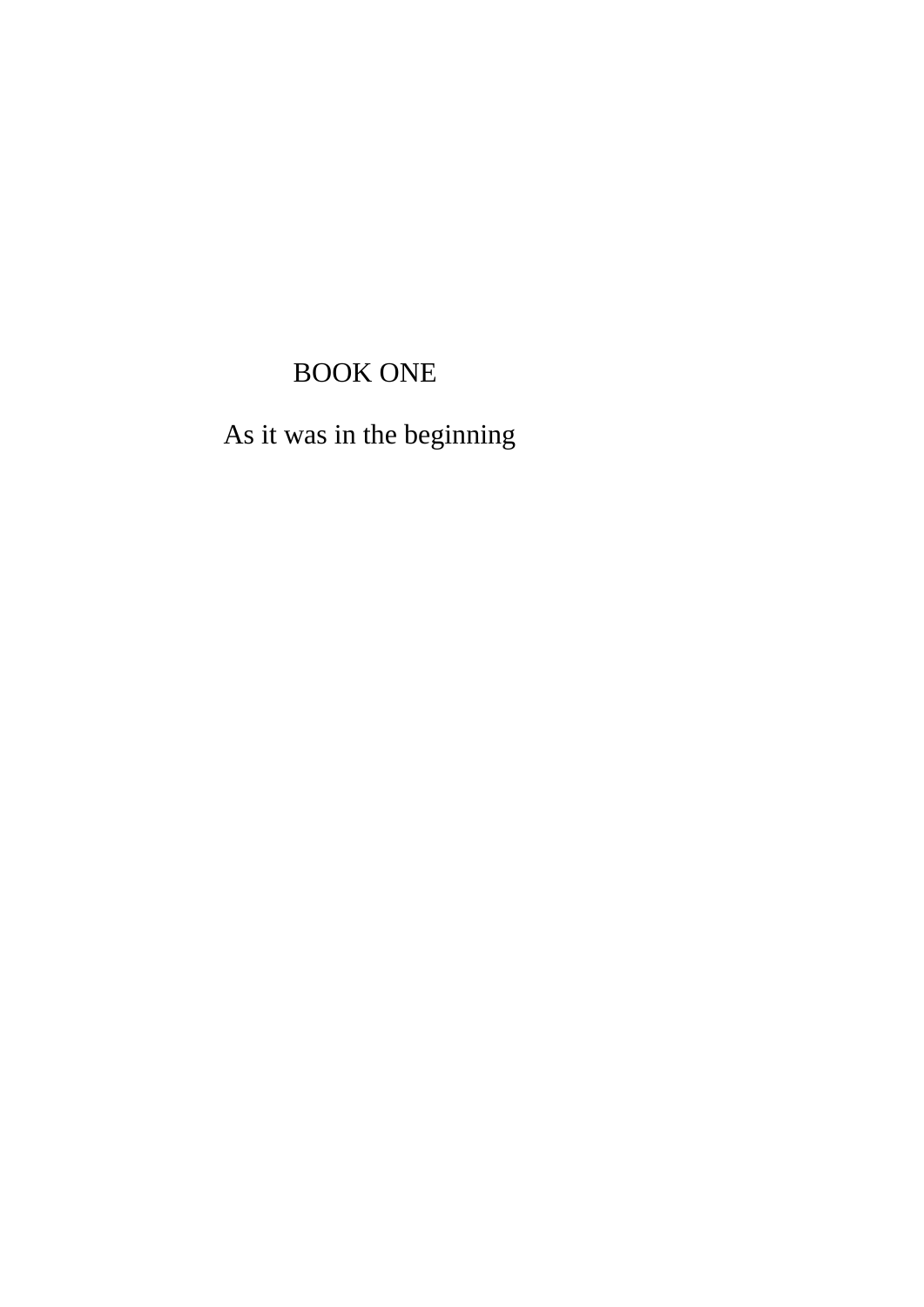# PAGE 14 INTENTIONALLY LEFT BLANK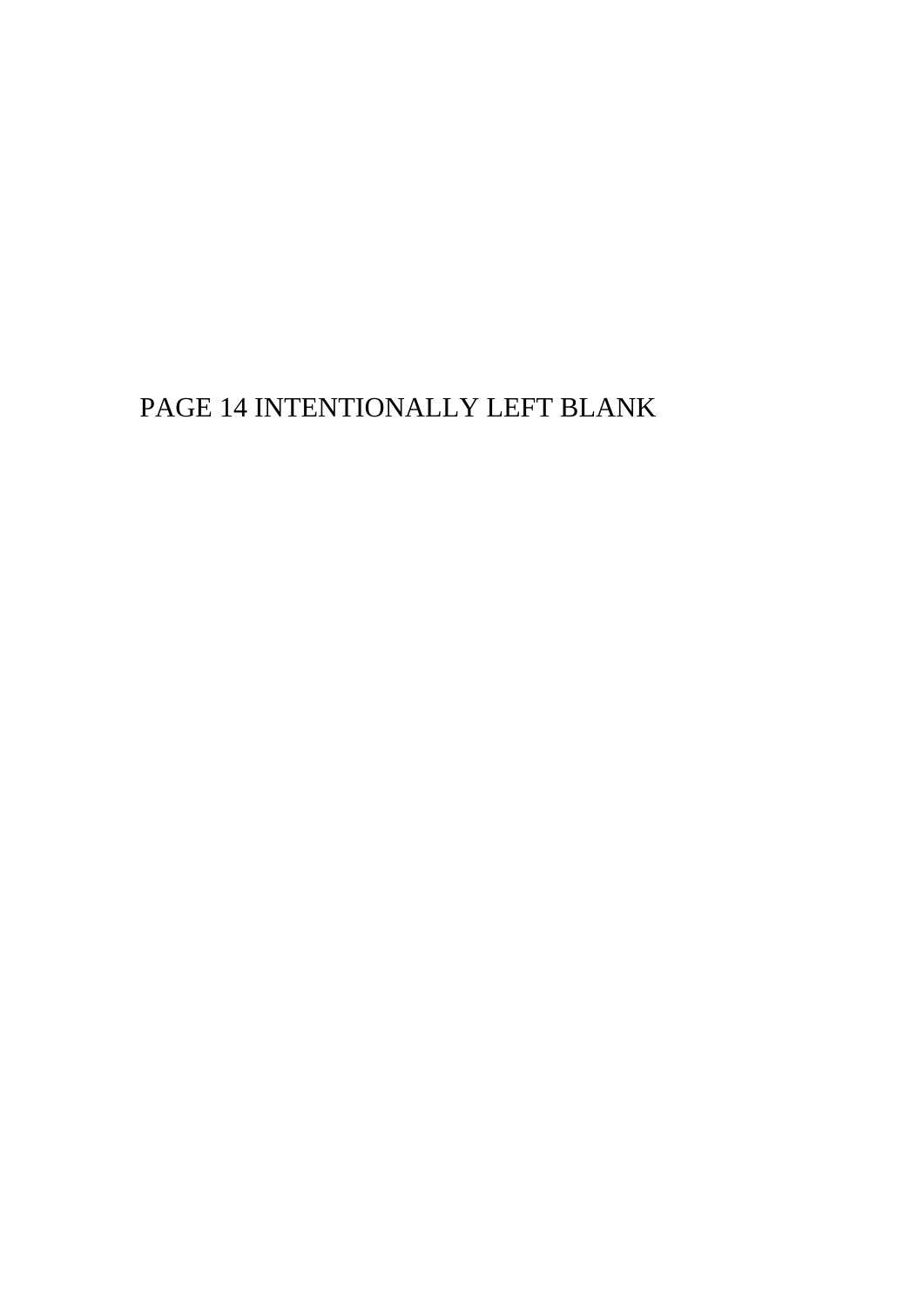#### CHAPTER ONE

 The old man leaned back wearily against a supporting pillar. His back was numb with the pain of sitting long hours in one cramped position. His eyes were blurred with the rheum of age. Slowly he rubbed his eyes with the back of his hands and peered around. Papers—papers, nothing but papers littered the table before him. Papers covered with strange symbols and masses of crabbed figures. Dimly seen people moved before him awaiting his orders.

 Slowly the old man climbed to his feet, fretfully thrusting aside helping hands. Shaking with the weight of years he moved to a nearby window. Shivering a little by the opening, he tucked his ancient robe tighter around his sparse frame. Bracing his elbows against the stonework he stared around. Cursed with the ability to see afar when his work demanded that he see near, he now could see to the farthest limits of the Plain of Lhasa.

 The day was warm for Lhasa. The willow trees were at their best, with leaves showing the youngest green. Small catkins, or pussy-willow, lent a pleasant myriad of yellow streaks to the green and brown background. Four hundred feet below the old man the colours blended most harmoniously with the gleam of the pellucid water showing through the lower branches.

 The old Chief Astrologer mused on the land before him, contemplated the mighty Potala in which he lived and which he so rarely left, and then only for the most pressing matters. No, no, he thought, let me not think of THAT yet; let me rest my eyes by enjoying the view.

 There was much activity in the Village of Sho which clustered so snugly at the foot of the Potala. Brigands had been caught while robbing traders in the high mountain passes and had been brought to the Hall of Justice in the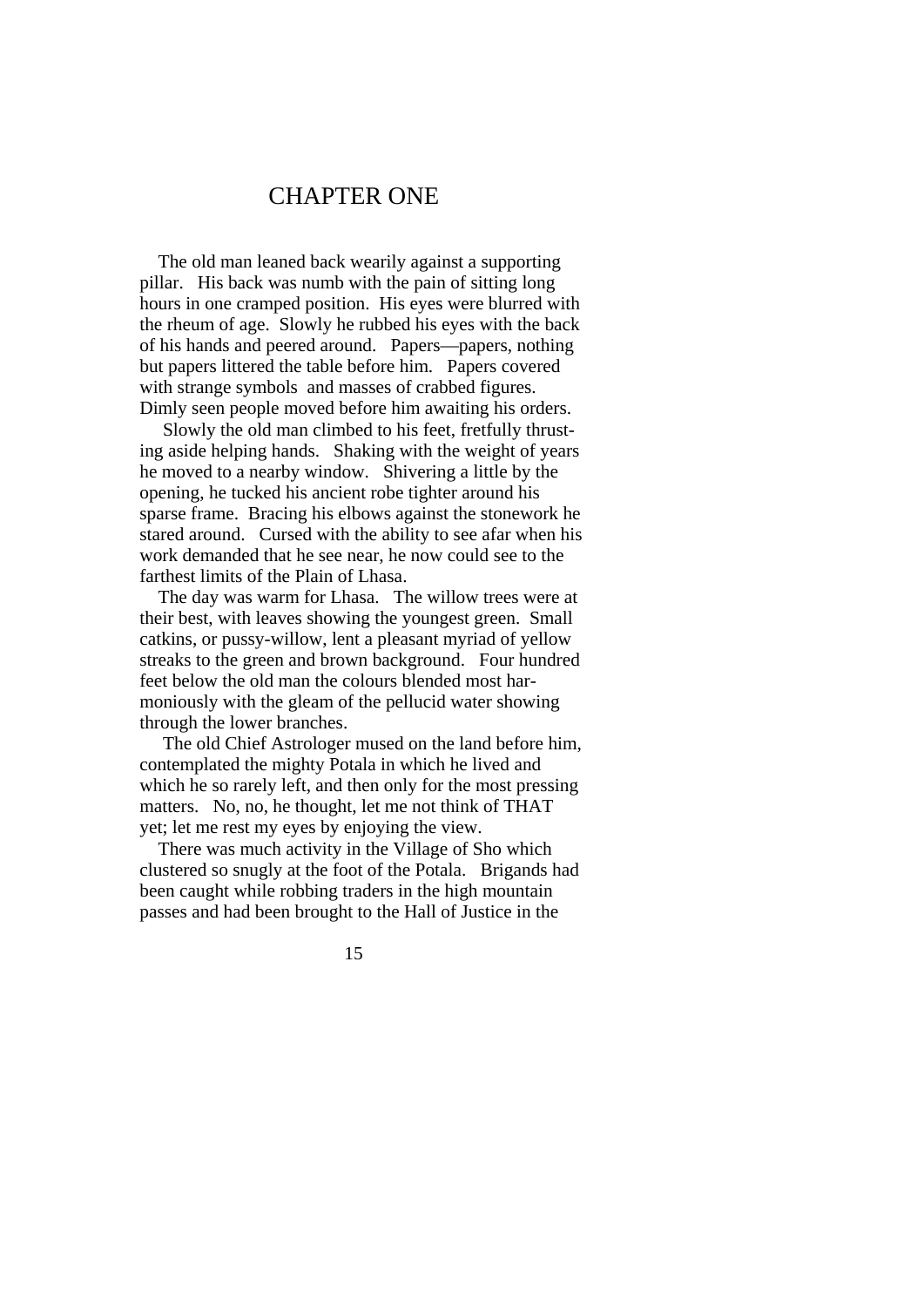Village. Justice had already been dispensed to other offenders; men convicted of some serious crime or other walked away from the Hall, their chains clanking in tune with their steps. Now they would have to wander from place to place begging for their food, for, chained, they could not easily work.

 The old Astrologer gazed wistfully toward the Great Cathedral! of Lhasa. Long had he contemplated a visit to renew boyhood memories; his official duties had for too many years prevented any diversions for pleasure alone. Sighing, he started to turn away from the window, then he stopped and looked hard into the distance. Beckoning to an attendant, he said, "Coming along the Dodpal Linga, just by the Caesar, I seem to recognize that boy, isn't it the Rampa boy?" The attendant nodded "Yes, Reverend Sir that is the Rampa boy and the manservant Tzu, The boy whose future you are preparing in that horoscope." The old Astrologer smiled wryly as he looked down on the figure of the very small boy and the immense almost sevenfoot tall manservant from the Province of Kham, He watched as the two ill-matched figures, one on a small pony and the other on a large horse, rode up until an outcrop of rock from the Mountain hid them from view. Nodding to himself, he turned back to the littered table.

 "So THIS" he murmured, "will be square with THAT. Hmmn, so for more than sixty years he will have much suffering because of the adverse influence of  $-$  " His voice lapsed into a low drone as he rifled through countless papers, making notes here, and scratching-out there. This old man was the most famous astrologer of Tibet, a man well versed in the mysteries of that venerable art, The astrology of Tibet is far different from that of the West. Here in Lhasa the date of conception was correlated with the date of birth. A progressed horoscope also would be done for the date on which the complete "work" was to be delivered. The Chief Astrologer would predict the Life Path of the famous, and of significant members of those families. The government itself would be advised by astrologers, as would the Dalai Lama. But THIS was not the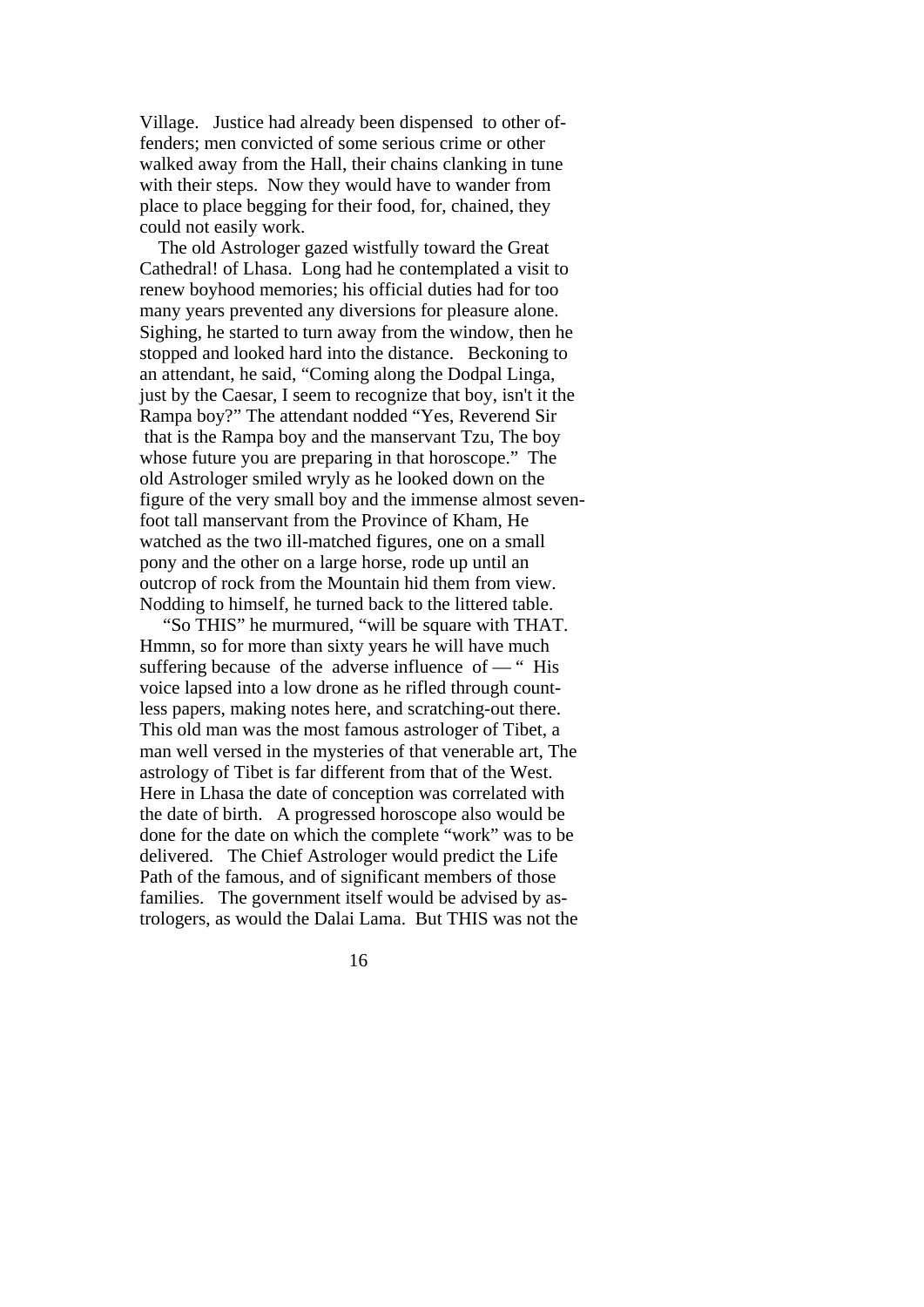astrology of the West, which seems to be prostituted to the sensational press.

 At long, low tables, priest-astrologers sat cross-legged checking figures and their relationship to each other. Charts were drawn of the heavenly configurations extant at the time of conception, time of birth, time of delivery of the horoscope reading, which was known well in advance, and for every year of "the life of the subject" a full chart and annual delineation was prepared. Then there was the blending of the whole into one very large report.

 Tibetan paper is all handmade and forms quite thick held in a pile between two sheets of wood. In the West sheets roughly eight inches from top to bottom by about two feet to two feet six broad. Western paper for writing is longer from top to bottom than it is broad; Tibetan paper is the opposite. The pages of books are not bound but are such books would soon be ruined, with pages lost or torn. In Tibet paper is sacred and is treated with extreme care; to waste paper is a serious offense and to tear a page was to waste paper—hence the extreme care. A lama would be reading, but he would have a small acolyte to stand by him. The wooden top sheet of the book would be removed with great care and would be placed face down on the left of the Reader. Then, after reading the top sheet, the page would reverently be removed by the acolyte and placed face down on the top cover. After the reading was finished, the sheets would be carefully leveled, and the book would be tied together with tapes.

 So was the horoscope prepared. Sheet after sheet was written on or drawn upon. The sheet was put aside to dry-for it was an offense to waste paper by smudging. Then, at last, after perhaps six months, for time did not matter, the horoscope was ready.

 Slowly the acolyte, in this case a young monk with already several years of experience, reverently lifted the sheet and placed it face down upon its companion on the leaf. The old Astrologer lifted the new sheet thus exposed. "Tch, tch," he grumbled, "this ink is going a bad colour before it is even exposed to the light. We must have this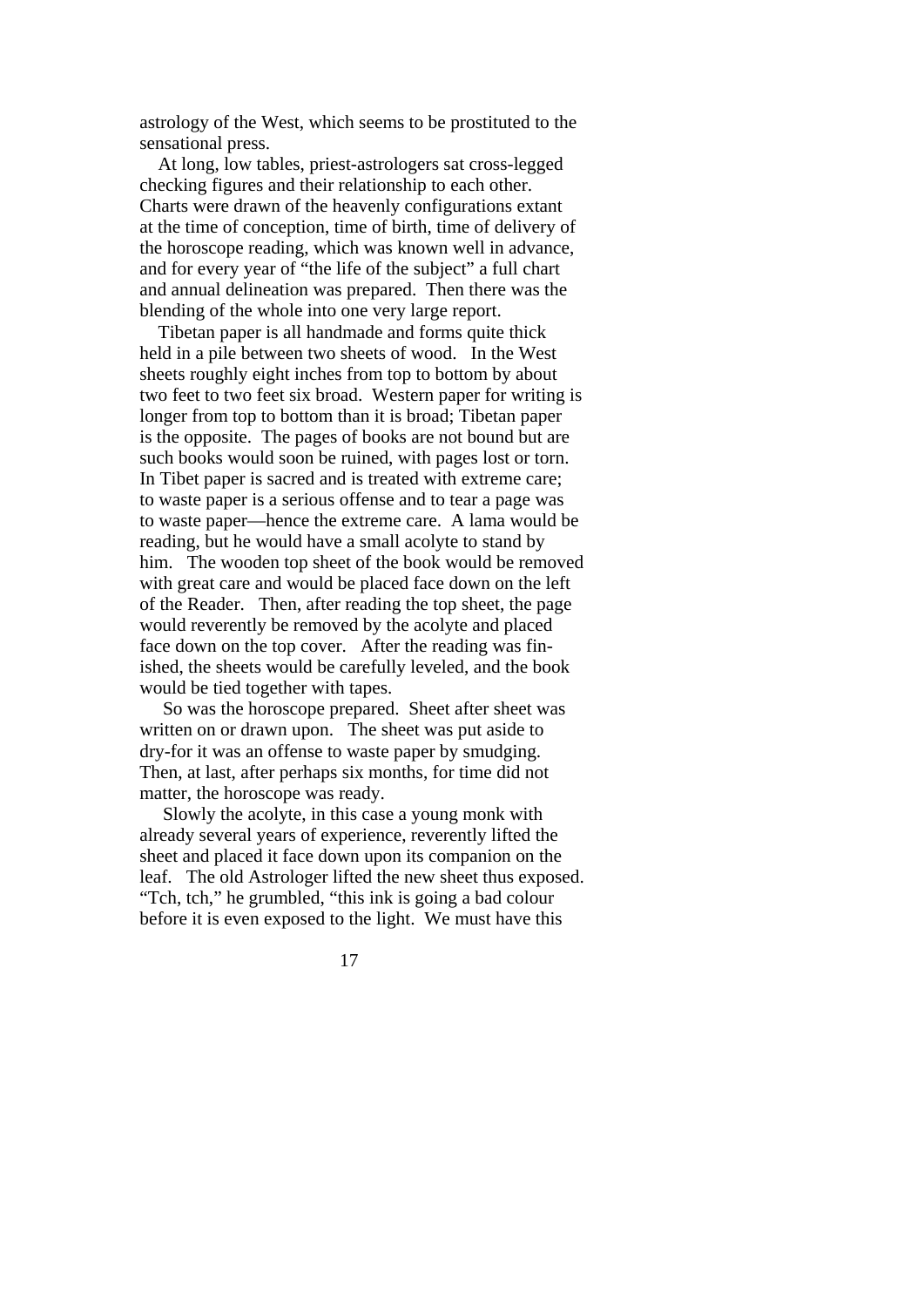page written". With that he picked up one of his "scribble sticks" and made a hasty notation.

 These scribble sticks were an invention dating back many thousands of years, but they were made in precisely the same manner as they had been made two or three thousand years before. There was, in fact, a legend to the effect that Tibet had once been by the side of a shining sea and support was lent to the legend by the frequent finding of sea-shells, fossilized fish, and many other items which could have come only from a warmer country then beside the sea. There were buried artifacts of a long-dead race, tools, carvings jewelry. All these, together with gold, could be found in great profusion by the side of the rivers that ran through the country.

 But now the scribble sticks were made in exactly the same way as they had been made previously. A large mass of clay was obtained and then monks sallied forth and picked from willow trees suitable saplings, thin pieces of twig about half as thick as one's little finger and perhaps a foot long. These were very carefully gathered and then were taken back to a special department of the Potala. Here all the twigs would be carefully examined and graded,, the straight flawless ones would have particular care devoted to them, they would be peeled and then wrapped in clay, much caution being exercised to ensure that the twigs were not bent.

 Those twigs which had a slight bend or twist were also wrapped in clay because they would be suitable for junior monks and acolytes to use in their own writings. The bundles of clay, each with a seal-impression showing which was super class (for the highest lamas and the Inmost One himself), and then first class for high class lamas, and second class for ordinary use, would have a very small hole made through the clay so that steam generated during a heating process could escape and thus obviate the bursting of the clay wrapping.

 Now the clay would be laid on racks in a large chamber. For a month or so they would just lie there with the moisture evaporating in the low-humidity atmosphere.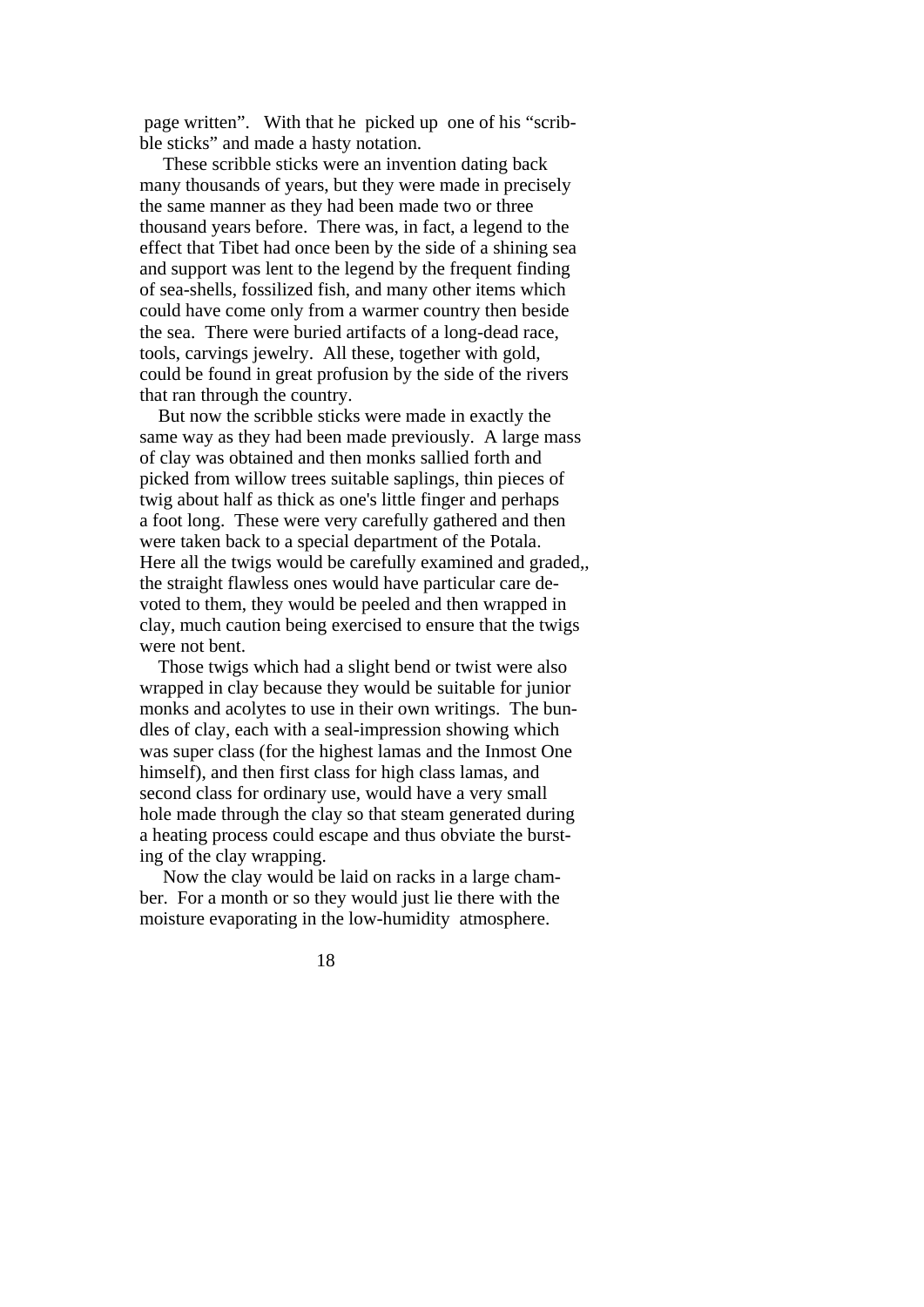Sometime between four to six months later the clay bundles would be removed and transferred to a fire-the fire would also be used for cooking purposes, heating water, and things like that—and carefully placed so that they were right in the reddest part of the fire. For a day the temperature would be maintained and then that fire would be permitted to die out. When it was cold the clay bundles would be broken open, the waste clay thrown away, and the carbonized willow sticks (charcoal) would now be ready for the highest use which is the dissemination of true knowledge.

 The willow sticks which had been determined as unsuitable for conversion into charcoal sticks would have been used to help the fires drying out the clay of the better sticks. The fires were of well-dried yak dung and any odd wood which happened to be around. But again, wood was never used for burning if it could be of use for some other "more noble" purpose because wood was in very short supply in Tibet.

 Scribble sticks, then, were that commodity which in the Western world are known as charcoal sticks and which are used by artists in their black and white drawings. But ink also was required in Tibet, and for that another sort of wood was used, again wrapped in clay. This was heated much longer and subjected to a much higher temperature. Then, after several days when the fires were extinguished and the clay balls raked from the now cold firebed and broken open, a very black residue would be found inside; almost pure carbon.

 The carbon would be taken and very, very carefully examined for anything which was not black carbon. Then it would be put in a piece of fairly coarse mesh cloth which would be tightened and tightened over a piece of stone which had a depression in it, which had, in effect, a trough in it. The trough would be possibly eighteen inches by twelve inches and perhaps two inches deep. Monks of the domestic class would pummel the cloth in the bottom of the trough so that gradually a very fine carbon dust was formed. Eventually that would be mixed with a hot gum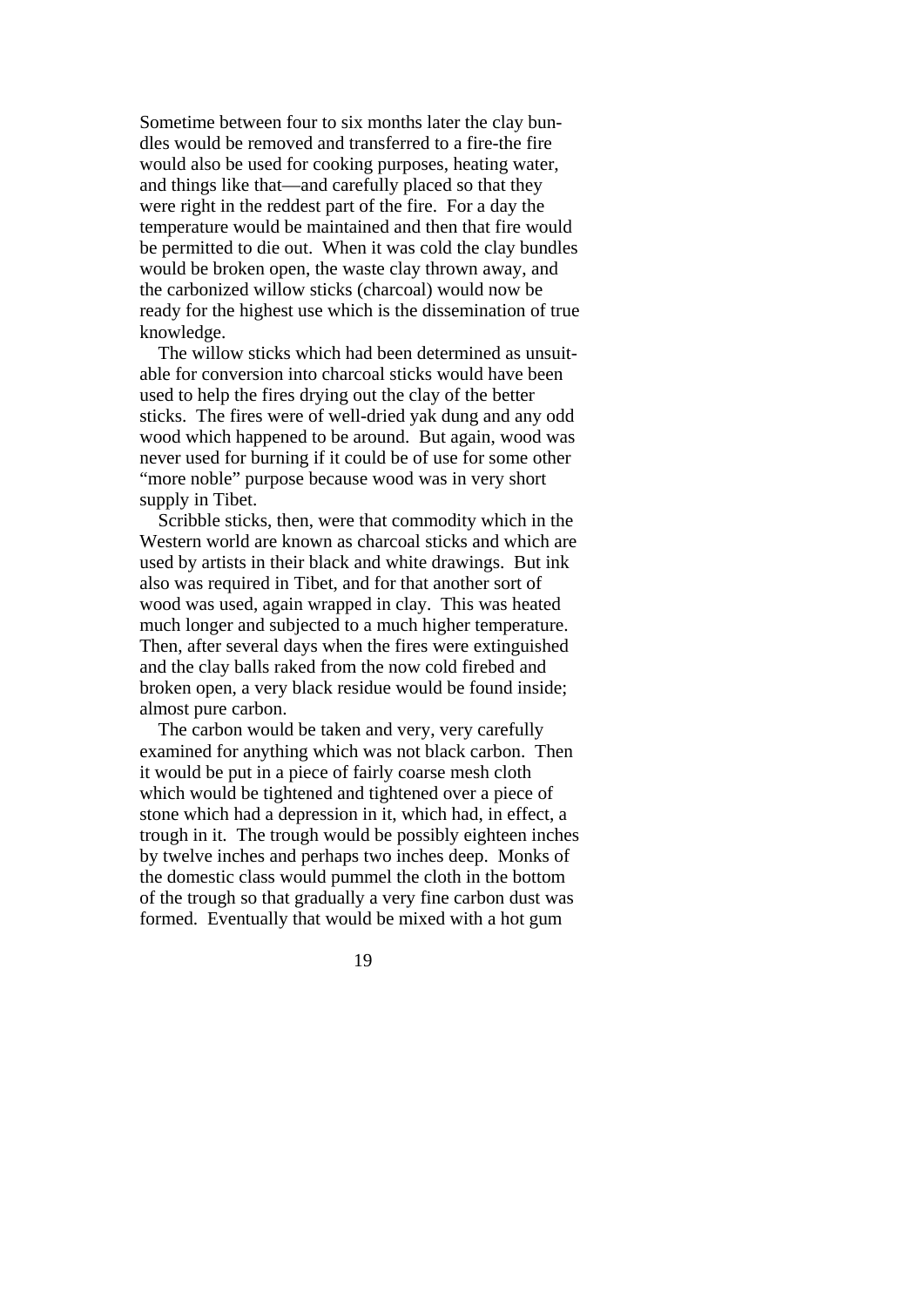from certain trees which grew in the area, it would be stirred and stirred and stirred until the result was a black gooey mass. Then it would be allowed to dry in cakes afterwards when one wanted ink one just rubbed one of these cakes in a special stone container and a little water would be added to it. The result would be an ink which was of a rusty-brown colour.

 Official documents and the highly important astrologica1 charts were never prepared from ink of this common base, instead there was a piece of very highly polished marble which was suspended at an angle of about fortyfive degrees, and below it there would be perhaps a dozen butter-lamps sputtering away, the wicks would be made too long—too high—so that the lamps gave off a thick black smoke. The smoke would hit the polished marble and would immediately condense into a black mass. Eventually when a suitable thickness had built up a young monk would tip the plate of marble and scoop off all the accumulation of "lamp black" before restoring the plate to its forty-five degree angle so that more carbon could be collected.

 From trees a resinous gum would be collected and would be put in a container which would be very thoroughlly heated so that the gum acquired the consistency of water and became much clarified. From the to of the gum, merrily boiling and seething away, a thick residue of scum would be scraped leaving an absolutely clear, slightly yellow, liquid. Into that would be stirred a whole mass of "lamp black" until the result was a fairly stiff paste. Then the stuff would be ladled out and spread on stone to cool and solidify. For the highest lamas and offcials the lumps would be cut into rectangles and made into a fairly presentable mass, but the lower echelon of monks were glad to get any shape of ink slab. This was used as was the first type, that is, a special piece of stone with a recess, or small trough, was used, and into it was scraped some of the small block of ink. Then it was mixed with water until a suitable consistency was obtained.

There were, of course, no steel pens in Tibet, no foun-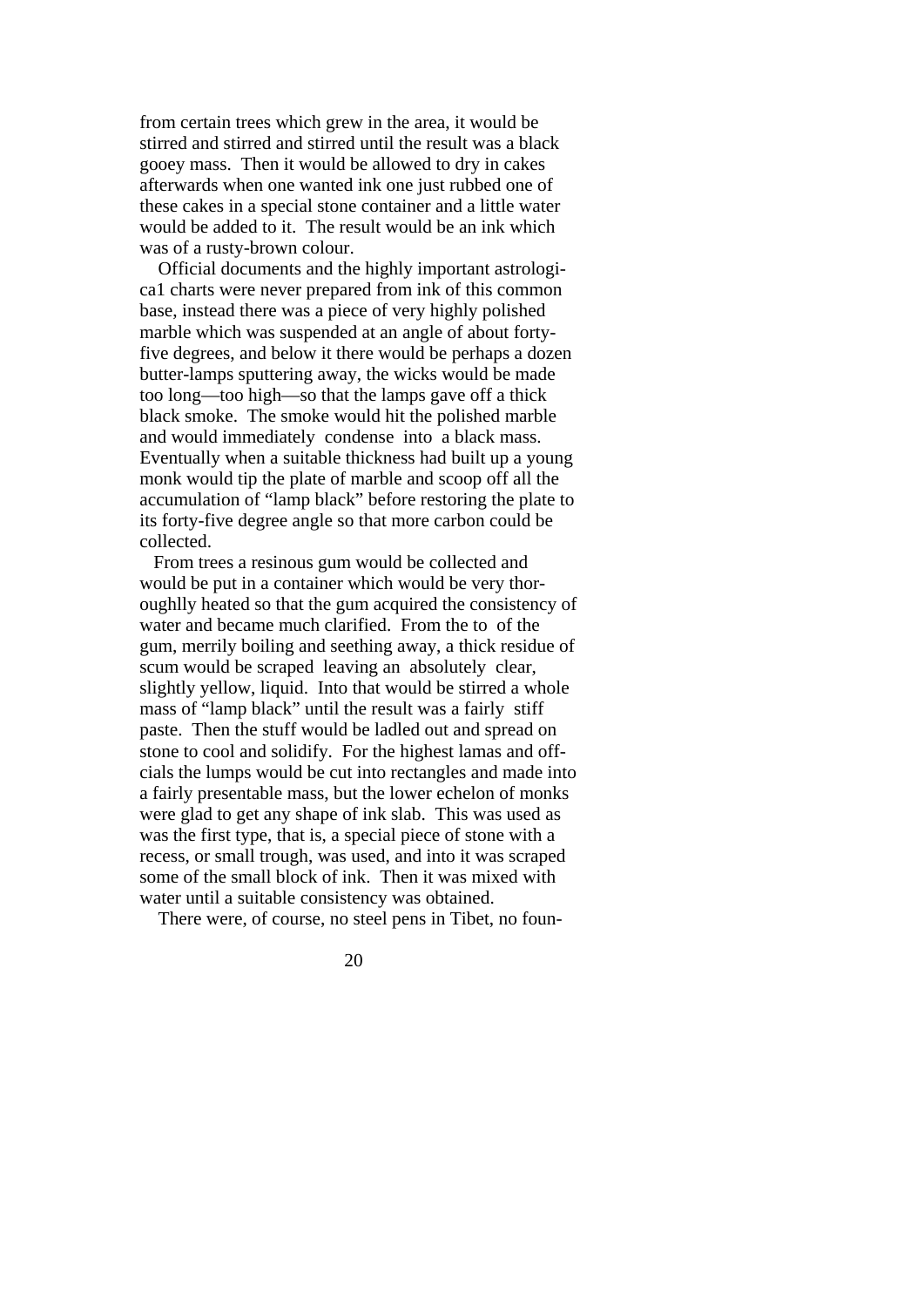tain pens, no ball pens, instead willow twigs were used which had been carefully skinned and made smooth and the ends slightly fluffed so that, in effect, they were like brushes with very, very short bristles. The sticks were then carefully dried-very carefully indeed to avoid cracking or warping-and then when they were dry enough to prevent splitting they were put on hot stone which had the effect of fire—hardening them so that they could be handled with impunity and so that they would last quite a long time. Tibetan writing, then, is more Tibetan brushing because the characters, the ideographs, are written with a brushform in somewhat the same way as Chinese or Japanese people write.

 But the old Astrologer was muttering away about the poor quality of ink on a page. He continued reading, and then found that he was reading about the death of the subject of the horoscope. Tibetan astrology covers all aspecks, life—living—death. Carefully he went through his predictions, checking and re-checking, because this was a prediction for the member of a very important family, a prediction for a person who was important not merely because of his family connections but important in his own right because of the task allotted to him.

 The old man sat back, his bones creaking with wearnests. With a shudder of apprehension he recalled that his own death was precariously near. This was his last great task, the preparation of a horoscope is such detail as he had never done before.

 The conclusion of this task and the successful declaimin of his reading would result in the loosening of the bonds of the flesh, and the early termination of his own life. He wasn't afraid of death; death was merely a period of transition as he knew; but transition or no transition it was still a period of change, change which the old man loathed and feared. He would have to leave his beloved Potala, he would have to vacate his coveted position of Chief Astrologer of Tibet, he would have to leave all the things that he knew, all the things which were dear to him, he would have to leave and, like a new boy at a lamasery,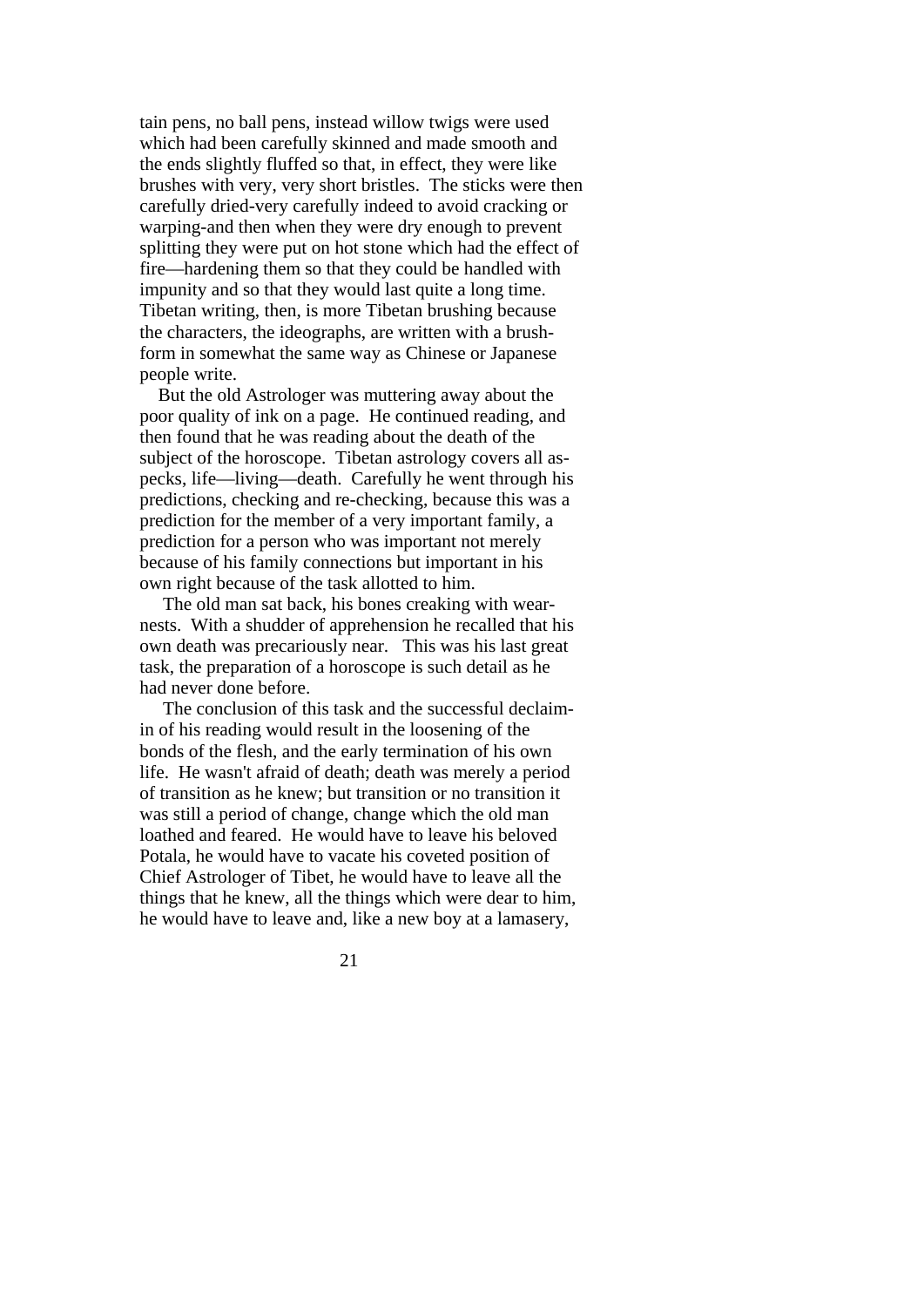he would have to start again. When? He knew that! Where? He knew that too! But it was hard leaving old friends, it was hard making a change life, because there is no death, that which we cal1 death is merely transition from life to life.

 He thought of the processes. He saw himself as he had seen others so often—dead, the immobile body no longer able to move, no longer a sentient creature, but just a mass of dead flesh supported by a mass of dead bones.

 In his imagination he saw himself thus, being stripped of his robes and bundled up with his head touching his knees and his legs bent behind. In his mind's eye he saw himself being bundled on the back of a pony, wrapped in cloth, and taken away beyond the outskirts of the City of Lhasa where he would be given into the care of the Disposers of the Dead.

 They would take his body and they would place it on a big flat rock, specially prepared for that purpose. He would be split open and all his organs would be taken out. The Chief of the Disposers would call aloud into the air and down would come swooping a whole fiock of vultures, well accustomed to such things,

 The Chief Disposer would take the heart and throw it toward the chief vulture who would gulp it down without much ado, then the kidneys, the lungs, and other organs would be cut up and thrown to the other vultures.

 With blood-stained hands the Disposers would rip off the flesh from the white bones, would cut the flesh into strips and throw them too to the vultures who were clustered around like a solemn congregation of old men at a party.

 With all the flesh stripped off and all the organs disposed of, the bones would be broken into small lengths and then would be pushed into holes in the rock. Then rods of rock would pound the bones until they became just a powder. The powder would be mixed with the blood from the body and with other body secretions and left on the rocks for the birds to eat. Soon, in a matter of a few hours, there would be no trace of that which had once

<u>22</u>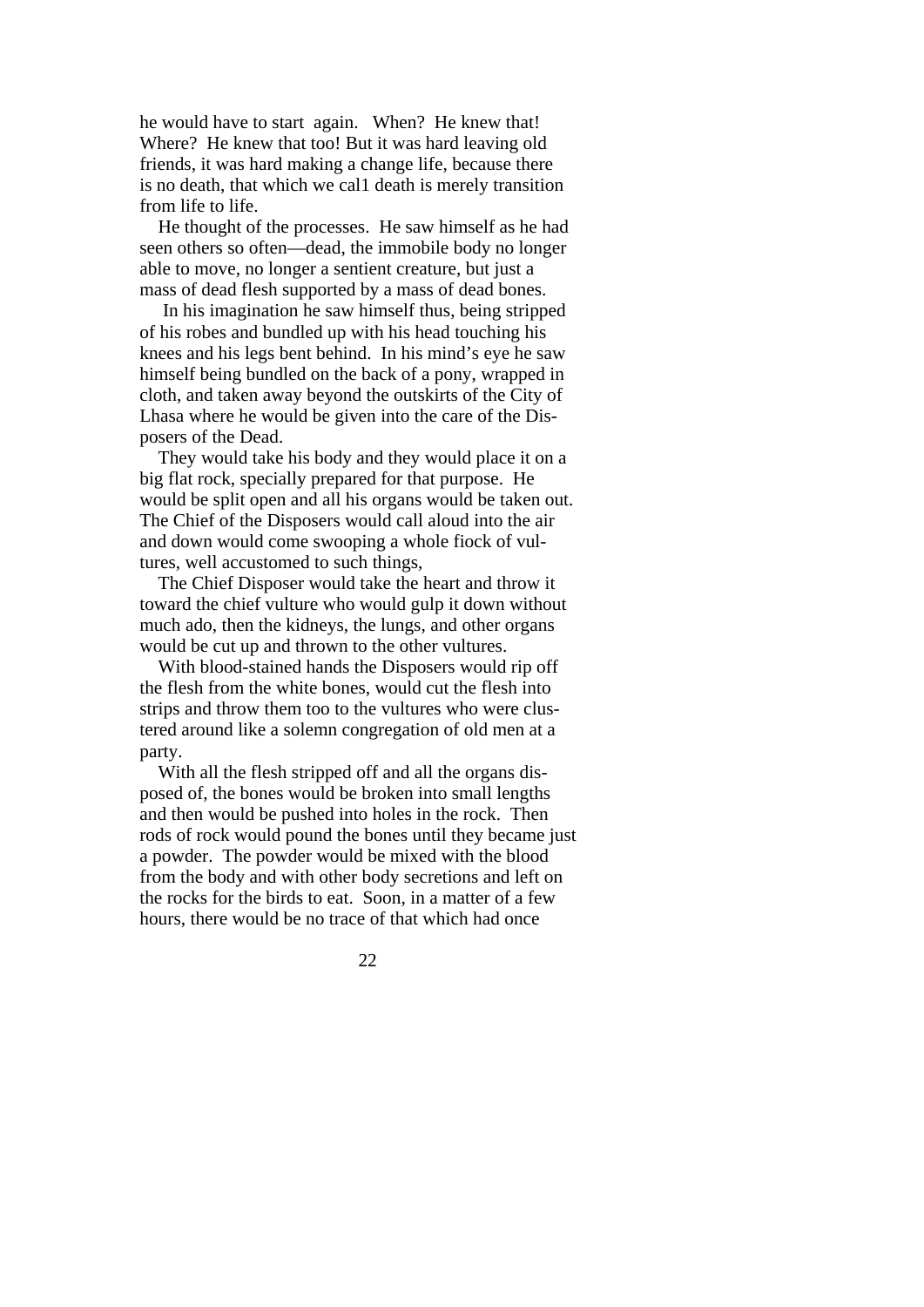been a man. No trace of the vultures either; they would have gone away-somewhere-until called for their grisly service on the next occasion.

 The old man thought of all this, thought of the things he had seen in India where poor people were disposed of by throwing the weighted bodies into the rivers or by burying them in the earth, but the richer people who could afford wood would have their bodies burned until only the flaky ash remained and then this would be thrown into some sacred river so that the ash, and perhaps the spirit of the person, would be called back to the bosom of "Mother Earth."

 He shook himself roughly and muttered, "This is no time to think of my transition, let me finish my task while I prepare the notes on the transition of this small boy." But it was not to be, there came an interruption. The old Astrologer was murmuring instructions for the whole page to be rewritten in better ink when there came the sound of hasty footfalls, and the slamming of a door. The old man looked up fretfully, he wasn't used to having interruptions of this kind, he wasn't used to having noise in the Astrological Department. This was an area of calm, of quietude, of contemplation where the loudest sound was the scraping of a fire-hardened twig across the rough surface of handmade paper. There came the sound of raised voices. "I MUST see him, I MUST see him this instant, the Inmost One demands." Then there came the slap slap of feet upon the ground, and the rustle of stiff cloth. A lama of the Dalai Lama's household appeared clutching in his right hand a stick in a cleft of which, at the distal end, a piece of paper was seen to bear the writing of the Inmost One himself. The lama came forward, made a customary half bow to the old Astrologer, and inclined the stick in his direction so that he could remove the written missive. He did so, and frowned in dismay.

 "But, but—" he muttered, "how can I go now? I am in the midst of these calculations, I am in the midst of these computations. If I have to stop at this instant—" But then he realised that there was nothing for it but to go "on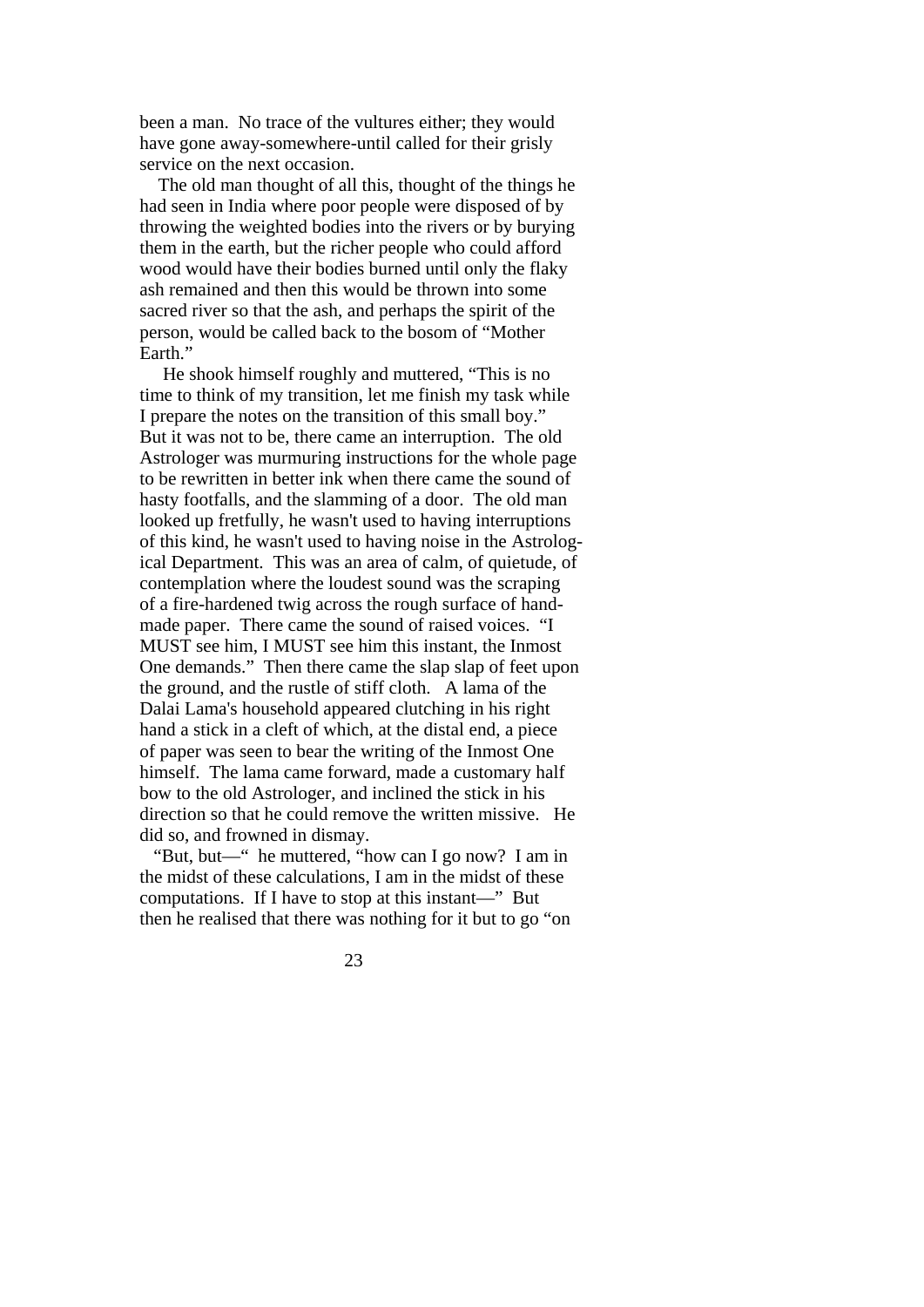the instant". With a sigh of resignation he changed his old work robe for a tidier one, picked up some charts and a few scribble sticks, and turned to a monk beside him saying, "Here, boy, carry these and accompany me." Turning he walked slowly out of the room in the wake of the golden robed lama.

 The golden robed lama moderated his step so that the aged one following him should not be unduly distressed. For long they traversed endless corridors, monks and lamas scurrying about their business stood respectfully aside with heads bowed as the Chief Astrologer went by them.

 After a considerable walk, and mounting from floor to floor, the golden robed lama and the Chief Astrologer reached the topmost floor wherein were the apartments of the Dalai Lama himself, the Thirteenth Dalai Lama, the Inmost one, the one who was to do more for Tibet than any other Dalai Lama.

 The two men turned a corner and encountered three young monks behaving in an apparently riotous manner; they were skating about with their feet wrapped in cloth. Respectfully they ceased their gambols and stood aside as the two men passed. These young men had a full-time job; there were many floors to be kept spotlessly polished, and the three young monks spent the whole of their working hours with heavy cloths around their feet, they walked and ran and slid across the vast areas of flooring, and as a result of their efforts the floor had a wondrous gleam together with the patina of antiquity. But—the floor was slippery. Considerately the golden robed lama stepped back and took the arm of the old Astrologer, knowing full well that a broken leg or a broken arm at his age would be virtual sentence of death.

 Soon they came to a large sunny room in which the Great Thirteenth himself was sitting in the lotus position gazing out through a window at the panorama of Himlayman mountain ranges stretching before him and, in fact, all around the Valley of Lhasa.

The old Astrologer made his prostrations to the God-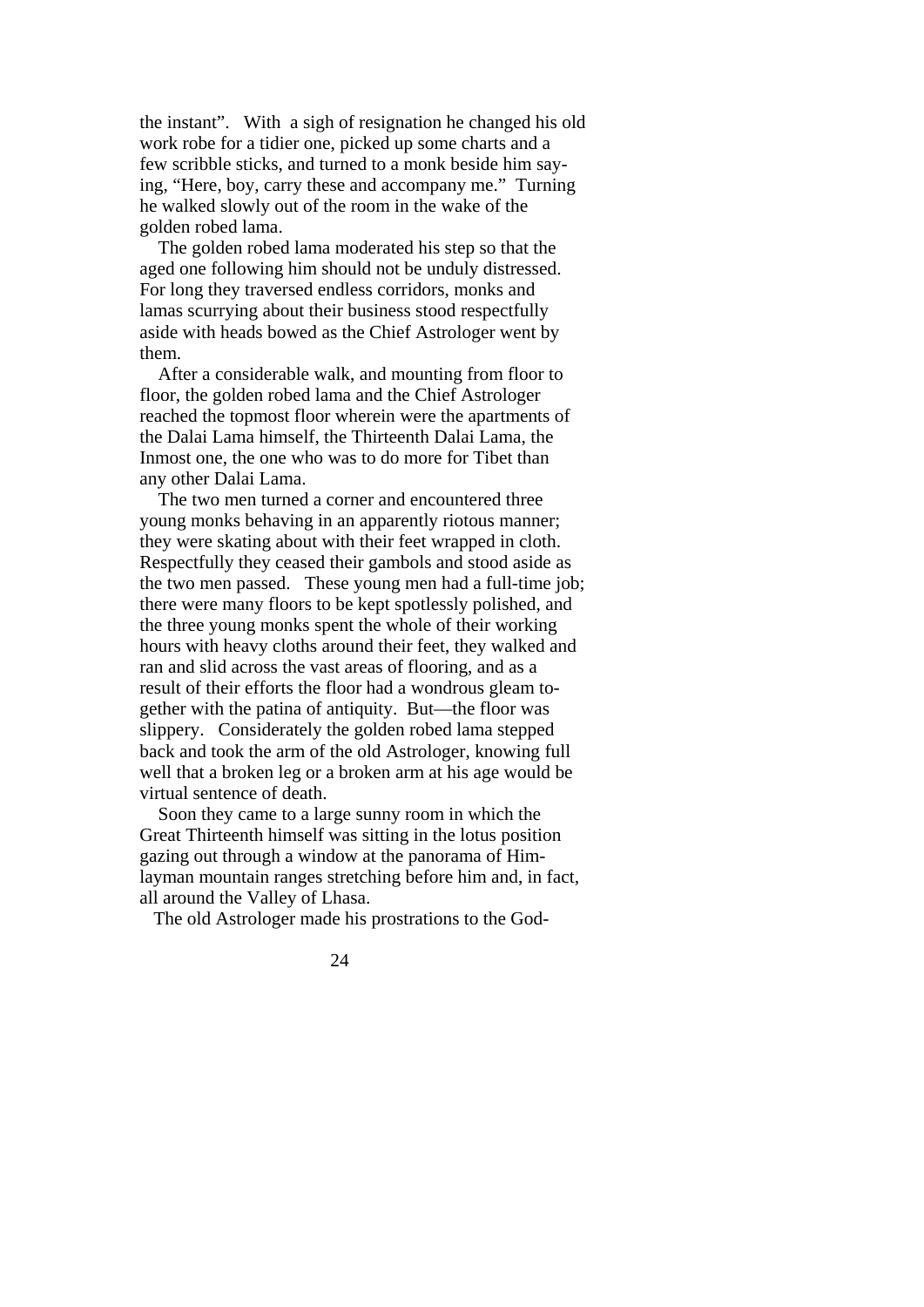King of Tibet. The Dalai Lama motioned for the attendants to leave, and soon he and the Chief Astrologer were alone sitting face to face on the seat-cushions used in Tibet in place of chairs.

 These were old acquaintances, well versed to the ways each of the other. The Chief Astrologer knew all the affairs of State, knew all the predictions about Tibet for he, indeed, had made most of them. Now the Great Thirteenth was looking most serious because these were momentous days, days of stress, days of worry. The East India Company, a British Company, was trying to get gold and other items out of the country, and various agents and leaders of British military might were toying with the idea of invading Tibet and taking over that country but the threat of Russia in the near background prevented that drastic step being taken. It will suffice to say, though, that the British caused much turmoil and much trouble for Tibet at that stage, just as in much later years the Chinese Communists would do. So far as the Tibetans were concerned there was little to choose between the Chinese and the British, the Tibetans merely wanted to be left alone.

 Unfortunately there was another more serious problem in that in Tibet at that time there were two sets of priests, one was known as the Yellow Caps and the other was known as the Red Caps. Sometimes there were violent disputes between them, and the two leaders, the Dalai Lama who was the head of the Yellow Caps, and the Panchen Lama who was the head of the Red Caps, had no love whatever for each other.

 Really there was little sympathy between the two sects. The Dalai Lama's supporters at the time had the upper hand, but it had not always been so, at other times the Panchen Lama-who was soon to be forced to leave Tibet -had been in the forefront and then the country had been plunged into chaos until the Dalai Lama had been able to reinforce his claims with the aid of the Tartars and because on religious grounds the Yellow Caps had what one might term "superior sanctity."

The Inmost One—the Dalai Lama who was given that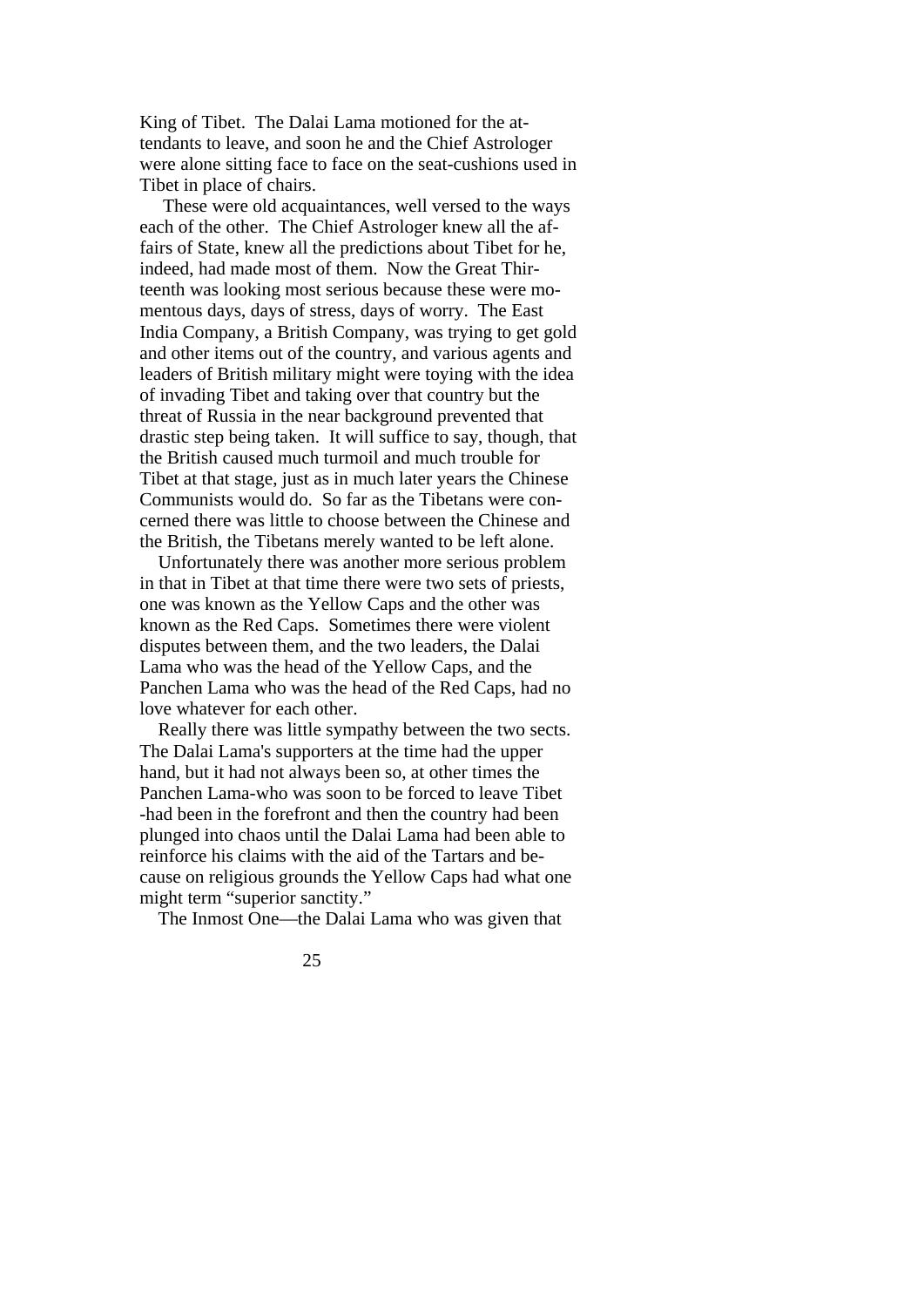title, and was well known as The Great Thirteenth-made many questions concernipg the probable future of Tibet. The old Astrologer fulnbled around in the portfolio he had with him and produced papers and charts, and together the two men pored over them.

 "In less than sixty years," said the Astrologer, "Tibet as a free entity will be no more. The hereditary enemy, the Chinese, with a new form of political government will invade the country and will virtually do away with the Order of Priests in Tibet."

 At the passing of the Great Thirteenth, the Dalai Lama was told, another would be chosen as a palliative to Chinese aggression. A child would be picked as being the Reincarnation of the Great Thirteenth, and irrespective of the accuracy of the choice it would first and foremost be a political choice because what would be known as the Fourteenth Dalai Lama would come from Chinese held territory.

 The Inmost One was most gloomy about the whole affair, and tried to work out plans of how to save his beloved country, but, as the Chief Astrologer so accurately pointed out, much could be done to circumvent the bad horoscope of an individual but there was no known way of substantially altering the horoscope and the destiny of a whole country. A country was composed of too many different units, too many individuals who could not be moulded, nor commanded, nor persuaded to think along the same lines at the same time for the same purpose. So the fate of Tibet was known. The fate of the Wise Sayings, the Holy Books and the Holy Knowledge was not yet known, but it was thought that by suitable means a young man could be trained, given special knowledge, given special abilities, and then sent forth into the world beyond the confines of Tibet so that he could write of his knowledge and of the knowledge of Tibet. The two men continued talking, and then at last the Dalai Lama said, "And this boy, the Rampa boy, have you yet prepared the horoscope for him? I shall want you to read it at a special party at the Rampa household in two weeks from this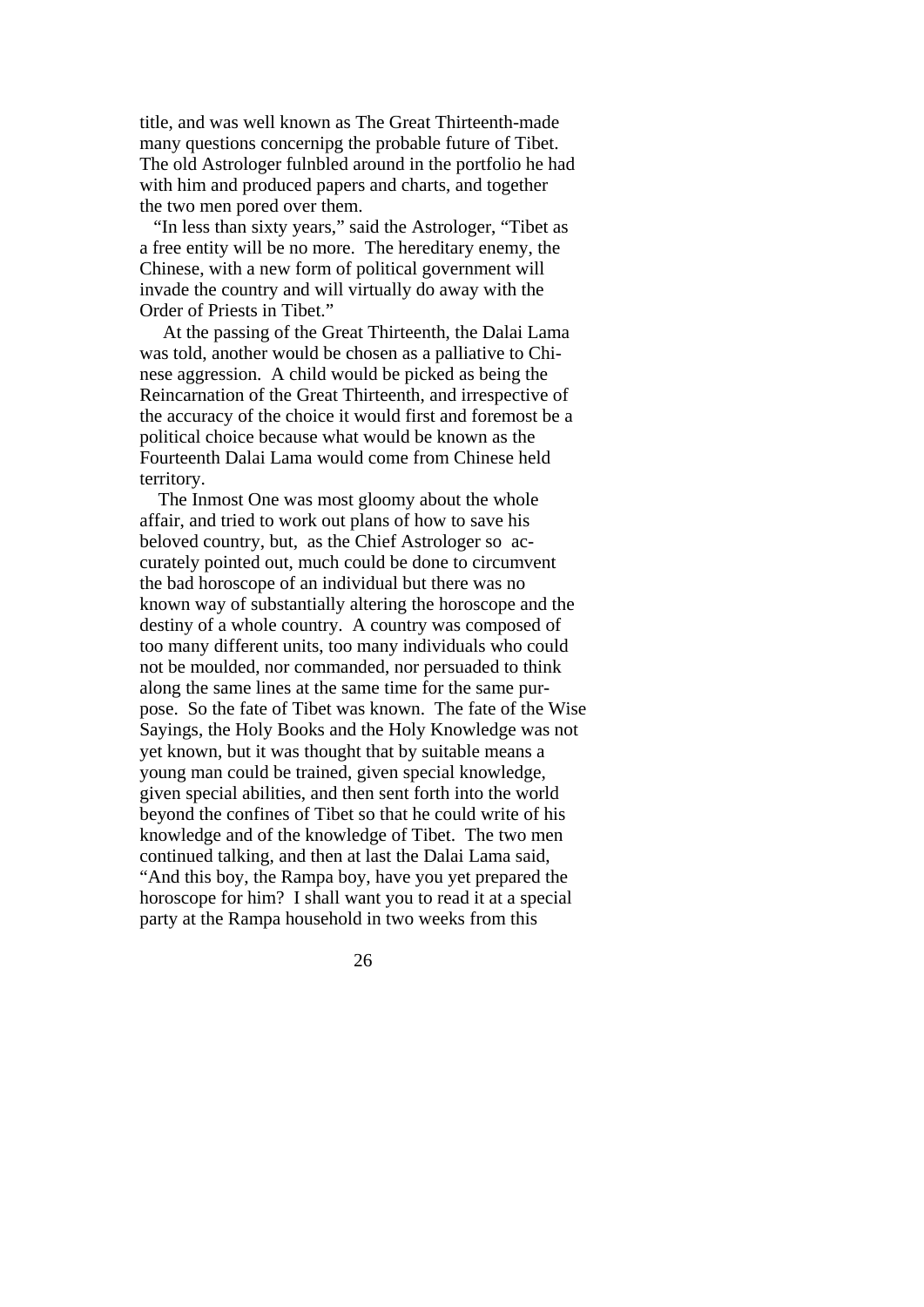day." The Chief Astrologer shuddered. Two weeks? He would not have been ready in two months or two years if he had not been given a firm date. So, in a quavering voice, he replied, "Yes, Your Holiness, all will be ready by two weeks from this day. But this boy is going to have most unfortunate conditions during his life, suffering and torture, disowning by his own countrymen, illness—every obstacle that one can imagine is being placed in his way by evil forces and by one particular force which I, as yet, do not completely understand but which appears to be connected in some ways with the newspaper workers.

 The Dalai Lama sighed noisily, and said, "Well, let us put that aside for the time being because what is inevitable cannot be altered. You will have to go through your charts again during the next two weeks to make absolutely sure of that which you are going to declaim. For the momentlet us have a game of chess, I am tired of the affairs of State."

 A silver bell was tinkled, and a golden robed lama came into the room and received the order to bring the chess set and the chess board so that the two men could play. Chess was very popular with the higher intellects of Lhasa, but it is a different sort of chess from that which is played in the West. In the West when a game is started the first pawn of each party moves two steps instead of the normal one as in Tibet, and in Tibet there is no such thing as castling in which when a pawn reached the back line it could become a castle, nor was the stalemate status used, instead it was considered that a state of balance or stasis had been reached when the king was left alone without a pawn or without any other piece on the board.

 The two men sat and played with endless patience, each in the warm glow of love and respect which had grown between these two, and above them on the flat roof just above the Dalai Lama's quarters the prayer flags flapped in the high mountain breeze. Further down the corridor the prayer wheels clattered, churning out their endless imaginary prayers. On the flat roofs gleams blindingly golden shot from the tombs of the previous Incarnations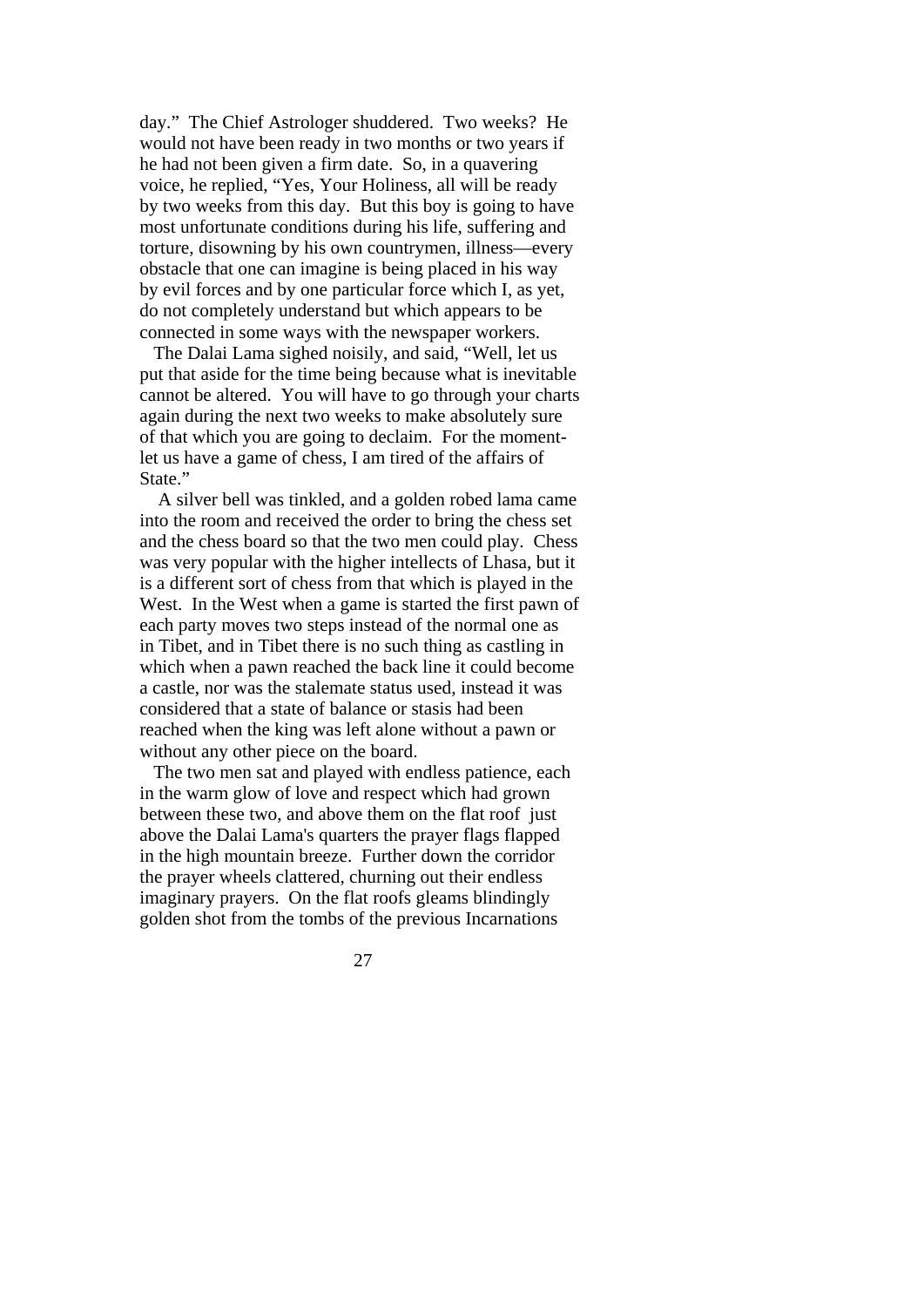of the Dali Lama, for in Tibetan belief each Dalai Lama as he died merely went into transition and then returned to Earth in the body of some small boy. In Tibet transmigration was such an accepted fact of religion that it was not even worthy of comment. So up on the flat roof twelve bodies lay in twelve golden tombs, each tomb having an intricately designed roof with many spirals, whorls, and convolutions designed to delude and throw off "evi1 spirits."

 From the golden tombs one could see across to the gleaming building of the College of Medical Science Chakpori on Iron Mountain, the home of medicine for Tibet. Beyond there was the City of Lhasa, now on this day shining bright under the high noon sun. The sky was a deep purple, and the mountains ringing the Valley of Lhasa had spumes of pure white snow blowing from their peaks.

 As the hours rolled on, marked by the growing shadows from the Western mountain range, the two men in the State apartments below sighed and reluctantly pushed aside their chess pieces for now was the time of worship, the time when the Dalai Lama had to attend to his devotions, the time when the Chief Astrologer had to return to his computations if he were to meet the dead line imposed by the Dalai Lama of two weeks.

 Again the silver bell was tinkled, again a golden robed lama appeared, and with a few muttered words was directed to assist the Chief Astrologer to return to his own quarters three floors below.

 The Chief Astrologer rose creakily to his aged feet, made his ritual prostrations, and left the presence of his Spiritual Chief.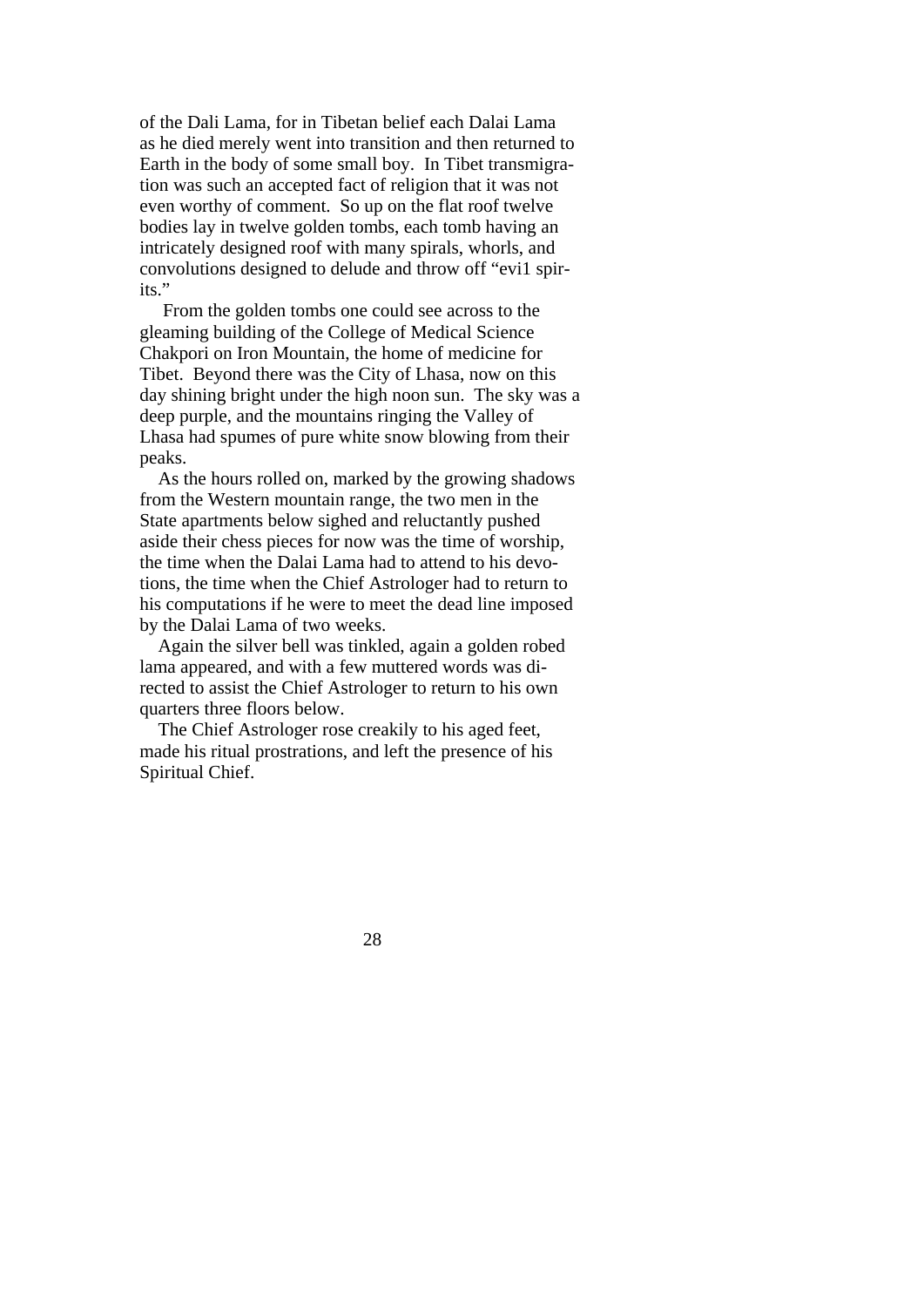#### CHAPTER TWO

 "Oo-ee! Oo-ee! Ay-yah! Ay-yah!" said the voice in the dusk of that pleasant day. "Did you hear about that Lady Rampa? She's at it again!" There was the shuffling of feet on the road, the sound of little pebbles being rolled underfoot, and then a sigh. "Lady Rampa? What has she done  $now?$ 

 The first voice answered with ill-disguised glee. It seems that for a certain type of woman, no matter her class, no matter her nationality, if she be a bearer of tidings—preferably bad—her day is made.

 "My step-son's aunt has heard a strange tale. As you know, she is going to get married to that customs man who works down at the Western Gate. Her boy friend has been telling her that for months past Lady Rampa has been ordering all manner of things from India, and now the traders in their caravans are beginning to deliver the goods. Have you heard anything about it?"

 "Well, I did hear that there was a special going to be held in their gardens in the near future, but you must remember that the Great Lord Rampa was our Regent when the Inmost One went to India during the invasion of the British that did so much harm. I suppose its only natural that one of the leading ladies of our country should want that, do you?"

 The informant exhaled gustily and then drew a deep to order something. I don't see what she's doing wrong in breath and declaimed, "Ahh! But you don't know the whole of it, you don't even know the half of it! I've heard tell from one of my friends who serves one of the waitingmonks down at the Kesar—he comes from the Potala, you know—that a very very thorough horoscope and life read-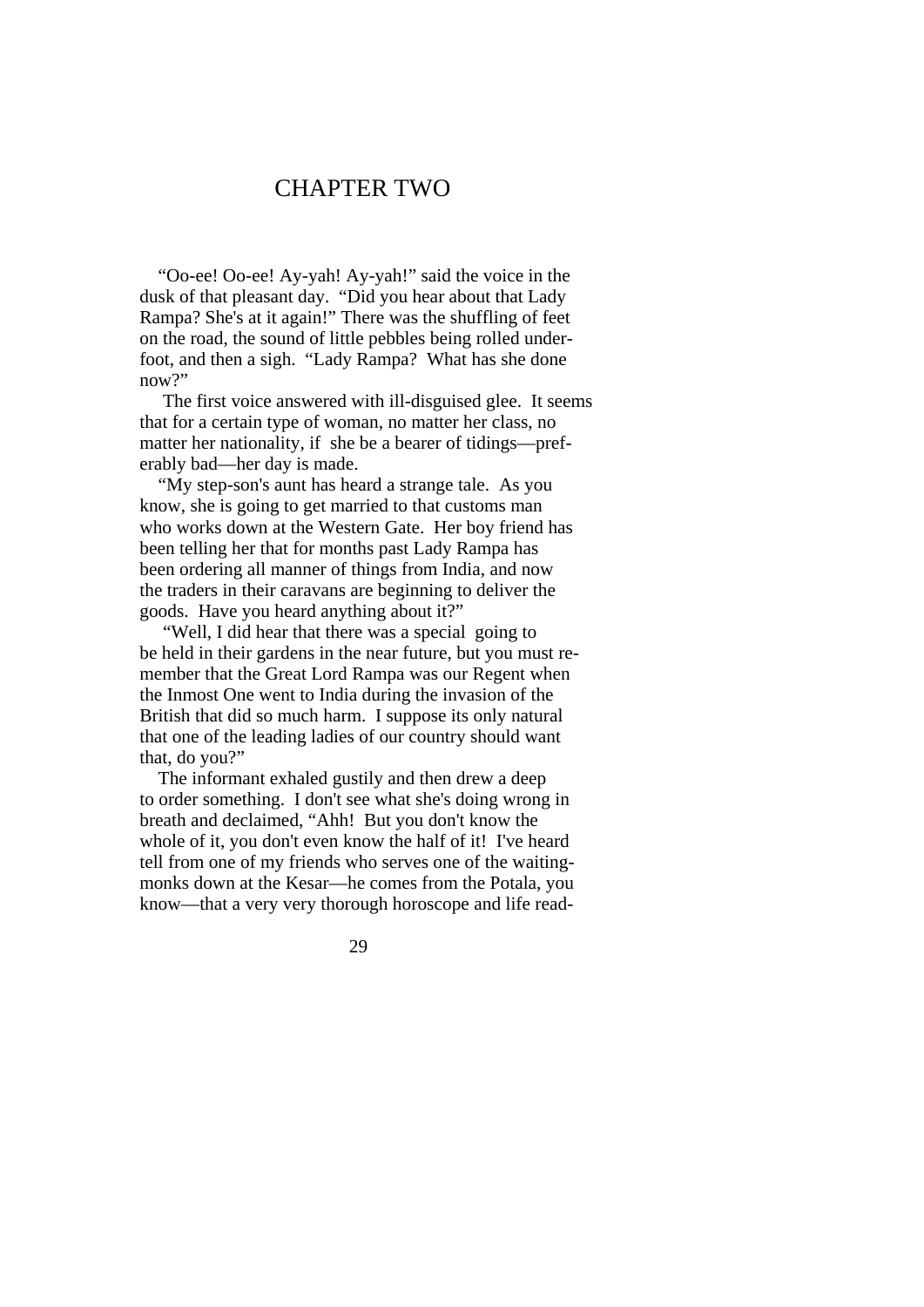ing is being prepared for that little fellow, you know the little runt who's always getting into trouble and who seems to be such a sore trial to his father. I wondered if you had heard anything about that?"

 The second lady thought a moment and then she replied, "Yes, but you must remember that Paljor died recently—I saw his body being carried out with my very own eyes. The Body Breakers carried him out very reverently from the house, and the two priests accompanied h1m as far as the gate, but with my very own two eyes I saw that as soon as the two priests turned back the poor little body was unceremoniously dumped, belly down, on the back of a pony and was taken off to the Ragyab so that the Disposers of the Dead could break him up and feed him to the vultures. He had to be disposed of."

 "No, no, no!" expostulated the exasperated informer, you miss the whole point-you cannot have much experience of these social matters; with the death of the older boy that little fellow, Lobsang, is now the heir to the Lhalu family estates and fortunes, they are millionaires you know. They've got money here, they've got money in India, and they've got money in China. I think they must be our wealthiest family. And this little fellow, why should he inherit it all? Why should he have such a life of luxury before him when we have to work—my husband said to me that, never mind, one of these days there will be a change, we shall take the residences of the upper parties and we shall live in luxury and they wil1 work for us. We shall see what we shall see if we only live long enough, praise be the day.

 There had been the sound of slow footsteps coming through the gloaming, Now a faint blur of face could be discerned and the black, black tresses of a Tibetan woman. "I could not help hearing what was said," the newcomer announced, "but we have to remember that this little lad Lobsang Rampa, he's going to have a hard life ahead of him because all those with money have a very, very hard life indeed".

"Oh well then," replied the informer, "all of us should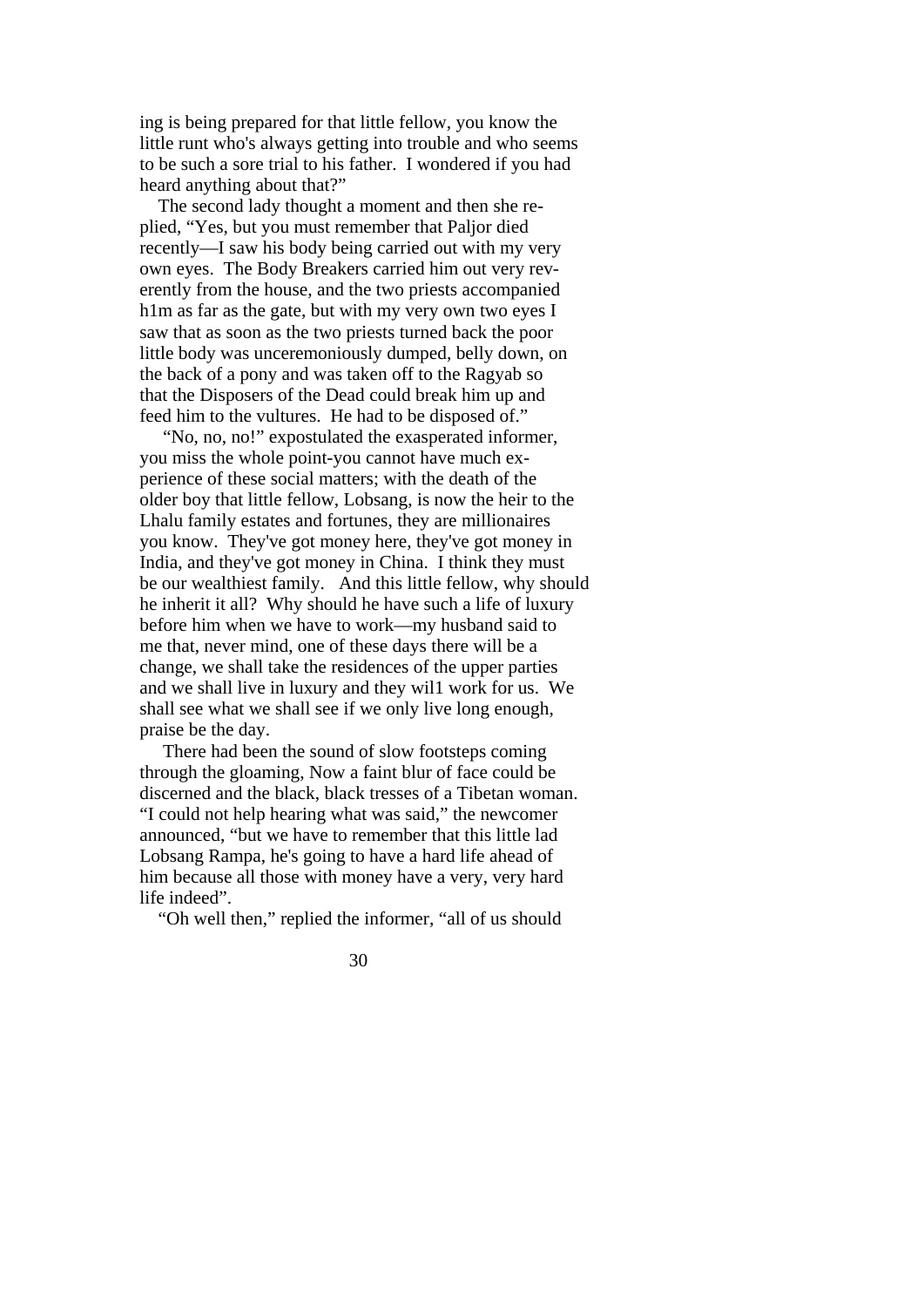have a very very easy time indeed. We've no money at all, have we?" With that she burst into cackles of witch-like laughter.

 The newcomer went on, "Well, I've heard it said that a big affair is being planned so that the Great Lord Rampa can proclaim his son, Lobsang, to be his heir. I've heard too, that the boy is going to be sent off to India to be trained, and the trouble then will be to keep him out of the hands of the British because the British are trying to get control of our country, you know, and look at the damage they've done. But, no, that boy, rich or poor, he's got a hard life ahead of him, you mark my words—you mark my words." The voices drifted off as the three women went carefully along the Lingkor Road, passing along by the Snake Temple, passing along by the Kaling Chu to cross the Chara Sanpa Bridge.

 Just a few yards away—or perhaps a few yards more than that!- the subject of their discussion, a small boy not yet seven years of age, tossed restlessly on the hard hard floor of his room. He was asleep more or less, having fitful dreams, having also frightful nightmares; he was thinking of kites and how awful it would be if it was ever found out that he was the one who was flying the kite that swooped down on the travellers and scared their ponies so much that one of the riders fell off and rolled straight into the river, such an important man that rider was, too, as assistant to an Abbot of one of the Lamaseries. The poor boy turned and writhed in his sleep as in his dream-state he thought of all the dire punishments that would be inflicted upon his protesting body should he ever be revealed as the culprit.

 Life was quite hard for young boys of the leading famelies in Lhasa. Those boys were supposed to set an example to others, they were supposed to endure hardship to toughen them for the battles of life, they were supposed to have greater hardship than those of lowly birth, to act as an example, to show that even the sons of the wealthy, even the sons of those who ruled the country, could endue pain, suffering, and privation. And the discipline for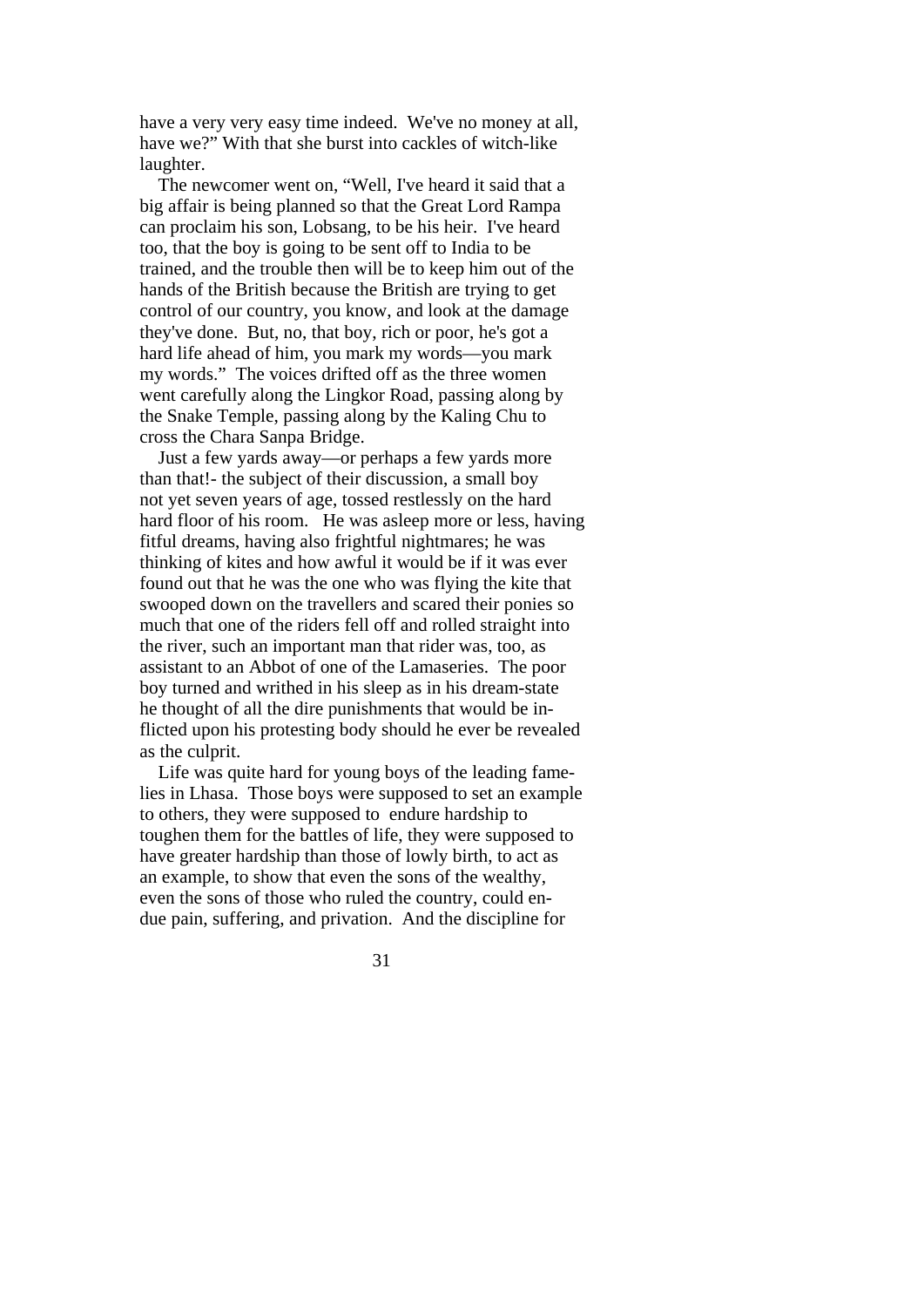a boy not yet even seven years of age was something which Western boys of any age would never endure.

 From beyond the Bridge there came the mumble, mumble of female voices as the three women stopped for a last chat before each departed to her own home. There came on errant breezes the words "Rampa," "Yasodhara," and then a mumble of voices until at last the gravel beneath their feet stirred restlessly as the women bade each other goodnight and went each her own respective way.

 In the great Lhalu residence, whose massive front gate had so well withstood the assaults of the British infantry that they could gain access only by breaching the stone wall, the family were asleep, all except the "Guardians of the Night", those who stood watch and called out the night hours and the state of the weather so that any who by chance should be awake should know of the progress of the night.

 Adjacent to the chapel of Lhalu residence were the Stewards' quarters. The highest class Tibetan officials maintained their own chapels in their residence staffed by one or two priests; the Rampa residence was of such importance that two priests were considered absolutely necessary. Every three years the priests—monks from the Potala—would be replaced by others so that those in household service should not become too effete through their domestic domicile. One of the lamas, for these monks were indeed lamas, had but recently joined the household. The other was soon to leave to return to the stern discipline of the lamasery, and the latter was tossing restlessly, wondering how he could prolong his stay for it was indeed the chance of a lifetime to see the heir of a great family have his horoscope proclaimed to the public so that all might know in advance what manner of man he would grow up to be.

 This was a young lama, one who had come to the Lhalu estate with high recommendations from his Abbot, but he had proved to be a sorry disappointment. His amusements were not wholly ecclesiastical, not wholly priestly, for he was one of those who had that which is termed "the wan-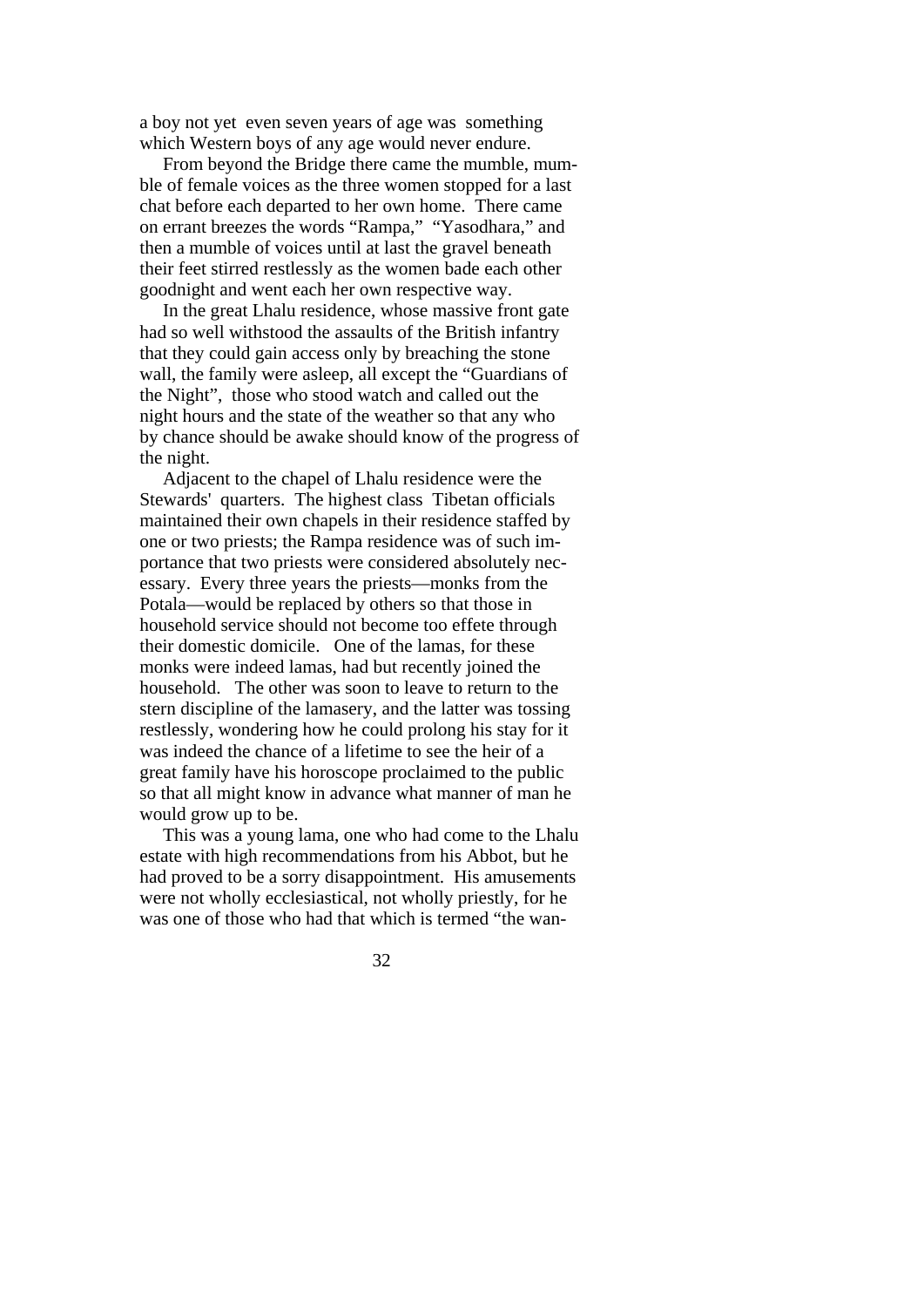dering eye," and his glances strayed ever and again to the young and comely members of the domestic staff. The Steward who lived to the left of the chapel had noticed this and had registered a complaint, and so the poor young lama was facing dismissal in some disgrace. His successor had not yet been appointed and the young man was wondering how he could delay matters so that he could have the fame of being one of the participants in the celebrations and religious services to follow.

 The poor wretched Steward, also, was having much distress. Lady Rampa was indeed a difficult woman, very harsh in her judgment at times, apt to condemn without giving a man a chance to explain that some of these diffi culties were not of his making. Now he had goods on order for some three months, and-well, everyone knew how slow the Indian traders were—but Lady Rampa was making a terrible commotion and saying that the Steward was endangering the success of the whole enterprise by his inefficiency in getting supplies. "What can I do?" he muttered to himself as he tossed and turned on his blanket on the floor. "How can I persuade the dealers to bring the goods on time?" So muttering he rolled over on to his back, his mouth fell open, and he emitted such horrendous snores that one of the night watchmen looked in to see if he was dying!

 Lady Rampa was turning restlessly too. She was very socially-conscious. She was wondering if the Steward was absolutely sure of the order of precedence, wondering if all the messages had been written, all the invitations on the special hand-made paper tied up with ribbon and then placed in a cleft stick which fast riders would carry mounted on their ponies. It had to be done just right, she thought, one could not have an inferior receiving an invitation before his superior had received one. These matters leak out, there are ever people anxious to pull down a hard working hostess who is trying to do the best for her family prestige. Lady Rampa twisted and turned, wondering about the food supplies, wondering if by any chance things would not arrive on time.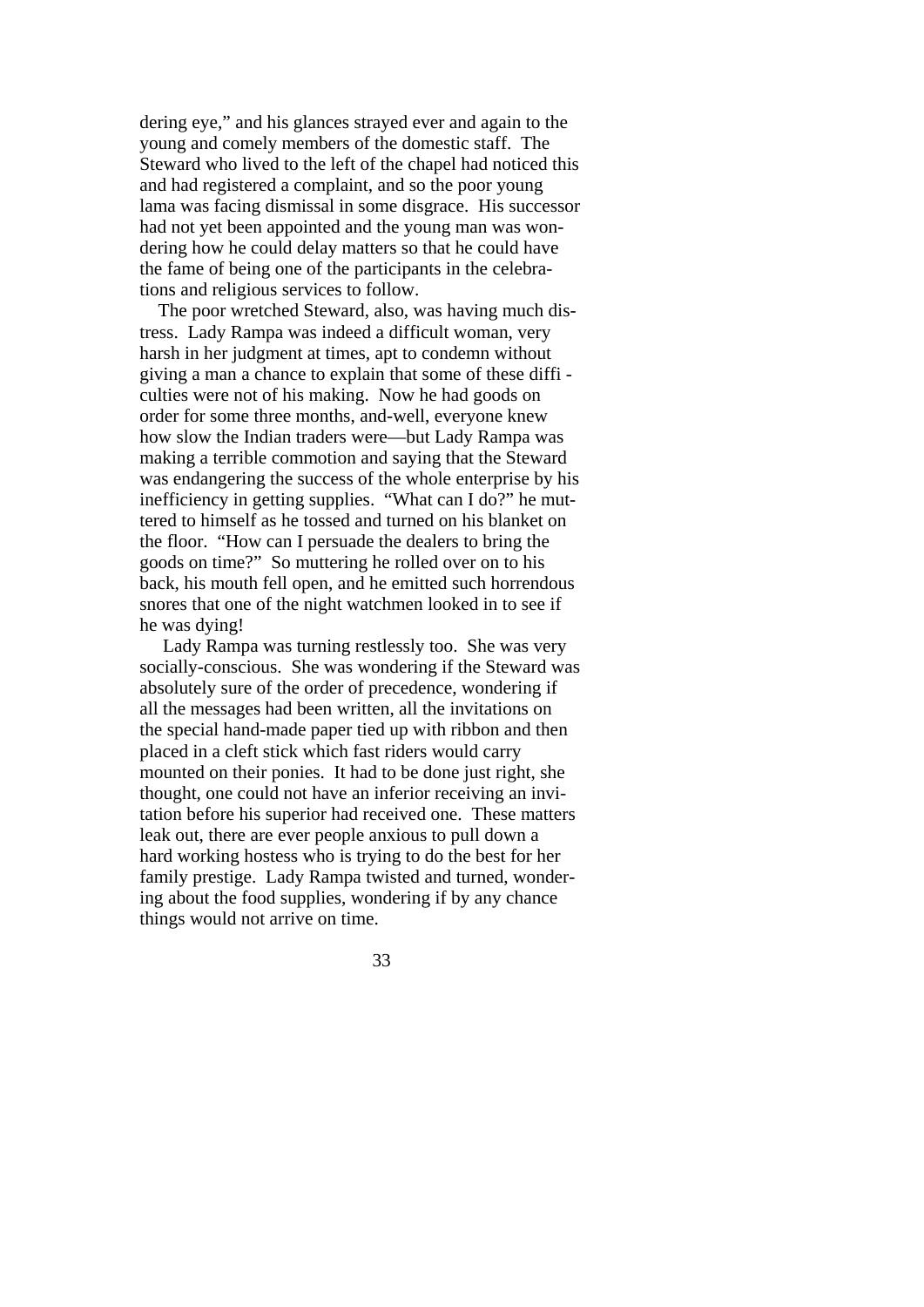Nearby in a little room, sister Yasodhara was fretting bit. Her mother had already decreed what she would wear at the party and it wasn't at all what Yasodhara wanted to wear, she had different ideas altogether. After all, as she said to herself, this is the one time in the year to really look over the boys and see which one of them would be suitable as a husband in later years, and to look over the boys meant that she too must have something to attract them-clothing, it must be suitable clothing, her hair must be well brushed with yak butter, her clothes must be dusted with the finest of jasmine. She had to do everything possible to attract what she hoped would be a good husband for the future, but her mother—mothers never understood, they were of a bygone age, they didn't understand at all how young girls had to go along nowadays, they had forgotten such things. Yasodhara lay back and thought and thought, and planned could she add a ribbon here or a flower there, how could she improve her appearance?

 As the night grew older and older and the new dawn, the dawn of a new day, was ready to be born the booming of conches and the blare of trumpets awakened the fitfully sleeping household. The youngest Rampa opened a sleepbleared eye, grunted, and turned over again to be fast asleep before the turning motion was completed.

 Down near the Steward's office the night watchmen were going off duty while a fresh shift were taking their places. The most menial of the servants awakened with a start at the blaring noises from the surrounding temples and jumped to their feet, struggling into half-frozen clothes. Theirs was the task of seeing that the smoldering fires were raked and stirred into fresh life, theirs was the task of polishing the rooms, cleaning the place, before the family got down to see it in its over-night state of untidiness.

 In the stables where the many horses were kept, and in the farm buildings at the back where the yaks were housed servants rummaged around, scooping up the manure deposited there by the animals overnight. Dried and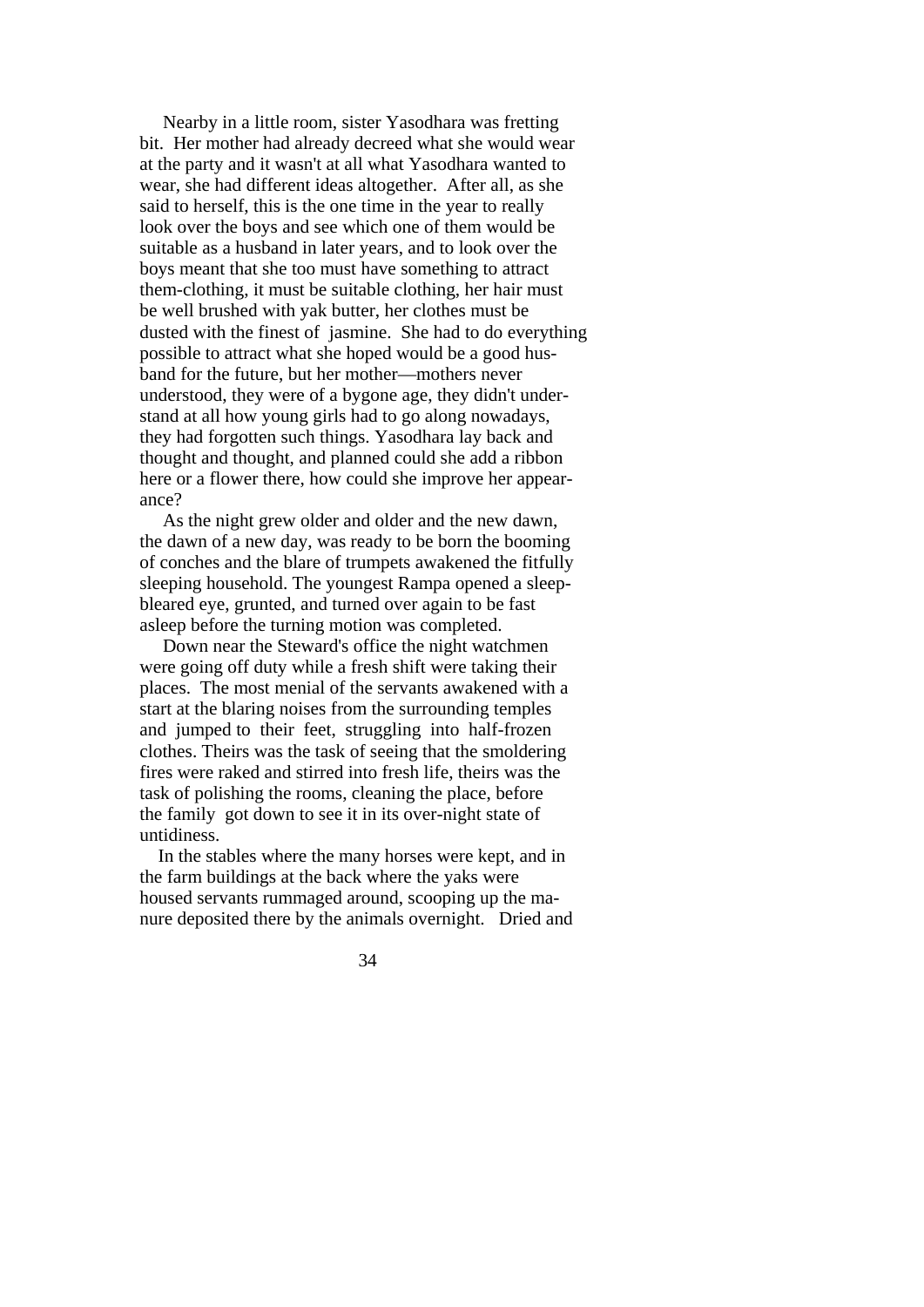mixed with a few scraps of wood this would provide the staple fuel of Tibet.

 The cooks reluctantly turned out to face another day, they were tired, they had been busy for several weeks past preparing food in fantastic quantities and having the additional task of trying to protect the food from the depredations of light-fingered small boys and light-fingered small girls, too. They were tired, they were sick of the whole affair, they were saying to each other, "Why doesn't this thing get started and finished so that we can have some peace again. The Mistress has gone off her head even worse with all the preparations."

 The Mistress—the Lady Rampa—had indeed been busy. For days she had been in her husband's office plaguing his secretaries to provide lists of all the most important people living in Lhasa, and some chosen few from other nearby centres. As well she made the hard demand that suitable foreigners who could be of beneficent influence later be invited, but here again there was the question protocol and the order of seniority, who came before whom, who would be insulted in THIS position when they felt that they should be in THAT position. It was all a great task, a great trial a great tribulation, and the servants were tired of getting a list one day and finding that the next day a fresh list would supersede the one issued the day before.

 For days now the whole place had been scoured, fine gritty sand had been used to shine up stonework mellowed by age, strong men servants with cloth around their feet and heavy blocks of stone wrapped in cloth trudged around the house pushing their heavy stone burden across floors that were already mirror-bright.

 In the gardens weary gardeners on hands and knees went over the ground removing weeds, even removing little stones which were of the wrong colour. The mistress of the house was a hard task mistress indeed, this was the high point of her life, the son and heir of the Lhalu establishment, one who could be a prince or—what?—was to be launched and only the astrologers would tell what was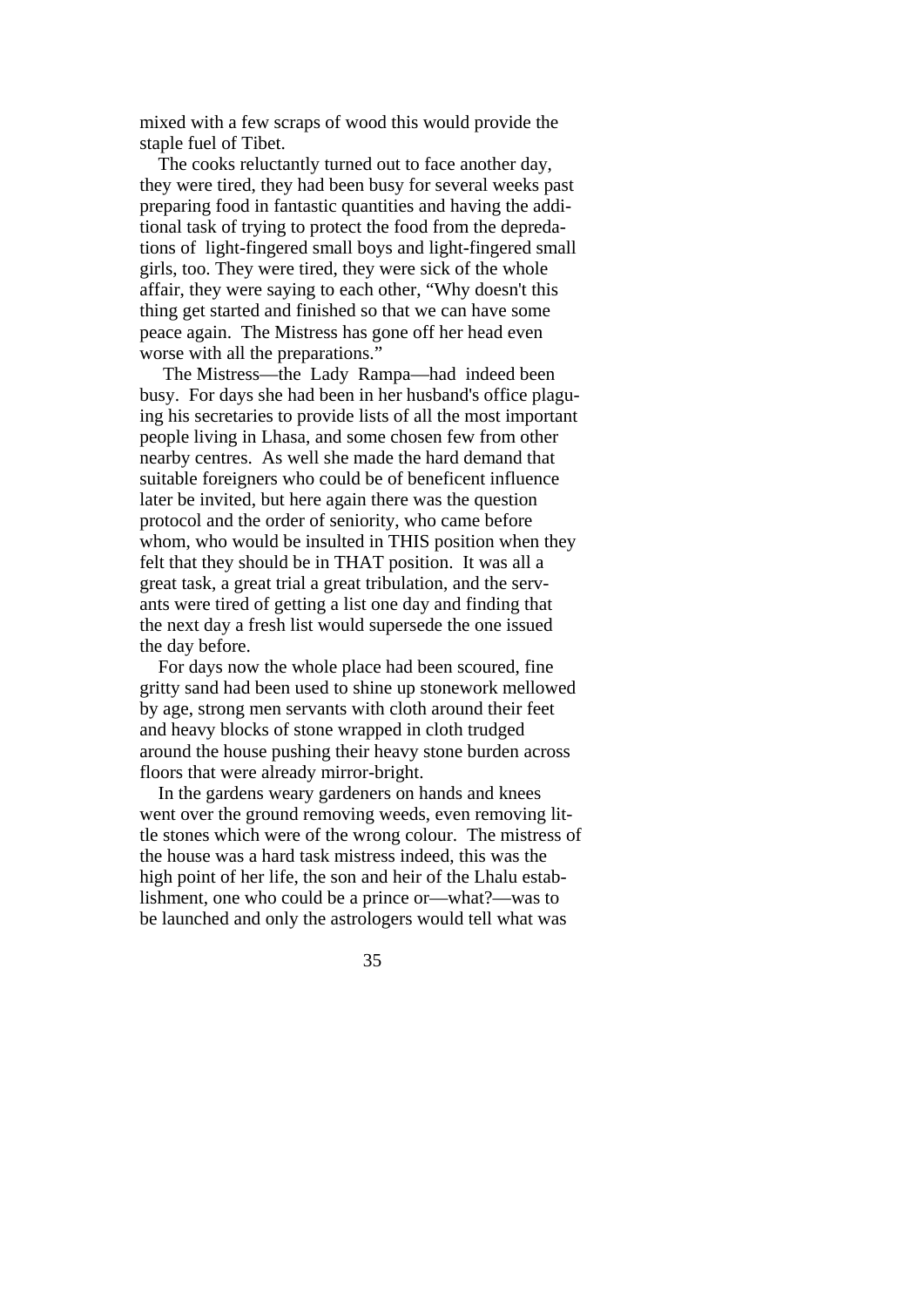to be his life, but the astrologers would give no hint, would give no forewarning of what their Reading would reveal.

 The lady of the house, the wife of one of the most powerful men in lay-life of Tibet, hoped and hoped that her son would leave the country and be educated elsewhere, she hoped that she would be able to persuade her husband that she should make frequent visits to her son studying in a different country. She hoped to visit different countries, for long she had surreptitiously glanced at some of the magazines brought to Lhasa by itinerant traders. She had her plans, she had her dreams and her ambitions, but everything depended on the verdict of the Chief Astrologer and everyone knew how uncaring of one's social position astrologers could be.

 Now the time was fast approaching when this great Party was to be held. Traders were entering by the Western Gate and making fast footsteps toward the Lhalu residence, the wiser ones—or those with greater business acumen—knew that the Lady Rampa would soon fall prey to their wiles if they could produce something new, something that hadn't been seen in Lhasa before, something which would make her neighbors and social competitors exclaim in feigned awe which really concealed frustration and jealousy that They had not had it first.

 So many a trader made his slow way from the Western Gate along the Lingkor Road, around the back of the Potala, past the Snake Temple to the Lhalu residence, there to attempt to beguile the lady of the house with strange exotic items with which she could entertain and amaze her guests. Some took their yak trains and brought their whole stock-in-trade to the residence so that the lady in person could see precisely what they had to sell, and of course for such an important occasion the prices must be inflated because no lady who was indeed a lady would even dare to bargain or quibble at the prices asked for fear that the traders would mention to the neighbors that Lady Rampa could not pay the proper price but wanted a discount, or concessions, or samples.

Day after day the yak trains went by, day after day the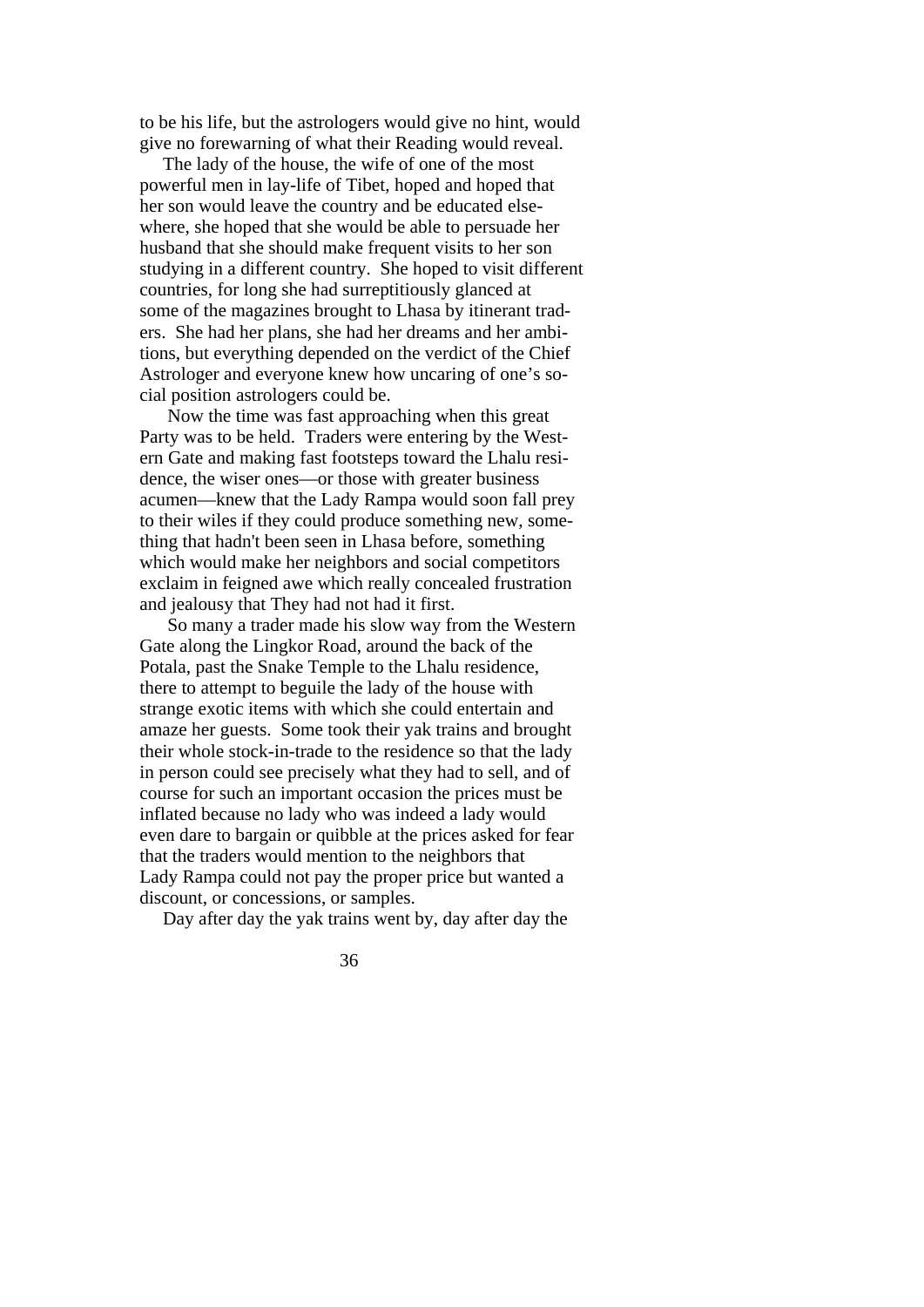men from the stables scooped up the bounty from the yaks and added it to the pile of fuel which was so rapidly growing, and indeed much extra fuel would be needed for the cooking, for the heating, and for the bonfires, because who could possibly have a good party without a good bonfire?

 The gardeners, having satisfactorily cleared the ground of all weeds, turned their attention to the trees, making sure that there were no broken branches, making sure that there were no dead branches which could appear unsightly and lead to an accusation of an ill-kept garden. Even more disastrous would be if some small branch fell upon some noble lady and disarranged her hairstyle which over hours would have been piled on a special lacquered wooden framework. So the gardeners were tired of parties, tired of work, and yet they dare not slack for the Lady Rampa seemed to have eyes everywhere, no sooner would a man sit down for a moment to rest an aching back than she would appear screaming with rage that he was delaying things.

 At last the order of precedence was decided upon and approved by the Great Lord Rampa himself who personally affixed his seal to each of the invitations as they were carefully prepared by monk-scribes. The paper was specialy made for the occasion, it was thick paper with a rough edge, almost a deckle-edge, in fact. Each sheet was roughly twelve inches wide by two feet long. These invitations did not follow the normal size or pattern as used in lamaseries; in lamaseries the paper is wider than it is long, but when there were very important invitations they were written on a narrower paper which was about twice as long as it was wide because after the invitation was accepted the paper would be fastened to two bamboo rods richly decorated at the ends, and then the invitation would be carefully suspended from a string and used as a decoration to show how important the recipient was.

 The Lord Rampa was one of the Upper Ten families in Lhasa. The Lord Rampa himself was actually one of the Upper Five, but Lady Rampa was one of the Upper Ten,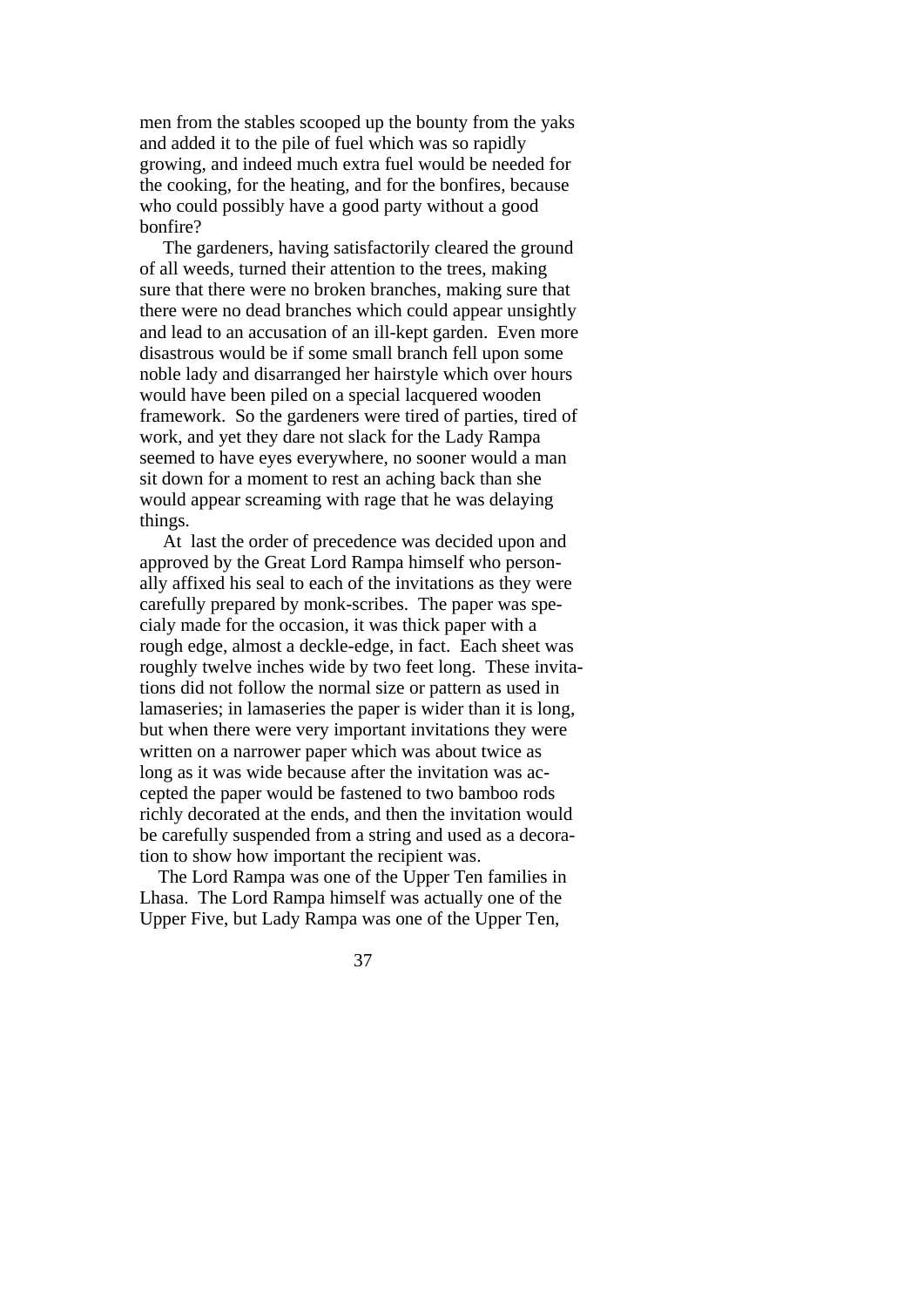otherwise they could not have married. In view of the fact that each of them had such high social status two seals had to be affixed to the invitation, one for His Lordship and one for Her Ladyship, and then because they were married and had such an extensive estate they had a third seal which was known as the Estate Seal, and that too had to go upon the document. Each seal was of a different colour, and the Lady Rampa and the Steward were in a state bordering on frenzy lest the messengers were clumsy and did something which would crack the fragile, brittle seals.

 Special message-sticks were prepared. These had to be of exactly the same length and very nearly the same thickness, each had a special slot at one end which would receive and hold the message. Then just below that slot there was a piece fixed on which bore the family coat of arms. Below the coat of arms there were narrow strands of a very tough paper on which were printed prayers, hoping for protection for the messenger and for a safe delivery of the messages, and hoping that the recipient would be able to accept the invitation.

 For some time the messengers were carefully drilled in the most imposing manner to ride and deliver the messages. They sat upon their horses waving their message sticks in the air as if they were spears, then on the signal they would charge forward and one by one would approach the Captain of the Guard who was drilling them. He, pretending to be the householder or the householder's steward, would graciously accept the message from the message stick which was extended and inclined toward him. He would with great respect take the message and bow toward the messenger who was, after all, the representative of "the family." The messenger would bow back, would wheel his horse, and would gallop off from whence he came.

 When all the messages, or invitations, were prepared they were placed in order of precedence, and the most imposing messenger took the most important message, and so on, and then off they galloped to deliver the invitations.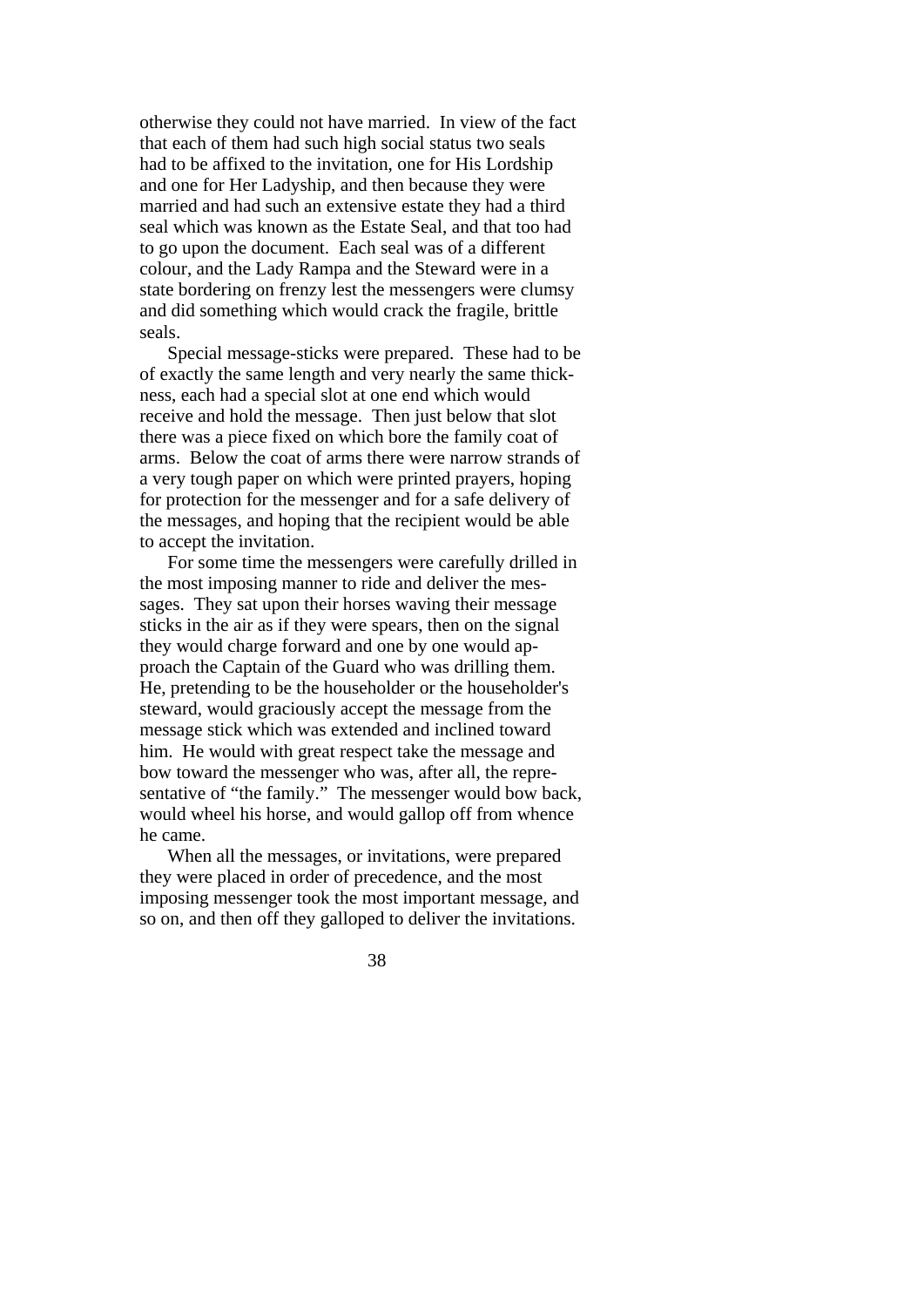Other messengers would come forward, each take a message, and lodge it in the cleft of the stick and gallop off. Soon they would return and the whole procedure would be gone through again until, at long last, all the invitations had gone out, and now was the trying time when the Steward and the others had to sit back and wait and wait, and wonder how many would accept the invitations. Had they too much food? Had they not enough? It was most wearing to the nerves.

 Some of the guests would be content to stay in the gardens, particularly if they were not of sufficient social status to be accepted into the house itself, but otherswell, they were more important and they would have to enter the house, and the representatives of the clergy would also want to see the chapel. So all the lacquer was stripped from the altars and from the altar rails, and men worked with handfuls of cloth which were dipped in moist sand and scraped, and scraped, and scraped until the wood beneath the lacquer was bright and as new. Then a special priming coat was put on, and when that was dry lacquer, many layers of it, was most carefully painted on to the altars and the railings so that in the end the surface shone like the surface of still water on a sunny day.

 The poor wretched servants were each called before the lady of the house and the Steward, and they were carefully inspected to see that their clothing was suitable and to see that everything was clean. If their clothing did not pass muster then it had to be carefully washed, for which purpose great cauldrons of hot water were prepared. At last, when the tension was reaching its height, all the invitations were answered, all the servants had been inspected, and all their special clothing had been put aside, not to be worn until The Day. So a tired household sat back in the late evening to await the dawn of a new day when Fate would be revealed.

 Slowly the sun sank behind the Western mountains sending up a myriad of scintillating points of light from the ever-present spume blowing from the highest peaks; the snow glowed blood-red, and then darkened to blue, and on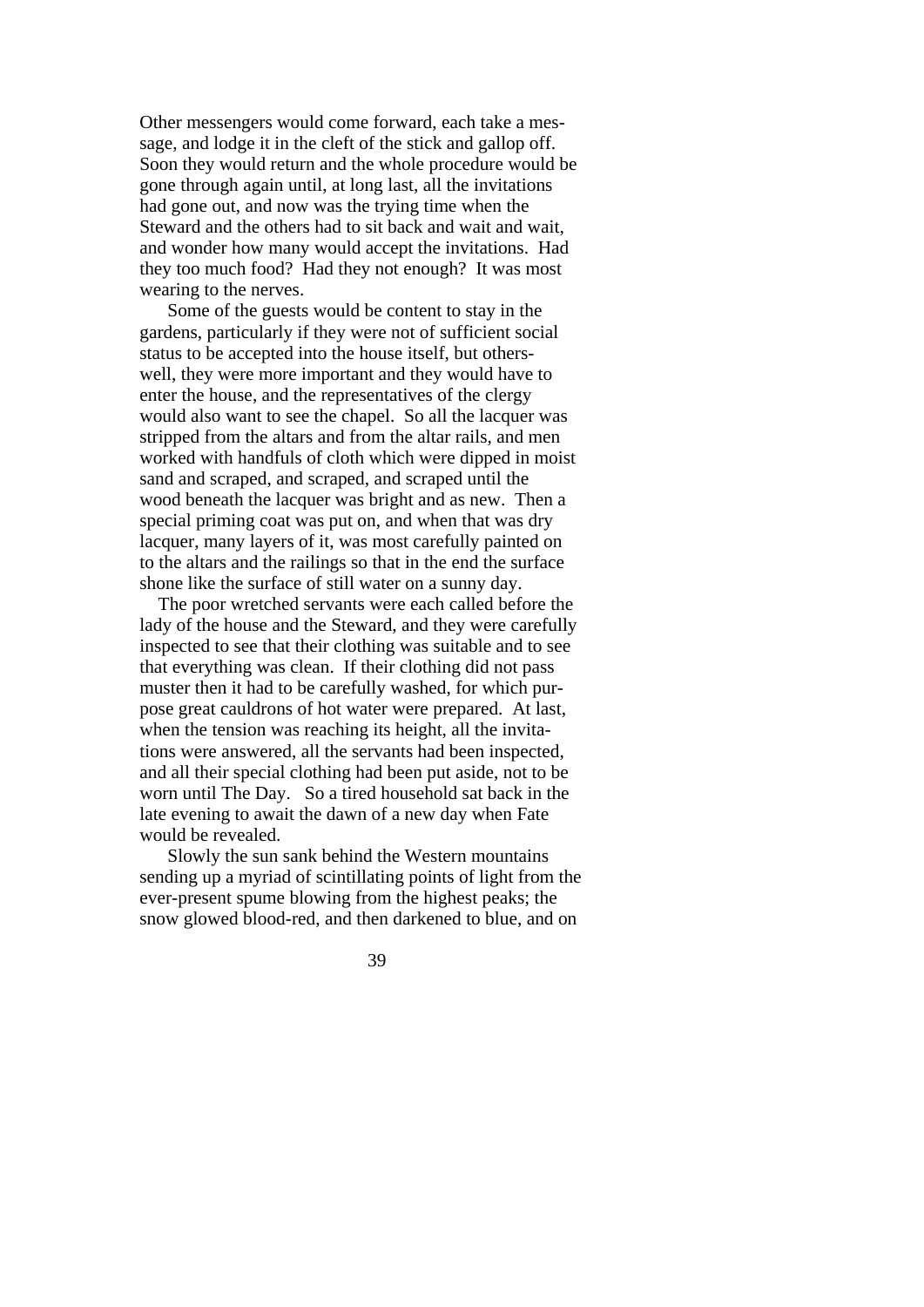to purple. At last there was only the faint loom of the darkness of the sky and the glittering pin-points of light which were the stars.

 At the Lhalu residence mysterious points of light appeared amid the well-kept trees. A chance traveller along the Lingkor Road slowed his step, hesitated, made as if to go on again, and then turned and walked back so that he could see what was afoot, or, more accurately, what was atree!

 Excited voices came from the gardens, and the wayfarer just could not resist the temptation to pursue the matter further and to find out what it was that was causing such raised voices and what was, apparently, an altercation. As quietly as he could he shinned up the rough stone wall and rested his chest on the top with his arms supporting him, then he could see a novel sight indeed. There was the lady of the house, Lady Rampa, plump, short, almost square, in fact. At either side of her she had two tall servants, each carrying a lighted butter lamp and trying to shield the wavering flame so that it should not be extinguished and arouse Her Ladyship's ire.

 Disgruntled gardeners moved disconsolately amid the trees fixing little butter lamps to certain of the lower branches, and then with flint and steel sparks ignited the tinder. Vigorous blowing produced a flame, and from the flame a piece of well-soaked-in-butter stick was used to transfer the flame to the butter lamps. The lady was not at all sure where she wanted the lamps, there was endless fumbling about in the darkness with the little flickering lights merely intensifying the purple night. At last there was a commotion and a very large figure came prancing out, shouting with rage: "You're ruining my trees, my trees my trees—you re ruining my trees. I will not have this nonsense. Extinguish those lamps immediately The Lord Rampa was mighty proud of his wonderful trees, trees and gardens which were famed throughout Lhasa. He was indeed in a frenzy of excitement in case damage should have been caused to some of the newly budding flowers on the trees.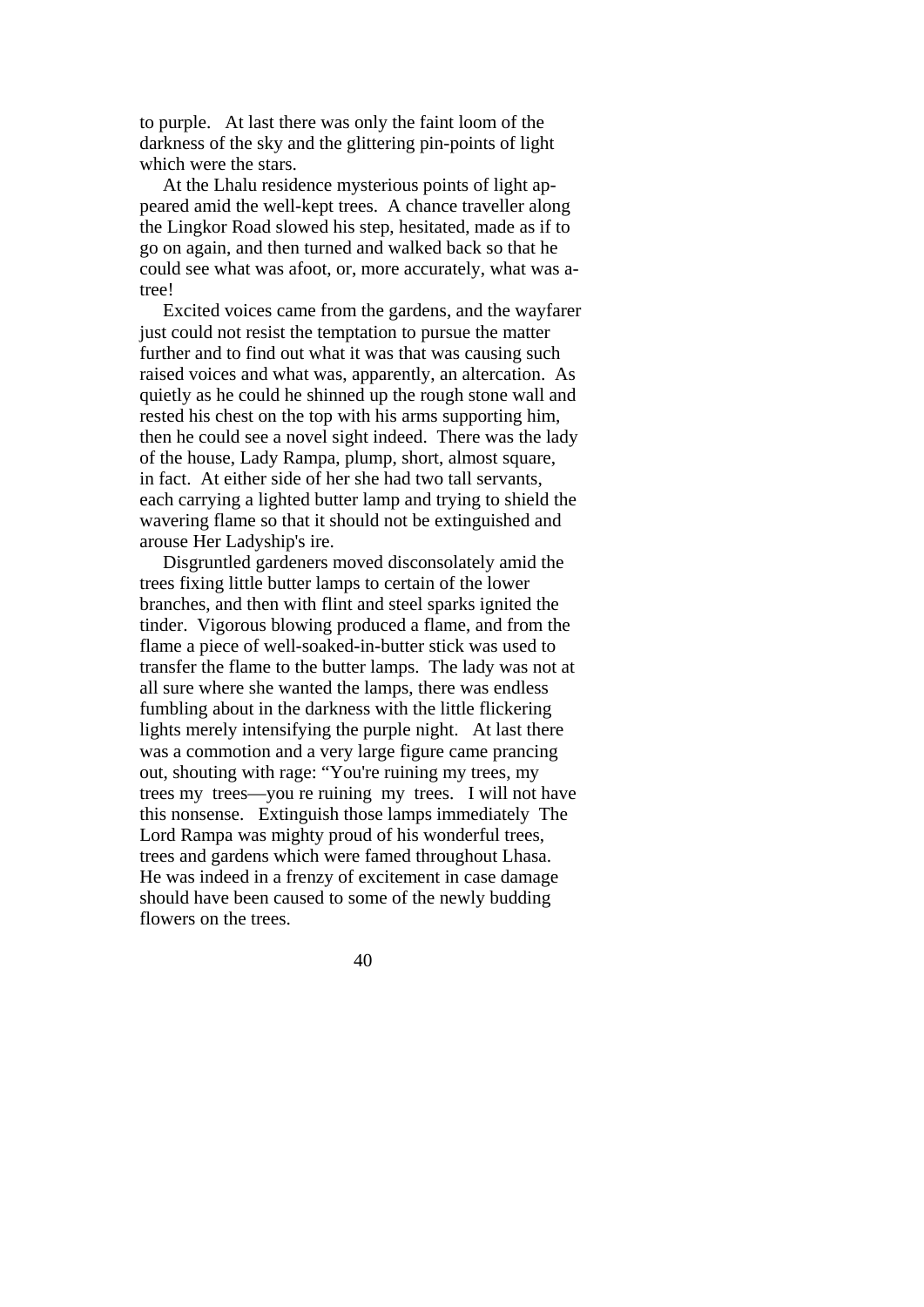His wife, Her Ladyship, turned to him with lofty mien and said, "You are indeed making a spectacle of yourself, my lord, in front of the servants. Do you not think I am capable of managing this affair? It is my home as well as yours. Do not disturb me." The poor Lord snorted like a bull, one could almost imagine fire coming from his nostrils. He turned angrily on his foot, and hurried away back to the house, there was the sound of a door slamming, a sound so intense and heavy that any less substantial door would surely have been shattered with the shock.

 "The incense brazier, Timon, the incense brazier. Are you altogether stupid man? Put it over there, never mind about lighting it now—put it over there." Poor Timon, one of the housemen, struggled along with a heavy brazier, but it was more than one brazier, there were several. The night grew darker and darker, and still the lady of the house wasn't satisfied. But at last the wind blew chill and the Moon appeared and cast a frosty light over the proceedings. The man peering over the wall chuckled to himself and dropped down to the road to continue his journey muttering to himself, "Well! well! If that is the price of being a noble, then glad I am indeed to be merely a humble trader." His footsteps died away in the darkness, and in the garden the butter lamps were extinguished one by one. The staff and the lady of the house departed. In the garden a night bird sniffed the strange unusual smell which came from one of the butter lamps, the wick of which was still smoldering, and flew off with a startled cry of protest.

 In the house there was sudden commotion; the boy had disappeared, the heir to the estates, the young princeling —where was he now? He was not in his bed. There was panic. The mother thought he must have run away, being frightened by the severity of his father. The father thought he must have run away, being frightened by the anger of mother, for that day nothing that the poor boy did was right. He had been in trouble the day long, first for getting then for tearing his clothes, then for not being where should have been at a certain time, then for not being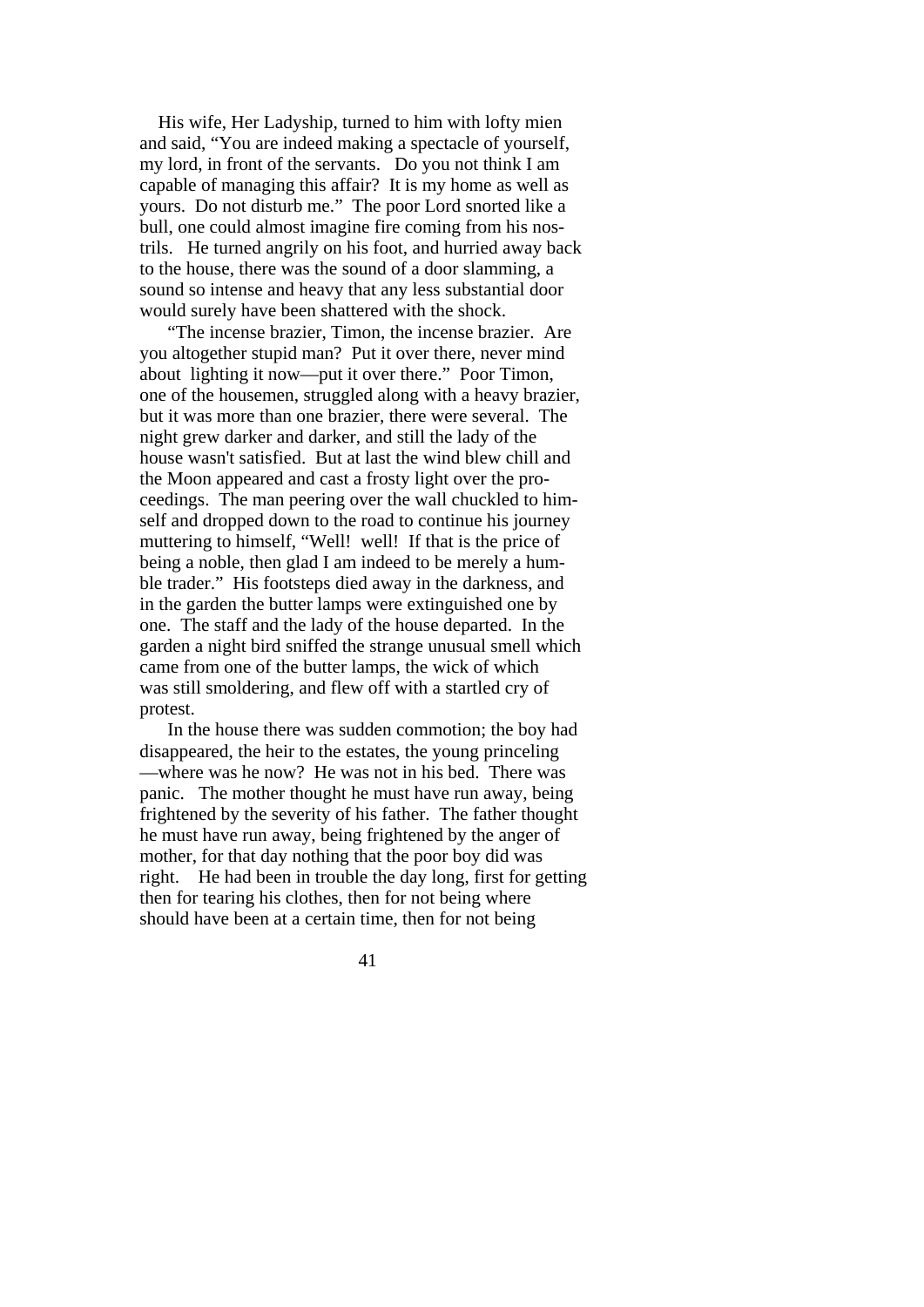present punctually for meals; everything was wrong for him.

 Servants were roused, the grounds were searched, butter lamps flared, and flint and tinder smoked. A procession of servants went around the gardens calling for the young Master, but without avail, he wasn't to be found. Sister Yasodhara was awakened to ask her if she could account for the movements of her brother, but—no—she wiped her bleary eyes with the back of her hand, lay down again and was asleep while she was still sitting.

 Servants hurried down the road in the darkness to see if the boy had gone away. Other servants searched the house from top to bottom, and eventually in a storeroom Lobsang was found, asleep on a bag of grain with a cat at each side of him, and all three were snoring mightily. But not for long! The father rushed forward with a roar of rage which almost seemed to shatter the walls, certainly it made the dust from the grain bags jump and dance in the air. The lamps carried by servants flickered, and one or two went out. The poor boy was grasped tightly by the neck while one mighty hand lifted him up high. The mother rushed forward expostulating, "Stop!, Stop! Be very sure you don't mark him because tomorrow he will be the cynosure of all the eyes of Lhasa. Just send him to bed." So the poor boy was given a hearty thump and pushed forward so violently that he fell on his face. One of the men servants picked him up and carried him away. Of the cats there was no sign.

 But in the great Potala, at the level assigned to the Astrologers, the activity still continued. The Chief Astrologer was carefully checking his figures, carefully checking his charts, rehearsing what he was going to say, practicing the intonation which he would find necessary. Around him lama-astrologers took each sheet of paper and with two other lamas checking every sheet was placed in its correct order, there could be no possibility of error here, no possibility of reading from the wrong page and bringing the College of Astrologers into disrepute. As each book was completed its wooden cover was placed on top and the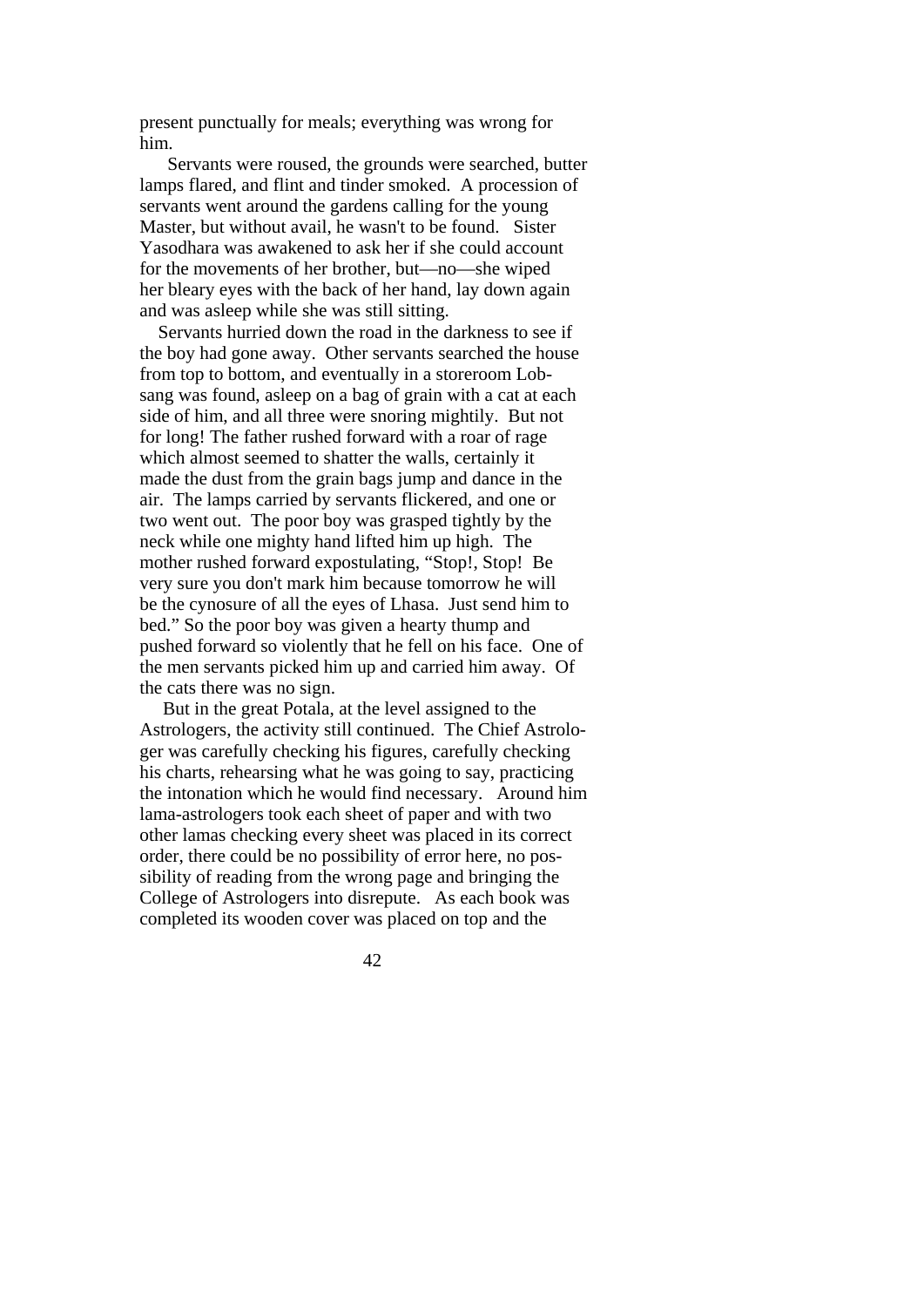book was held together with twice the customary number of tapes just so that everything would be doubly sure. The monk assigned to be the personal attendant of the Chief Astrologer was carefully brushing his best robe, making sure that the zodiacal signs with which it was embellished were bright and fixed on securely. Then, as he was an old man, he used two sticks and those two sticks were carefully examined for any unsuspected flaws or cracks, after which they were passed to a polishing-monk who polished them until they shone like burnished copper.

 From the temple areas the gongs boomed, the trumpets blared, and there was a susurration of scurrying feet as the religious monks went about their first night service. The astrological monks had been excused attendance because of the importance of the task allotted to them, because they could not risk dropping everything to go to service and then finding on the morrow that some error had crept in.

 So at last the butter lamps were extinguished one by one. Soon there was no light except the light of the heaveen, the starlight and the moonlight, but the starlight and the moonlight were augmented by the brilliant reflections from the lakes and rivers which traversed and criss-crossed the Plain of Lhasa. Every so often a dazzling sheet of water would cascade in a burst of glittering silver, like molten silver, as some great fish rushed up to the surface for a gulp of air.

 All was silent except for the croaking of bull frogs and the cries of night birds in the distance. The Moon sailed in solitary splendor across the purple sky, the light of the dimmed as clouds from India obscured their glimmer. Night was upon the land, and all those except the creatures of the night slept.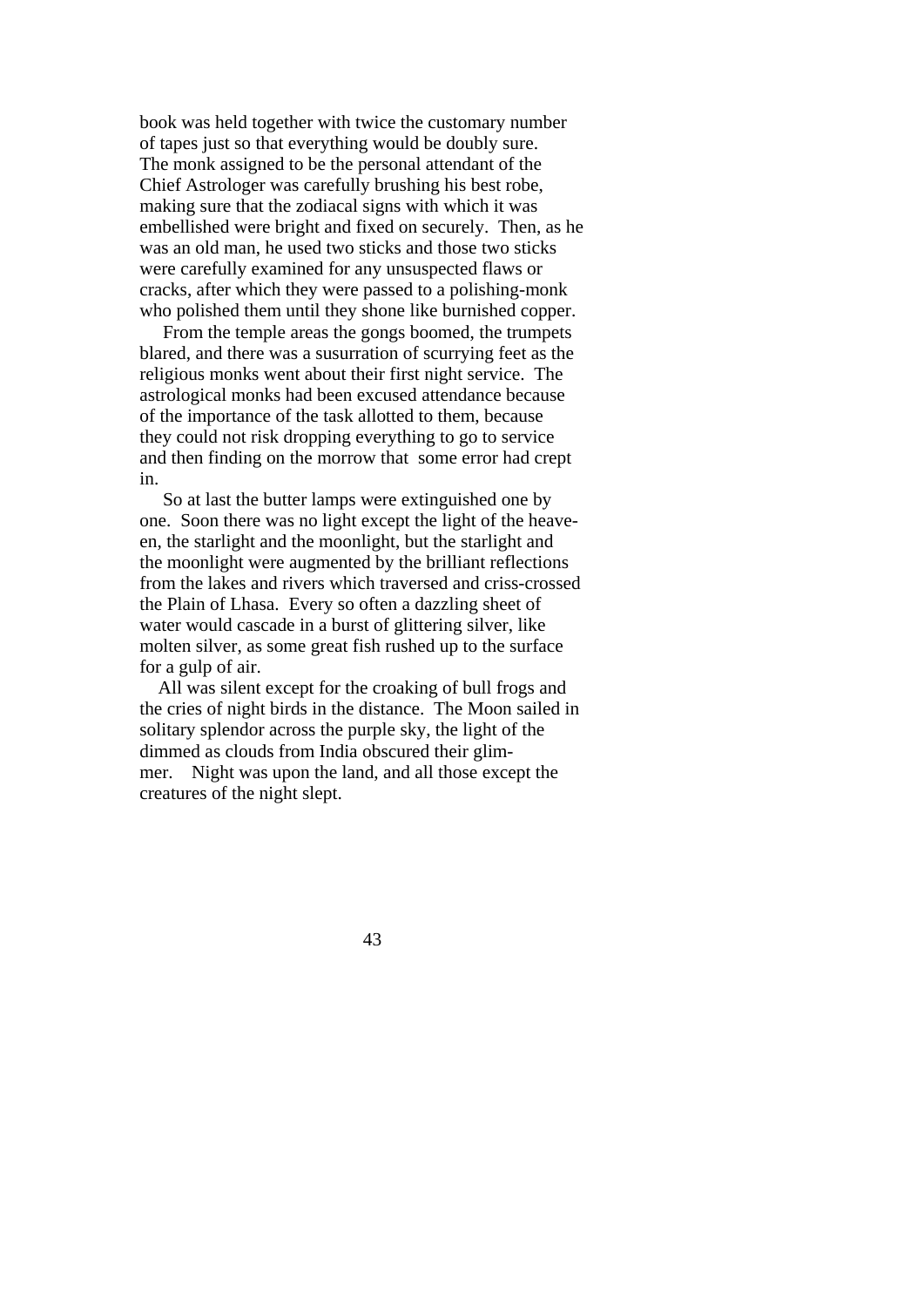### CHAPTER THREE

 The first faint light appeared over the jagged Eastern horizon. Great mountain ranges stood up in the starkest black and behind them the sky was becoming luminous.

 On the topmost floor of the lamaseries monks and lamas stood ready to greet the new day, the topmost floor —the roof—in each case had a special platform or parapet on which great conches and trumpets some fifteen to twenty feet long stood on stands.

 The Valley of Lhasa was a pool of inky black. The Moon had long since set, and the stars were diminished by the paling of the sky beyond the Eastern mountains. But the Valley of Lhasa still slept, still lived in the deepest darkness of night, not until the Sun lifted well above the mountains would the deep-lying lamaseries and houses welcome daylight.

 Here and there dotted randomly throughout the Valley infrequent pinpoints of light appeared as a lama or a cook or a herdsman had to prepare for a very early start to his work. The faint, faint gleams served merely to accentuate the velvet blackness, so black that not even the trunk of tree could be distinguished.

 The light beyond the Eastern mountains increased. First there was a vivid flash of light, then a red beam shot up, followed immediately by what appeared to be an absolutely green shaft of light which was one of the features of the early morning sunrise and the late night sunset. Soon there came broader shafts of light, and within minutes there was a startling golden glow outlining the high peaks, showing the ever-present snow reflecting off high glaciers and projecting down into the Valley the first signs that the day had appeared. With the first appearance of the sun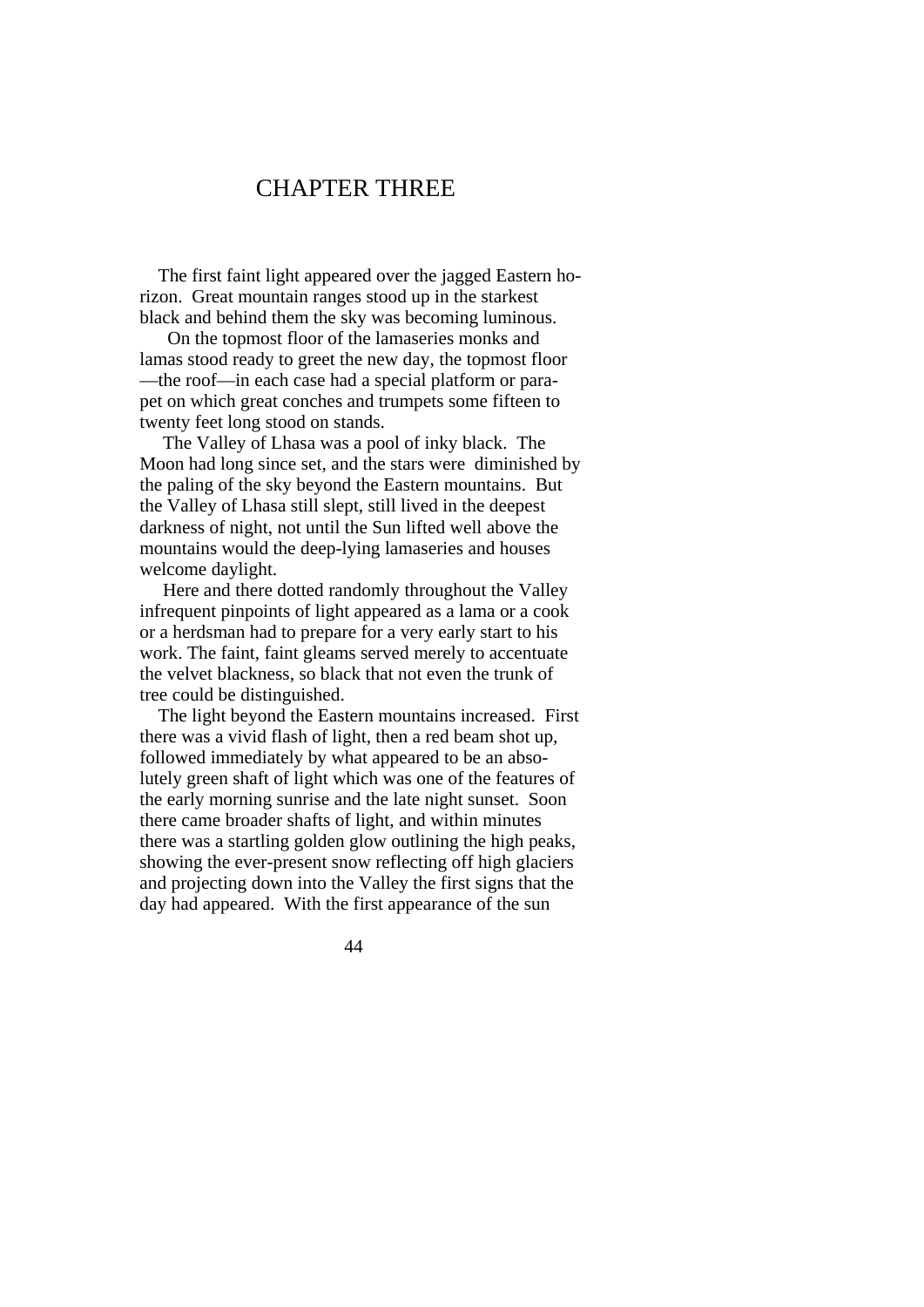over the topmost edge of the mountains the lamas blew hard into their trumpets, and others sounded into the conches so that the very air seemed to shake with the sound. There was no immediate reaction to the noise, though, for the people of the Valley were well used to the sound of trumpets and conches and could ignore it just as people in cities can ignore the roaring of aircraft, the clattering of garbage collections, and all the rest of the noises of "civilization."

 Here and there, though, a sleepy night bird uttered a startled chirp before putting his head beneath his wing again and going off to sleep. Now was the time of the creatures of the day. Gradually the day birds came awake, cheeping sleepily and then flapping their wings to get rid of the stillness of the night. Here and there a feather drifted down and was blown at the whim of the vagrant breeze.

 In the waters of the Kyi Chu and at the Snake Temple fish were stirring lazily from their night time drifting near the surface. Fish in Tibet could always rise near the surface because Buddhists do not take life and there were no fishermen in Tibet.

 The old man twisted at the sound of the bugles and the roariug of the conches, twisted and sleepily sat upright. From his low angle he peered upwards at the sky, and then a sudden thought struck him and he rose creakily to his feet. His bones were aged, his muscles tired, so he rose with circumspection and made his way to a window and looked out—looked out across the now-awakening City of Lhasa. Below him in the Village of Sho little lights were beginning to appear, one after another, as butter lamps were being lit so that official who were going to be busy this day would have ample time for their preparations.

 The aged Astrologer shivered in the early dawn chill, and pulled his robe more tightly around him. Inevitably thoughts turned to the Lhalu estate which could not be seen from his vantage point for he looked out over the village of Sho and the City of Lhasa, and the Lhalu residence was at the other side of the Potala facing the wall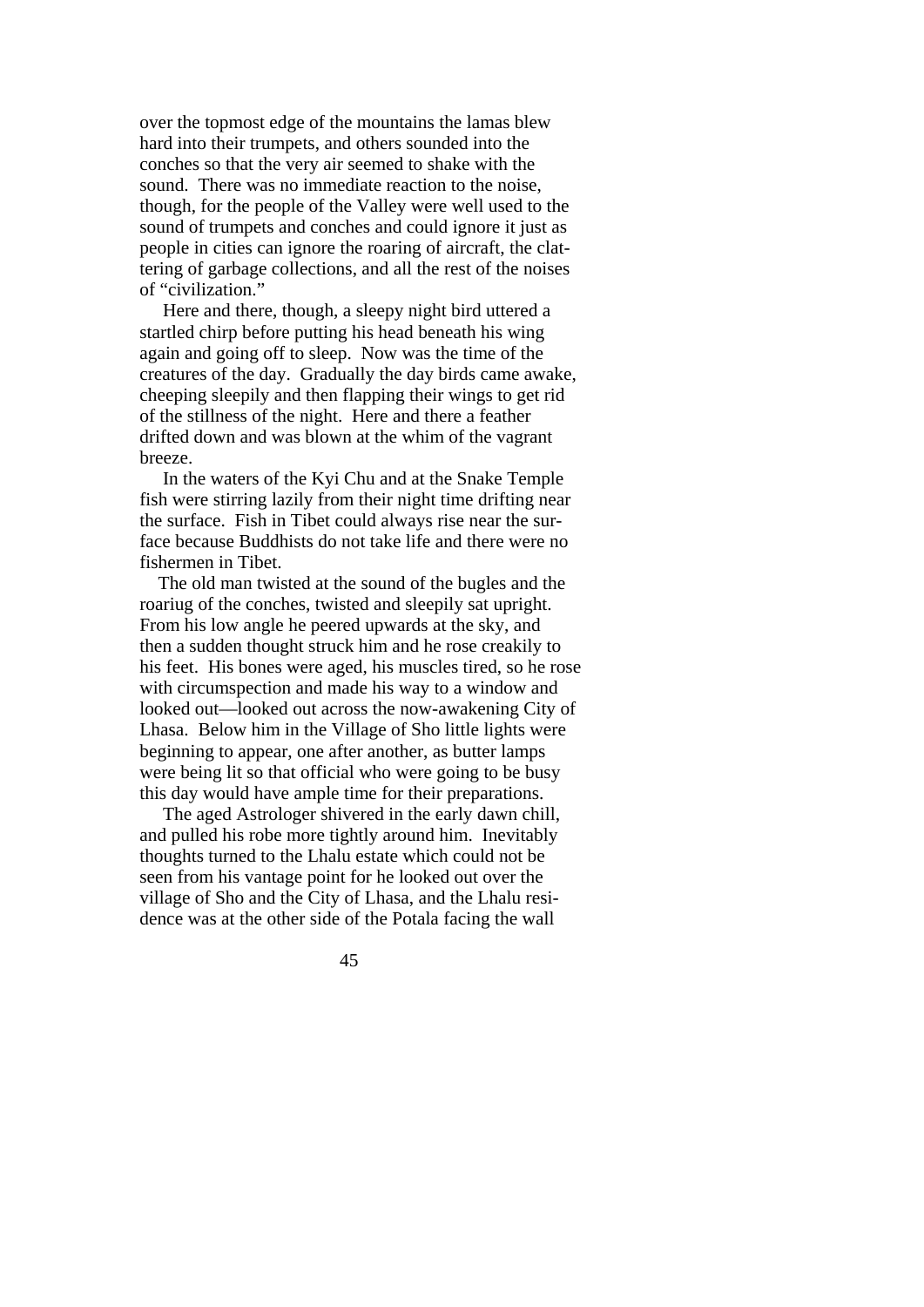with the carved figures which was so much an attraction for wandering pilgrams.

 The old man slowly lowered himself again to his blankets, and rested while he thought of the events of the day. This day, he thought, would be one of the high points of his career, perhaps the culminating point of his career. Already the old man could feel the hand of approaching death upon him, he could feel the slowing down of his body processes, he could feel that already his Silver Cord was thinning. But he was glad that there was yet one more function he could perform and bring credit to. the office of Chief Astrologer of Tibet. So thinking he dozed off, to be awakened with something of a start as a lama bustled into the room exclaiming: "Honorable Astrologer, the Day is upon us, we have no time to lose, we have again to check the horoscope and the order in which the points are to be presented. I will assist you to rise, Honorable Astrologer". So saying, he bent down and put an arm around the shoulders of the old man and gently raised him to his feet.

 By now the was increasing rapidly, the sun was clear of the Eastern mountain range and was reflecting light to the Western side of the Valley; while those houses and lamaseries right beneath the Eastern range were yet in darkness, those on the opposite side were in almost full daylight.

 The Potala was coming awake. There was the strange stir which humans always make when they are getting themselves into motion at the beginning of a day, there was a feeling of awareness that here were humans ready to continue the sometimes tedious business of living. Little silver bells were tinkling, every so often there would come the lowing of a conch or perhaps the brassy blare of a trumpet. The old Astrologer and the others around him were not aware of the clanking and turning of the Prayer Wheels, these were so much a part of their everyday existence that they had long since failed to perceive the noise the Prayer Wheels made, just as no longer did they notice the Prayer Flags which whipped to the morning breeze on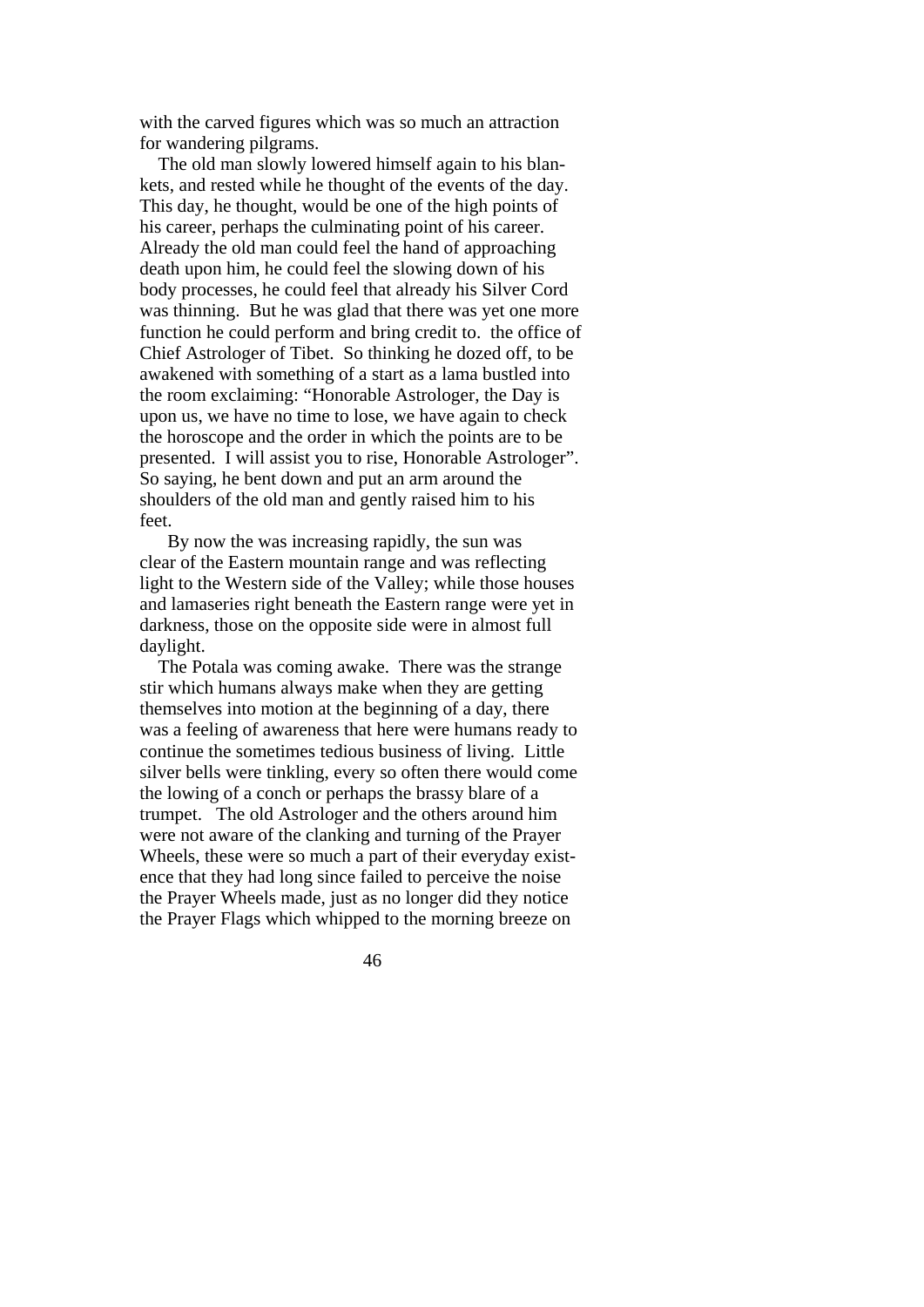the Potala heights above. Only a cessation of these noises would have been noticed by the startled people.

 There was the scurry of feet along corridors, there was the moving of heavy doors. From somewhere came the chanting of psalm, religious psalm, psalms again welcoming the new day. But the old Astrologer had no time to notice things such as these for now there was the business of coming to full awareness and to attending to those functions which are so necessary after a night of sleep. Soon he would be having his morning meal of tsampa and tea, and then he would have to go and attend to the ritual of preparing for the Reading which he was that day to give.

 At the Lhalu family residence the servants were awake. Lady Rampa, too, was awake. And Lord Rampa, after a hasty breakfast, gladly mounted his horse and rode off with his attendants to the offices of the government in the Village of Sho. He was indeed glad to get away from his wife, get away from her bustling officiousness and her overzealous approach to the events facing them. He had to make an early start to his work because later in the day it would be utterly incumbent upon him to return to play the part of the gracious host who was a Prince of Lhasa.

 The heir to the Rampa estates was awakened and came to life most reluctantly. Today was "his" day, yet, he thought with some confusion, how could it be his day when Mother was planning to make such a social advantage from it. If he had his way he would forget the idea and disappear to the banks of the river so that he could watch the boatman ferrying people across the river, and perhaps when there were not many people to be ferried he could manage to con the ferryman into giving him free passage backwards and forwards, always with the excuse, of course, that he would help pole the ferry.

 The poor wretched boy was most unhappy at the hardhearted man servant who was thoroughly smearing his ai1 with yak butter, and then plaiting a tight pig-tail with curious twist in it. The yak butter was kneaded into the

47 and 2012 and 2014 and 2014 and 2014 and 2014 and 2014 and 2014 and 2014 and 2014 and 2014 and 2014 and 201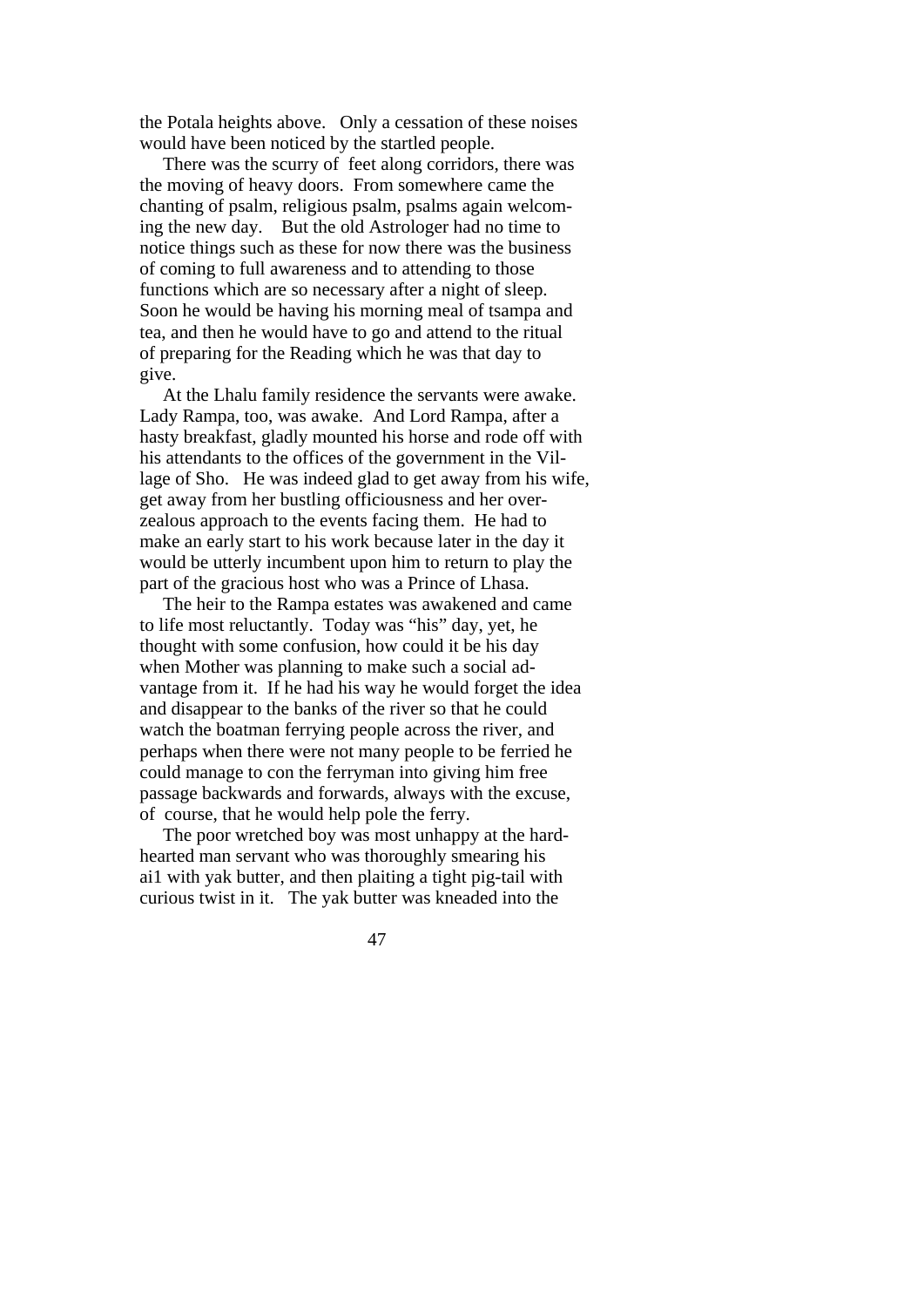pig-tail until the latter was almost as still as a willow rod.

 At about ten in the morning there was the sound and clatter of horses and a party of men rode in to the courtyard. The Lord Rampa and his attendants had returned from the government offices because it was necessary that the family should go to the Cathedral of Lhasa to give thanks for whatever mysteries were to be revealed on this day and, of course, to show to priests ever ready to believe that "blackheads" were irreligious that these were specially religious "black heads." In Tibet monks have shaven heads, while the ordinary people, the laity, had long hair, most times it was black hair, and because of the black hair they were referred to as black heads.

 People were waiting in the courtyard, Lady Rampa already upon a pony, and her daughter Yasodhara. At the last moment the heir of the family was grabbed and unceremoniously hoisted upon a pony who appeared equally reluctant. The gates were again opened and the party rode out with the Lord Rampa at the head. For about thirty minutes they rode in strange silence until at last they came to the small houses and the shops which surrounded the Cathedral of Lhasa, the Cathedral which had stood there for so many hundreds of years to afford a place of worship for the pious. The original stone floors were deeply grooved and scored by the footsteps of pilgrims and sightseers. All along the entrance to the Cathedral were lines of Prayer Wheels-big things indeed-and as each person went by they turned the Wheel as was the custom so that a most curious tinkling clatter was set up which had an almost hypnotic effect.

 The inside of the Cathedral was heavy—overpowering in its heaviness—with the scent of incense and the memory of incense which had been burned during the past thirteen or fourteen hundred years. The heavy black beams of the roof seemed to have clouds of incense growing from them, bluish smoke, grey smoke, and occasionally a smoke of a brownish hue.

There were various Gods and Goddesses represented in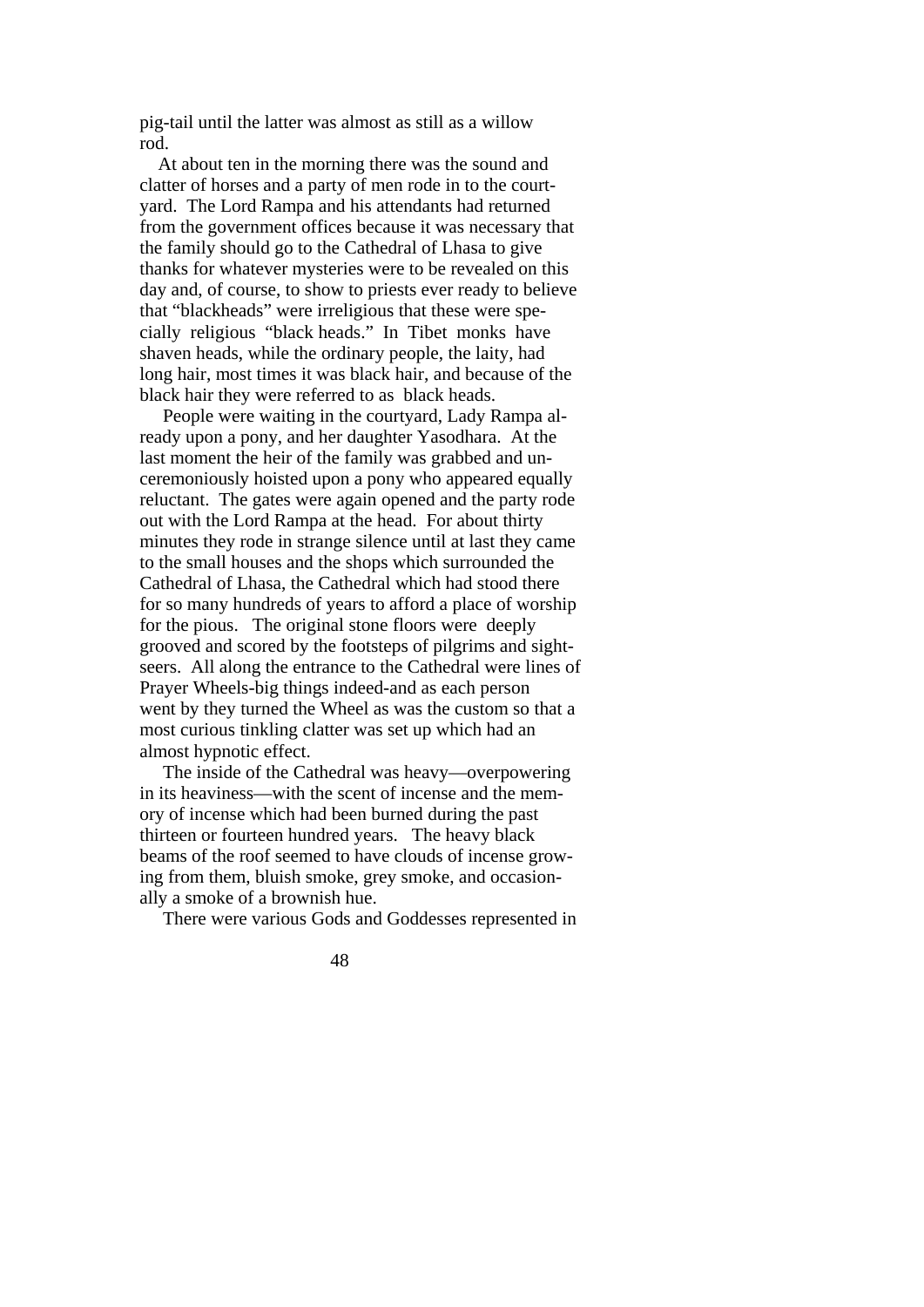golden figures, wooden figures, and porcelain figures, and before each were the offerings of pilgrims. Every so often the offerings would be swept behind a metal net to protect them from pilgrims whose piety was overcome by the desire to participate in the wealth of the Gods.

 Heavy candles burned and made flickering shadows throughout the dim building. It was a sobering thought even to a small boy not yet seven years of age to reflect that these candles had been kept alight by pouring on butter throughout thirteen or fourteen hundred years. The poor boy gazing wide-eyed around him thought, "Let"s get this day over and perhaps I shall be able to go to some other country, away from all this holiness." Little did he know what was in store for him!

 A big cat strolled lethargically forward and rubbed against the legs of the heir of the Rampa family. The boy stooped and dropped to his knees to fondle the big cat who roared with delight. These were the guardian cats of the temple, astute students of human nature who could tell at a glance those who would be likely to attempt to steal and those who could be trusted. Normally such cats would never, never approach anyone other than their own particular keeper. For a moment there was stunned silence among the onlookers, and some of the monks faltered in their chanting as their eyes wandered to the sight of the boy on his knees by the big cat. The picture was soon spoiled, however, because the Lord Rampa, his face suffused with rage, bent down and picked up the boy by the scruff of his neck, shook him like a housewife shaking out a duster, gave him a slap on the ear which made the boy think there was a thunderstorm, and then dumped him on his feet again. The cat turned toward His Lordship and uttered a very long, loud hiss, and then turned with dignity and strode away.

 But the time had come to return to the Lhalu residence for soon the guests would start arriving. Many of the guests came early so that they could get the pick of what was offered, and the pick of what was offered included the best place in the garden. So the party left the confines of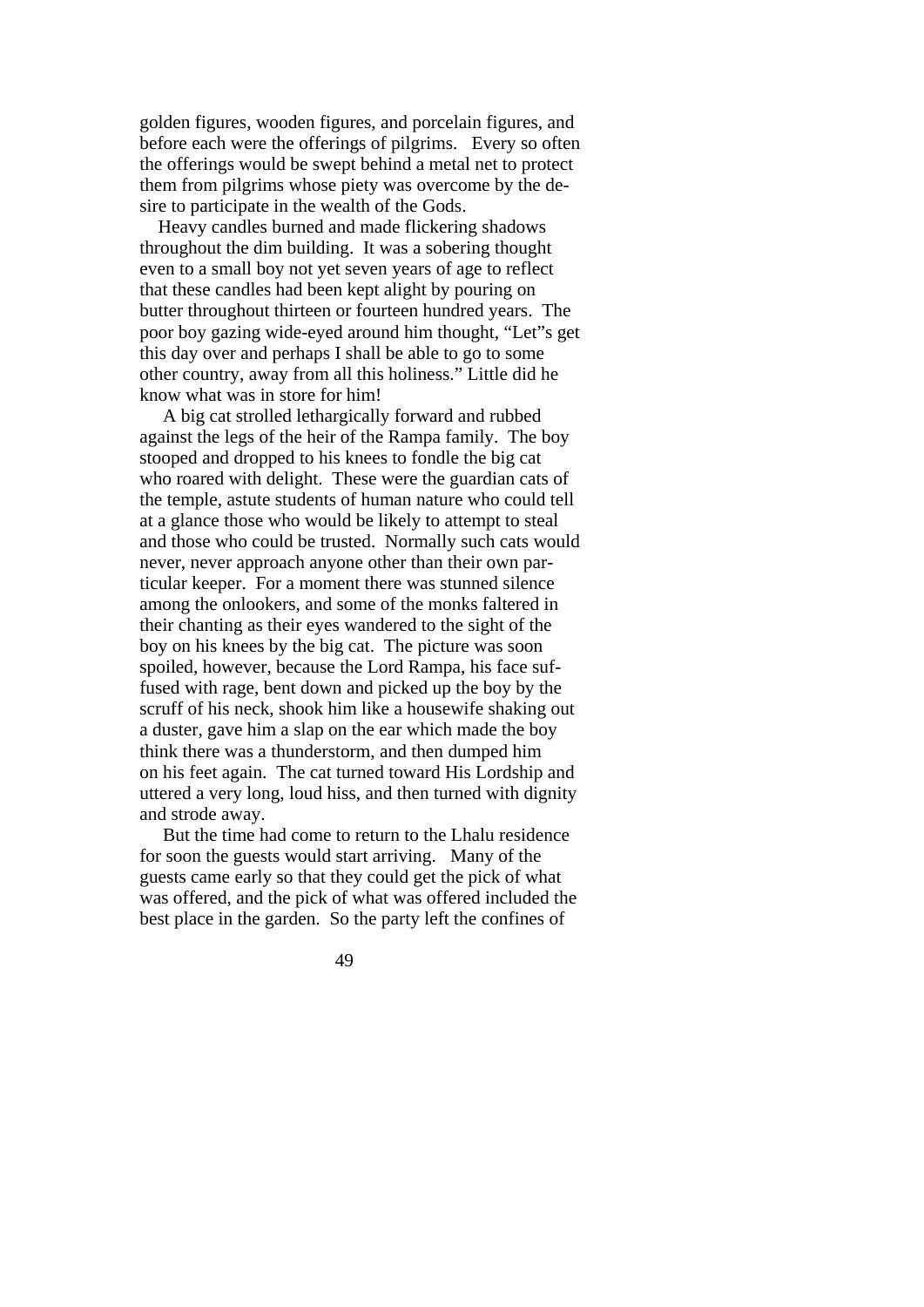the Cathedral and went out into the street again. The boy raised his eyes and saw the flags fluttering over the road which led to India, and he thought, "Shall I soon be on that road going to another count I shall soon know I suppose, but, my goodness, I would like something to eat.

 The party rode on retracing their footsteps, and after twenty-five to thirty minutes they were again entering the courtyard of the house where they were greeted by an anxious Steward who thought that there might have been some delay and that he would have to explain to irate guests that the host and hostess had been unaccountably delayed at the Cathedral.

 There was time for a hurried meal, and then the heir to the estates rushed to the window at unexpected noises approaching up the road. Monk-musicians were arriving, their musical instruments were clattering as they rode along the road on their ponies. Every so often a monk would give an experimental blow to his trumpet or clarinet to make sure that it was in tune. Now and again a monk would give a hearty bonk to a drum to make sure that the skin was at the correct tautness. Eventually they entered the courtyard and went by the side path into the gardens, carefully depositing their instruments on the ground. The instruments deposited, they reached for the Tibetan beer gladly. The beer was there in some profusion to prepare them-to get them in the right mood to make jovial music instead of sombre classical stuff.

 But there was no time to deal with the musicians, the first of the guests were arriving. They came in a body. It seemed as if all Lhasa was moving on to the Lhalu residence. Here came a small army of men on horseback, all heavily armed, it was something like the invading army sent by the British, but this army was armed only because ceremony and protocol demanded it. They rode with men on the outside, and between the lines of men the women rode where they were adequately protected from any imaginary attack. The armed servitors had their spears and pikes gaily decorated with flags and with pennants. Here and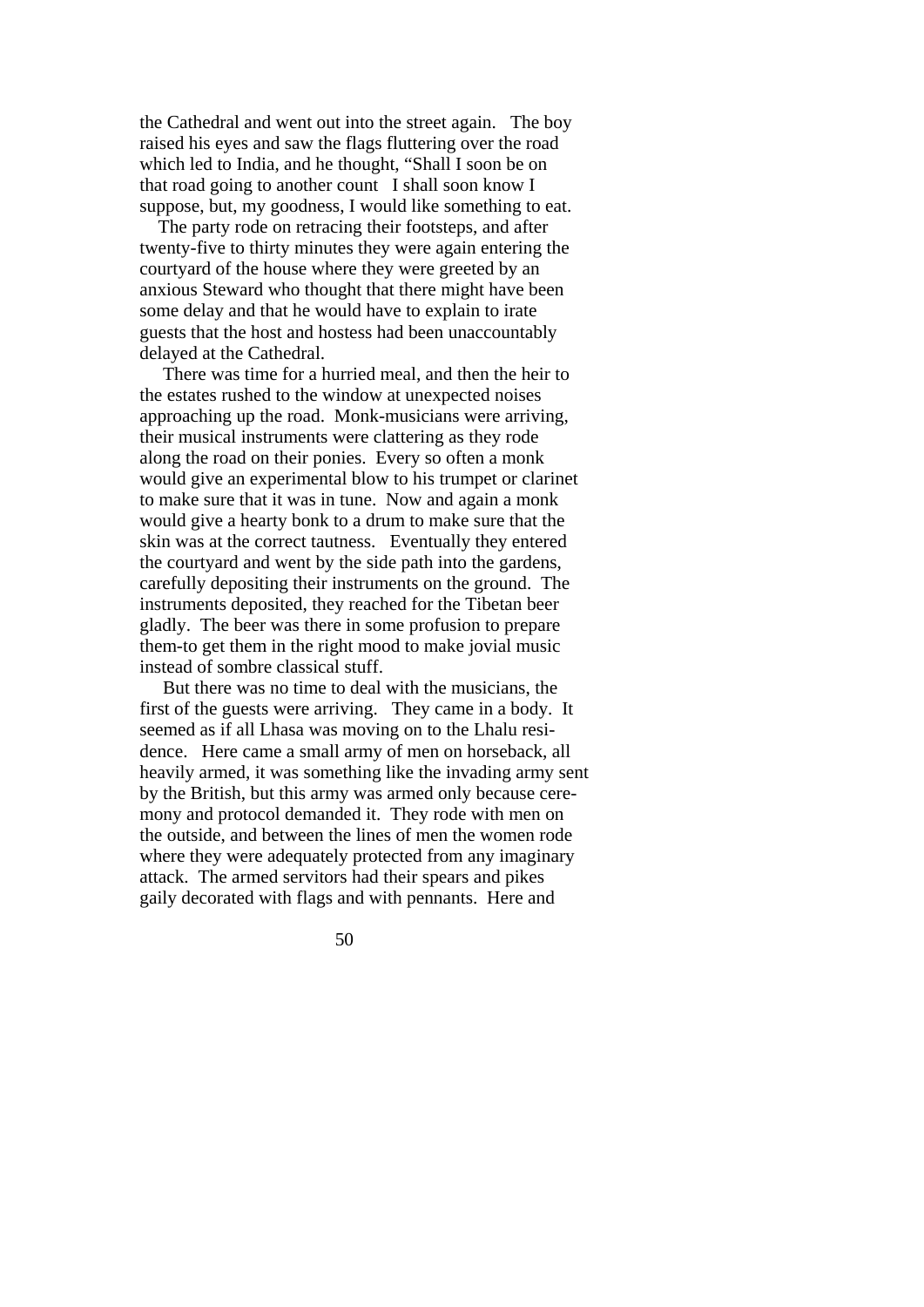there, as a monk was in the party, Prayer Flags fluttered from a staff.

 In the courtyard itself there were two lines of servants, headed by the Steward on one side and the Chief Household Priest on the other. There was much ado with bowing, returning bows, and bowing again as the guests were ushered in. Each guest was helped off his horse as if-as the heir to the household thought-they were all a lot of paralyzed dummies. Their horses were led away and given ample food. Then, depending upon the status of the guests, they were either shown into the garden and left to fend for themselves, or shown into the house where they would exclaim over this or that article, articles which had been put out especially to impress the guests! Of course, in Tibet scarves are given and received, and there was much confusion as the arriving guests presented scarves and then received scarves in return. Sometimes there was a most awkward incident when some bemused servant would unthinkingly hand back to the guest the scarf which he or she had just presented, there would be embarrassed smiles and muttered apologies, but soon the matter would be straightened out.

 Lady Rampa was red of face and perspiring freely. She was terrified that the old Astrologer—the Chief Astrologer of all Tibet-must have died, or fallen into the river, or been trampled upon by a horse, or some similar mishap because there was no sign of him, and the purpose of the whole party was to have the Reading of the future for the heir to the household. Without the Chief Astrologer that could not be done.

 A servant was dispatched at the run to ascend to the highest point 1n the house and to look out toward Potala, to see if there was any sign of the approaching cavalcade which would herald the impending arrival of the Astrologer. The servant departed and soon was seen o the topmost roof, he was gesticulating with his arms, and dancing little jig in his excitement.

 Lady Rampa was furious, absolutely frustrated, she had no idea what the servant was trying to convey, it looked as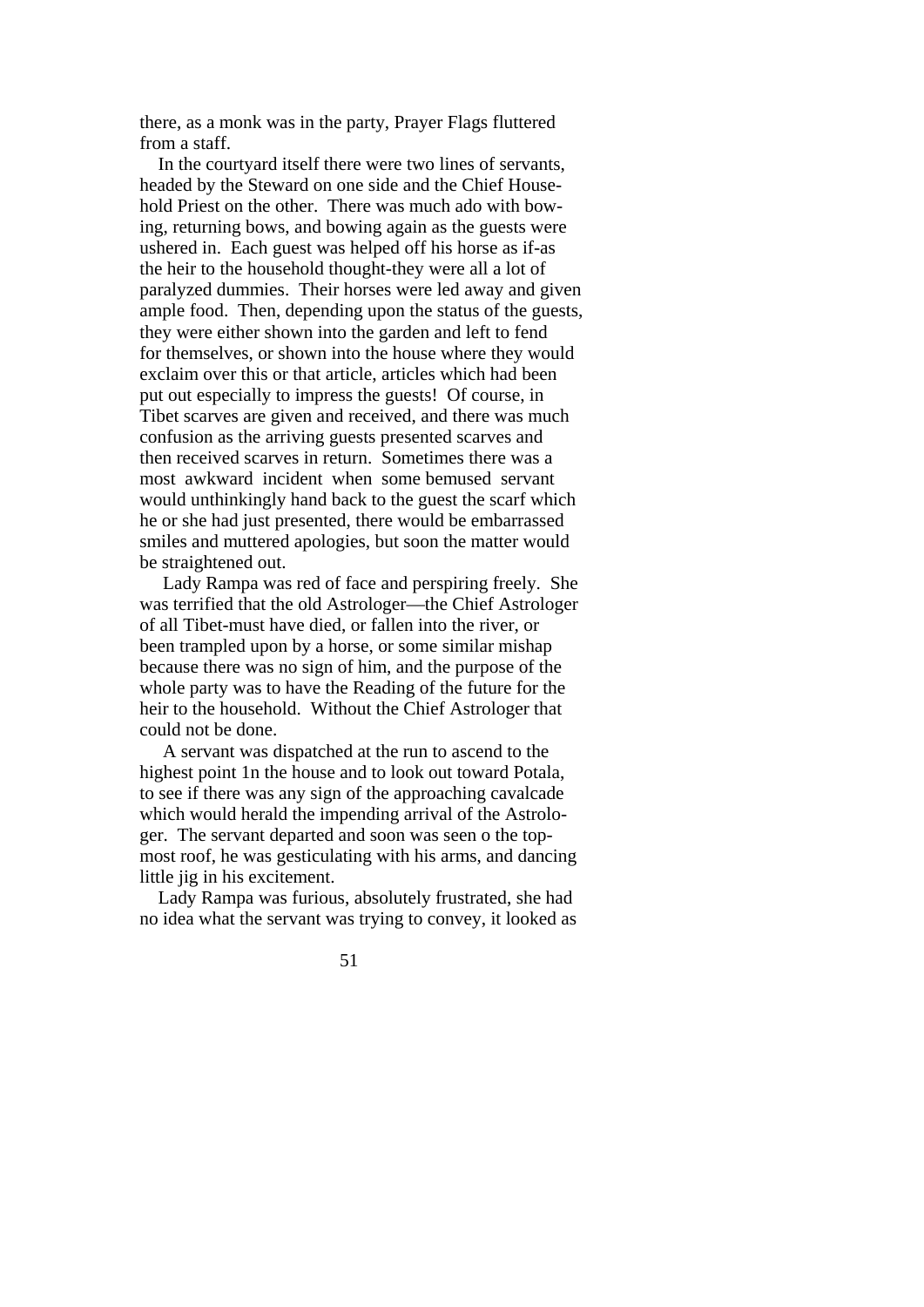if he were drunk more than anything else. So hastily she sent a fresh servant to get a report as to what was happening. Soon the two servants arrived together and explained that the Astrological cavalcade was just crossing the Plain of Kyi Chu. That was the signal for increased fervor. Lady Rampa ushered everyone out of the house and into the garden, telling them to take their places because the great Chief Astrologer was arriving any moment. The monkmusicians straightened up and started to play, making the air shake and vibrate with the excitement that they put into the event.

 The Lhalu estate gardens were large and very well kept. There were trees from all over Tibet, even some from India, from Bhutan and Sikkim. Bushes, too, grew in great profusion with exotic blooms entrancing the eye. But now the wonderful showpiece of a garden was thronged with avid sightseers, people who had no thought for horticulture, people who were there for SENSATION. The Great Lord Rampa wandered disconsolately about, chewing on his knuckles with an agony of anguished frustration and at the same time trying to smile amiably at those people whom he felt he should beam upon.

 Lady Rampa was almost wearing herself shorter by the amount of running about she was doing; she was in a continual bustle, trying to see the Lord Rampa wasn"t too austere, trying to see what the heir to the estate was doing, what the servants were doing-and keeping a ready eye for the arrival of the Chief Astrologer.

 There came the sound of horses" steps. The Steward hurried to the main gate which was carefully shut behind him. He stood ready to order its opening at just the right moment to make the maximum effect.

 Guests had heard the horses and were now streaming from the garden into a very large room which, for the occasion, had been converted into a refectory-reception room. Here they found buttered tea waiting for them and, of course, delicacies from India, very sweet sticky cakes which would effectively glue them up and prevent them from talking so much!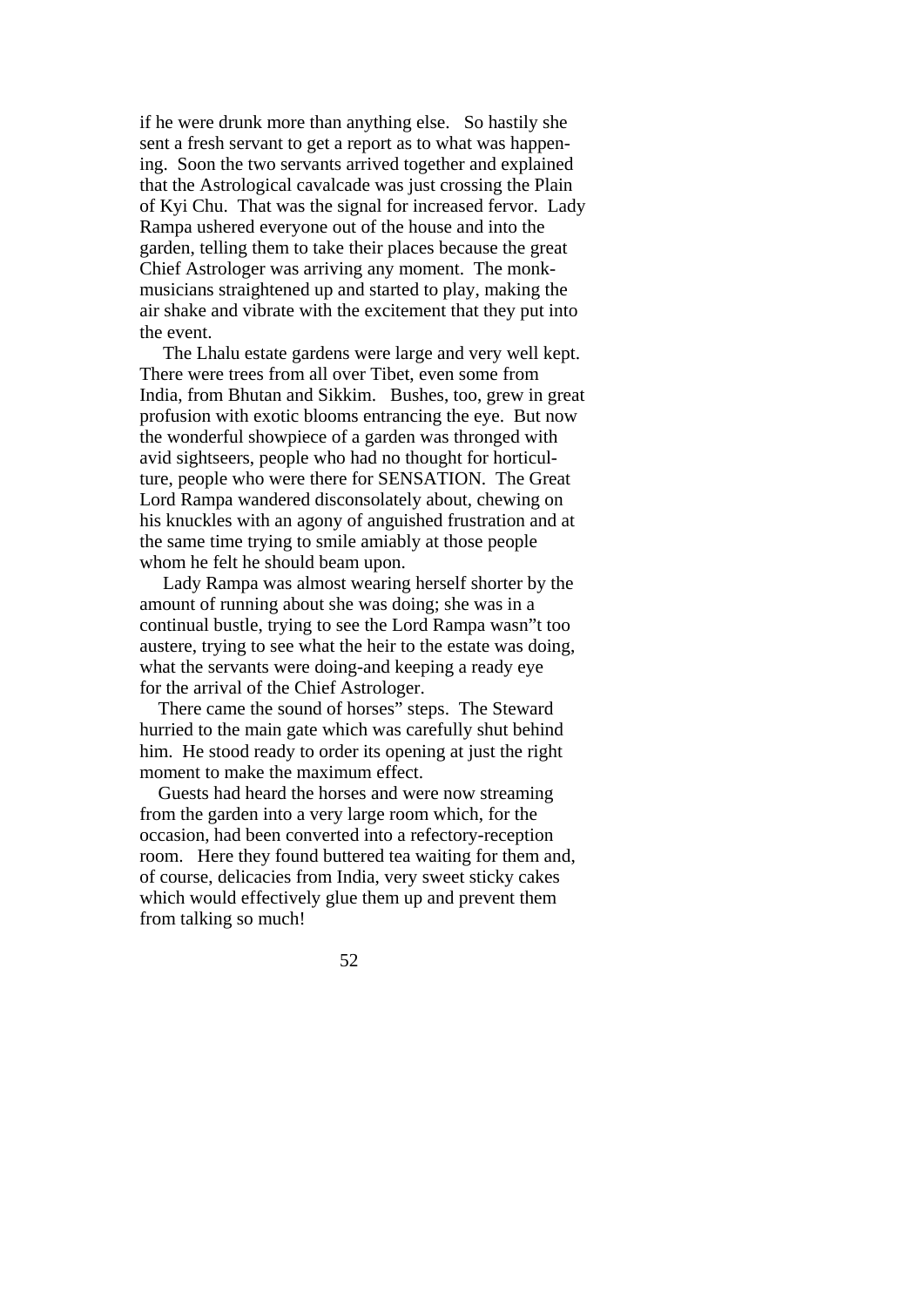There came the sound of a deep-toned gong, its voice echoing and reverberating around the building, a mighty gong some five feet high and which was only used on the most solemn occasions. Now a highly placed man servant was standing by it giving it the special strokes which he had been practicing on a smaller gong for days past.

 The gong boomed, the gate swung open, and into the courtyard wheeled a cavalcade of young monks, lamas, and the Chief Astrologer. He was an old man, wizened, small, some eighty years of age. Close beside him, almost leg to leg, in fact, rode two lamas whose sole duty it was to make sure that the aged man did not topple off and get trampled underfoot.

 The horses came to a stop, knowing full well that the end of the journey had come and now they would be well fed. The two lama-attendants jumped off their horses and carefully lifted the old Astrologer. Then the Lord Rampa came forward and there was the customary exchange of scarves, the customary bowing, and bowing in return. Then the Chief Astrologer and the Lord Rampa entered the reception room where all the assembled people bowed

 For a few moments there was a certain amount of confusion and turmoil. Then the Chief Astrologer, having politely tasted the proffered buttered tea, motioned to two lamas who carried the notes and charts.

 The deep-toned gong sounded again, boom, boom, boom-boom. The far end of the reception room was flung open and the Chief Astrologer and his two lamaattendants walked forward through the door, out into the garden to where a great marquee—especially imported from India-had been erected. One side of the marquee was open so that the maximum number of people should be able to see and hear what was going on. Inside the marquee of dais had been erected with rails on three sides and near the front were four seats.

 The Chief Astrologer and his two lama-attendants approached the dais and then four servants appeared carrying upright poles, or flambeau, because at the distal end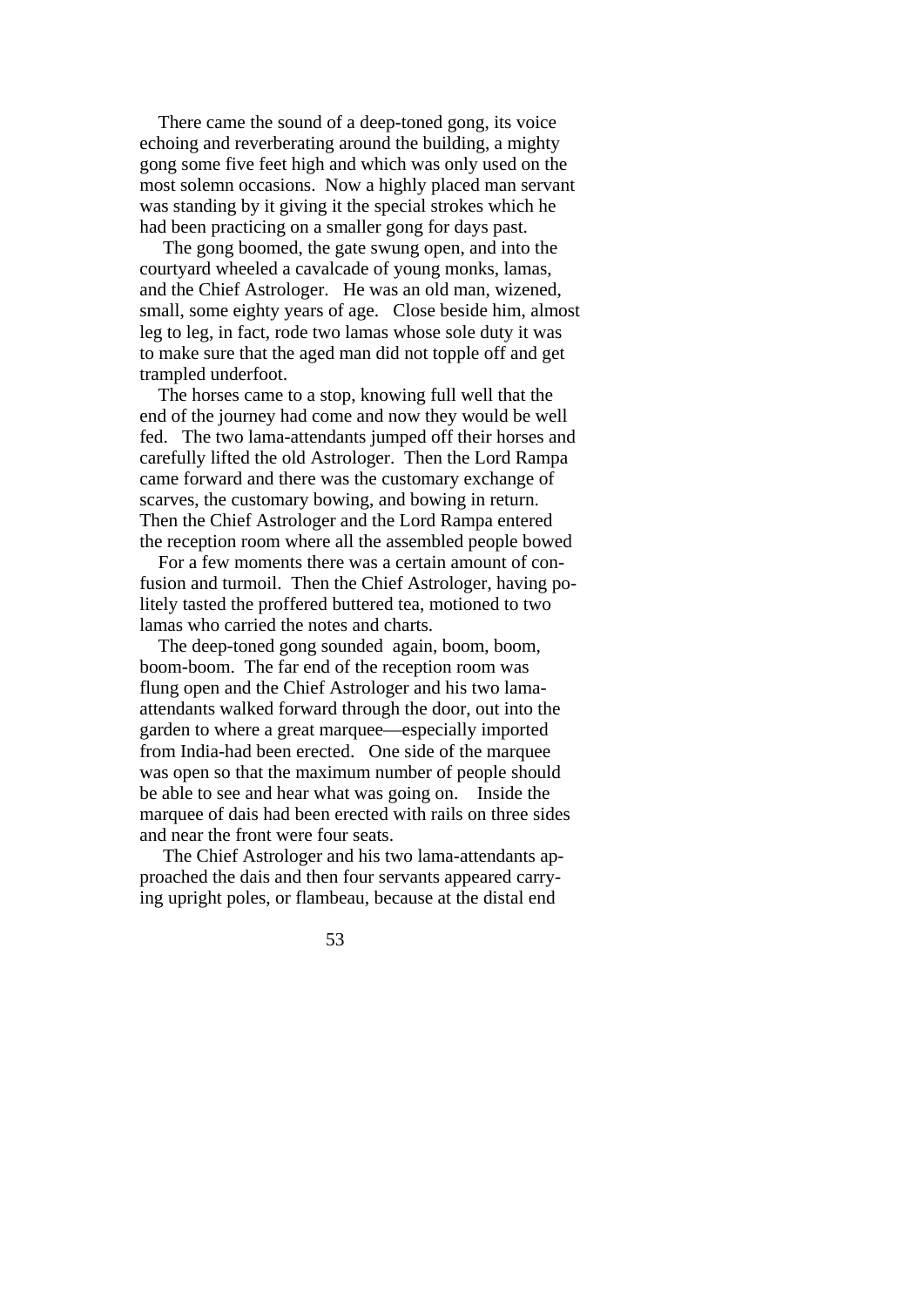there were large flares showing that these men were recognising that here in this marquee there were the flames of knowledge.

 Four trumpeters next appeared. They sounded a fanfare. They were to draw attention to Lord and Lady Rampa because their son, the heir to the Lhalu estate, was the cause of all the "commotion," as one onlooker said. The Lord and Lady slowly mounted the dais, and stood behind the four chairs.

 From another direction, and with their own retinue, there came two very very old men from the Lamasery of the State Oracle. These two old men from the Lamasery of Nechung were, after the Chief Astrologer, the most experienced astrologers in the country, they were collaborators with the Chief Astrologer, they had gone over the figures and charts and computations, and each of the sheets of the horoscope contained the seals of approval of each of these men.

 The Chief Astrologer stood. The others sat. Suddenly there fell a hush upon the assembled company. The Chief Astrologer gazed out at the throng, and built up suspense by remaining quite silent for some moments, then at a gesture the two lamas moved forward, one to each side of him. The one on the right held the assembled book of the horoscope, the one on the left carefully removed the top wooden plaque, and the Chief Astrologer read his remarks.

 People had to strain because, with age, the Astrologer had a thin, high voice which to those in the background blended with the birds who chirped in the topmost branches.

 His opening remarks were the ritual remarks on such occasions; "Gods, devils, and men all behave in the same way," he said, "so the future can be foretold, but the future is not immutable. The Future can, within certain limits, be changed. Thus it is we can forecast only the probabilities, and having forecast the probabilities, predicted the good and the bad, then indeed we must leave the rest to those whose horoscopes we are reading. He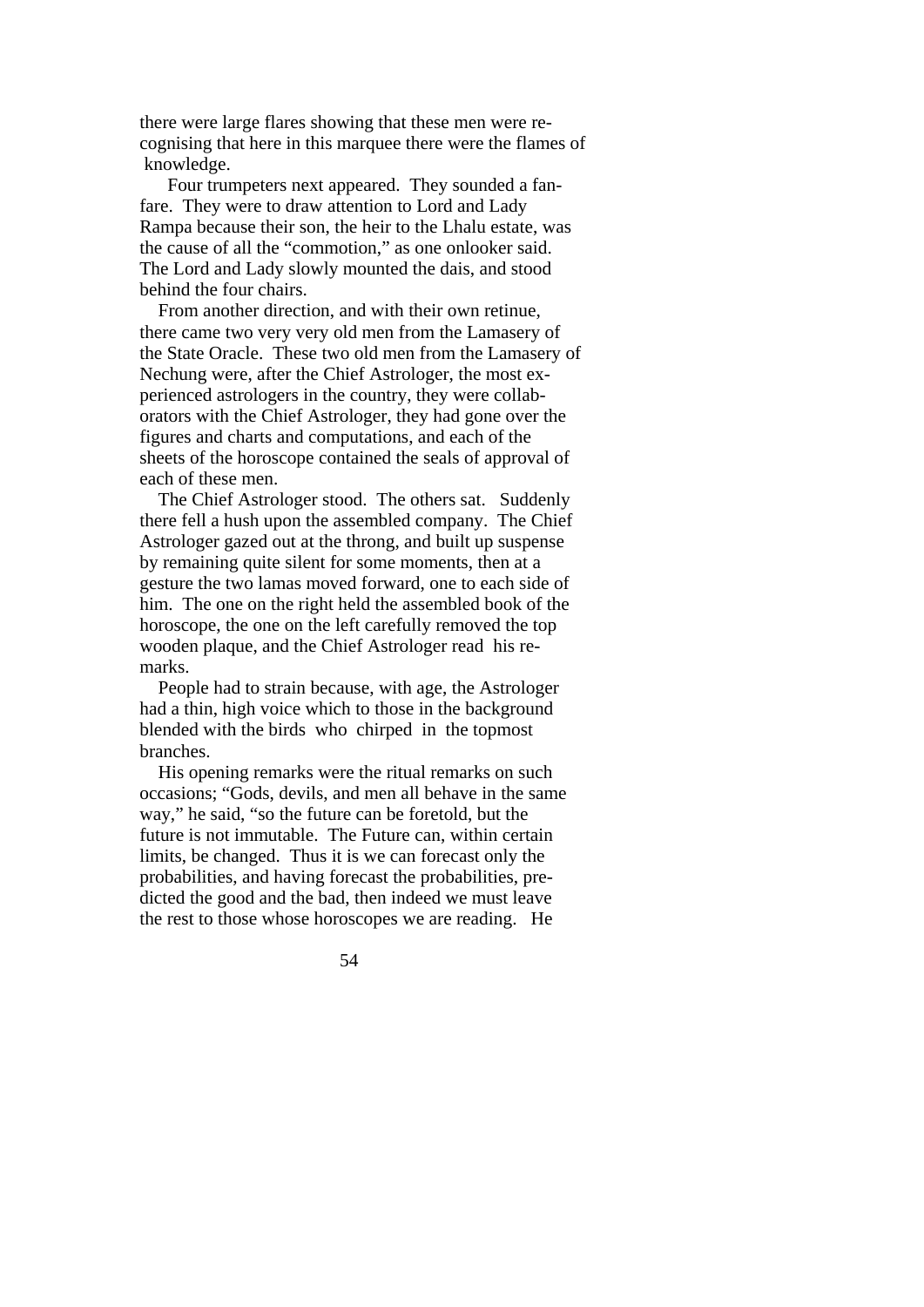stopped and looked about him, and the lama on the left removed the top sheet, leaving the second one exposed. The Astrologer took a deep breath and continued, "Here we have the most remarkable horoscope that the three of us have ever computed." He turned and bowed slightly to his two collaborators. Then, clearing his throat, he continued, "This is the horoscope of a young boy just six years of age. It is the most difficult horoscope and the hardest Life which we have encountered."

 Lord and Lady Rampa shifted uneasily. Certainly this wasn't turning out as they expected, they weren"t at all happy. But, with the training of their caste, they maintained an inscrutable expression. Behind them the cause of all the trouble, the heir to the estate, Lobsang Rampa, felt gloomy indeed. All this waste of time. How many people would have been crossing the river? What was the boatman doing? Were the cats all right? He felt he had to stand there like a stuffed dummy while three ancient, almost fossilized men decided what he would have to do with his life. Surely, he thought, he should have some say in what he was going to do. People had been telling him how wonderful it was to be the heir to such an immense estate, saying what a credit he could be to his parents. Well, he thought, he wanted to be a ferryman, he wanted to look after cats somewhere; certainly he didn't want to work.

 But the Astrologer was droning on, and there was a complete silence from the audience, they were indeed enthralled. "This boy must go to the Medical Lamasery at Chakpori, he must do his penance and his homage before he can be permitted to enter, and having entered he must start as the lowest of the low and work his way up. He must learn all the Medical arts of Tibet, he must for a time do that which is almost unmentionable; he must work with the Disposers of the Dead that, in cutting up bodies, he may understand the structure of the human body. Having done this he will return to Chakpori, and study yet again. He will be shown the innermost mysteries of our land, of our Belief, and of our Science."

The old man held out his hand, and an attendant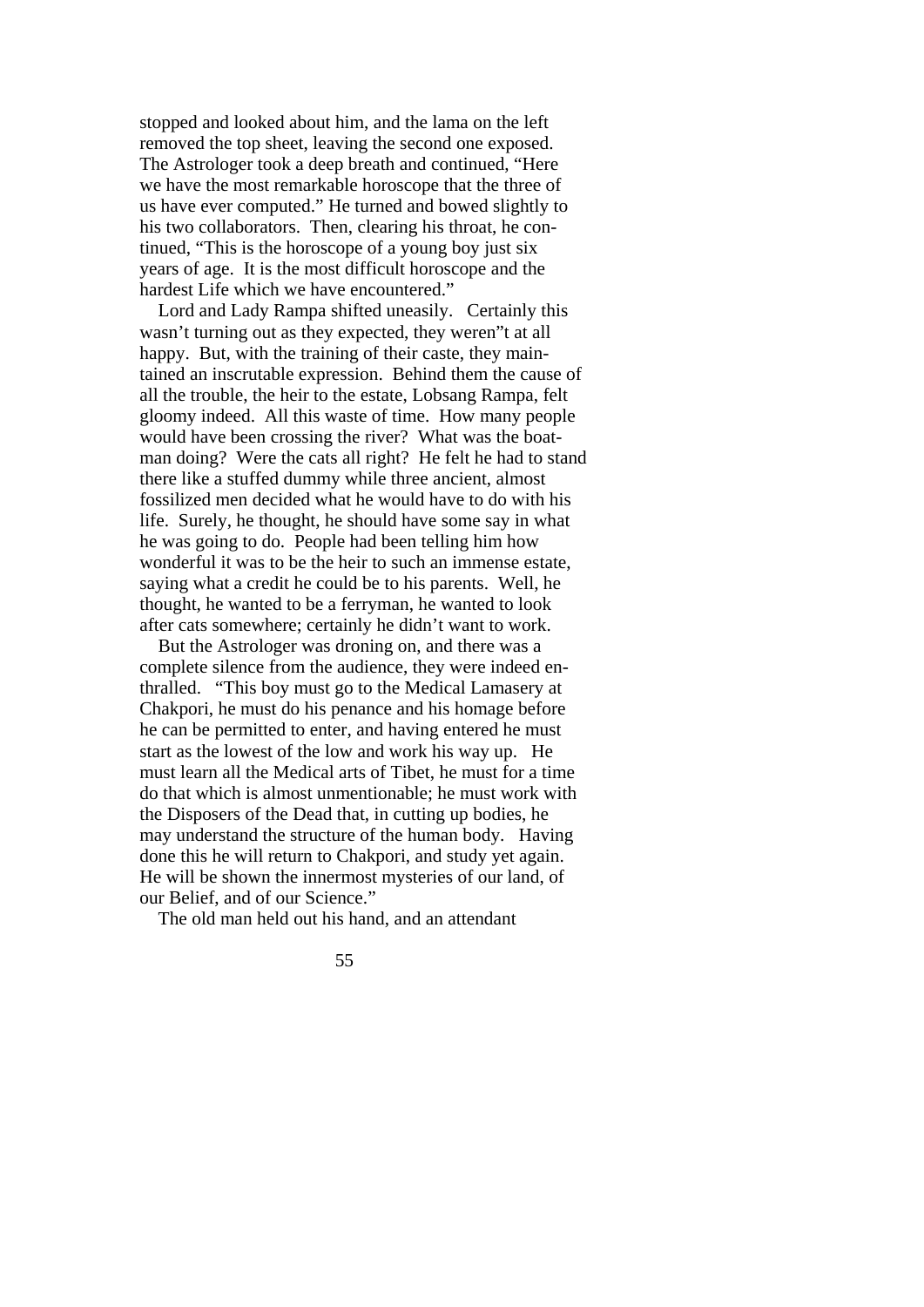quickly gave him a small silver beaker containing some liquid which he looked at and then swallowed. The attendant carefully took back the silver beaker and refilled it ready for the next demand.

 The Astrologer went on: "Then shall come the time when no longer may he remain in this land of ours, instead he must journey to China to study medicine according to the Western style, for there is a Western School of Medicine in Chungking. At that School of Medicine he shall take a fresh name for let it not be known that the heir to Lhalu's shall be dealing with the bodies. Later he shall learn something which is quite incomprehensible to us at present, it is something which has not yet come about, something which is not yet properly invented. To our experienced brains it seems that he may do something which entails flying through the air, yet which is not the levitation which some of us can do here in Lhasa. So upon this particular aspect I must be obscure because indeed it is most obscure to the three of us. The boy, who then will be a young man, will have to work this out for himself, he will fly through the air by some means. Our pictures show something like the kites with which we are familiar, but this particular kite is not tethered to the ground by rope, instead it appears to be controlled by those who ride on it."

 There was much muttering and urgent whispering from the congregation. This was wonders piled on wonders, never before had such things been spoken of. For a moment there was the uneasy shuffling of feet, and then the Astrologer took another drink and turned back to the, by now, diminishing sheets of paper.

 "He shall have immense suffering, immense hardship, he shall enter a war against evil forces, he shall for some years be confined and undergo suffering such as few have undergone, the purpose of which will be to purify and to drive away the dross of any sensuality, and to build the power of the brain to endure. Later he shall get away from his captors after some immense explosion which throws a whole country, or a whole world, maybe, into confusion.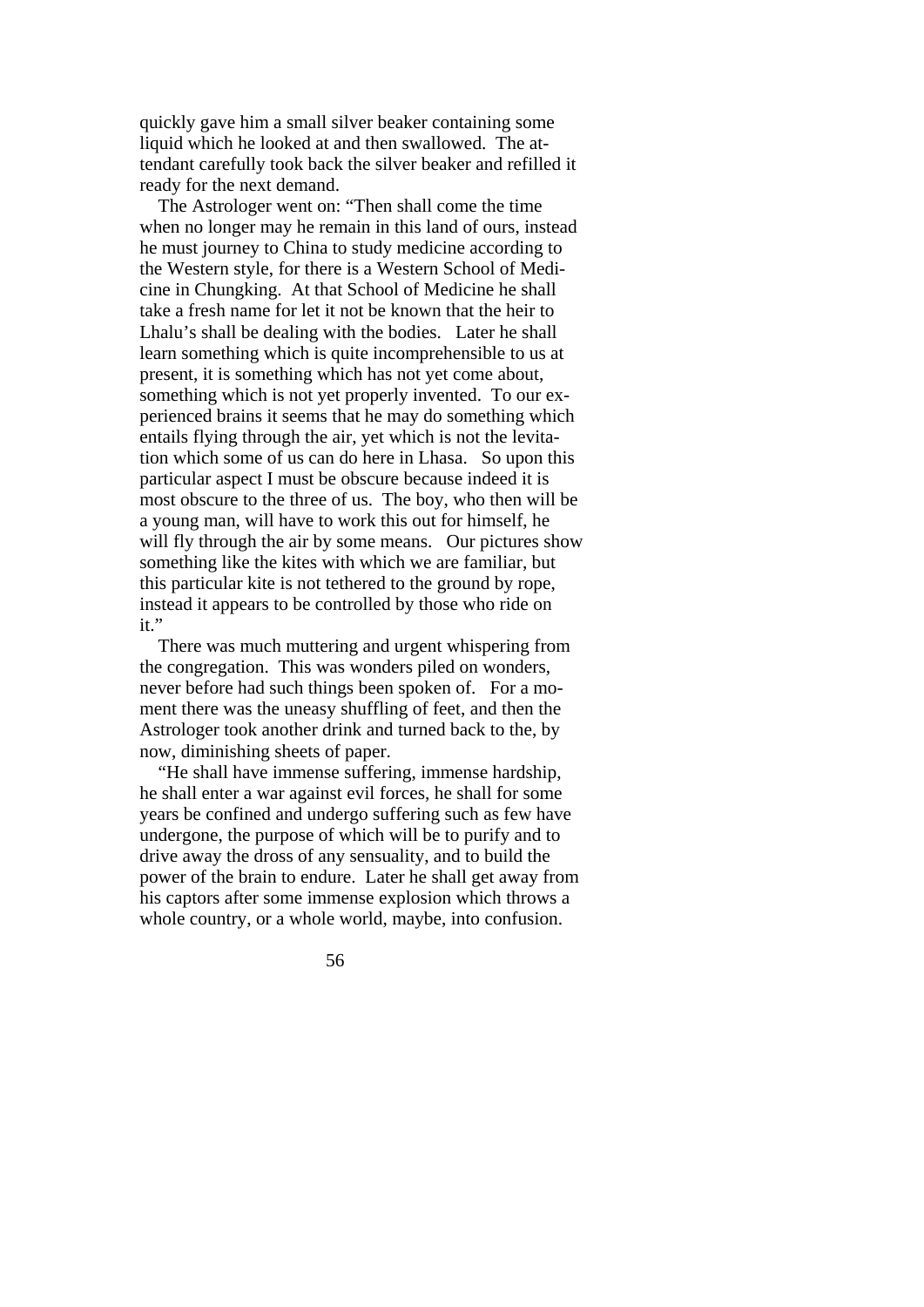He shall travel by means which we cannot identify across a vast continent, and at the end of that travel he shall again be incarcerated unjustly, suffering will come upon him there with at least as great measure as it did in the other confinement. At last, by the intervention of unknown people, he shall be released and forced out of that great continent. He shall wander into many countries, meeting many people, seeing many cultures, learning many things. And then at last he shall go to a country where once again he shall not be welcomed because of his difference. The suffering will have changed him enormously so that he no longer seems of our own kind, but different. And when humans meet anything which is different they fear that thing, and that which they fear they hate and try to destroy."

 The old man was looking tired. At last the senior attendant stepped forward, muttered to the Astrologer, and then said, "We will have a few minutes rest while our Chief Astrologer recuperates for the second half of this Reading. Let us, then, for the moment concentrate upon that which has been said so that we may the more easily assimilate that which is to follow." The Chief Astrologer sat down, refreshments were brought to him, and he watched the throngs of people. And as he sat watching the throngs of people he thought of his boyhood, he thought of the times he had climbed the high mountains in the deepest of the night so he could gaze upon the stars arrayed in the Heavens above. He had pondered long upon the significance of those stars, did they have influence on people? He decided to find out. By various means, and probably because he was fated to do so, he entered the Lamasery of the State Oracle and he was found to have quite abnormal ability at Astrology, an Astrology, of course, which is far superior to that of the Western world, far more complete and far, far more accurate. It includes more variables and could be projected at greater depth. The young man who was destined to be the Chief Astrologer of the whole of Tibet progressed rapidly, studying, studying, studying. He obtained the ancient texts of India,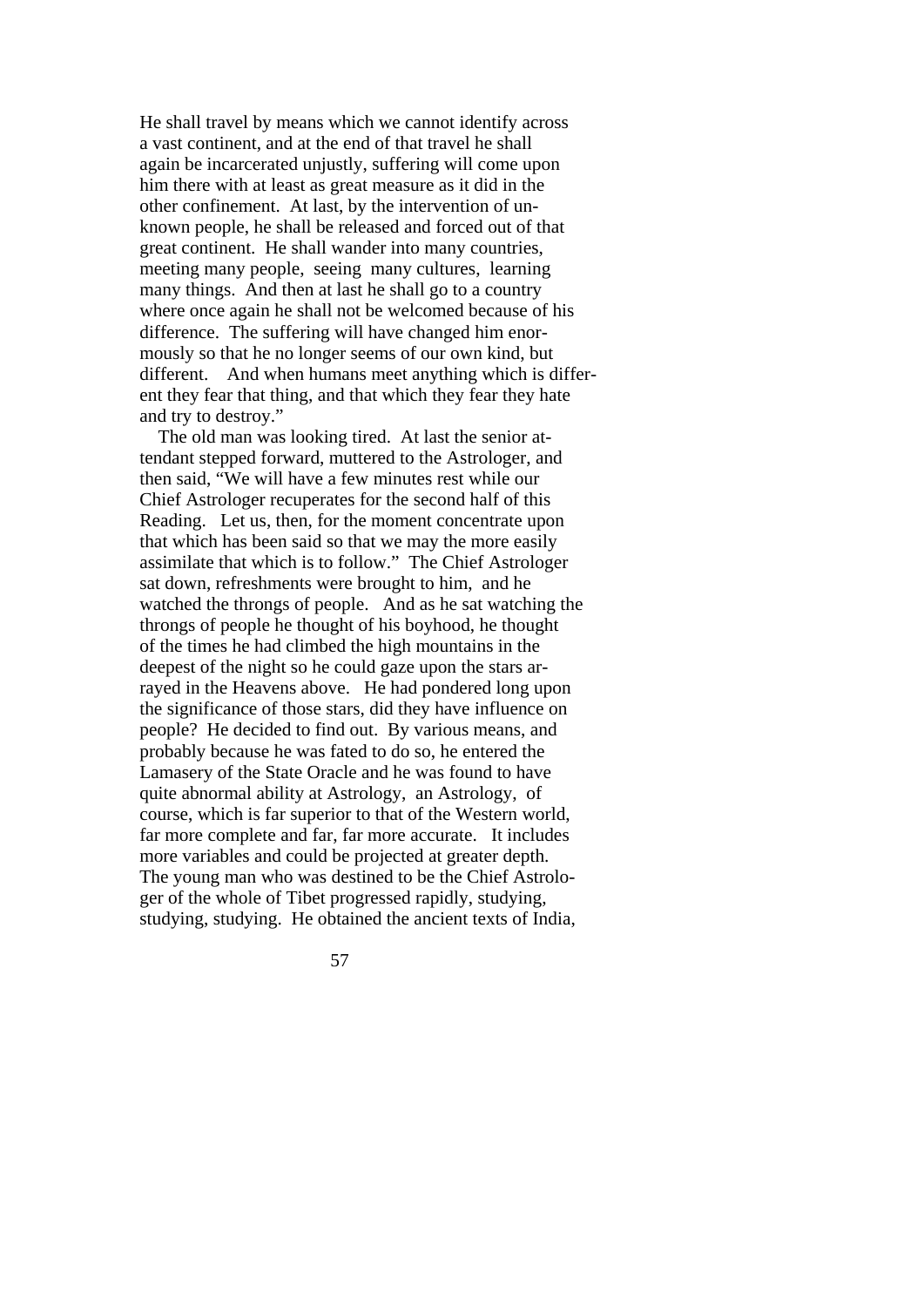the texts of China, and almost re-wrote the Science of Astrology in Tibet. As his skill rose his fame increased so that he was called upon by the heads of all the great houses of Lhasa, and then of other cities of Tibet. Soon he was called upon to do predictions for the government and for the Great Thirteenth himself. Always he was strictly honest. If he did not know, he said he did not know. He had predicted the British invasion, he had predicted the departure of the Great Thirteenth to another country, and his safe return, and he had made the prediction that there would be no real Dalai Lama after the Thirteenth had gone to the state of transition; there would be another but he would have been selected as a matter of political expediency in an attempt to assuage the territorial ambitions of the Chinese. He had made the prediction that in sixty years, or so, there would be the end of Tibet as it was then known, a completely fresh order would come into force which would cause extreme hardship and suffering, but might, if it were handled correctly, have the effect of sweeping away an out-moded system and bringing, after a hundred years or so, benefits to Tibet.

 The Chief Astrologer sipped his buttered tea and looked at the people before him. He watched the way some of the young men looked at the young women, and the way in which the young women glanced back, coyly, invitingly. He thought of his long years as a celibate monk, nearly eighty years, he thought, and he hardly knew in which way a woman differed from a man. His knowledge was of the stars, of the influence of the stars, and of men and women as they were affected by the stars. He looked at comely young women and wondered if it really was right for monks to be celibate. Surely, he thought, mankind should consist of two parts, the male and the female principle, and unless the two parts are united there cannot be a complete Man. He thought of all the tales he had heard of how women were becoming more and more arrogant, more trying to rule. He looked about at some of the older women with their harsh faces, and he noted their domineering attitude. And then he thought, well, perhaps it is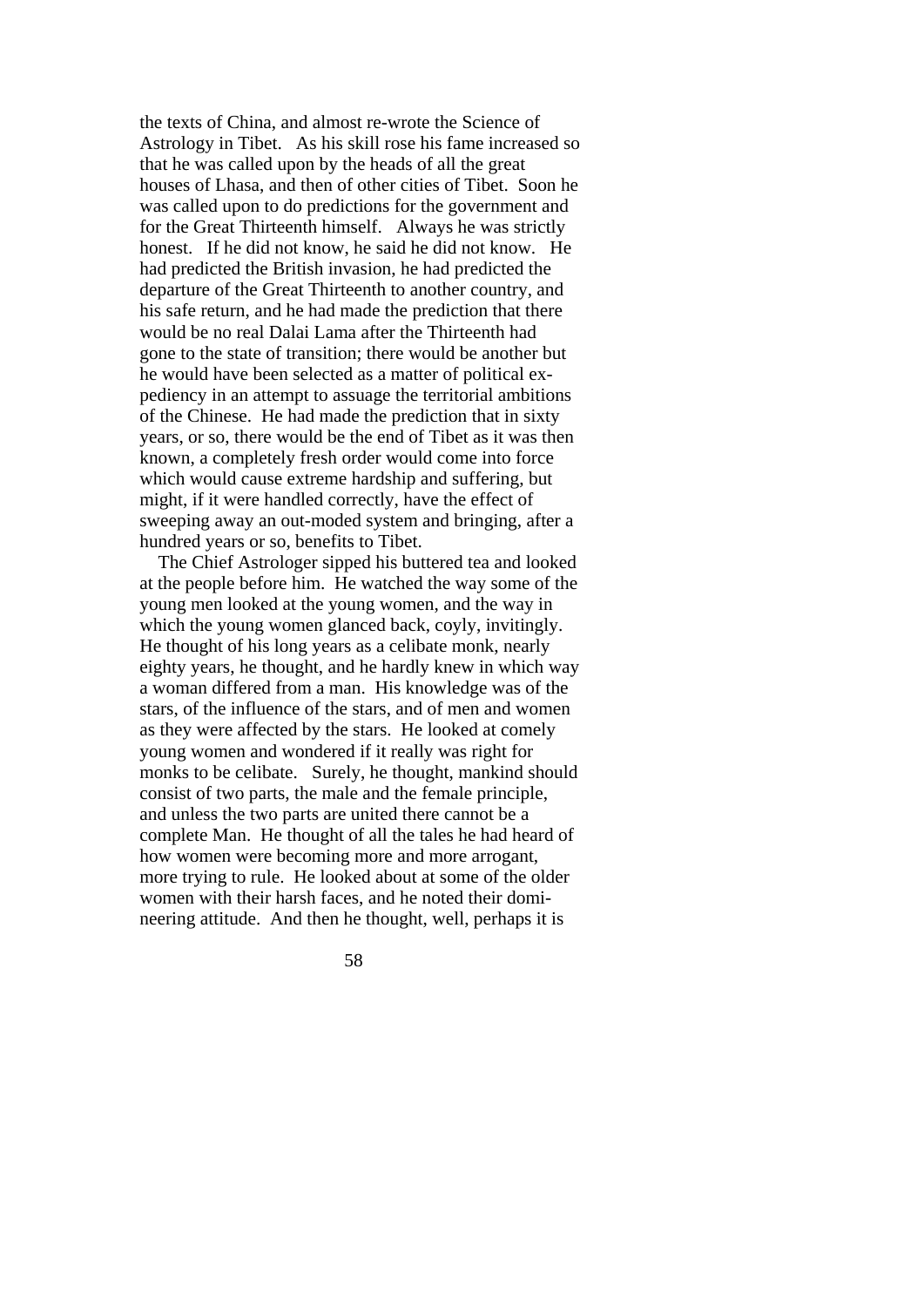that the time is not yet ripe for man and woman to be united to form one whole, to form one complete entity. But that will come, although not until the end of this Round of existence. So thinking, he gave up his cup to an attendant, and signaled that he was ready to continue.

 A hush again fell upon the assembly, people were looking up toward the dais. As the old man was assisted to his feet the books were again placed before him. He looked around once more, and said, "Some of the experiences which will befall the subject of this Reading are so far beyond our own experience that they cannot be predicted in a sufficiently accurate form to be worthwhile. It is known definitely that this person has a great, great Task to do, it is a Task which is of the utmost importance to the whole of humanity, not of Tibet alone. It is known that there are evil forces, very evil forces indeed, who are working hard to negate that which he must do.

 "He will encounter hatred, he will encounter every form of hardship and suffering, he will know what it is to be at the point of death and have to undergo the ordeal of transmigration into another body so that the work may go forward. But here in this other body fresh problems will arise. He will be disowned by his own people because of that political expediency which I have already mentioned. It will be considered to the benefit of a people as a whole that he be disowned, that he be not supported by those who should support him, by those who could support him, and I say again that these are probabilities because it is quite possible for our own people to support him and give him an opportunity to speak before the nations of the world so that, first, Tibet may be saved, and secondly, that great Task whose exact nature may not be mentioned may be the more speedily accomplished. But weak people in temporary abridged authority shall not be strong enough to assist him and so he shall battle alone against the forces of evil, and against the uncaring people whom he is trying to help."

 The old man looked around and motioned to the lefthand attendant to remove the next sheet. The attendant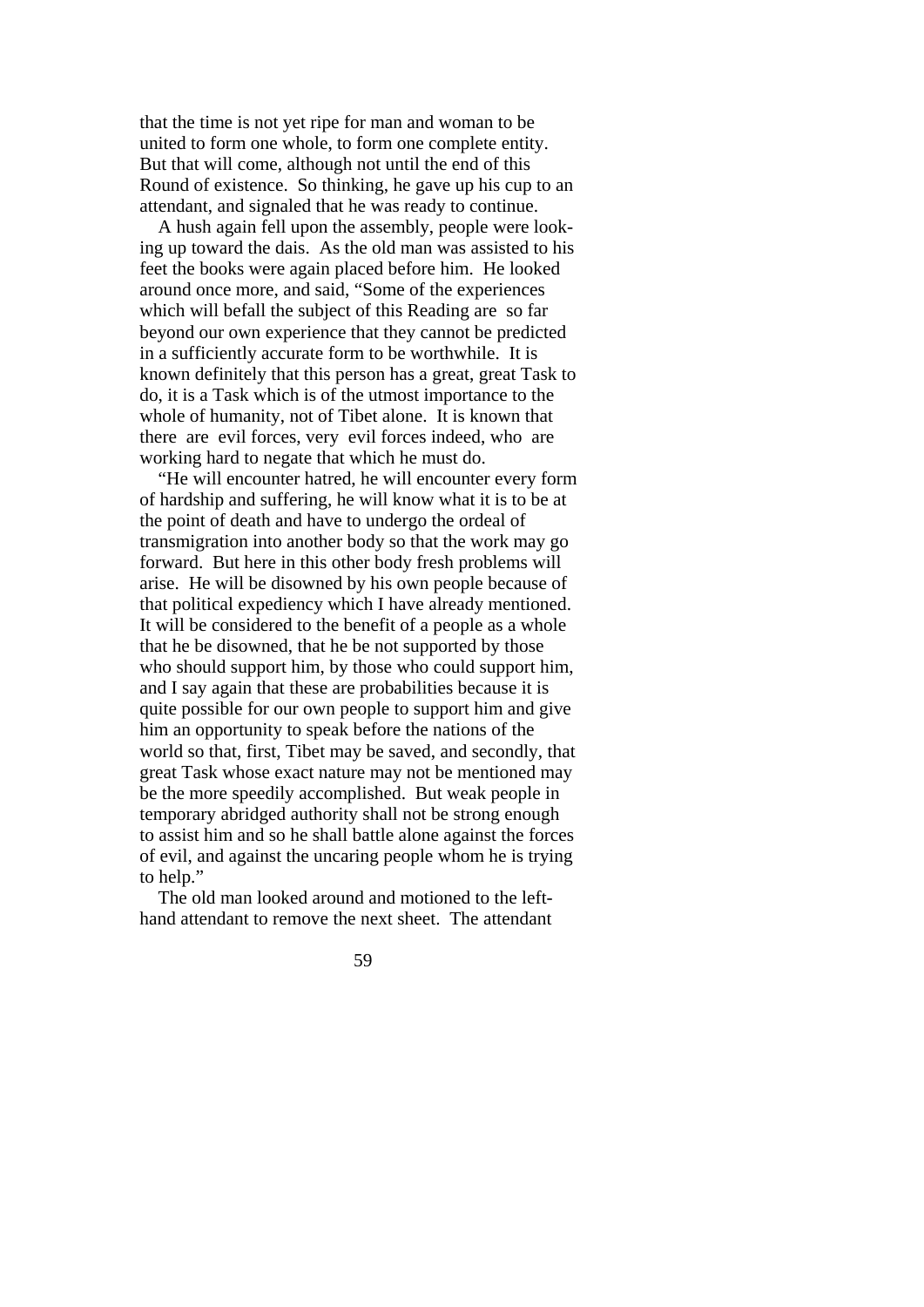blushed a little at having to be reminded, and speedily did as he was bade. The Astrologer went on: "There is a special association or group which gives information to peoples of the world beyond our confines. They are of insufficient spiritual stature to understand the Task which has to be accomplished, and their sensational hatred shall make the Task immeasurably more difficult. As well as this there is a small group of people who will be filled with burning hatred and will do everything possible to ruin the subject of this horoscope and cause him every distress."

 The old man paused and put his hand on the topmost sheet as a signal that he had finished with the books. Then he turned and addressed the congregation, "With the years of my experience I say to you this; no matter how great the struggle, no matter how severe the suffering, the Task is worthwhile. The only battle that matters is the final battle. It does not matter who wins or who loses, the wars that continue until the final battle, and in the end the final battle shall be won by the powers of good, and that which has to be done shall be done." He bowed three times to the people, and then turned and bowed three times to the Lord and Lady Rampa. Then he sat down to rest his legs which were shaking with the weight of years.

 The audience, whispering among themselves, quickly dispersed and went into the gardens in search of entertainment, and there was much entertainment offered-music, acrobats, jugglers, and, of course, food and drink. After the Astrologer and his two collaborators had rested awhile they rose and went into the great house where they had more to say to the parents of Lobsang Rampa. They had more to say to Lobsang as well, to say privately, alone with him.

 Soon the Chief Astrologer departed on his way back to the Potala, and his two collaborators departed on their journey to the Lalnasery of the State Oracle.

 The day wore on. There came the dusk, and at the warning of dusk the assembled people wended their way out of the great gate and along the roads so they may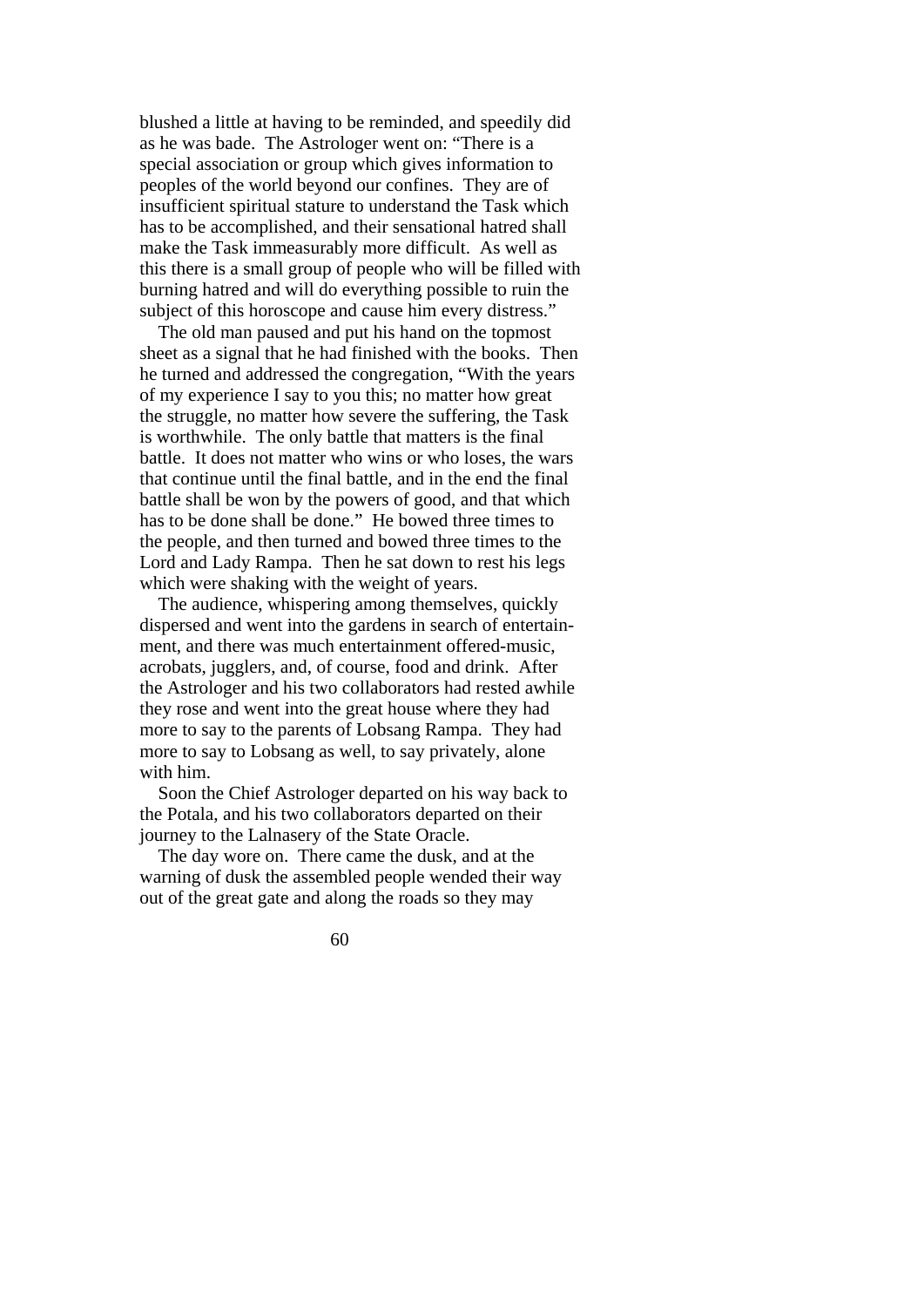reach their own homes before night and the perils thereof came upon them.

 The darkness fell and out in the road beyond the great gate a lonely little boy stood looking down the road at the last of the departing guests and the carousing which they were making. He stood with hands clasped, thinking of a life of misery which had been predicted, thinking of the horrors of war which he did not understand, thinking of the insensate persecution yet to come. He stood there alone, alone in all the world, and no one had such a problem. He stood there and the night grew darker, and no one came to seek him and to lead him back. At last, as the Moon was full above, he lay down by the side of the road-the gate was shut anyhow-and in minutes there came a purring beside his head and a great big cat lay down beside him. The boy put his arms around the cat, the cat purred louder. Soon the boy drifted off to a troubled sleep, but the cat was alert, watching, guarding.

## So ends the First Book, the Book of As It Was In The Beginning.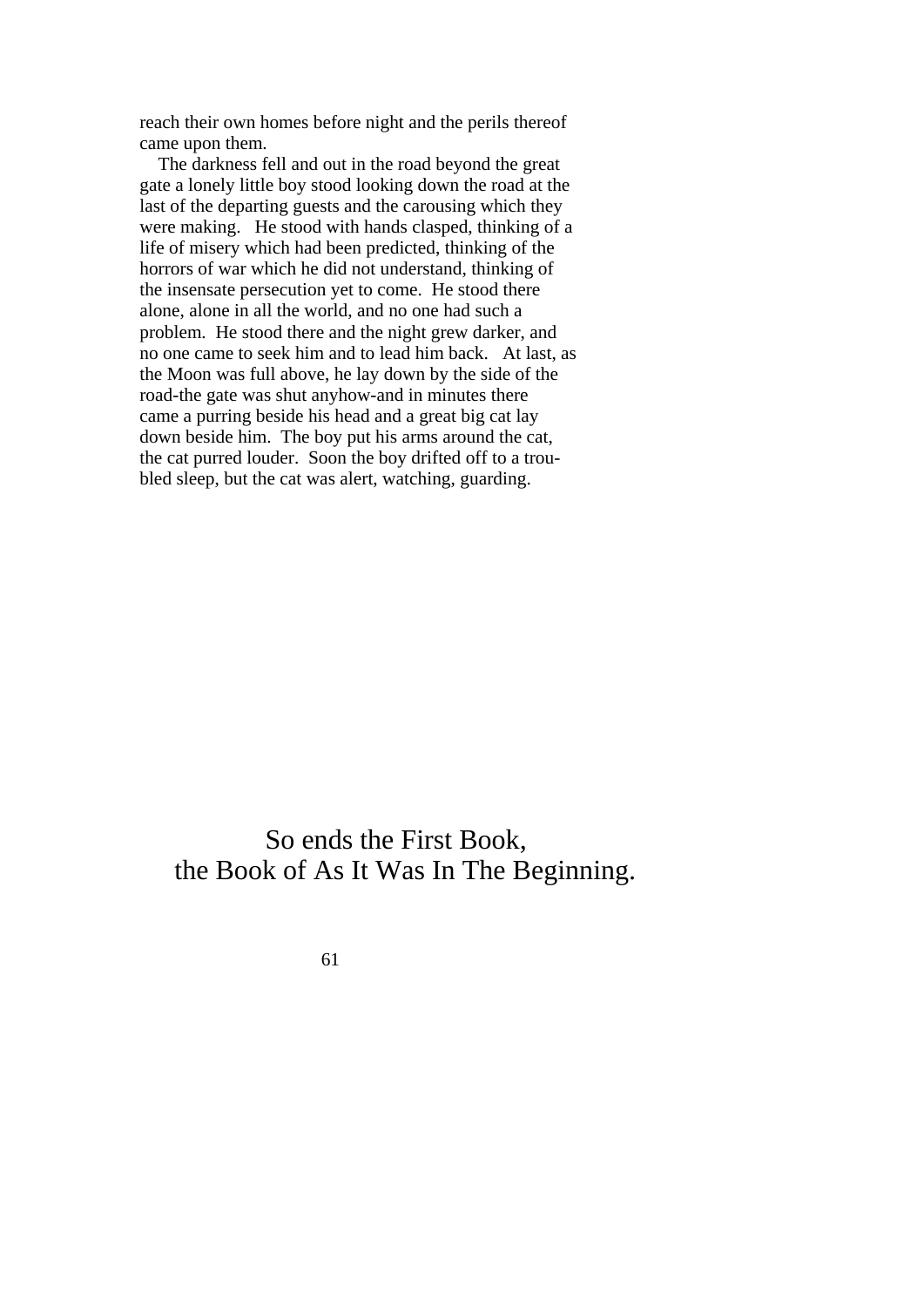# BOOK TWO

The First Era.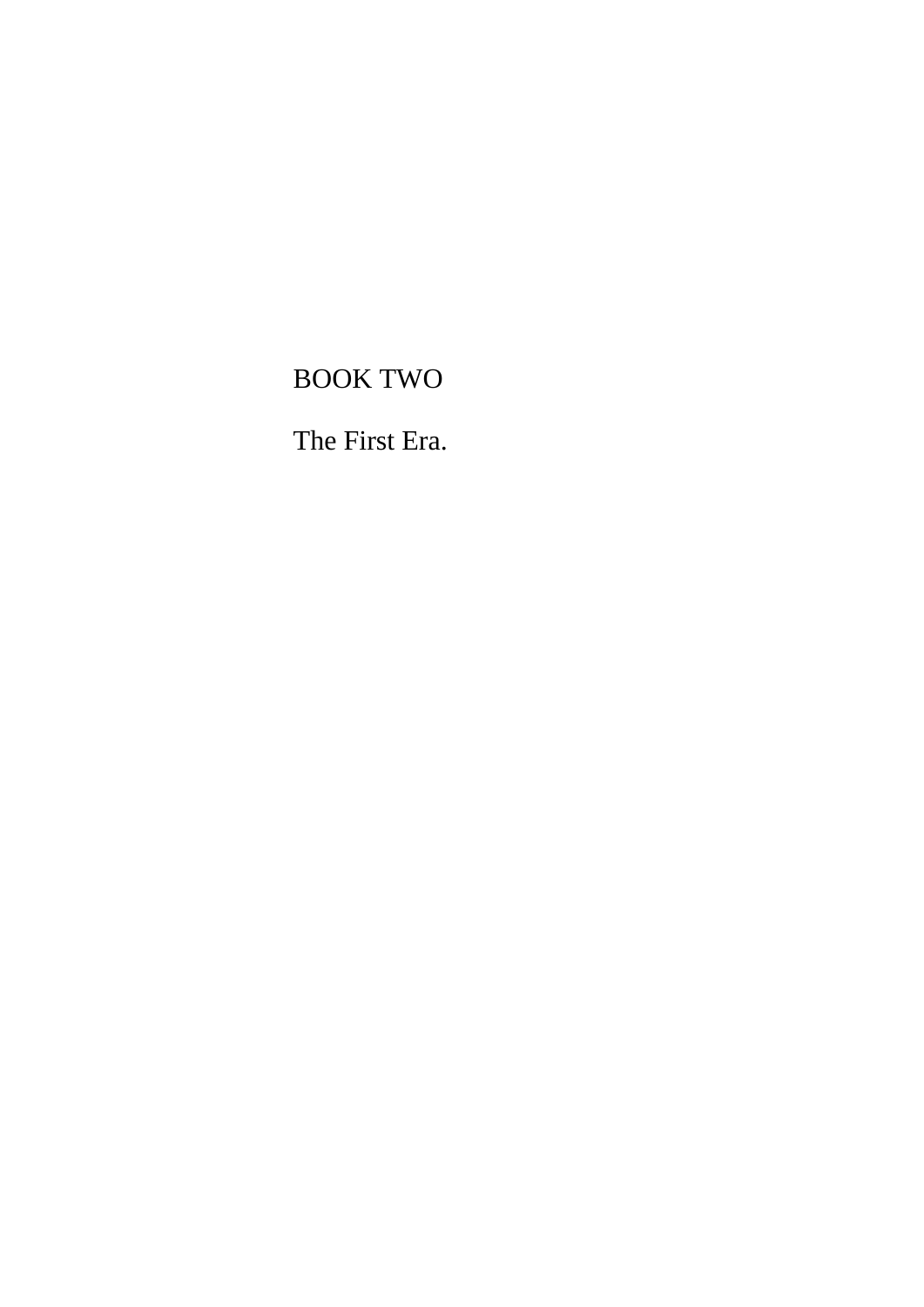#### CHAPTER FOUR

 "Oh Lobsang, Lobsang," quoth Mother, her face pale with anger. "You have brought us absolute disgrace, I am ashamed of you. Your Father is ashamed of you, he is so angry with you that he has gone to the office and will be there all day, that has upset all my engagements, and its all you, Lobsang!" So saying she turned abruptly and hurried off as if she couldn"t bear to look at me any longer.

 Ashamed of me? Why should she be ashamed of me? I didn"t want to be a monk, I didn"t want all the horrible things predicted for me. Anyone with a grain of sense would know that. The predictions of yesterday had filled me with horror. It had been like the ice devils trailing their fingers up and down my spine. So she was ashamed of me, was she?

 Old Tzu hove into sight almost like a moving mountain, he was so large. He looked at me and said, "Well, young man, you're going to have a rough life, aren't you? I think you'll make it. If you could not have stood all the strains and temptations you would not have been chosen for such a task. The craftsman chooses his tools according to the task to be done. Perhaps—who knows?—the craftsman who chose you to be his instrument may have chosen better than he knew." I looked at old Tzu somewhat cheered, but only "somewhat," and then I said, "But, Tzu, how have I disgraced Mother, how have I disgraced Father? I haven't done anything. I didn't want to become a monk. I just don't understand what they mean. Everyone today seems to be full of hate for me. My sister won't speak to me, my Mother reviles me, and my Father won't even stay in the house with me, and I don't know why."

 Old Tzu painfully lowered himself to sit cross-legged on the floor, his wounds inflicted by the British were sorely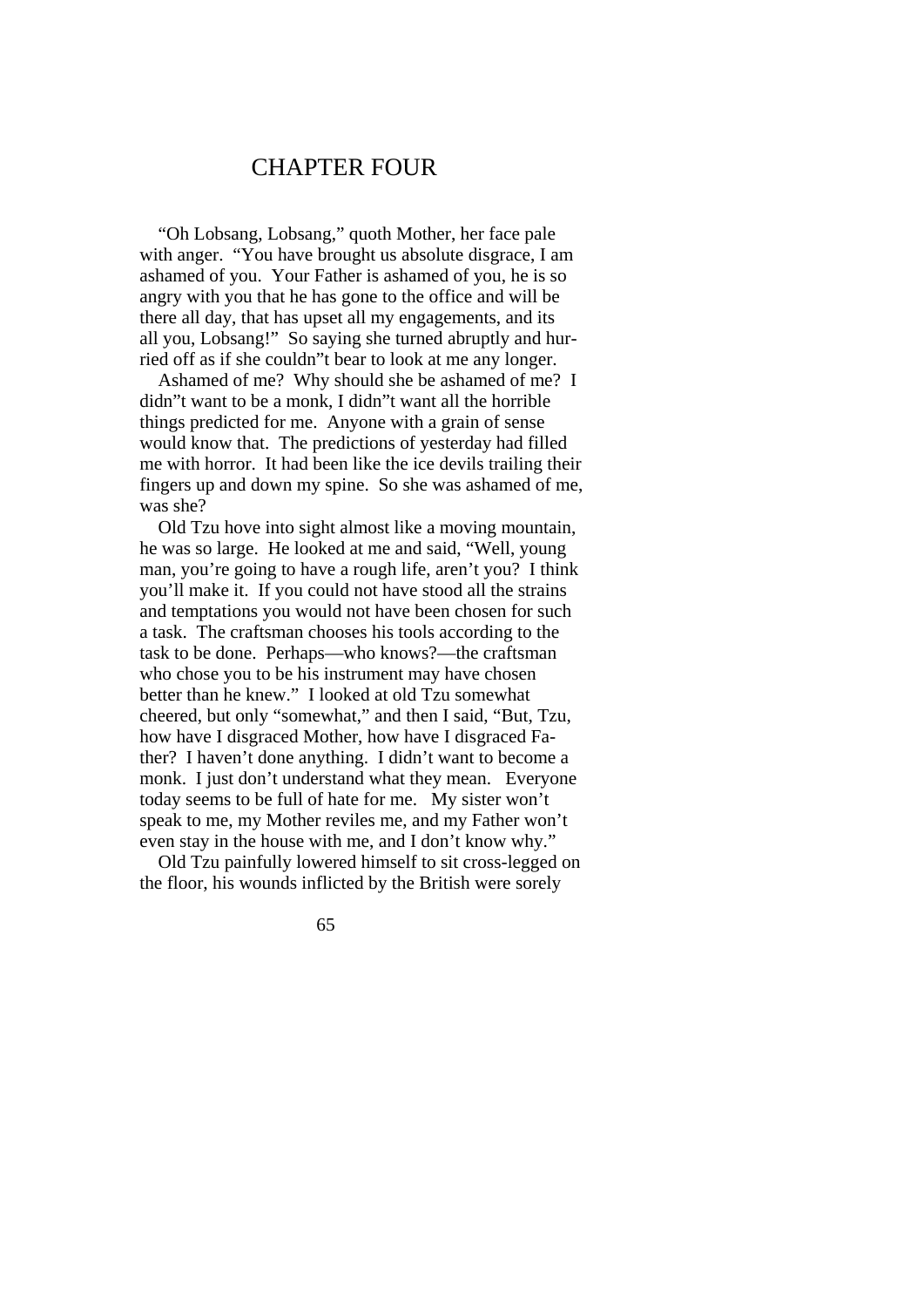troubling him. He had had damage to a hip bone and now—well—he had pain all the time. But he sat on the floor and talked to me.

 "Your Mother," he said, "is a woman of great social ambition. She thought that as a son of a Prince of Tibet, later to be a Prince in your own right, you would have gone to a big city in India and there you would have learned much of the affairs of the world. Your Mother thought that you would be a social asset to her, she thought that if you went to India and perhaps to other countries, then she also could have gone on visits, and that for years, even before your birth, has been her allconsuming ambition. Now you have been chosen for a special Task, but that's not what she wanted, its not what your Father wanted. They wanted a shining figure in the political arena, a socialite, not a monk who is going to have to struggle all his life, not a man who would wander the face of the Earth like a pariah, shunned by his fellows for telling the truth ostracized by those around him because he was trying to do a Task at which others have failed." Old Tzu snorted loudly.

 All this seemed too utterly strange for belief. Why should I be penalized, victimized, for something I hadn"t done and something I didn't want to do? All I wanted was to hang around the banks of the river and watch the ferrymen with their skin boats poling their way across the waters. All I wanted was to practice with my stilts and to fly my kites. But now—well, I just did not know what to make of things, I did not know why it had to be ME.

 The days sped all too quickly, and at last as foretold I had to leave my home and go up the hill to the Chakpori Lamasery. There I had to undergo the ordeal of waiting, waiting outside the cynosure of all eyes. Small boys clustered around me as I sat cross-legged in the dust outside the great gates. The days were unendurably long, but I endured. The nights were unbearably tedious, but I bore them until at last that ordeal ended. I was admitted to the lamasery as the lowest of the low, a new boy, one who was fair game, one who was there to be picked on, who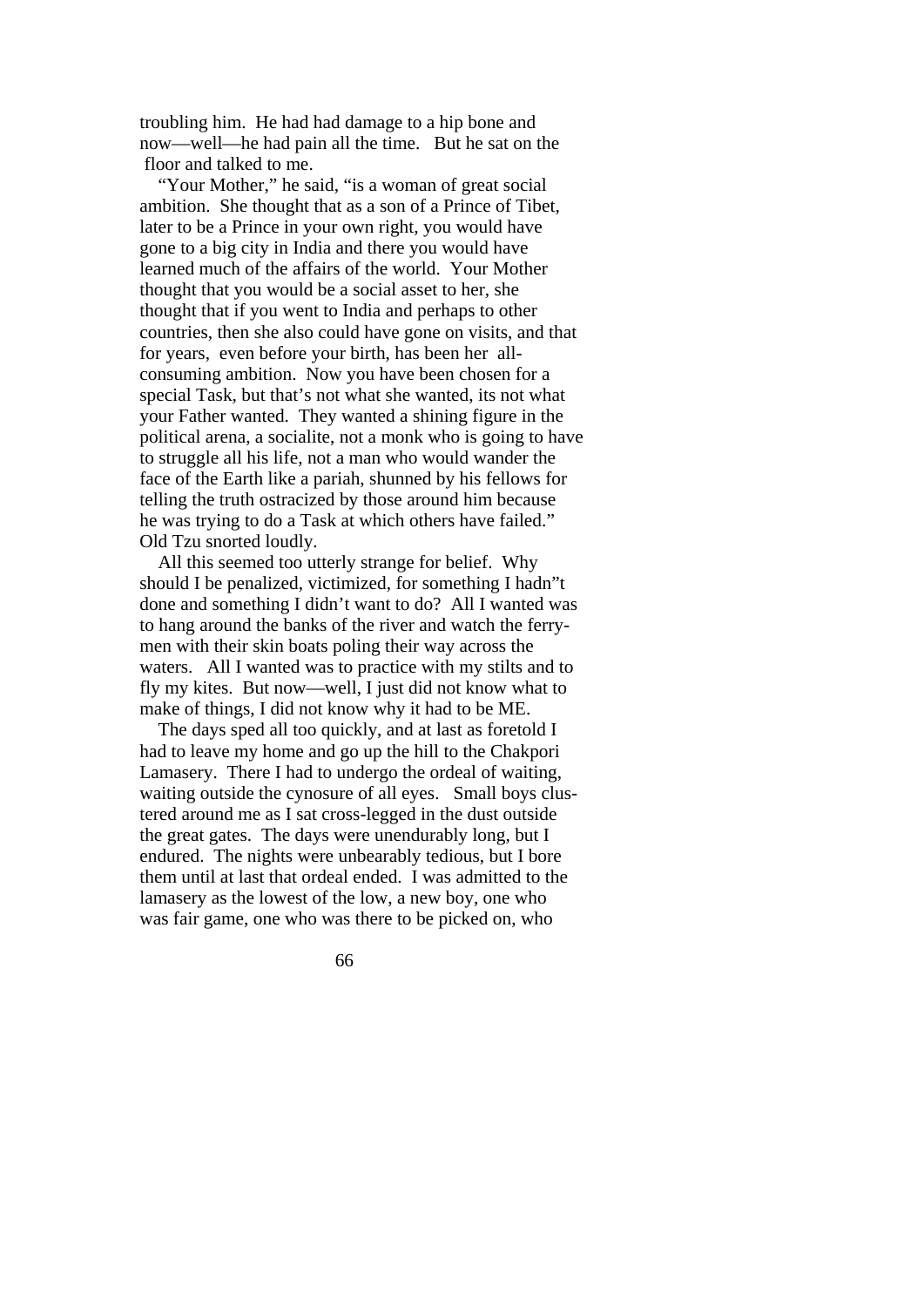could have any manner of joke played upon him. The lowest of the low.

 Time crawled, and I was homesick. I missed my home, I missed Tzu, I mzssed my sister Yasodhara; for the Mother who now had no love for me-well, I had strange sensations about her. Frankly, I missed her. Even more frankly, I felt guilty. How had I failed? Why were they so disappointed with me? How could I help that an astrologer had said I should go and suffer this and endure that? It wasn't my choice, no one in their right senses, I thought, would pick such a load of trouble as that which had been allocated to me.

 I thought of my Father the last time I saw him before leaving home. He looked at me frozen-faced, he spoke to me harshly as if I were a stranger now, no longer with a home of my own, and no longer with parents of my own. He treated me more severely than he would have treated a convict who came to the door begging for food. He told me that I had disgraced the family by having such a kharma that I had to be a monk, a lama, a wanderer, who would be mocked, sneered at and disbelieved.

 Yasodhara—well, I just didn't know what to make of her attitude. She changed. We used to play together like any normal brother and sister, we used to get on passably well, just, in fact, like normal brothers and sisters do get on "passably well." But now she gave me such strange glances as if I were a stray dog that had crept in to the house and left an unwanted gift in some corner. The servants no longer showed me respect, the respect due to the heir of the Lhalu estates. To them I was just something which was lodged there for a few days until the seventh birthdate should come. Then on the seventh birthdate I would wander off alone without a word of good-bye from anyone, up the long and lonely path leading toward a career which I would not have wished upon my worst enemies.

 At Chakpori there was the constant reek of drying herbs, the constant swish of herbal tea. Here much time was devoted to the herbalist code, and less time to reli-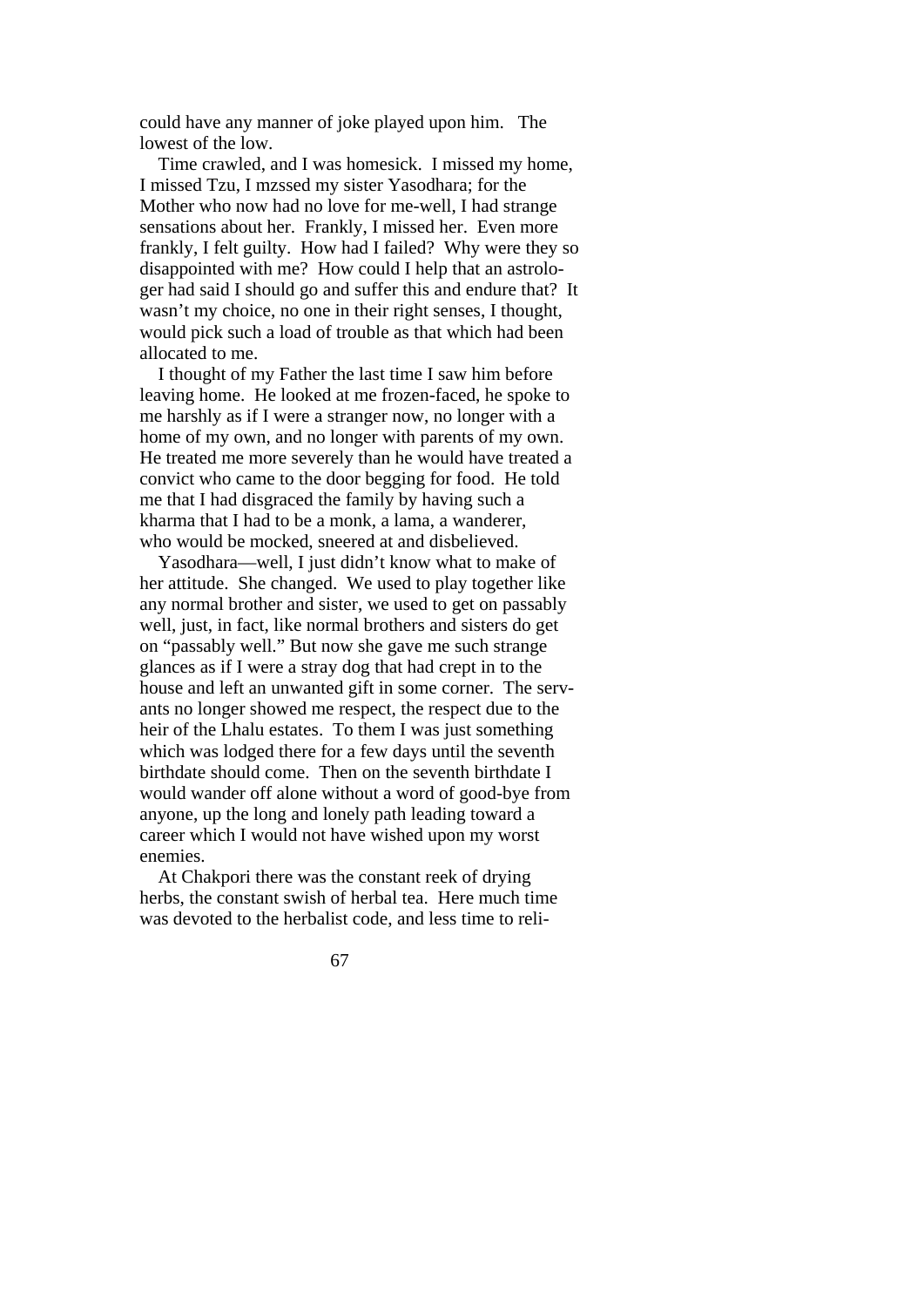gious disciplines. But we had very good tutors, all of them elderly men, some in fact had even been as far away as India.

 I remember one elderly monk, or I should say lama, who was giving us a lecture, and then he got on to the subject of transmigration. "In the days of long ago," he said, "in fact long before recorded history began, giants walked upon the Earth. They were the Gardeners of the Earth, those who came here to supervise the development of life on this planet, because we are not the first Round of Existence here, you know, but like gardeners clearing a plot of land all life had been removed and then we, the human race, had been left here to make our own way, to make our own development." He stopped and looked around to see if his pupils were at all interested in the subject which he was propounding. To his gratified astonishment he found that people were indeed deeply interested in his remarks.

 "The Race of Giants," he went on, "were not very suitable for life on Earth, and so by magical means the Race of Giants shrank until they were the same size as humans, thus they were able to mingle with humans without being recognized as the Gardeners. But it was often necessary for a different senior Gardener to come and carry out special tasks, it took too long to have a boy born to a woman and then wait out the years of his babyhood and childhood and teenage. So the science of the Gardeners of the Earth had a different system; they grew certain bodies and made sure that those bodies would be compatible with the spirit who would later inhabit them."

 A boy sitting in the front suddenly spoke up: "How could a spirit inhabit another person?" The lama teacher smiled upon him and said, "I was just about to tell you. But the Gardeners of the Earth permitted certain men and women to mate so that a child was born to each, and the growth of that child would be most carefully supervised throughout, perhaps, the first fifteen or twenty or thirty years of life. Then there would come a time when a highly placed Gardener would need to come to Earth within a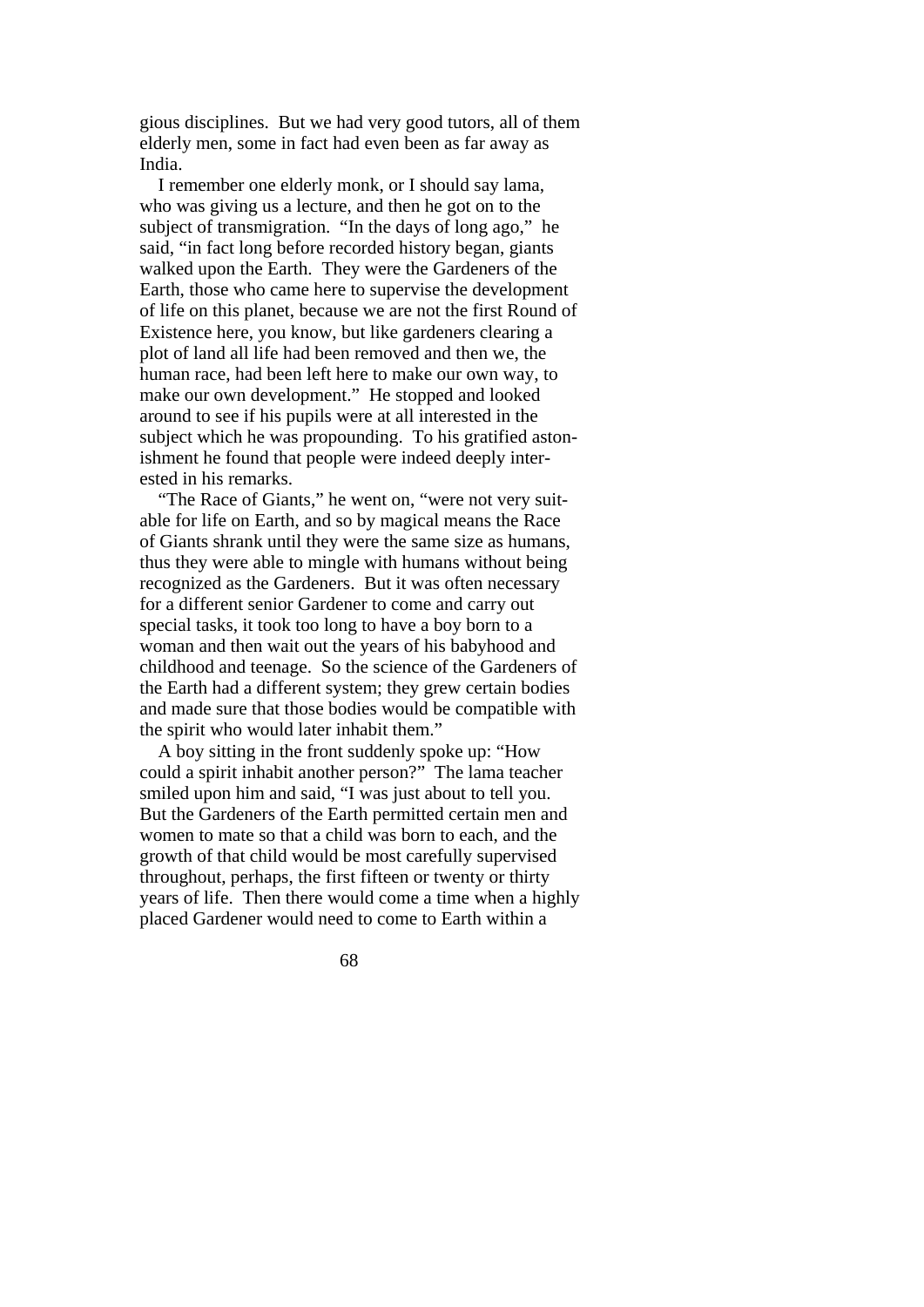matter of hours, so helpers would place the trained body into a trance, into stasis, or, if you like, into a state of suspended animation. Helpers in the astral world would come to the living body together with the entity who wanted to go to Earth, with their special knowledge they could detach the Silver Cord and connect in its place the Silver Cord of the entity who was the Gardener of the Earth coming to the Earth. The host would then become the vehicle of the Gardener of the Earth, and the astral body of the host would go away to the astral world just as he would do in the case of a person who had died.

 "This is called transmigration, the migration of one entity into the body of another. The body taken over is known as the host, and it has been known throughout history, it was practised extensively in Egypt and it gave rise to what is known as embalming because in those days in Egypt there were quite a number of bodies kept in a state of suspended animation, they were living but unmoving, they were ready for occupancy by higher entities just as we keep ponies waiting for a monk or lama to mount the animal and ride off somewhere."

 "Oh my!" exclaimed one boy, "I expect friends of the host were mightily surprised when the body awakened and the one they had thought of as their friend in the past was possessed of all knowledge. My! I wouldn"t like to be a host, it must be a terrible feeling to have someone else take over one's body."

 The teacher laughed and said, "It would certainly be a unique experience. People still do it. Bodies are still prepared, specially raised so that if the need arises a different entity can take over a fresh body if it becomes necessary for the good of the world as a whole."

 For days after the boys had discussed it, and in the way of boys some of them pretended that they were going to be taking over bodies. But to me, thinking back on that dread prediction, it was no joke, it wasn't amusing to me, it was an ordeal to even think about it. It was a continual shock to my system, so great a shock that at times I thought I would go insane.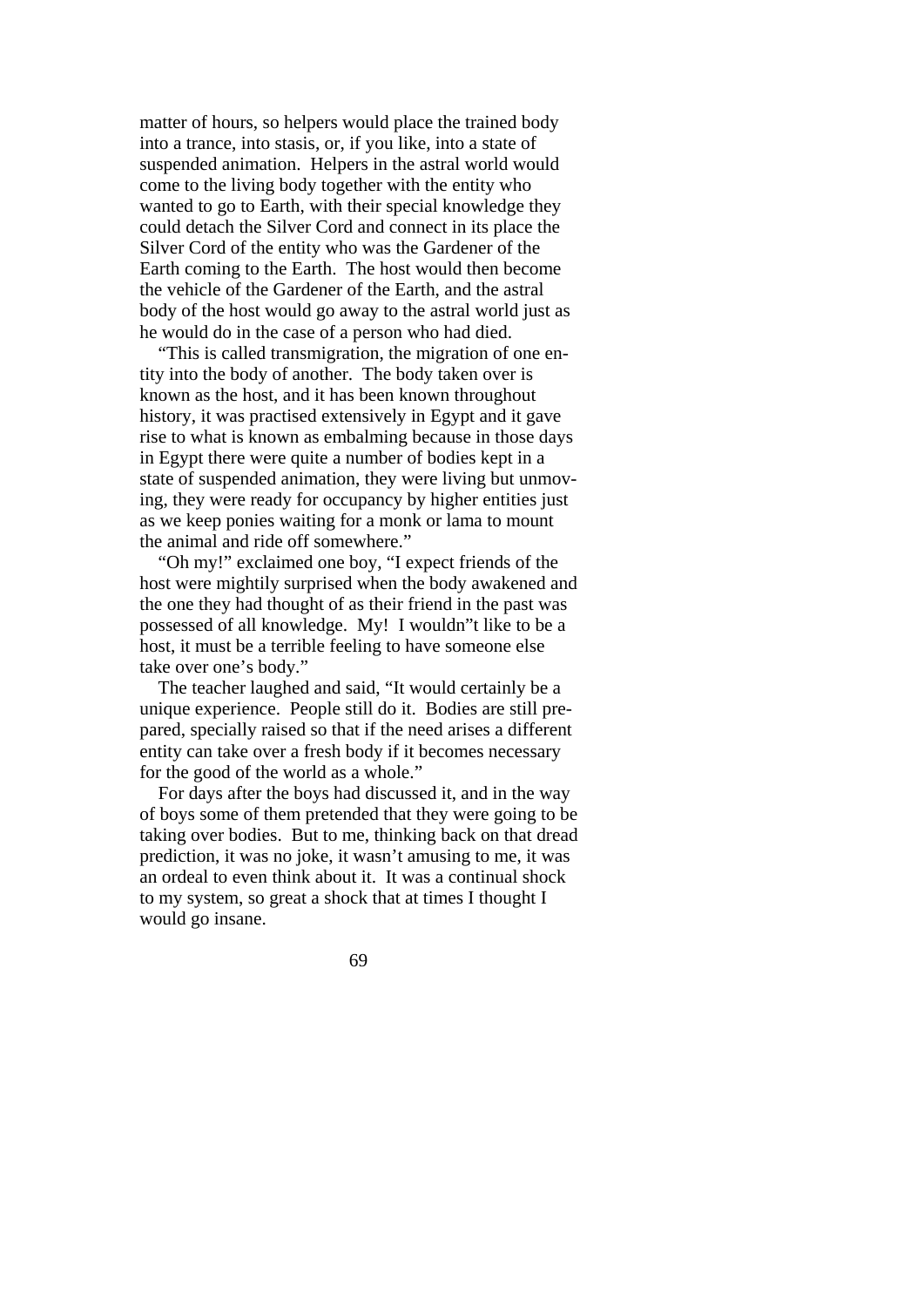One tutor in particular was intrigued by my love of cats and the cats' obvious love for me. The tutor knew full well that cats and I conversed telepathically. One day after school hours he was in a very good mood indeed, and he saw me lying on the ground with four or five of our temple cats sitting on me. He laughed at the sight and bade me accompany him to his room, which I did with some apprehension because in those days a summons to a lama's quarters usually meant a reprimand for something done or not done, or extra tasks to be accomplished. So I followed him at a respectful distance, and once in his rooms he told me to sit down while he talked to me about cats.

 "Cats," he said, "are now small creatures, and they cannot speak in the human tongue but only by telepathy. Many, many years ago, before this particular Round of Existence, cats populated the Earth. They were bigger they were almost as big as our ponies, they talked to each other, they could do things with their forepaws, which then they called hands. They engaged in horticulture and they were largely vegetarian cats. They lived among the trees and their houses were in the great trees. Some of the trees were very different from those we now know upon the Earth, some of them, in fact, had great hollows in them like caves, and in those hollows, or caves, the cats made their homes. They were warm, they were protected by the living entity of the tree, and altogether they were a very congenial community. But one cannot have perfection with any species because unless there is some comepetition unless there is some dissatisfaction to spur one on, then the creature having such euphoria degenerates."

 He smiled at the cats who had followed me and who were now sitting around me, and then he went on, "such happened to our brothers and sisters Cat. They were too happy, too contented, they had nothing to spur their ambition, nothing to drive them on to greater heights. They had no thought except that they were happy. They were like those poor people we saw recently who were bereft of sanity, they were content just to lie beneath the trees and let the affairs of the day take care of themselves. They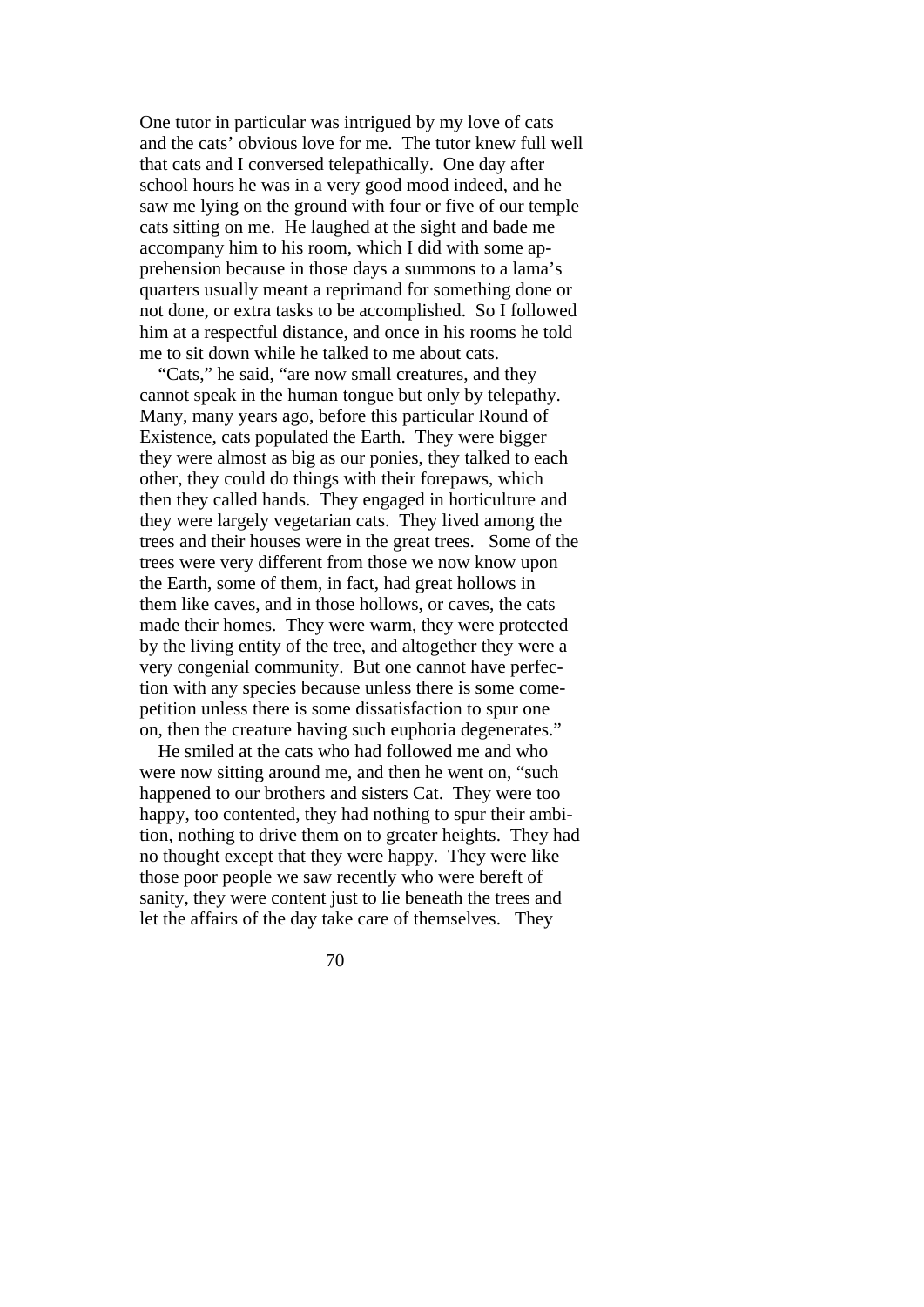were static, and so being static they were a failure. As such the Gardeners of the Earth rooted them out as though they were weeds and the earth was allowed to lie fallow for a time. And in the course of time the Earth had reached such a stage of ripeness that again it could be restocked with a different type of entity. But the cats—well, their fault had been that they had done nothing, neither good nor bad. They had existed and that alone—existed. And so they were sent down again as small creatures like those we see here, they were sent to learn a lesson, they were sent with the inner knowledge that THEY had once been the dominant species, so they were reserved, very careful to whom they gave their friendship. They were sent to do a task, the task of watching humans and reporting the progress or the failures of humans so that when the next Round came much information would have been provided by cats. Cats can go anywhere, they can see anything, they can hear anything, and, not being able to tell a lie, they would record everything precisely as it occurred."

 I know that I was quite frightened for the time being! I wondered what the cats were reporting about me. But then one old tom, a champion of many a fight, gave a "Rrrr" and jumped on my shoulders and butted his head against mine, so I knew everything was all right and they would not report me too badly.

 Sometime after I lay upon my face on my blanket on the floor of the infirmary because I had been very badly burned at the top of my left leg, the scars are with me yet, and the disfunction occasioned by the burn is one from which I still suffer. I was lying upon my face because I couldn't lie upon my back, and a well-loved lama entered and said, "Later, Lobsang, when you are healed and mobile I am going to take you to a certain peak in the mountains. I have there something to show you because, you know, the Earth has undergone many changes, the Earth has changed, the seas have altered, the mountains have grown. I am going to show you things which not more than ten people in the whole of Tibet have seen during the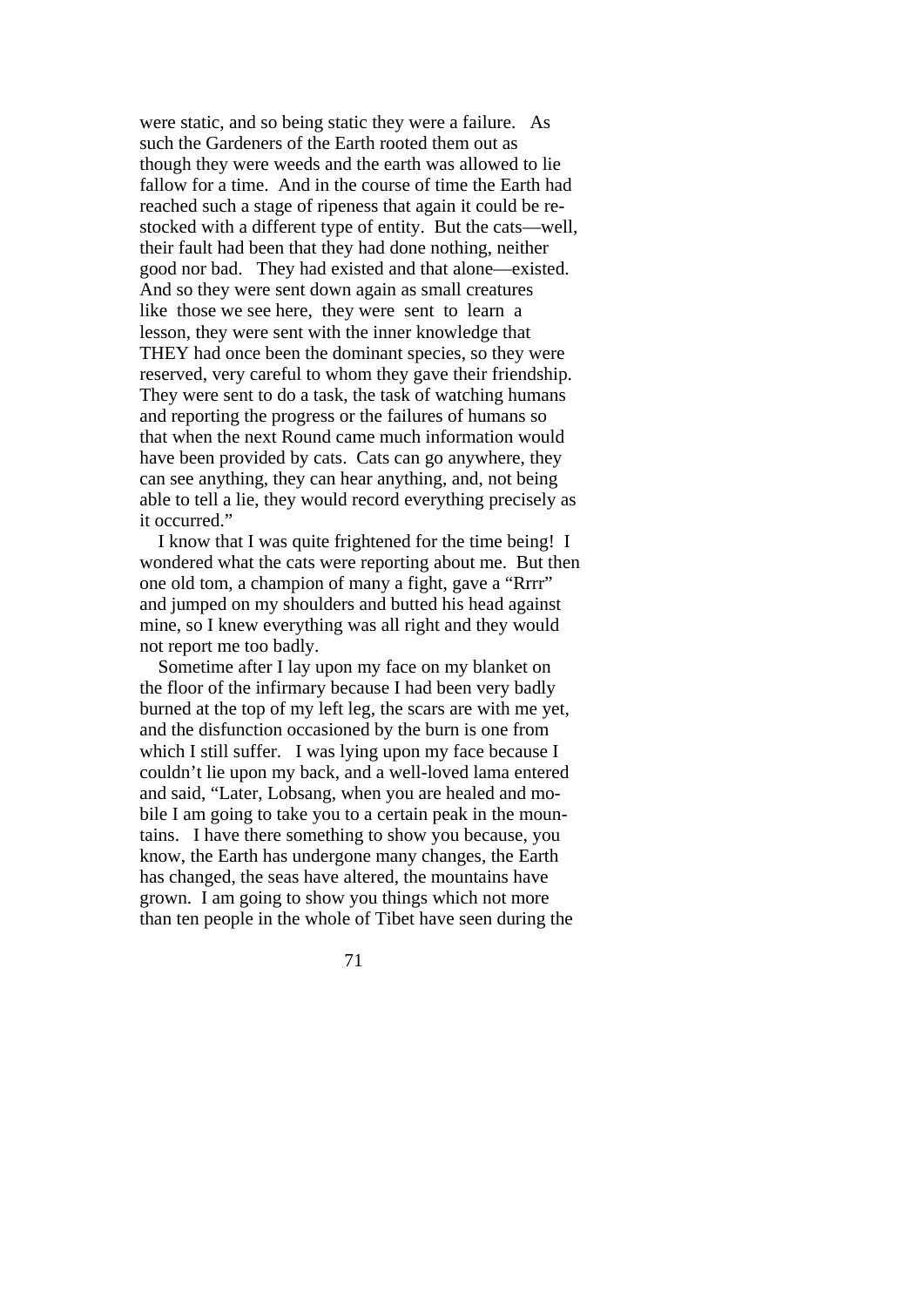past hundred years. So hurry up and get better, hurry up and heal, you have something of interest before you."

 It was some months later when my Guide, the Lama Mingyar Dondup, who meant so much to me and who was more than mother and father and brother to me, led me along a path. He went a few feet ahead on a strong horse, and I rode behind him on a pony who was as wary of me as I was of him. He recognized me as a bad rider and I recognized him as a horse who recognized a bad rider. We had what in later years I would have called an armed neutrality, a sort of—well, if you don't do anything I won't either, we've got to live together somehow. But we rode on, and at long last my Guide stopped. I leaned over and slithered sideways off the pony. The trail ropes were dropped and the horse and pony would not then wander away, they were too well-trained.

 My Guide lit a fire, and we sat down to a very sparse supper. There was desultory talk for a time about the wonders of the Heavens spread out above us. We were in the shadow of the mountains and strong purple patches of darkness were sweeping across the Valley of Lhasa as the Sun sank down beyond the Western range. At last all was dark except for the faint twinkling butter lamps from a myriad of houses and lamaseries, and except for the glory of the Heavens above which sent forth their faint twinkling speckles of light.

 At last my Guide said, "Now we must go to sleep, Lobsang, there are no temple services tonight to disturb you, no temple services in the morning for which you have to awaken. Sleep well for on the morrow we shall see things that you have never before dreamed possible." So saying, he rolled himself up in his blanket, turned on his side—and went to sleep—just like that. I lay for a time trying to scoop a hole in the rock because my hip bone seemed to stick out a long way, and then I turned on my face for my scars were still causing pain, and then I too eventually went to sleep.

 The morning dawned bright. From our altitude in the mountains it was fascinating to watch how the early morn-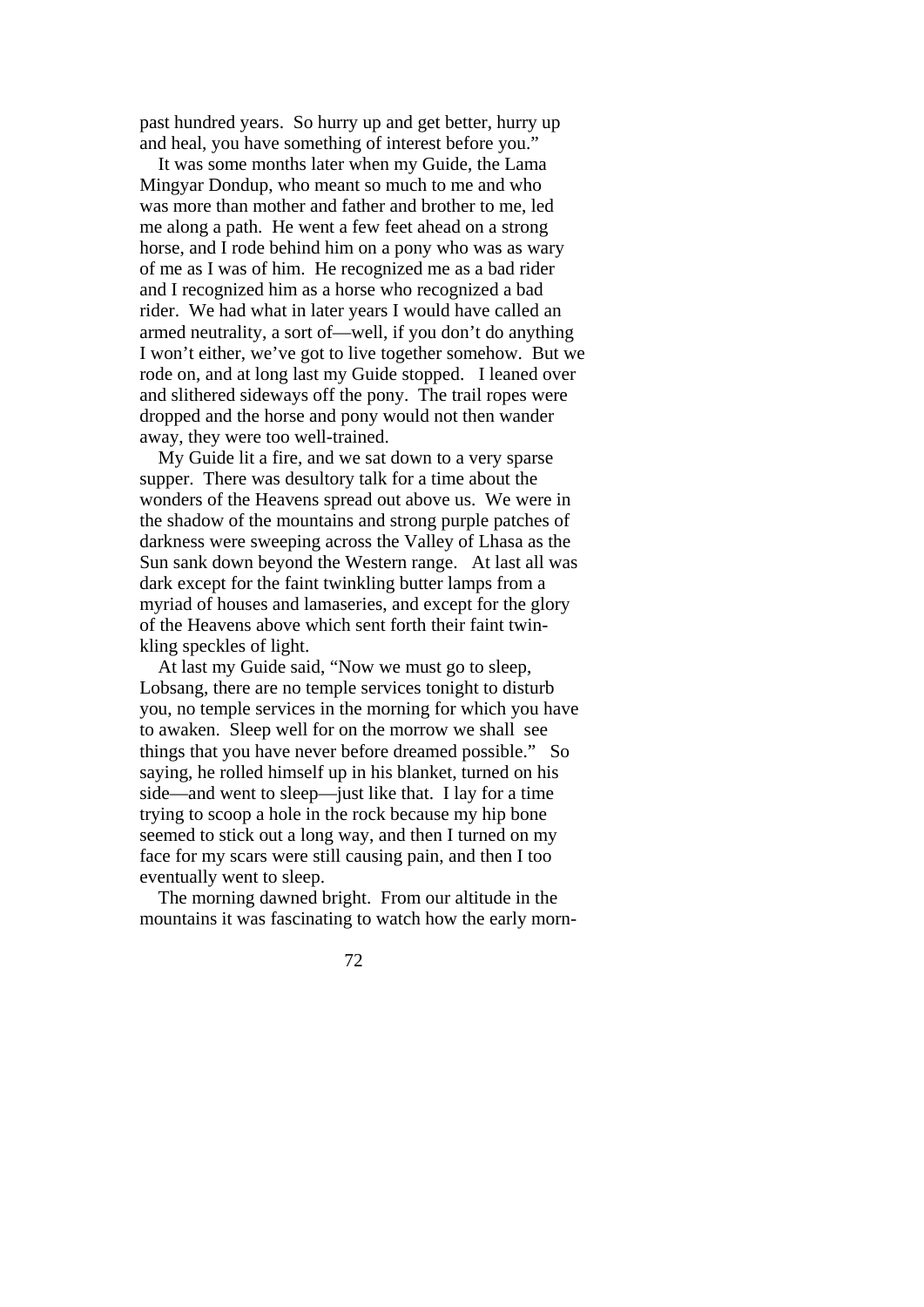ing rays of the Sun seemed to shoot horizontally across the valley and illuminate the peaks on the Western horizon with what appeared to be golden fingers of fire. Indeed for a time it looked as if the whole mountain range was afire. We stood and watched, and then simultaneously we turned and smiled at each other.

 After a light breakfast—the breakfast always seemed too light for me!—we watered the horses at a small mountain stream, and then, providing them with ample forage which, of course, we had brought with us, we tied them together with about thirty feet space between them. They had plenty of room in which to roam and graze off the sparse grass.

 The Lama Mingyar Dondup led the way up the trackless mountainside. By an immense boulder which seemed set immovably into the cliff face, he turned and said, "In your travels you are going to see much which appears to be magic, Lobsang. Here is a first sample of it." Then he turned, and to my horrified amazement he wasn't there any longer! He just disappeared in front of my eyes. Then his voice came from "somewhere" bidding me to step forward. As I did so I found that what appeared to be a strip of moss hanging on the cliff face was, in fact, some loose liands. I approached, and the lama held the fronds aside for me so that I might enter. He turned and I followed him, gazing about me in awe. This seemed to be a wide, wide tunnel, and light was coming in from some source which I could not discern. I followed his receding footsteps, chiding myself for my tardiness, for, as I well realised, if I was going to be too slow I might get lost in this mountain tunnel.

 For a time we walked on, sometimes in pitch darkness where I had to feel with a hand lightly brushing the wall at one side. I was not bothered about pits or low hanging rocks because my Guide was very much larger than I and if he had room, well then, there would be room for me.

 After some thirty minutes of walking, sometimes in a stifling dead air atmosphere, and sometimes in a bracing mountain breeze, we came to what appeared to be a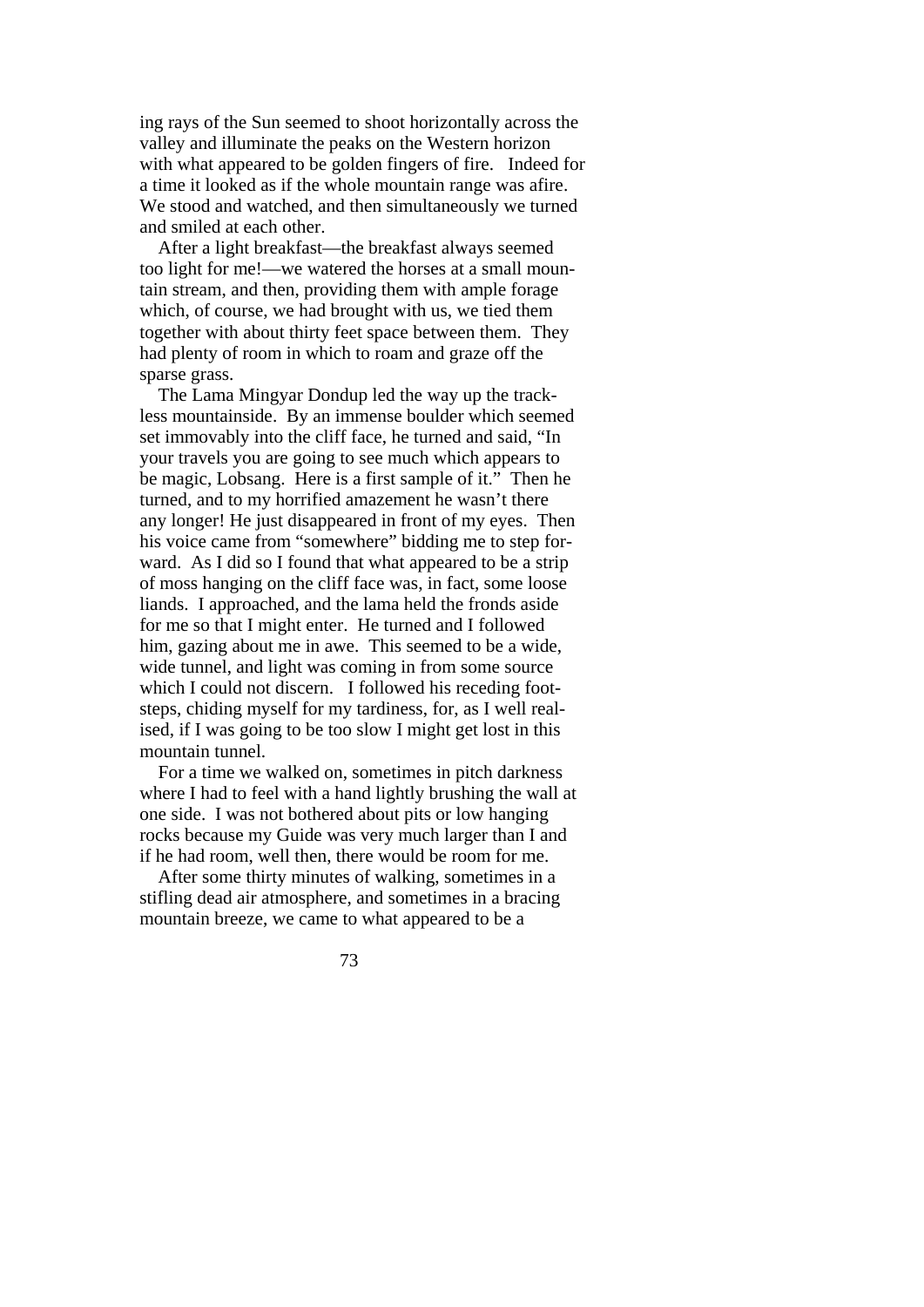lighted area. My Guide stopped. I stopped, too, when I reached him and looked about me. I caught my breath in astonishment. This seemed to be a large chamber, I suppose fifty or sixty feet across, and on the walls there were strange carvings, carvings which I failed to understand. It seemed to be very strange people dressed in remarkable clothing which appeared to cover them from head to foot, or, more accurately, from neck to foot because on their heads they had a representation of what seemed to be a transparent globe. Above us, as I looked up, there seemed to be an immense cube, and at the end of that I could just discern a fleecy cloud floating by.

 My Guide broke into my thoughts: "this is a very strange area, Lobsang," he told me, "thousands and thousands of years ago there was a mighty civilization upon this Earth. It was known as the time of Atlantis. Some of the people of the Western world to which in later years you will go think of Atlantis as a legend, as an imaginary place dreamed up by some great story-teller. Well," he mused, "to my regret I have to tell you that many people will think that you have dreamed up your own true experiences, but never mind how much you are doubted, never mind how much you are disbelieved, you know the truth, you will live the truth. And here in this chamber you have proof that there was Atlantis."

 He turned and led the way yet further into this strange tunnel. For a time we walked in absolute inky darkness, our breath coming hard in the stale, dead air. Then again there came the freshness, from somewhere a pleasant breeze was blowing. The deadness vanished and soon we saw a glimmer of light ahead of us. I could see my Guide's figure bulking in the tunnel, limmed by light ahead of me. Now with fresh air in my lungs I hurried to catch up with him. Again he stopped in a large chamber.

 Here there were more strange things. Someone had apparently carved great shelves in the rock, and on those shelves there were strange artifacts which were without any meaning whatever to me. I looked at them, and gently touched some of these things. They seemed to me ma-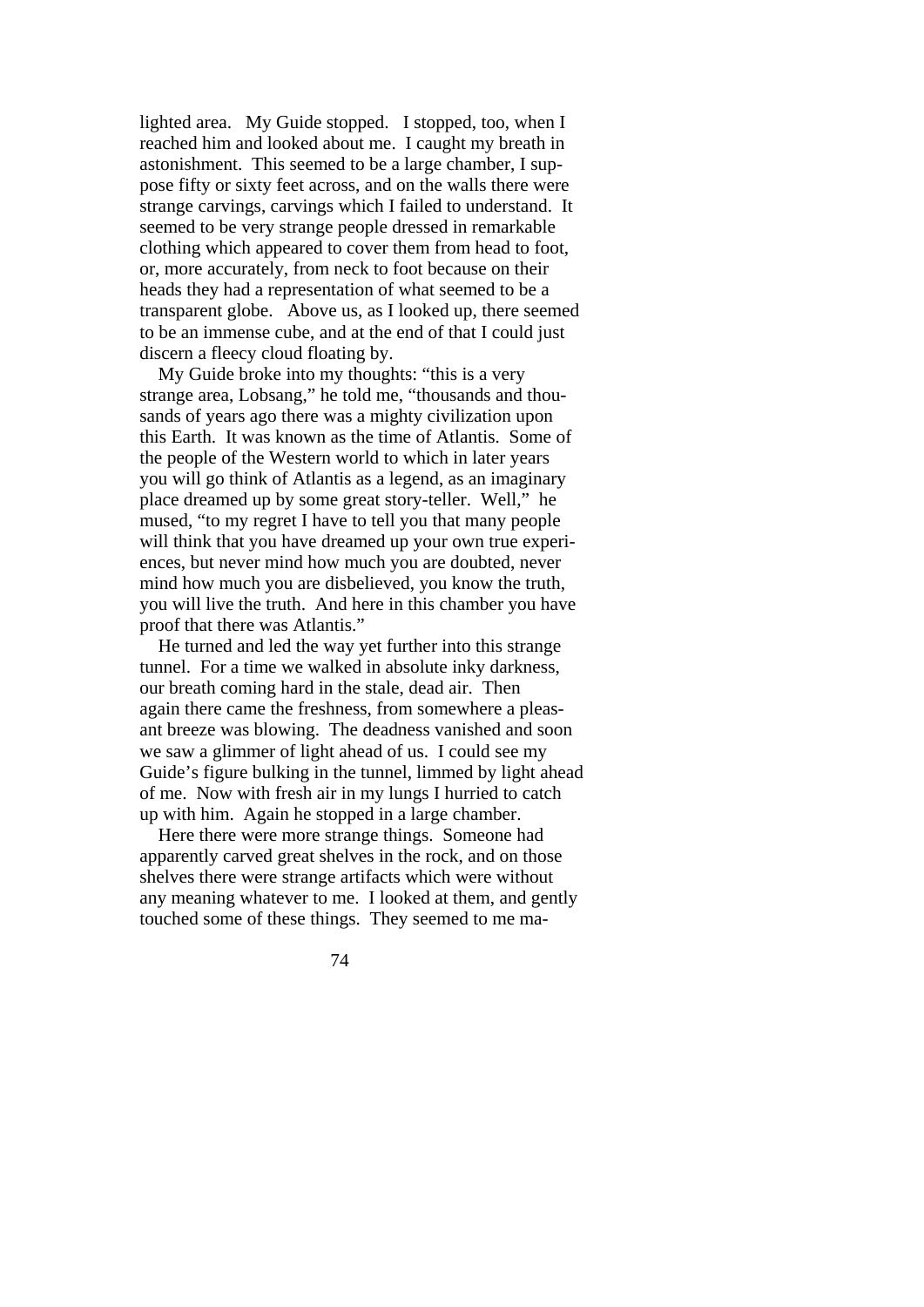chines. There were great discs with strange grooves on them. Some of the discs appeared to be of stone and they were, perhaps, six feet across with an undulating wave on their surface and in the centre of the disc a hole. It meant nothing to me. So I turned from fruitless speculation and examined the paintings and the carvings which adorned the walls. They were strange pictures, large cats who walked on two legs, tree houses with curled cats inside. there were things which seemed to be floating in the air and below on what was obviously the ground humans were pointing upwards at these things. It was all so much above me that it made my head ache.

 My Guide said, "these are passages which reach to the ends of the Earth. The Earth has a spine, just as we have Lobsang, but the spine of the Earth is of rock. In our spine we have a tunnel, it is filled with liquid in our case, and our spinal cord goes through. Here this is the spine of the Earth, and this tunnel was man-made in the days of Atlantis when they knew how to make rock flow like water without generating heat. Look at this rock;" he said, turning and rapping on a wall. "this rock is fused to almost total hardness. If you take a great stone and slam it against this rock face you would do no harm whatever except to the stone which may shatter. I have traveled extensively and I know that this rocky spine extends from the North Pole to the South Pole."

 He motioned that we should sit, so we sat cross-legged upon the floor right beneath the hole which extended up to the open air and through which we could see the darkness of the sky.

 "Lobsang," said my Guide, "there are many things on this Earth which people do not understand, there are things inside this Earth too because, contrary to common belief, the Earth is indeed hollow and there is another race of people living inside this Earth. They are more developed than we are, and sometimes some of them come out of the Earth in special vehicles." He stopped and pointed to one of the strange things in the pictures, and then he continued, 'these vehicles come out of the Earth and they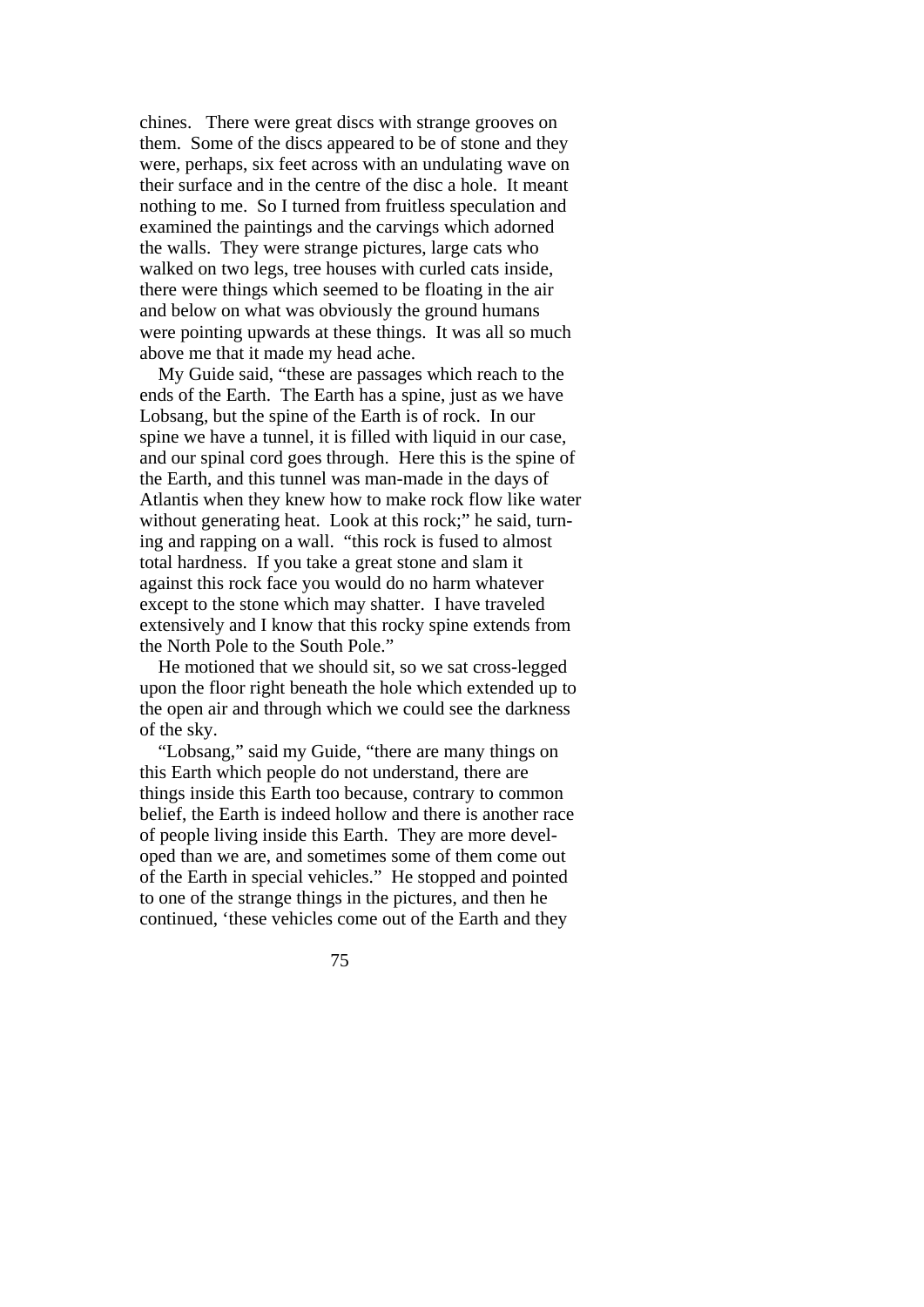fly around on the outside of the Earth to see what people are doing and to ascertain if their own safety is jeopardised by the folly of those whom they term the "outsiders".

 Inside the Earth, I thought, what a strange place to be living, it must be frightfully dark down there, I don't like the thought of living in the dark, a butter lamp is such a comfort. My Guide laughed at me as he picked up my thoughts, and he said, "Oh, its not dark inside the Earth, Lobsang. They have a Sun something like we have but theirs is much smaller and very much more powerful. They have much more than we have, they are very much more intelligent. But in the days before you, you shall know more about the people of the Inner Earth. Come!"

 He rose to his feet and went off through a tunnel which I had not seen, a tunnel diverging to the right, it sloped down, down. We seemed to walk endlessly in darkness. Then my Guide bade me stop where I was. I could hear him fiddling and fumbling about, and there was a clatter that sounded like a rock being moved. Then there were a few sparks as he struck the flint upon steel. There came a dull glow as the tinder ignited, he blew upon it, and then as the tinder burst into small flame he thrust the end of some sort of stick into the flame where it burst into brilliant light.

 He held his torch at arm's length slightly above him and called me to come to his side. I did so and he pointed to the wall in front of us. The tunnel ended and in front of us was an absolutely smooth impenetrable surface which gleamed brightly in the flickering light of the flare. "that Lobsang," said my Guide, "is as hard as diamond, in fact some of us came here years ago with a diamond and we tried to scratch the surface and we ruined the diamond. This is a passage which leads to the world inside. It was sealed, we believe, by the inside-worlders to save their civilization during a great flood which struck this Earth. We believe that if this was opened—that is, if we could open it—people would come pouring out and overwhelm us for daring to intrude upon their privacy. We of the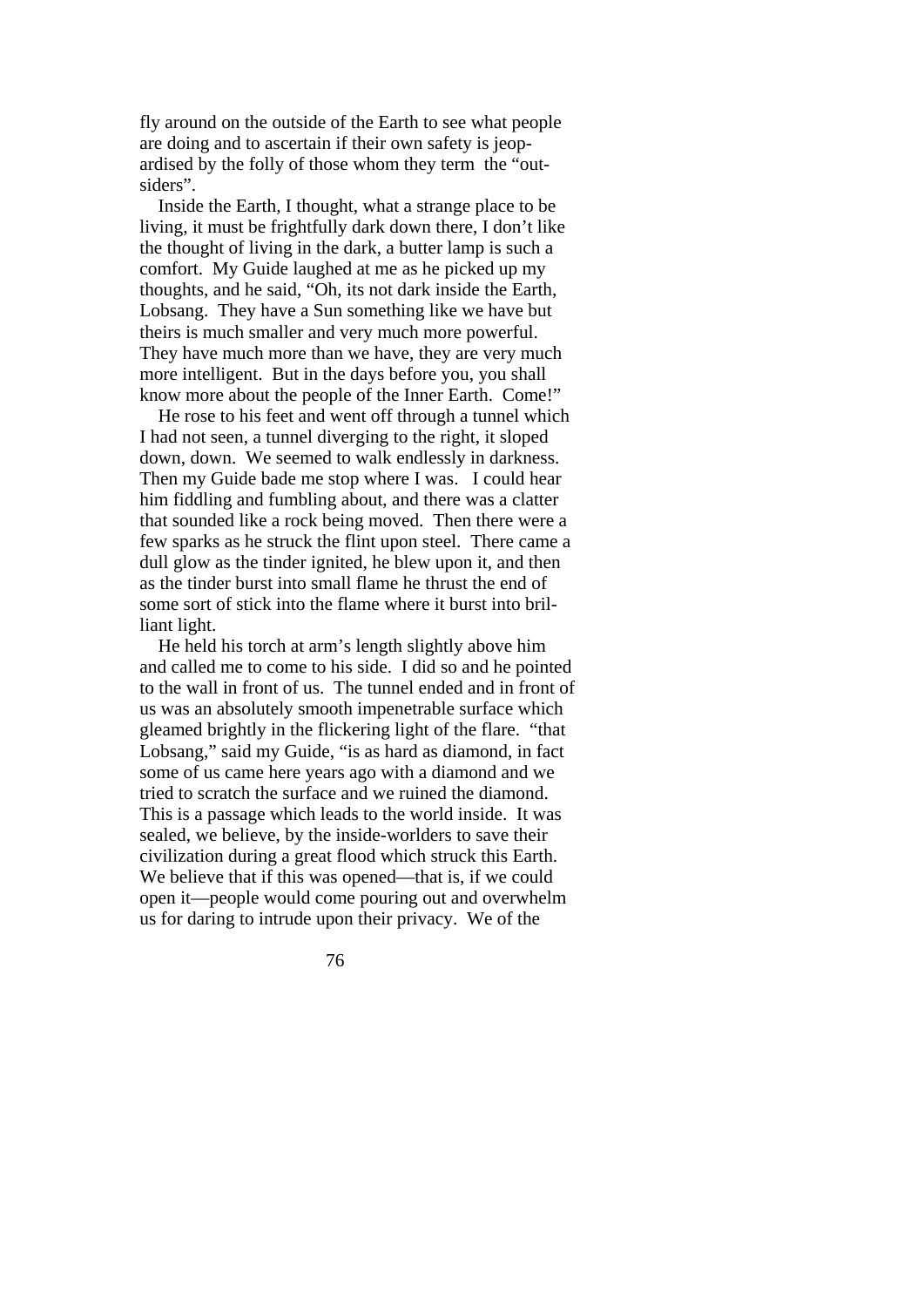higher lama class have often visited this place and tried to commune with those below by telepathy. They have received our messages but they want nothing to do with us, they tell us that we are warlike, that we are as ignorant children trying to blow up the world, trying to ruin peace, they tell us by telepathy that they are keeping check on us and if necessary they will intervene. So we can go no further here, this is the end, this is the blocked line between the upper and the inner worlds. All right, we will go back to the chamber."

 He carefully extinguished the flare, and we felt our way back to where the glowing light from the sky above shone down through the hole in the roof.

 In that chamber again the lama pointed in another direction, and said, "If we had the strength and the time we could walk right away to the South Pole by following that tunnel. Some of us have covered miles and miles, bringing ample food with us and camping by night, or what we deemed to be night. We traveled endless miles over six months, and at times we came up through a tunnel and found that we were in a strange land indeed but we dared not show ourselves. Always the exits were very very carefully camouflaged."

 We sat down and ate our small meal. We had been traveling a long time and exhaustion was setting in for me although my Guide seemed to be immune from exhaustion or even ordinary tiredness. He talked to me and told me all manner of things. He said, "When I was being trained as you are being trained now I too went through the Ceremony of the Small Death, and I was shown the Akashic Record, I was shown the things that had been, and I saw that our Tibet was once a pleasant watering place beside a glittering sea. The temperatures were warm, perhaps even excessively so, and there was profuse foliage and palm trees and all manner of strange fruits which then meant nothing at all to me. But from the Akashic Record I saw a truly wondrous civilization, I saw strange craft in the sky, I saw people with remarkable cone-shaped heads who walked about, who had their entertainments, who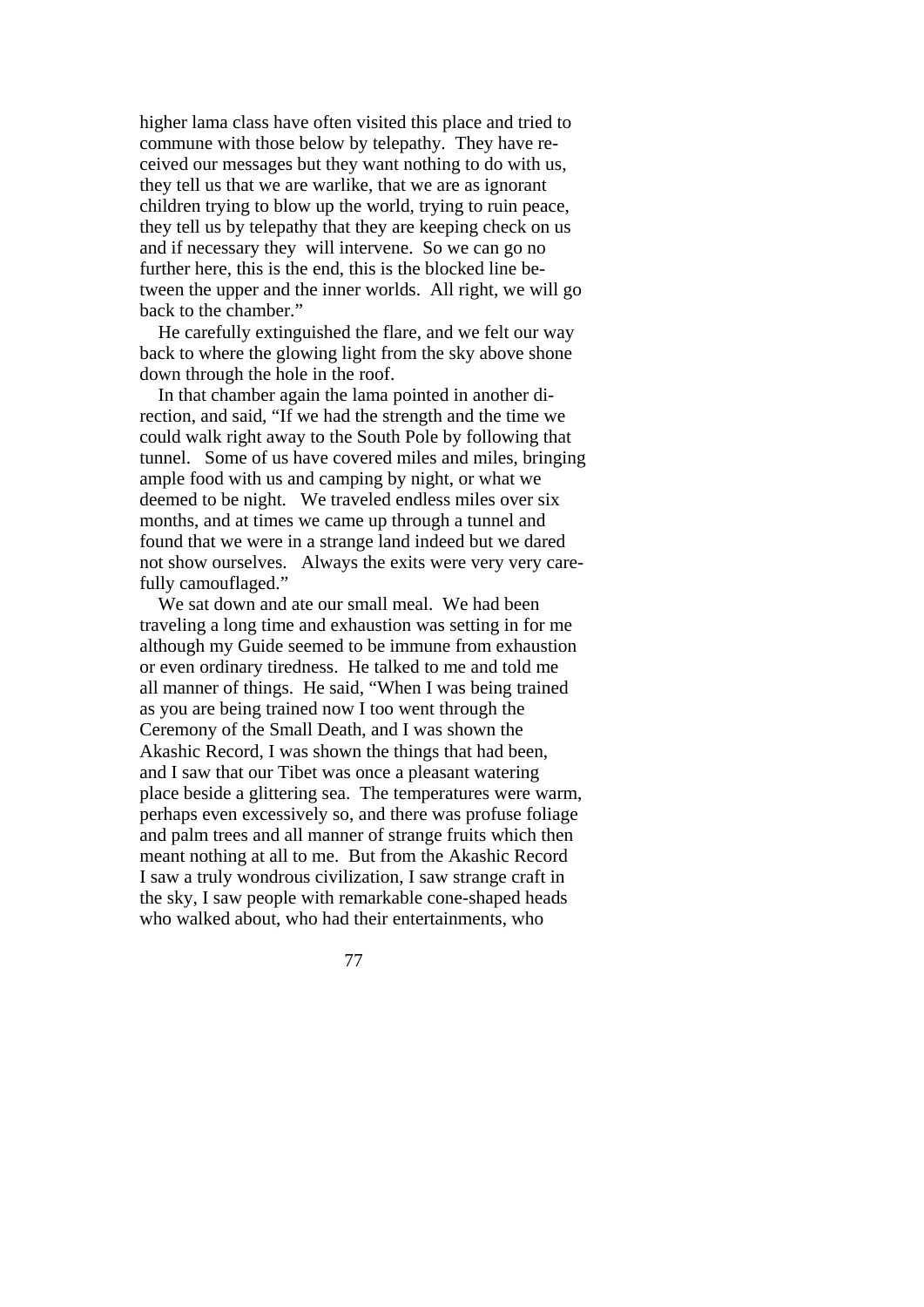made love, but also made war. Then, as I saw in this Record, the whole country shook and the sky turned black the clouds were as dark as night, their undersides lit with flickering games. The land shuddered and opened. It seemed that everything was fire. Then the sea rushed in to the newly opened land, and there were tremendous explosions, explosion after explosion, it seemed that the Sun stood still and the Moon rose no more. People were becoming overwhelmed by tremendous floods of water, people were being seared to death by flames which appeared from I know not where, but the flames flickered with a vile purplish glow, and as they touched people the flesh fell from their bones leaving the skeletons to fall to the ground with a clatter.

 "Day succeeded day and the turmoil increased, although one would have said that such a thing was impossible, and then there came a ripping, searing explosion, and everything turned dark, everything was as black as the soot which comes from too many butter lamps burning untrimmed.

 "After a time which I could not calculate," he said, "the gloom became lighter, the darkness was diminishing and when the light of day finally appeared after I know not how long I looked at the picture with utter terror. Now I found that I was looking at a vastly different landscape, the sea was no more, a ring of mountains had sprung up in the darkness and encircled what previously had been the city of a most high civilization. I looked about me in fascinated horror, the sea had gone, the sea—well, there was no more sea, instead there were mountains and ring upon ring of mountains. Now I could tell that we were thousands of feet higher, and although I was seeing the Akashic Record I was sensing as well, I could sense the rarity of the air, there was no sign of life here, no sign whatever. And as I looked the picture vanished and I found myself back from whence I had started, in the deepest levels of the mountain of Potala where I had been undergoing the Ceremony of the Little Death and given much information."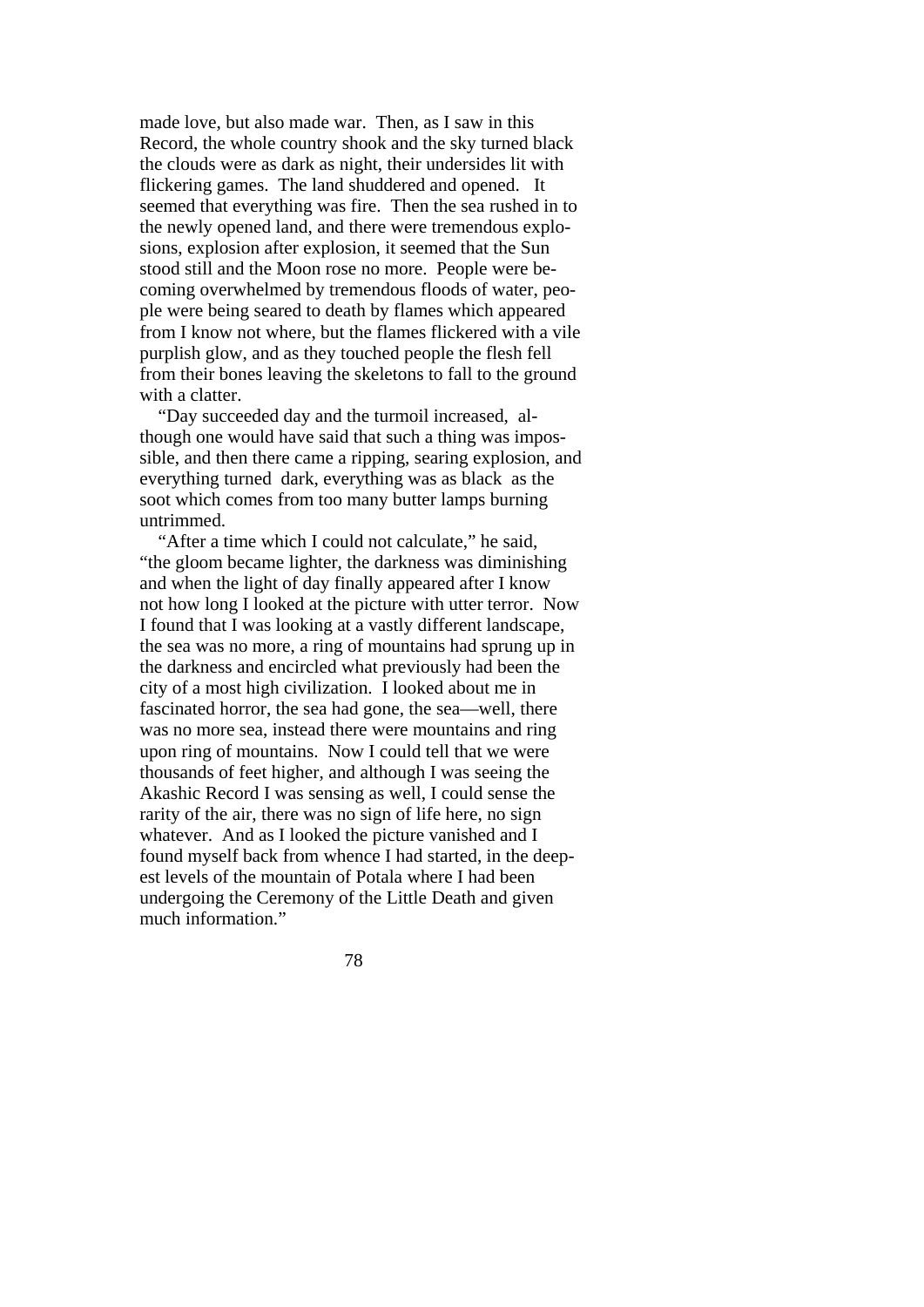For a time we sat there meditating upon the past, and my Guide said to me, "I see you are meditating, or attempting to meditate. Now there are two very good ways of meditating, Lobsang. You must be content, you must be tranquil. You cannot meditate with a disturbed mind, and you cannot meditate with a whole gathering of people. You have to be alone or with just one person whom you love."

 He regarded me, and then said, "You must always look at something black or at something which is white. If you look at the ground you may be distracted by a grain of pebble, or you may be doubly distracted by some insect. To meditate successfully you must always gaze at that which offers no attraction to the eye, either entire black or pure white. Your eyes then become sick of the whole affair and become, as it were, disassociated from the brain, so then the brain having nothing to distract it optically is free to obey what your sub-conscious requires, and thus if you have instructed your sub-conscious that you are going to meditate-meditate you will. You will find in that sort of meditation that your senses are heightened, your perceptions more acute, and that is the only meditation worthy of the name. In the years which will come to you, you will encounter many cults proffering meditation at a price, but that is not meditation as we understand it nor is it meditation as we want it. It is just something which cultists play with, and it has no virtue."

 So saying he rose to his feet exclaiming, "We must get back for the day is far advanced. We shall have to spend another night in the mountains for it is too late to start off for Chakpori."

 He set off down the tunnel and I jumped to my feet and scurried after him. I had no desire to be left in this place where inside-worlders, or whatever they liked to call themselves, could perhaps pop up and take me down with them. I did not know what they would be like, I did not know how they would like me, and I certainly did not want to stay alone in the dark of that place. So I hurried,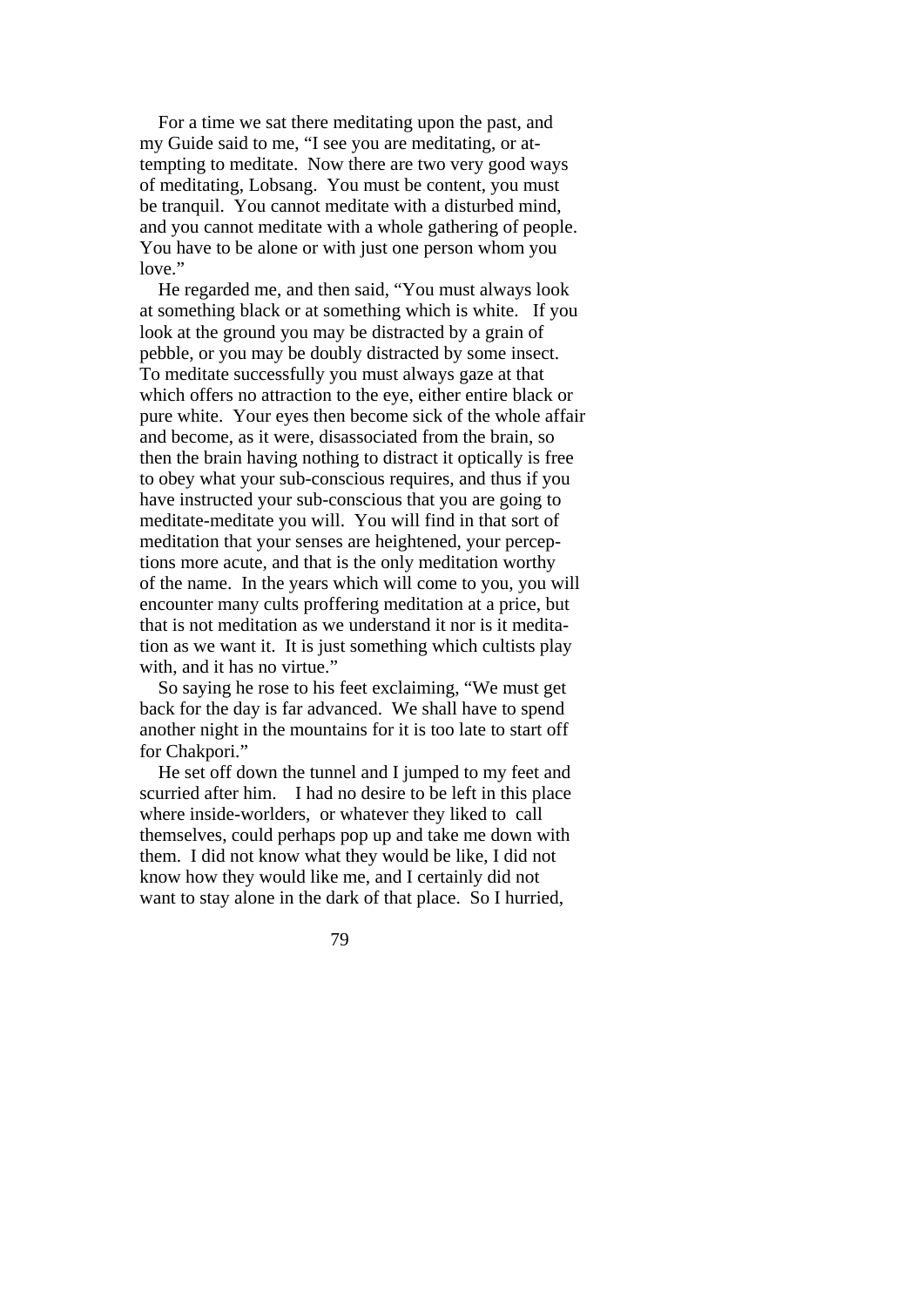and at last we reached again that entrance by which we had entered.

 The horse and the pony were resting peacefully, and we sat down beside them and made our simple preparations for our meal. The light was already far gone, much of the Valley was in darkness. At our altitude the Western Sun was yet shining upon us, but the orb itself was dipping ever more deeply beneath the mountains on its path to illumine other parts of the world before returning to us.

 After some small talk we rolled ourselves in our blankets again and committed ourselves to sleep.

## CHAPTER FIVE

 Life at Chakpori was hectic. The amount of things I had to learn really shocked me; herbs-where they grew, when to gather them, and be sure that if they were gathered at the wrong time they would be quite useless. That, I was taught, was one of the great secrets of herbalism. The plants, or the leaves, or the barks, or the roots could only be gathered efficiently within the span of two or three days. The Moon had to be right, the stars had to be right, and then the time had to be right also. One must also feel tranquil when gathering such herbs because, so I was told, one who gathered herbs when in a bad mood would make the herbs not worth the taking.

Then we had to dry the things. That was quite a task. Only certain parts of herbs were useful. Some needed to have just the tips of the leaves removed, others needed to have stalks or bark, and each plant or herb had to be treated in its own individual way and regarded with respect.

 We took the barks and rubbed them between hands specially cleaned for the purpose—an ordeal in itself! and so the bark would be reduced to a certain size, sort of

**80 1999 1999 1999 1999 1999 1999**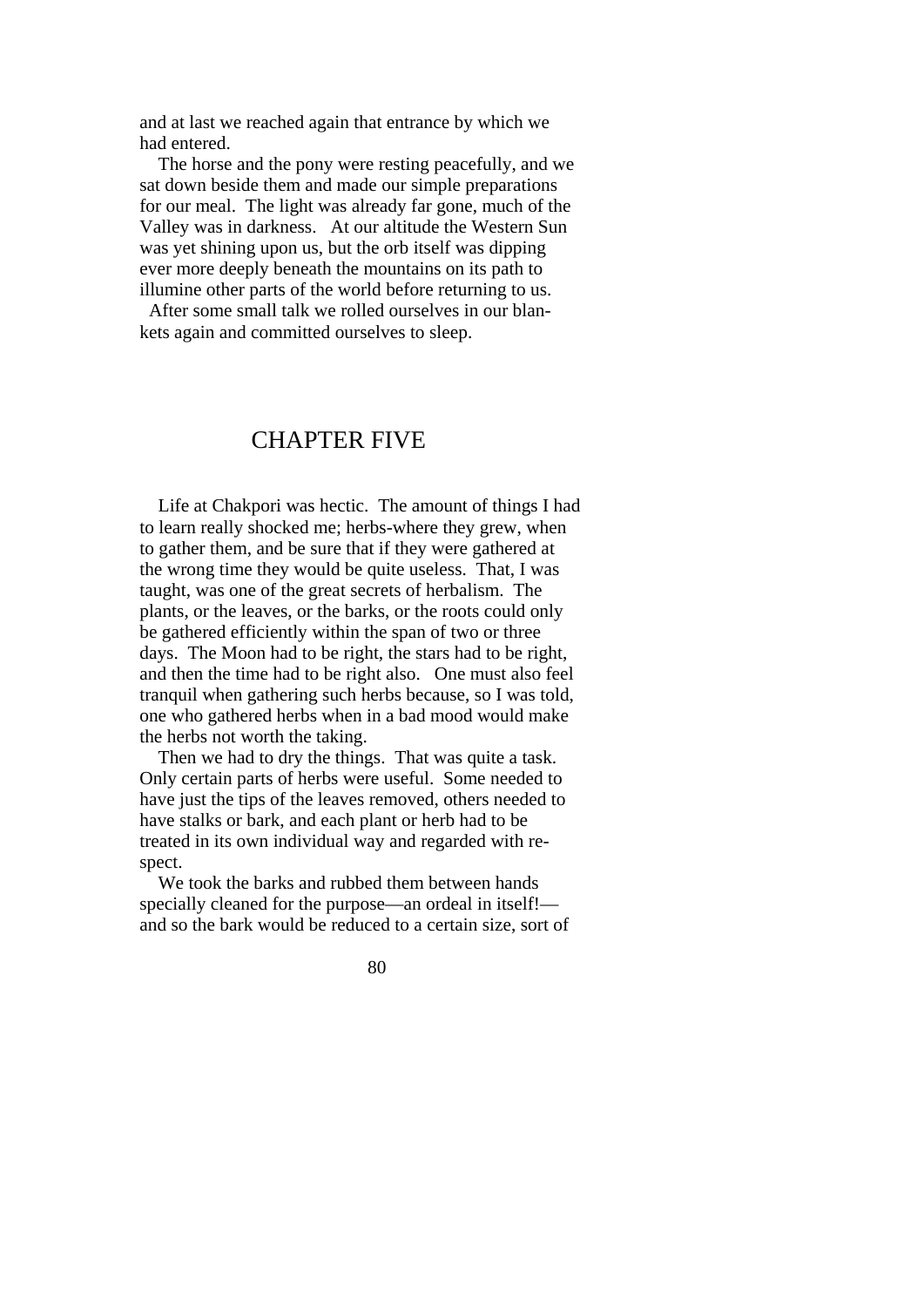granular powder. And then everything had to be laid out on a spotlessly clean floor, no polish on this floor, just rub, rub, rub until there was no dust, no stain, no mark. Then everything was left out and left to Nature to "dry-seal" the virtues of the herb within that which we had before us.

We made herbal tea, that is, infusions of steeped herbs, and I could never understand how people could get the noxious stuff down their throats. It seemed to be an axiom that the worse the taste and the stronger the smell the more beneficial the medicine, and I will say from my own observation that if a medicine is sufficiently evil-tasting the poor wretched patient will get better out of fright rather than take the medicine. It is like when one goes to the dentist, the pain will have vanished so that one hesitates on the doorstep wondering whether one should go through with it. It reminds me rather of the pallid and anxious young man-a recent bridegroom who was accompanying his very, very pregnant bride to the hospital for "her time was upon her." As he turned before the Reception Desk he said, "Oh gee, honey, are you sure you really want to go through with this?"

 As a special student, one who had to learn more, faster, I was not confined only to Chakpori. My time was also devoted to studies at the Potala. Here I had all the most learned lamas, each to teach me his own specialty. I learned various forms of medicine. I learned acupuncture, and in later years, with the weight of many years of experience, I came to the inescapable conclusion that acupuncture was a wondrous thing indeed for those of the East, those who have been long-conditioned to acupuncture. But when, as I found in China, you get sceptical Westerners to deal with—well, unfortunately, they were hypnotised by their own disbelief of anything that didn't come from "God's own country."

 There were sacred passages to be seen deep, deep below the mountain of Potala. Down below there was an immense cave with what seemed to be an inland sea. That, I was told, was a remnant of the time so long ago when Tibet was a pleasant land beside the sea. Certainly in that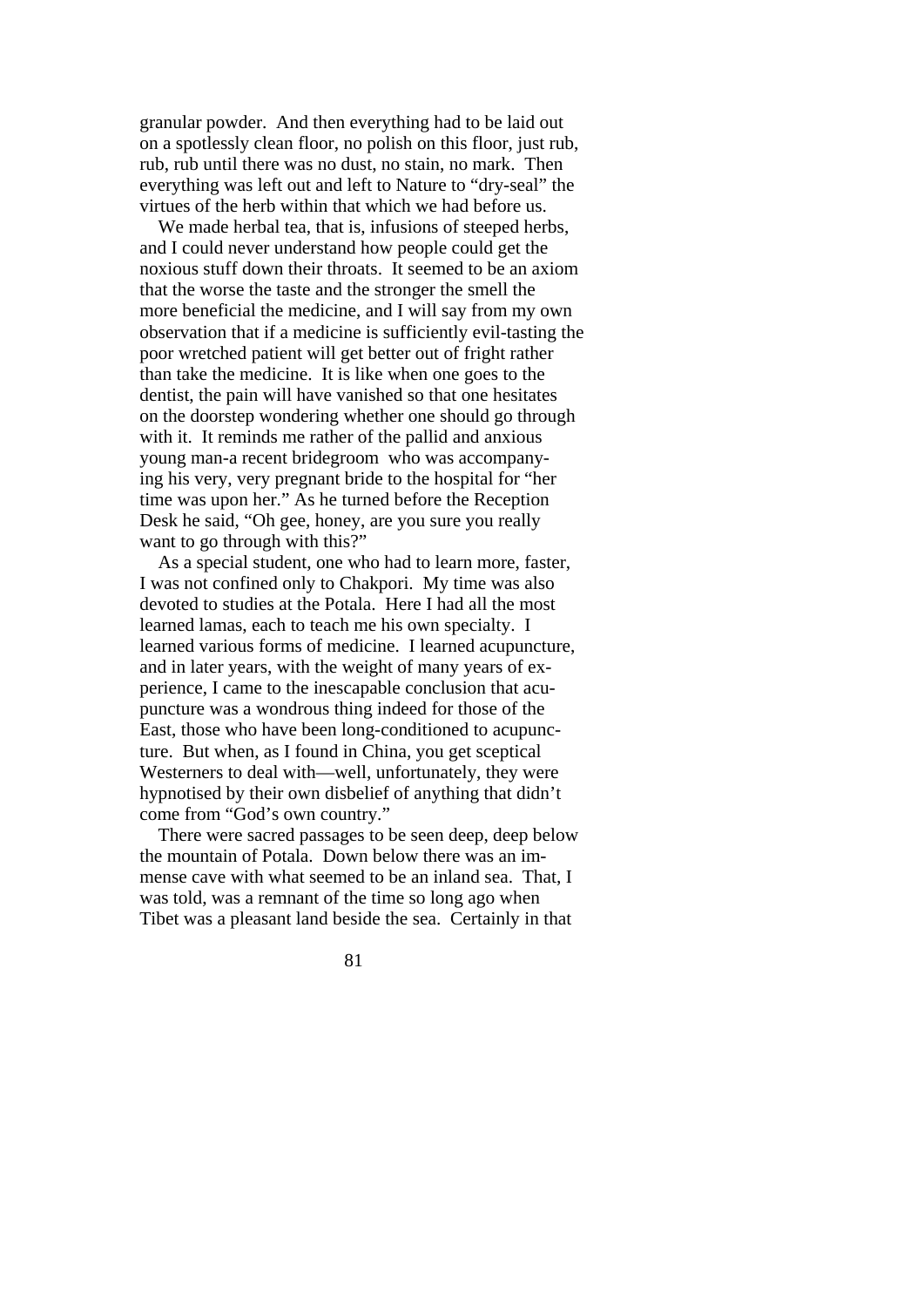immense cave I saw strange remnants, skeletons of fantastic creatures which much, much later in my life I recognised to be mastodons, dinosaurs, and other exotic fauna.

 Then in many places one would find great slabs of natural crystal, and in the natural crystal one could see kelp different types of seaweed, and occasionally a perfectly preserved fish completely embedded in clear crystal. These were indeed regarded as sacred objects, as messages from the past.

 Kite flying was an art at which I excelled. Once a year we went into the high mountains to gather rare herbs and to generally have recreation from the quite arduous life of a lamasery. Some of us—the more foolhardy of us—flew in man-lifting kites, and I thought first that here was that which had been described in the prophecy, but then I came to my senses and realized it could not be a manlifting kite because these kites were connected to the Earth by ropes, and should a rope be broken or escape from the clutches of the many monks then the kite would fall and there would be the death of the person riding it.

 There were quite a number of interviews with the Inmost One, our Thirteenth Dalai Lama, and I felt such love and respect for him. He knew that in a few more years Tibet would be an enslaved state, but "the Gods had foretold" and the Gods must be obeyed. There could be no real form of resistance because there were no real weapons in Tibet. You cannot oppose a man with a rifle when all you have is a Prayer Wheel or a string of beads.

 I received my instructions, my sacred orders, from the Great Thirteenth. I received guidance and advice, and the love and understanding which my own parents had completely denied me, and I decided that come what may I would do my best.

 There had been times when I had seen my Father. Each time he had turned away from me frozen-faced as if I was the lowest of the low, beneath his contempt. Once, almost at the end of my stay in the Potala, I had visited my parents at home. Mother sickened me by her excess formality, by the manner in which she treated me purely as a

<u>82</u>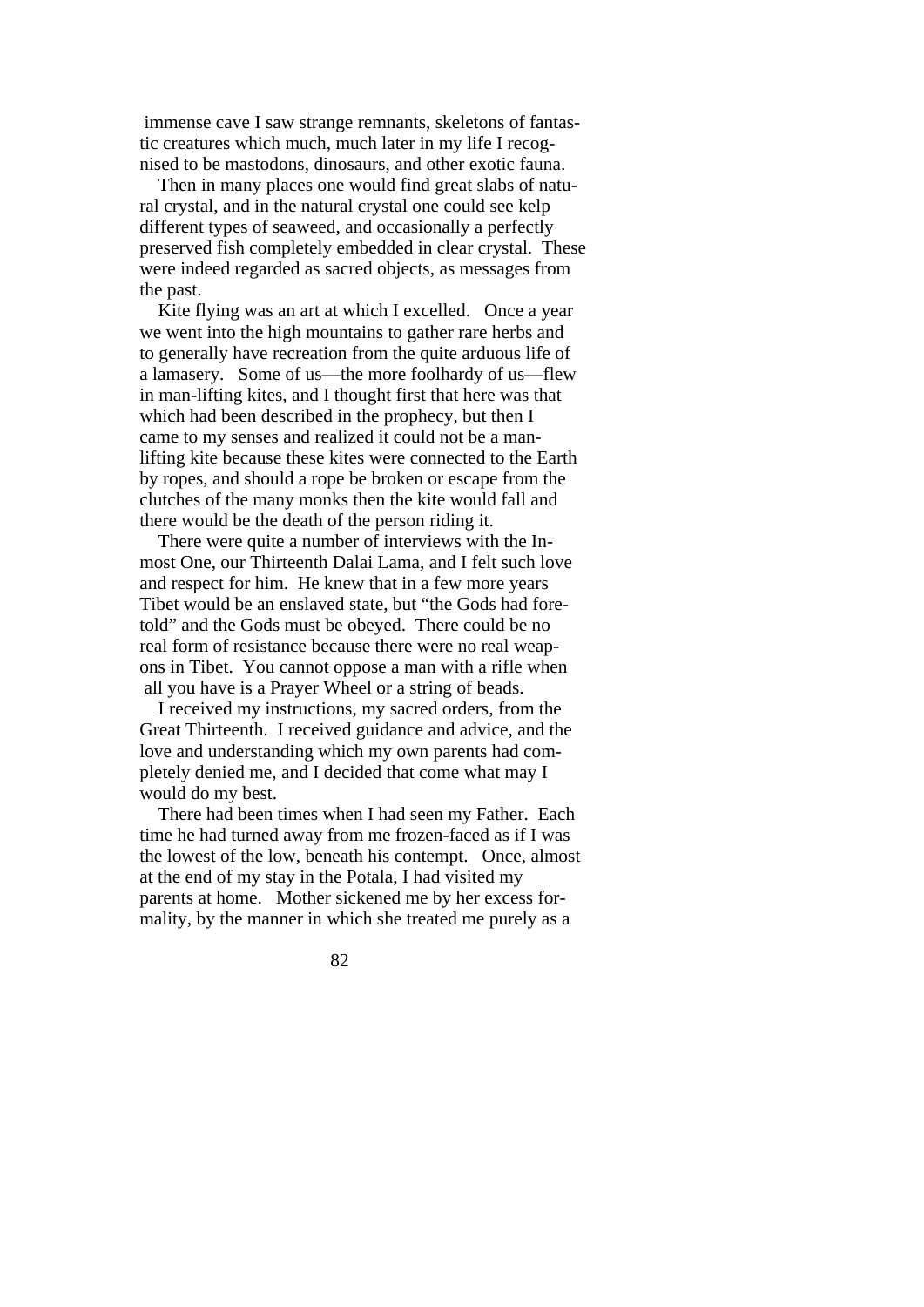visiting lama. Father, true to his belief, would not receive me and shut himself in his study. Yasodhara, my sister, looked at me as if I was some freak or figment from a particularly bad nightmare.

 Eventually I was summoned again to the Inmost One's apartments and told much that I do not propose to repeat here. One thing he did tell me was that on the very next week I would go to China to study as a medical student at the University of Chungking. But, I was instructed, I must take a different name, I could not use my own name of Rampa or certain elements of a Chinese rebellion would seize me and use me as a bargaining tool. There was in existence in China at that time a faction devoted to the overthrow of the government and who were prepared to adopt any methods whatever to achieve their objective. So—I was told to pick a name.

 Now, how could a poor Tibetan boy, one just approaching manhood, admittedly, but how could he pick a Chinese name when he didn't know anything about China? I pondered on that awful question, and then unbidden, unexpectedly, a name appeared in my mind. I would call myself KuonSuo which in one dialect of China meant priest of the hill. Surely that was an appropriate name. But it was a name which people found difficult to pronounce— Western people, that is—and so it soon became shortened to Ku'an.

 Well, the name was settled. My papers were in order. I was given special papers from the Potala testifying to my status and to the standards I had reached because, as I was told and as I found to be absolutely correct later, Western people would not believe anything unless it was "on paper," or could be felt or torn to pieces. So my papers were prepared and handed to me with great ceremony.

 Soon came the day when I had to ride all the way to Chungking. My Guide, the Lama Mingyar Dondup, and I had a most sad farewell. He knew I would not see him again while he was in the body. He gave me many assurances that I would meet him often in the astral.

<u>83</u>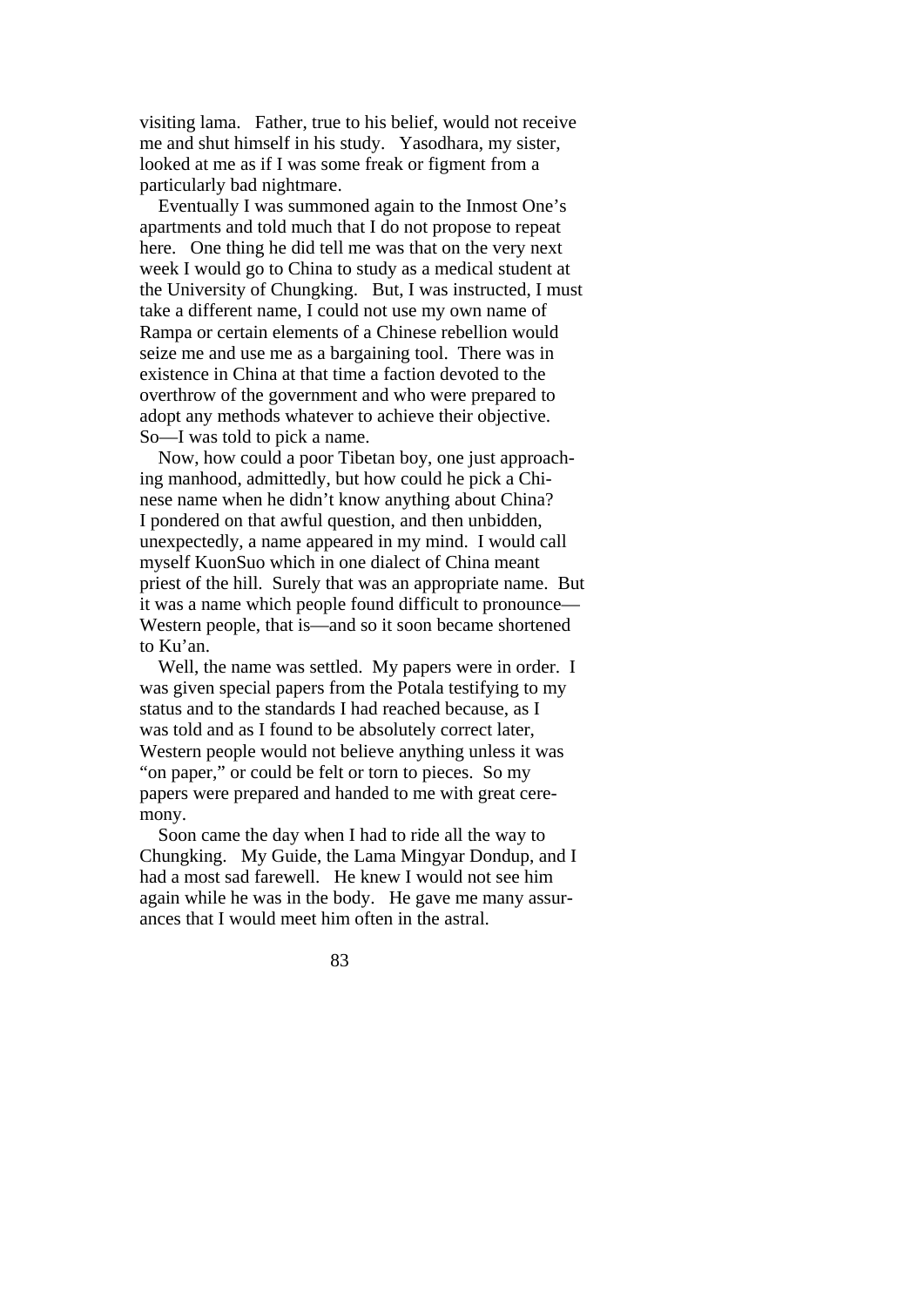I had a party of people going with me to protect me from Chinese brigands and to be able to report my safe arrival at Chungking. We started off and rode steadily all along through the Highlands of the Plain of Lhasa, and then we descended to the Lowlands, a place which was almost tropical in the exotic flora-wonderful rhododendrons. We passed many lamaseries, and quite frequently we spent the night in them if they happened to be on our path at a suitable time. I was a lama, actually I was an abbot, and a Recognized Incarnation, thus when we went to a lamasery we were indeed given special treatment. But I did not welcome such special treatment because each time it reminded me of the hardships of my life yet to be endured.

 Eventually we left the borders of Tibet and entered China. Here, in China, every large village seemed to be infested with Russian Communists-white men who were standing up usually on an ox cart telling the workers of the wonders of Communism and how they should rise and massacre those who were land-owners, telling them how China belonged to the people. Well, now apparently it does, and what a mess they have made of it!

 The days passed, and our seemingly endless journey became shorter. It was quite annoying to be accosted by certain of the Chinese peasants who gaped at me because I looked somewhat like a Westerner. I had grey eyes instead of brown, and my hair was very dark but still not shiny black, so the story went about that I was a Russian in disguise! Nowadays, since my life in the West, I have had all manner of strange tales told about me; one tale which amused me immensely was to the effect that I was really a German who had been sent to Lhasa by Hitler so that I could learn all the secrets of the occult and then I would come back to Berlin and win the war for Hitler by magical means. Well, in those days I didn't even know there was such a man as Hitler. It is a most remarkable thing how a Westerner will believe everything except that which is utterly true; the more true a matter the more difficult the Westerner finds it to believe. But while on the

<u>84 and 2008 and 2008 and 2008 and 2008 and 2008 and 2008 and 2008 and 2008 and 2008 and 2008 and 2008 and 200</u>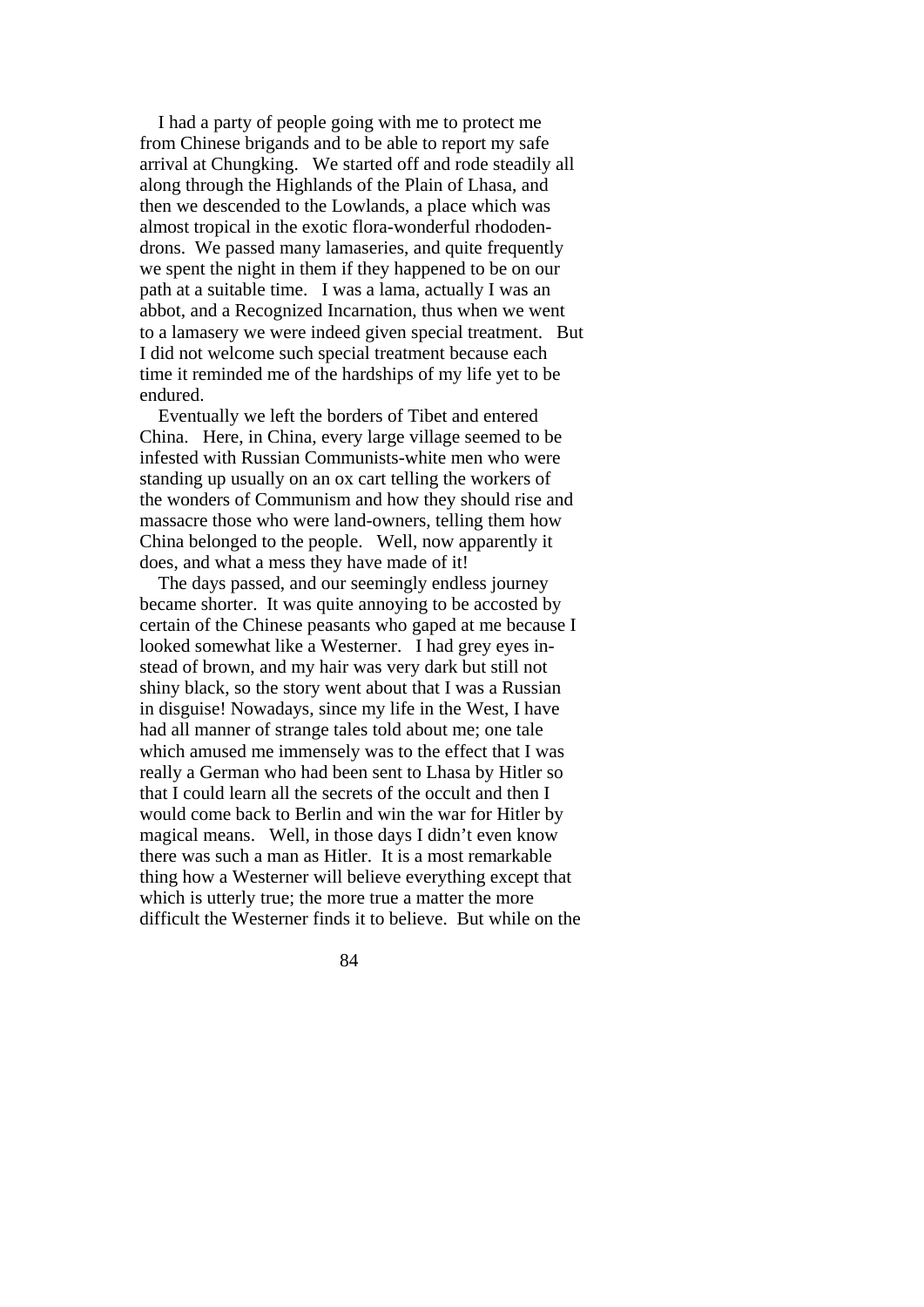subject of Hitler and Tibetans, it is a fact that a small group of Tibetans were captured by the Nazis during the war and were compelled to go to Berlin, but they certainly did nothing to help him win the war, as history proves.

 At last we turned a corner in the road, and then we came in sight of the old city of Chungking. This city was built on high cliffs and far down below the river flowed. One of the rivers was particularly familiar to me, and that was the Chialing. So the high city of Chungking with its stepped streets with many a cobble was washed at its base by two rivers, the Yangtse and the Chialing. Where the two met a fresh branch was formed, and so the city appeared from afar to be an island.

 Seven hundred and eighty steps we climbed up to the city itself. We gazed like yokels at the shops and what to us seemed to be brilliantly lit stores containing articles which were completely beyond our understanding. Things in windows glittered, from many stores came noises, foreigners speaking to each other out of boxes, and then there came blasts of music out of other boxes. It was all a complete marvel to us, and I, knowing that I would have to spend a long time in such surroundings, began almost to quake with fear at the thought.

 My retinue were embarrassing me by the manner in which they gaped. Each of the men was shaking with nervousness, and each of them had his mouth open and eyes wide open too. I thought we must look a sorry bunch of country bumpkins gazing like this. But then I thought we weren't here for that, after all. I had to register at the University and so we made our way there. My companions waited in the grounds outside while I entered and made my formal appearance, producing the envelope which I had so carefully safeguarded all the way from Lhasa. I worked hard in the University. My form of education had been quite different from that which was demanded by the University system and so I had to work at least twice as hard. The Principal of the University had warned me that conditions would be difficult. He said that he had been qualified in the latest American systems and with his

<u>85</u>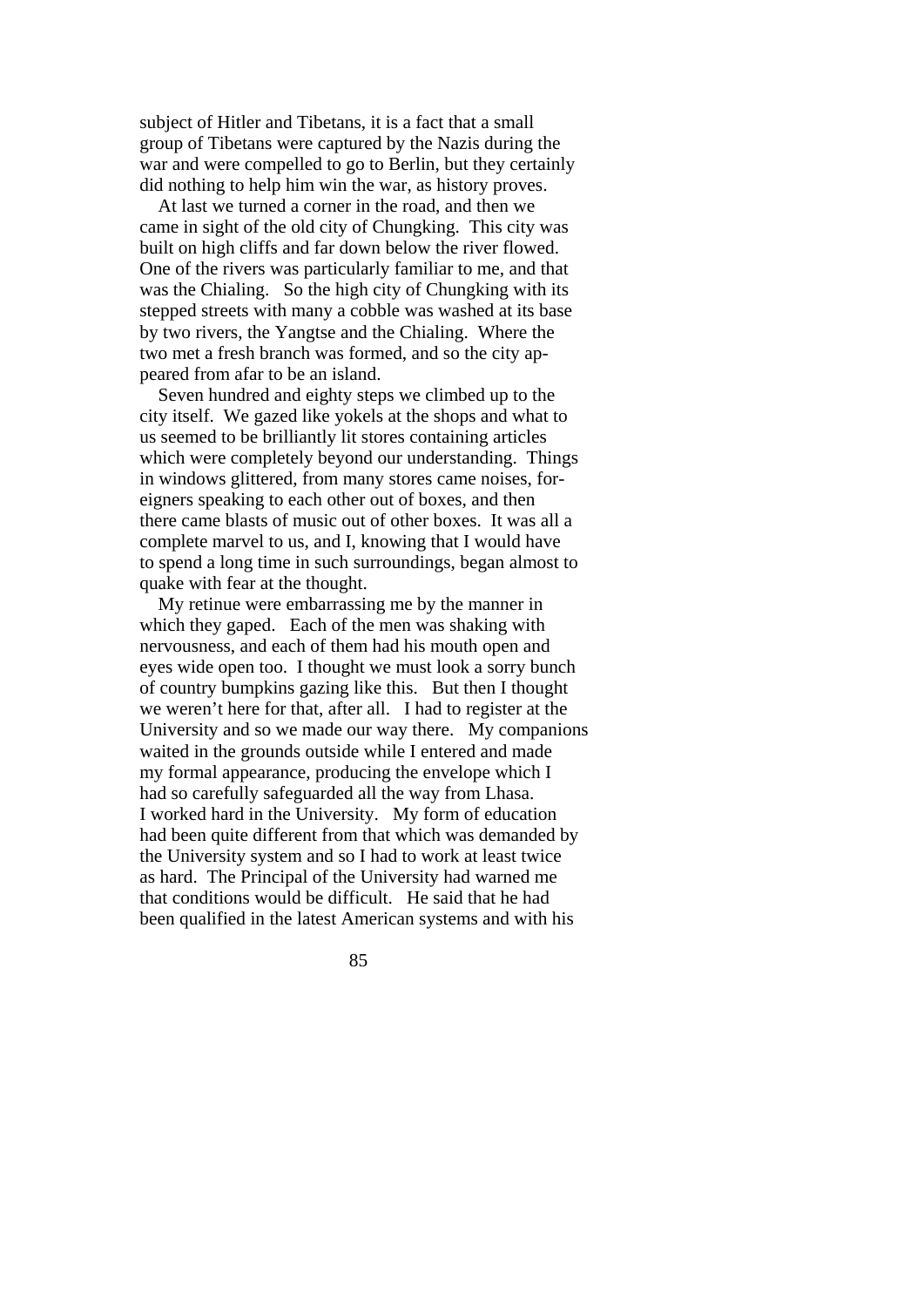very capable staff he was bringing a mixture of Chinese and American medicine and surgery to the students.

 The academic work was hard because I knew nothing of Electricity, but I soon learned! Anatomy was easy; I had studied that quite thoroughly with the Disposers of the Dead in Lhasa, and it amused me greatly when first we were ushered into the dissecting rooms where dead bodies lay about to find so many of the students turn a pale green and become violently sick, while others just fainted away on the floor. It was such a simple matter to realize that these dead bodies would not feel anything by our amateurish efforts upon them, they were just like a suit of old clothes which had been discarded and which would be cut up perhaps to make other garments. No, the academic matter was difficult at first, but eventually I was able to take my place quite near the top of the class.

 At about this time I noticed that there was a very very old Buddhist priest who was giving lectures at the University, and I made some inquiries and was told, "Oh, you don't want to bother about him, he's just an old crackpot, he's weird!" Well, that persuaded me that I would have to do extra work and attend the "old crackpot's" lectures. It was well worthwhile.

 I formally requested permission to attend and was gladly accepted. A few lectures later we were all sitting down and our lecturer entered. As was the custom we rose and remained standing until he told us to be seated. Then he said, "there is no death." No death, I thought, oh, there is going to be a lecture on the occult, he is going to call death "transition" which, after all, is what it is. But the old lecturer let us stew in our own impatience for a time, and then he chuckled and went on, "I mean that literally. If we only knew how we could prolong life indefinitely. Let us look at the process of aging, and then I hope you will see what I mean."

 He said, "A child is born and follows a certain pattern of growth. At a varying age, it varies according to each person, real development is stated to have stopped, real worthwhile growth has stopped, and from then on there is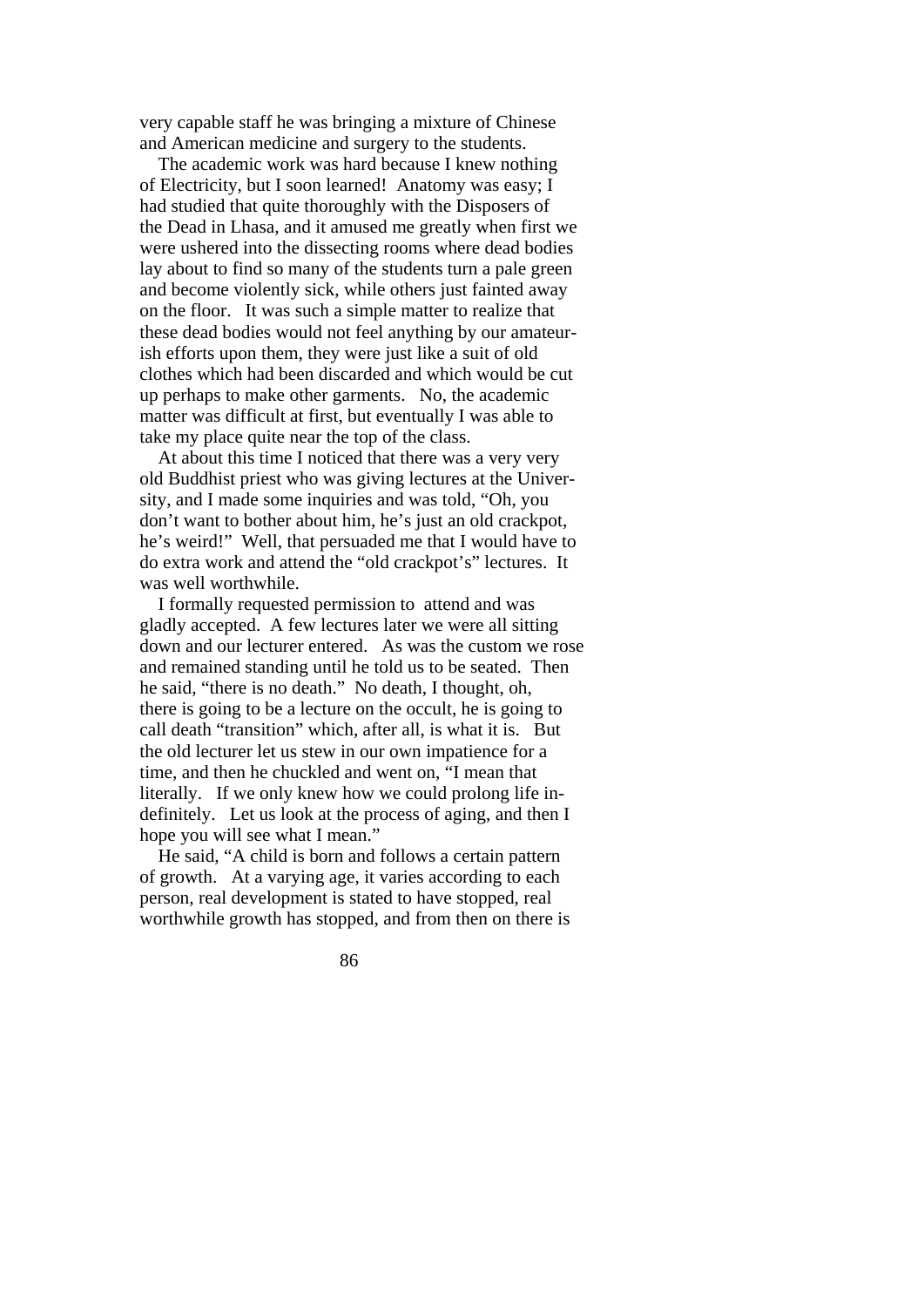what is known as the degeneration of old age where we get a tall man becoming shorter as his bones shrink". He looked about to see if we were following, and when he saw my particular interest he nodded and smiled most amiably. He continued:—

 "A person has to be rebuilt cell by cell so that if we get a cut, part of the brain has to remember the pattern of the flesh before the cut, and then must supply identical, or near-identical, cells to repair the defect. Now, every time we move we cause cells to wear out, and all those cells have to be rebuilt, replaced. Without an exact memory we should not be able to rebuild the body as it was."

 He looked about again, then pursed his lips, and said, "If the body, or rather, if the brain forgets the precise pattern then the cells may grow wild, they grow according to no previous pattern and thus those wild cells are called cancer cells. It means that they are cells which have escaped from the control of that part of the brain which should regulate their precise pattern. Thus it is, you get a person with great growths on his body. That is caused by cells growing in haphazard fashion and which have escaped from the brain's control."

 He stopped to take a sip of water, and then continued, "Like most of us the growth and replacing centre of the brain has a faulty memory. After reproducing cells for a few thousand times it forgets the precise pattern and with each succeeding growth of cells there is a difference so eventually we have that which we call aging. Now, if we could remind the brain constantly of the exact shape and size of each cell to be replaced then the body would always appear to be of the same age, always appeal to be the same condition. In short, we would have immortality, immortality except in the case of total destruction of the body or damage to the cells."

 I thought of this, and then it came to me in a flash that my Guide, the Lama Mingyar Dondup, had told me the same thing in somewhat different words and I had been too young, or too stupid, or both, to understand what he really meant.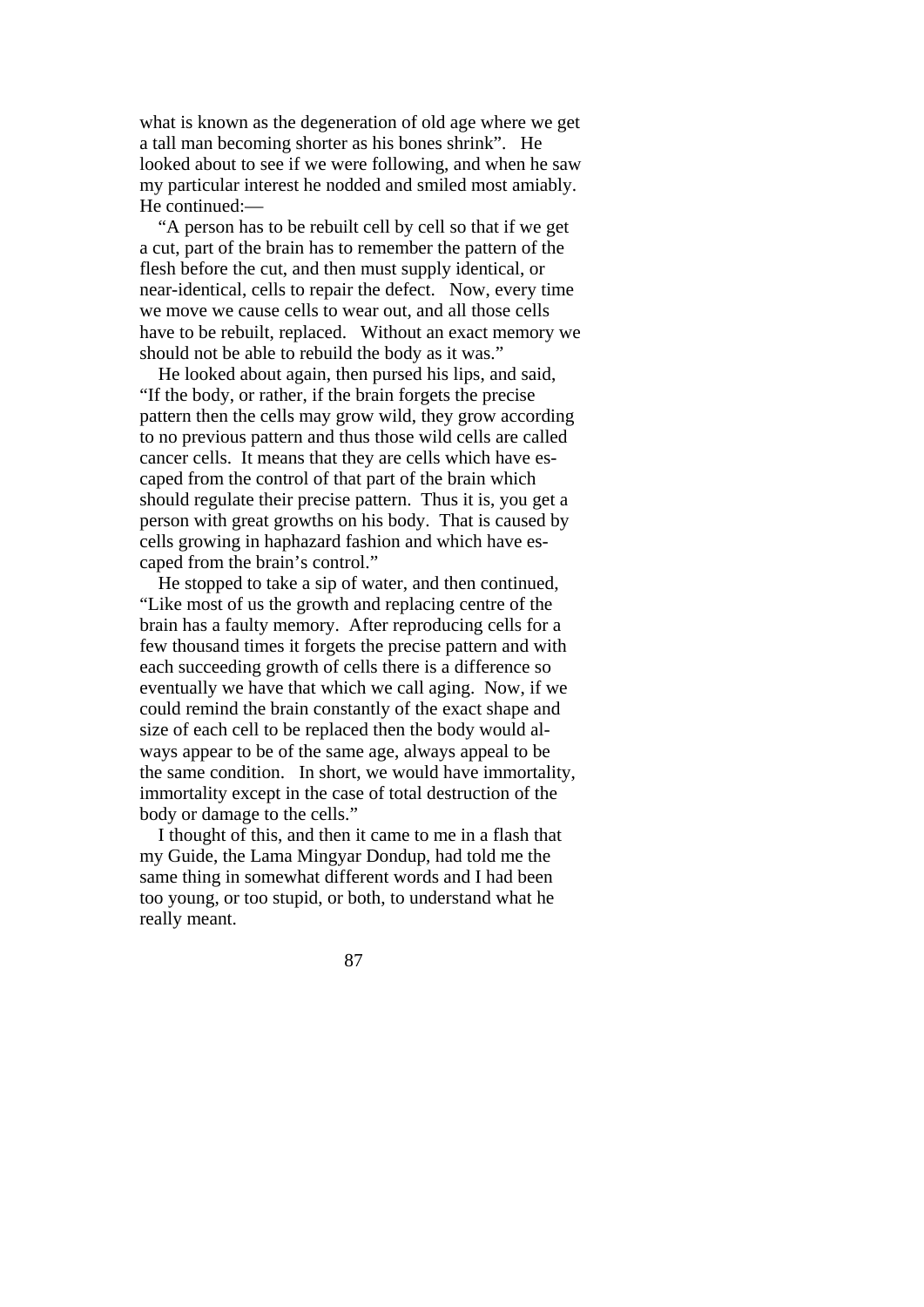Our lectures were interesting. We studied so many subjects not studied in the West. In addition to ordinary Western type of medicine and surgery we studied acupuncture and herbal remedies, but it wasn't all work and no play, although nearly so.

 One day when I was out with a friend we wandered down to the shore of the rivers and there we saw an aeroplane which had been parked and just left for some reason. The engine was ticking over and the propeller was just revolving. I thought of the kites I had flown, and I said to my friend, "I bet I could fly that thing." He roared with derision, and so I said, "All right, I'll show you." I looked around to see there was no one about and I got in that contraption and, to my own surprise and to the surprise of many watchers, I did fly the thing but not in the manner prescribed, my aerobatics were quite involuntary and I survived and landed safely only because I had keener reflexes than most.

 I was so fascinated with that highly dangerous flight that I learned to fly—officially. And because I showed more than average promise as an airman I was offered a commission in the Chinese forces. By Western standards the style and rank granted to me was Surgeon-Captain.

 After I had graduated as a pilot the commanding officer told me to continue my studies until I had graduated also as a physician and surgeon. That was soon done, and at last, armed with quite a lot of official looking papers, I was ready to leave Chungking. But there came a very sad message concerning my Patron, the Thirteenth Dalai Lama, the Inmost One, and so, obeying a summons, I returned to Lhasa for a very brief time.

 Destiny called, however, and I had to follow the dictates of those in authority above me and so I retraced my steps on to Chungking and then on to Shanghai. For a time I was on the reserve as an officer of the Chinese forces. The Chinese were having a most difficult time because the Japanese were trying to find an excuse to invade China. All manner of indignities were being heaped upon foreigners in the hope that the foreigners would make

<u>88</u> and 2012 and 2013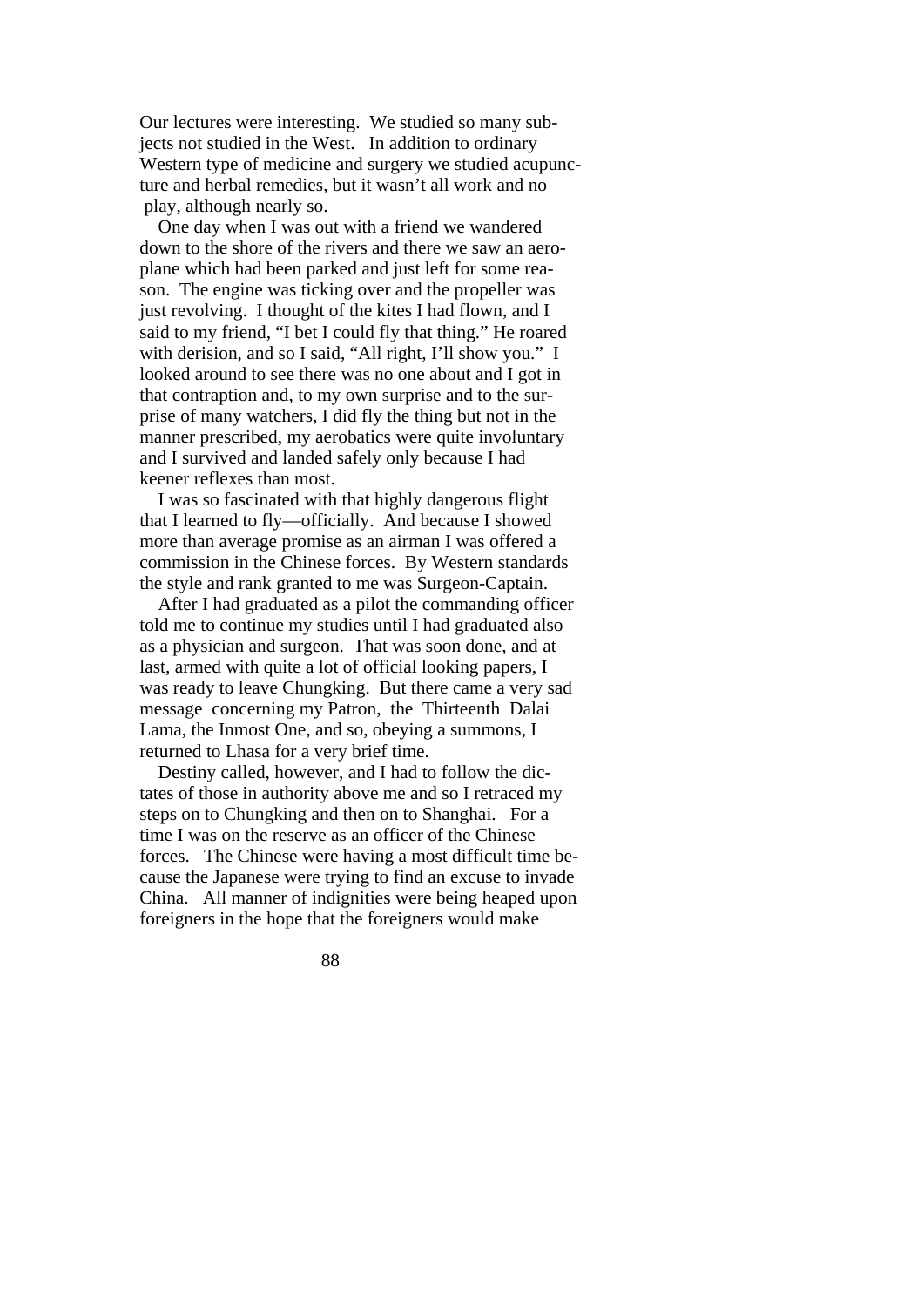trouble for the government of China. Men and women were being stripped naked in public and given a body search by Japanese soldiers who said they were suspecting the foreigners of taking messages. I saw one young woman who resisted; she was stripped naked and made to stand for hours in the centre of a busy street. She was truly hysterical, but every time she tried to run away one of the sentries would prod her obscenely with a bayonet.

 The Chinese people watching could do nothing, they did not want an international incident. But then one old Chinese woman threw a coat to the young woman so that she could cover herself; a sentry jumped at her and with one slash cut off the arm that had thrown the coat.

 It amazes me now, after all I have seen after all I have suffered, that people the world over seem to be rushing to the Japanese offering them friendship, etcetera, presumably because they offer in return cheap labour. The Japanese are a blight upon the Earth because of their insane lust to dominate.

 In Shanghai I had my own private practice as a doctor, and a quite successful one too. Perhaps if the Japanese war had not started I should have made my living in Shanghai, but on the 7th July, 1937, there was an incident at the Marco Polo Bridge, that incident really started the war. I was called up and sent to Shanghai docks to supervise the assembling of a very large three-engine aeroplane which had been stored there ready for collection by a firm which had proposed to start a passenger airline.

 With a friend I went to the docks and we found the aeroplane in pieces, the fuselage and the wings all separate. The undercarriage was not even connected, and the three engines were separately crated. By dint of much psychometry and even more attempts at the use of commonsense I managed to direct workers to assemble the aircraft on a very large open space. As far as I could I checked everything over, I examined the engines, made sure they had the right fuel and the right oil. One by one I started those engines and tried them out, let them idle and let them roar, and when I was satisfied after many adjust-

<u>89 and 2011 and 2012 and 2012 and 2012 and 2012 and 2012 and 2012 and 2012 and 2012 and 2012 and 2012 and 201</u>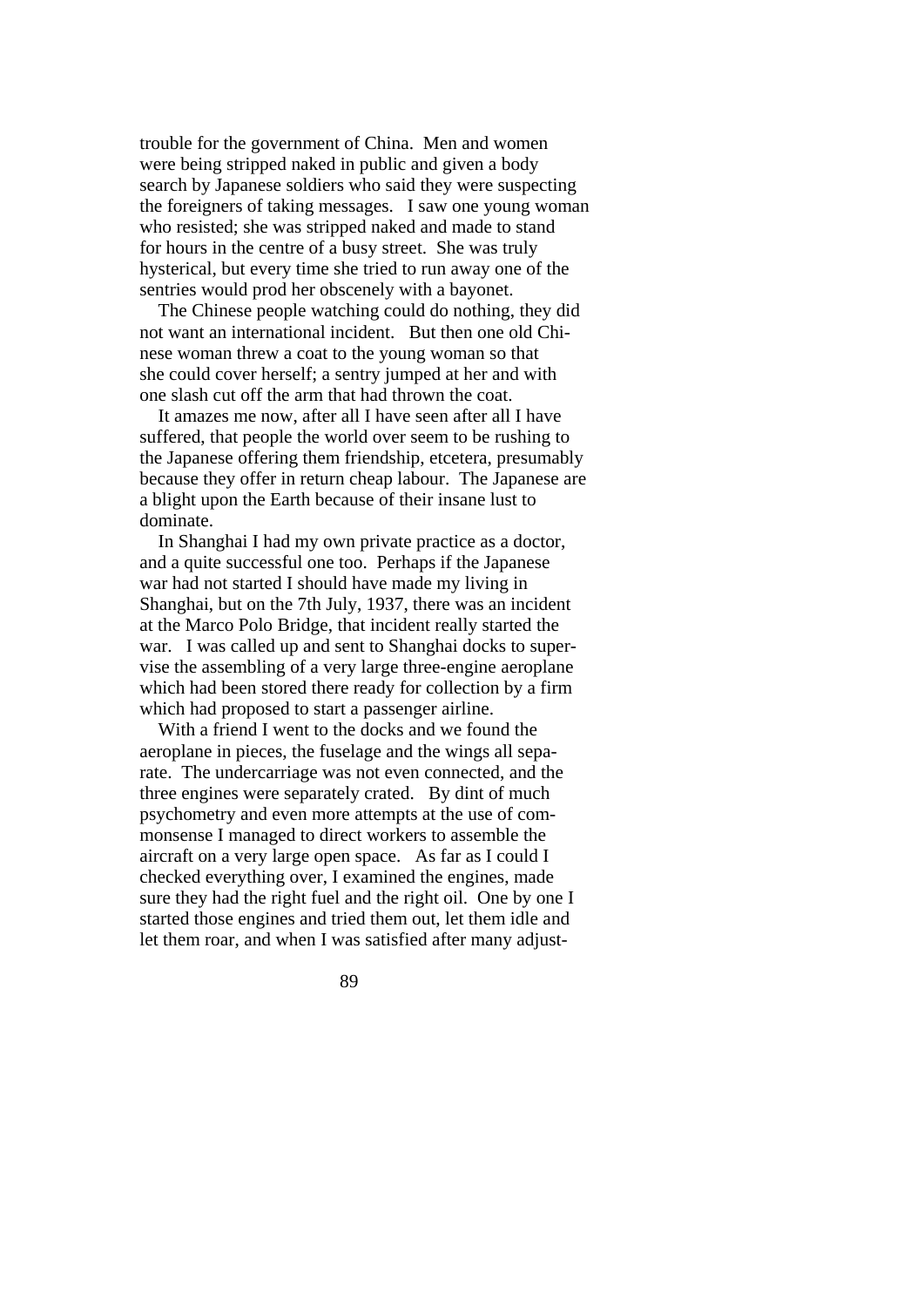ments that they would keep going, I taxied that threeengined plane up and down that large tract of land so that I would get used to the feel of the thing because one doesn't stunt too long in a three-engined plane!

 At last I was satisfied that I understood the controls and could handle them quite well. Then with a friend who had a tremendous amount of faith in me, we got into the plane and taxied to the extreme edge of the wide open space. I had coolies put large chocks in front of the wheels with instructions to pul1 on the ropes to move the chocks immediately I raised my right hand. Then I opened all three throttles so the plane roared and shook. At last I raised my hand, the chocks were pulled out and we cavorted madly across the ground. At the last moment I pulled back on the control and we went up at what I believe was a truly unorthodox angle, but we were flying, and we flew around for an hour or two to get the feel of the thing. Eventually we came back to the landing space and I was careful to note the direction of smoke. I came in slowly and landed into the wind, and I confess that I was bathed in perspiration; my friend was, too, in spite of all his faith in me!

 Later I was told to remove the plane to another area where it could be guarded day and night because the international brigade was becoming very active, and some of these foreigners thought they could do just what they liked with the property of the Chinese. We did not want our big aeroplane damaged.

 At a secluded base the plane was altered. Much of the seating was removed and stretchers were put in on racks. At one end of the plane there was a metal table fitted and this was going to be an operating theatre. We were going to do emergency operations because now—at the end of I 938—the enemy were approaching the outskirts of Shanghai, and I had instructions to close my practice which I had still been carrying on part-time. I was told to take the plane to a safe area while it could be re-painted all white and with a red cross. It also was to have "Ambulance Plane" painted on it in Chinese and Japanese characters.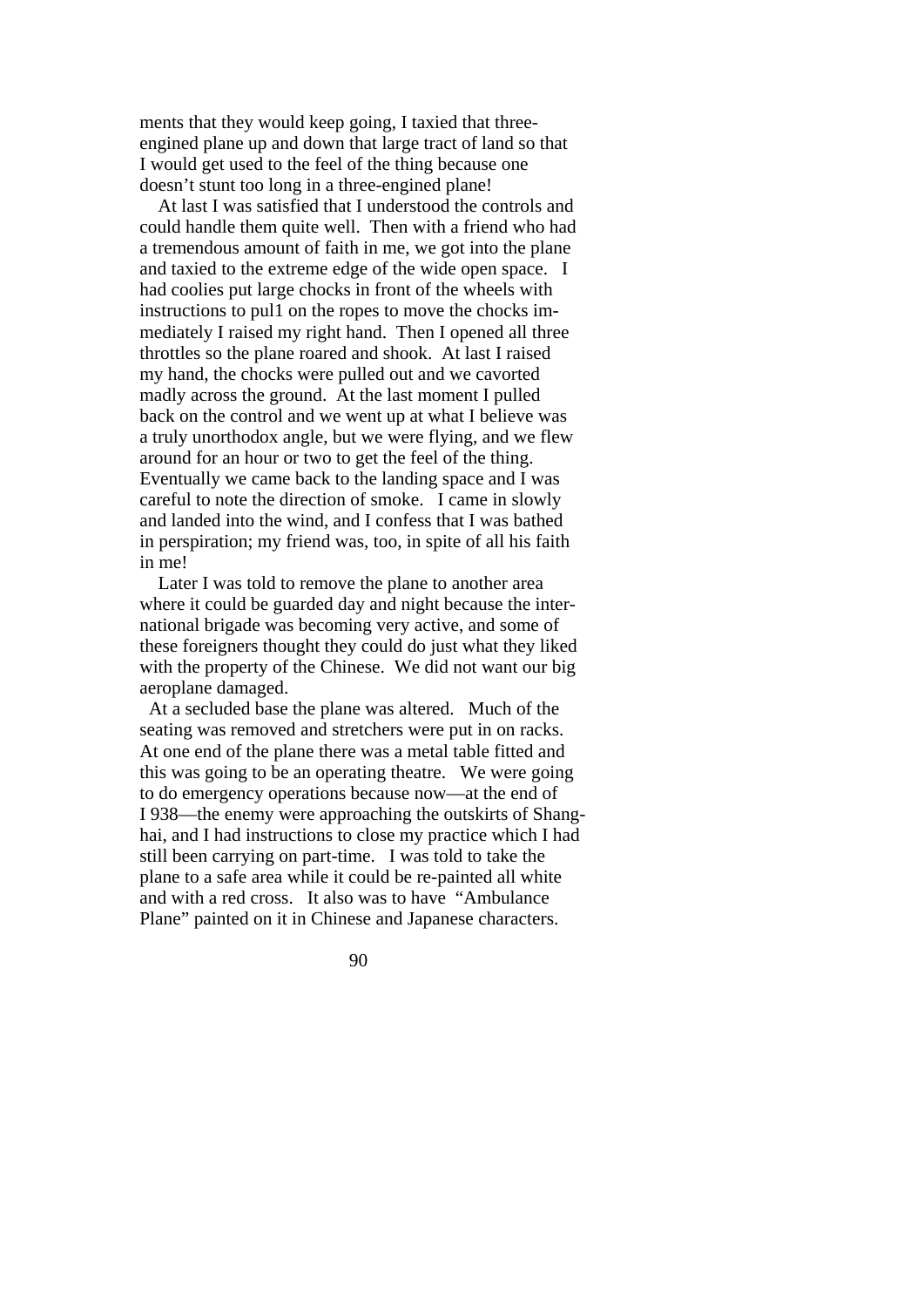But when painted the paint was not destined to last very long. Bombs were dropping over Shanghai, the air was full of the acrid stench of explosives, full of particles of grit which stung the nostrils, irritated the eyes—and scoured the paint from Old Abie, as we called our aeroplane. Soon there came a greater "crump" and Abie jumped into the air and collapsed flat on the underside of the fuselage, a near bomb burst had blown off the undercarriage. With immense labour and considerable ingenuity we repaired the undercarriage with lengths of split bamboo, like putting splints on a broken limb, I thought. But with the bamboo lashed firmly in place I taxied up and down the bomb-pitted ground to see how the ship would manage; it certainly seemed to be all right.

 We were sitting in the plane when there was a great commotion and an irate Chinese general—full of pomp and self-assurance-came on to our airfield surrounded by subservient members of his staff. Brusquely he ordered us to fly him to a certain destination: He would not take our statement that the plane really was not fit to fly until further repairs had been carried out. He would not accept our statement that we were an ambulance plane and were not permitted by international law to carry armed men. We argued, but his argument was stronger; he just had to say, "take these men and shoot them for failing to obey military orders," and that would have been the end of us. We would have gone flying off without him!

 The troop of men climbed into the plane tossing out medical equipment—just scattering it out of the open door —to make room for their own comforts. Out went our stretchers, out went our operating table, our instruments, everything. They were just tossed away as if they were garbage and would never be wanted again. As it happened they weren't.

 We took off and headed toward our destination, but when some two hours away from our point of departure Red Devils came out of the Sun, Japanese fighter planes, hordes of them like a load of mosquitoes. The hated red symbol glowed brightly from the wings. They circled our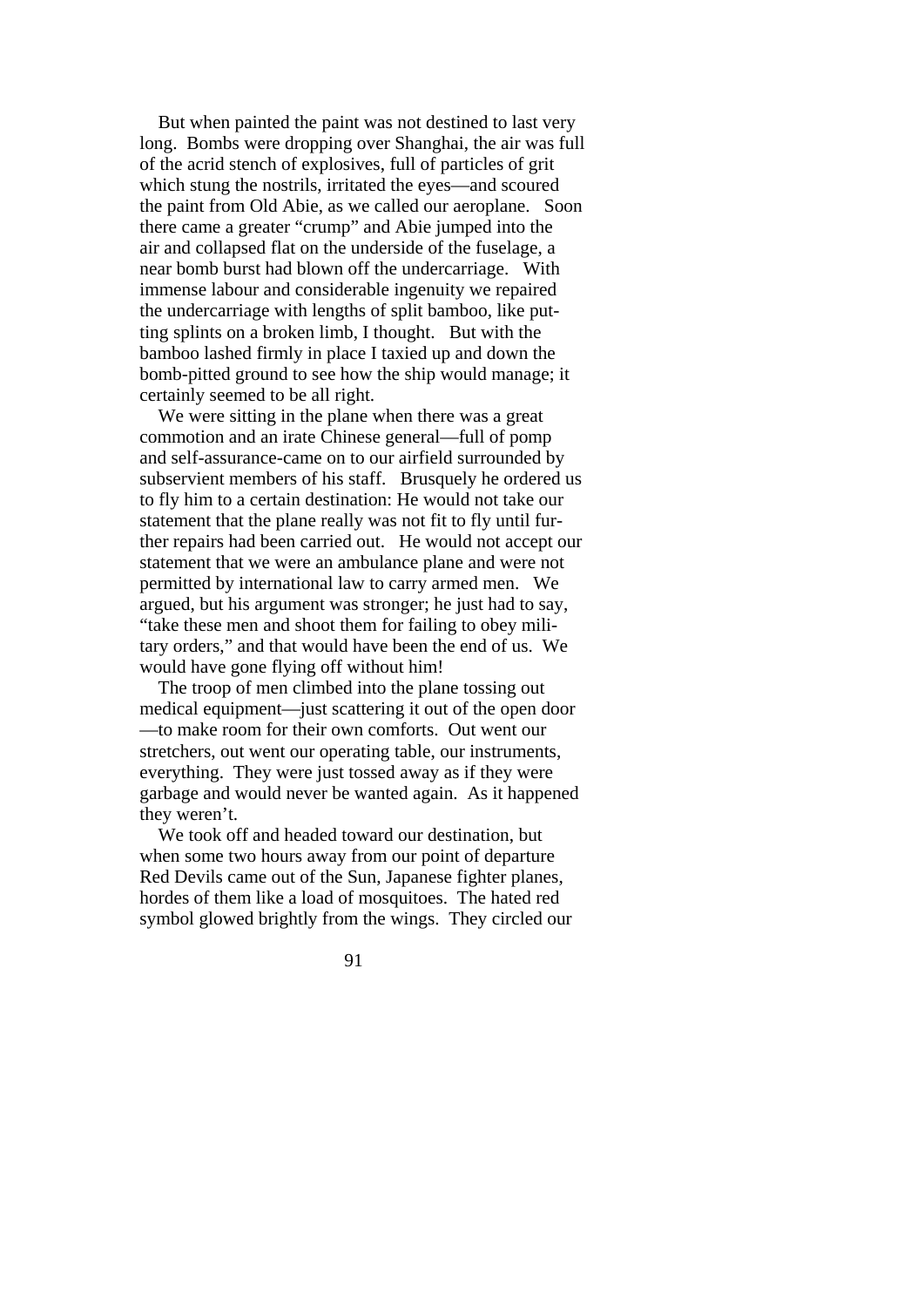ambulance plane with the red crosses so prominently displayed, and then quite callously they took turns to pump bullets in us. Since that time I have never liked the Japanese, but I was to have more fuel for the flame of my dislike in days to come.

We were shot down and I was the only one left alive. I fell into about the most unsalubrious place in China-a sewage ditch where all the waste matter was collected. And so I fell into the sewage ditch and went all the way to the bottom, and in that incident I broke both ankles.

 Japanese soldiers arrived and I was dragged off to their headquarters and very, very badly treated indeed because I refused to give them any information except that I was an officer of the Chinese services. It seemed to annoy them considerably because they kicked out my teeth, pulled off all my nails, and did other unpleasant things from which I still suffer. For instance, I had hoses inserted in my body and into the water supply was put mustard and pepper, then the taps were turned on and my body swelled enormously and tremendous damage was caused inside. That is one of the reasons I suffer so much even now, all these years later.

 But there is no point in going into detail because an interested person can read it all in "Doctor from Lhasa. I wish more people would read that book to let them see what (well, YOU know what) sort of people the Japanese are.

 But I was sent to a prisoner-of-war camp for women because this was considered to be degrading. Some of the women had been captured from places like Hong Kong. Some of them were in truly shocking condition because of continual rapes.

 It is worth mentioning that at this time there were certain German officers who were "advising" the Japanese, and these officers were always provided with the best looking of the women, and the perversions-well, I have never seen anything like it. It does seem that the Germans excel not merely at making war but at other things as well.

After a time, when my ankles had healed and my nails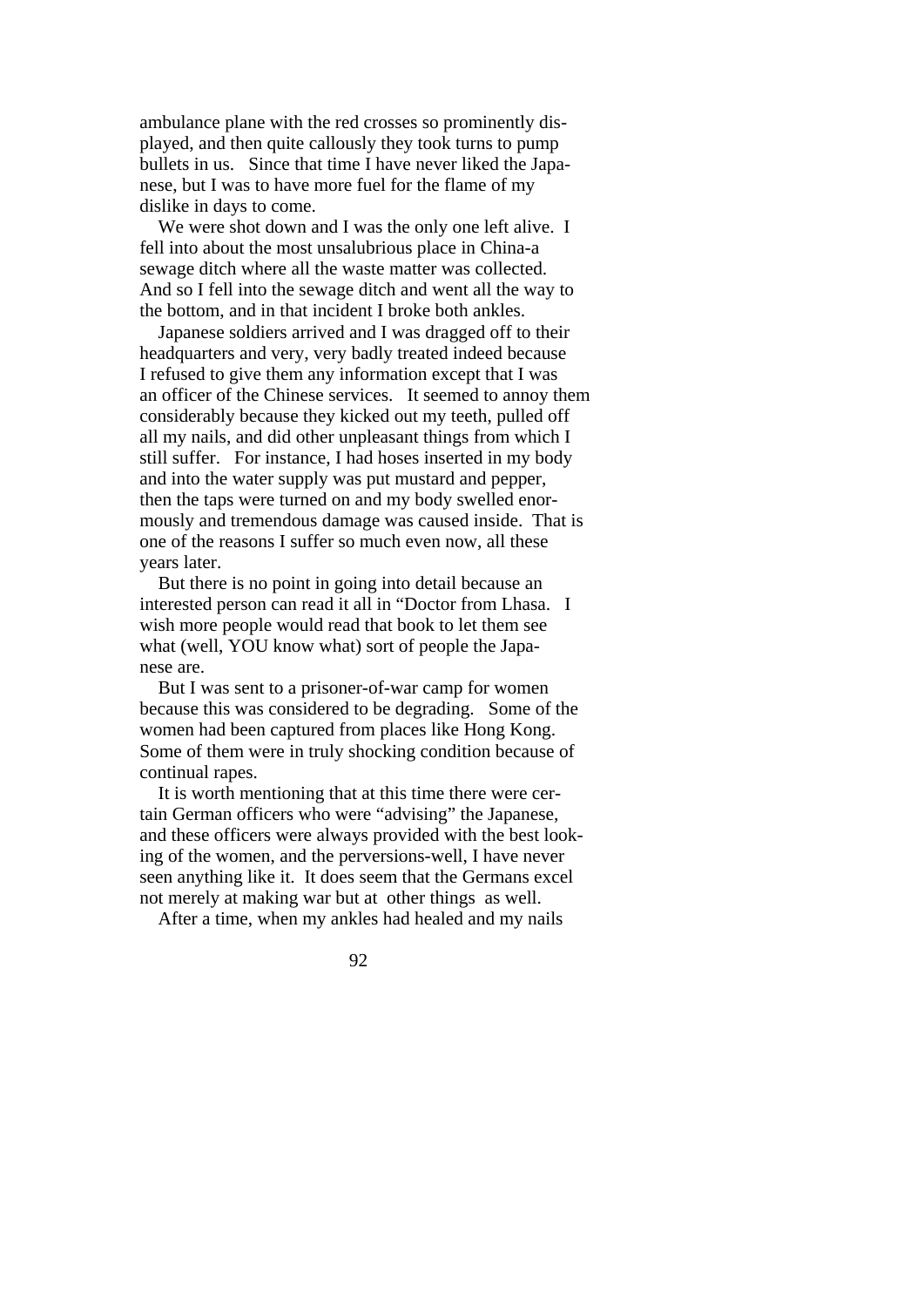had regrown, I managed to make an escape, and I made my slow painful way back to ChungKing. This was not yet in the hands of the Japanese and my medical colleagues there did wonders in restoring my health. My nose had been broken. Before being broken it had been —according to Western standards—somewhat squat, but now through the exigencies of surgery my nose became quite a large affair which would have done credit to any Westerner. But war came to Chungking, the violent war of Japanese occupation. Once again I was captured and tortured, and eventually I was again put in charge of a prison camp where I did the best I could for patients among the prisoners. Unfortunately a senior officer was transferred from another area, and he recognized me as an escaped prisoner. All the trouble started again. I had both legs broken in two places to teach me not to escape. Then they put me on a rack and pulled my arms and legs very tight indeed. In addition, I had such a blow across the lower spinal region that grave complications were caused which even now are making my spine degenerate, so much so that I can no longer stand upright.

 Once again, after my wounds healed, I managed to escape. Being in an area where I was well-known I made my way to the home of certain missionaries who were full of "tut tut's" and great exclamations of sorrow, compassion —the works. They treated my wounds, gave me a narcotic—and sent for the Japanese prison guards because, as they said, they wanted to protect their own mission and I was not "one of them."

 Back in the prison camp I was so badly treated that it was feared that I should not survive, and they wanted me to survive because they were sure I had information they needed, information which I refused to give.

 At last it was decided that I escaped far too easily, and so I was sent to the mainland of Japan to a village near the sea, near a city called Hiroshima. I was again put in charge—as medical officer—of a prison camp for women, women who had been brought from Hong Kong, Shanghai, and other cities, and who were being kept there with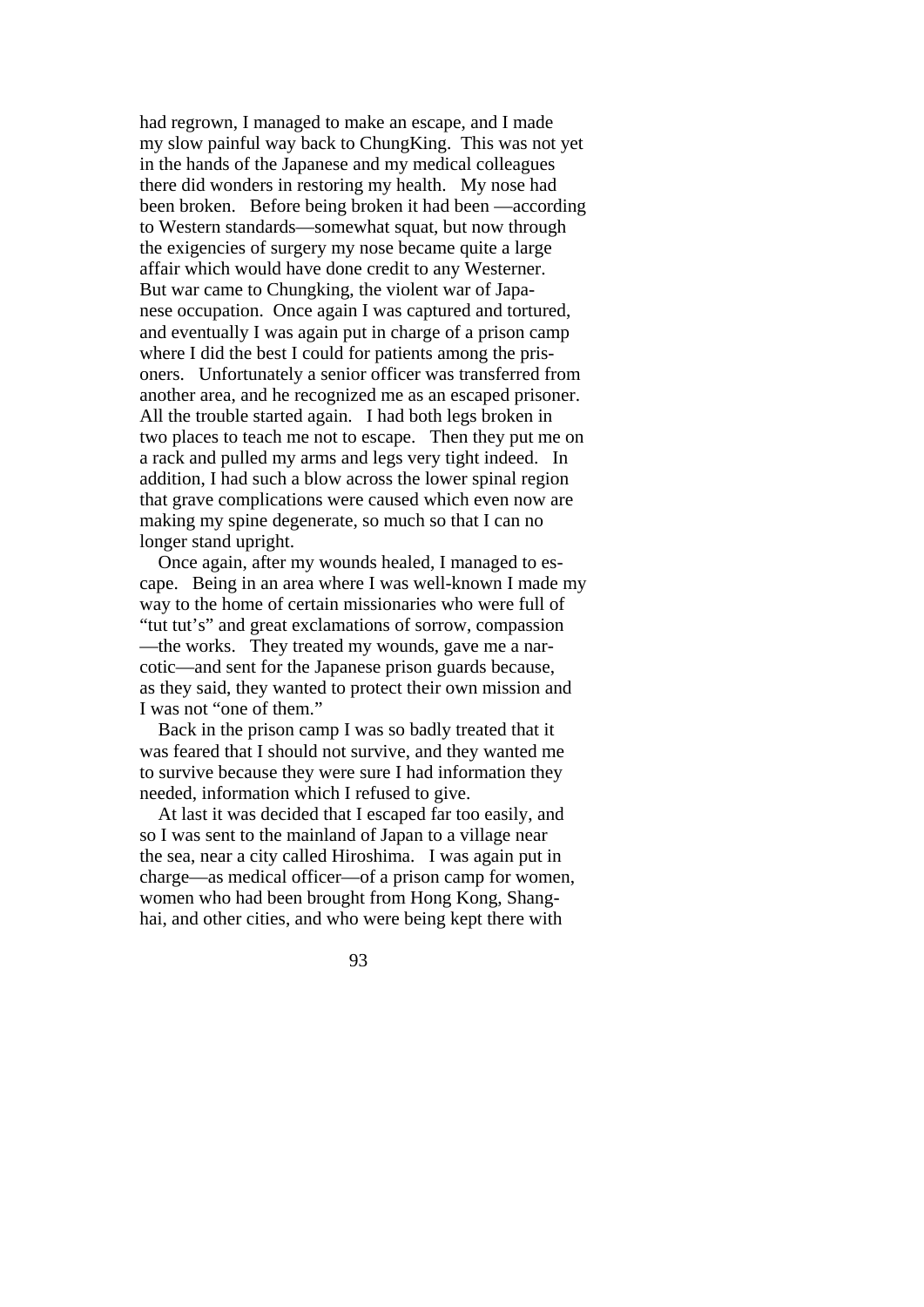some dim view on the part of the Japanese that they could be used as hostages when bargaining later because the war was going very badly for the Japanese now, and the leaders knew full well that they had no hope of winning.

 One day there was the sound of aircraft engines, and then the ground shook and an immense pillar appeared in the distance, a pillar the shape of a mushroom with rolling clouds spreading high into the sky. About us there was utter panic, the guards scattered like scared rats, and I, ever alert for such an opportunity, vaulted over a fence and made my way down to the waters edge. A fishing boat was there—empty. I managed to climb aboard and with a pole just had enough strength left to push the boat into deeper water. Then I collapsed into the stinking bilge. The boat swept out to sea on the tide which was receding, but I—up to my neck in water in the bottom of the boat knew nothing about it until at last I dizzily awakened and it came back to me with a start that once again I had escaped.

 Painfully I dragged myself up a bit higher out of the water and looked anxiously about. The Japanese, I thought, would be sending out speedboats to capture a many-time runaway. But no, there were no boats at all in sight, but on the skyline over the city of Hiroshima there was a dull, evi1 red, glow and the sky was black, and from that blackness there dropped "things", blood-red splotches, sooty masses, black greasy rain.

 I was aching with hunger. I looked about and found a locker in the side of the bulkhead toward the bows, and in that locker there were pieces of stale fish which presumably were meant to be used as bait. They were sufficient to maintain a certain amount of life in me, and I was most grateful to the fisherman who had left them there.

 I lay back across the seats of the boat and felt great unease because the boat was rocking in a most strange manner, the sea itself seemed strange, there were waves of a type I had not seen before almost as if there was an underwater earthquake.

I looked about me and the impression was eerie. There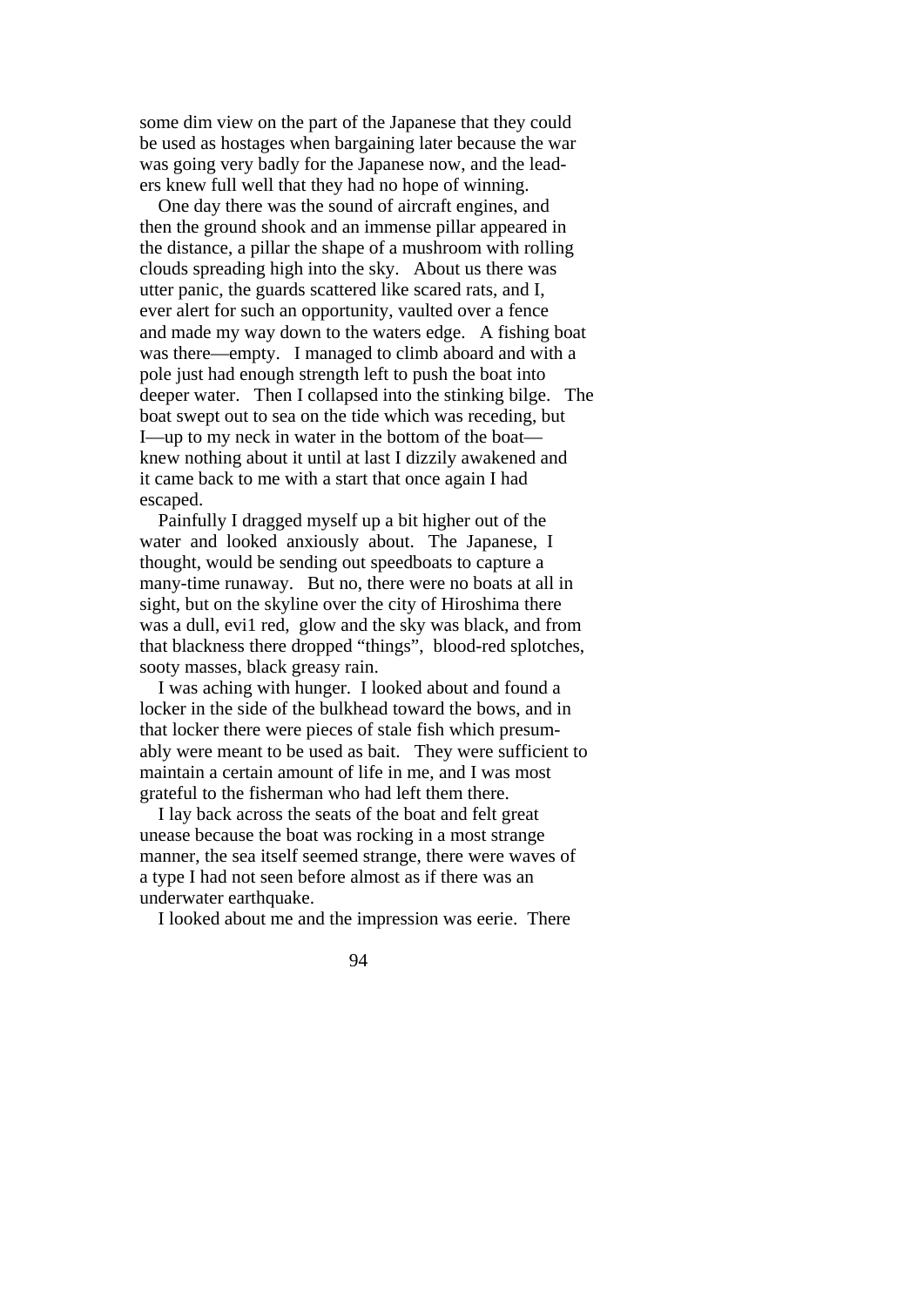was no sign of life. Normally on such a day there would have been innumerable fishing boats about because fish was the staple food of the Japanese. I felt a great sense of unease because being telepathic and clairvoyant I was obtaining remarkable impressions, so confused and so many that I just could not understand them.

All the world seemed to be quiet except for a strange sighing of the wind. Then high above me I saw a plane, a very large plane. It was circling about and through being observant I could see the large lens of an aerial camera pointing down. Obviously photographs were being taken of the area for some reason which I then did not know.

 Soon the plane turned about and went off beyond the range of my vision, and I was alone again. There were no birds in sight; strange, I thought, because sea birds always came to fishing boats. But there were no other boats about either, there was no sign of life anywhere, and I had these peculiar impressions coming to my extra-senses. At last I suppose I fainted because everything suddenly went black. The boat with my unconscious form drifted on into the Unknown.

## CHAPTER SIX

 After what seemed endless days, and actually I had no idea how long it was, but after this indeterminate period I suddenly heard harsh foreign voices and I was lifted by arms and legs and swung in an arc and let go. I landed with a splash just at the edge of the water and opened bleary eyes to find that I had reached some unknown shore.

 Before me I saw two men pushing frantically on the boat, and then at the last moment jumping aboard. Then sleep, or coma, claimed me again.

My sensations were rather peculiar because I suddenly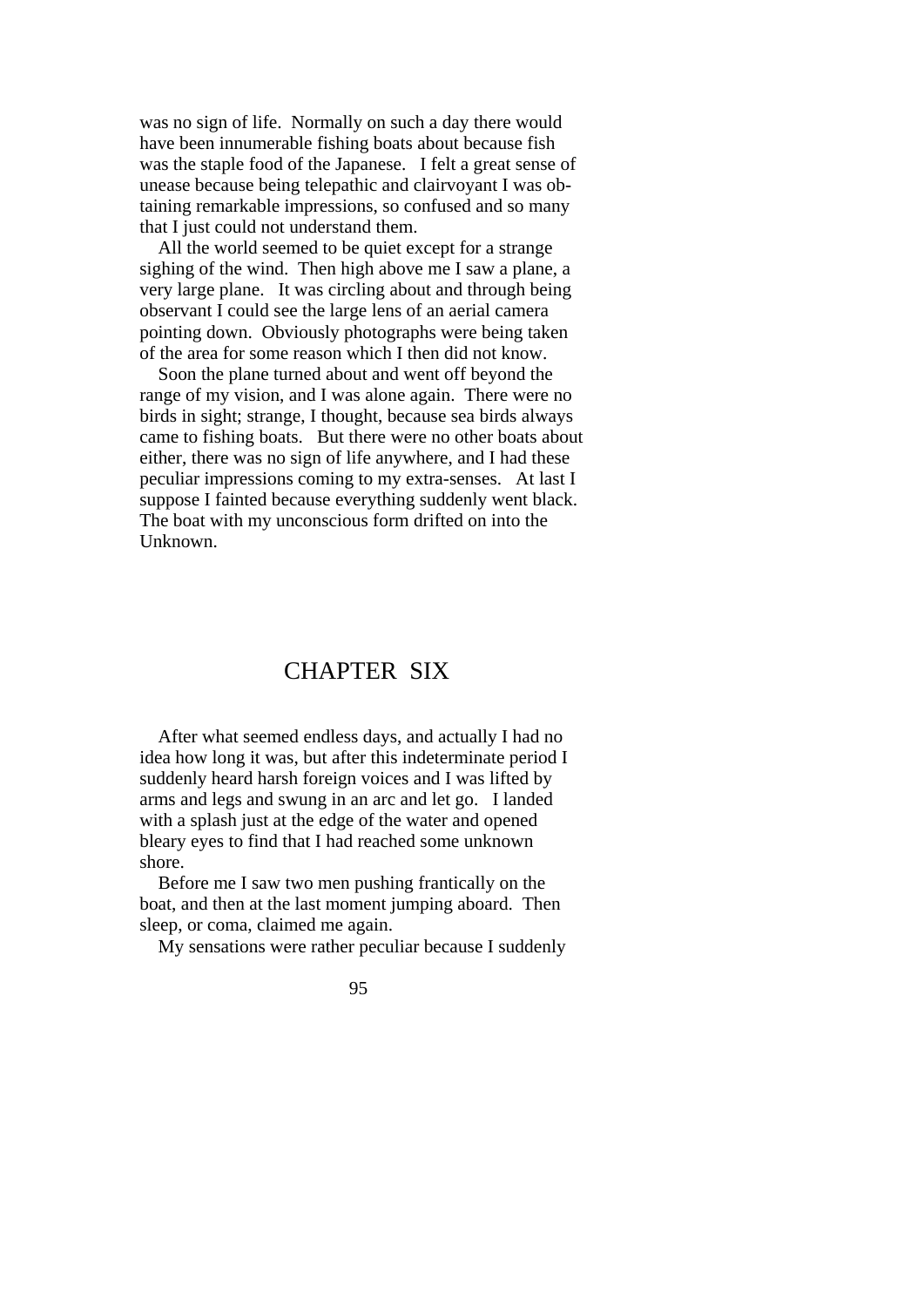had the impression of swaying, and then a cessation of motion. After—I was told later—five days I returned to the Land of the Living and found myself in a spotlessly clean hovel which was the home of a Buddhist priest. I had been expected, he told me haltingly, for our languages were similar yet not the same and we found difficulty in making ourselves understood.

 The priest was an old man and he had had dreams (he called them dreams, anyway) that he had to stay and render assistance to a "great one who would come from afar." He was near death through starvation and age. His brownish-yellow face looked almost transparent he was so under-nourished, but from somewhere food was obtained and over several days my strength was built up. At last, when I was thinking that I must be making my way on through life's path, I awakened in the morning to find the old monk sitting beside me cross-legged—and dead. He was stone cold, so he must have died in the early part of the night.

 I called in some of the people from the small hamlet in which the hovel was and we dug a grave for him, and gave him a decent burial complete with Buddhist ceremonial.

 With that task done I took what scant supply of food was left and set out on my way.

 Walking was awful. I must have been far weaker than I had imagined because I found myself left sick and dizzy. But there was no turning back. I did not know what was happening, I did not know who was an enemy or who was a friend, not that I had had many friends in my life. So I pressed on.

 After what seemed to be endless miles I came to a frontier crossing. Armed men were lounging about near a frontier station, and I recognized their uniforms from pictures I had seen; they were Russians, so now I could place my location, I was on the road to Vladivostok, one of the great Russian sea-ports of the far East.

 At the sight of me the frontier guards set great mastiffs they loose and they came snarling and slavering at me, but then, to the amazement of the guards, they jumped at me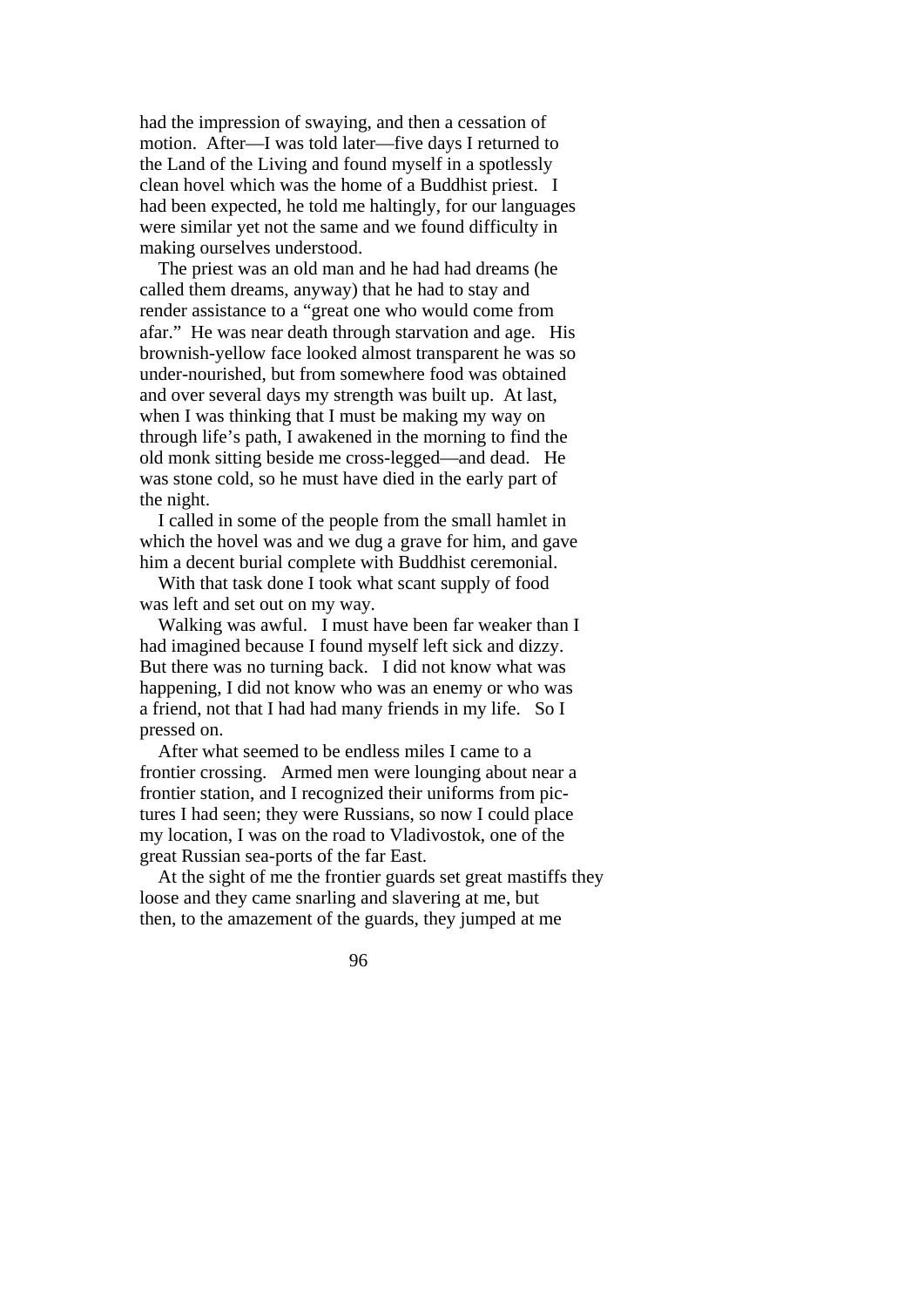with affection because they and I recognized each other as friends. Those dogs had never been talked to telepathically before and I suppose they thought I was one of them. Anyway, they jumped all around me and welcomed me with wild yelps and barks of joy. The guards were most impressed, they thought I must have been one of them and they took me into their guard room where they gave me food. I told them that I had escaped from the Japanese, so, as they were at war with the Japanese as well, I automatically became "on their side."

 Next day I was offered a ride to Vladivostok so that I could look after the dogs who were being taken back to the city because they were too fierce for the guards. Gladly I accepted the offer and the dogs and I rode in the back of a truck. After a rather bumpy ride we arrived at Vladivostok.

 Again I was on my own, but as I was turning away from the guard room in Vladivostok a tremendous noise of screams, howls, and snarling barks rent the air. Some of the dogs in the large compound had suddenly been afflicted with blood-lust and were attacking guards who were trying to control them. A Captain came and after hearing what his frontier men had told him he ordered me to control the dogs. By good fortune I managed to do just that, and by telepathy I got the dogs to understand that I was their friend and they would have to behave themselves.

 I was kept in that camp for a month while the dogs were being retrained, and when the month was over I was permitted to go on my way again.

 My task now was to satisfy that terrible urge I had of moving on, moving on. For a few days I hung about Vladivostok wondering how to reach the main city, Moscow. At last I learned about the Trans-Siberian railway, but one of the dangers here was that many escapees wanted to get to Moscow and for quite a distance by the sidings there were pits in which guards lay in wait so they could see beneath the trains and shoot off anyone clinging to the rods.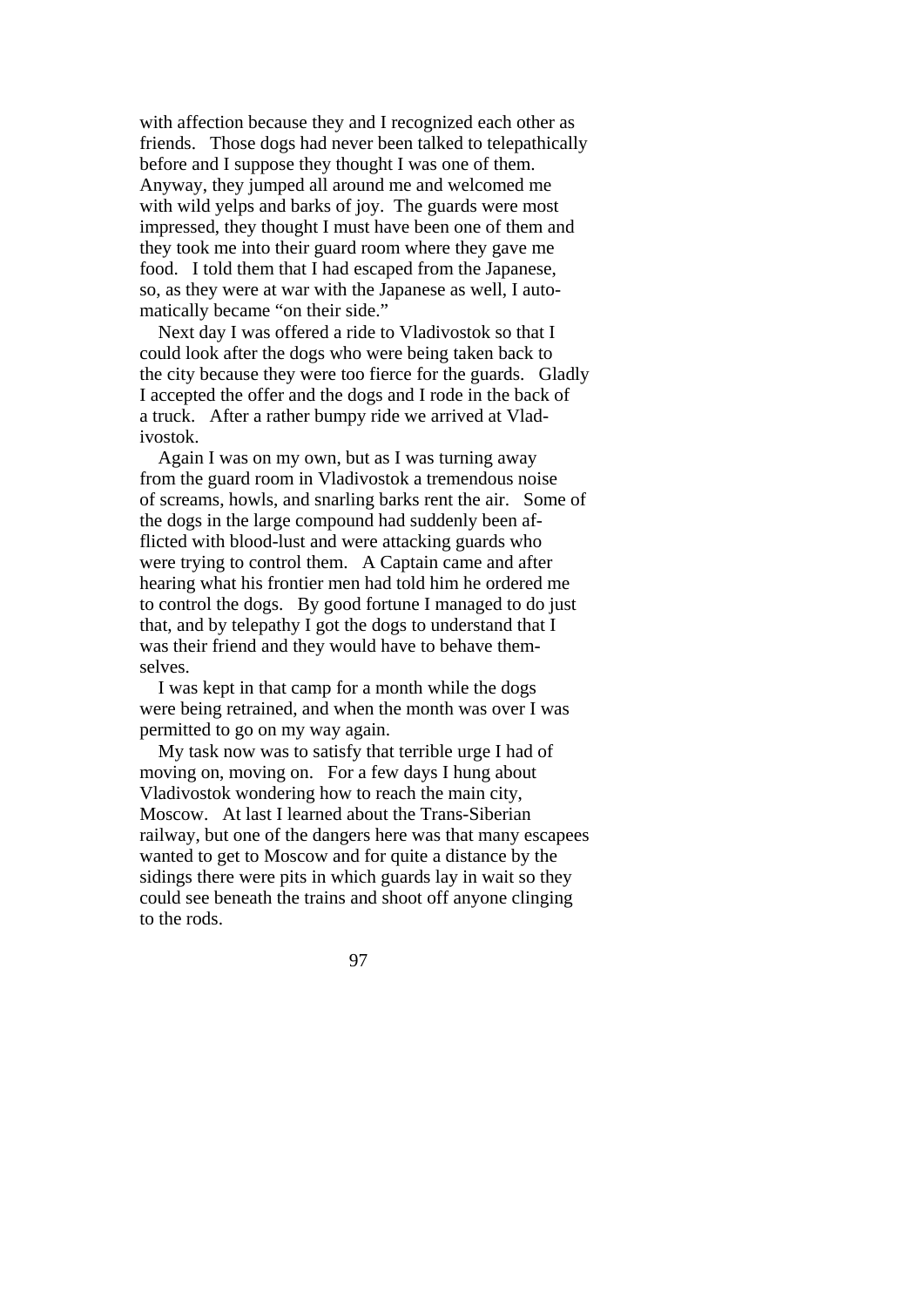At last one of the men from the Vladivostok border patrol with whom I had been for the last month showed me how to circumvent the guards, and so it was that I went to Voroshilov where there were no checks on the railway. I took food with me in a shoulder bag and lay in wait for a suitable train. Eventually I managed to get aboard and I lay beneath, between the wheels, actually I tied myself to the bottomside of the railroad car floor so that I was quite high up above the axles and hidden by the grease boxes. The train started and for about six miles I endured being held by ropes until I decided it was safe to climb aboard one of the railroad cars. It was dark, very dark, the Moon had not risen. With extreme effort I managed to slide open one of the railroad car doors and painfully climb inside.

 Some four weeks after, the train came to Noginsk, a small place about forty miles from Moscow. Here, I thought, was the best place to get off, so I waited until the train slowed for a bend and then I dropped safely to the frozen ground.

 I walked on and on, and it was a disturbing sight indeed to see corpses beside the road, the corpses of people who had died from starvation. An elderly man, tottering in front of me, dropped to the ground. Instinctively I was about to stoop and see what I could do for him when a whispered voice came, "stop Comrade, if you bend over him the police will think you are a looter and will shoot you. Keep on!"

 In time I reached the centre of Moscow, and was gazing up at the Lenin Monument when suddenly I was felled to the ground by, I found, a blow from a rifle butt. Soviet guards were standing over me just kicking me and repeatedly kicking me to get me to rise to my feet. They questioned me, but they had such a "big city" accent that I was completely unable to follow what they were talking about, and at last, with two men guarding me, one at each side, and a third man with a huge revolver poking into my spine, I was marched off. We reached a dismal building, and I was just shoved into a small room. Here I was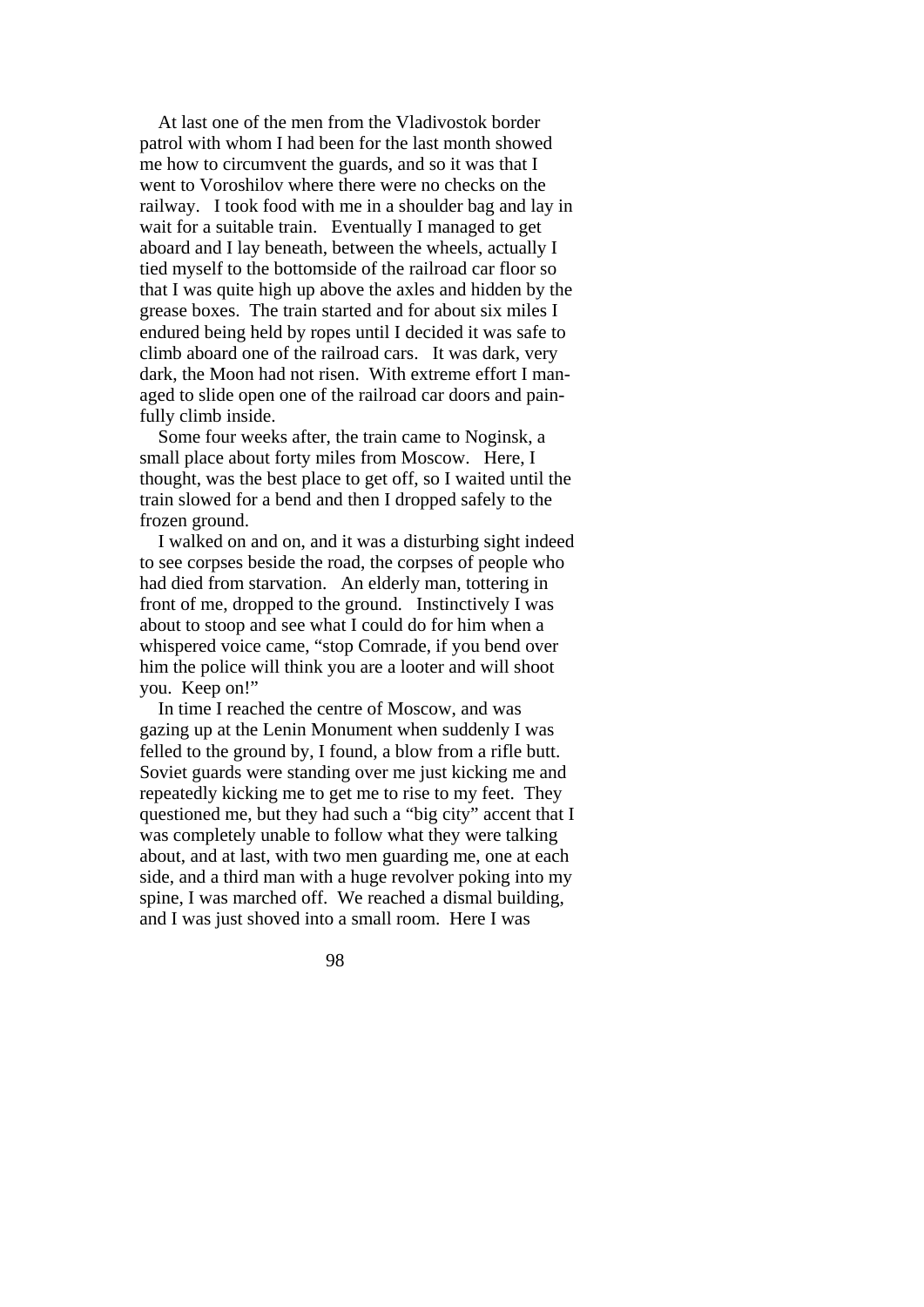interrogated with considerable roughness, and I gathered that there was a spy scare in Moscow and I was considered to be some sort of a spy trying to get into the Kremlin!

 After some hours of being kept standing in a small closet the size of a broom cupboard, a car arrived and I was taken off to the Lubianka Prison. This is the worst prison in Russia, it is the prison of tortures, the prison of death, a prison where they have their own built-in crematorium so that all the evidence of a mutilated body could be burned.

 At the entrance to Lubianka, or in a small vestibule, I had to remove my shoes and go barefooted. The guards with me put thick woolen socks over their boots and then I was marched in dead silence along a dim corridor, a corridor that seemed miles long. There was no sound. A strange hiss sounded, and the guards pushed me in the back with my face against the wall. Something was put over my head so that no light could be seen. I sensed rather than felt someone passing me, and after some minutes the cloth over my head was roughly jerked away and I was pushed forward once more.

 After what seemed to be an impossible time a door was opened in utter silence, and I was given a very violent push in the back. I stumbled forward and fell. There were three steps but in the pitch darkness of the cell I could not see them; so I fell and knocked myself unconscious.

 Time passed with incredible slowness. At intervals there came screams ululating on the quivering air, and dying off with a gurgle.

 Some time later guards came to my cell. They gestured for me to go with them. I went to speak and was smashed across the cheeks, while another guard put a finger to his lips in the universal sign of "No talk!" I was led out along those endless corridors again, and eventually found myself in a brilliantly lit interrogation room. Here relays of questioners asked me the same questions time after time, and when I did not vary my story two guards were given spacia1 instructions; I was given an abbreviated tour of the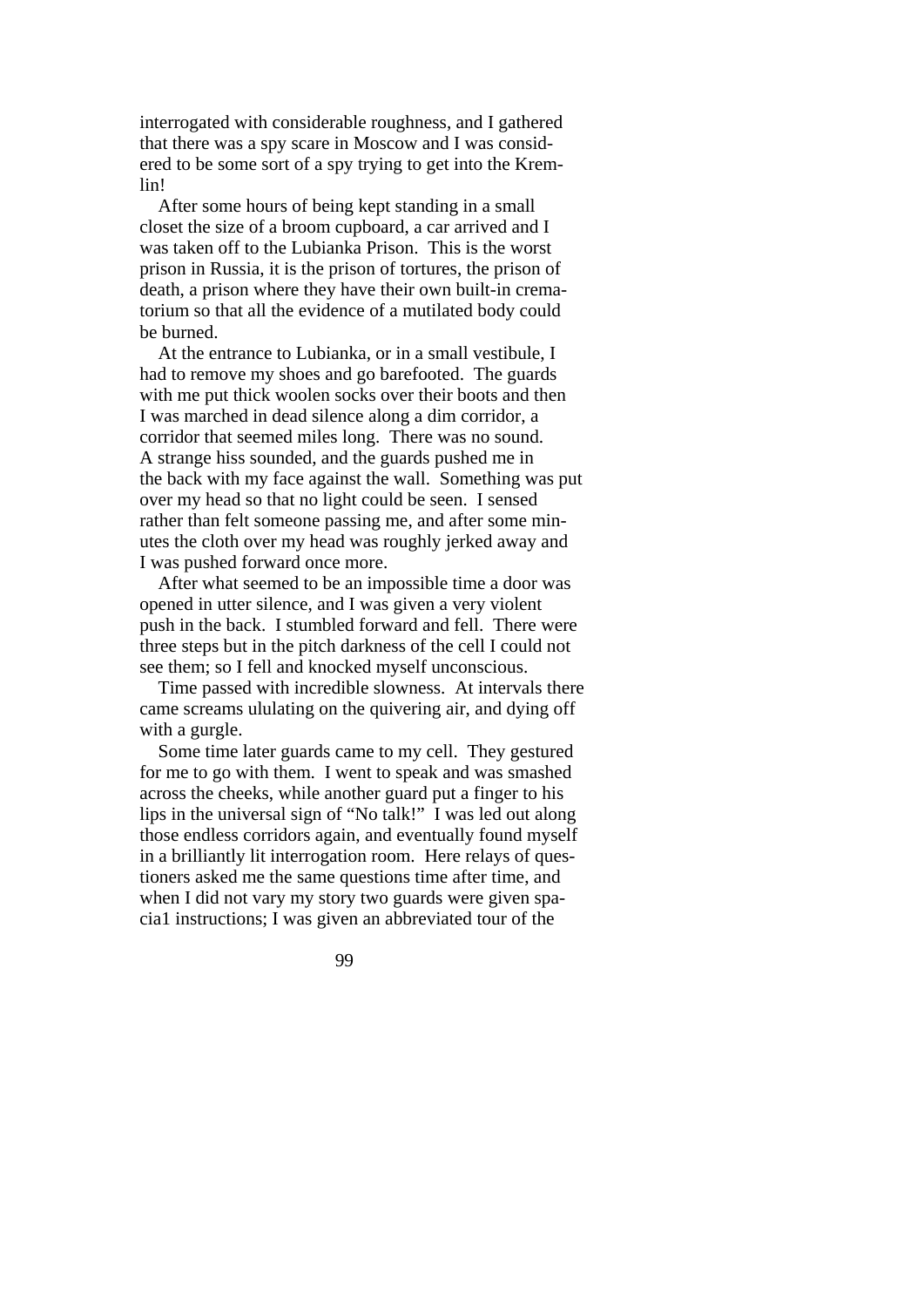Lubianka. I was taken along the corridors and I was shown torture rooms with poor unfortunate wretches undergoing the tortures of the damned, both men and women. I saw such tortures, such bestial performances, that I would not dare repeat them because, knowing Western people, I know that I would be disbelieved.

 I was shown into a stone room which had what appeared to be stalls. From a blank wall stone stalls extended about three feet from the wall, and the guards showed me how a man or woman was pushed naked into a stall with hands upon the wall in front. Then the prisoner would be shot through the back of the neck and would fall forward, and all the blood would run into a drain and so no unnecessary mess was caused.

 The prisoners were naked because, according to Russian thought, there was no point in wasting clothing, clothing which could be used by the living.

 From that place I was hurried out along another corridor and into a place which looked like a bake-house. I soon saw that it was not a bake-house because bodies and pieces of bodies were being cremated. As I arrived a very burned skeleton was being removed from a furnace and was then dumped into a great grinder which revolved and ground up the skeleton with a horrid crunching noise. The bone dust, I understood, was sent to farmers as fertilizer, as was the ashes.

 But there was no point in keeping on about all the tortures that I underwent, but it will suffice to say that at long last I was dragged before three high officials. They had papers in their hands which, they said, testified to the fact that I had helped influential people in Vladivostok and another that I had helped his daughter escape from a Japanese prisoner-of-war camp. I was not to be killed they told me but would be sent to Stryj, a city in Poland. Troops were going there from Russia and I would go with them as a prisoner and then in Stryj I would be deported from Poland also.

 Eventually after a lot more delay because I was really too ill to be moved and so had to be given time to recover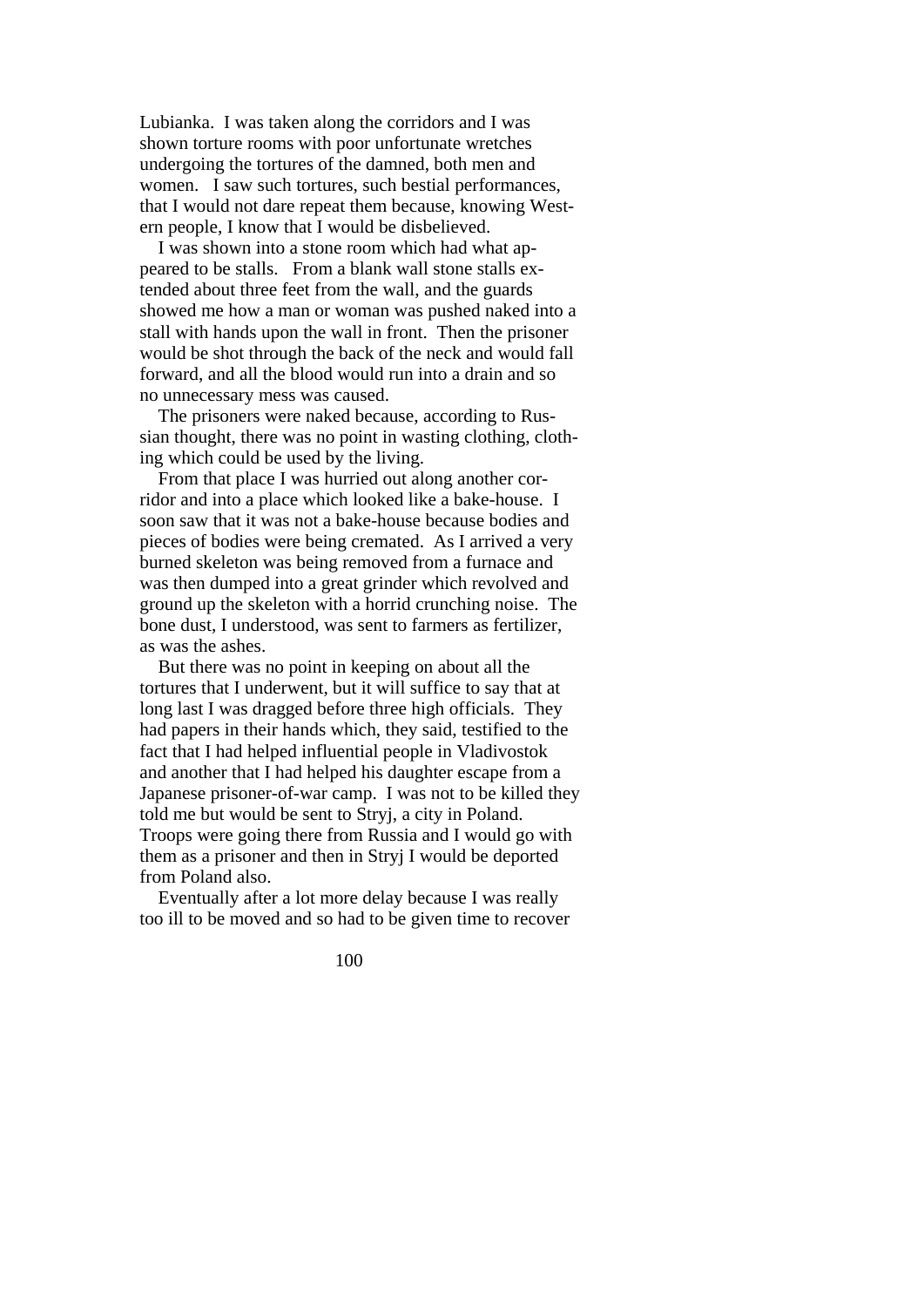—eventually I was handed over to a Corporal who had two soldiers with him. I was marched through the streets of Moscow to the railway station. The weather was freezing cold, bitterly cold, but no food was offered although the three soldiers wandered off one at a time to get food. A big detachment of Russian soldiers came into the station, and a sergeant came across saying that the orders had been changed and I was going to Lwow instead. I was loaded aboard the train which went off with many a shudder and jolt, and at long last we arrived at the city of Kiev.

 Here I and some of the soldiers entered a troop carrier, to be accurate, forty soldiers and I were crammed into one. And then the troop carrier raced off, but our driver was too fast and too inexperienced, he caroomed into a wall and the troop carrier exploded in fire from the broken fuel tank. For quite a time I was unconscious. When I did recover consciousness again I was being carried into a hospital. Here I was X-rayed, and it was found that I had three broken ribs, one broken end had perforated my left lung. My left arm was broken in two places, and my left leg was broken again at the knee and at the ankle. The broken end of a soldier's bayonet had penetrated my left shoulder, only just missing a vital place.

 I awakened from an operation to find a fat woman doctor smacking my face to bring me back to consciousness. I saw that I was in a ward with forty or fifty other men. The pain I had was incredible, there was nothing to ease the pain, and for quite a time I hovered between life and death.

 On the twenty-second day of my stay in the hospital two policemen came to the ward, ripped the blanket off my bed, and bawled at me: "Hurry up, you"re being deported, you should have left three weeks ago!"

 I was taken to Lwow and told that I would have to pay for my hospital treatment by working for a year repairing and rebuilding the roads of Poland. For a month I did that, sitting beside the road breaking stones, and then because my wounds were not properly healed I collapsed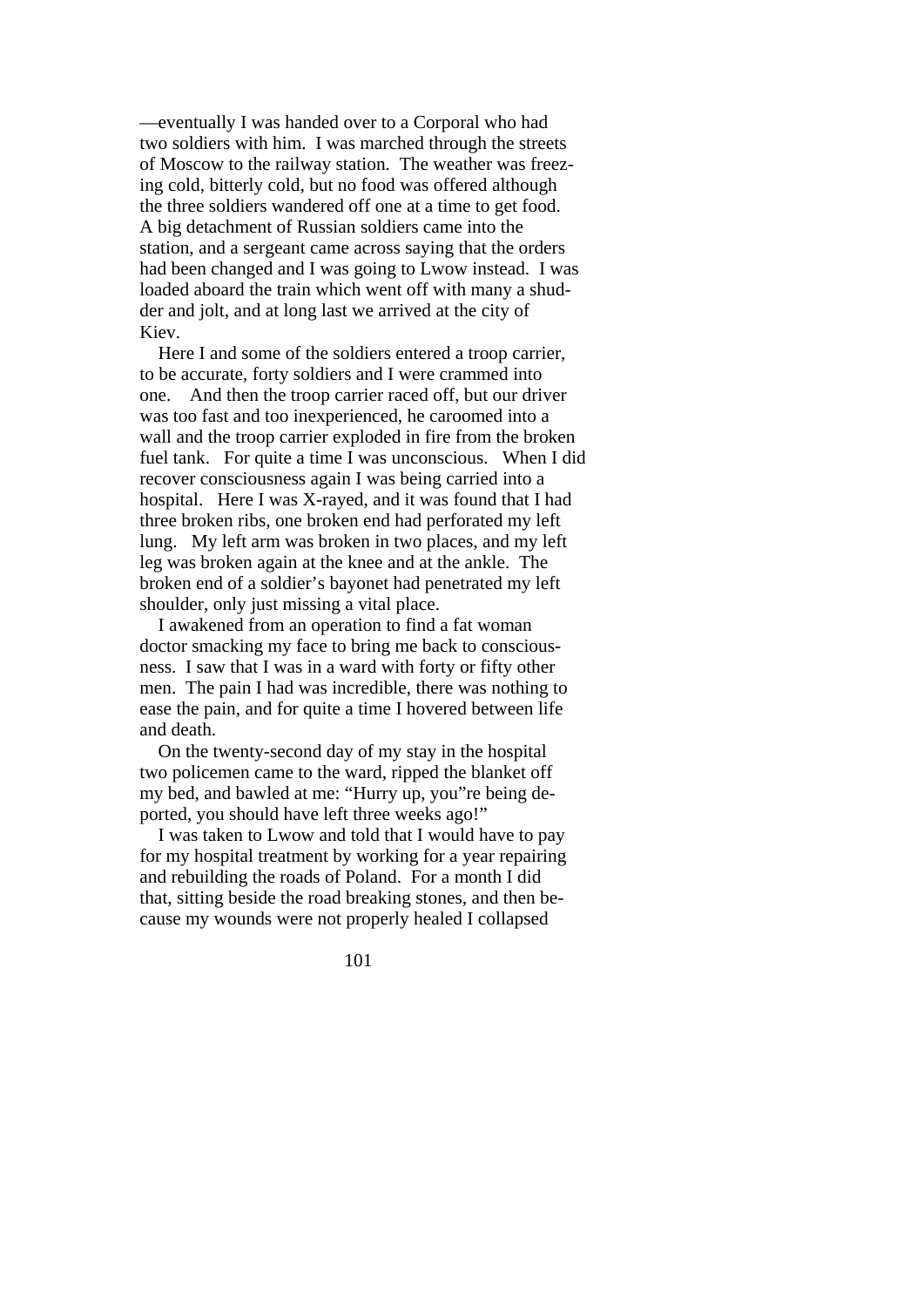coughing blood, etcetera, and was taken off to a hospital again. Here the doctor told me that I would have to be moved out of the hospital as I was dying and he would get into trouble if any more prisoners died that month because he had "exceeded his quota."

 So it was that I was deported and, once again, became a wanderer. For the first of many times I was told that I had only a little while to live, but like many times since, I did not die.

 Walking along a road I saw a car in distress, with a very frightened man standing beside it. Well, I knew quite a lot about cars and aircraft engines, so I stopped and found there was nothing much wrong with the car, nothing I couldn't put right, anyhow. So I managed to get it going and he was so extremely grateful that he offered me a job. Now, that is not so strange as it may seem because that car had passed me some time ago, we had been crossing a river bridge together, crossing just where the border guards were stationed. He had been stopped a long time, and I suppose he had been watching the pedestrians and wondering what they were doing, where they were goinganything to pass away idle moments. I got over the border in very quick time —about the only time in my life that I have! But, he offered me a job and I could see by his aura that he was a reasonably honest man, as honest as he could afford to be, in other words. He told me that he needed to have cars taken to different locations, so I took his offer and it afforded me a truly wonderful opportunity of seeing Europe.

 He knew the location quite well and he had "contacts" He looked at my papers and shuddered at the sight of them, telling me that I couldn't possibly get anywhere except prison if I had papers marked "Deportee". So he left me by the roadside for a time, after which he came back for me and drove me to a place—I will not say where—where I was fitted out with fresh papers, a forged passport, and all the necessary travel documents.

 So I drove for him. He seemed to be scared of driving and it was fortunate for me that he was. I drove to Bratis-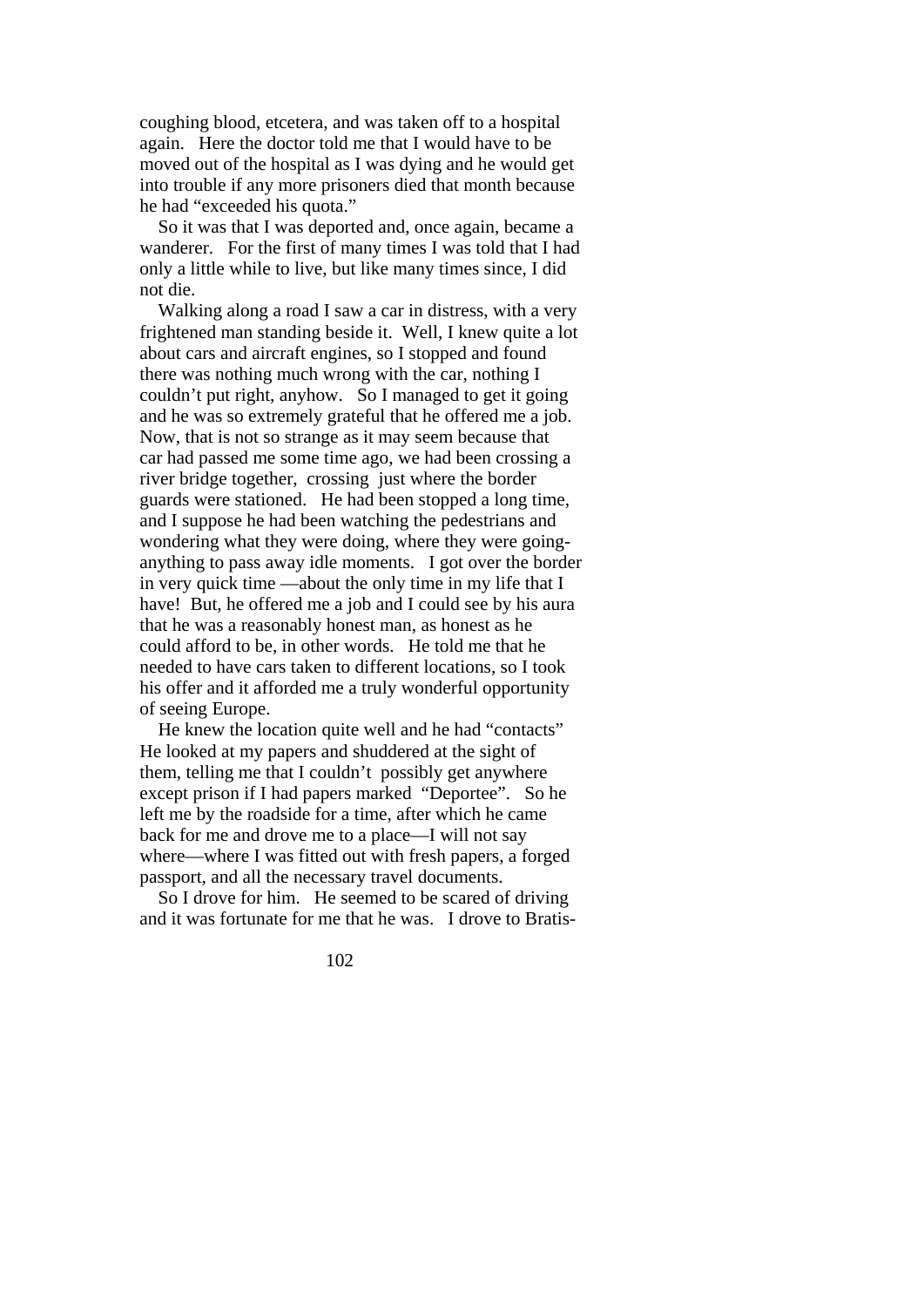lava and on to Vienna; Vienna, I could see, had been a very wonderful city indeed but now it was knocked about a lot because of the aftermath of war. We stayed there two or three days, and I looked around the city as much as I could although it wasn't easy because the people were inordinately suspicious of foreigners. Every so often a person would sidle up to a policeman and there would be whispered conversation, and then the policeman would make sure his gun was in order and then he would approach me and demand, "Papers!" It gave me a good chance to check that my papers were quite "authentic" because there was never any query at all about them.

 From Vienna we went to Klagenfurt. There was only a slight delay there, I waited about eight hours and got thoroughly frozen in the drizzling rain which came teeming down. I also got quite hungry because there was rationing and I hadn't got the right sort of coupons. But hunger was a thing to which I was well accustomed, so I just put up with it.

We drove through the night to Italy and made our way to Venice. Here, to my regret, I had to stay ten days, unhappy ten days they were, too, because I am gifted or cursed with an absolutely exceptional sense of smell and, as possibly everyone knows, the canals of Venice are open sewers. After all, how can you have closed-in sewers when the whole darn place is flooded? So it certainly was not a place to swim!

 The ten days dragged, the place seemed to be full of Americans who were very ful1 of money and drink. It was an everyday sight for Americans to flash an immense roll of money which would have kept most of the Italians for a year. Many of the Americans, I was told, were deserters from the U.S. army or air force who had quite big businesses in black market goods.

 From Venice we went on to Padua, a place rich in history and redolent of the past. I spent a week here, my employer seemed to have a great amount of business to do and I was dazzled by the different girl friends he picked up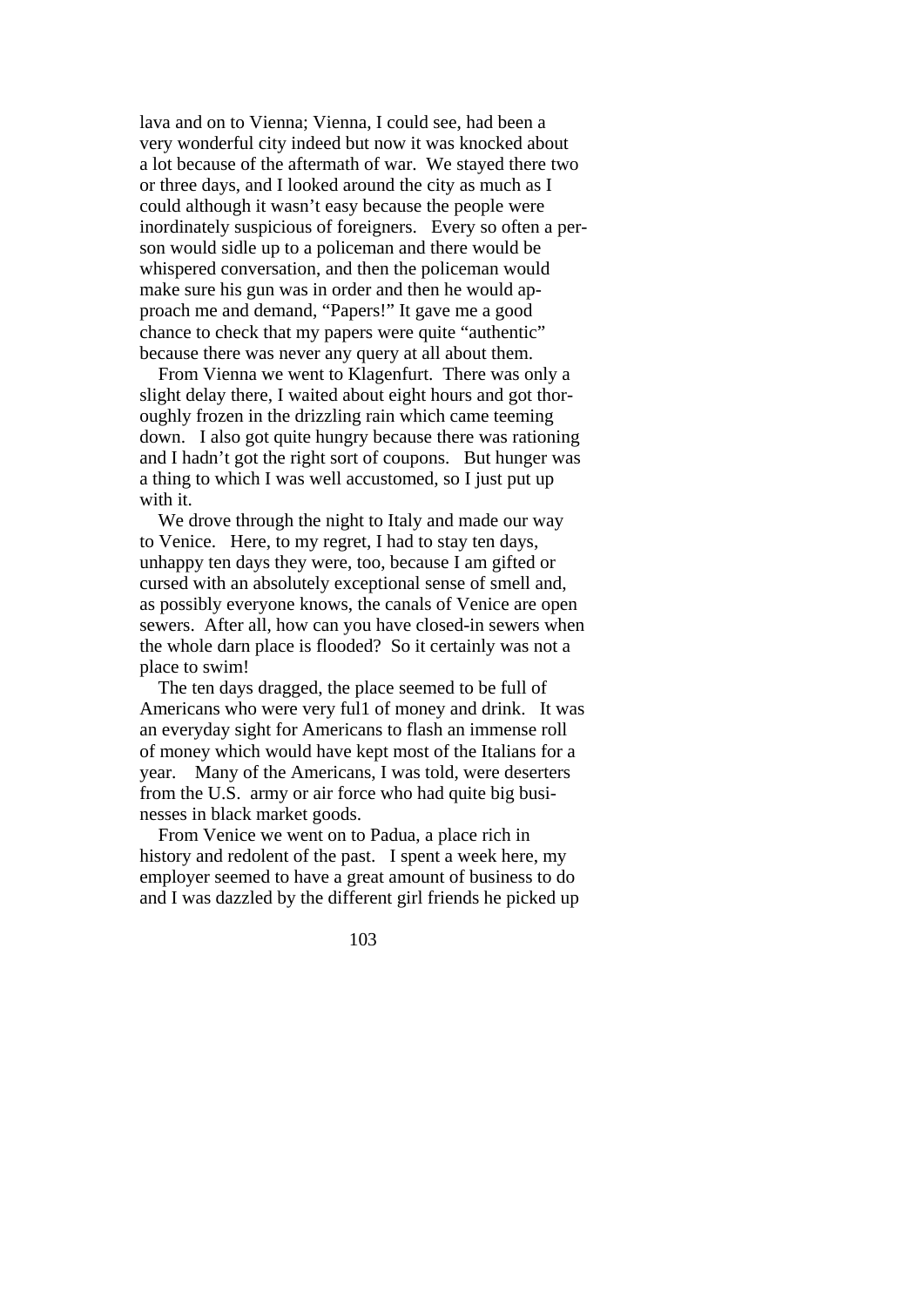as other people pick flowers by the roadside. No doubt it was because he had such a big bank roll.

 In Padua my employer had a sudden change of plans, but he came to me one day and told me all about it, saying he had to fly back to Czechoslovakia. But—there was an American, he said, who very much wanted to meet me, a man who knew all about me, so I was introduced to this man. He was a great beefy man with thick blubber lips, and a girl friend who did not seem to mind whether she was draped or undraped. The American was another man dealing in cars, trucks, and various other types of machinery. I drove a big truck for a time in Padua, my load was different official cars, some taken from high-ranking Nazis and others from Fascist officials who had lost life and cars. These cars—well, I just could not understand what was happening to them, but they seemed to be exported to the U.S.A. where they fetched fabulous prices.

 My new employer, the American, wanted me to take a special car to Switzerland, and then take another car to Germany, but, as I explained, my papers were not good enough for that. He pooh-poohed my arguments, but then said, "Gee, I got the very thing for you, I know what we can do. Two days ago a drunken American drove into a concrete abutment and he was splattered all over the place. My men got his papers before they were even touched by the blood which came out of him; here they are." He turned and rifled through his big bulging briefcase and fished out a bundle of papers. I jumped to instant alertness when I saw that they were the papers of a ships Second-Engineer. Everything was there, the passport, the Marine Union card, work permits, money—everything. Only one thing was wrong; the photograph.

 The American laughed as if he would never stop and said, "Photograph"? Come on with me, we'll get that done right away!" He bustled me out of the hotel room and we went to some peculiar place which meandered down many stone steps. There were secret knocks on the door and sort of password, and then we were admitted to a sleazy room with a gang of men lounging around there. I could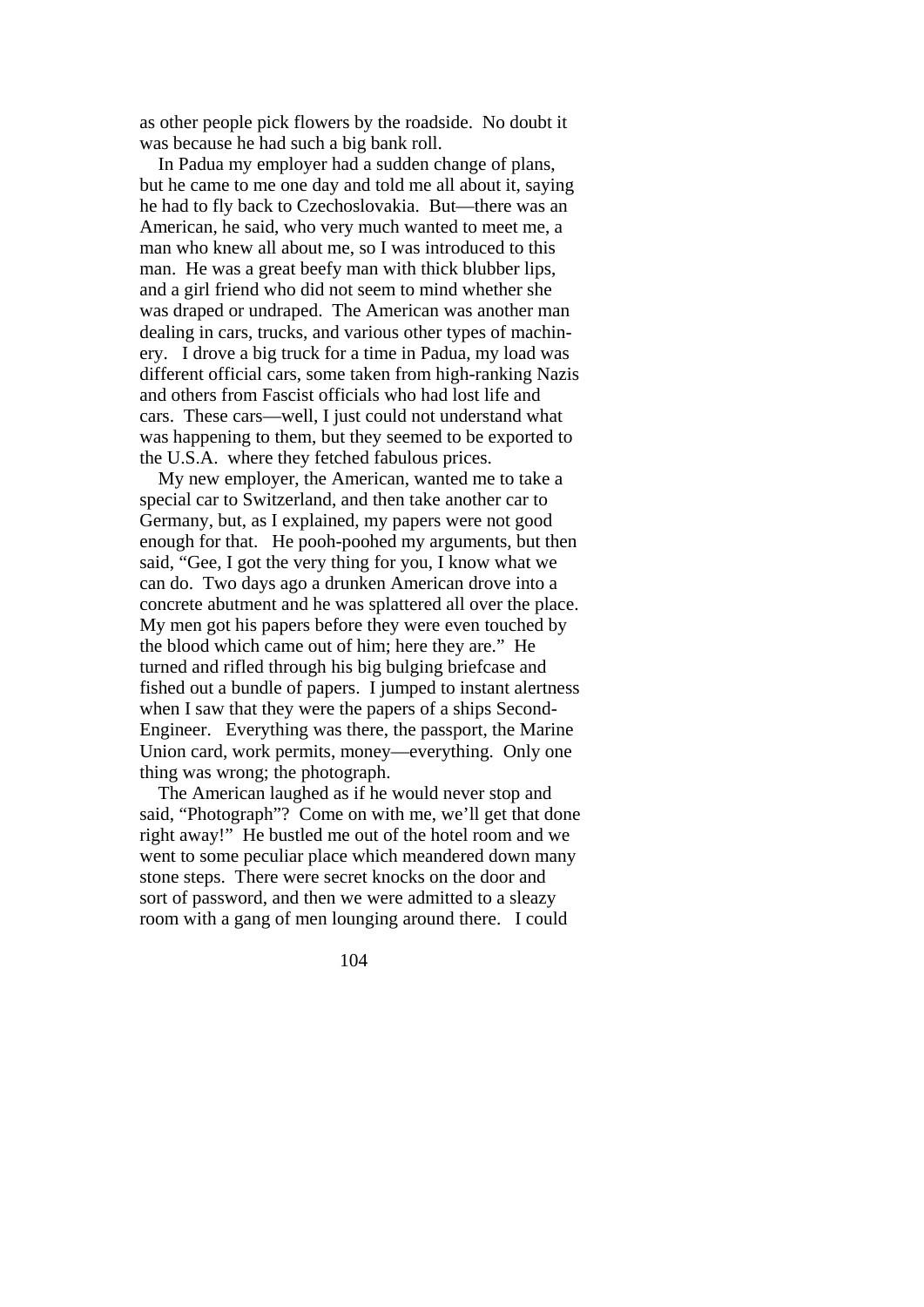see at a glance that they were counterfeiters although I couldn't tell what sort of money they were forging, but that was nothing to do with me. The problem was explained to them, and my photograph was speedily taken, my signature was taken as well, and then we were ushered out of the place.

 The following evening there came a knock on the hotel door and a man entered carrying my papers. I looked through them and I really could believe that I had signed the things and filled in all the details with my own handwriting, they were so perfect. I thought to myself, "Well, now I've got all the papers I should be able to get aboard a ship somewhere, get a job as an Engineer and go off to the U.S.A. That's where I have to be, the U.S.A., so I'll do what this fellow wants in the hope I'll get to some big seaport."

 My new employer was delighted with my change of attitude so the first thing he did was to give me a large sum of money and introduce me to a Mercedes car, a very powerful car indeed, and I drove that car to Swrtzerland. I managed to get through Customs and Immigration, and there was no trouble at all. Then I changed the car at a special address and continued on to Germany, actually to Karlsruhe, where I was told that I had to go on to Ludwigshafen. I drove there, and to my surprise found my American employer there. He was delighted to see me because he had had a report from his contacts in Switzerland that the Mercedes had been delivered without a scratch on it.

 I stayed in Germany for some three months, a little more than three months as a matter of fact. I drove different cars to different destinations, and frankly it simply did not make sense to me, I didn't know why I was driving these cars. But I had plenty of time to spare so I made good use of it by getting a lot of books to study marine engines and the duties of a ships Engineer. I went to Maritime Museums and saw ship models and models of ships' engines, so at the end of three months I felt quite confi-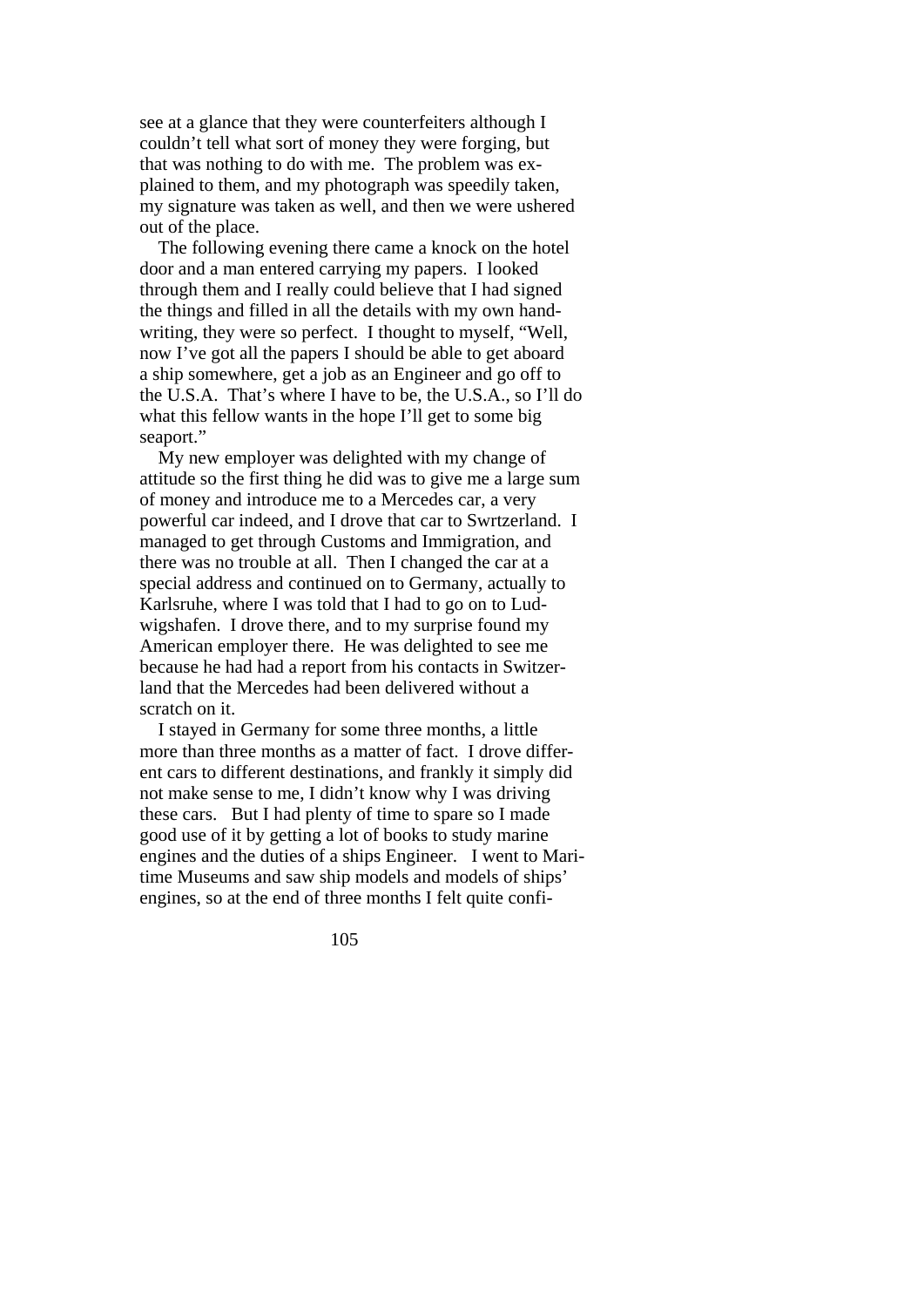dent that I could turn my engineering knowledge to marine engineering also.

 One day my boss drove me out to a deserted airport. We drew up in front of a disused aircraft hangar. Men rushed to open the doors, and inside there was a truly weird contraption which seemed to be all yellow metal struts, the thing had eight wheels and at one end was a truly immense scoop. Perched at the other end was a little glassed-in house, the driving compartment. My employer said, "Can you take this thing to Verdun?" "I don't see why not," I replied. "Its got an engine and its got wheels so it should be derivable." One of the mechanics there showed me how to start it and how to use it, and I practised driving up and down the disused aeroplane runways. An officious policeman rushed into the grounds and announced that the thing could only be used at night and it would have to have a man at the rear end to watch out for coming traffic. So I practiced while a second man was found. Then, when I was satisfied that I knew how to make the machine move and, even more important, I knew how to make the thing stop, my look-out and I set off for Verdun. We could only drive by night because of German and French road regulations, and we could not exceed twenty miles an hour so it was a slow journey indeed. I had time to watch the scenery. I saw the gutted countryside, the burned-out wrecks of tanks and aircraft and guns, I saw the ruined houses, some with only one wall still remaining, "War," I thought, "what a strange thing it is that humans treat humans so. If people only obeyed our laws there would be no wars. Our law: Do unto others as you would have them do unto you, a law which would effectively prevent wars."

 But I saw some very pleasant scenery too, but I was not getting paid to admire the scenery, I was getting paid to get that clattering hunk of machinery safely to Verdun.

 At last we arrived at that city, and early in the morning before there was much traffic I drove it into an immense construction yard where we were expected. Here a very grim looking Frenchman who seemed to be more or less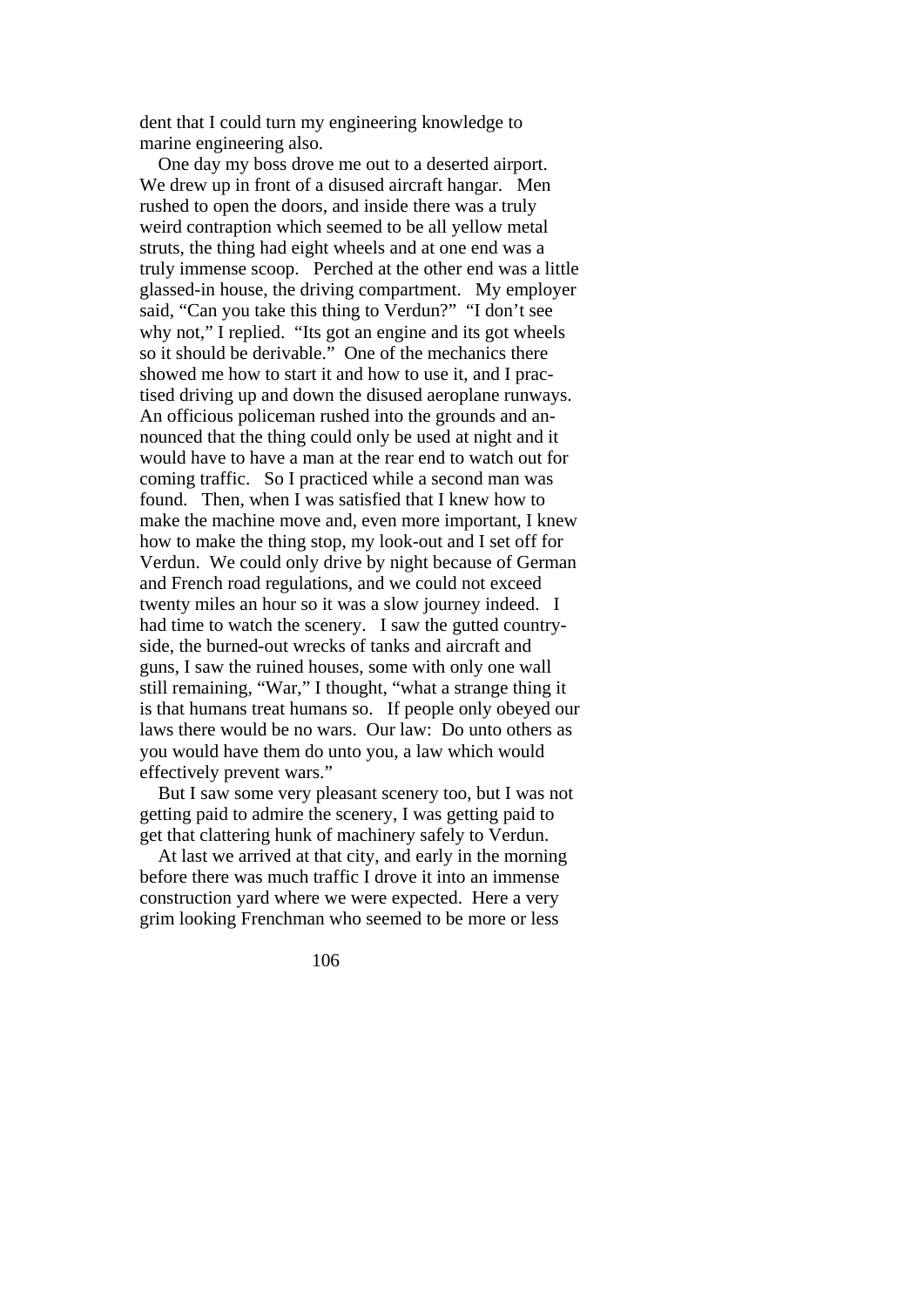square rushed out at me, and said, "Now take this thing to Metz!" I replied, "No, I have been paid to bring it here and I am driving it no further." To my horrified amazement he whipped out one of those awful knives which have a spring—you press a button and the blade slides out and locks in place. He came at me with that knife, but I had been well trained, I wasn't going to be stabbed by a Frenchman, so I did a little karate throw which sent him down on his back with one awful clatter, his knife spinning from his hand. For one awful moment he lay there dazed, then with a bellow of rage he jumped to his feet so fast that his feet were moving before they touched the ground, and he dashed into a workshop and came out with a three foot bar of steel used for opening crates. He rushed at me and tried to bring the bar down across my shoulders. I dropped to my knees and grabbed one of his legs, and twisted. I twisted a bit harder than I intended because his leg broke with quite a snap at the knee.

 Well, I expected to get arrested by the police at least. Instead, I was roundly cheered by the man's employees, and then a police car drove up with the police looking very grim indeed. When they were told what had happened they joined in the applause, and to my profound astonishment they took me off for a good meal!

 After the meal they found accommodation for me, and when I was in that accommodation a man came along and told me that he had heard all about me and did I want another job. Of course I did, so he took me out to a cafe in which there were too elderly ladies obviously waiting for me. They were very very old and very very autocratic, they did a bit of the "my man" talk until I told them that I wasn't their man, I didn't want anything to do with them in fact. And then one of them laughed outright and said she really did admire a man with spirit.

 They wanted me to drive them in a very new car to Paris. Well, I was all for that, I wanted to go to Paris, so I agreed to drive them to Paris even though there was the stipulation that I must not exceed thirty-five miles an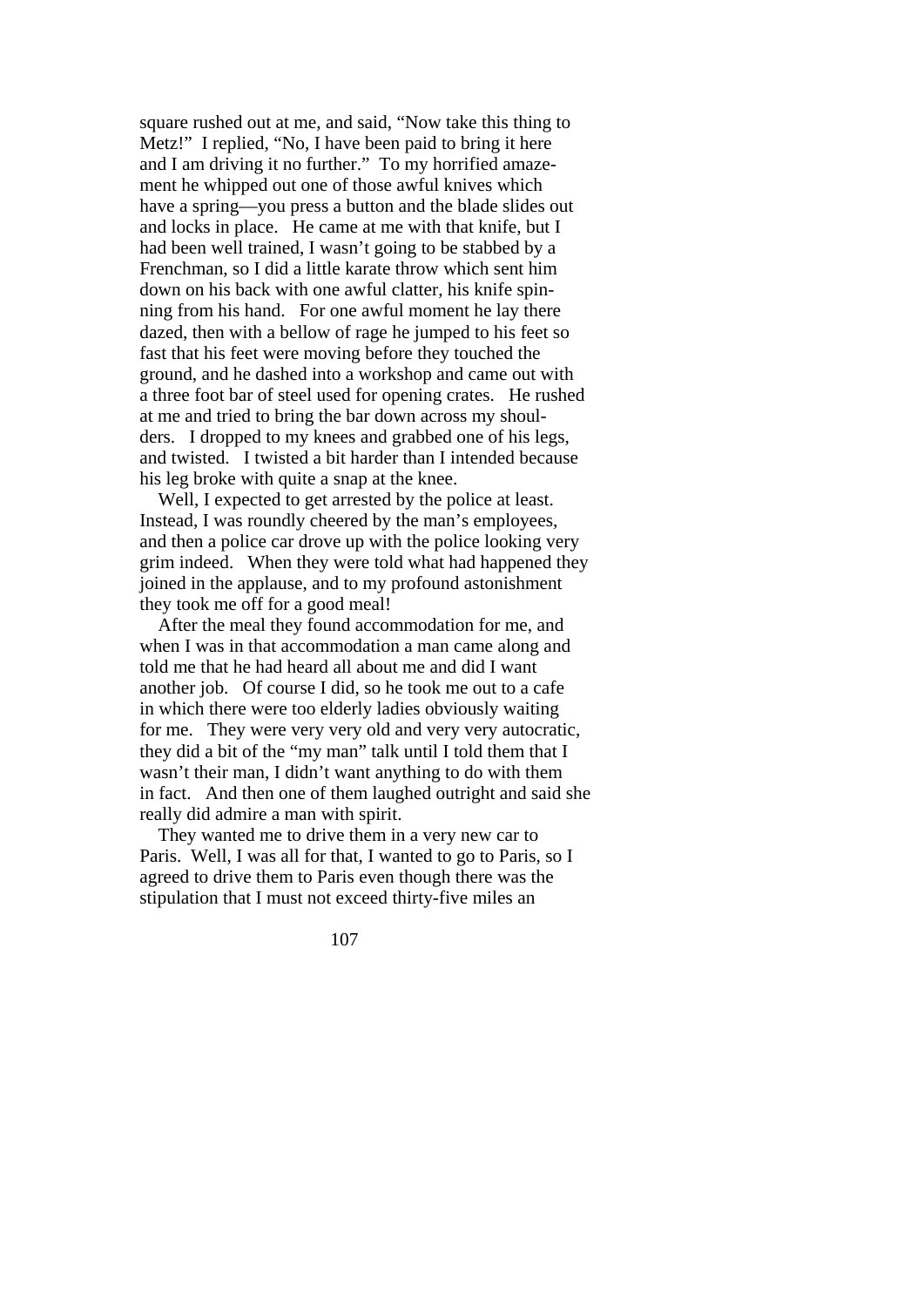hour. That was no problem to me, I had just driven from Ludwigshafen at twenty miles an hour!

 I got the two old ladies safely to Paris and they paid me very well for the trip, and gave me many compliments on my driving, actually they offered to take me in their serice because they said they liked a man with spirit to be their chauffeur, but that was not at all what I wanted. My task had not yet been accomplished, and I did not think much of driving old ladies about at thirty-five miles an hour. So I refused their offer and left them to try to find another job.

 People with whom I left the old ladies' car suggested accommodation for me, and I made my way there arriving just as an ambulance arrived. I stood outside waiting for the commotion to end and I asked a man what it was all about. He told me that a man who had an important job taking furniture to Caen had just fallen and broken his leg, and he was worried because he would lose his job if he could not go or find a substitute. As he was carried out on a stretcher I pressed forward and told him that I could do his job for him. The ambulance men halted a moment while we talked. I told him I wanted to go to that city, and if he could fix it he could get paid for the trip and I would go just to get that transport. He looked overjoyed in spite of the pain in his leg, and said that he would send a message to me from his hospital, and with that he was loaded into the ambulance and driven away.

 I booked in at the lodging house, and later that night a friend of the furniture remover came and told me that the job was mine if I would go to Caen and help unload furniture and load a fresh lot. The man, he told me, had accepted my offer that he would have the money and I would have the work!

 At the very next day, though, I had to be off again. We had to go to one of the big houses in Paris and load up this great pantechnicon. We did so—the gardener of the estate and I—because the driver was too lazy. He made excuse after excuse to leave. At last the pantechnicon was loaded and we departed. After we had done about a mile,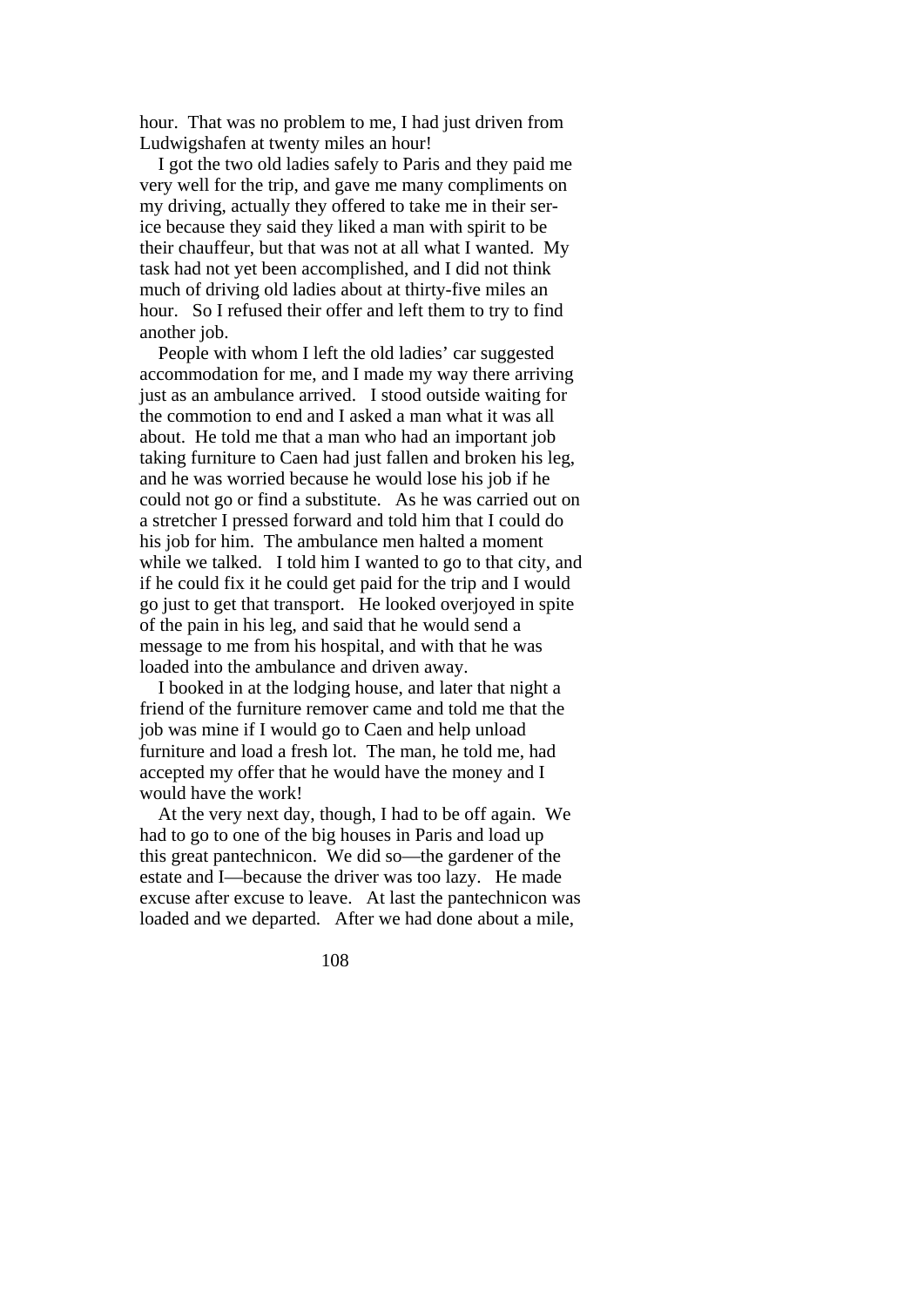or less, the driver stopped and said, "Here, you take on driving, I want to get some sleep." We shifted positions, and I drove on through the night. In the morning we were at Caen and drove to the estate where the furniture and luggage had to be unloaded. Again one of the house staff and I unloaded because the driver said he had to go else where on business.

 In the late afternoon when all the work was done the driver appeared and said; "Now we must go on and load a fresh lot." I got into the driving seat and drove on as far as the main railroad station. There I jumped out, taking all my possessions with me, and said to the driver, "I've been working all the time, now you do some for a change!" With that I went into the station and got a ticket for Cherbourg.

 Arrived at that city I wandered about a bit and eventually took a room at the Seamen's Lodgings in the dock area. I made quite a point of meeting as many ships Engineers as I could and making myself agreeable to them, so with a little prodding on my part I received opportunities to see their engine rooms aboard their ships, and I received many many hints and pointers which could not easily be obtained from text books.

 Day after day I went to shipping agents showing "my" papers and trying to get a berth as second engineer on a ship going to the U.S.A. I told them that I had come to Europe on vacation and had been robbed of my money and now I had to work my way back. There were many expressions of sympathy, and at last a good old Scottish Engineer told me that he would offer me a job as third Engineer going that night to New York.

 I went aboard the ship with him, and down the iron ladders to the engine room. There he asked me many questions about the operation of the engines and about the keeping of records and watches. Eventually he expressed himself as entirely satisfied and said, "Come on up to the Master's quarters, and you can sign the ship's articles. We did that and the ship's Master looked a grim sort of fellow; I didn't like him at all, and he didn't like me either,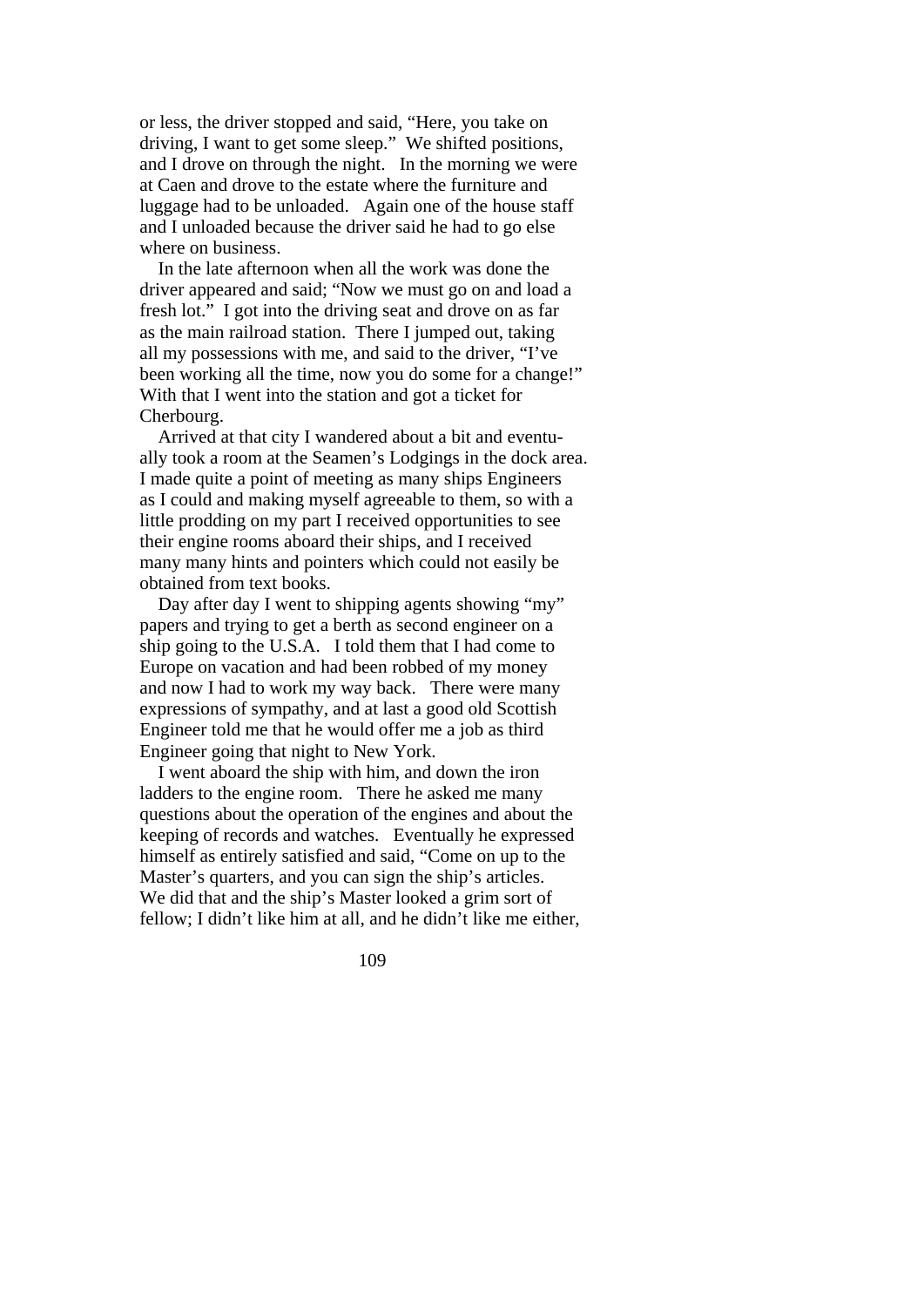but we signed the articles and then the ship's First Engineer told me: "Get your dunnage aboard, you take first duty, we sail tonight." And that was that. And so, very probably for the first time in history a lama of Tibet, and a medical lama at that, posing as an American citizen, took a job aboard an American ship as Third Engineer.

 For eight hours I stood engine room watch. The Second was off duty, and the First Engineer had work to do connected with leaving port, so I had to go immediately on duty without any opportunity to have a meal or even to change into uniform. But eight hours duty in port was a blessing to me. It enabled me to get accustomed to the place, to investigate the controls, and so instead of being displeased and unhappy about it as the Chief expected me to be, really I was well content.

 After the eight hours was up the Chief Engineer clattered down the steel ladder and formally relieved me of duty, telling me to go and have a good meal because, he said, I looked famished. "And be sure," he commanded, "to tell the cook to bring down cocoa for me."

 It was not a happy ship by any means. The Captain and the First Officer thought they were commanding a firstclass liner instead of a beat-up old tramp steamer, they insisted on uniform, they insisted on inspecting one's cabin, an unusual thing aboard ship No, it was not a happy ship indeed, but we thudded along across the Atlantic, rolling and swaying in the North Atlantic weather. At last we reached the light-ship at the approach to New York harbour.

 It was early morning and the towers of Manhattan seemed to be agleam with reflected light. I had never seen anything like this before. Approaching from the sea the towers stood up like something out of one's fevered imagination. We steamed on down the Hudson and under a great bridge. There I saw the world-famed Statue of Liberty, but to my astonishment Liberty had her back to New York, had her back to the U.S.A. This shocked me. Surely, I thought, unless America was going to take all and sundry then the liberty should be in the U.S.A.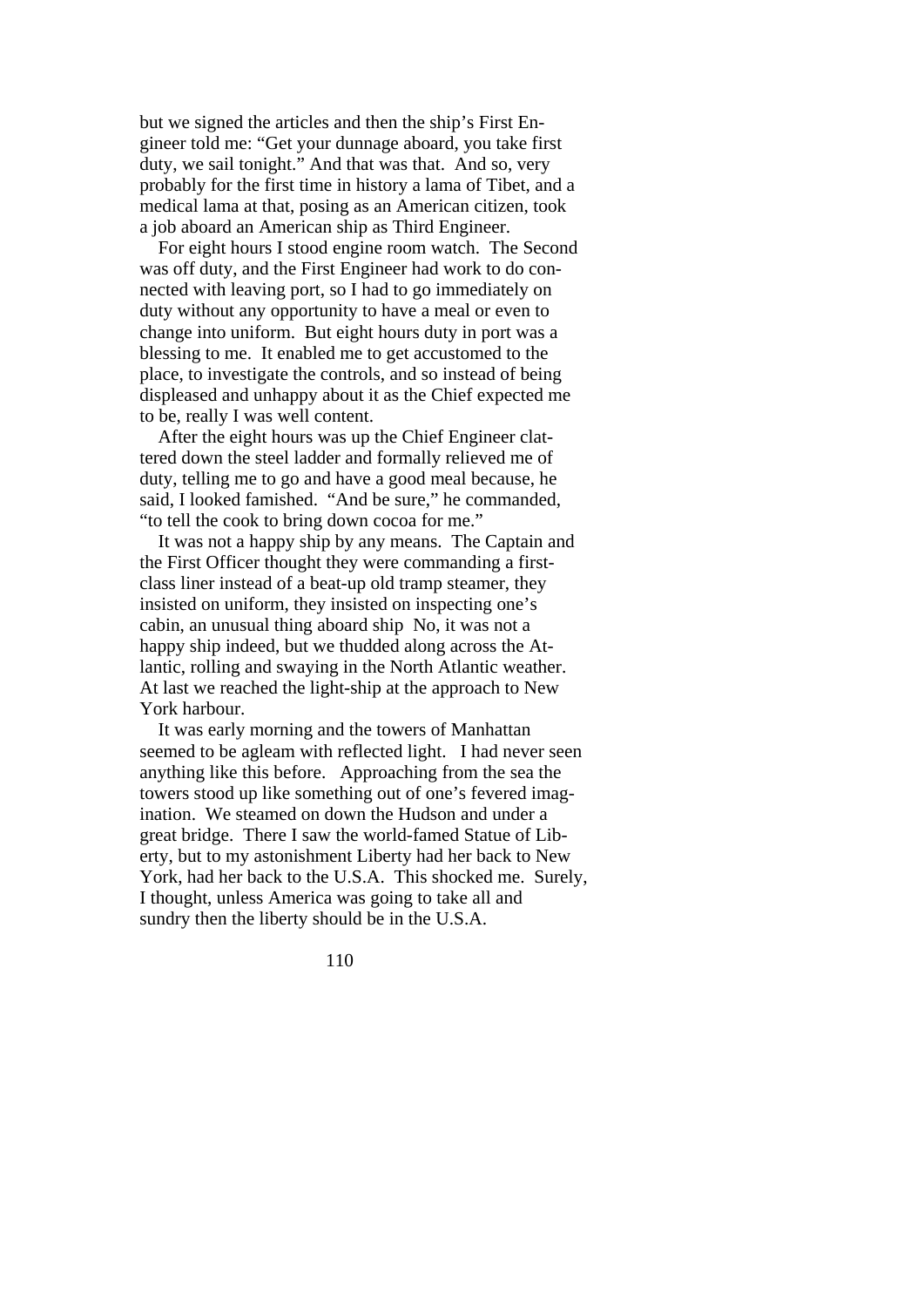We reached our berth after much shoving and towing by small tugs with a big "M" on the funnel. Then there was the roaring of motors, great trucks arrived, the cranes started to work as a shore crew came aboard. The Chief Engineer came and begged me to sign on, offering me promotion to Second Engineer. But no, I told him, I had had enough of that ship, some of the deck officers had indeed been an unpleasant lot.

 We went to the shipping office and signed off, and the Chief Engineer give me a wonderful reference saying that I had shown great devotion to duty, that I was efficient in all branches of engine room work, and he made a special note that he invited me to sign on again with him at any time in any ship because, he wrote, I was a "great shipmate."

 Feeling quite warmed by such a farewell from the Chief Engineer and carrying my heavy cases I went out of the docks. The din of traffic was terrible, there were shouting people and shouting policemen, and the whole place seemed to be absolutely mad. First I went to a ships hostel, or, more accurately it should be described as a seamen's hostel. Here again there was no sign of hospitality, no sign of friendship, in fact with quite average politeness, I thought, I thanked the person for handing me the key to a room. He snarled back at me, "Don't thank me, I"m just doing my job, nothing more."

 Twenty-four hours was the limit that one could stay in that hostel, forty-eight if one was going to join another ship. So the next day I picked up my cases again, went down in the elevator, paid off the surly reception clerk, and walked out into the streets.

 I walked along the street being very circumspect because I was, frankly, quite terrified of the traffic. But then there was a terrific uproar, cars sounding their horns, and a policeman blowing his whistle, and at that moment a great shape mounted the sidewalk, hit me and knocked me down. I felt the breaking of bones. A car driven by a driver under the influence of drink had come down a one-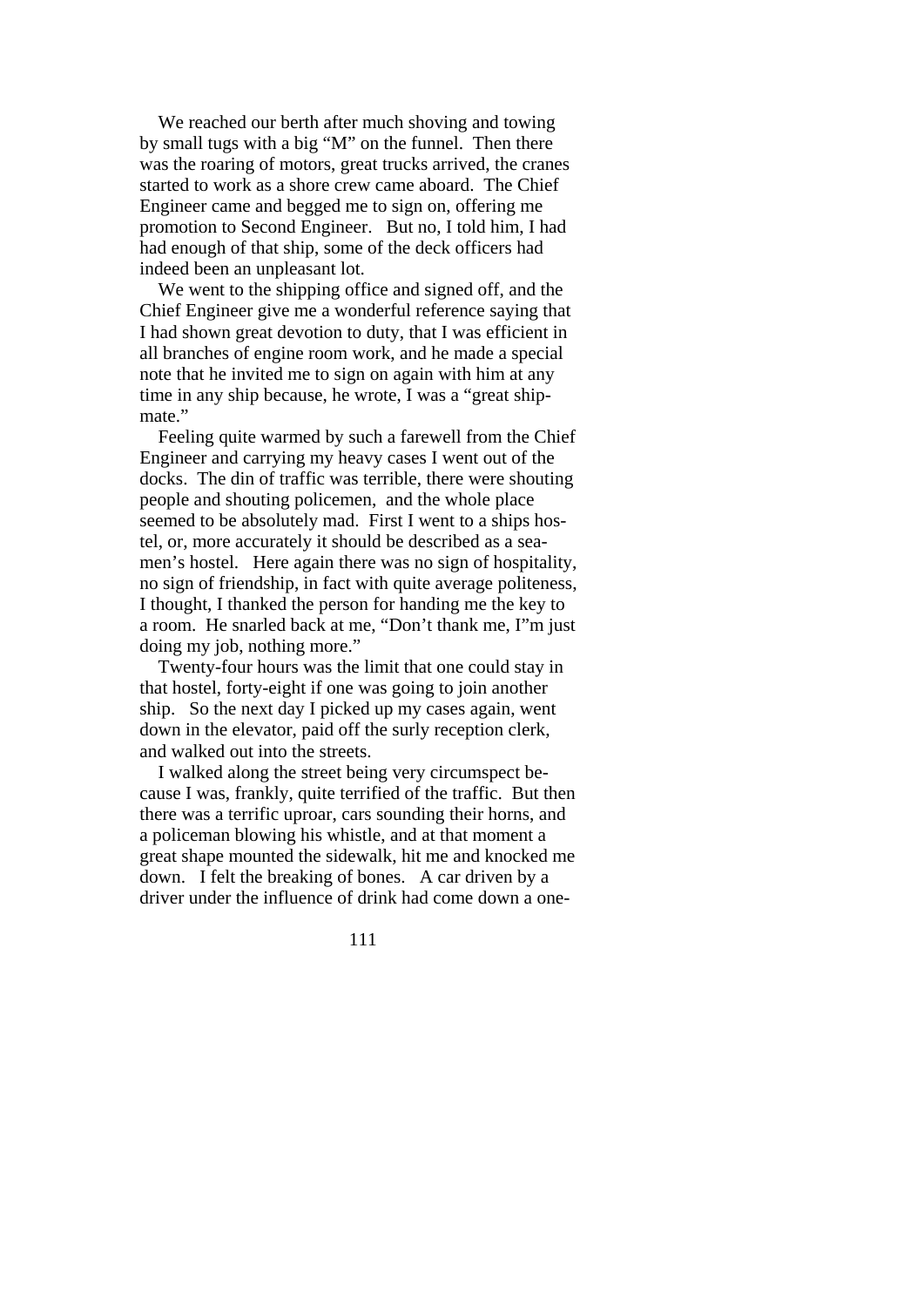way street, and as a last attempt to avoid hitting a delivery truck had mounted the sidewalk and knocked me over

 I awakened much later to find myself in a hospital. I had a broken left arm, four ribs broken, and both feet smashed. The police came and tried to find out as much as they could about the driver of the car—as if I had been his bosom friend! I asked them about my two cases and they said quite cheerily, "Oh no, as soon as you were knocked down, before the police could get to you, a guy slithered out of a doorway, grabbed your cases and went off at a run. We didn't have time to look after him, we'd got to get you off the sidewalk because you were obstructing the way."

 Life in the hospital was complicated. Because of the rib injuries I contracted double-pneumonia and for nine weeks I lingered in that hospital making a very slow recovery indeed. The air of New York was not at all like that to which I was accustomed, and everyone kept all the windows closed and the heat turned on. I really thought I was going to die of suffocation.

 At last I made enough recovery to get out of bed. After nine weeks in bed I was feeling dreadfully weak. Then some hospital official came along and wanted to know about payment! She said, "We found \$260 in your wallet and we shall have to take two hundred and fifty of that for your stay here. We have to leave you ten dollars by law, but you'll have to pay the rest." She presented me with a bill for over a thousand dollars.

 I was quite shocked and complained to another man who had come in after her, a man who appeared to be some senior official. He shrugged his shoulders and said, "Oh well, you"ll have to sue the man who knocked you down. Its nothing to do with us." To me that was the epitome of foolishness because how could I trace the man when I hadn't seen him? As I said, I had more money in my cases, and the only reply was, "Well, catch the man and get your cases back from him." Catch the man—after nine weeks in hospital, and after the police apparently had failed to make any worthwhile attempt to catch him. I was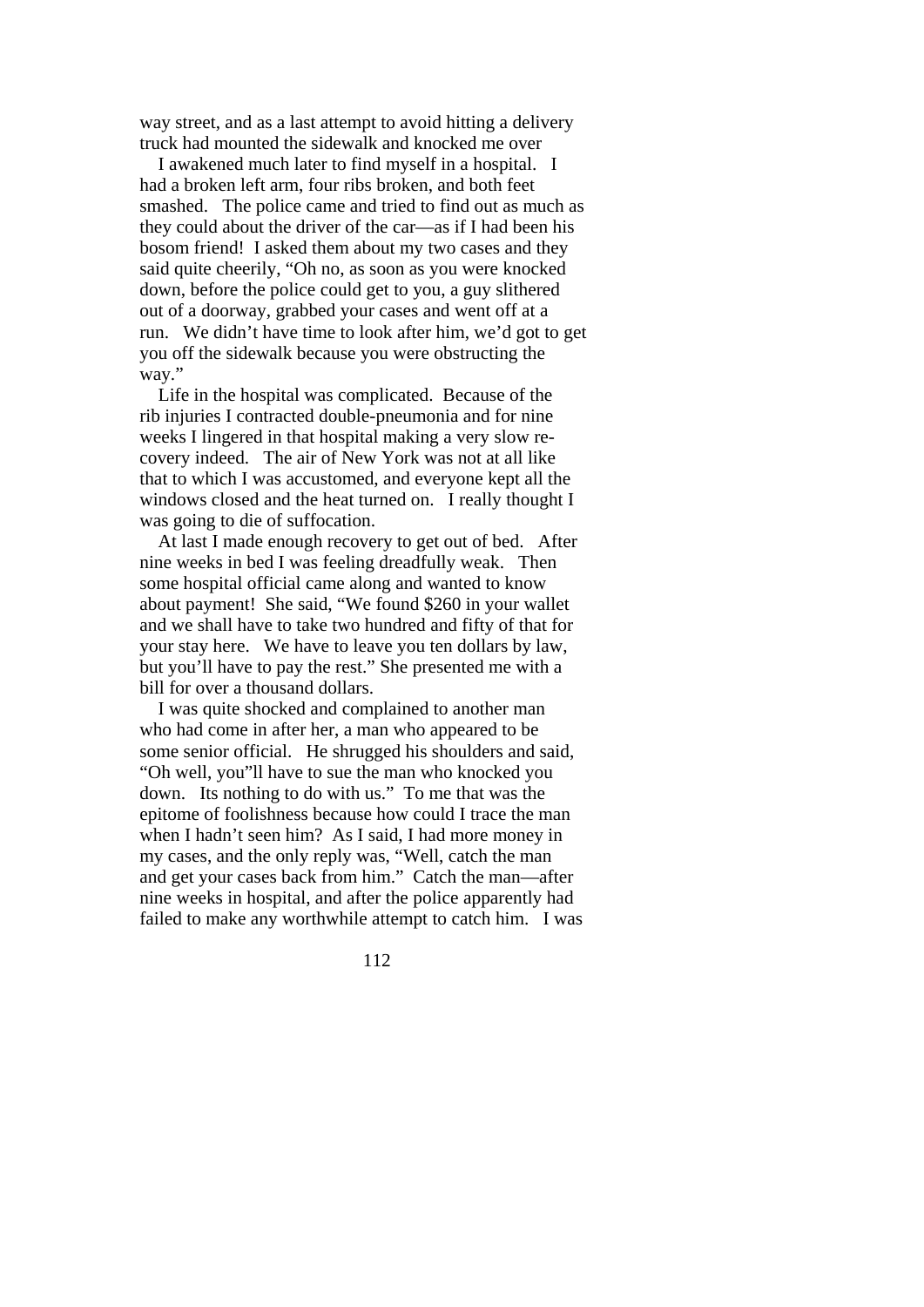quite shocked, but I was to be shocked even more. The man—the senior official—produced a paper and said, "You are being released from hospital now because you have no money for any further treatment. We can't afford to keep you foreigners here unless you can pay. Sign here!" I looked at him in shock. Here was I, the first day out of bed for nine weeks, I had had broken bones and doublepneumonia, and now I was being turned out of hospital. There was no sympathy, no understanding, and instead I was literally—and I mean this quite literally—turned out of hospital, and all I had was a suit of clothes I was wearing and a ten dollar bill.

 A man in the street to whom I explained my problem jerked a thumb in the direction of an employment agency, and so I went there and climbed up many stairs. At last I got a job with a very very famous hotel indeed, a hotel so famous that almost anyone in the world will have heard of it. The job-washing dishes. The pay—twenty dollars a week and one meal a day, and that one meal a day was not the good stuff that guests had, but the bad stuff left by guests or which was not considered fit for the guests. On twenty dollars a week I could not afford a room, so I did not bother about such things, I made my home wherever I happened to be, trying to sleep in a doorway, trying to sleep beneath a bridge or under an arch, with every so often the prod of a policeman's night stick in my ribs, and a snarling voice bidding me to get out of it and keep moving.

 At last, by a stroke of luck, I obtained a job with a radio station. I became a radio announcer, talking to the whole world on the short waves. For six months I did that, and during that six months I obtained from Shanghai papers and belongings which I had left with friends there. The papers included a passport issued by the British authorities at the British Concession.

 But, as I began to feel, I was wasting my time as a radio announcer, I had a task to do, and all I was earning now was a hundred and ten dollars a week which was a great advance over twenty dollars a week and one meal, but I decided to move on. I gave the radio station adequate time 113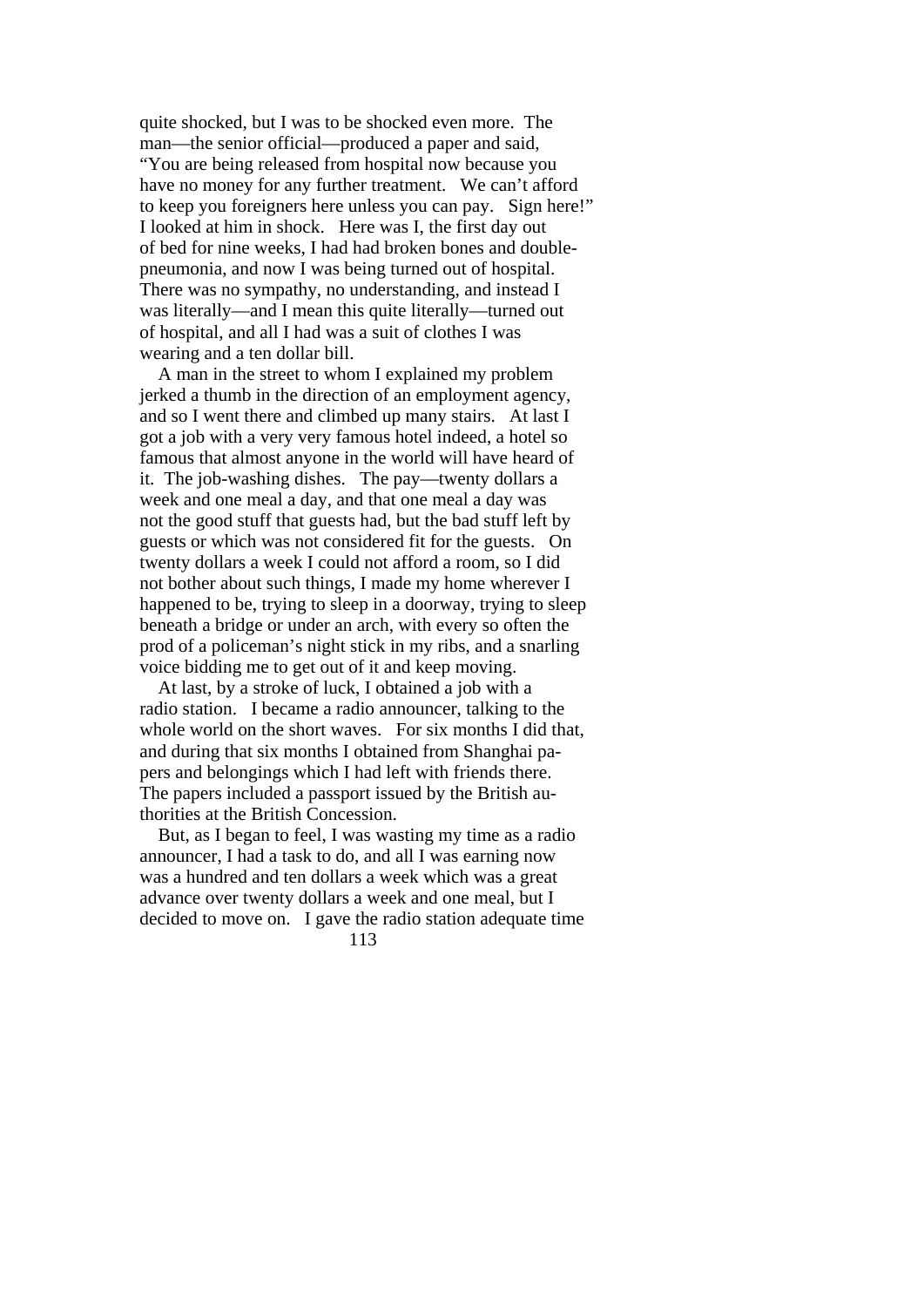to obtain a suitable replacement for me, and when I had trained him for two weeks I left.

 Fortunately I saw an advertisement wanting people to drive cars, so I answered the advertisement and found that I could take a car and drive it all the way to Seattle. There is no point in recounting the journey now, but I drove safely to Seattle and got a bonus for careful driving and for turning in the car without a single scratch on it. And then—I managed to go on to Canada.

> So ends the second book The First Era.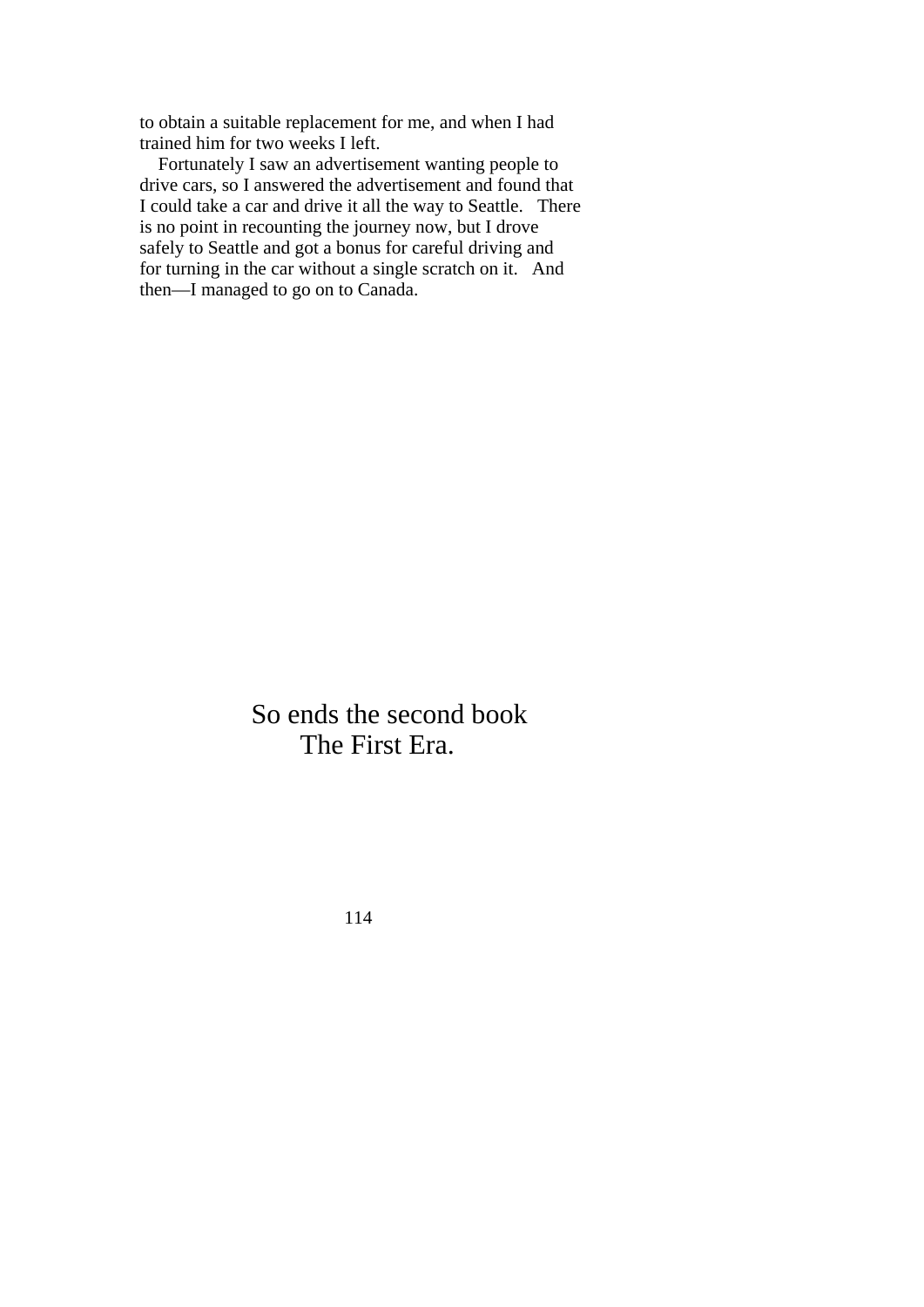## BOOKTHREE

The Book of Changes.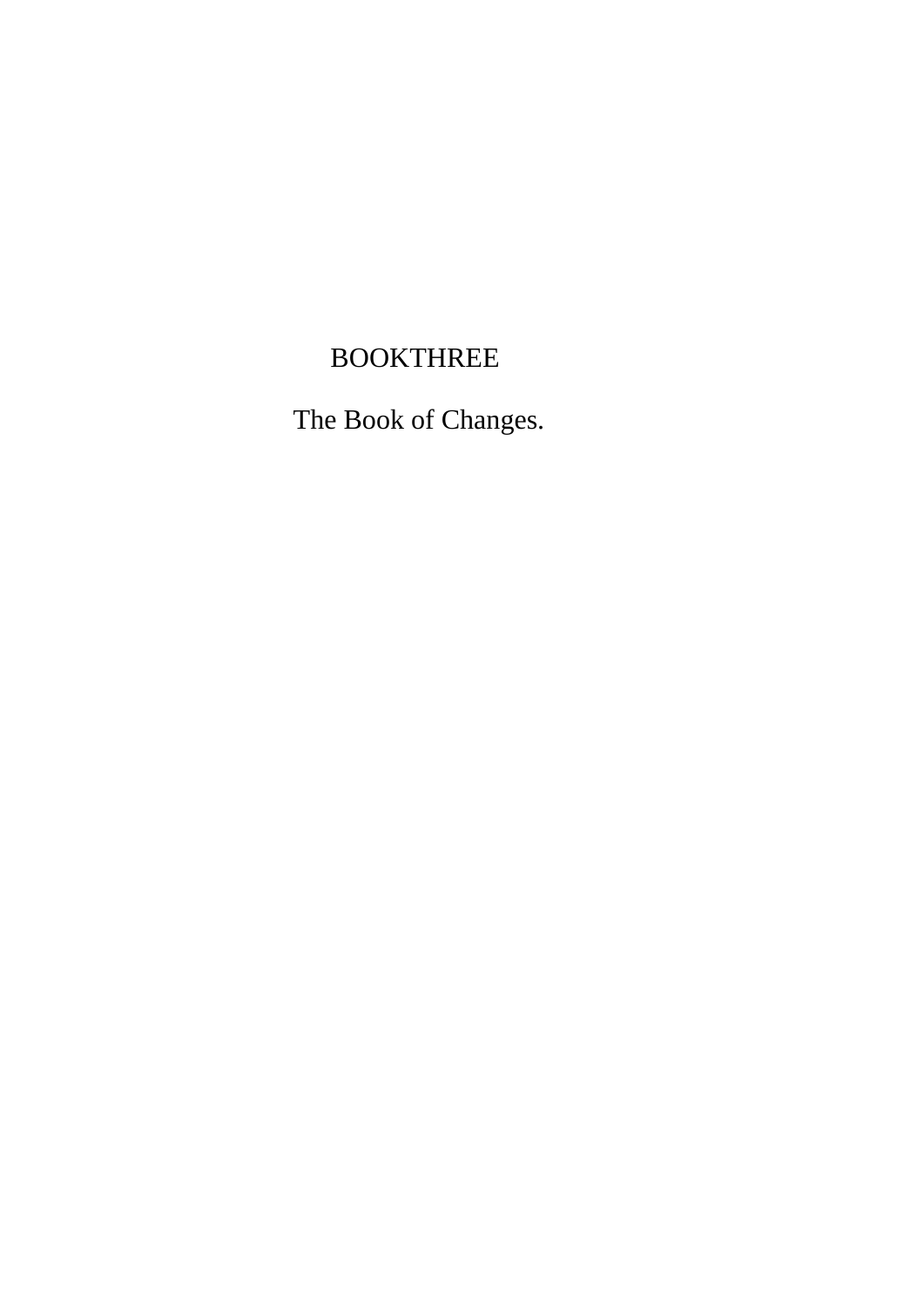"Let not thy sorrows obtrude on to those who have left this World of Man."

"Name no names, for to name those who have passed beyond this realm is to disturb their peace."

"Wherefore it is that those who are mourned suffer greatly from those who mourn."

"Let there be Peace."

....

It also makes Good Sense, the Law of Libel being what it is! Wherefore I say unto you— Names shall not be named.

PAX VOBISCUM.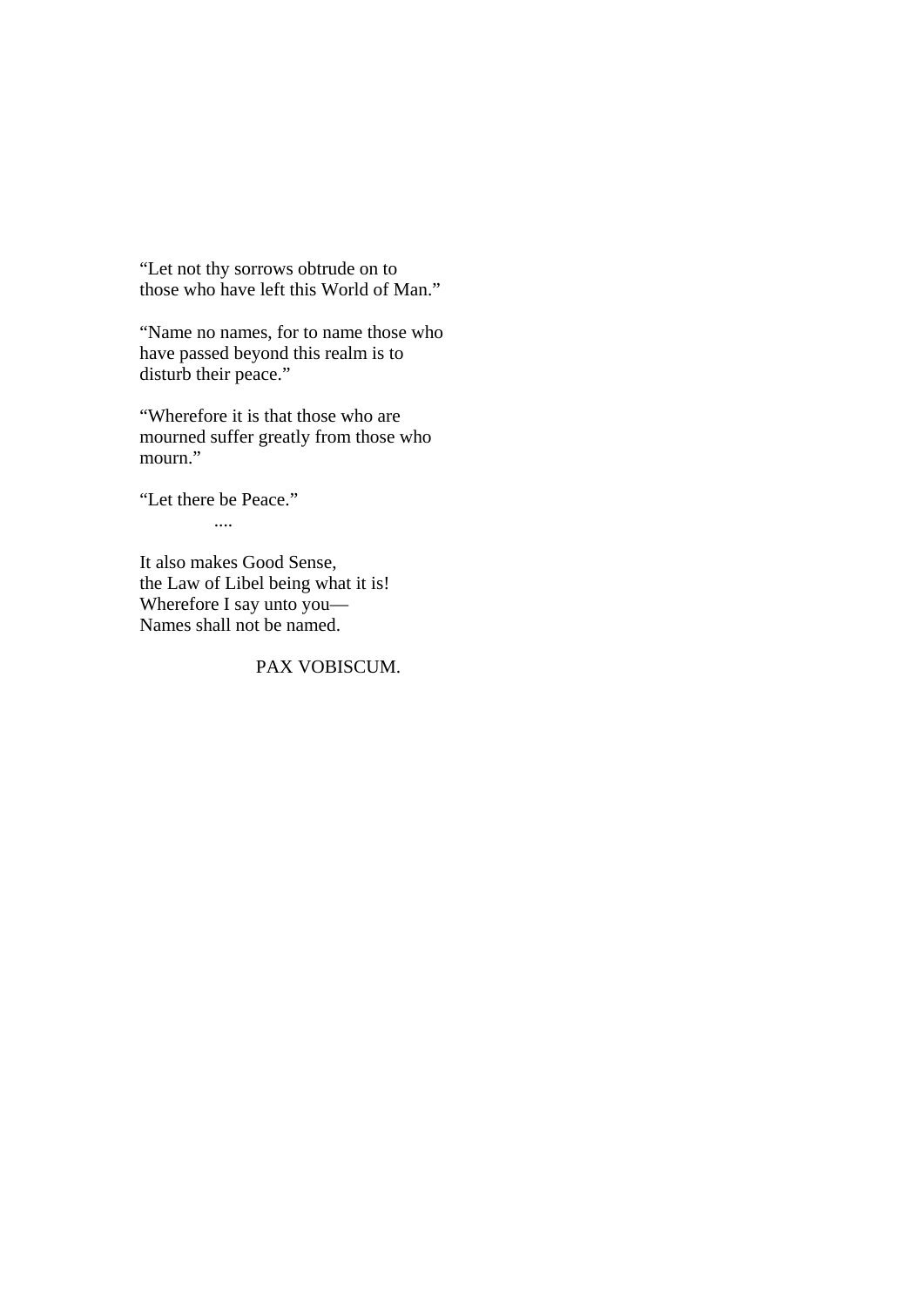## CHAPTER SEVEN

 There is little point in describing how I made my way through Canada, all the way through the Rocky Mountains, and all along to Winnipeg, to Thunder Bay, Montreal, and Quebec City. Thousands of people—tens of thousands of peope—have done that. But I did have some unusual experiences which I may yet write about, although that is not for this moment.

 In my journey through Canada it was borne upon me that I should make my way to England. I was convinced that the task which I still had to do had to start in England, a little place which I had seen only from afar from the porthole of a ship leaving Cherbourg and heading out into the English Channel before turning for the U.S.A.

 In Quebec I made inquiries and managed to obtain all necessary papers such as passport, work permit, and all the rest. I also managed to obtain a Seaman's Union card. Again, there is no point in going into details of how I obtained these things. I have in the past told bureaucrats that their stupid system of red tape only strangles people who have all papers legitimately; in my own case I state emphatically that the only time I have had any diffculty at all entering a country was when my papers were in order. Here in Canada, when I used to be more mobile and could go to the U.S.A., there was always difficulty with my papers; there was always something wrong, something for the Immigration officer to quibble about. So, bureaucrats are parasites who should be eliminated like lice. Hey! That would be a good idea, too, wouldn't it?

 I made my way back to Montreal and there, with my papers perfectly in order I was able to get aboard a ship as a deckhand. The pay was not wonderful, but my own idea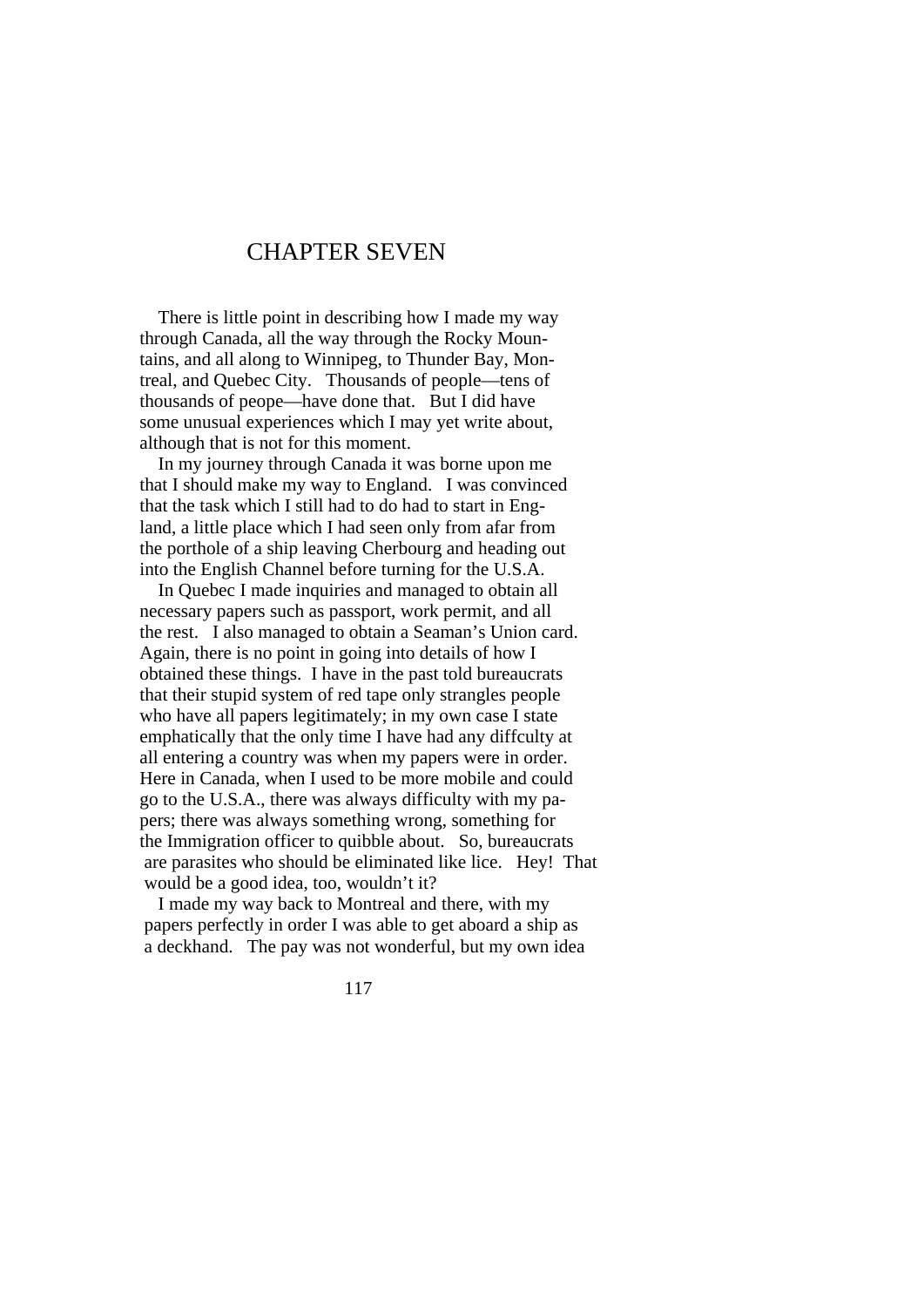was that I wanted to get to England, and I had no money for a ticket, therefore any pay was better than having to pay.

 The work was not too hard, it consisted merely of rearranging cargo and then knocking wedges into hold covers. Soon we were steaming up the English Channel, and not too long after we turned into the Solent on our way to Southampton. I was off duty at the time and was able to sit in the stern and look out across the English scenery which attracted me considerably, the English scenery seemed to me to be of the greenest of greens—at that time I had not seen Ireland which can beat the English scenery any time—and so I was quite entranced.

 The Military Hospital at Netley intrigued me vastly. I thought from the water that it must be the home of a king or someone of such status, but a member of the crew with quite a loud laugh soon told me that this was just a hospital.

 We went up past Woolston on the right, and Southampton on the left. I was interested to see at Woolston the home of the supermarine flying boats which were making very much of a name for themselves in the Far East.

 Soon we docked in Southampton, and officials came aboard, checked the ship's papers and examined the crews" quarters. Finally we were given clearance to go ashore and I was on the point of leaving but was called back for Immigration check once again. The officer looked at my papers and was very friendly and approving when in answer to his question, "How long are you staying?" I replied, "I am going to live here, sir." He put the necessary stamps on the passport and gave me directions for seamen's lodgings.

 I walked out of the Immigration office and stood for a moment taking a last look at the old freighter on which I had arrived from the New World to the Old. A Customs officer started to move across with a smile on his face, and then suddenly there was a stunning blow at my back and I reeled against a wall, dropping my two cases as I did so.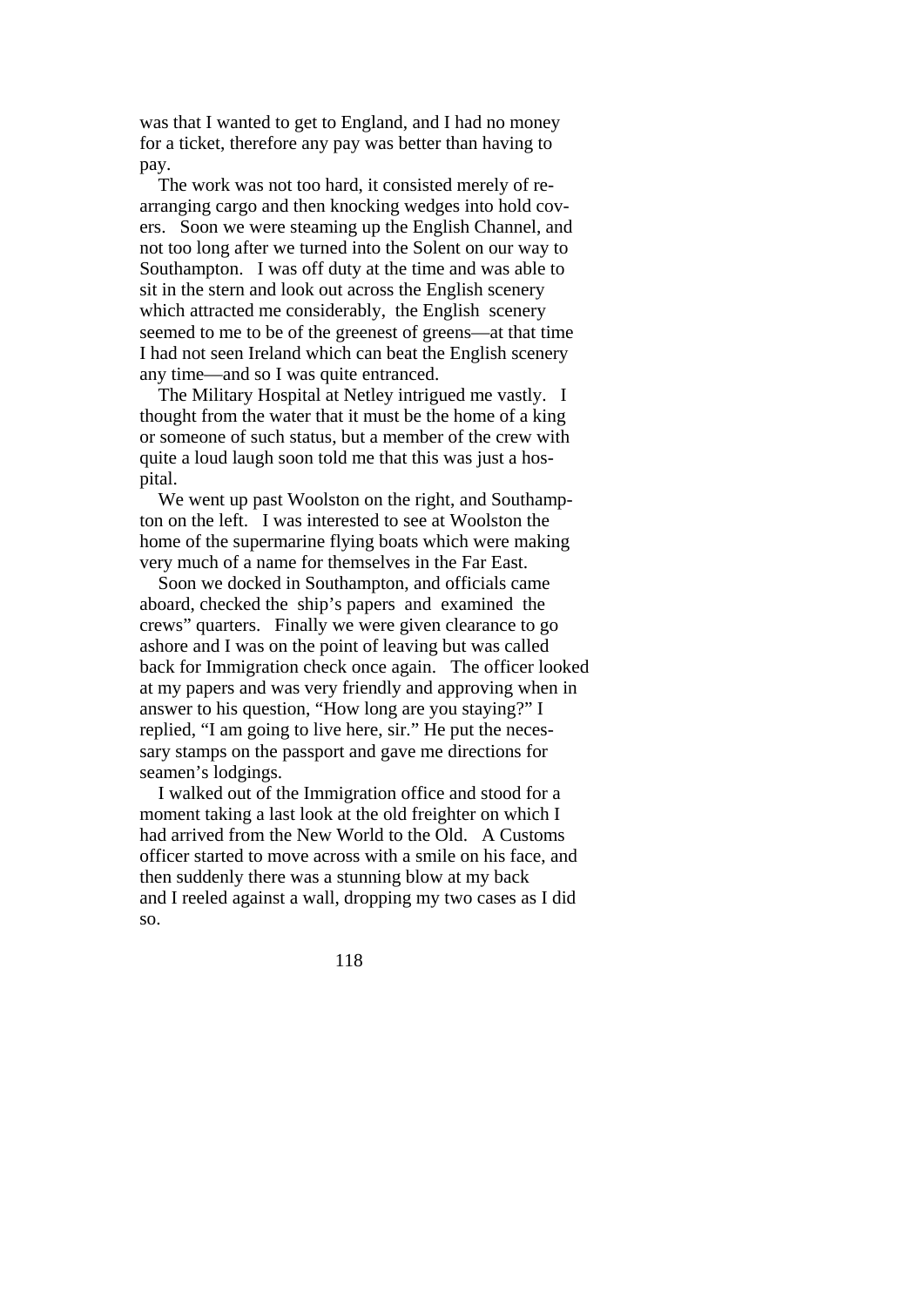Gathering my scattered wits I turned around and saw a man sitting at my feet. He was a senior Customs officer who had been hurrying to work and had misjudged his distance trying to get in the door. I went to help him up and he struck my outstretched hands with a fury of hatred. I recoiled in complete astonishment, the accident was not my fault, I was just standing there inoffensively. But I picked up my cases to move on when he yelled at me to stop. He called two guards to detain me. The Customs officer I had seen in the office hurried out and said, "Its quite all right, sir, quite all right. His papers are in order." The senior official seemed to go black in the face with fury, and no one could get a word in. On his orders I was taken to a room where my cases were opened and everything thrown on to the floor. He found nothing wrong here. So he demanded my passport and other papers. I gave them to him and he leafed through them and then snarled that I had a visa and a work permit and I didn't need both. With that he tore my passport across and threw it in the garbage bin.

 Suddenly he stooped, picked up all the papers and crammed them in his pocket so that, I suppose, he could destroy them elsewhere.

 He rang a bell and two men came from the outer office. "this man has no papers," said the senior officer, "he will have to be deported. . . ." "But," said the officer who had stamped my papers, "I saw them, I stamped them myself." The senior turned to him enraged and said such things that made the poor man turn pale. And so eventually I was taken to a cell and left there.

 The next day a simpering young idiot from the Foreign Office came, stroked his baby face and agreed with me that I must have had the necessary papers. But, he said, the Foreign Office could not have trouble with the Immigration Office so I would have to be sacrificed. The best thing I could do, he said, would be to agree that my papers had been lost overboard, otherwise I should be lodged in prison for quite a time and after the end of my sentence I should still be deported. Two years in prison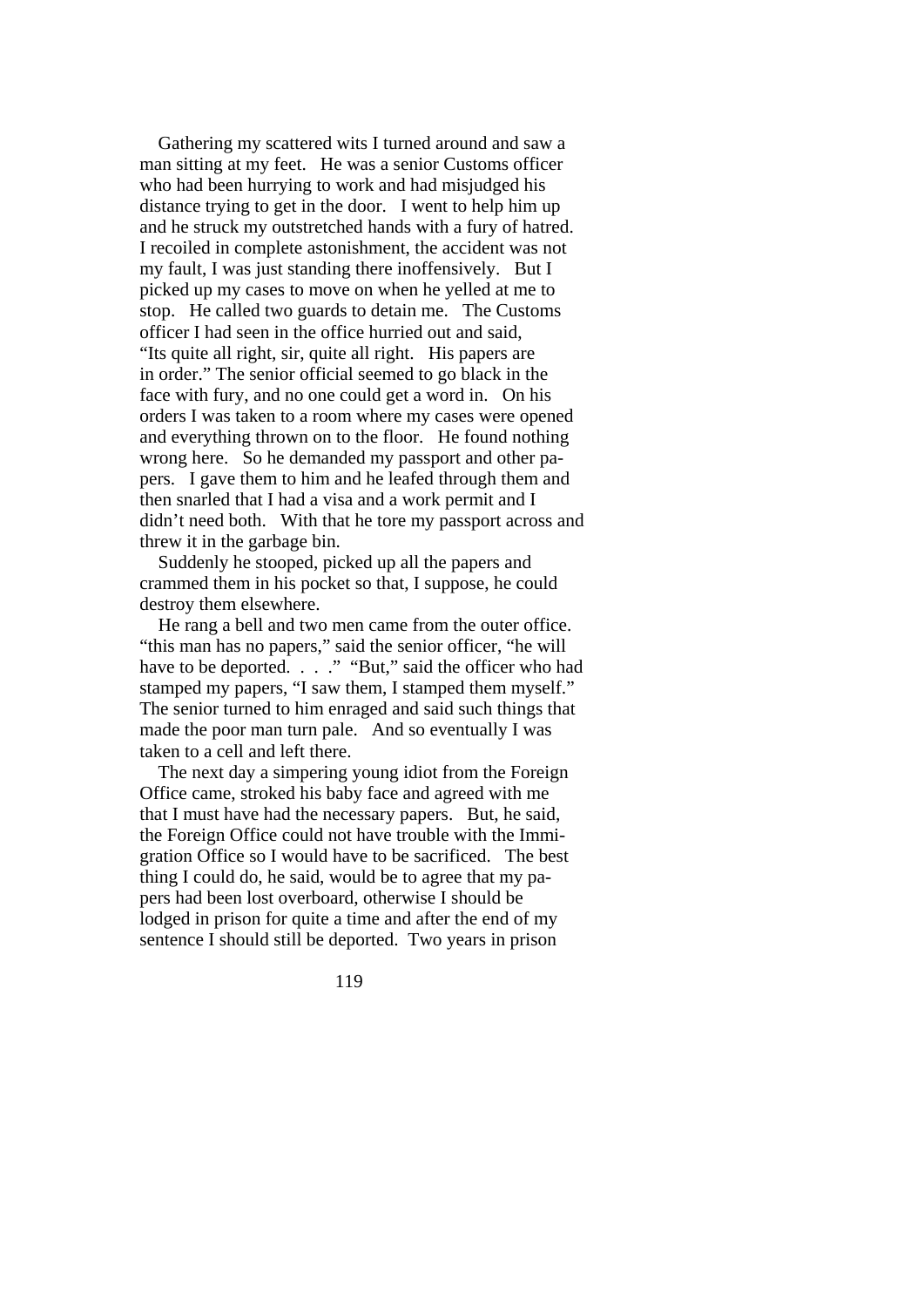was a thought that did not suit me at all. So I had to sign a paper saying that my passport had been lost at sea.

 "Now," said the young man, "you will be deported to New York." This was too much for me because I had left from Montreal and Quebec, but the answer was quick; I had to go to New York because if I went to the Province of Quebec and told my story the press might get hold of it and make a commotion, because the press were always avid for anything sensational—not from a point of view of doing anyone any good but just because the press thrived —and thrive—-on sensation and on trouble.

 I was kept in a cel1 for a time, and then one day I was told I was to be deported the next day. In the morning I was led out of the cell and the senior officer was there beaming with joy that he, petty little bureaucrat that he was—had managed to subvert justice to his own wishes.

 In the afternoon I was taken to the ship, and told that I would have to do work, and it would be the hardest work aboard ship, trimming coa1 in the bunkers of one of the oldest of old coal burners.

 Then I was taken back to the cell because the ship was not yet ready to leave and the Captain could not accept me aboard until an hour before departure time. Twentyfour hours later I was taken to the ship and locked in a very small cabin where I was kept until the ship sailed beyond territorial limits.

 After a time I was released from the cell, for that is what the small cabin was, and then given a battered shovel and rake and told to clean out the clinkers, etcetera.

 So I sailed back across the Atlantic, back toward New York, and as the first loom of land appeared in the morning the Captain sent for me and spoke to me alone. He told me that he agreed I had been unjustly treated. He told me that the police were coming aboard to arrest me and I would be sentenced for illegal entry into the U.S.A., and then after serving a sentence I would be deported to China. He looked about him, and then went to a drawer in his desk saying, "A man like you can easily escape if you |want to. The biggest difficulty is the handcuffs. Here is a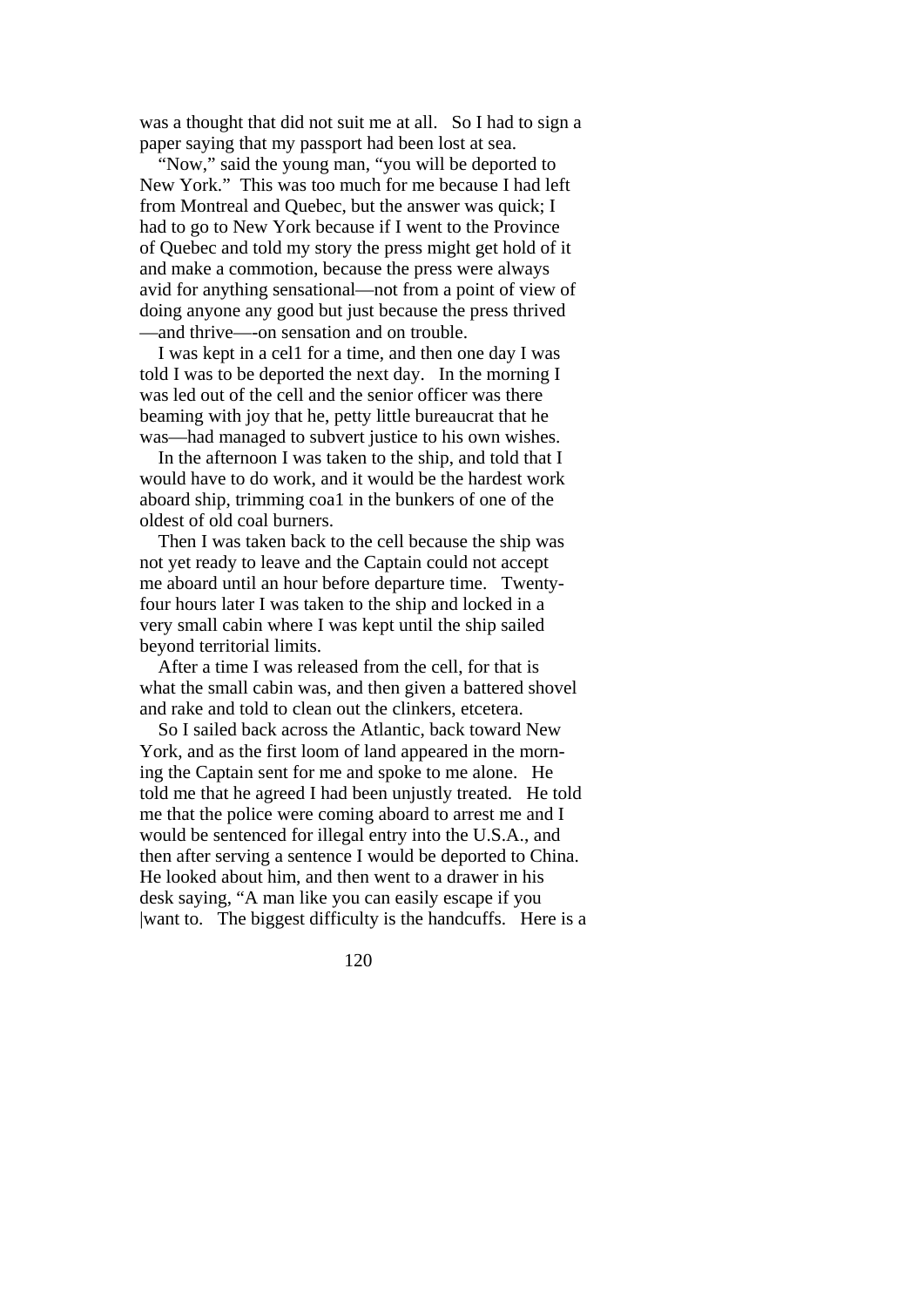key which will fit American handcuffs, I will turn away and you can take the key. As you can understand I cannot give you the key, but if you take it—well, I need know nothing about it."

 So saying he turned, and I quickly pocketed the key. That Captain was a very decent man indeed. As the U.S. police came aboard checking their handcuffs he told them that I was not likely to cause any trouble, he told them that in his own opinion I had done nothing wrong and I was just being framed by an unpleasant immigration officer. The senior policeman laughed cynically and said that he quite agreed, every man was being framed by someone else, and with that he snapped the handcuffs on my wrists and gave me a rough punch toward the Jacob's ladder—the ladder by which pilots and policemen enter and leave ships still at sea.

 With some difficulty I managed to get down the ladder although the police were expressing hopes that I would fall in and they would have to fish me out. Aboard the police launch I was roughly pushed down in the stern. Then the two policemen went about their job of filling in a report and turning their launch towards the shore.

 I waited my chance until the wharves were near, and then when the police were not looking in my direction I just jumped over the side.

 The water was dreadful. There was a thin, scum of oil and filth on the surface, filth which was the sewage of the ships and liners docked there, filth which had blown off the wharves, floating newspapers, floating boxes, bits of coke, all manner of strange pieces of wood just floating by. I dived deep and managed to get hold of the key and unlock the handcuffs which I let drop to the bottom of the harbour.

 I had to come up for air, and as I broke surface there was a fuselage of shots quite close to me, so close that one of the bullets spattered water in my face. So, with a quick gulp of air, I sank down again and struck out not for the closest ward-pilings, but one rather more distant with the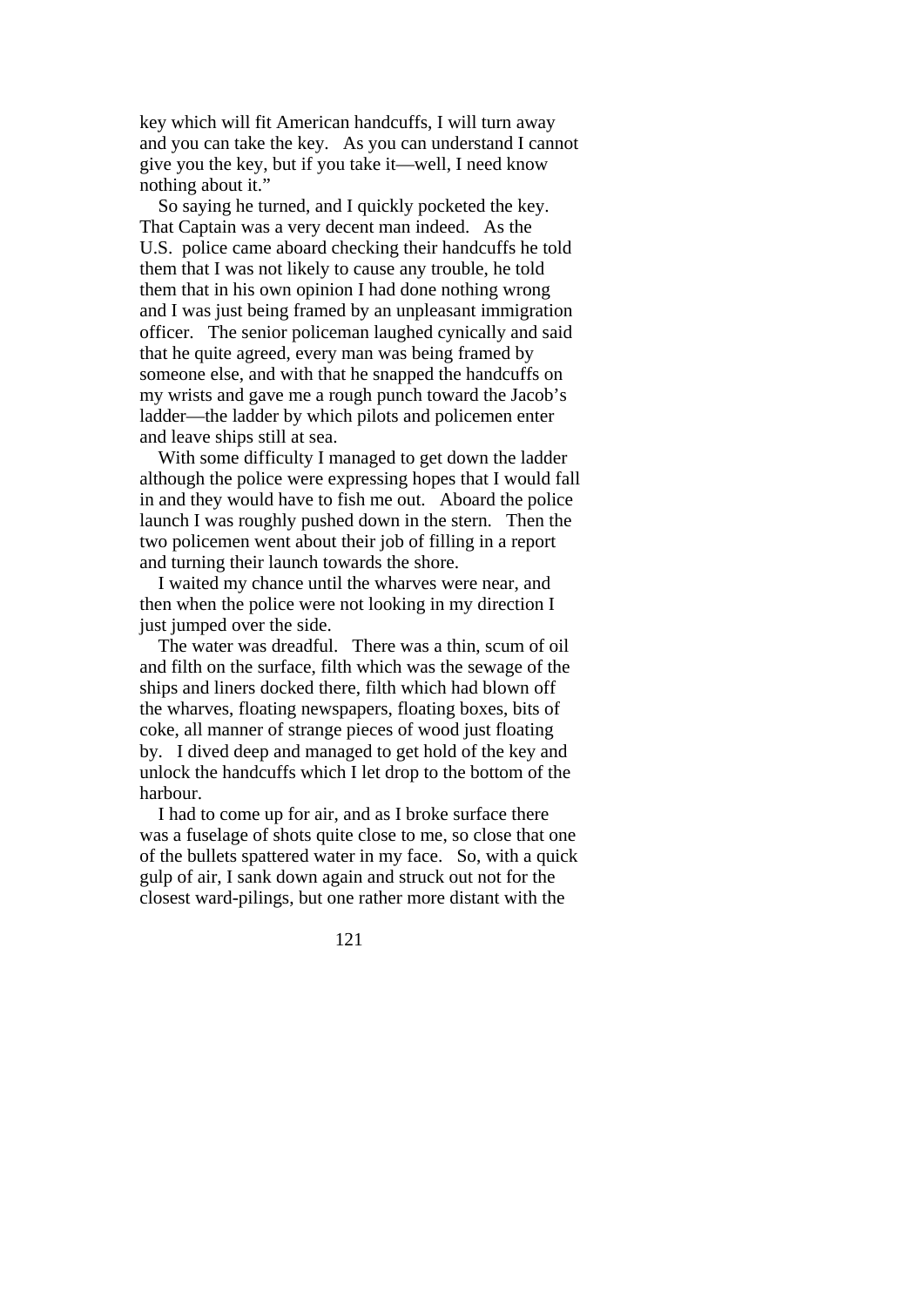thought that the police would expect me to swim for the nearest.

 Slowly I let myself rise to the surface until only my mouth and chin were above water. Then again I took a deep breath, and another, and another. No shots came my way, but I could just barely see the police launch cruising about in front of the nearer wharf.

 Gently I let myself sink again and swam slowly—to conserve my air supply—to the wharf.

 There was a sudden bump, and instinctively my hands went out and clasped on that which I had bumped my head. It was a mess of half-sunken timbers which apparently had fallen from the partly ruined wharf above me. I clung to that with just my face out of the water. Slowly, as I could hear no sound, I sat up and in the distance I could see the police launch which had been joined by two others prowling about beneath the piles of the other wharf. On top of the wharf armed police were dashing around searching various buildings.

 I kept still because suddenly a boat came along with three policemen in it. They were rowing silently. One of the policemen had a pair of binoculars and he was scrutinising all the wharves in the area. Slowly I slid off the beam and let myself sink in the water so that only my nose and mouth were above the surface. Eventually I raised my head a bit and the boat was a long way away. As I looked I heard a shout, "Guess the guy's a stiff by now, we'll pick up his body later."

 I lay again on the beam shivering uncontrollably in the coldness of wet clothing and the stiff breeze which blew across me.

 When darkness was falling I managed to get on to the top of the wharf and darted for the shelter of a shed. A man was approaching and I saw he was a Lascar, and he looked quite friendly so I gave a low whistle. He strolled nonchalantly on and, quite without purpose it seemed, he edged toward my hiding place. Then he stooped to pick up some pieces of paper which were lying about. "Come out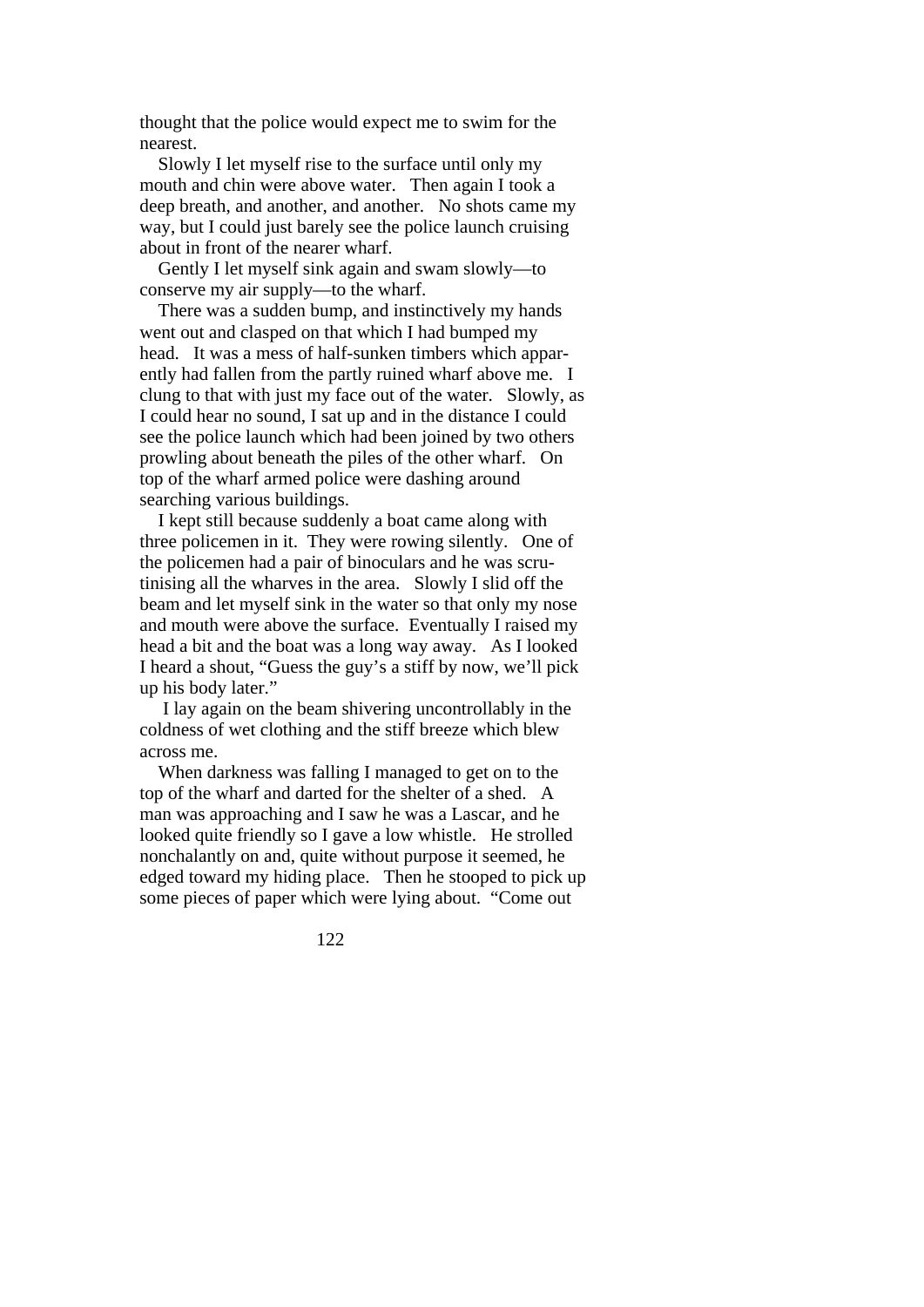cautious like," he said, "a coloured gentleman is waiting with a truck, he''ll get you out of this."

Well, eventually I did get out of it, but I was in a sorry state indeed, I was suffering from exhaustion and from exposure. I got into the garbage truck, a tarpaulin stretched over me, and a whole load of garbage dumped on top!

 The coloured man took me to his home and I was well looked after, but for two days and nights I slept the sleep of the totally exhausted.

 During my exhaustion, while the physical body was repairing itself, I made an astral journey and saw my beloved Guide and friend, the Lama Mingyar Dondup. He said to me, "Your sufferings have truly been great, too great. Your sufferings have been the sour fruit of man's inhumanity to Man, but your body is getting worn out and soon you will have to undergo the ceremony of transmigration."

 In the astral world I sat and my companion sat with me. I was told more.

 "Your present body is in a state of collapse, the life of that body will not continue much longer. We feared that such conditions would prevail in the wild Western world that you would be impaired, and so we have been looking about for a body which you could take over and which in time would reproduce all your own features.

 "We have determined that there is such a person. His body is on a very very low harmonic of your own, otherwise, of course, a change could not take place. The bodies must be compatible, and this person has a body which is compatible. We have approached him in the astral because we saw that he contemplated suicide. It is a young Englishman who is very very dissatisfied with life, he is not at all happy with life, and for some time he has been trying to decide on the most painless method of what he calls 'self-destruction." He is perfectly willing to leave his body and journey here to the astral world provided he doesn't lose by it!

"We persuaded him a little time ago to change his name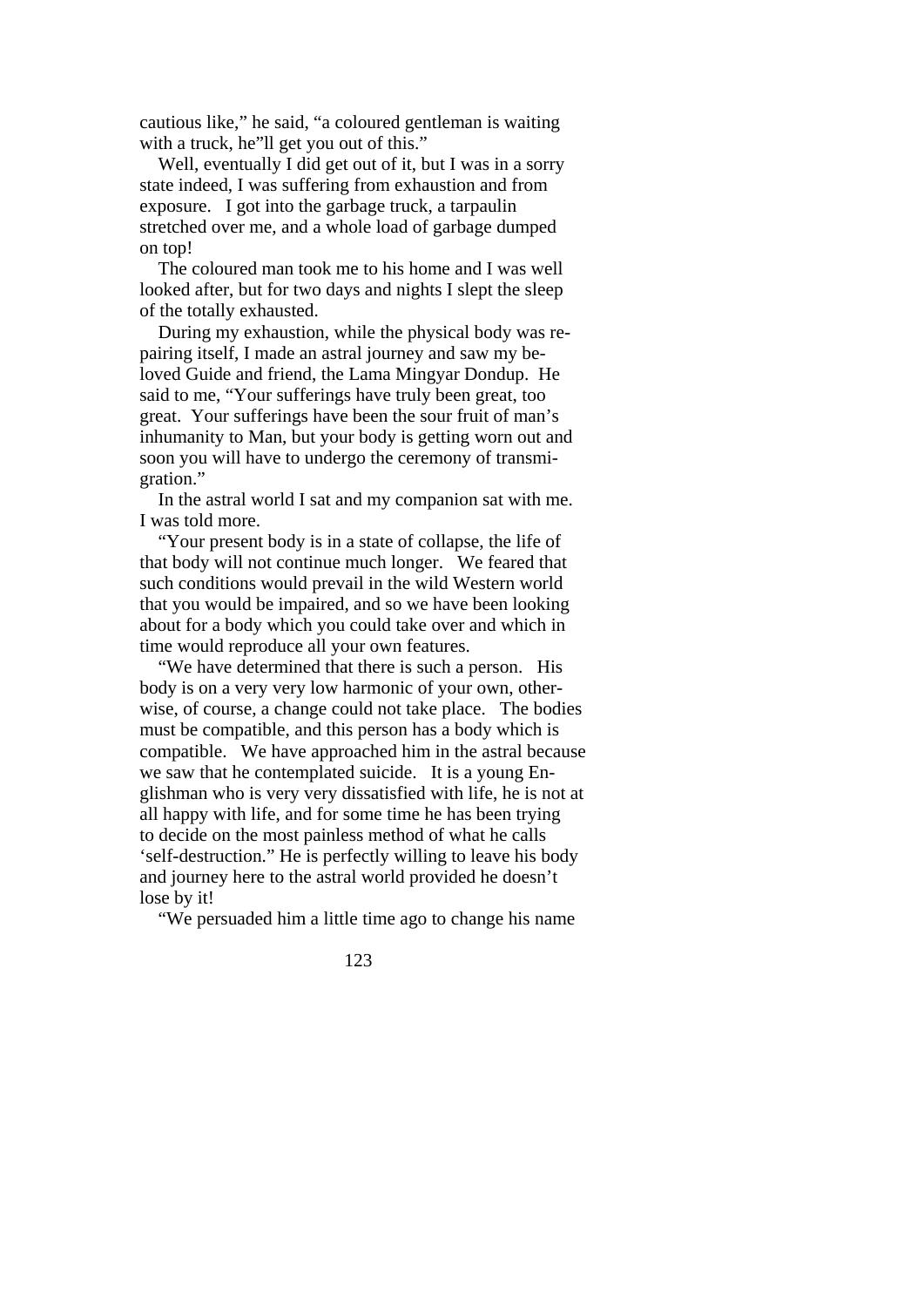to that which you are now using, so there are a few more things to be settled and then—well, you will have to change bodies."

 It was very, very necessary, I was instructed, that I should return to Tibet before I could undergo the necessary process of transmigration. Careful instructions were given to me and when I felt well enough I went to a shipping office and took passage to Bombay. Once again was subjected to all manner of harassment because my luggage consisted of just one case. But at last I got aboard the ship and when I was in my cabin two detectives came to visit me to find out why I had only one case. Assured that I had adequate luggage in India they smiled happily and went away.

 It was most strange being a passenger aboard ship. Everyone avoided me because I was a pariah who had only one case of luggage. The others, of course, seemed to have enough luggage to stock a whole store, but I—apparently the poorest of the poor—must be a fugitive from justice, or something, to travel as I did, and so I was avoided.

 The ship went from New York all the way up along the coast of Africa and through the Straits of Gibraltar. Then we made another stop at Alexandria before entering the Suez Canal, and so on to the Red Sea. The Red Sea was terrible, the heat was murderous, and I almost got heat stroke. But finally we passed the coast of Ethiopia crossed the Arabian sea, and docked at Bombay. The noise and smell in Bombay was terrible, fantastic in fact, but I had a few friends, a Buddhist priest and a few influential people, and so my weeks stay in Bombay was made interesting.

 After the week in which I tried to recover from all the shocks and strains I had had I was put on a train and crossed India to the city of Kalimpong. I managed to drop off the train before it actually entered Kalimpong because I had been warned that the place was absolutely thronged with Communist spies and newspaper men, and new arrivals were stopped and questioned by newspaper men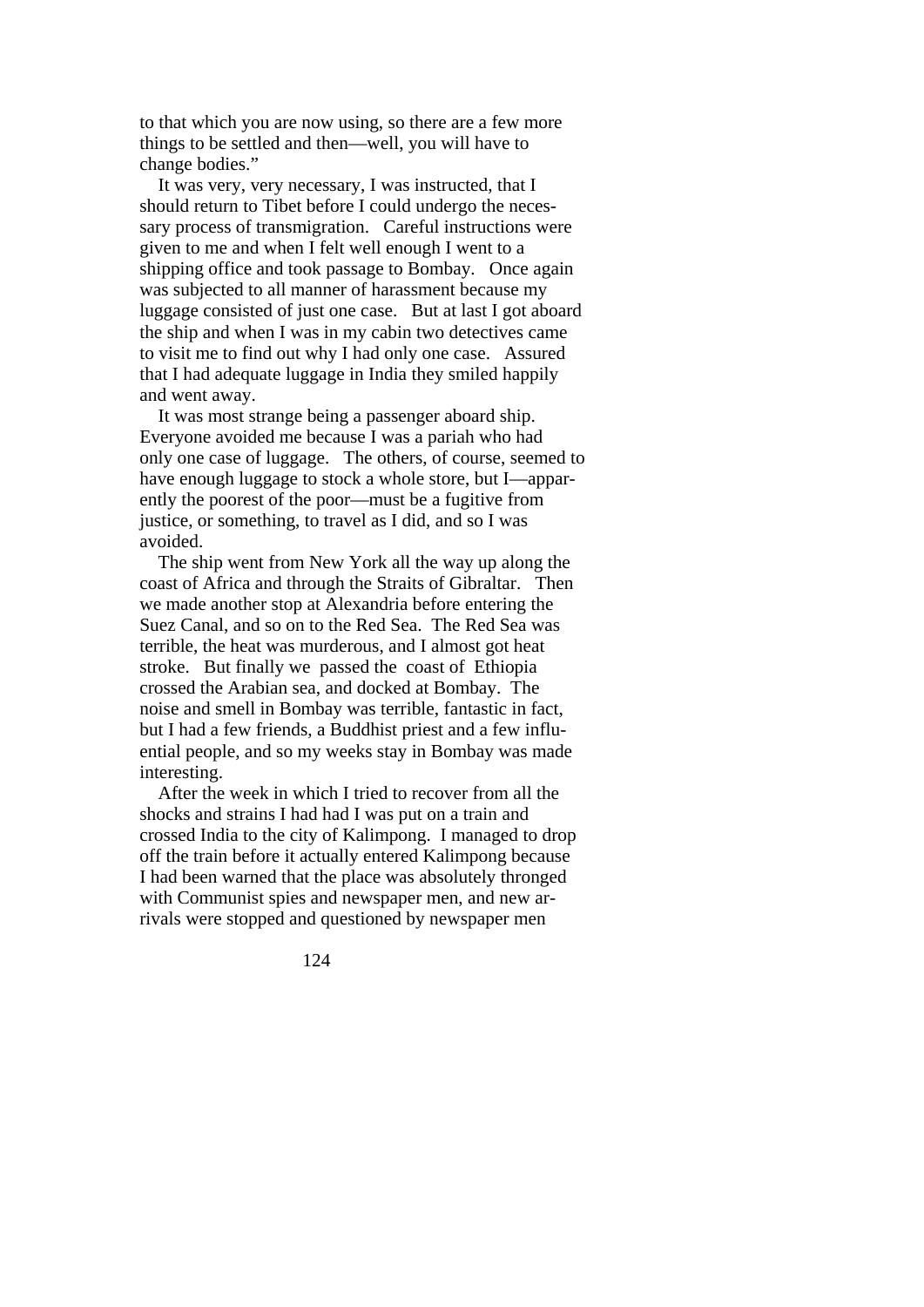and as I found to be true later—if one would not give an interview the newspaper men "invented" one without any regard whatever to the truth.

 I knew Kalimpong slightly, certainly I knew enough to get in touch with some friends and so "went underground " away from spies and away from newspaper men.

 By now my health was deteriorating very rapidly, and there were serious fears that I would not live long enough to undergo the ceremony of transmigration. A lama who had been trained at Chakpori with me was in Kalimpong and he came to my assistance with very potent herbs.

 I moved on in the company of this medical lama —and after ten weeks of hard travel we reached a lamasery overlooking the Valley of Lhasa. It was high and inaccessible, it was inconspicuous, and Communists would not bother about such a small insignificant place. Here again I rested, I rested for some seven days in all. On the morrow, I was told one day, I should journey into the astral and meet the astral body of the man whose physical vehicle I was going to take over.

 For the present I rested, and mused upon the problems of transmigration. This person's body was not of much use to me because it was HIS body and had a lot of vibrations incompatible with my own. In time, I was told, the body would conform exactly to my own body when at that same age, and if Westerners find this a difficult matter to believe or understand, let me put it like this; the Western world knows about electro-plating, and the Western world also knows about electro-typing. In the latter system an article can be immersed in a certain fluid and a special "connector" is applied opposite the article, and when current is turned on at the correct rate and amperage an exact duplicate of the original item is built up. This is known as electro-typing.

 Again, it is possible to do electro-plating. One can plate in a variety of metals, nickel, chromium, rhodium, copper, silver, gold, platinum, etcetera. One merely has to know how to do it. But the current flows from one pole to another through a liquid, and the molecules of one pole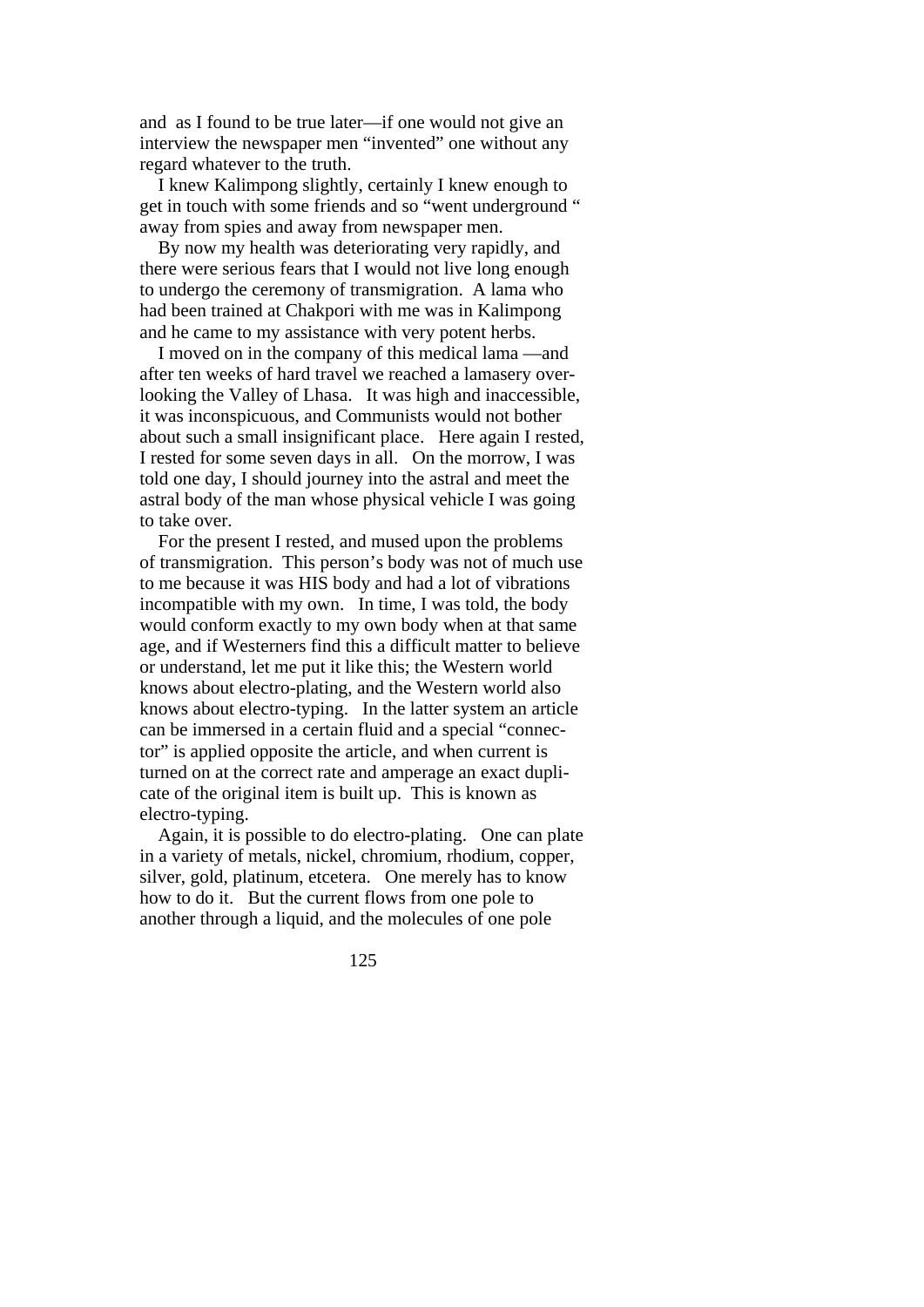are transferred to the other pole. It is a simple enough system, but this is not a treatise on electro-plating. Transmigration and the replacing molecule by molecule of the "fabric" of the host by that of the— what shall I say? new occupant is very real, it has been done time after time by those who know how. Fortunately those who know how have always been people of reliable character, otherwise it would be a terrible thing indeed if one did just take over another person's body and do harm. I felt rather smug, foolishly so perhaps, when I thought that—well, I am going to do good, I don't want to take over anyone else's silly body, all I want is peace. But it seemed there was to be no peace in my life.

 In passing, and as one who has studied all religions, I must point out that Adepts did it for life after life. The Dalai Lama himself had done so, and the body of Jesus was taken over by the Spirit of the Son of God, and it had been common knowledge even in the Christian belief until it was banned because it made people too complacent.

 From my high viewpoint in this remote isolated lamasery I could look out upon the distant city of Lhasa; quite a powerful telescope had somehow been smuggled out of the Potala and brought here, so one of my idle amusements was to use the telescope and look at the surly Chinese guards at the Pargo Kaling. I saw the troops rushing about in their jeeps, I saw through that telescope many unspeakable things done to men and to women, and I recalled with great horror that I had fought on the side of the Chinese as had many others, and now the Chinese were not behaving according to their promises, according to their avowed principles. All they thought of was violence.

 It was hard to believe, looking out of the glassless window, that this was the same Tibet, the same Lhasa, that I had known before. Here the golden Sun still struck gleaming rays through ravines in the mountains, the silvery Moon still traversed the blackness of the night sky, and the distant pinpoints of coloured light which were the stars still stabbed down through the roof of Heaven. Night birds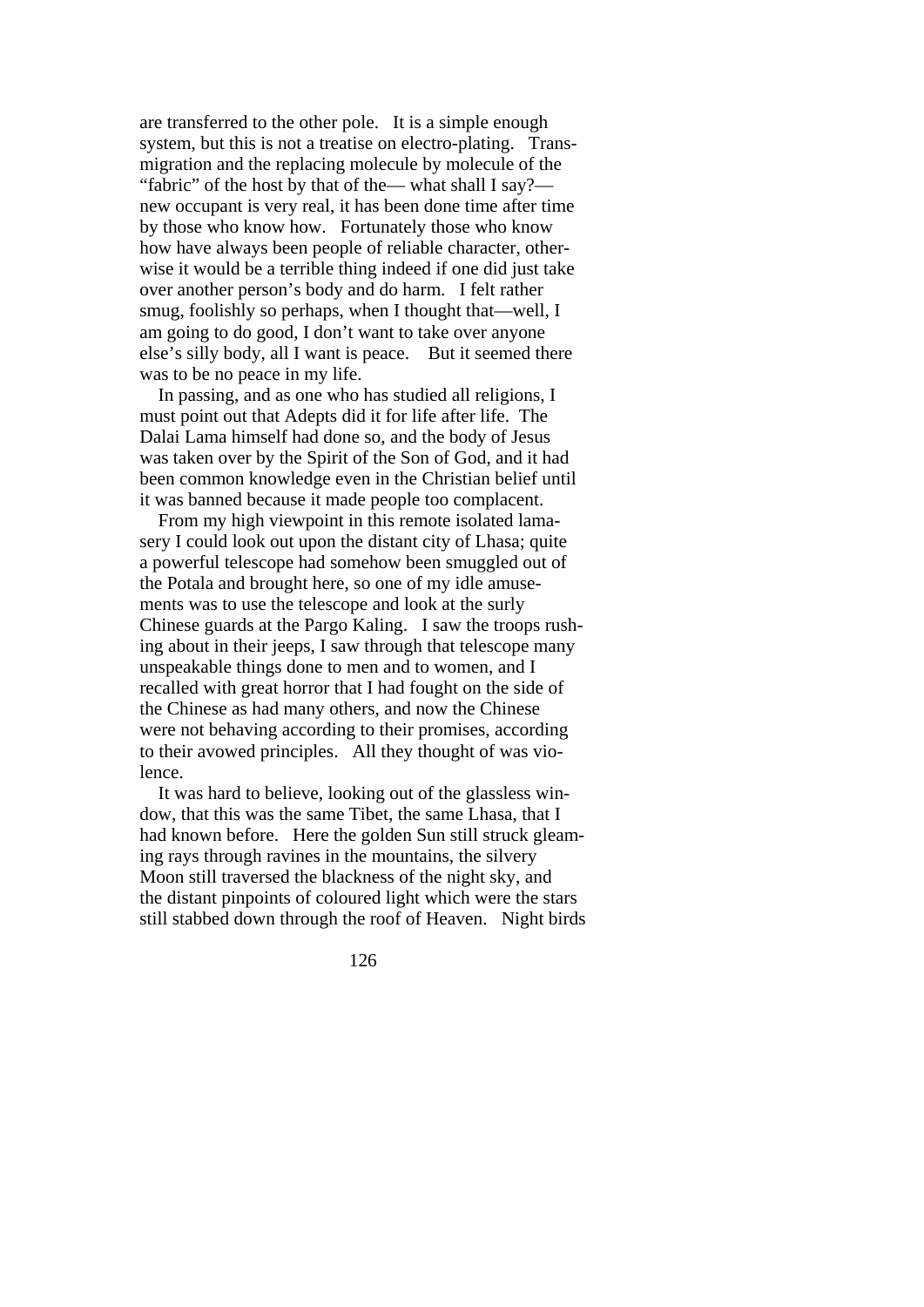did not call, though, as of yore because the Chinese Communists killed everything on sight. To my horror I found that they were extinguishing the life of those creatures I loved so much. Birds, they say, ate the grain which would cause humans to starve. Cats were killed, so no longer, so I was told, were there any cats left in Lhasa. Dogs were killed and eaten by the Chinese. It seemed to be a Chinese delicacy. So not only poor humans were being subjected to death at the hands of the Chinese Communists, animals too, the pets of Gods, were being exterminated for no worthwhile reason. I was sick at heart at all the horrors being perpetrated on a harmless, innocent people. As I gazed out at the darkening sky I was overcome with emotion, overcome with sorrow, and then I thought, well I have this job to do, much evil has been forecast in my life. I hope I am strong enough to endure all that which has been foretold.

 For some time I had been dimly aware of much excitement, of an air of expectancy, and my attention had been drawn again and again to Lhasa. The telescope was wonderful. But it was difficult looking out through a slit window with such a cumbersome article so I turned to a pair of twenty magnification binoculars which also had been brought and which offered greater maneuverability for views beyond the angle of the telescope in the window.

 My attention was suddenly distracted from looking out for three men entered, two of them supporting the one between them. I turned and looked at him in horror; he was blind, his eyes had been gouged out leaving red pools. His nose was missing. The two men with him gently helped him to a sitting position, and in fascinated horror I recognised him as one that I had known before, as one who had helped me with my studies at Chakpori. The two attendants bowed and left. The lama and I were facing each other, and he spoke in a low voice: "My brother," he said to me, "I can well discern your thoughts. You wonder how I got in a condition like this. I will tell you. I was out about my lawful occasion and I happened to glance up toward Iron Mountain. A Chinese Communist officer sud-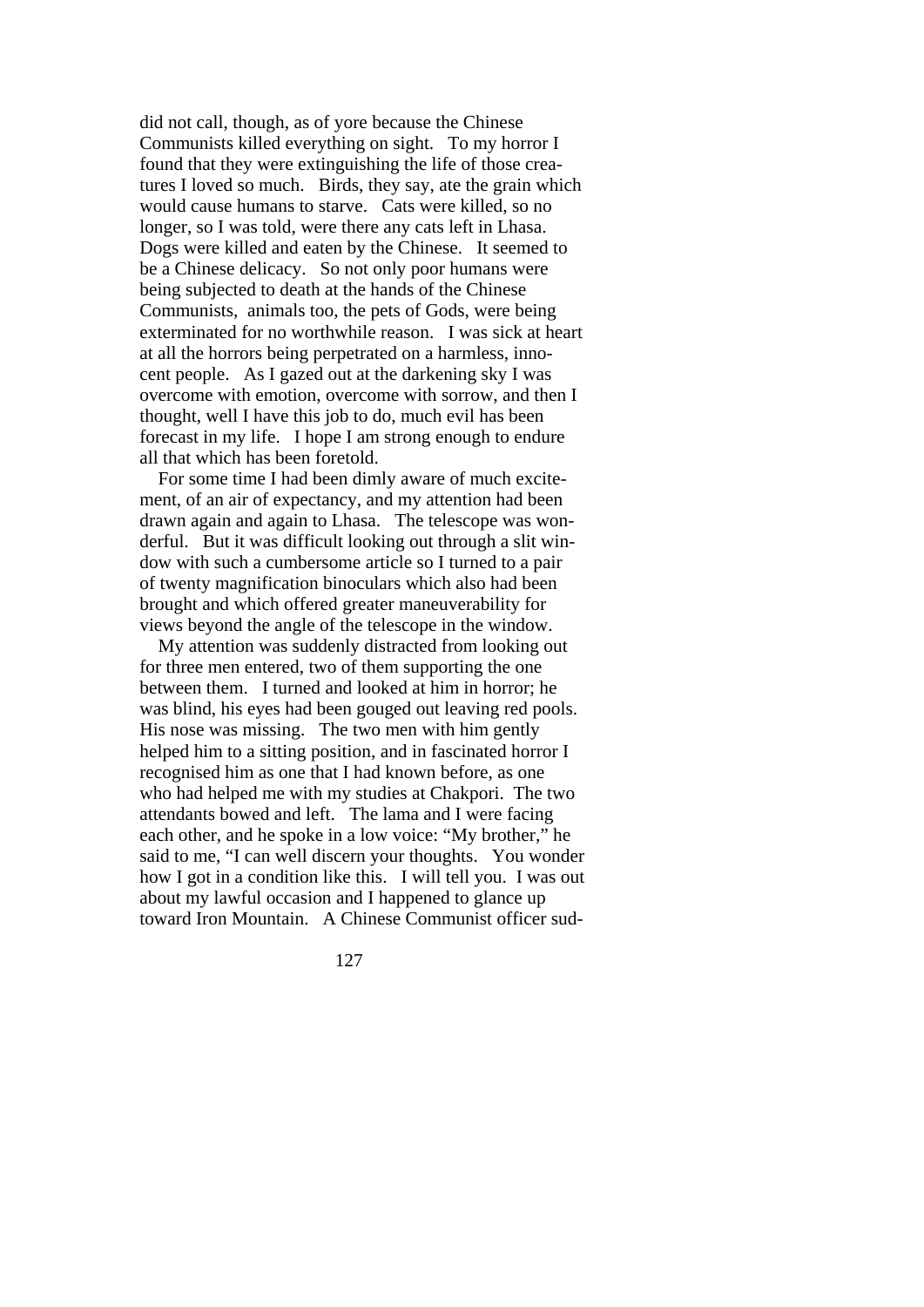denly turned from where he was sitting in his car and accused me of staring at him and thinking evil thoughts towards him. Naturally I denied the charge for such was not the truth, I was merely looking at our beloved home. But no, the officer said that all priests were liars and reactionists, and he gave abrupt orders to his men. I was seized and knocked down, and then a rope was put around my chest and knotted behind my back. The other end was tied to the rear of the car in which the officer sat. Then, with a whoop of joy, he drove off dragging me face down on the road."

 The old lama stopped and lifted his robe. I gasped with horror because all the skin and much of the flesh had been torn off from head to foot, shreds of flesh hung down, and the inside of his robe was just a bloody mess. He carefully lowered his robe again, and said, "Yes, the roughness of the road tore off my nose, it tore off other things too, and now I am waiting to pass over to the Land Beyond. But before I can have that release I have one more task to do."

 He paused for a moment or two, getting back some energy, and then said, "this matter of transmigration and the possibility that we might have to use it has been known for many years, and I was in charge of the project, I had to study the ancient manuscripts to find out as much as I could about it. I had to consult the Akashic Records and I had to amass as much knowledge as I could." He paused again, but then went on, "the Chinese eventually released me from my bonds but the officer had one more evil deed to do. He kicked me as I lay on my back in the dirt and said, "You stared at me and you wished me evil, for that you shall stare no more." One of his men picked up a sharp narrow flint from the roadway and stuck it in my eyeballs, one after the other, and just flipped my eyeballs out so that they dangled on my cheeks. Then with a laugh they went away and left me as I was, with my nose ripped off, my body ripped and torn, no longer would one be able to say if I was a man or a woman because such parts had been torn off, and on my cheeks rested my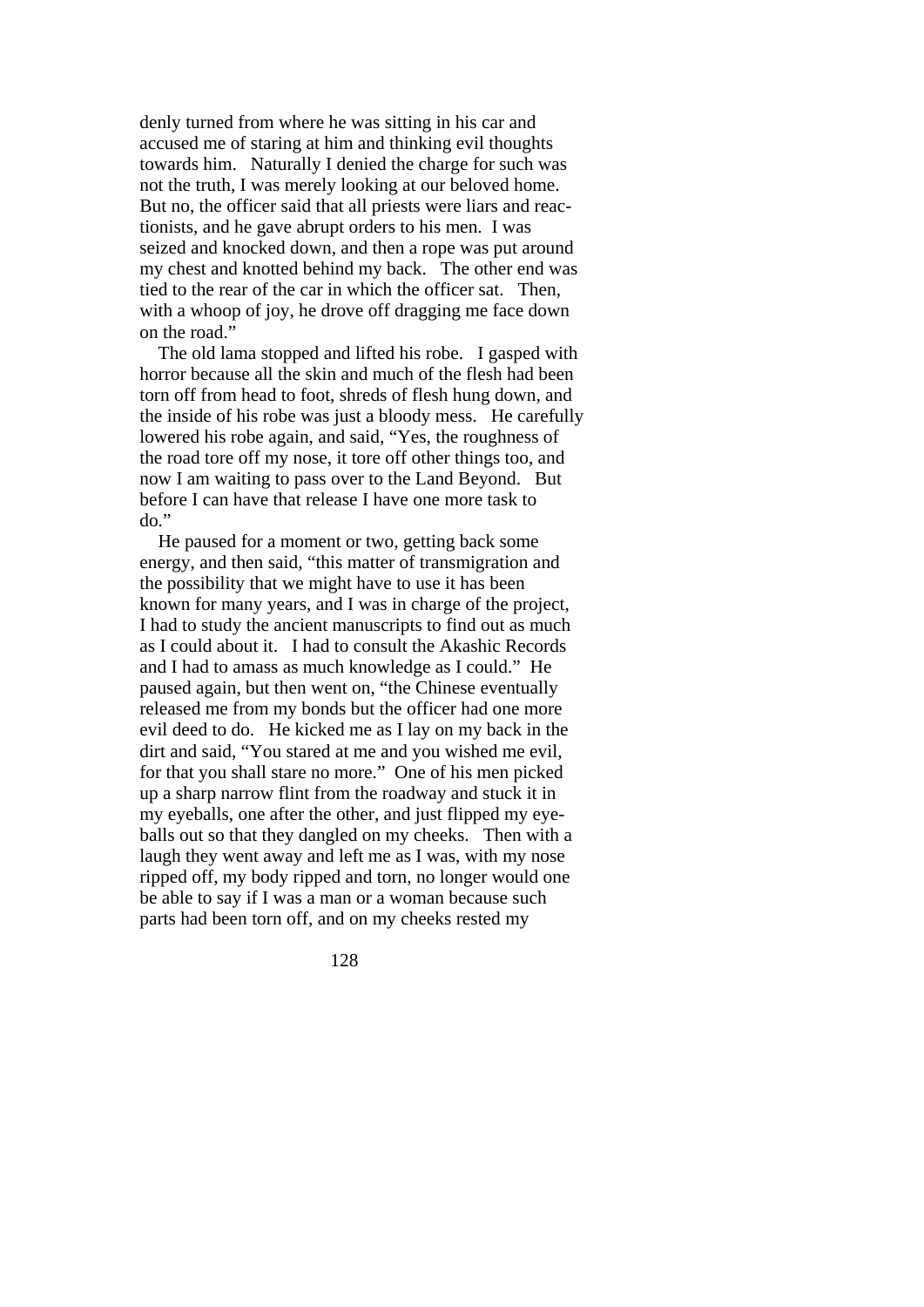blinded eyes with the orbs perforated and the fluid spilling out and running down to my ears.

 "When they were able to, shocked people came to my aid and I was lifted up and carried into a house. I fainted, and when I recovered consciousness I found that my eyes had been removed and I had been well treated with herbal packs. Stealthily by night I was carried up into the mountains to await your coming, now I have to tel1 you much, and to accompany you into a journey into the astral from which I shall not return."

 He rested yet awhile that he might regain a little of his strength, and then when a slight colour was returning to his cheeks he said, "We must go into the astral."

 So we went the familiar route again. Each of us was sitting in the lotus position, that position which we of the East find the easiest to maintain. We said our suitable mantras with which our vibrations were so heightened that with the almost imperceptible jerk which accompanies such transition we departed from our bodies, I temporarily and my companion permanently.

 The greyness of Earth and the white of the eternal snows departed from our sight. Before us there appeared a veil, a veil which shimmered bluish-white, a veil which as one first approached it appeared to be an impenetrable barrier, but those who knew how could enter without hindrance. This we did, and found ourselves in an area of glorious light with impressions of joy.

 At that point of the astral world which we entered we were upon a green sward, the grass was short and springy beneath our feet. "Ah!" breathed the lama with me, "How wonderful to see again, how wonderful to be without pain. Soon my task will be finished then I shall be Home for a time at least." So saying he led me along a pleasant path.

 There were trees about, many many trees, all in green and red and yellow leaf. To the side of us there swept a majestic river, mirroring in its watery surface the deep blue of the sky above. Faint fleecy clouds drifted lazily across the sky and there was an atmosphere of bubbling life, of vitality, of health, of happiness.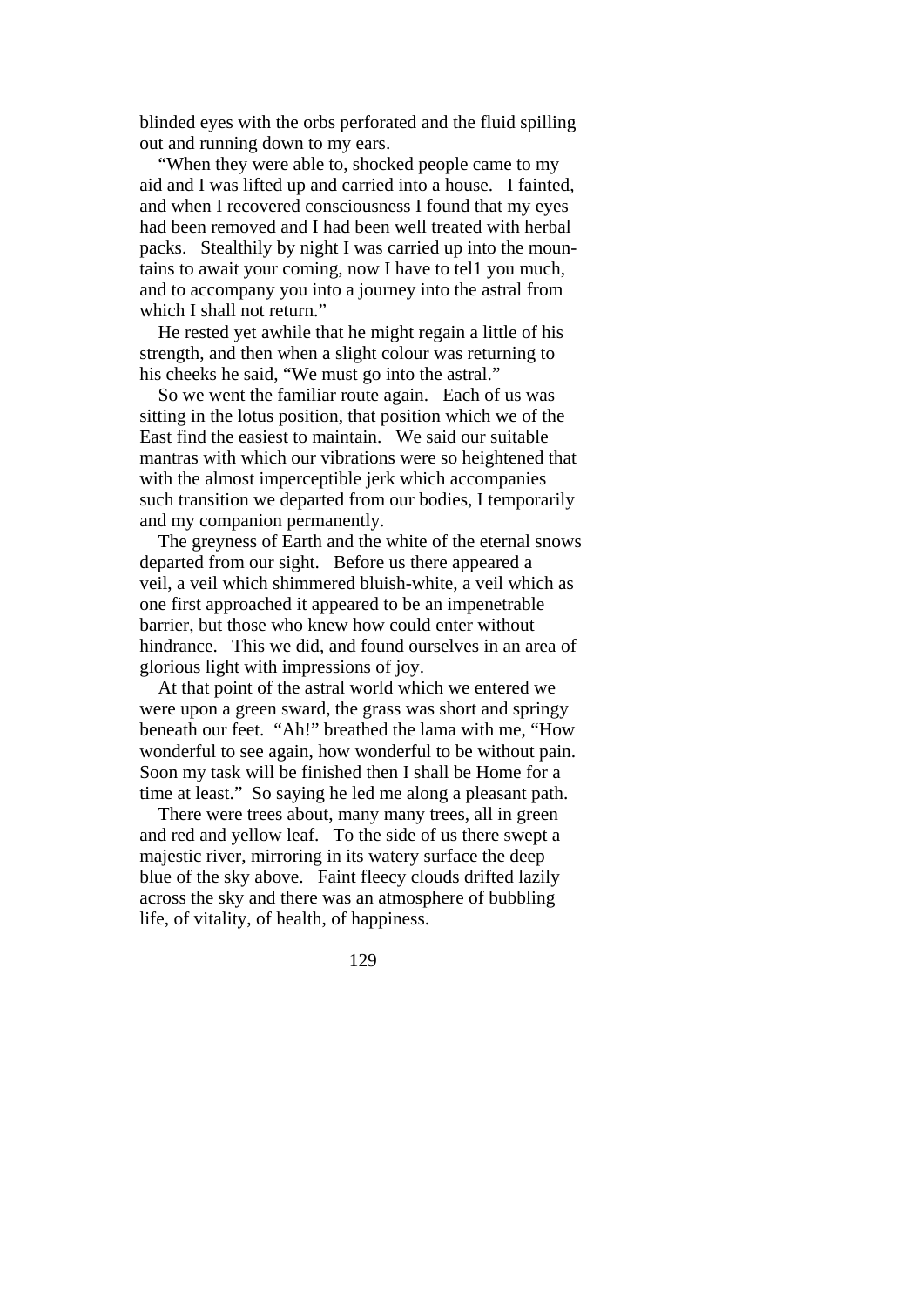In the trees birds sang, birds of a type which I had not seen on Earth for these were glorious creatures indeed, birds of many different colours, birds of many different plumage.

 The old man and I walked on among the trees, and then we came to an open space which was indeed a garden, a garden of brilliant flowers, none of a type that could be recognized by me. The flowers seemed to nod toward us as if greeting us. In the distance I could see people wandering about as if they were luxuriating in this glorious garden. Every so often a person would bend and sniff a flower. At times others would reach up skywards, and a bird would come and land on his outstretched hand. There was no fear here, only peace and contentment.

 We walked on a while, and then before us we saw what seemed to be an immense temple. It had a cupola of shining gold and the walls which supported it were of a light fawn colour. Other buildings stretched away from it, each in a pastel shade, all in harmony, but at the entrance to the temple a group of people were waiting. Some of them wore the robes of Tibet, and another—I could not understand what he was wearing for the moment, it looked as if he was wearing black or something very dark. And then I saw as we approached that it was a man of the Western world attired in Western raiment.

 At our approach the lamas turned and spread their hands in our direction, spread their hands in welcome. I saw that one of them was my Guide and friend, the Lama Mingyar Dondup, so I knew that all would be well for this man was good and good only. Another figure I saw was even more eminent when upon the earthly plane, but now he was just one of the welcoming "committee" awaiting us.

 Our happy greetings were soon exchanged, and then as one we moved into the body of the great temple, traversing the central hall and moving further into that building. We entered a small room the existence of which was not easy to discern, it appeared as if the walls slid away and, admitting us to its presence, closed solidly behind us.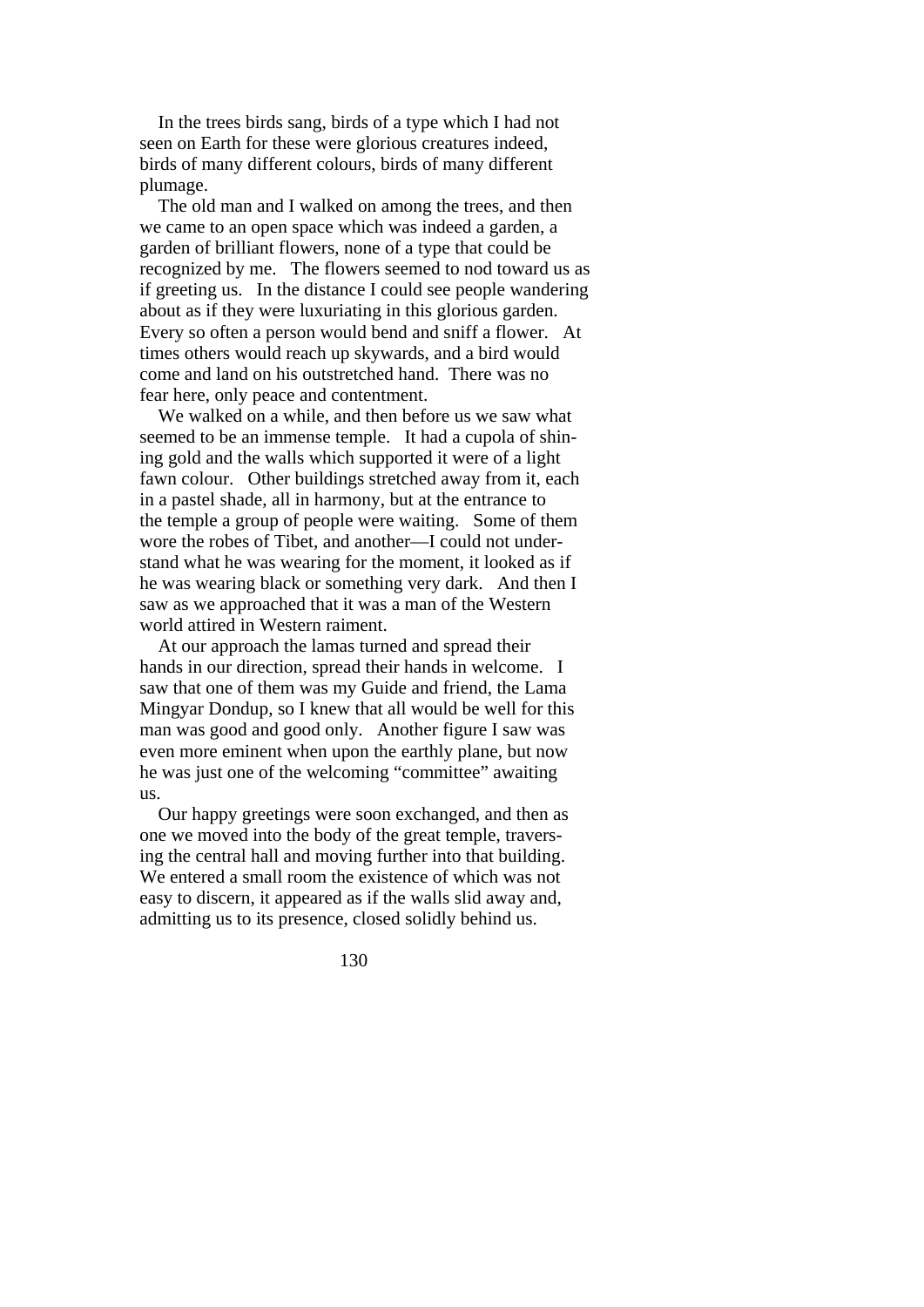My Guide, obviously the spokesman, turned to me and said, "My brother, here is the young man whose body you are going to inhabit." I turned and faced the young man aghast. Certainly there was no resemblance at all between us, he was much smaller than I, and the only resemblance between us was that he was bald the same as I! My Guide laughed at me and shook an admonitory finger at my nose: "Now, now, Lobsang," he laughed, "not so quick with your decisions. All this has been planned, first I am going to show you some pictures from the Akashic Reoord." And this he did.

 Upon completing our viewing of the Record he said, addressing the young man, "Now young man, I think it is time that you told us something about yourself, for if one is to take over your body then it certainly is time for the one taking over to know that with which he is faced."

 The young man, so addressed, looked very truculent indeed and replied in sullen tones, "Well, no, I have nothing to say about my past, it has always been held against me. Whatever I do say about my past it will only be used to pull me down." My Guide looked sadly at him and said, "Young man, we here have vast experience of these things and we do not judge a man by what his parentage is alleged to be but what that man is himself." My Guide sighed and then said, "You were going to commit the mortal sin of suicide, a sin indeed, a sin which could have cost you dear in many many lives of hardship to atone. We offer you peace, peace in the astral, so that you may gain understanding of some of those things which have troubled you throughout your life. The more you cooperate the more easily can we help you as well as helping that task which we have before us." The young man shook his head in negation, and said, "No, the agreement was that I wanted to leave my body, you wanted to stuff someone else in it, that's all the agreement was, I hold you to it".

 Suddenly there was a flash and the young man disappeared. The old lama with me, who was now a young man full health, exclaimed, "Oh dear, dear, with such trucu-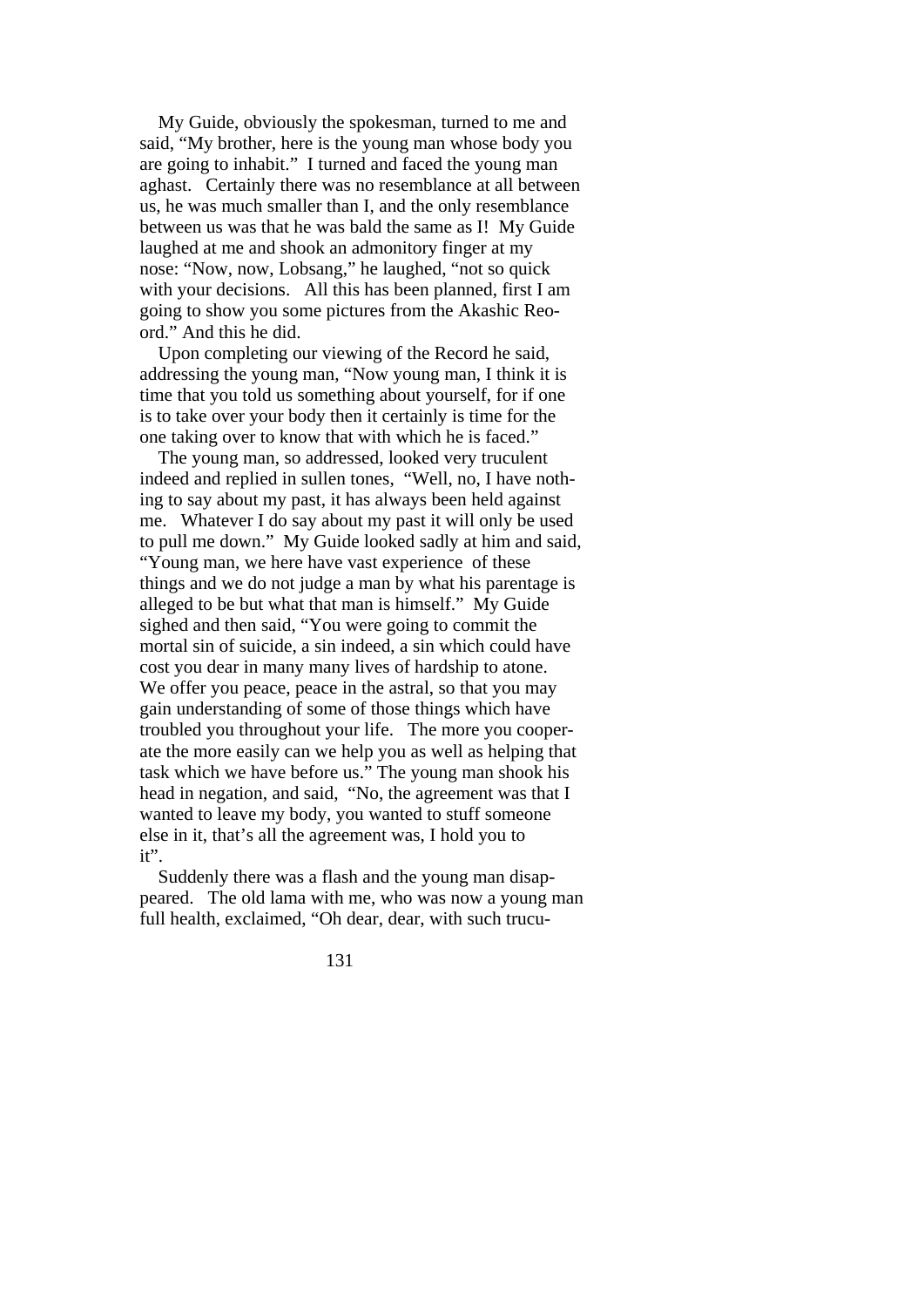lent thoughts he could not stay with us here on this astral plane. Now we shall have to go to where he is sleeping in a room alone. But for this night we must let him sleep, we do not want to injure the body, so I shall have to return somehow to Lhasa with you until the next night."

 Time passed, and I could see that the old lama was failing rapidly, so I said to him, "time we went into the astral." "Yes," he replied, "I shall not see this body of mine again. I must go, we must go, for if I die before I am in the astral that will delay us."

 Together we encountered that jerk and soared on and upwards, but not into the astral world we had visited before. This time we soared across the world to a house in England. We saw in the physical the face of the man whom I had previously seen only in the astral. He looked so discontented, so unhappy. We tried to attract his attention but he was sleeping very soundly indeed. The old lama whispered, "Are you coming?" I whispered, "Are you coming?" And we kept it up, first one and then the other, until at last very very reluctantly the astral form of this man emerged from his physical body. Slowly it oozed out, slowly it coalesced above him in the exact shape of his body, then it reversed its position, head of the astral body to the feet. The form tilted and landed on his feet. He certainly looked very truculent and, I could see, he had absolutely no recollection of seeing us before. This was astounding to me, but my companion whispered that he had been in such a bad temper and had slammed back in his body so violently that he had completely obliterated all memories of what had happened to him.

 "so you want to leave your body?" I asked. "I most certainly do," he almost snarled back at me. "I absolutely hate it here." I looked at him and I shuddered with apprihension and, not to put too fine a point upon it, with pure fright. How was I going to take over the body of a man like this? Such a truculent man, so difficult. But, there it was. He laughed and said, "so YOU want my body? Well it doesn't matter what you want, it doesn't matter who you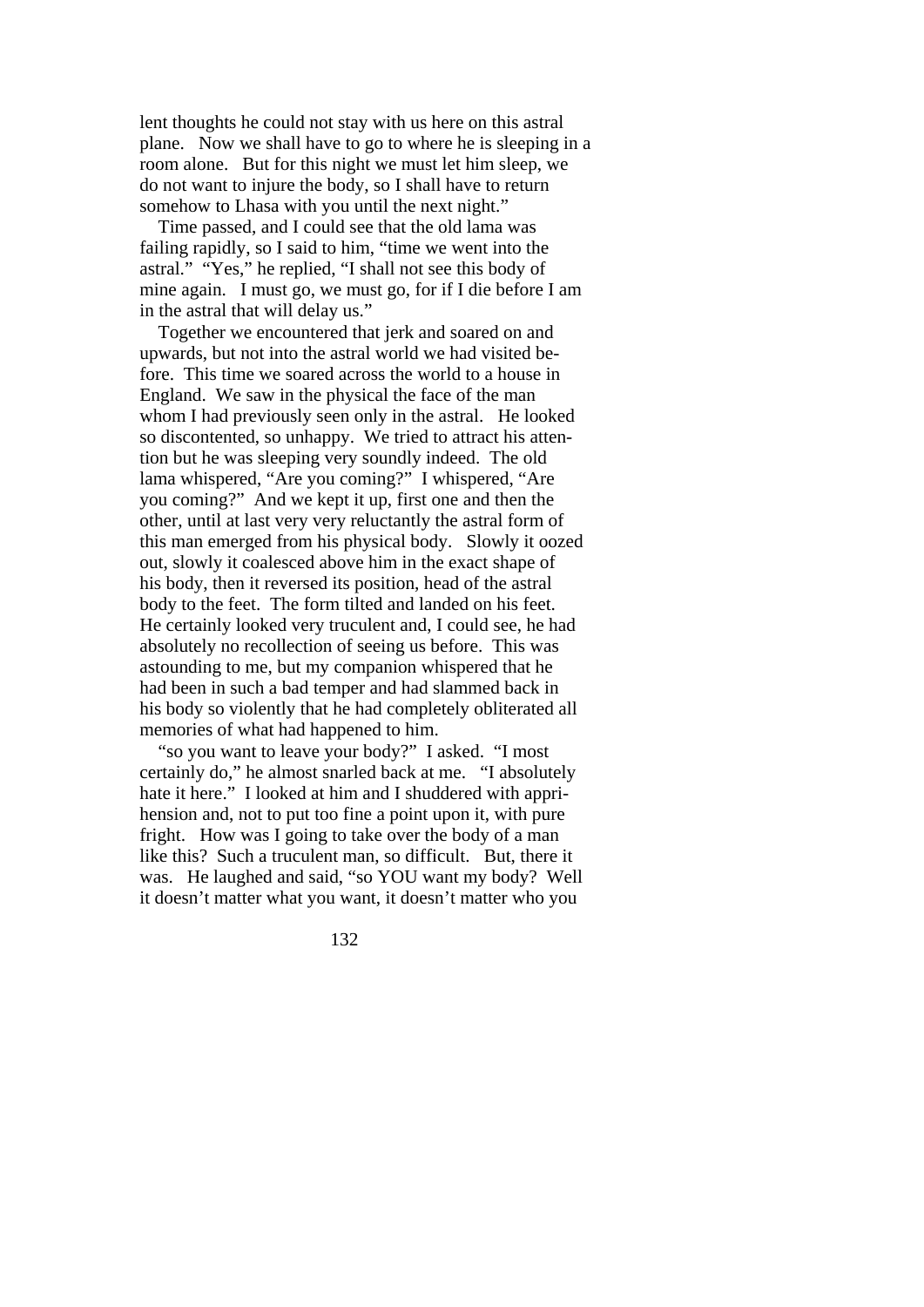are in England, all that matters is who do you know, how much have you got."

 We talked to him for a time and he grew calmer and I said, "Well, one thing, you will have to grow a beard. I cannot shave my beard because my jaws have been damaged by the Japanese. Can you grow a beard?" "Yes, sir," he replied, "I can and I will."

 I thought for a moment and then I said, "Very well, you should be able to grow a suitable beard in a month. In one month's time, then, I will come and I will take over your body and you shall be allowed to go to an astral world so that you may recover your tranquillity and know that there is joy in living." Then I said, "It would help us greatly, greatly, if you would tell us your life story because although we have seen much in the astral by way of the Akashic Records there still is a boon to be derived by hearing the actual experiences from the person concerned."

 He looked dreadfully truculent again, and said, "No, no I cannot bear to speak of it, I am not going to say another word."

 Sadly we turned away and went into the astral world so that we could again consult the Akashic Record to see much of his life, but in the Akashic Record one sees all that has happened, one does not necessarily get the unspoken opinions of a person, we see the act but not the thought which preceded the act.

 But let us now take a leap forward from those days many years ago. The young man now, many many years in the astral world, has mellowed somewhat and to some small extent appreciates the difficulties with which we are confronted. He has, then, agreed to tell us his own life story. He upon the astral world, and I, Lobsang Rampa, here upon the world of Earth trying to write down precisely as dictated those things which the young man tells. We will have his story shortly, but it is necessary to emphasise that names will not be given for they cause distress to others. This is not a story of vengeance, this is not a story of bitterness. Actually, it is a story in this book of triumph over seemingly impossible obstacles. There have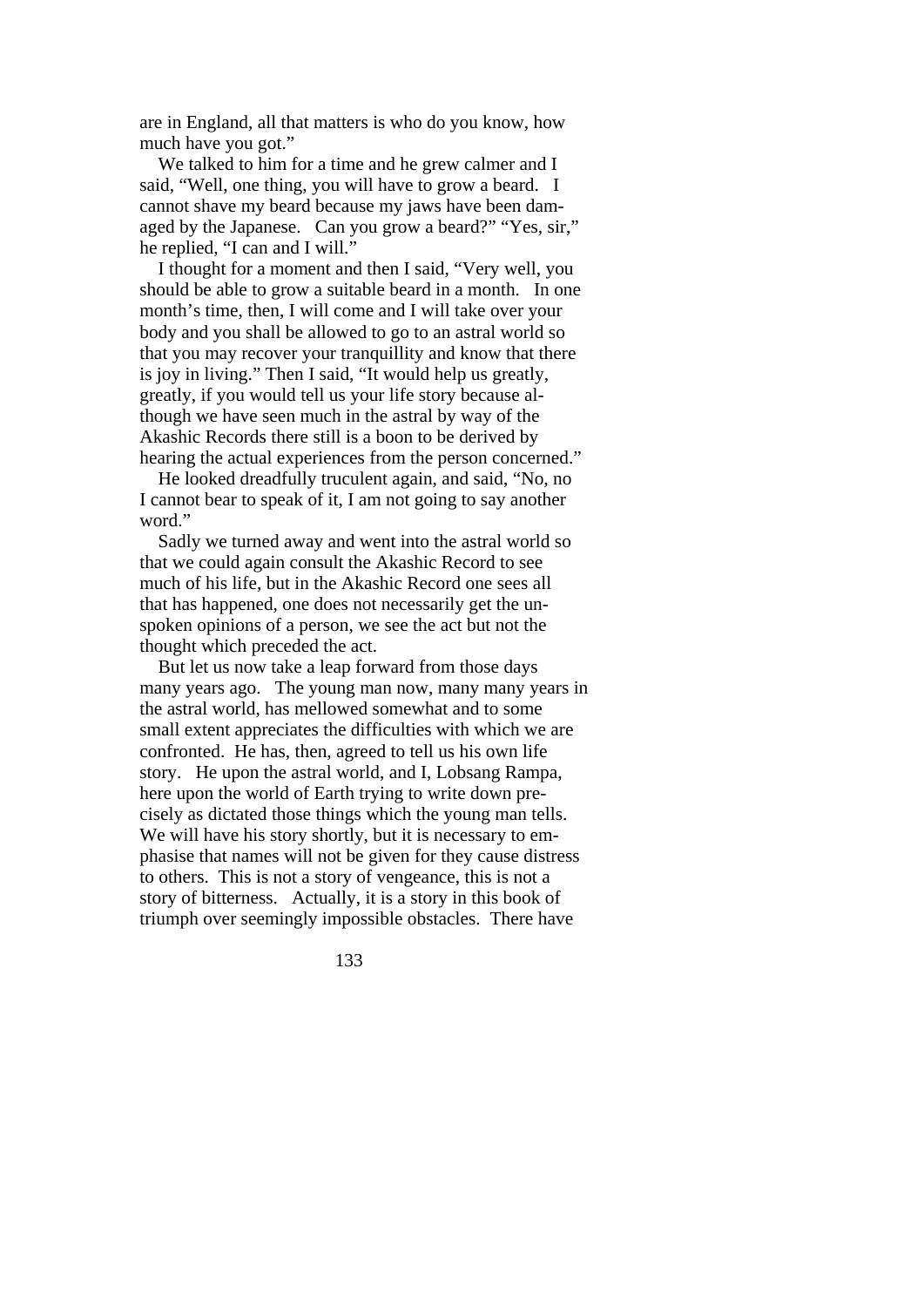been many attempts to stop my books but I have ever been mindful of the way a man steps forth, even though dogs be yapping at his feet; I have ever been mindful that a man can continue his work even though midges and blowflies swarm about him. So I say, I have no need for bitterness for that which I wanted to do is now possible, and my present task is just to complete the task of another who "fell by the roadside."

 Again, I say with the utmost sincerity at my command that all these books of mine are true, utterly true, they are written without authors" license, they contain the truth as these things happened to me. All the things that I write about I can do, but not for public exhibition because I am neither charlatan nor showman. The things I do are for the completion of my task.

 So now let us turn the page and read what there is that the young man said.

## CHAPTER EIGHT

 This is the story of the life of the Host. It is a story which is difficult in the telling because the teller is on the astral plane and the one who has to transcribe it is upon the earth plane in the city of Calgary, Alberta, Canada. This life story is out of context, it interposes a break between that which has already been written and the part which naturally would continue, but when one is dealing with affairs of the astral then one has to make some concessions in the matter of time because time on the astral plane is not the same as time on the earth plane. Hence this life story is being given now, and the explanation as to why it is being now is made here to avoid a spate of letters asking all manner of questions. From this point on, then two and until I so indicate everything written is dictated by the one whom we will call the "Host."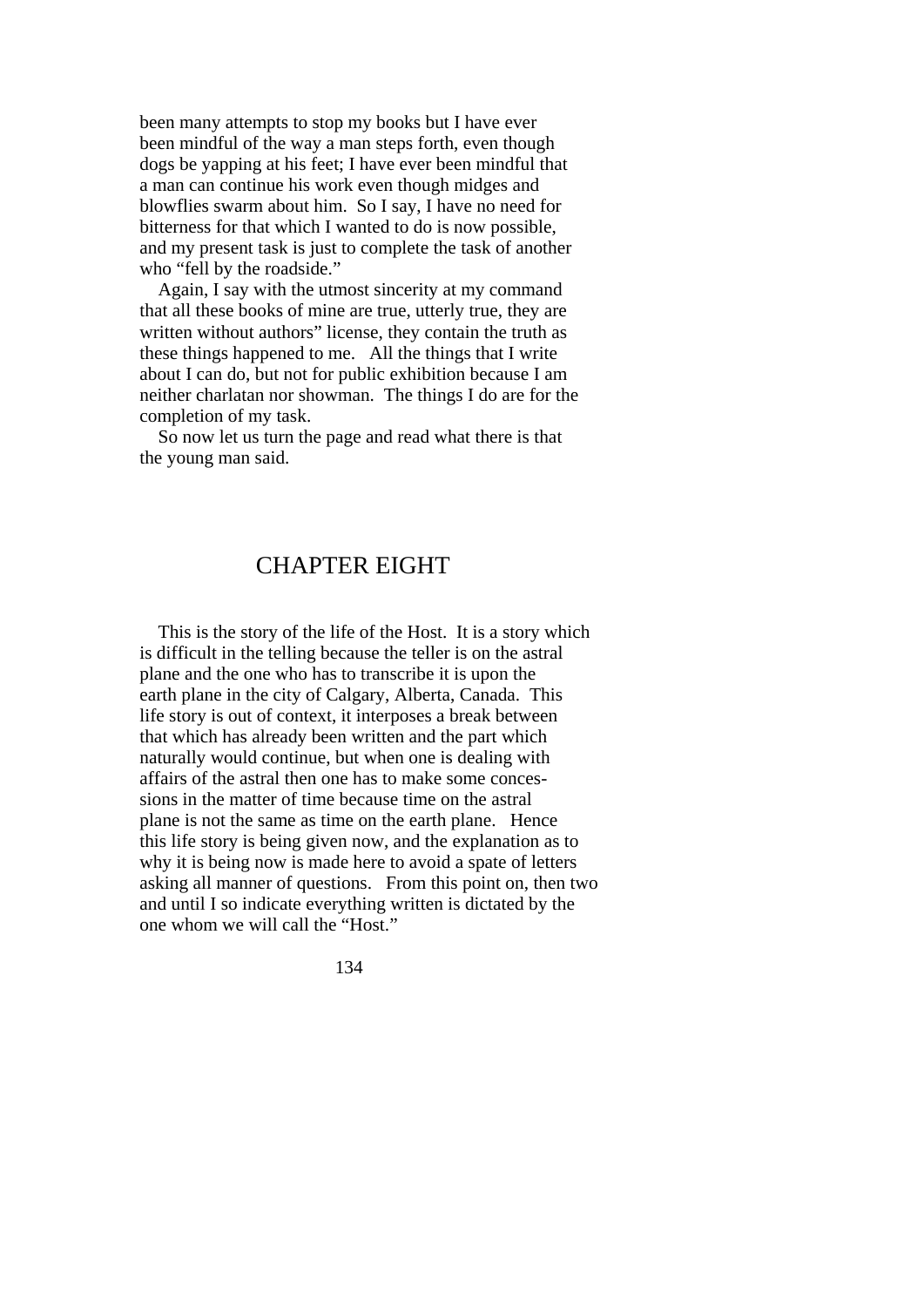Grandfather was a very important man indeed; at least in the rural district of Plympton which, so far as I remember, included Plympton St. Mary, Plympton St. Maurice, Underwood and Colebrook, together with quite a number of other sub-locations.

 Grandfather was Chief of the Waterworks of Plympton. Every day he used to go in pony and trap all the way up the hill until a mile or so uphill he came to an enclosed mound with a little hut on it, the reservoir was covered in. Grandfather used to go up there with a four foot stick, one end of which was saucer shaped and the other rounded. He used to walk about with his ear to the saucer shaped end, the other end he put in contact with the ground and he could hear the water rushing through the pipes below to feed the taps of Plympton, Underwood, Colebrook, and other districts.

 Grandfather also had quite a thriving business, employing several men and a lot of apprentices. He taught them plumbing—hence the scurrilous tales which later were to arise—tinsmithing, and general engineering. In those days, right at the start of the century, people did not rush to supermarkets to obtain kettles, saucepans, frying pans, and all the rest of it; these things were made by hand, and Grandfather's men made them.

 Grandfather lived at Mayoralty House in Plympton St. Maurice, the house really had been the house of the Mayor and it was right opposite the Guildhall and the Police Station.

 Mayoralty House consisted of four to five acres of land divided into three sections. The first section abutted from the four story house and formed a walled garden of probably just under an acre. In that garden near the house there was a grotto built of very large pebbles and with windows of various coloured glasses. Outside that there was a small lawn with flowers and plants all along the edges. In the middle there was a large fish pond nicely tiled and with a fountain and with waterwheels at the ends. A jet of water could be turned on and the waterheels would spin around. Then there was a little bob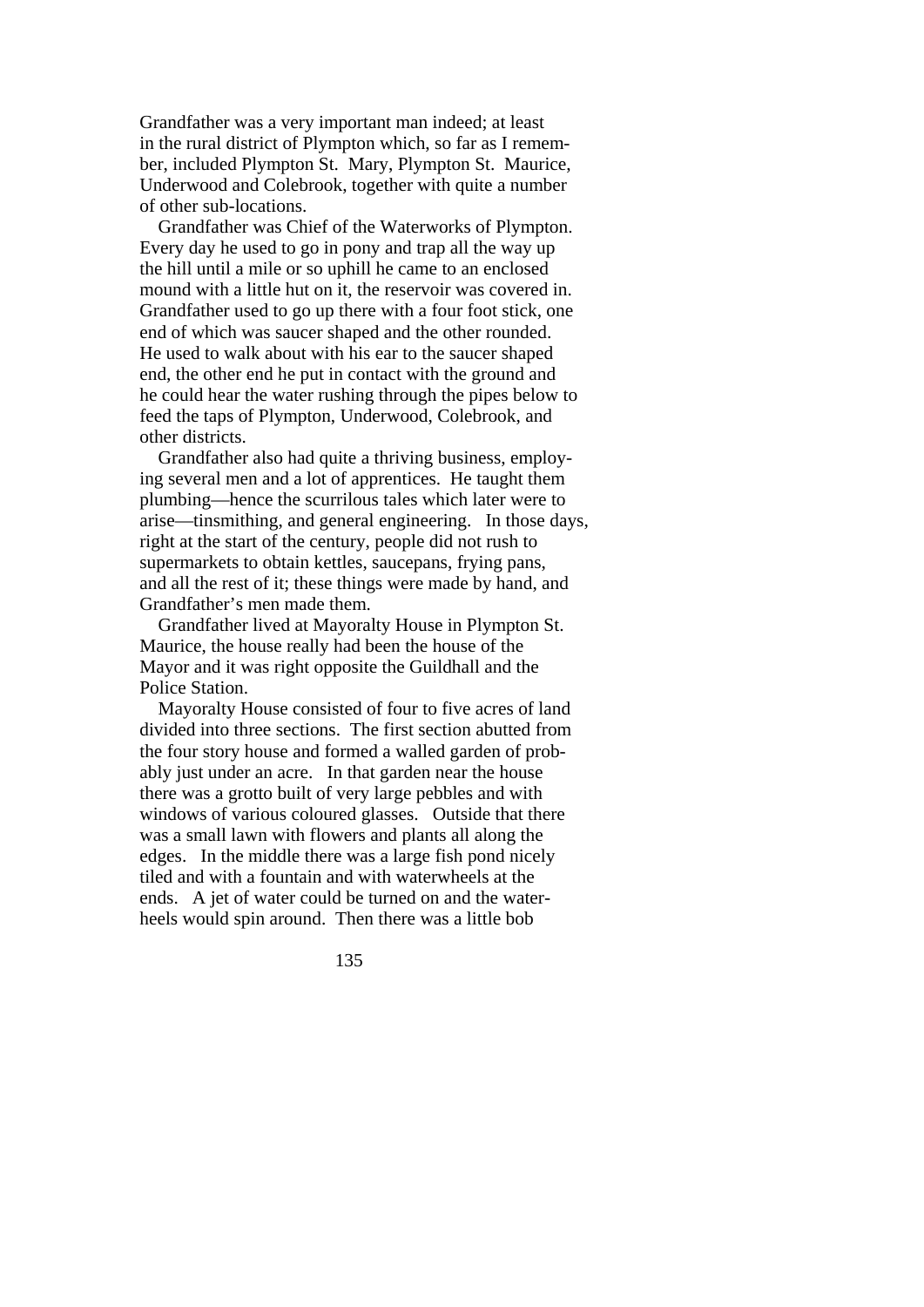which went down into the water, and at certain times of the day fish would pull on that bob and a bell would ring and then they would be fed.

 Facing the fish pond there were two large wall aviaries, very carefully maintained and thoroughly cleaned. In these there were two dead trees fixed against the wall and it provided an ideal spot for the very tame birds. The birds were so tame that when Grandfather went into the aviaries, by opening the doors of course, none of the birds flew out.

 Further down to that first part of the garden there was a greenhouse, one of Grandfather's joys. And beyond that a small orchard.

 Outside that walled garden there was a private roadway which left the main street and went down under part of Mayoralty House—which went as a bridge across that roadway and at the bottom there were what had been malthouses in days gone by. The malthouses were not used when I knew them because it was much cheaper, apparently, to ship malt in to Plympton from a few hundred miles away.

 By the malthouse there was the Fire Station. Grandfather owned the Fire Brigade and he had horses which drew the fire engines to the scene of the fire. He did all this as a public service, but if businesses or big households were saved from burning down then Grandfather, of course, charged them a reasonable fee. But for poor people he made no charge. The fire engines were very well maintained and they were manned by volunteers or by his own staff.

 Here, too, there were the yards where much of his outdoor equipment was kept, wagons and things like that. Here, too, he had two peacocks which were his pride and joy and which always came to him when he made certain noises.

 One went through that yard and through a gate into a garden which was, I suppose, about two and a half or three acres in extent. Here he grew vegetables, fruit trees, and the whole garden was extremely well cared for.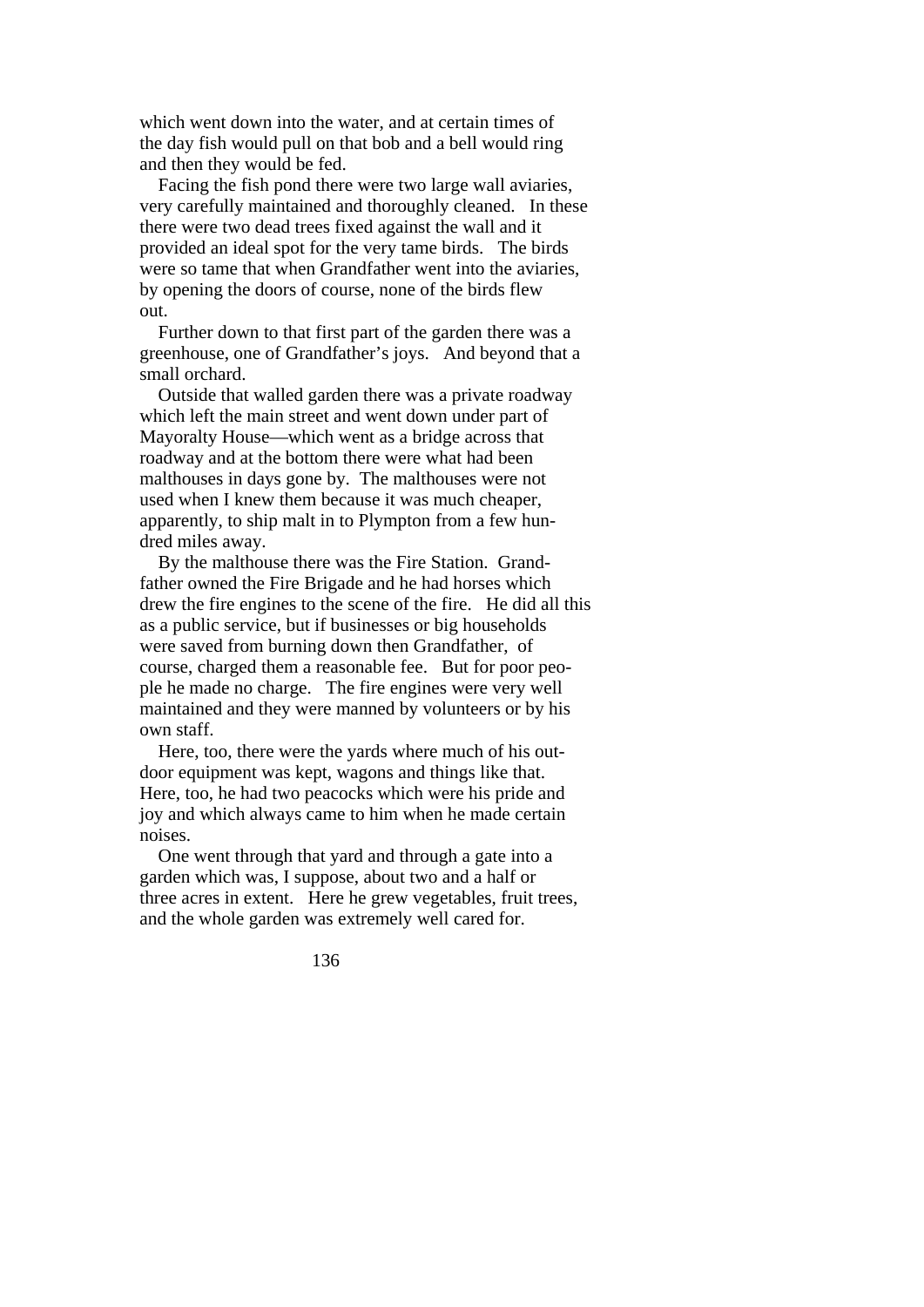Beneath the house—beneath that four story house there were workshops without any windows but seemingly well ventilated. Here master craftsmen, tinsmiths, coppersmiths, and apprentices worked, and they had to work quite hard too.

 Grandfather had two sons as well as a daughter. Both sons were thrust willy-nilly into apprenticeship. They had to learn general engineering, tinsmithing, coppersmithing —and the ubiquitous plumbing, and they had to stay at their studies until they could pass all the tests and get a certificate of registration.

 My Father was quite a good engineer but after a time he broke away from Grandfather saying that Grandfather's control was too strict, too domineering. My Father went away to a different house still in St. Maurice but it was called Brick House because it was the only red brick house in that street. Father married and for a time lived in St. Maurice. First a son was born who shortly died, and then a daughter was born, and quite a time after I was born, and I have always believed that I was the unwanted accident, certainly I was never favoured in any way, I was never popular, never permitted to have friends. Everything I did was automatically wrong, everything my sister did was automatically right. It makes one rather disgruntled after a time to always be the unwanted one and to see the favourite get everything, to see her with her friends and her parties and all the rest of it. Even second best was considered to be too good for me.

 Mother and Father moved to Ridgeway in the Parish of St. Mary. There they started a business—no, not plumbing —an engineering business which included electricity which was only then coming into popular use. My Father was a very nice man indeed so far as he could afford to be a very nice man. He was a Scorpio, and my Mother was a Virgo. She had come from an extremely good family in another part of Devonshire. The family had had a lot of money previously and a lot of land, but her father and a neighbour fell to quarreling over a right-of-way, and—well eventually they went to law. A verdict was given and was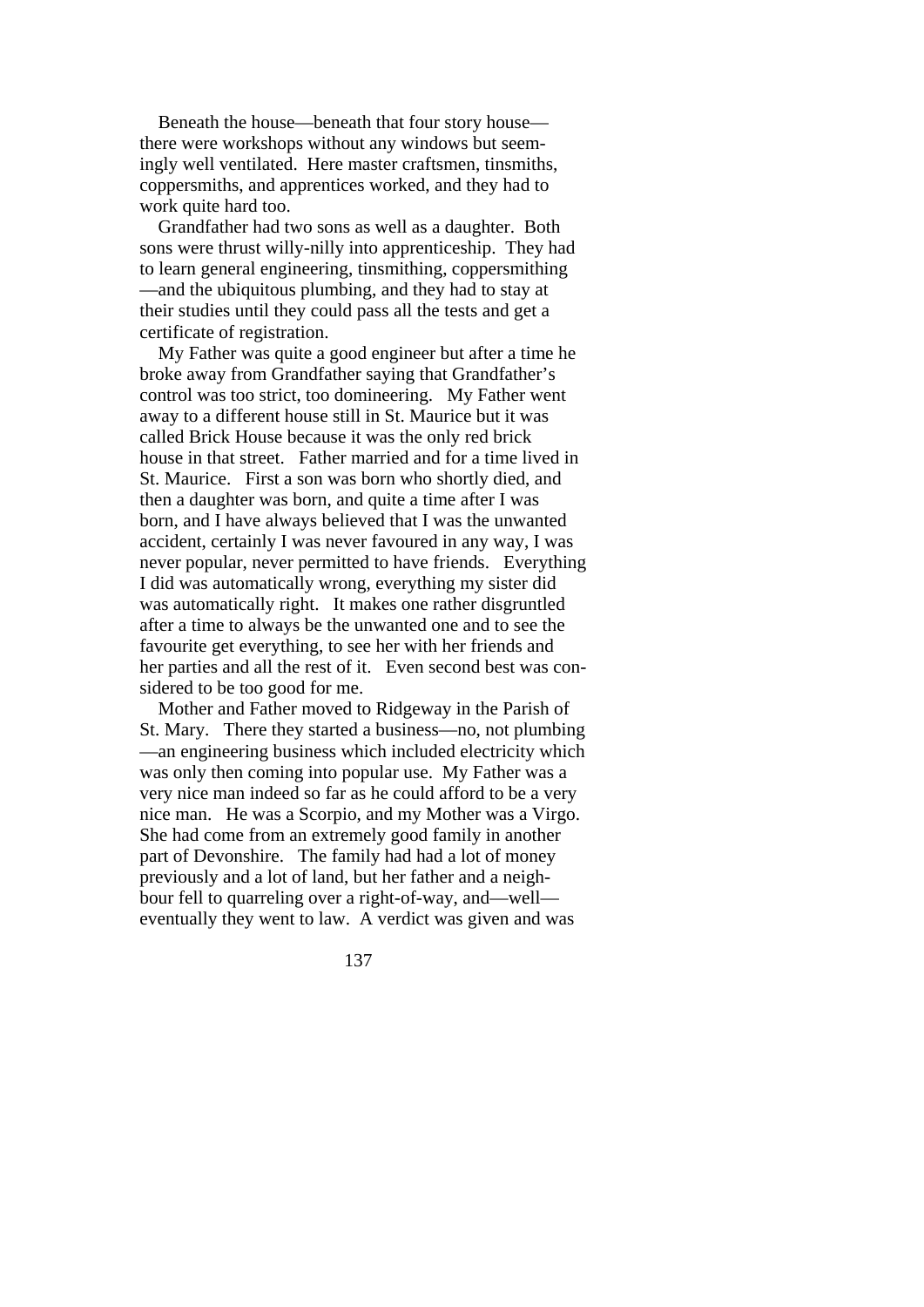appealed, and so it went on until they had hardly any money left, certainly they had no money to continue litigation, and so the land which had been the cause of all the trouble was sold.

 Mother and Father did not get on. Mother was too domineering, she was known locally as 'the Lady" because of her high ambitions. She had been made very bitter by the loss of the family fortunes. Unfortunately she seemed to take her bitterness out on her husband and on me.

 Grandfather had a brother who was a most talented artist, he was a Royal Academician and had made a very satisfactory name for himself. I remember one painting of his in particular always enthralled me. It was a picture of the Old Barbican, Plymouth; the Barbican as it was when the Mayflower sailed for the U.S.A. This was a wonderful picture, it glowed with living colour, it was mellow, and one could look at it and actually soon find that one was "there." Uncle Richard, as we called him, always said that that picture would go to one of us children. It did, to my sister and it is one thing which I really, really coveted, it was the thing that I wanted above all else except a few years later when I had been promised a model train —a blue train—and to my juvenile eyes it was the most wonderful train in the whole world, I had been solemnly promised it, and then on the day I was to have it I was told "Oh no you can't have it. Your sister wants a piano. Your Father and I are going to get it now." Yes, I really wanted that train as I wanted the picture.

 Things like that were always happening. My sister had a wonderful bicycle, I was left to walk. But that is not the purpose of this writing, I am having to tell all this because, I am told, it was part of the agreement when I consented to have my body taken over. I was sick of the damned body anyhow. It was all wrong.

 I was born sickly, and my birth made my mother very ill. She seemed to get some sort of poisoning when I was born, and for some strange reason it was held against me just as if I had poisoned her. There was nothing I could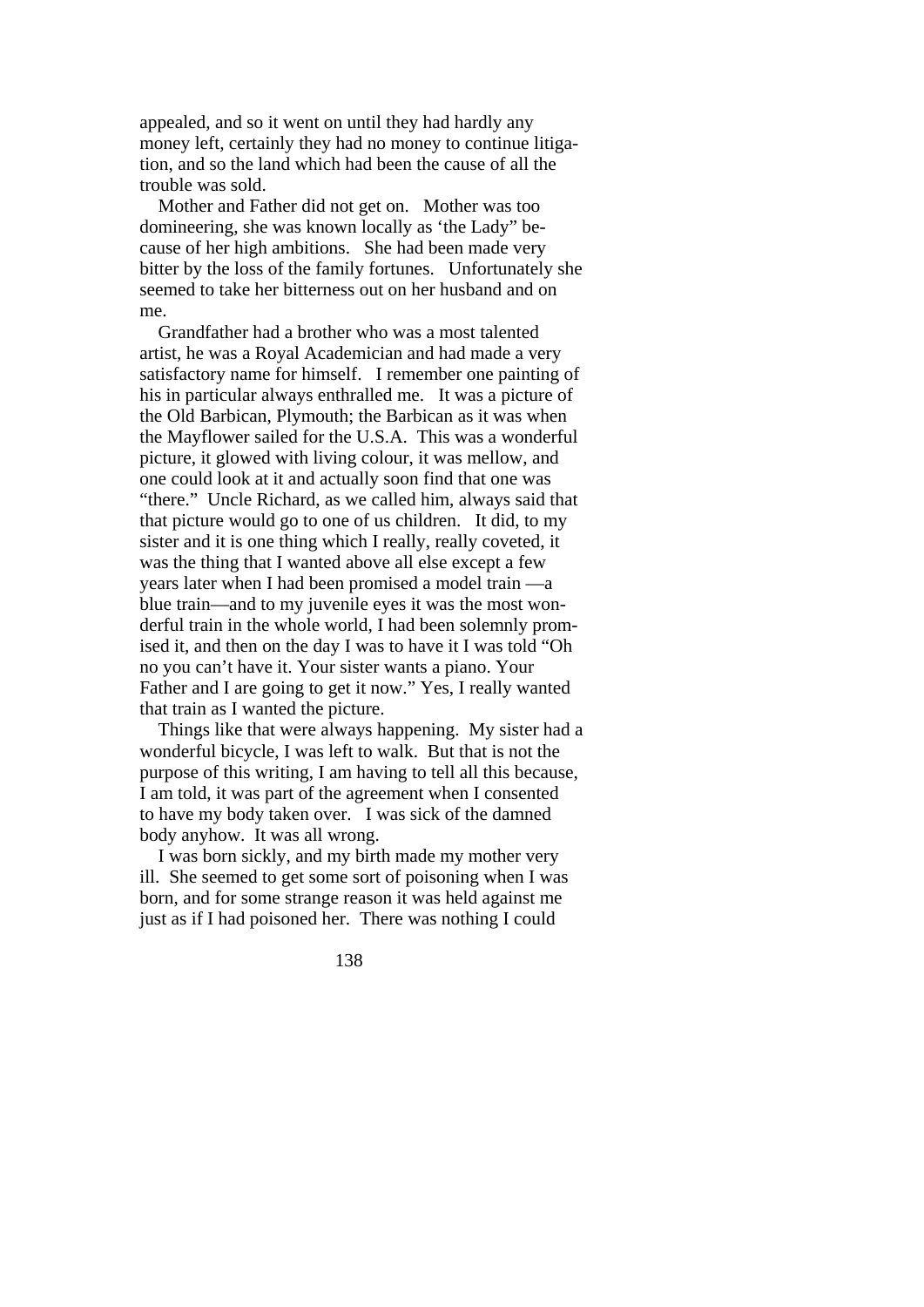do about it, I was too young to know anything about it. Anyway she was very ill, so was I and I was ill all my life on Earth. I was sickly. We had a doctor, Dr. Duncan Stamp, he was one of the real doctors, always studying, always getting different letters after his name. He hadn't much sympathy, but he had plenty of knowledge. He didn't like me and I didn't like him. But I remember one extraordinary thing; one day I was—well, they said I was dying. This Dr. Stamp came along to my bed and he seemed to hang something up from a light fixture and run tubes down to me. To this day I don't know what he did but I made a recovery, and I always thought of him after as the miracle worker.

 I remember in the Great War, that is the First Great War. My parents and I and my sister were on North Road Station, Plymouth. We had had to visit somebody in an area called Penny-Come-Quick. It was late at night and suddenly we heard gunfire and searchlight beams flickered across the sky, and in the beam of searchlight I saw my first Zeppelin. It flew over Plymouth and then went out to sea again, but that is another incident I have never forgotten, how that ship looked in the crossed beams of light.

 Plympton is an old old place full of history. There is the great church of St. Mary's at the foot of Church Hill. As one went down the hill the church spire seemed to be still higher than the top of the hill. One went down and went along by the churchyard, and then turned left. If one passed the church one came to the priory and various old religious houses, the use of which had been discontinued by the clergy because, apparently, some division of power had taken place and the head offices of the church had been removed to Buckfast.

 Behind the priory there was a pleasant stream in which there were reeds and osiers. Here people used to get reeds and rushes for the making of baskets and other containers. Here, too, a hundred or so years before, they used to make mead which was the drink of the time.

 The church was a most imposing place, of grey stone with a great tower with four little pillars at each corner of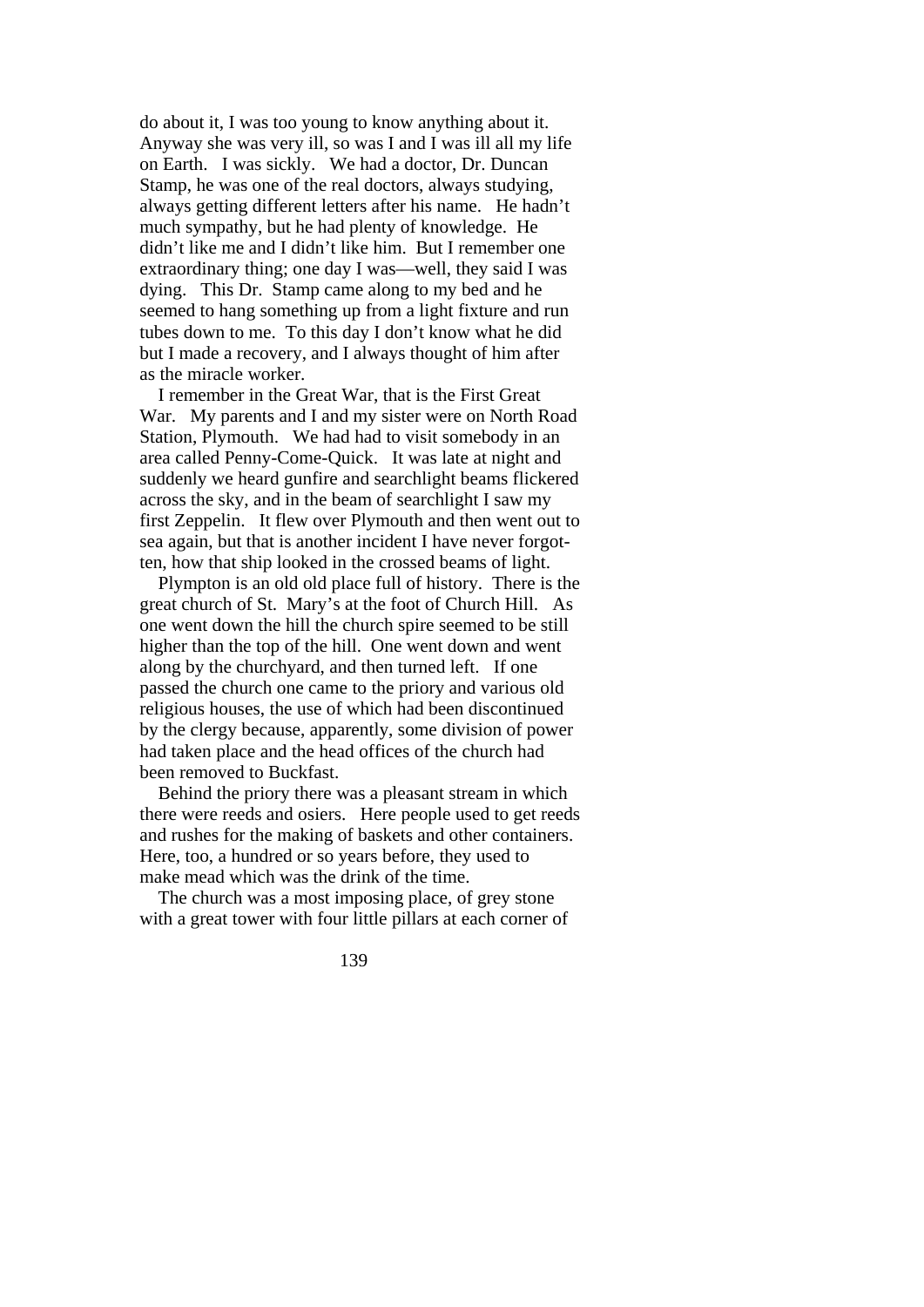the tower. The bells were wonderful when properly played and campanologists used to come from all over Devon to ring the changes, as they called them, and the Plympton bell ringers used to go around in their turn showing their own skill.

 St. Maurice church was not so grand as that of St. Mary. It was smaller and was obviously a satellite church. In those days St. Maurice and St. Mary's were separate communities with hardly any social movement between them. Colebrook and Underwood had no churches, they had instead to go to St. Maurice or St. Mary.

 Plympton had its share of great houses, but most of them had been badly damaged by Oliver Cromwell and his men. Many of them had been demolished by the order of Judge Jeffreys, but Plympton Castle, that was a place that fascinated me. There was a great mound with the remnants of sturdy stone walls on it, and the walls were so thick, and some of us found that there was a tunnel going through the walls lengthwise. Some of the more hardy boys said they had been in to a strange chamber below the walls in which there were supposed to be skeletons, but I never got to be that venturesome, I just accepted their word. Plympton Castle stood on an amphitheater, a big round space with a raised bank around it. The raised bank was a very nice place as a promenade, but the sunken piece in-between—as if in the centre of a saucer—was much used by circuses and other forms of public entertainment.

 I was sent to my first school to a place called—-of all unlikely names—Co-op Fields. It was so named because originally it was property owned by the Plympton Cooperative Wholesale Society. The land had been sold to raise funds for other development and a few houses had been built there, then a few more, and a few more, so that in the end it became a separate community, almost a small village on its own. And here I went to school. It was well, I think it would be called a Dames School. It was Miss Gillings and her sister. Together they ran what purported to be a school, but really it was more to keep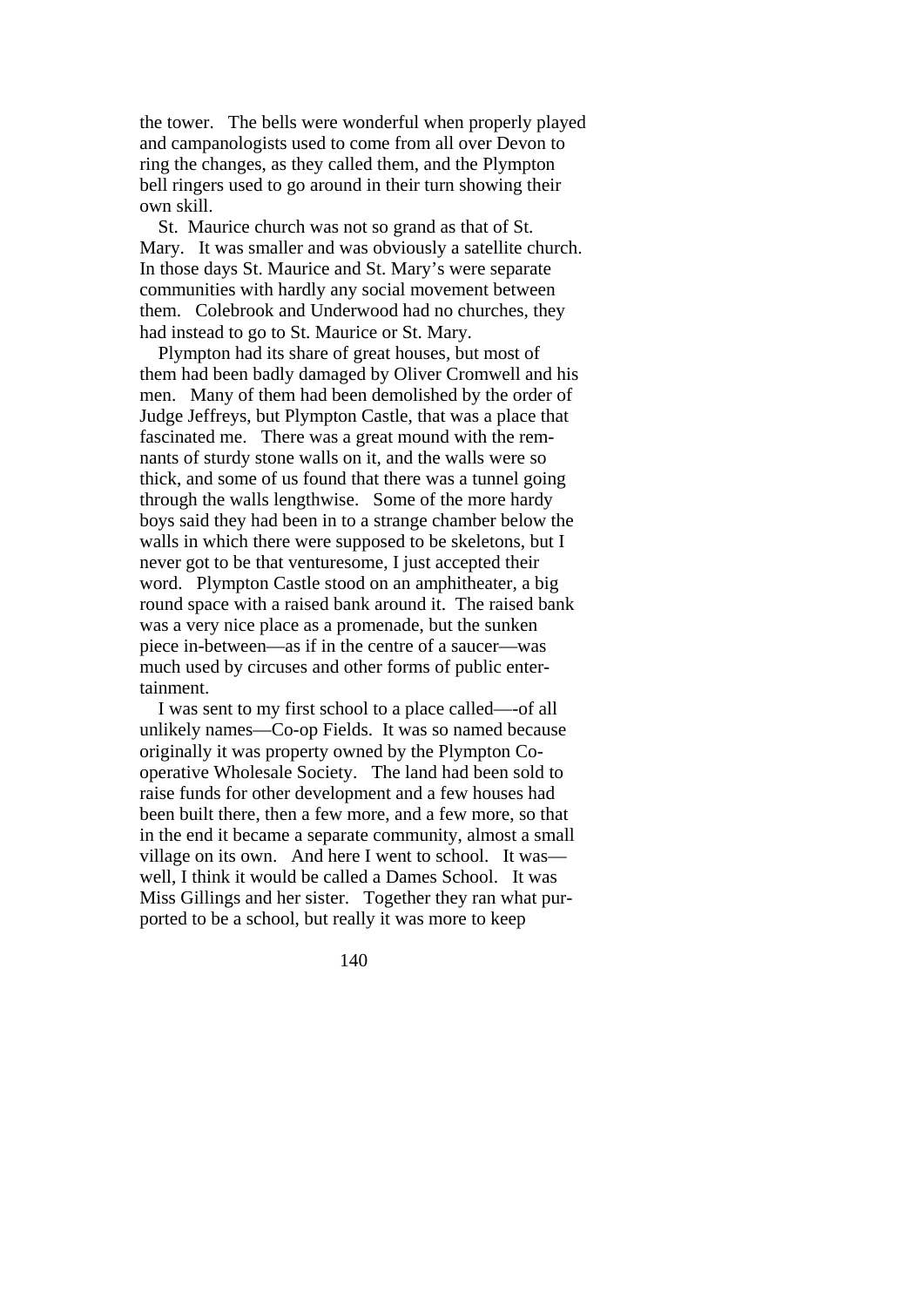unruly children from plaguing their unwilling parents. The walk from Ridgeway right out to Miss Gillings school was a terrible ordeal for me in my sickly condition, but there was nothing I could do about it, I just had to go. After a time, though, I was considered to be too big to go to that school any longer so I was transferred to a Preparatory School. It was called Mr. Beard's school. Mr. Beard was a nice old man, a really clever old man, but he could not impose discipline.

 He had retired from school life and then, getting bored with retirement, he had opened his own school, and the only premises he could find was a big room attached to the George Hotel. The George Hotel was at the top of George Hill and was quite well known. One entered under an archway and the ground was paved, and then to get to Mr. Beard's school one had to go all the way through the courtyard, past all the former stables and coach houses. At the far side of the yard there were wooden steps going up to a room which looked as if it had been an assembly hall. That was the first school where I started to learn anything, and I did not learn much, but that was my fault not the fault of old Beard. Actually, he was far too gentle to be a schoolmaster, people took advantage of him.

 After a time the Plympton Grammar school reopened in a fresh location. Plympton Grammar School was one of the most famous Grammar Schools of England, many famous people had been there including Joshua Reynolds. In the old Grammar School in St. Maurice his name and the names of many other very famous people were carved into the desks and into the woodwork, but that school building had had to be closed down because the ravages of time had attacked the building and the upper floors were considered to be unsafe.

 After a long search a very large house was secured which was in the shadow of Plympton Castle, in the shadow, actually, of that round part where the circuses use to come.

 Vast sums were paid for its conversion, and I was one of the first pupils to be enrolled in that school. I didn't like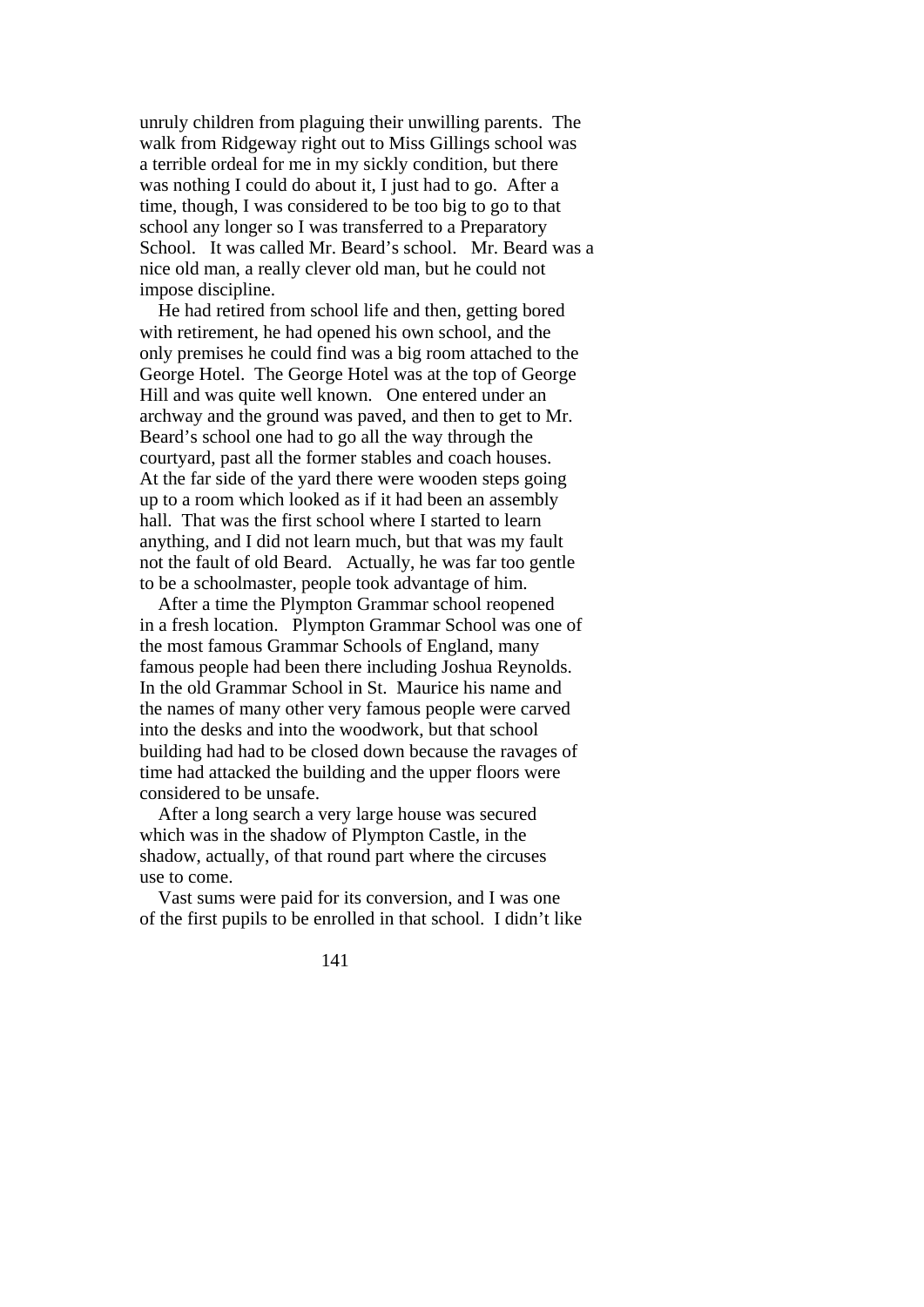it a bit, I hated the place. Some of the teachers had been demobilized from the forces and instead of treating children as children they treated children as bloody-minded troops. One teacher in particular had a most vicious habit of breaking sticks of chalk in half and throwing each half with all his might at some offender, and although you might think that chalk couldn't do much damage I have seen a boy's face lacerated by the impact. Nowadays, I suppose the teacher would have gone to prison for bodily assault, but at least it kept us in order.

 For recreation we had to go to the playing fields of the old Grammar School which gave us a walk of about a mile, a mile there, then all the exercise, etcetera, a mile back.

 Eventually time came to leave school. I hadn't done anything too good but, then, I hadn't done anything too bad either. In addition to schoolwork I had to take some correspondence courses, and I got a few little bits of paper saying I was qualified in this, that, or something else. But when the time came to leave school my parents, without any such frivolities as asking me what I would like to be, apprenticed me to a motor engineering firm in Plymouth. So almost to the day on which I left school I was sent to this firm in Old Town Street, Plymouth. They sold a few cars, etcetera, but they were more concerned with motorcycles, in fact they were the South Devon agents for Douglas motorcycles. Again, it was an unsympathetic place because all that mattered was work. I used to leave Plympton early in the morning and travel by bus to Plymouth, five and a half miles away. By the time lunch time came I was famished, so whatever the weather I used to take my sandwiches—there was nothing to drink except water—and went to a little park at the back of St. Andrew's church, Plymouth. There I used to sit in the park and get my sandwiches down as fast as I could, otherwise I should have been late.

 It was very very hard work indeed because sometime we apprentices were sent out as far away as Crown Hill to fetch a heavy motorcycle. Well, we went to Crown Hill or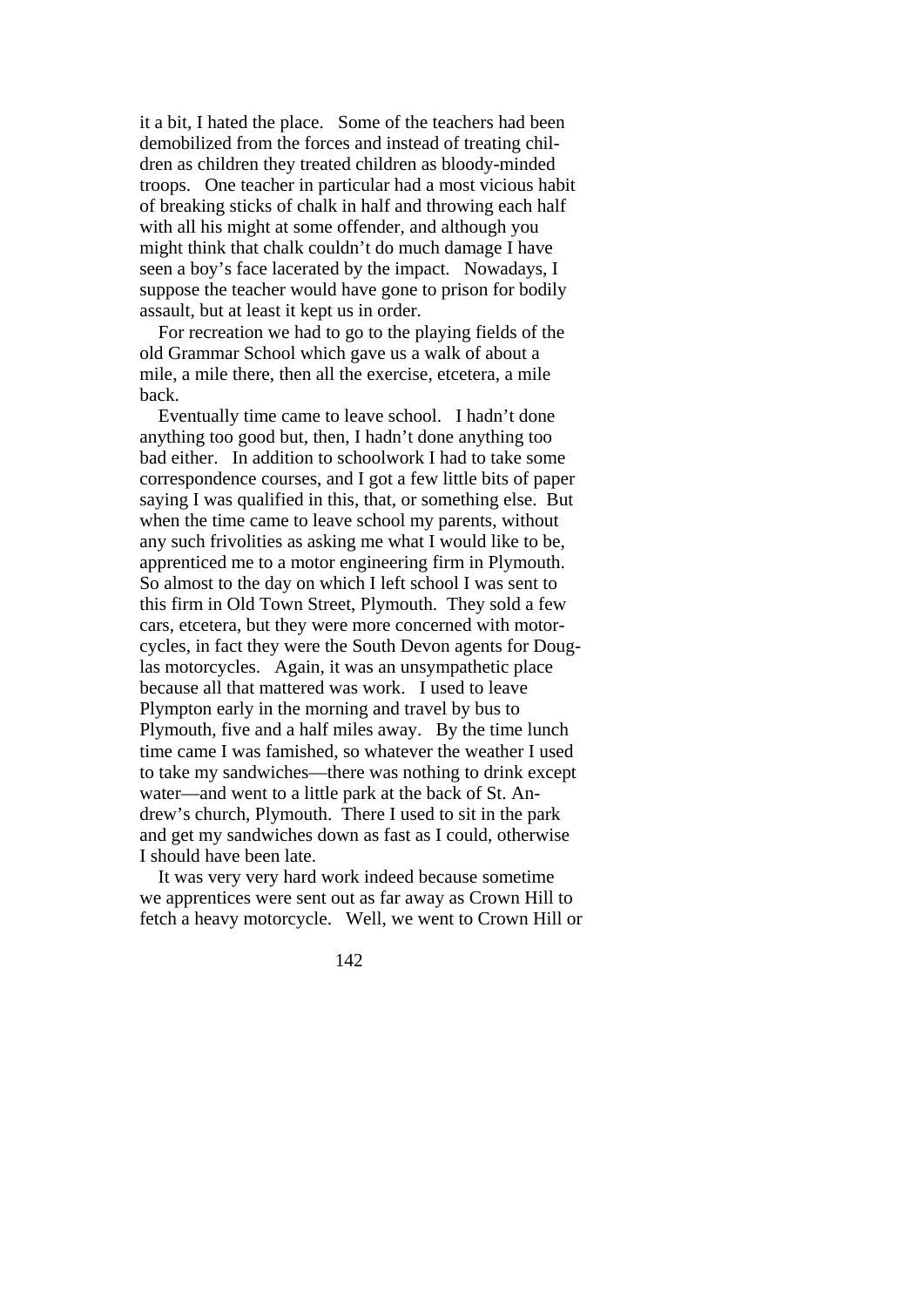other places by bus—only one of us to one place, of course—and then we were faced with the problem of getting the blasted bikes back. We couldn't ride them because they were faulty, so the only ride we got was going downhill.

 I remember one time I had to go to Crown Hill to fetch a very big Harley Davidson motorcycle. The owner had telephoned in and said the bike could be picked up right outside, so I went there, got off the bus, saw this motor bike, pushed it off its stand and pushed it away. I had done about three miles when a police car pulled up right in front of me. Two policemen got out and I thought they were going to kill me! One grabbed me by the neck, the other grabbed my arms behind me, and all so suddenly was propped up by the side of the road and I was bundled into the back of the police car and whisked off to Crown Hill Police Station. Here a shouting Police sergeant threatened me with all manner of terrible deaths unless I told them who were my fellow gangsters.

 Now, I wasn't very old at this time and I just didn't know what he was talking about, so he gave me a few cuffs about the ears and then put me in a cell. He wouldn't listen to my explanation that I had come to fetch a motorcle as instructed.

 About eight hours later one of the men from the firm came and identified me, and confirmed that I had been quite legitimately collecting a faulty motor bike. The police sergeant gave me a cuff across the face and told me not to get in trouble again and not to bother them. So I don't like policemen, I have had trouble with police all through my life, and I would swear this: Never have I done anything which warrants police persecution. Each time it has just been police slovenliness, such as that time when they wouldn't let me explain what had happened.

 The next day, though, the owner of the bike came into the firm and laughed like a maniac. He was quite unsymetic, he didn't seem to think what a shock it was to be hauled off and taken to a police cell.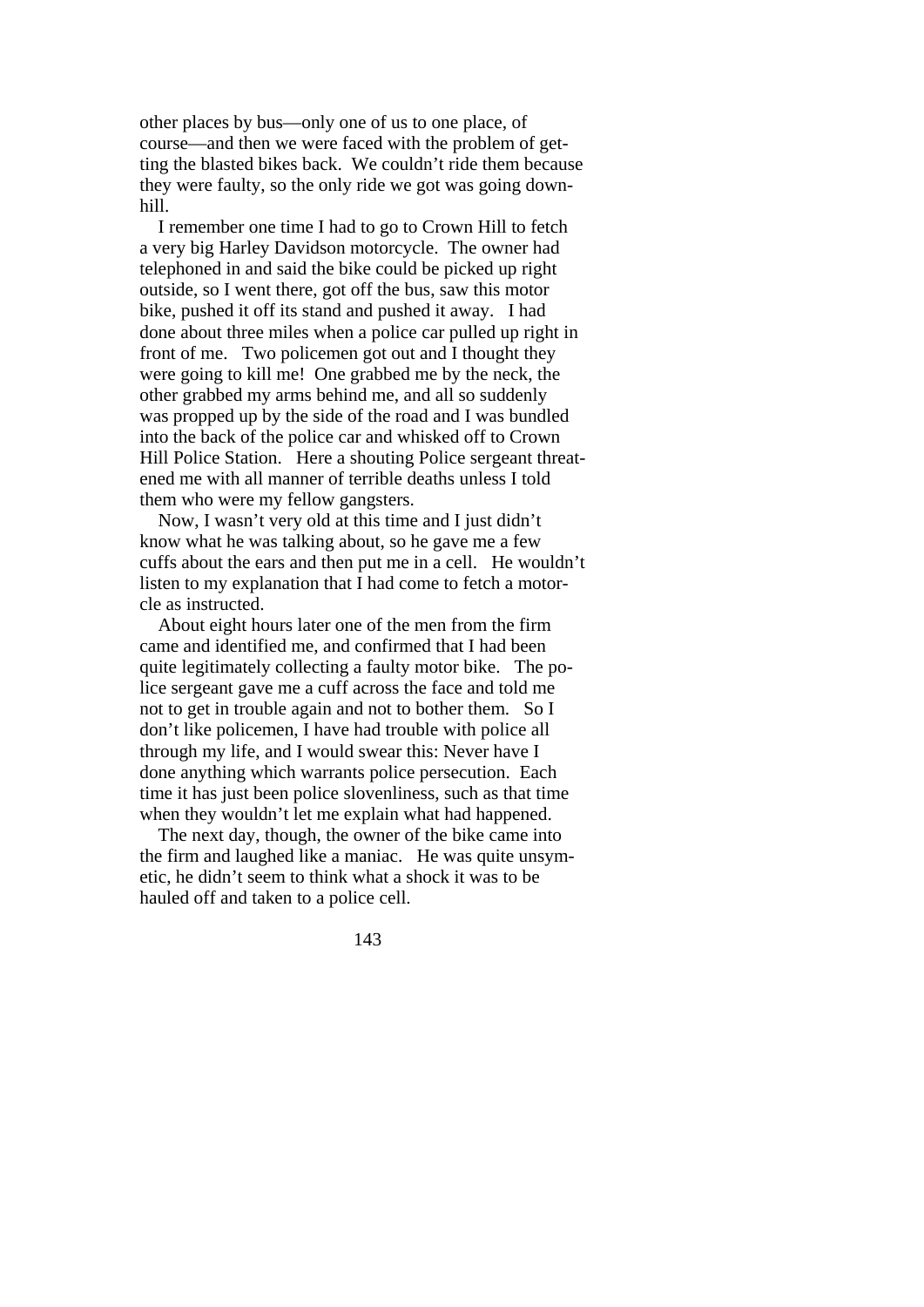One day I could hardly get out of bed, I felt ill, I felt so ill I just wanted to die. It was no good, my Mother insisted on getting me out of bed. So eventually I had to go without any breakfast, the day was wet and the day was cold. She went with me to the bus stop and shoved me on the old Devon Motor Transport bus so roughly that I fell to my knees.

 I got to work, but after about two hours there I fainted and somebody said I ought to be taken home, but the man in charge said they didn't have time to run around after apprentices in trouble, so I was kept there until the end of the day, no breakfast, no lunch, nothing.

 At the end of the working day I made my way most dizzily along the street toward the bus stop in front of St. Andrew's church. Fortunately there was a bus waiting and I collapsed into a corner seat. When I got home I just had enough strength to totter into bed. There wasn't much interest in any welfare, nobody asked how I was feelings, nobody asked why I couldn't eat my dinner, I just went off to bed.

 I had a terrible night, I felt I was on fire and I was wet through with perspiration. In the morning my Mother came along and awakened me quite roughly—for I had fallen into an exhausted sleep—and even she could see that I wasn't well. Eventually she phoned Dr. Stamp. Half a day later he came. He took one look at me and said, "Hospital!" So the ambulance came—in those days the ambulance was run by the local undertaker—and I was taken off to the South Demon and East Cornwall Hospital. I had very bad lung trouble.

 I stayed in that hospital for about eleven weeks, and then there was great discussion as to whether I should be sent to a Sanatorium or not because I'd got T.B.

 Father and Mother were opposed to it because, they said, they wouldn't have time to come and visit me if I was sent to a Sanatorium a few miles away. So I stayed at home and I didn't get much better. Every so often I had to go back to hospital. Then my sight went wrong and I was taken to the Royal Eye Infirmary, Mutley Plain, which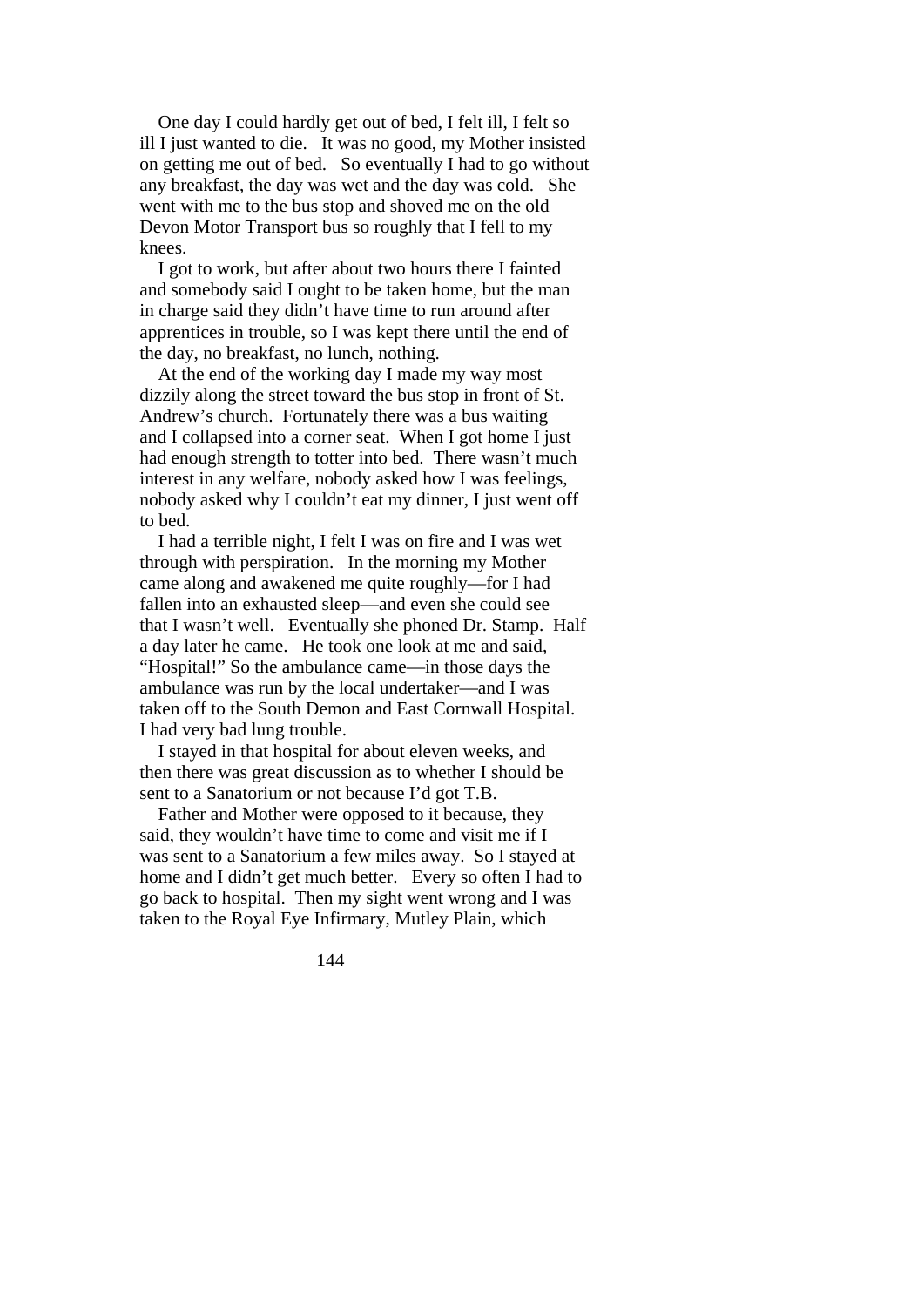wasn't so far from the South Devon and East Cornwall Hospital. This was quite a pleasant hospital, if one can say anything is pleasant when one is blind. But eventually I was released from the hospital with greatly impaired sight and I went home again.

 By now wireless was well known—it used to be wireless before radio. My Father had a crystal set and I thought it was the most marvelous thing I had ever seen in my life. Father studied a lot about radio and he made vast radio sets with many valves to them, and then he set up in business building radio sets for people and doing electrical work for people.

 At this time it was decided I should go away for a change, and so, as sick as I was, I was put on an old bicycle and sent with a workman to Lydford where I had an aunt. I often wished that this aunt had been my mother. She was a very good woman indeed, and I loved her as I certainly did not love my Mother. She looked after me, she really treated me as if I were one of her own children, but, as she said, its not much to have a sick child ride twenty-five miles when he can hardly draw breath. But eventually I had to return home and the journey was much easier this time. Lydford is up in the Devonshire moors, up in Dartmoor beyond Tavistock, not too far from Okehampton, and the air was pure there and the food good.

 Back at home in Plympton I started studying other correspondence courses, and then my Mother told me I ought to work. So my Father had a lot of radio sets and electrical stuff so I had to travel about selling the things to small dealers. I went all along Elburton, Modbury, Okehampton, and other places like that selling accumulators, radio parts, and electrical stuff. But after a time the very very harried life proved to be too much for me and my health broke down. I was driving a car at that time and I went blind. Now, it is a thoroughly unpleasant thing to lose one's sight completely and utterly when driving. Fortunately I was able to stop the car without any damage and I just stayed where I was until somebody came to see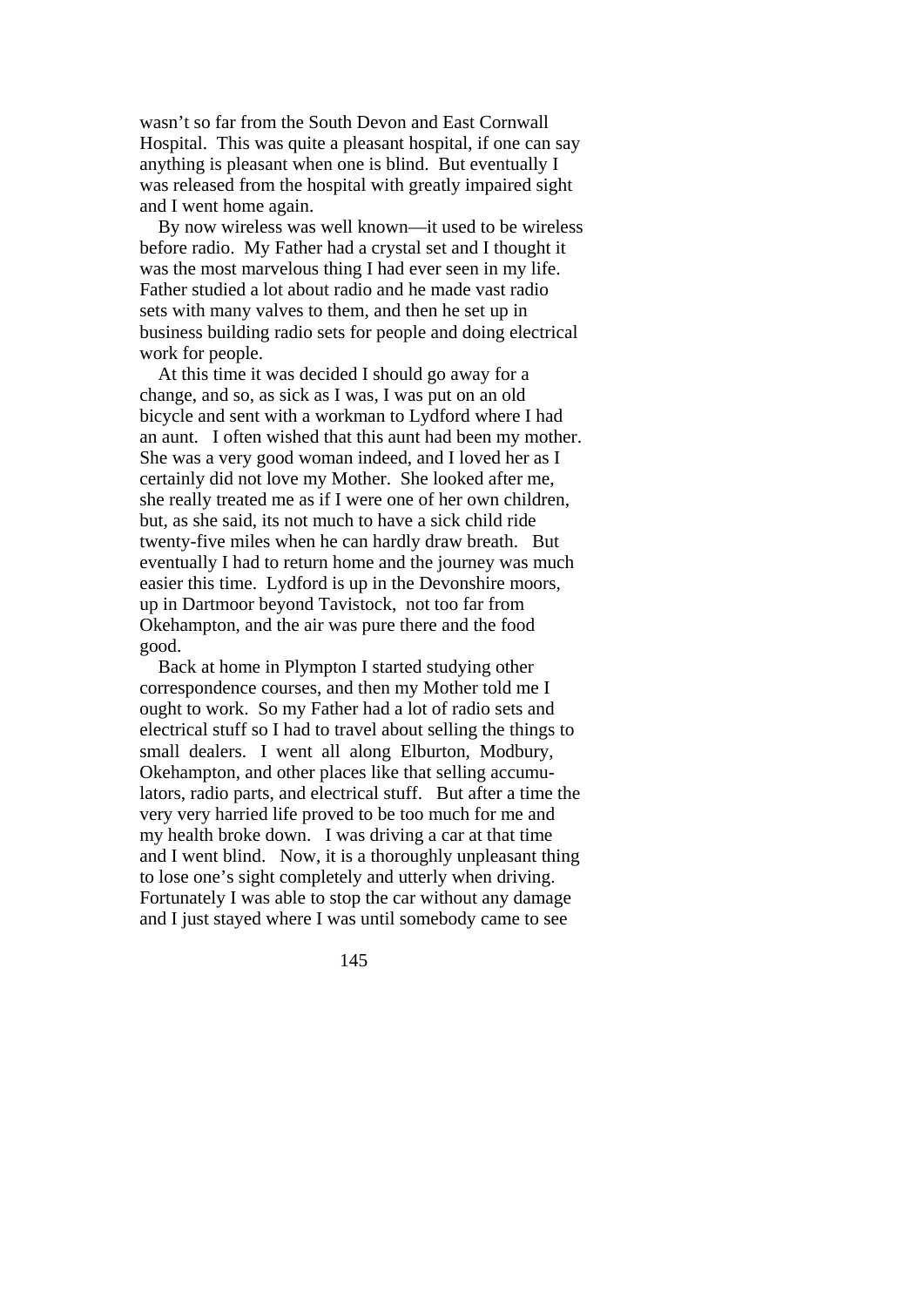what was happening and why I was blocking traffic. For a time I couldn't convince people that I was ill and that I couldn't see, but eventually the police were called and they had me taken by ambulance to hospital. My parents were informed and their first thought was about the car. When the car was driven home it was found that all the stuff I had had in it was stolen, radio sets, batteries, test equipment, everything. So I was not popular. But a spell in hospital put me right for a time, and then I went home again.

 I studied some more and eventually it was decided that I should try to get training as a radio operator. So I went to Southampton and outside Southampton there was a special school which trained one to be radio operator aboard aircraft. I stayed there for some time, and passed my examinations and got a license as a first-class wireless operator. I had to go to Croydon to take the examination, and I was successful. At the same time I learned to fiy aircraft and managed to get a license at that as well. But— I could not pass the medical examination for a commercial license and so I was grounded before my career started.

 Back at home I was blamed quite a lot for having bad health and for wasting money in taking these courses when my health was so poor that I had been rejected. I felt a bit irritated by that because I was not to blame for my bad health, I didn't want to be ill. But there was a big family conference and my parents decided something would have to be done, I was just wasting my life.

 At that identical moment the local sanitary inspector who was very friendly with my parents said there was a great opening for smoke inspectors, particularly in the big cities, people were getting worried about the ecology and there was too much smoke pollution from factories and industrial concerns so a new category of smoke inspectors had been started. There were, of course, sanitary inspectors and sanitary inspectors who were meat inspectors, but now there was a new category—smoke inspectors. The chief sanitary inspector said it would be just the thing for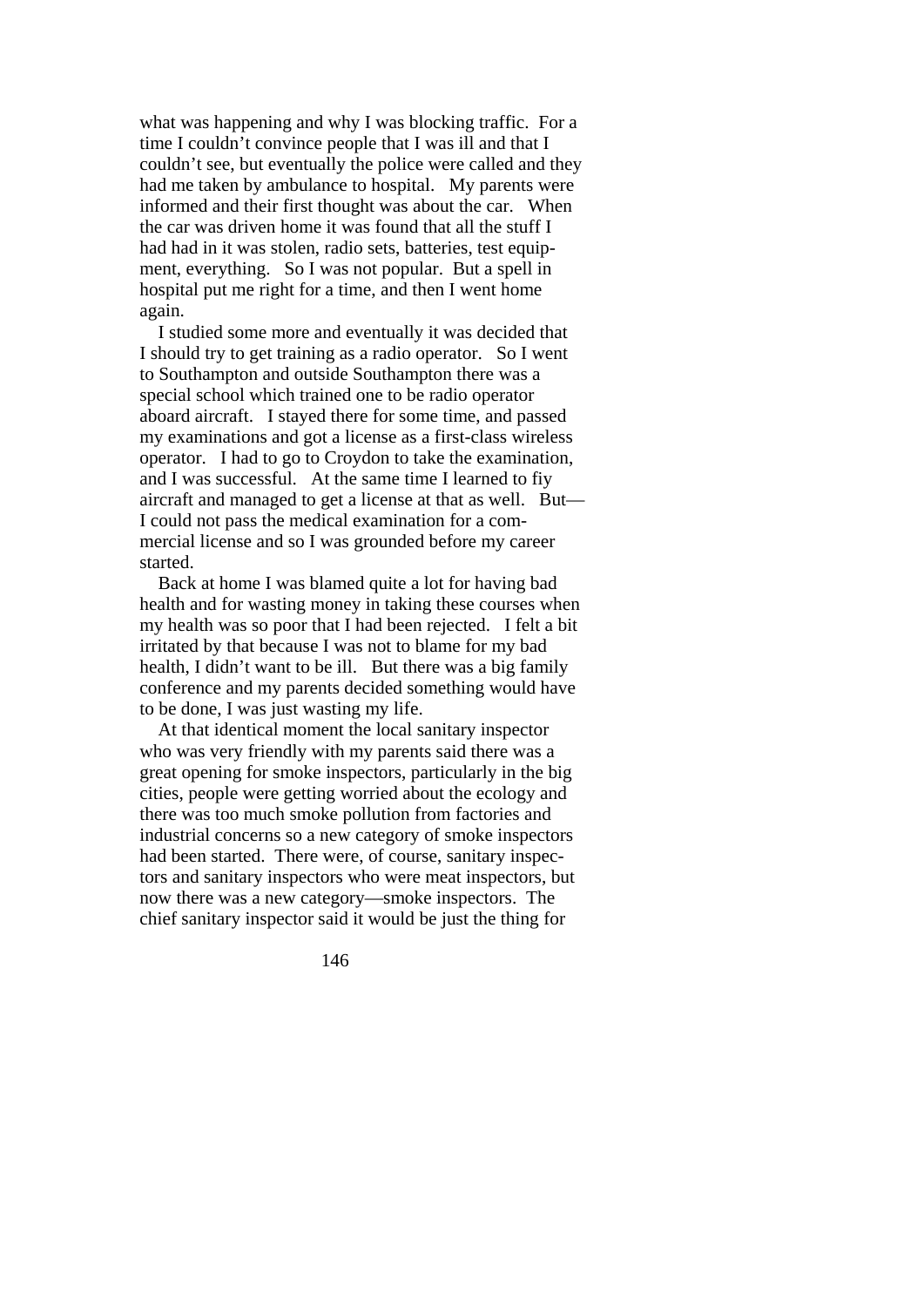me, it was a good job, well paid, and I would have to take a special course, naturally. So a new correspondence course had just been brought out for smoke inspectors. I studied it at home and passed very quickly, in three months actually, and then I was told I would have to go to London to study with the Royal Sanitary Institute in Buckingham Palace Road. So not too happily my parents advanced the money and I went to London. Every day I attended classes at the Royal Sanitary Institute, and often we went out on field trips going to factories, power stations, and all manner of queer places. At last, after three months, we had to go to an immense examination hall where there seemed to be thousands of people milling around. We were all in little groups; one who was going to take a particular examination would be isolated from others taking the same type of examination. Anyway, I passed the examination and got a certificate as a smoke inspector.

 I returned to Plympton bearing my certificate and thinking that now everything would be plain sailing. But it was not to be. I applied for a job in Birmingham, and I went to Birmingham—to Lozelles—for interview. There I was told that I couldn't get the job because I was not a resident of that county.

 Back to Plympton I went and tried for a job in Plymouth. But the Plymouth city council would not employ me for much the same reason except I was in the right county, but not in the right city. So it went on, and after a few years like this in which I did anything that I could do—anything to bring in enough money to keep body and soul together and to keep me in some sort of clothing—my Father died. He had been in very poor health for years. Most of the time he had been in bed, and about a year before he died his business had been sold off and the shop had been made into a doctor's surgery. The glass windows were painted green and the shop itself was the surgery with our living part being used as the consulting room and dispensary. My Mother and I lived in what had been our workrooms.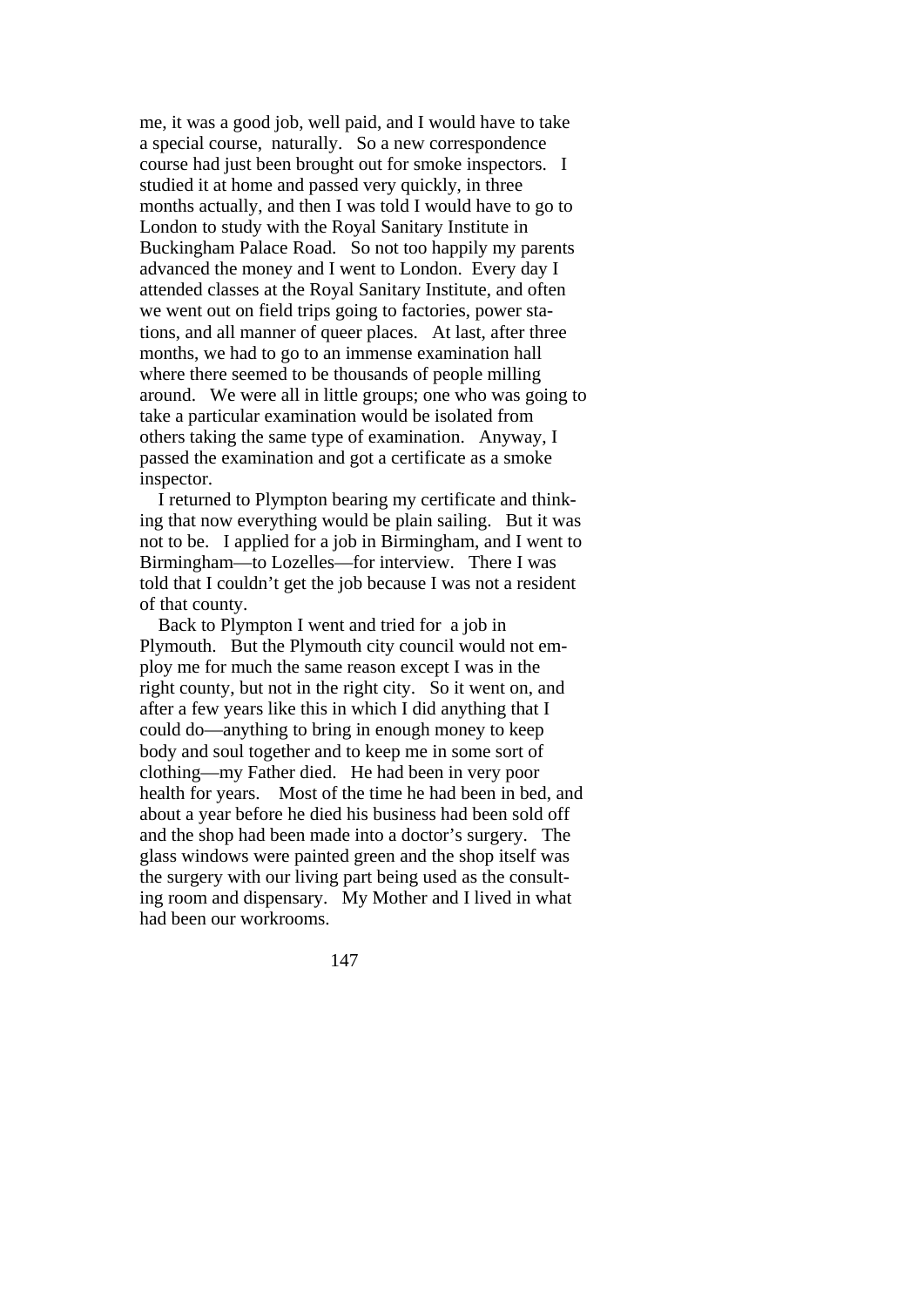But after Father's death the doctor-combine decided to move to a fresh area and so we would have no income at all. My health was not at all good, so my Mother went to her daughter, my sister, and I had been a prize student of a correspondence college so I got a job with a surgical appliance firm in Perivale, Middlesex. I was appointed first as works manager, but when the owner of the firm found that I could write good advertising copy then he made me advertising manager as well.

 I had to take courses in surgical fitting, and after that I became a surgical fitter consultant.

 I was considered so good at this work that I was moved from Perivale to the heart of London, and I was the chief fitter in the London offices.

 Just before I left work at the London offices war was declared between England and Germany. Everything was blacked out and I found the journey to London from Perivale and back every day to be absolutely exhausting, it tried my strength to the utmost, and during this time I got married. Well, I do not propose to say anything about this because I understand that the press on Earth have already said too much, nearly all of it untrue. I have been asked to talk about my life, so I will confine myself strictly to my life.

 We could not continue to live in Perivale because conditions in traveling were too bad, so we managed to find an apartment in the Knightsbridge area of London. It was a blessing to be able to go on the tube every day to my office.

 The war was hotting up, things were becoming difficult, there was heavy rationing and food shortages. Bombs were dropping heavily on London. Much of my time was spent on fire watch, I had to climb rusty iron ladders going to the top of buildings and watch out for approaching German bombers, and if I saw them in time I had to give warning to the work people below.

 One day I was riding through Hyde Park on my bicycle going to work and I saw bombers approaching. One dropped bombs which seemed as if they were going to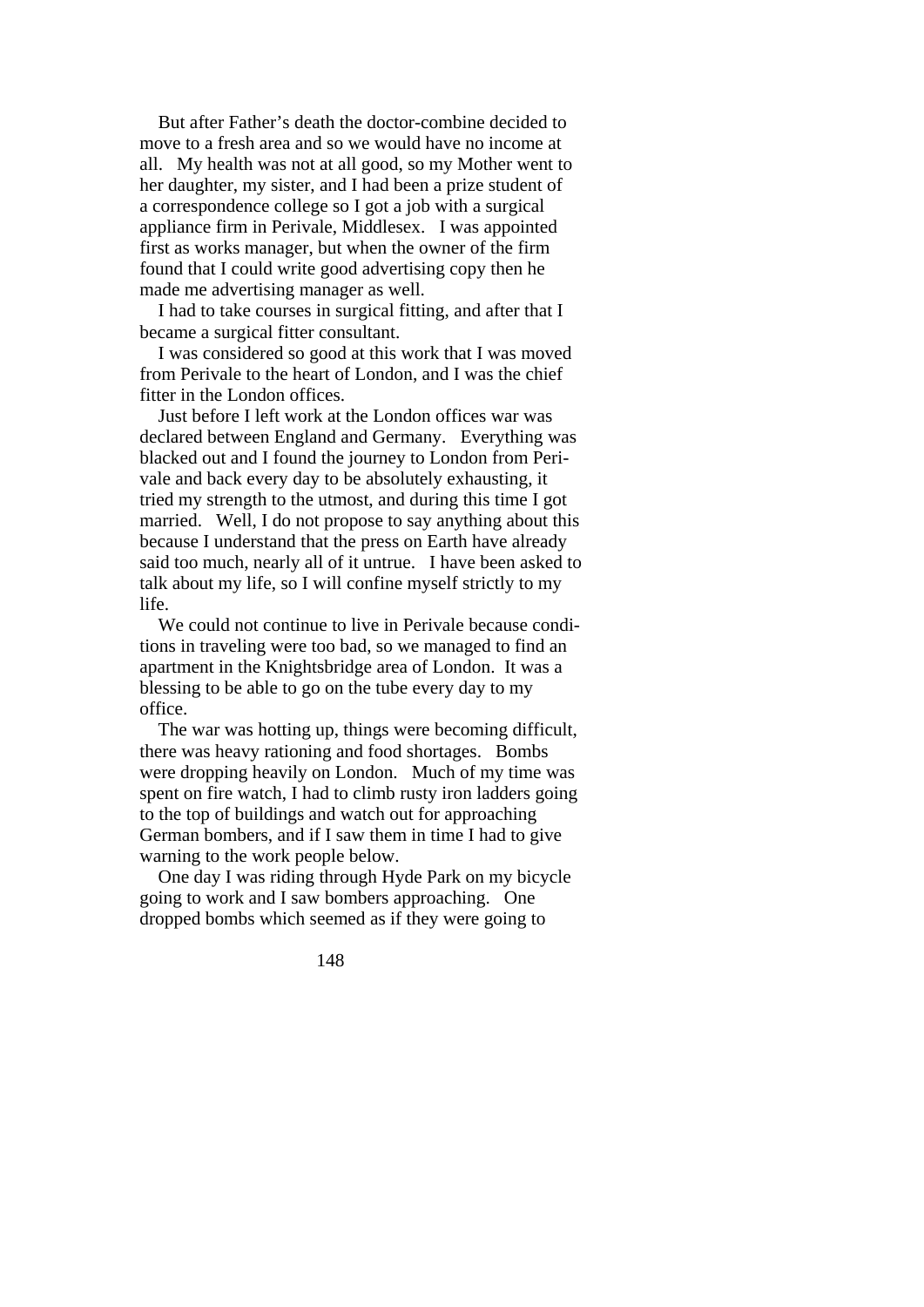come uncomfortably close to me, so I dropped my bicycle and ran for some trees. The bombs fell, they missed the Park and landed in Buckingham Palace where they did a fair amount of damage.

 Everywhere, it seemed, bombs were dropping. One day I was having to go out on a special surgical fitting case and was approaching Charing Cross Station when suddenly a great bomb dropped out of the clouds, went into the station and right through the station to the Underground which was crowded with people. I can see even now the cloud of dust and scattered pieces of—what?— that were blown out of the hole in the station roof.

 One night there was a terrific air raid and the place where my wife and I lived was bombed. We had to get out in the night just as we were. For a long time we wandered about in the darkness, other people were wandering about as well, everything was chaotic. Bombs were dropping and the sky was lurid with the flames of the burning East End. We could see St. Paul's Cathedral outlined in flame and great clouds of smoke went up. Every so often we would hear the rat-tat-tat of machine-gun fire, and occasionally spent cartridges would fall down around us. Everywhere there was shrapnel falling and we wore our steel helmets cause the smoking fragments hurtling down would have gone through an unprotected body.

 At last the dawn came and I phoned my employer to say that I had been bombed out. He said, "Never mind about that, you must come to work. Other people are bombed out too." So, dirty and hungry, I got on a train and went to my office. At the approach of our street there I found that it was cordoned off. I tried to go past the barrier but a most officious policeman came up and accused me of looting—tempers were quite rough at that time. Just at that moment my boss stepped out of a car and came up to me. He showed his identification papers to the policeman and together we crossed the barrier and went to our ofiice.

 Water was rushing out of everywhere. The place had been hit by a bomb and the water supply had been broken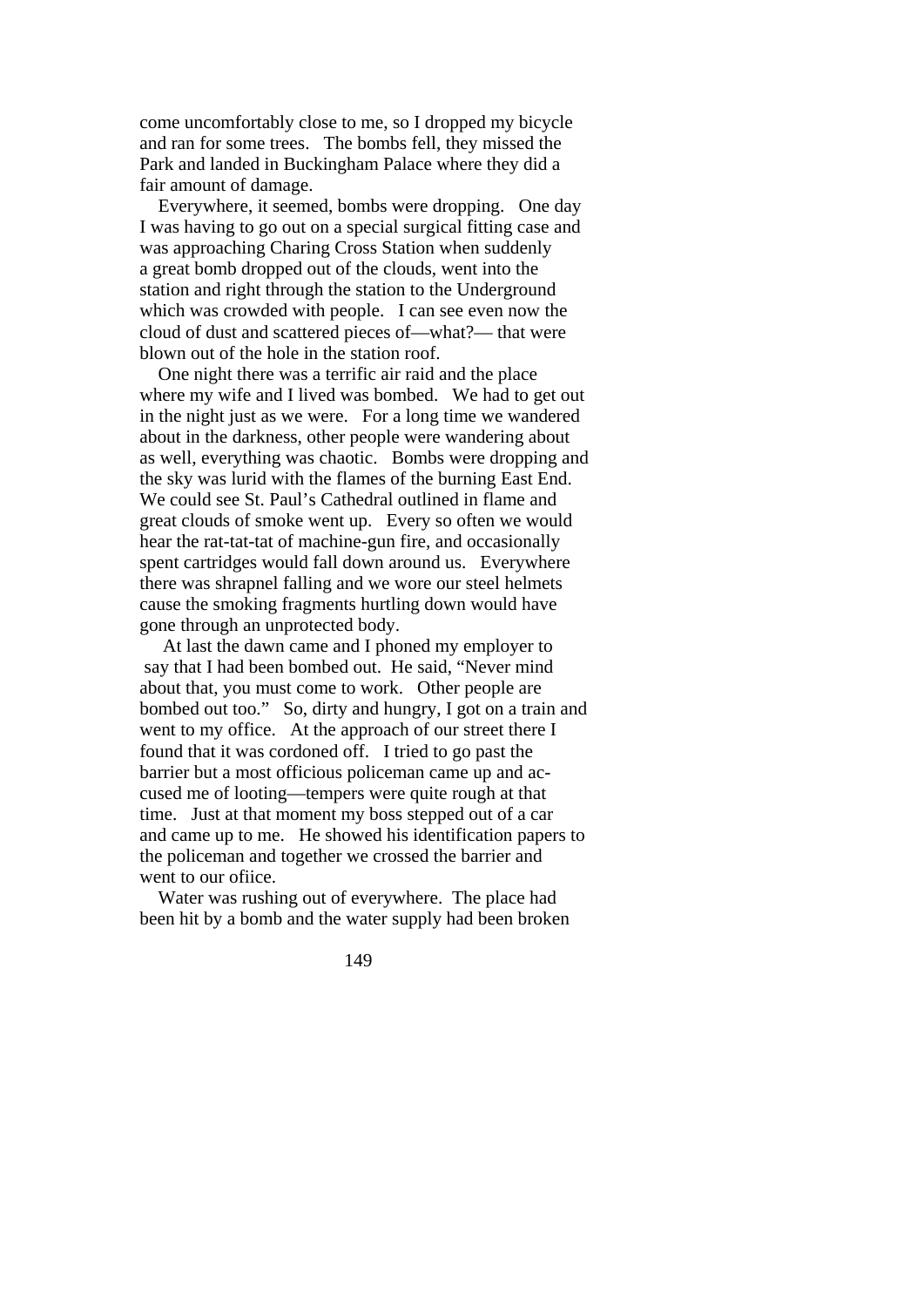to shards. From the roof, many floors above, water was cascading over the stock. The basement was neck-deep in water and everywhere there was glass, everywhere there were stone fragments, and we turned and found a bomb casing lodged in a wall.

 It was a state of chaos. There was not much worth saving. We managed to get out some records and just a few pieces of equipment and we all set to and tried to clean up the place a bit, but it was hopeless—there was no chance of getting the place working again. Eventually my employer said he was going to move to another part of the country, and he invited me to accompany him. I could not do so because I hadn't the money. It was very difficult indeed to buy things, and to have to set up a fresh home in some remote part of the country was an expense which I just could not contemplate. So—because I was unable to go I was out of a job, unemployed in England in wartime.

 I went to various labour exchanges trying to get any employment. I tried to become a wartime policeman, but I could not pass the medical examination. Conditions were becoming desperate; one cannot live on air, and as a last resort I went to the offices of the correspondence school where I had taken so many courses.

 It just so happened that they wanted a man, some of their own men had been called up, and I had—so I was told—an enviable record, and so I was told that I could be given a job in the advisory department. The pay would be five pounds a week, and I would have to live at Weybridge in Surrey. No, they said, they couldn't advance anything to help me get there. I would have to go there first for interview with one of the directors. So I made inquiries and found that the cheapest way was by Green Line Bus, so on the appointed day I went to Weybridge but there was a terrific wait, the director had not come in. I was told, "Oh, he never comes in the time he says, he might not be in until four o'clock. You"ll just have to wait." Well, eventually the director did come in, he saw me and he was quite affable, and he offered me the job at five pounds a week He told me there was an unoccupied fiat over the garage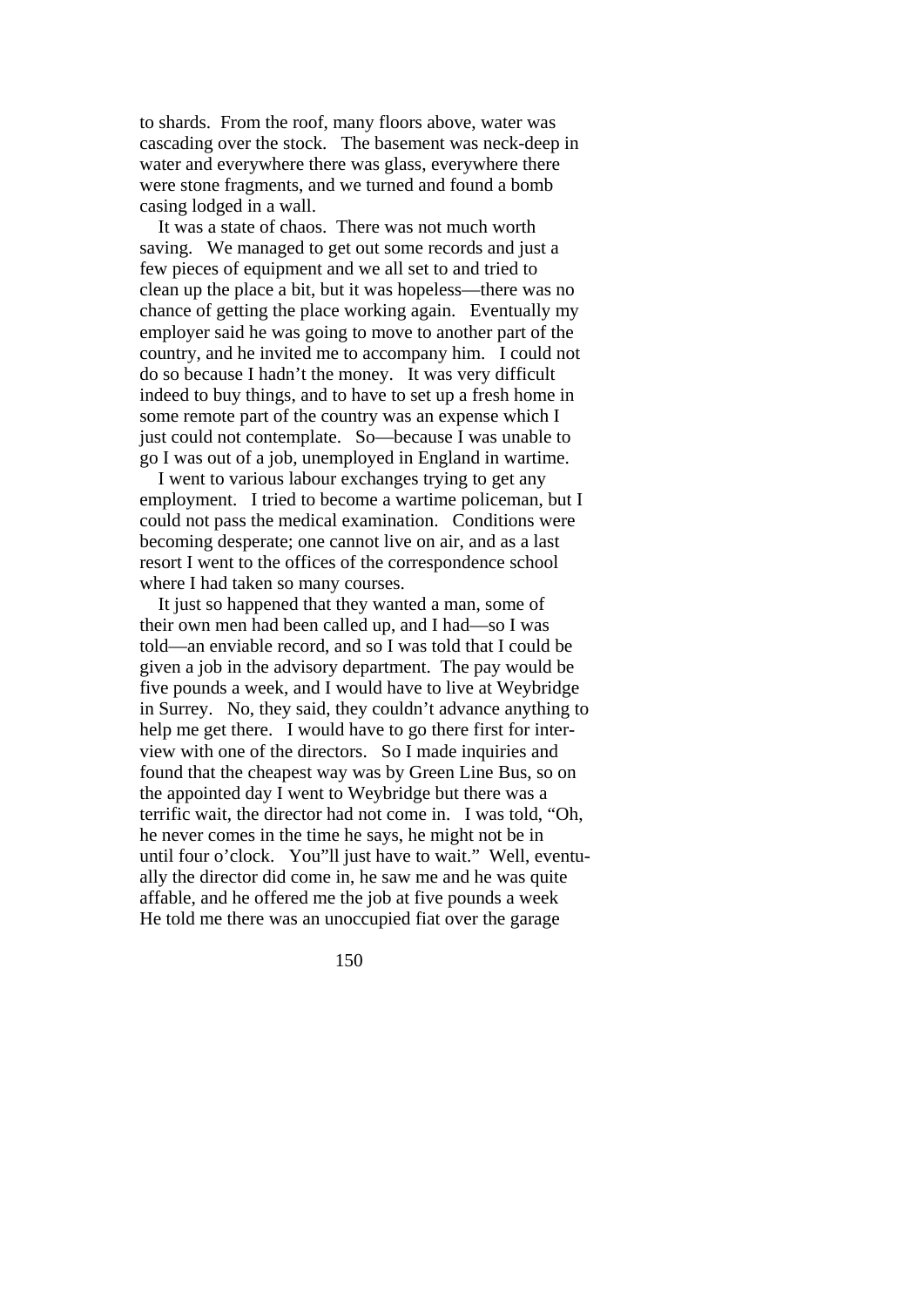and I could have this by paying what was really quite a high rent, but I was in a hurry to get employment so I agreed to his terms. I returned to London and we got our poor things, such as they were, to Weybridge, up the worn old wooden steps to the flat above the garages. The next day I started my work as a correspondence clerk, which is what it really was, to a correspondence school.

 There are such a lot of high falutin terms; we now have garbage collectors called sanitation experts when all they are is garbage collectors. Some of the correspondence clerks cal1 themselves advisory consultants or careers consultants, but still all we did was correspondence clerks' duties.

 It seems to be a crime to be of a certain category. I have always been told that my Father was a plumber; actually, he wasn't, but what if he had been? Certainly he served an apprenticeship as a plumber but, like me, he had no choice. I served an apprenticeship as a motor engineer. And anyway, how about the famous Mr. Crapper, the gentleman who invented water closets as they are today? They have not been improved since the day of old Crapper. Crapper, if you remember, was a plumber, a jolly good one, too, and his invention of the flush tank and the flush toilet endeared him to King Edward who treated Mr. Crapper as a personal friend. So, you see, a plumber can be a friend of royalty just as can a grocer; Thomas Lipton was alleged to be a grocer. Certainly he was, he had a big grocery firm, and he was a friend of King George V.

 Surely it doesn't matter what a person's father was, why is it such a disgrace to have a parent who was a tradesman? Nowadays daughters of royalty are married to tradesmen, aren't they? But I am always amused because Jesus, it is said, was the son of a carpenter. How was that a disgrace?

 Well, all this is taking me a long way from my story, but I will just say here and now that I would rather be the son of a plumber than the son of those poor sick people who call themselves pressmen. To me there is no sicker job than that of pressman. A plumber clears up the messes of people. A pressman makes messes of people.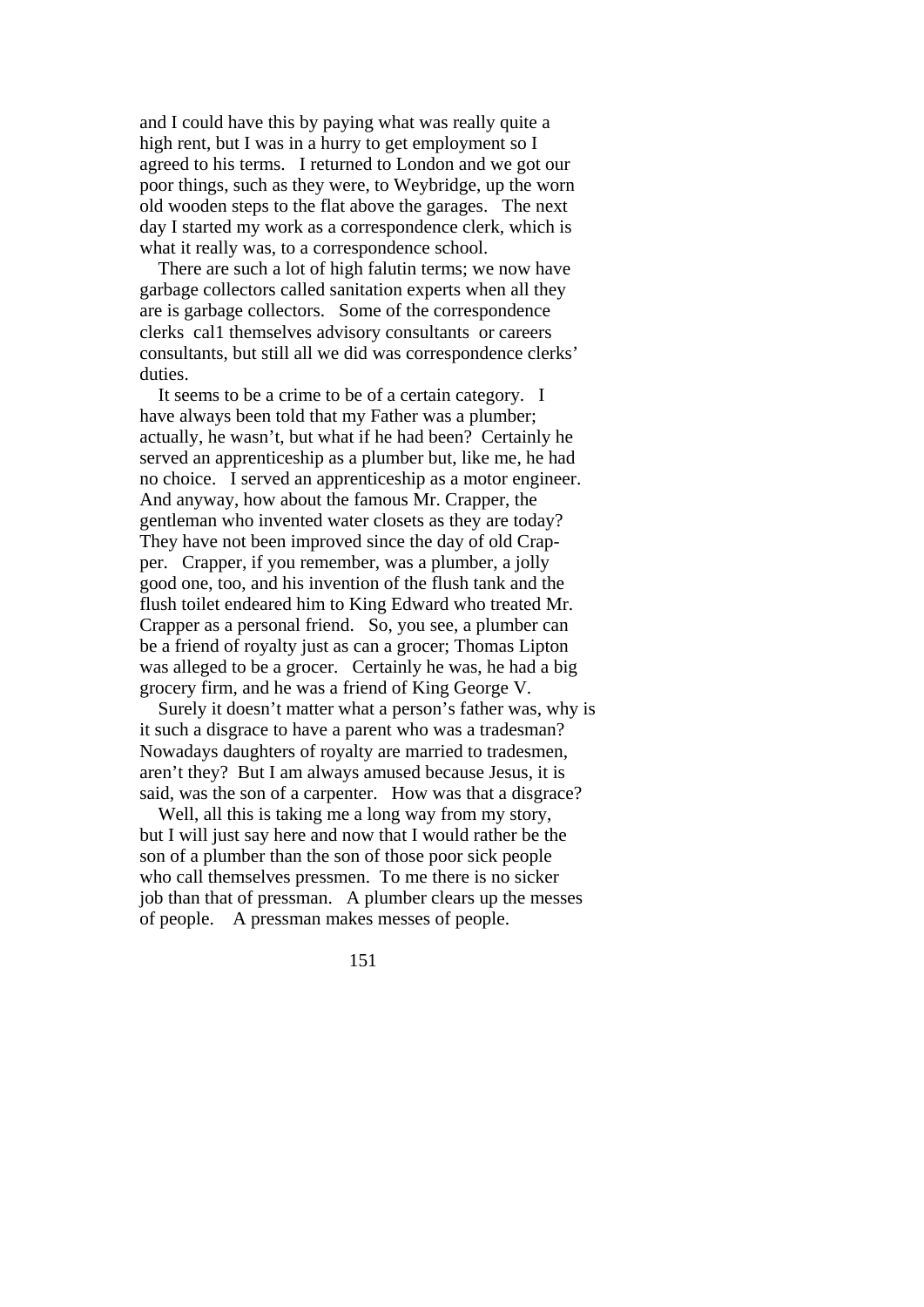Since I have been over here I have found various things of interest, but one thing in particular which intrigues me is this; I bear quite an honoured name not merely through "Uncle Richard" but through others who went before him one who was a colleague of Sir Joshua Reynolds, and another was the Lord Lieutenant, or whatever they cal1 him, of the Tower of London. And it was at the time when an attempt was made to steal the Crown Jewels, an attempt which was thwarted.

 There is much to see over here, much to learn, and I am told I have a lot yet to learn because, they say, I have not learned humility, not yet learned how to get on with people. Well, I am doing my best in dictating all this stuff which I will swear upon a stack of Bibles is the truth and nothing but the truth.

## CHAPTER NINE

 Life at Weybridge was not happy. I became an air raid warden. One other warden became very jealous and did everything he could to cause me harm. I offered to resign but it was not wanted for me to resign.

 One night there was an air raid while I was at Wheybridge and after the air raid a policeman came to the door, It seemed that a small light—hardly large enough for any one to notice from a hundred feet away—was showing. There was a faulty switch in the flat, on the landing, it was one of those old brass switches with a great knob, and I suppose the vibration caused by the banging and all that, had shaken it just to the "on" position. The policeman could see for himself that if a fly sneezed the light would come on because the spring in the tumbler was defective But, no, the light was showing, that's all there was to it. So there was a Court appearance and a fine. And that is a thing I have resented ever since because it was so utterly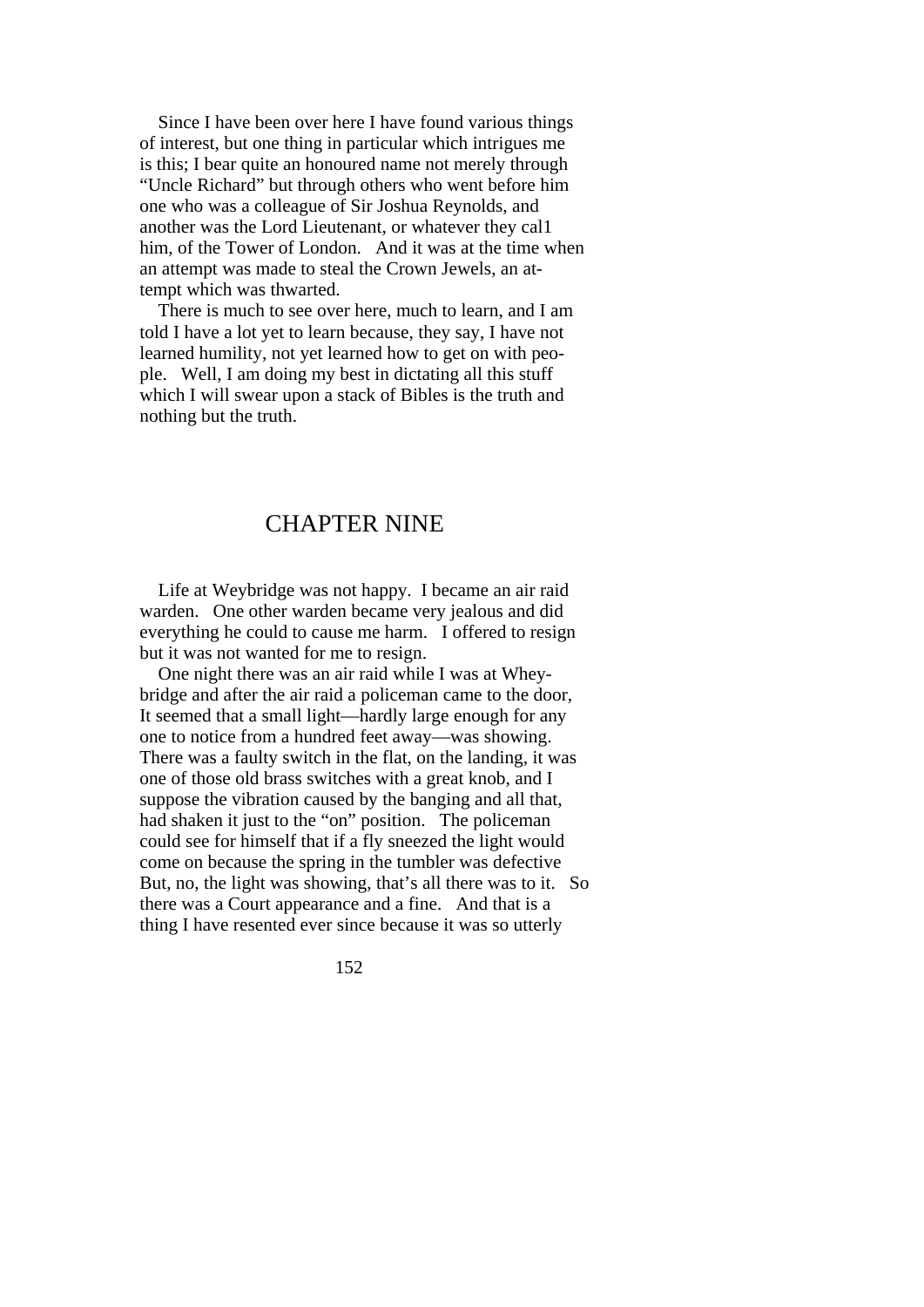unnecessary, and "the enemy" warden was the one who had reported it. After that I resigned from the A.R.P. believing that if people could not work together then it was better to break up "the party."

 At Weybridge I was supposed to do everything, answer letters, persuade people to take correspondence courses, maintain the boss's cars—and he was always changing the darn things—act as unpaid messenger boy and do anything which came to hand. All for five pounds a week!

 People were getting called-up, conditions were becoming more difficult, food was getting shorter and shorter, and from the aircraft factory at Brooklands there were always strange noises. One day a Wellington was being flight-tested and it crashed just beside the village of Weybridge. The pilot saved the village at the cost of his own life because he crashed that plane upon the electrified railway line. The plane was like a toy that had been snapped into a thousand pieces, it was scattered all over the place, but the people of Weybridge were saved because of the self-sacrifice of the pilot.

 Just at this time I received my call-up papers. I had to go before a Board of Medical Examiners as a formality before entering one of the Services.

 On the appointed day I went to the great hall where there were crowds of other men waiting to be examined. I said to an attendant there, "I've had T.B., you know." He looked at me and said, "You look a bit of a wreck, I must say lad. Sit over there." So I sat where directed, and I sat, and I sat. Eventually when nearly everyone else in the place had been examined, the panel of doctors turned to me. "What's this?" said one, "You say you've got T.B. Do you know what T.B. is?" "I certainly do, sir," I said. "I've had it." He asked me a lot of questions and then grumphed and grumphed. Then he had a word with his associates. At last he turned back to me as if he was making the greatest decision in the world.

 "I am sending you to Kingston Hospital," he said. "they will examine you there, they will soon find out if you've got T.B. or not, and if you haven't—God help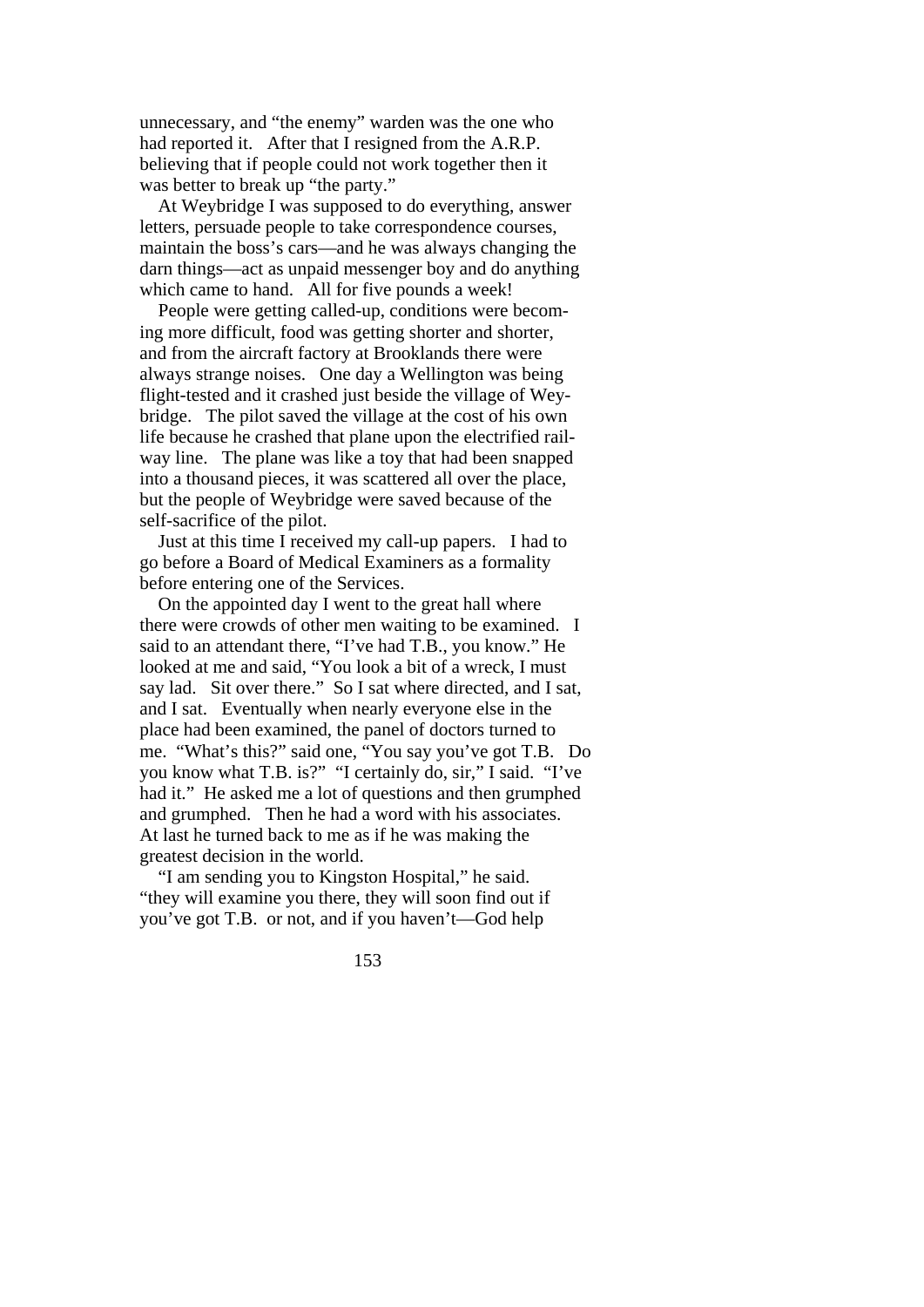you!" He carefully filled out a form, sealed it, put it in another envelope and sealed that, and then flung it at me. I picked it off the floor and made my way home.

 Next day I told my employer that I had to go to hospital for examination. He appeared absolutely bored, I got the impression that he thought, "Oh why does the fellow waste my time, why doesn't he join up and get out of my sight." However, I got through my work that day, and the day after, as directed, I took the bus to Kingston-on-Thames. I made my way to a hospital there. I had all sorts of tests and then I was X-rayed. After the X-ray I was shoved in a drying cupboard where a lot of wet X-rays were hung up to dry out. After half an hour a woman came and said, "Okay, you can go home!" That was all, nothing more was said, so I just went home.

 Next there came a summons to go to the T.B. Clinic at Weybridge. Of course, this was about three or four weeks later, but the summons came and off I went to the T.B. Clinic like a good little boy. By now I was heartily sick of the whole affair. At the T.B. Clinic I was seen by a most wonderful doctor who was indeed all that a doctor should be. He had my X-rays there, and he agreed with me that it was utterly stupid that I should be shunted from one department to another. He said it was perfectly obvious that I had bad lung scars through T.B., and, he said if I got in the Army, I would be a liability, not an asset. Surely England hadn" t come to a state when they are called upon to enlist those who are obviously ill. "I shall send a report in to say that you are unfitted for service of any kind," he said.

 Time went by, and at last I received a card in the post telling me that I would not be required for military service because I was classed as Grade Four—the lowest grade there was .

 I took the card to my employer and showed it to him and he seemed to think that—well, he'd got somebody to carry on with the work if all the others were called up. There was a frantic scramble in those days of people trying to get deferment, everybody was trying to get deferment.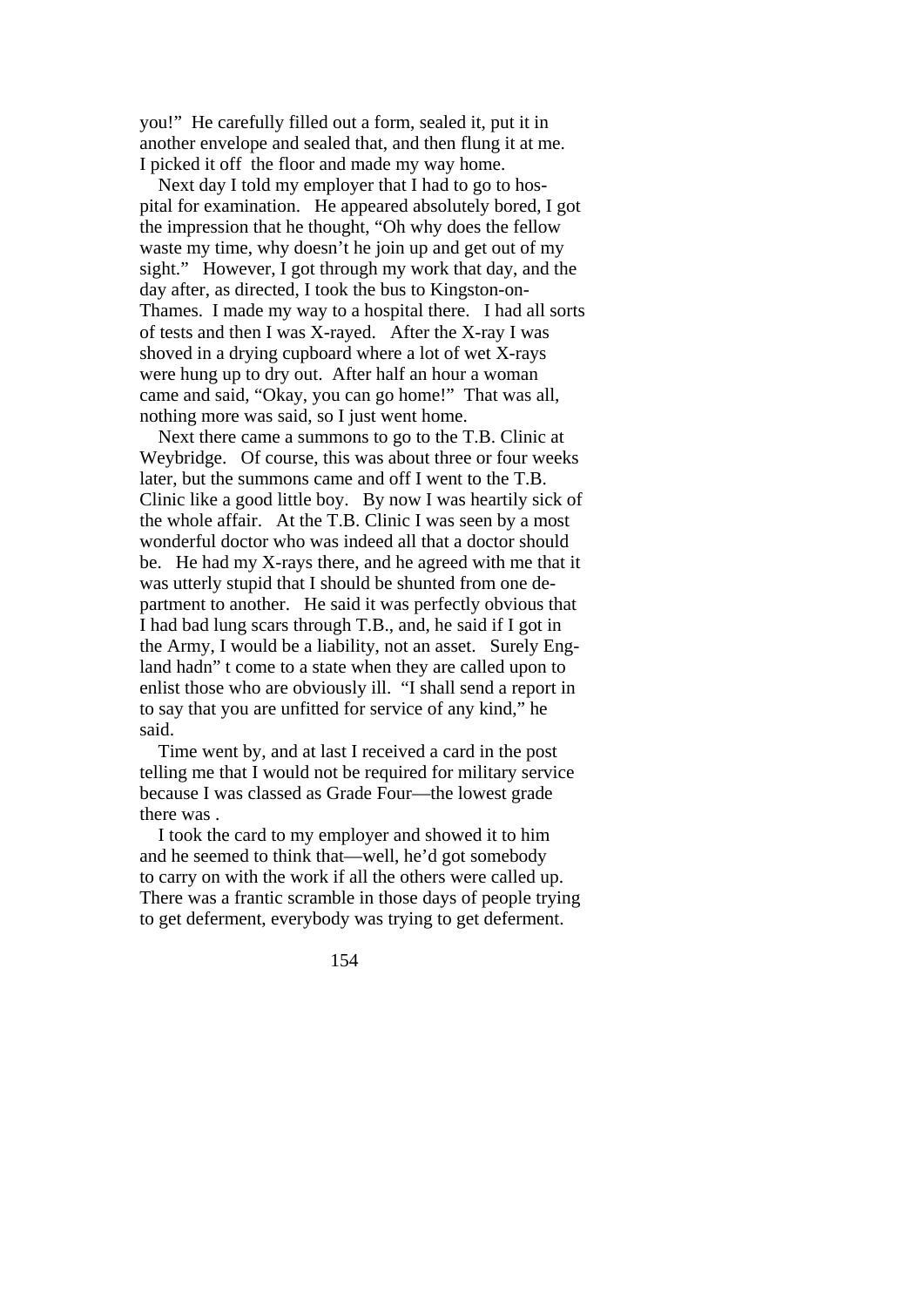The man who was manager under the employer left to get another job and another man was appointed as manager but he and I didn't get on at all, we just did not at all. He was of a type that I thoroughly disliked and I seemed to be of a type that he thoroughly disliked. However, I did the best I could, but things were becoming more and more difficult because there was more and more work without any increase in pay. It was obvious that someone was rushing around to the employer telling tales, etcetera, not necessarily true tales either.

 One day after work I was just meandering through the garden. We had a garden of three and a half acres and I was passing through a little wooded copse. It was evening and growing dusk. Somehow I tripped over an exposed root and went down with a horrible thonk. Literally it jerked me out of myself!

 I stood upright, but then—God bless my soul! I found that "I" wasn't "me" because I was standing upright and my body was lying flat on its face. I looked about in utter amazement, and I saw some strange looking people around me. Monks, I thought, what the devil are monks doing here? I looked at them, and I looked at—well, I suppose it was my body on the ground. But then I got a voice or something in my head. First I had the impression that it was some strange foreign lingo, but as I thought about it I discovered that I could understand what was being said.

 "Young man," the voice said in my head, "you are thinking of an evil matter, you are thinking of doing away with your life. That is a very bad thing indeed. Suicide is wrong, no matter the cause, no matter the imagined reason or excuse, suicide is always wrong ."

 All right for you," I thought, "you haven't any troubles like I have. Here I am in this—well, I had an awful job not to put in words the exact description of the place —and I can t get a rise, and my boss seems to have taken a dislike to me, why should I stay here? There are plenty of trees about and a nice rope to throw over."

But I am not saying too much about this because a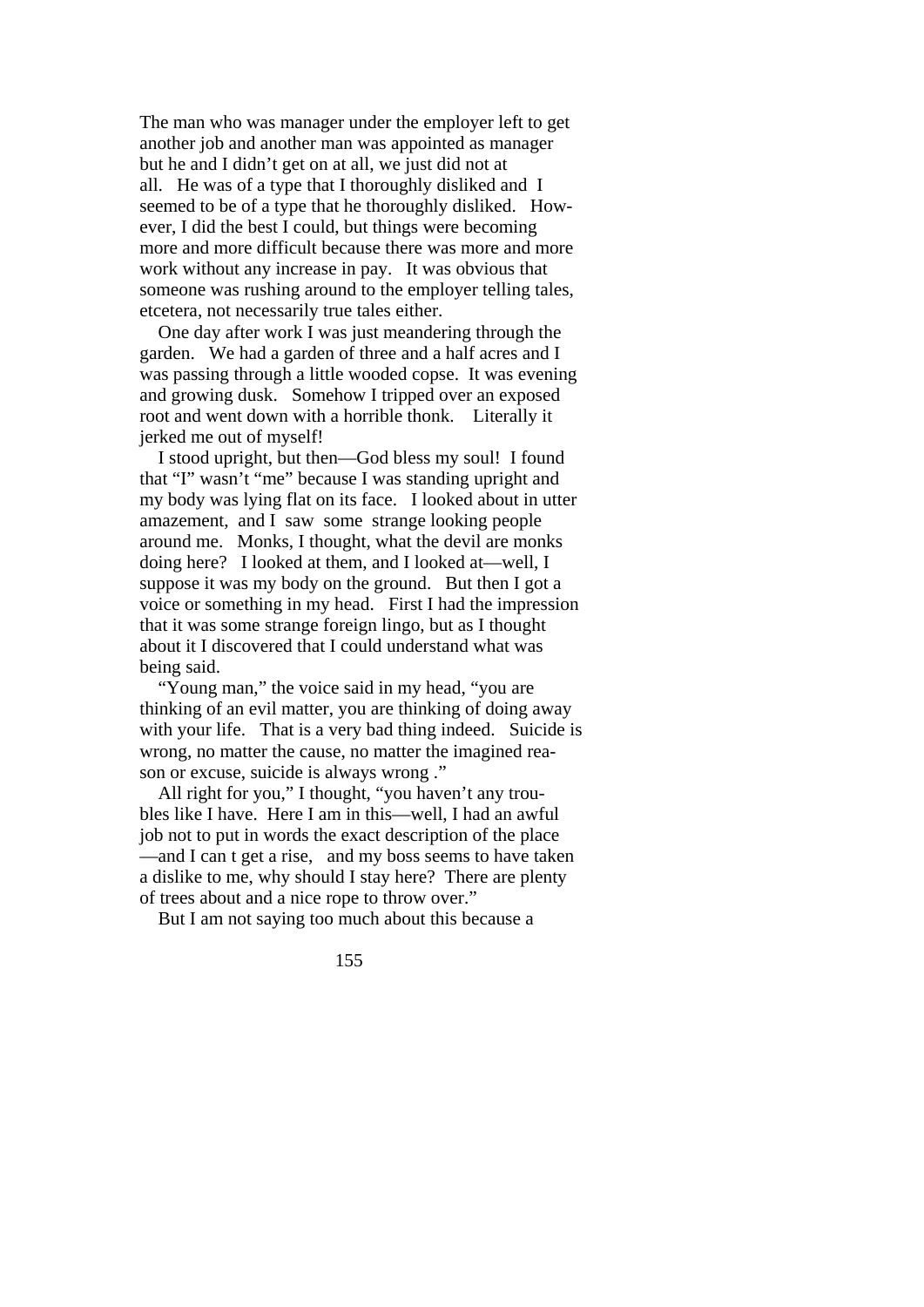thought was put in my mind saying that if I wanted to I could get release from what I considered to be the tortures of Earth. If I wanted to, if I was really serious, I could do something for mankind by making my body available to some ghost or spirit which wanted to hop in almost before I had hopped out. It seemed a lot of rubbish to me, but I thought I would give it a whirl and let them talk on. First, they said, as a sign of genuine interest, I had to change my name. They told me a strange name they wanted me to adopt, but—well, I told my wife only that I was going to change my name, she thought I was a bit mad or something and let it go at that, and so I did change my name quite legally.

 Then my teeth started giving trouble. I had a horrible time. At last I couldn't stick it any longer and I went to a local dentist. He made an attempt to extract the tooth but it wouldn't come. He made a hole in the thing so he could use an elevator—not the type people use to travel to different floors, but the type which is meant to elevate a tooth by leverage. This dentist got on the phone to some specialist in London, and I had to go to a nursing home in a hurry.

 My wife told my employer that I had to go to a nursing home, and she was met with the statement, "Well, I have to work when I have toothache!" And that was all the sympathy we got. So I went to this nursing home, at my own expense, of course, there was no such thing as health schemes like you seem to have now, and I had this little operation which was not so easy after all. The dentist was good, the anesthetist was even better. I stayed in the nursing home a week and then returned to Weybridge.

 There were quite a number of unpleasant little incidents, needlings and all that sort of thing, and unjust accusations. There is no point in going into all the details, raking up muck, because, after all, I am not a pressman. But there were false accusations, so my wife and I talked it over and we decided that we couldn't stick it any longer, so I handed in my notice. From that moment I might have been a leper, or I might have had an even worse form of;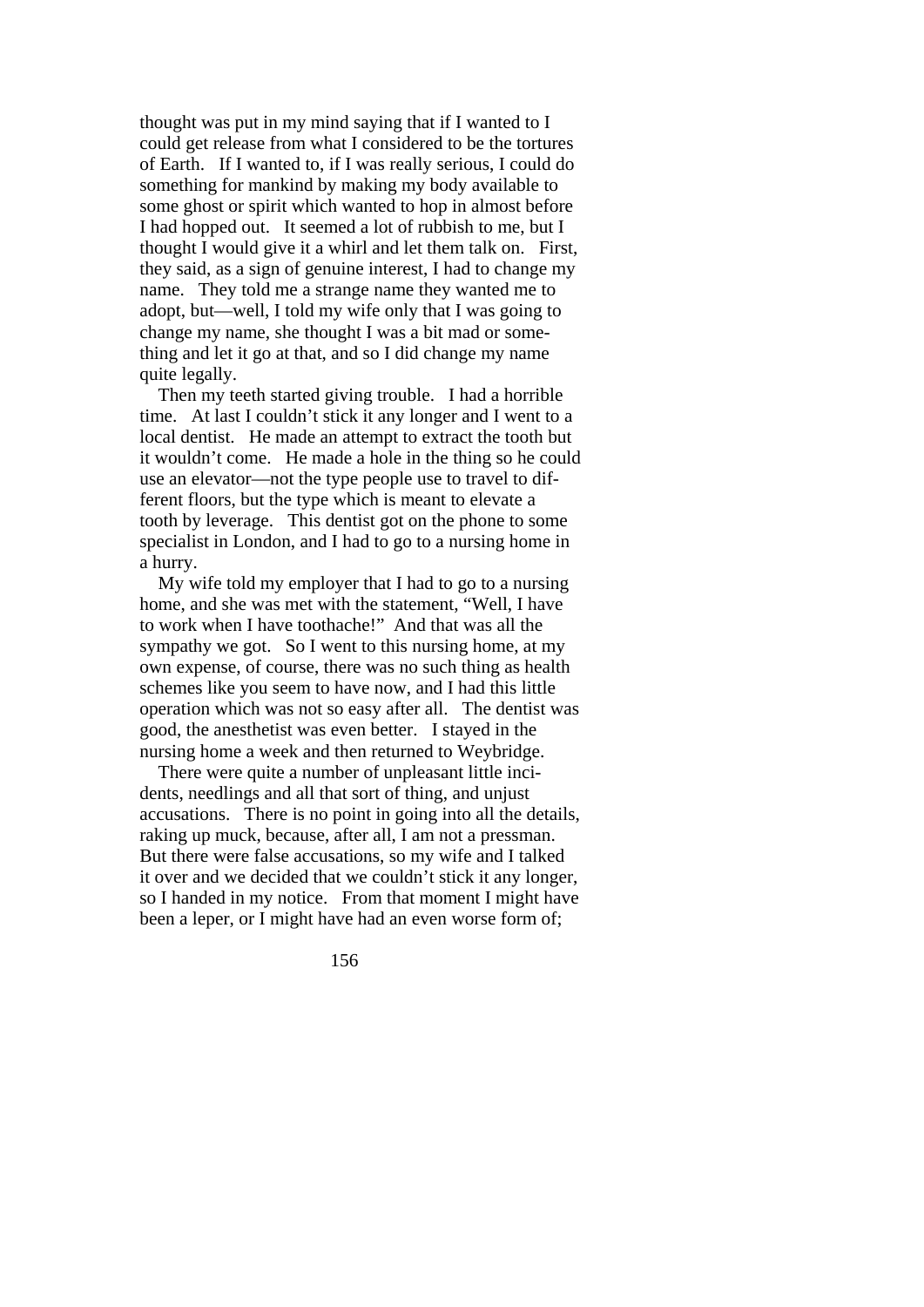plague, because for the rest of the week I sat in my office, no one came to see me, they apparently had been told not to, and no work of any kind was given to me. I just stayed there like a convict serving out time. At the end of the week that was it, I was finished.

 We left Weybridge with joy and we went to London. We moved about a bit, oh gracious, I forget how many places we tried, and anyway it doesn't matter, but then we found that conditions were intolerable and we moved on to another place, a suburb of London called Thames Ditton.

 Oh, I am so anxious to get this silly affair over because I do not enjoy talking about this, but I was in such a hurry that I have forgotten one bit. Here it is: I had been told sometime before that I would have to grow a beard. Well, I thought, what's it matter? Just as well be hung for a sheep as a lamb, so while I was at Weybridge I grew this beard and was jeered at quite a bit by my employer and by those who worked with me. Never mind, I thought, I wouldn't be with them much longer.

 We moved to Thames Ditton; for a very short time we stayed in a lodging house which was run by a funny old woman who just could not see dirt. She thought she lived in a ducal mansion, or something, and was quite incapable of seeing immense cobwebs high up in the corners of the stairway. But she was too ladylike and so we looked for another place. Down the road there was such a place, a house which was being rented as an upper and lower flat. We took the place, we had no thought of how we were going to get money because I had no job, no job at all. Instead I was just doing anything to earn odd bits of money to keep us alive. I went to the Unemployment Exchange but because I had left my employment instead being fired I was not able to get any unemployment benefit. So that never have I had any unemployment money, I managed without, to this day I don't know how, but I did.

 I had an old bicycle and I used to ride around trying to get work, but no, no work was available. The war had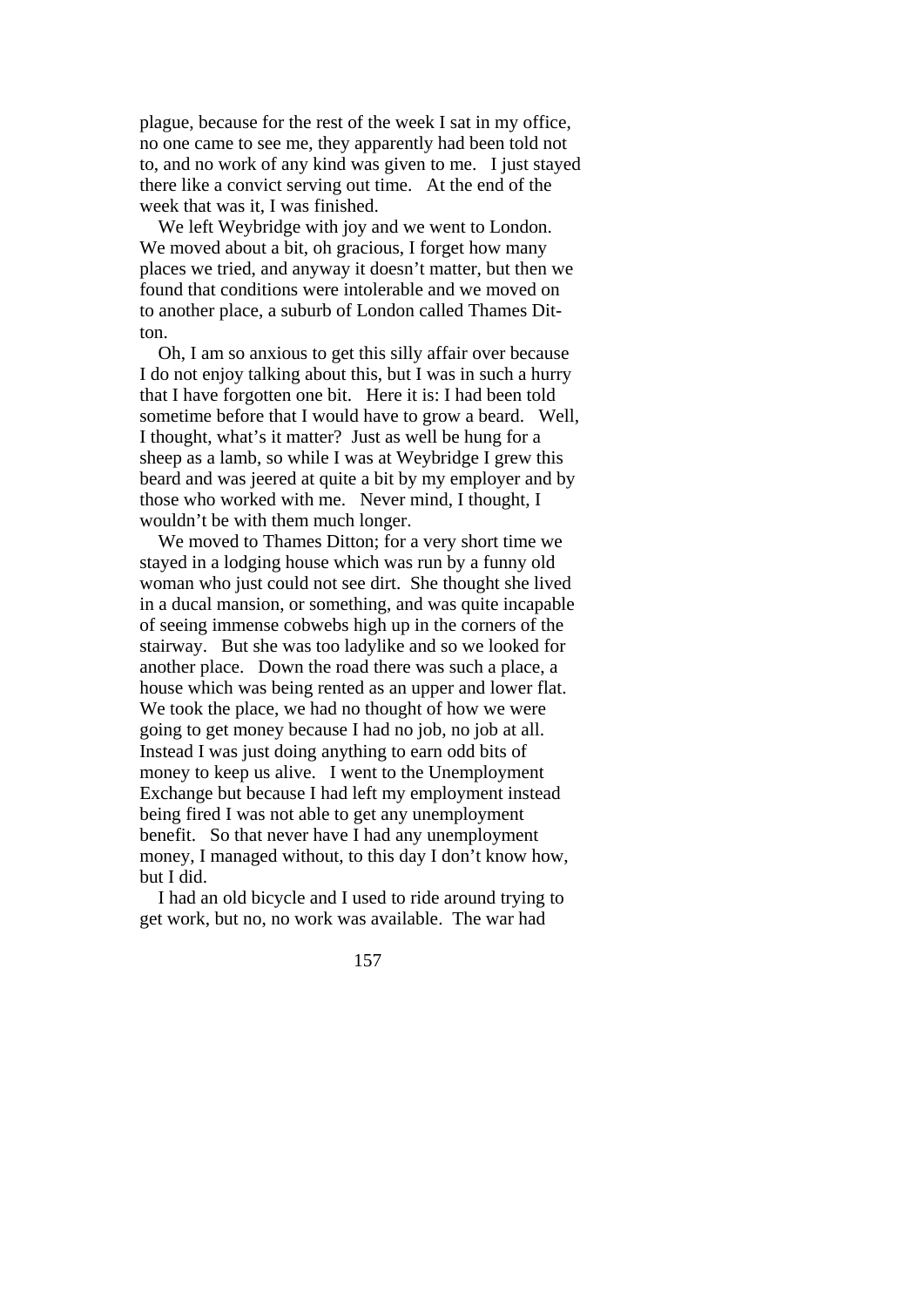ended, men had come back from the Forces, and the la bour market was saturated. It was all right for them, they had unemployment benefit and perhaps a pension; I had nothing.

 Then one night I was approached by a group of men. They hoiked me out of my body, and talked to me, and they asked me if I still wanted to get out of my body into what I then thought was Paradise. I suppose it is Paradise. but these people called it the astral world. I assured them I wanted to get out even more than before, so they told me that the very next day I must stay at home. One man, he was all done up in a yellow robe, took me to the window and pointed out. He said, "that tree—you must go to that tree and put your hands up on that branch, and go to pull yourself up and then let go." He gave me the exact time at which I must do this, telling me it was utterly vital to follow instructions to the letter, otherwise I would have a lot of pain, and so would other people. But worse, for me—I would still be left on the Earth.

 The next day my wife thought I had gone bonkers or something because I didn't go out as usual, I pottered about. And then a minute or two before the appointed time I went out into the garden and walked over to the tree. I pulled on a branch of ivy, or whatever it is that ivy has, and reached up to the branch as directed. And then I felt as if I had been struck by lightning. I had no need to pretend to fall, I did fall—whack down! I fell down, and then, good gracious me, I saw a silver rope sticking out me. I went to grab it to see what it was but gently my hands were held away. I lay there on the ground feeling horribly frightened because two people were at that silver rope, and they were doing something to it, and a third person was there with another silver rope in his hand, and, horror of horrors, I could see through the whole bunch of them, so I wondered if I was seeing all this or if I had dashed my brains out, it was all so strange.

 At last there was a sucking sort of noise and a plop, and then I found—oh joy of joy—I was floating free in a beautiful, beautiful world, and that means that having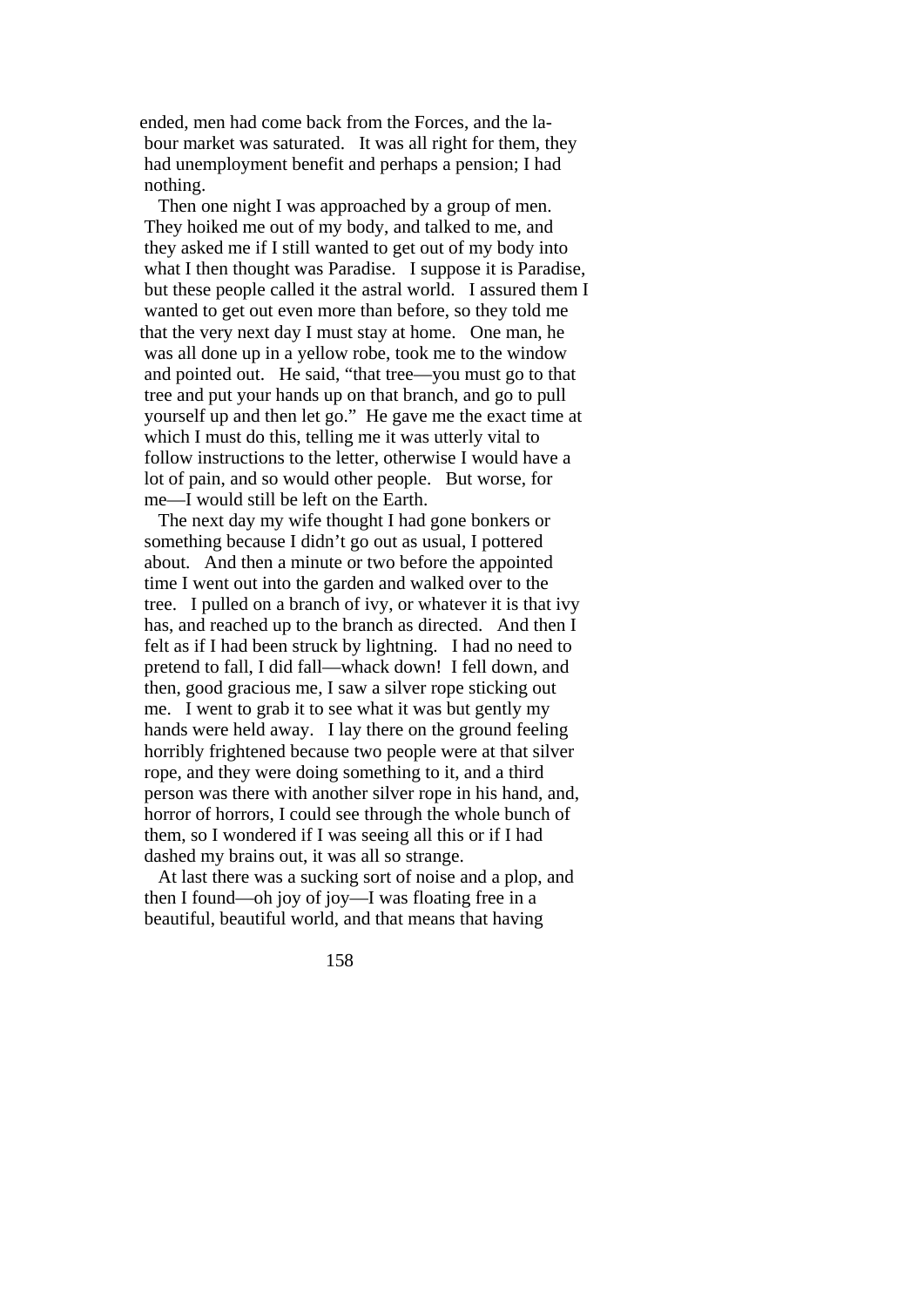gone so far I fulfilled my part of the contract, I have said all I am going to about my past life, and now I am going back to my own part of the astral world. . .

 I am Lobsang Rampa, and I have finished transcribing that which was so unwillingly, so ungraciously, told to me by the person whose body I took over. Let me continue where he left off.

 His body was upon the ground; twitching slightly, and I—well, I confess without too much shame, that I was twitching also but my twitches were caused by fright. I didn't like the look of this body stretched out there in front of me, but a lama of Tibet follows orders, pleasant orders as well as unpleasant ones, so I stood by while two of my brother lamas wrestled with the man's Silver Cord. They had to attach mine before his was quite disconnected. Fortunately the poor fellow was in an awful state of daze and so he was quiescent.

 At last, after what seemed hours but actually was only about a fifth of a second, they got my Silver Cord attached and his detached. Quickly he was led away, and I looked at that body to which I was now attached and shuddered. But then, obeying orders, I let my astral form sink down on that body which was going to be mine. Ooh, the first contact was terrible, cold, slimy. I shot off in the air again in fright. Two lamas came forward to steady me, and gradually I sank again.

 Again I made contact, and I shivered with horror and of repulsion. This truly was an incredible, a shocking experience and one that I never want to undergo again.

 I seemed to be too large, or the body seemed to be too small. I felt cramped, I felt I was being squeezed to death, and the smell! The difference! My old body was tattered and dying, but at least it had been my own body. Now I was stuck in this alien thing and I didn't like it a bit.

 Somehow—and I cannot explain this—I fumbled about inside trying to get hold of the motor nerves of the brain. How did I make this confounded thing work? For a time I lay there just helpless, just as if I were paralyzed. The body would not work. I seemed to be fumbling like an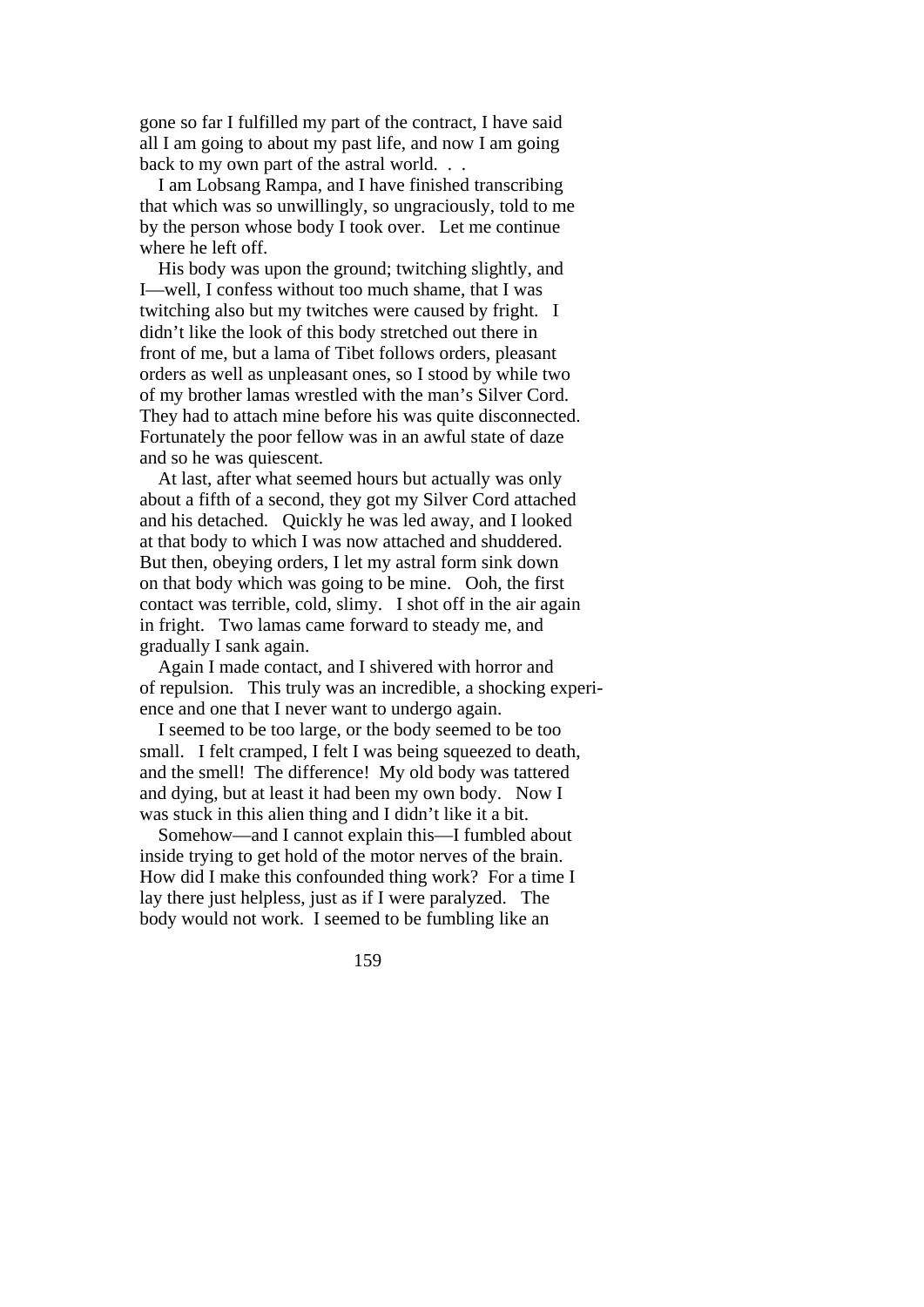inexperienced driver with a very intricate car. But at last with the help of my astral brothers I got control of myself. I managed to make the body work. Shakily I got to my feet, and nearly screamed with horror as I found that I was walking backwards instead of forwards. I teetered and fell again. It was indeed a horrendous experience. I was truly nauseated by this body and was in fear that I should not be able to manage it.

 I lay upon my face on the ground and just could not move, then from the corner of an eye I saw two lamas standing by looking highly concerned at the difficulty I was having. I growled, "Well, you try it for yourself, see if you can make this abominable thing do what you tell it to do!"

 Suddenly one of the lamas said, "Lobsang! Your fingers are twitching, now try with your feet." I did so, and found that there was an amazing difference between Eastern and Western bodies. I never would have thought such a thing possible, but then I remembered something I had heard while a ship's Engineer; for ships in Western waters the propeller should rotate in one direction, and for Eastern waters it should rotate in the opposite direction. It seems clear to me, I said to myself, that I've got to start out all over again. So I kept calm and let myself lift out of the body, and from the outside I looked at it carefully. The more I looked at it the less I liked it, but then, I thought, there was nothing for it but to try once again. So again I squeezed uncomfortably into the slimy, cold thing which was a Western body.

 With immense effort I tried to rise, but fell again, and then at last I managed to scramble somehow to my feet and pressed my back against that friendly tree.

 There was a sudden clatter from the house and a door was flung open. A woman came running out saying, "Oh! What have you done now. Come in and lie down." It gave me quite a shock. I thought of those two lamas with me and I was fearful that the woman might throw a fit at the sight of them, but obviously they were completely invisible to her, and that again was one of the surprising things of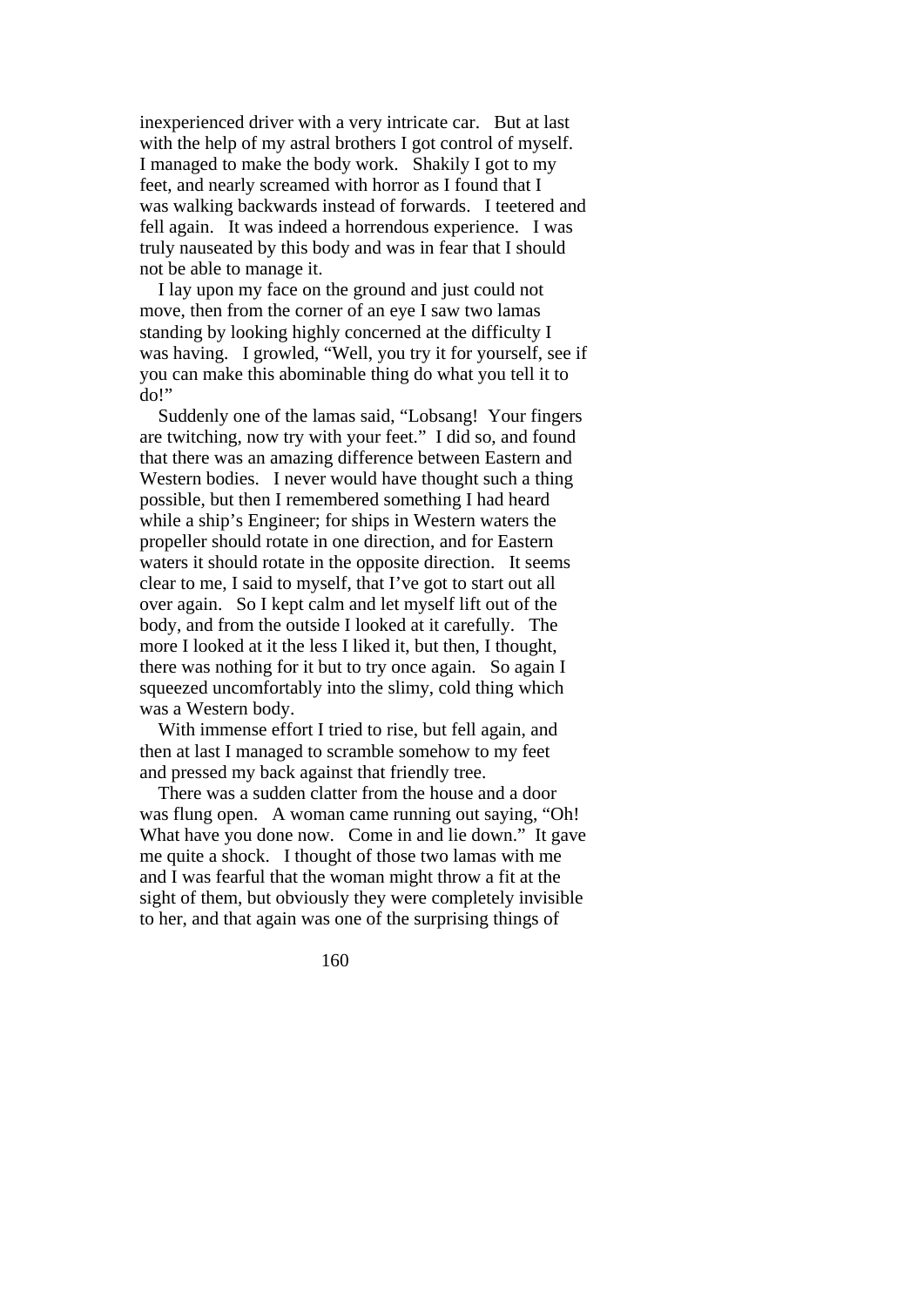my life. I could always see these people who visited me from the astral, but if I talked to them and then some other person came in—well, the other person thought I was talking to myself and I didn't want to get the reputation of being off my head.

 The woman came toward me and as she looked at me a very startled expression crossed her face. I really thought she was going to get hysterical but she controlled herself somehow and put an arm across my shoulders.

 Silently I thought of how to control the body and then very slowly, thinking a step at a time, I made my way into the house and went up the stairs, and flopped upon what was obviously my bed.

 For three whole days I remained in that room pleading indisposition while I practiced how to make the body do what I wanted it to do, and trying to contain myself because this was truly the most frightening experience I had had in my life. I had put up with all manner of torments in China and in Tibet and in Japan, but this was a new and utterly revolting experience, the experience of being imprisoned in the body of another person and having to control it.

 I thought of that which I had been taught so many years ago, so many years ago that indeed it seemed to be a different life. "Lobsang," I had been told, "in the days of long ago the Great Beings from far beyond this system and Beings who were not in human form, had to visit this Earth for special purposes. Now, if they came in their own guise they would attract too much attention, so always they had bodies ready which they could enter and control, and appear to be the natives of the place. In the days to come," I was told, "you will have such an experience, and you will find it to be utterly shocking." I did!

 For the benefit of those who are genuinely interested let me say a few things about transmigration because really I have so much to tell the world, and yet because of the vilification of the press people have been hocussed into believing my story. I will tell you more about that in the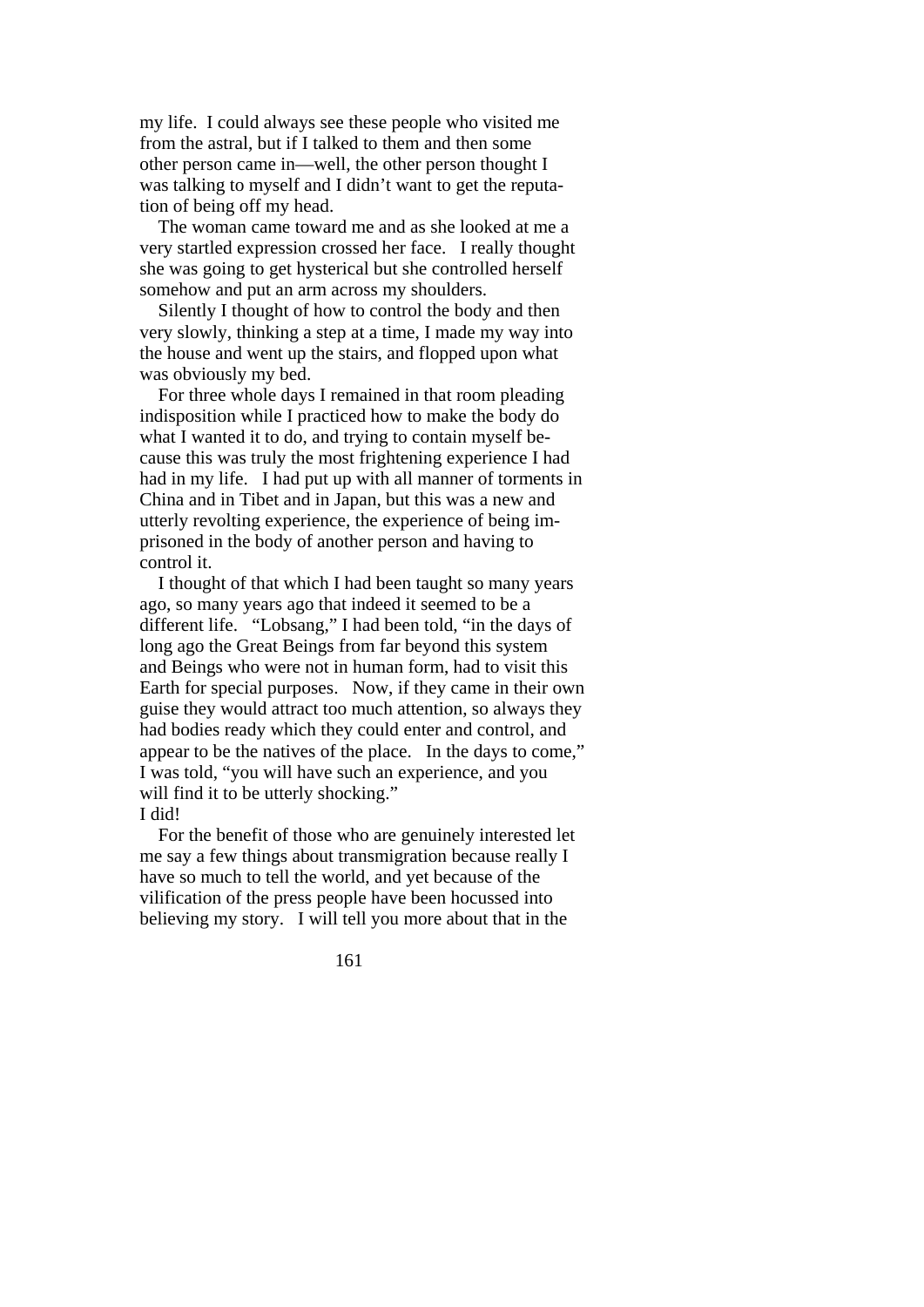next Book, but one of the things I was going to do was to show people how transmigration worked because there are so many advantages to it. Think of this, which I am going to put to you as a definite possibility; man kind has sent a messenger to the Moon, but mankind does not know how to travel in deep space. In relation to the distances in the Universe the journey to the Moon pales into utter insignificance It would take many millions of years for a space ship to travel to some other stars, and yet there is a much simpler way, and I say to you absolutely definitely that astral travel could be that way. It has been done before, it is being done now by creatures (I say "creatures" because they are not in human form) who come from a completely different galaxy. They are here now at this moment, they have come by astral travel, and some of them occupy human bodies such as did the Ancients of Old.

 Humans, if they knew how, could send astral travelers anywhere transcending time and space. Astral travel can be as quick as thought, and if you don't know how quick thought is I will tell you—it would take a tenth of a second to go from here to Mars by astral travel. But in days to come explorers will be able to go to a world by astral travel and there, by transmigration, they will be able to enter the body of a native of that world so that they may gain first hand experience of what things are like. Now, this is not science fiction. It is absolutely true. If other people on other worlds can do it, then Earth people can do it also. But sadly I have to say that purely because of the false doubt which has been cast upon my word this particular aspect has not been able to be taught to people.

 Unfortunately when one takes over a body there are certain grave disabilities. Let me give you an illustration; I found soon after I had taken over a body that I could not write Sanskrit, I could not write Chinese. Oh yes, definitely I knew the language, I knew what I should be writing, but—the body which I inhabited was not "geared" for making those squiggles which are Sanskrit or Chinese. It was only able to reproduce, say, letters such as English, French, German or Spanish.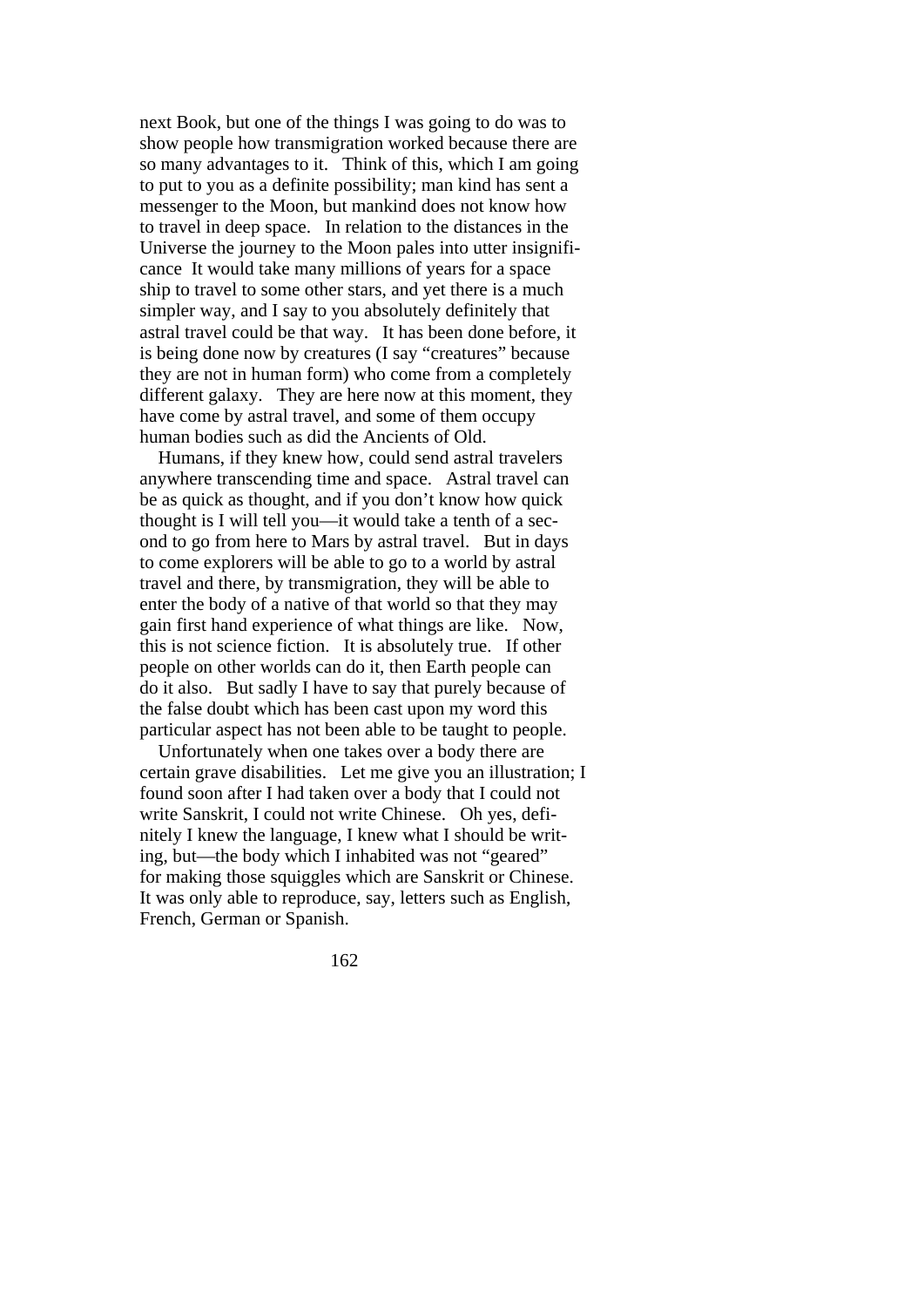It is all to do with muscular control. You have had the same things even in the West when you find that a well educated German with a better education than most English, let us say, still cannot pronounce English as the natives do. He cannot "get his tongue around" the sounds. So no matter how highly he is educated he still cannot say the sounds correctly. It is said almost universally that you can always tell if a man is a native of a district or not by the manner in which he pronounces his words, that is, can he manage his vocal chords as the native would, or does habit bring in certain disonances which the native lacks. In transferring to a different body one can do all the sounds, etcetera, because the body is producing sounds to which it is accustomed, English, French or Spanish, for example. But when it comes to writing that is a different matter.

 Look at it this way; some people can draw or they can paint. So let us say that these people—the artists—have an ability to produce certain squiggles which have a definite meaning. Now, most people, even of the same race, cannot do that, and even with training—even with immense practice—unless a person is a "born artist" the art forms are not considered acceptable. The same type of thing happens when an Eastern entity takes over a Western body. He can communicate in speech and he can know all that could be done in writing, but no longer can he write in that which was his original language such as Sanskrit or Chinese or Japanese because it takes years of practice, and his attempts are so fumbling, so crude, that the ideographs have no intelligible meaning.

 Another difficulty is that the entity is Eastern and the body or vehicle is Western. If you find that strange let me say that if you were in England you would be driving a car with right hand controls so that you may drive on the left hand side of the road, but if you are in America you drive a car in which the steering wheel is on the left hand side, and then you drive on the right hand side of the road. Everyone knows that, eh? Well, you take some poor wretch of a driver who has been used to driving along the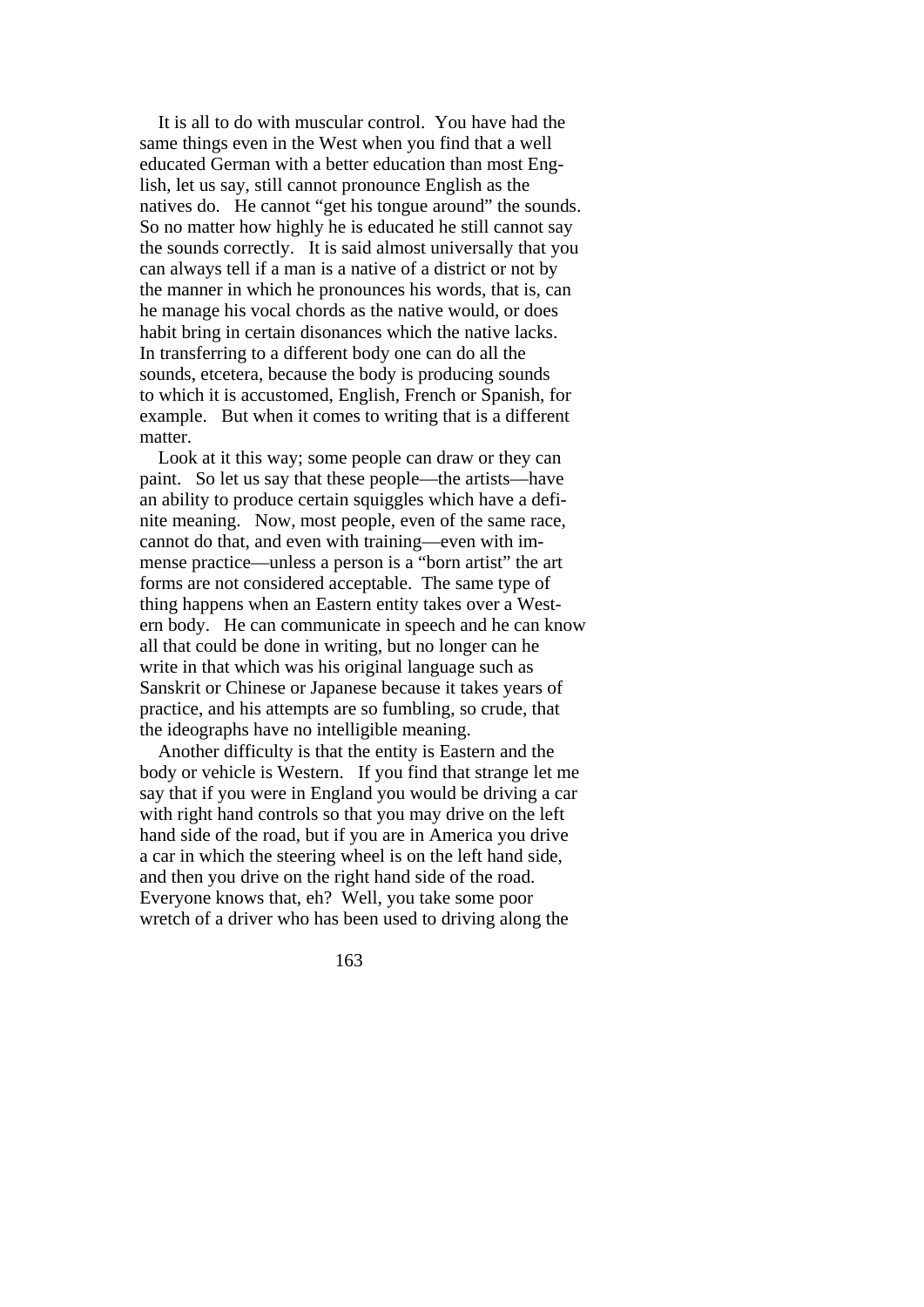lanes of England, suddenly lift him out and put the poor soul slap into an American car and without any teaching at all let him loose on the American roads. The poor fellow wouldn't have much chance, would he? He wouldn't last long. All his built-in reflexes which may have been trained for half a lifetime would scream at having to be reversed suddenly, and in the emergency he would immediately drive to the wrong side of the road and cause the accident which he was trying to avoid. Do you follow that clearly? Believe me, I know this, it all happened to me. So transmigration is not for the uninitiated. I say in all sincerity, there could be a lot done in transmigration if people could get the right knowledge, and I am surprised that the Russians who are so far ahead in so many things have not yet hit upon the idea of transmigration. It is easy—if you know how. It is easy—if you can have suitable precautions. But if you try to teach these things, as I could, and you have a lot of mindless children, or press people, then the whole thing becomes negated almost before one can start.

 Another point which has to be considered is obtaining a suitable vehicle or body, because you cannot just jump into any body and take over like a bandit entering a car stopped at a traffic light. Oh no, it is much harder than that. You have to find a body which is harmonious to your own, which has a harmonic somewhere, and it doesn't mean to say that the owner of the body has to be good or bad, that has nothing to do with it at all; it is to do with the vibrational frequency of that body.

 If you are interested in radio you will know that you can have, let us say, a super-heterodyne receiver which has three tuning condensers. Now if the set is working properly you get one station clearly, but as you get on harmonics you actually pick up the same signal on different wavelengths or different frequencies—it is all the same thing. In a frequency one just counts the number of times the wave changes from positive to negative, etcetera. But when you take a wavelength you just measure the distance between adjacent wave-crests. It is the same as calling a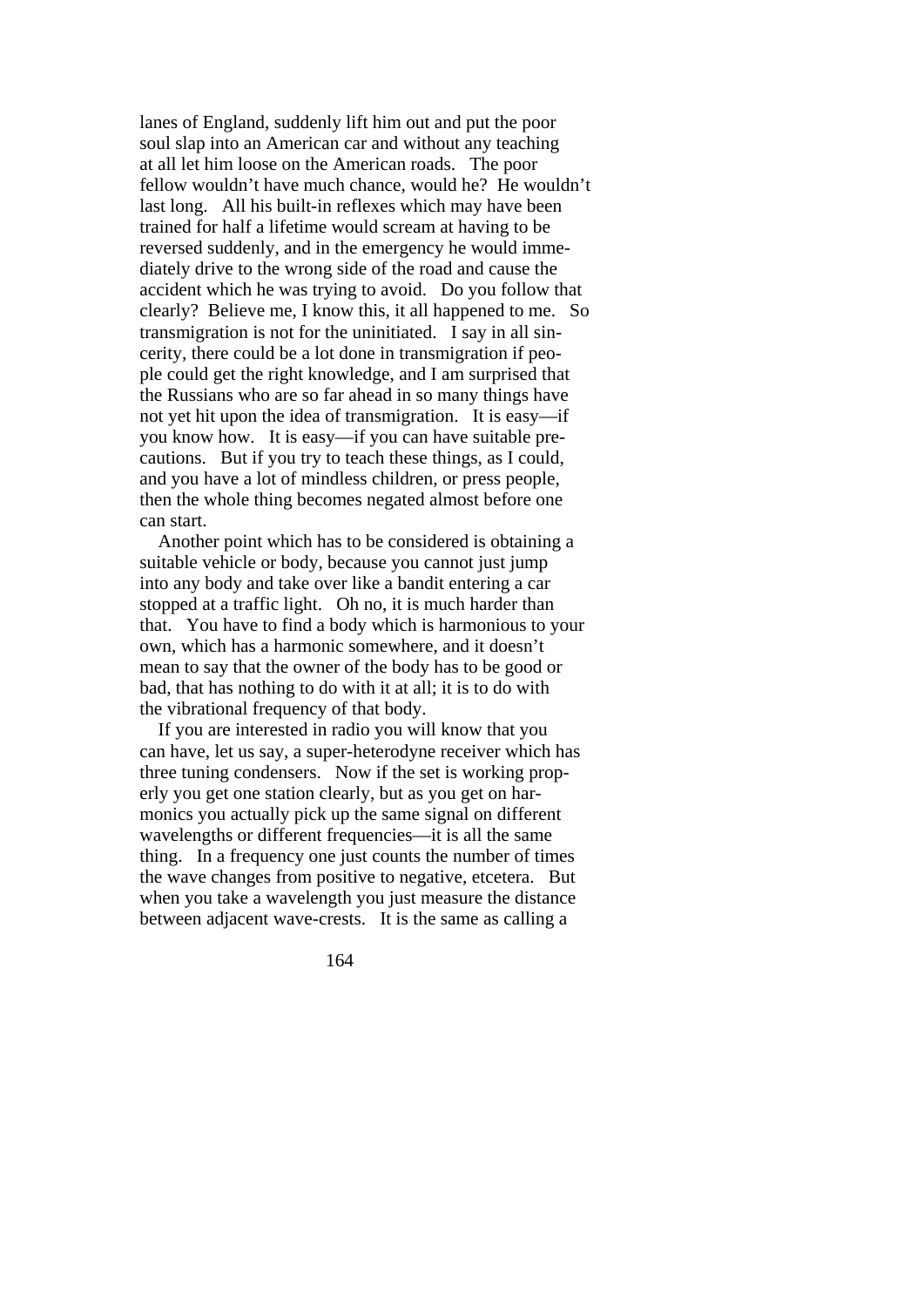rose by another name, but what I am trying to tell you is is it possible, but it is going to be an everyday thing in the distant future here on Earth.

 But back to Thames Ditton. It was quite a nice little place, one of the suburbias of the great city of London. I believe it is also called one of the dormitories of London. There were a number of trees in the place, and every morning one could see businessmen scurrying away to Thames Ditton station where they would get a train taking them to Wimbledon and other parts of London so they could do their daily work. Many of the men were from the City of London, stockbrokers, insurance men, bankers, and all the rest of it. Where I lived was right opposite the Cottage Hospital. Much further on to the right one came to a sort of sports ground, and adjacent to the sports ground was a big building called the Milk Marketing Board.

 Thames Ditton was "better class" and some of the voices I could hear through my open window were too much "better class" because I found some of the heavily accented voices difficult indeed to understand.

 But speech was not easy for me. I had to think before I could utter a sound, and then I had to visualize the shape of the sound I was trying to say. Speech to most people comes naturally. You can babble forth without any difficulty, without any great thought, but not when you are an Easterner who has taken over a Western body. Even to this day I have to think what I am going to say, and that makes my speech appear somewhat slow and at times hesitant.

 If one takes over a body, for the first year or two the body is basically the body of the host, that is, it was taken over. But in the course of time the body frequency changes and eventually it becomes of the same frequency as one's original body, and one's original scars appear. It is, as I told you before, like electro-plating or like electrotyping because molecule changes for molecule. This should not be too difficult to believe because if you get a cut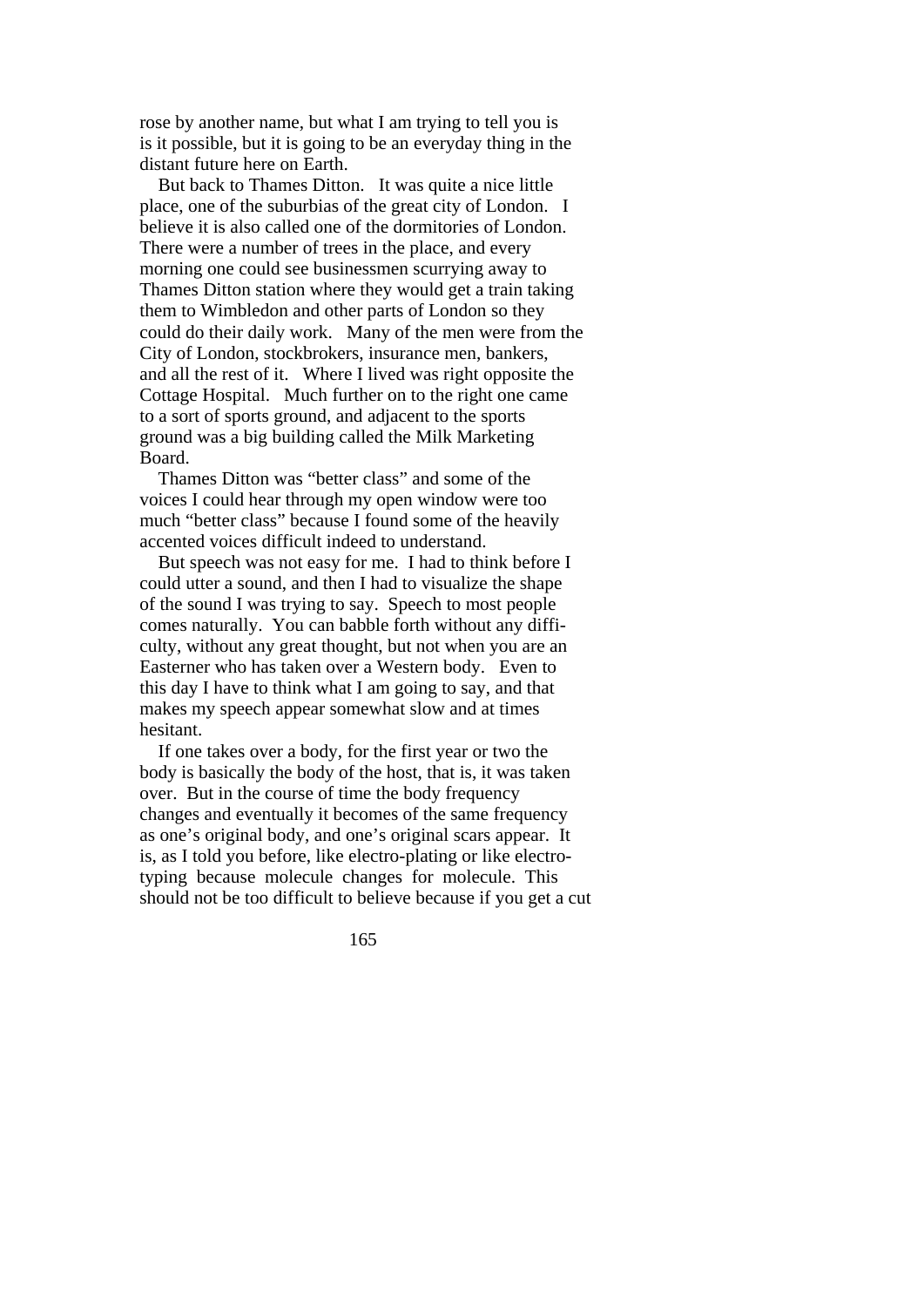and the cut heals then you"ve got replacement molecules, haven't you? They are not the same molecules that were cut but new cells that were grown to replace the cut ones. It is something like that in transmigration. The body ceases to be the alien body taken over, instead molecule by molecule it becomes one's own body, the body which one has grown.

 Just one last piece of information about transmigration. It makes one "different." It gives associates a peculiar feeling to be close to one, and if a transmigrated person touches another person unexpectedly that other person may squeak with shock and say, "Oh now you've given me goose pimples!" So if you want to practice transmigration you will have to consider the disadvantages as well as the advantages. You know how strange dogs sniff around each other, stiff-legged, waiting for the first move by the other? Well, that is how I have found people in the Western world toward me. They do not understand me, they don't know what it is all about, they feel that there is something different and they do not know what it is, so often they will have uncertainty about me. They do not know if they like me or if they thoroughly dislike me, and it really does make difficulties, difficulties which are made manifest in the way that policemen are always suspicious of me, customs officials are always ready to believe the worst, and immigration officers always want to inquire further as to why, how, and when, etcetera, etcetera. It makes one, in effect, unacceptable to 'the local natives." But we must get on to the next Book, but before we do here is a final word in case you find it difficult to understand that which I have written about Easterners who have transmigrated being able to write their own language; if you are righthanded write this paragraph with your right hand, then try to do the same thing with your left!

> So ends the third book The Book of Changes.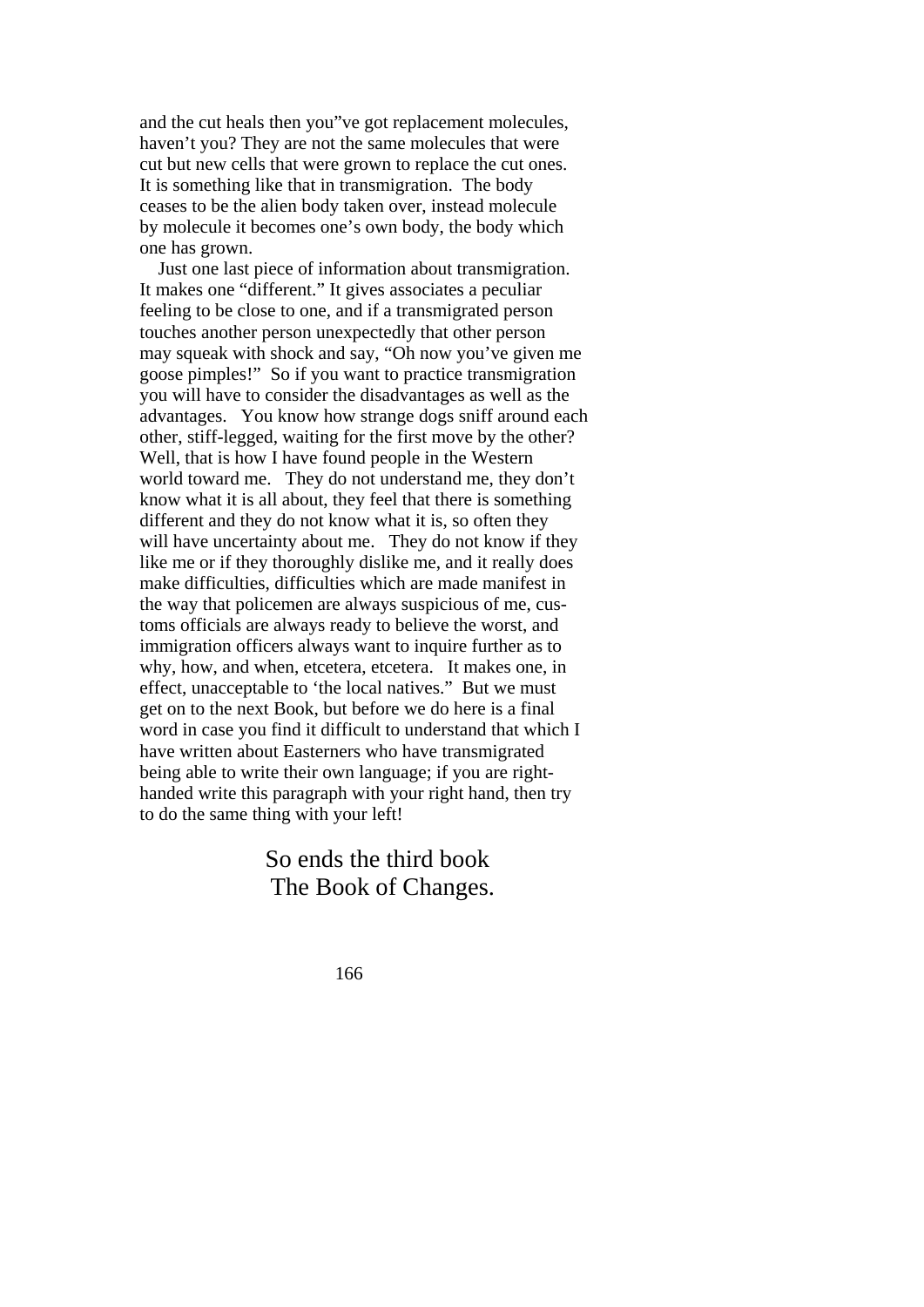## BOOK FOUR

As it is Now!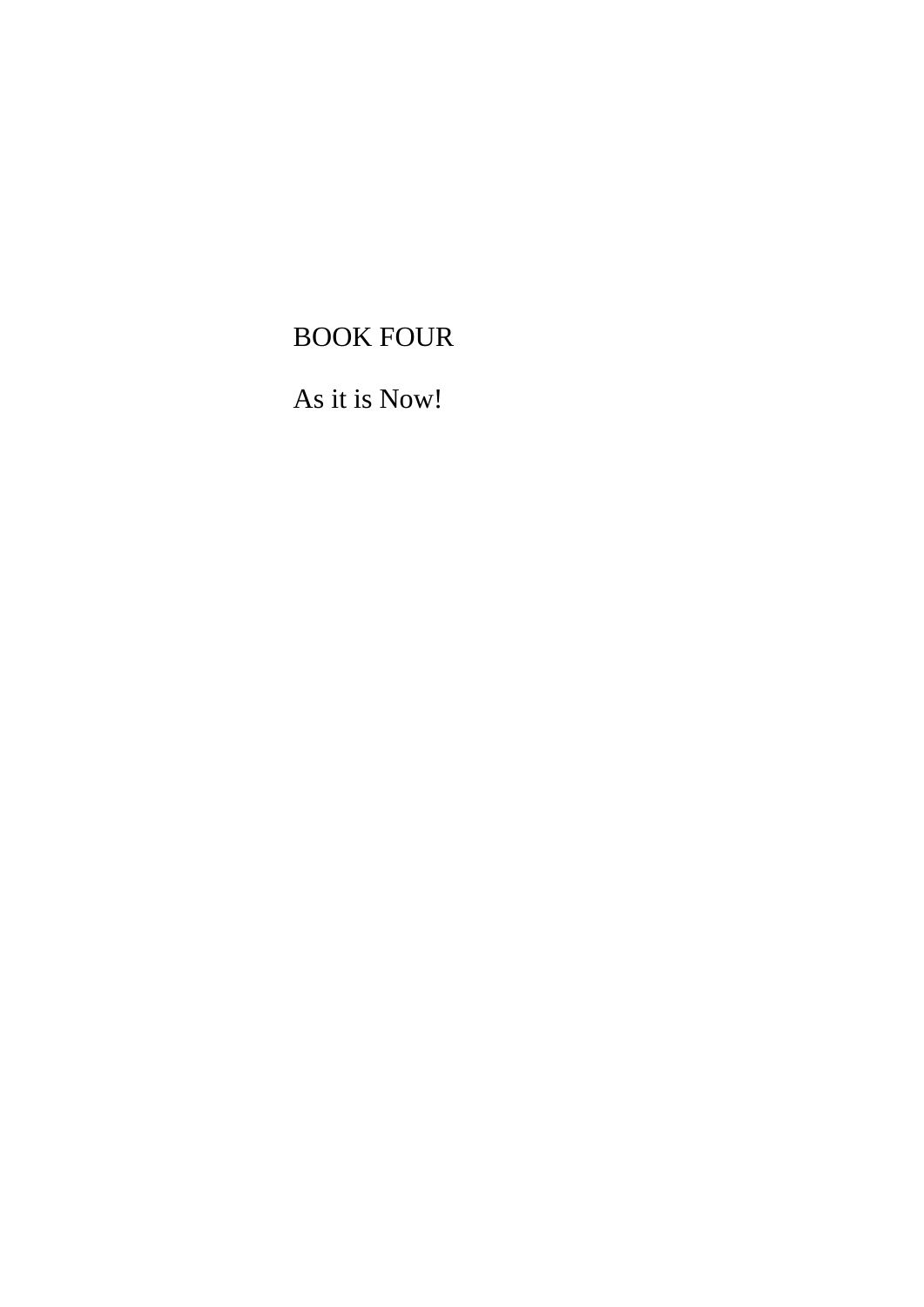## CHAPTER TEN

 Sunlight glanced off the placid river sailing so majestically by, sweeping along down to the sea like the Akashic Record sweeping along down to the sea of Universal Knowledge. But here THIS river was engaging my attention. I looked through half-closed eyes at all the little sparklets, at the dappled surface as occasionally a leaf went floating by. There was a sudden rustle and flutter, and three water birds alighted with great splashing on the surface of the water. For some moments they splashed around, throwing water over themselves, digging beneath their wings and generally having a good avian time. Then, as if at a sudden signal, they spread their wings, paddled their feet and took off in formation leaving three increasing circles of ripples behind them.

 Sunlight through the leaves of the trees put contrasting spots of light and shadow on the waters edge before me. The sun was warm. I lay back and became aware of a buzzing noise. Slowly I opened my eyes and there right in front of my nose was a bee looking at me with great interest. Then, as if deciding that I would not be a suitable source of nectar, or whatever it is that bees seek; it buzzed the louder and veered off to some flower sheltering in the shade of a tree. I could hear it droning away there as it busily probed into the flower, and then it came out backwards and I saw that its legs and body were covered in yellow pollen.

 It was pleasant here, reclining beneath the trees by the side of the river Thames at Thames Ditton, facing the great Palace of Hampton Court. My attention wandered and I suppose I dozed. Whatever it was I suddenly became aware of a noise in the distance. I had visions of the Royal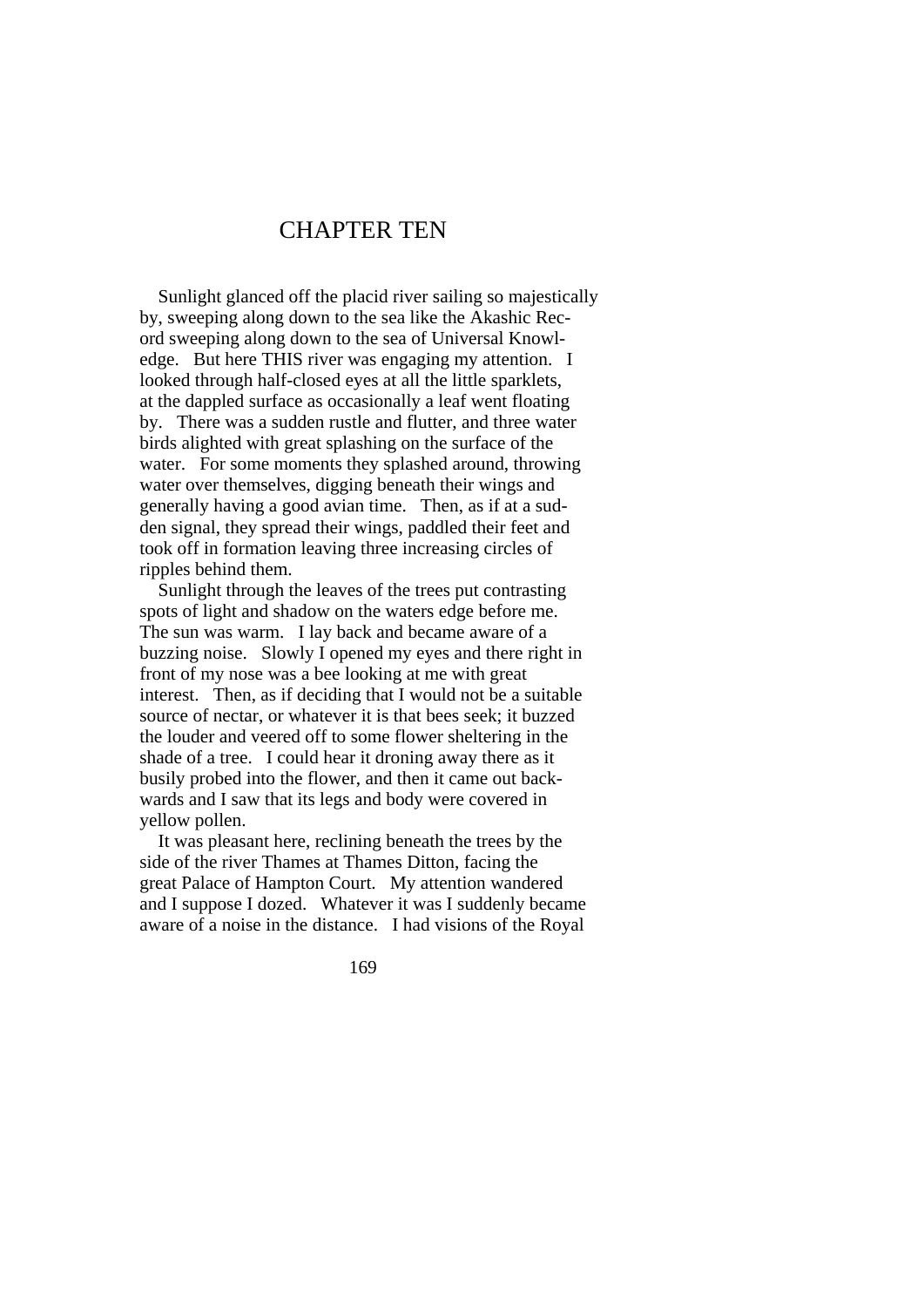Barge coming down from the Tower of London and carrying Queen Elizabeth the First with her then-favorite boyfriend and the retinue of servants which seemed inevitable in royal circles.

 There was music aboard the Royal Barge, and it seemed incongruous to me to have such music when coming up the Thames, but I could hear the splashing of oars, and the creaking of rollocks. There was much giggling and I thought to myself in my half-sleep state that surely people in early Elizabethan days did not behave as modern teenagers so.

 I opened my eyes and there just coming around the bend was a large punt filled with teenagers and with a gramophone aboard as well as a radio, both were blaring out different tunes. They rowed along chattering away, everyone seemed to be talking on a different subject, no one was taking any notice of anyone else. They went along past Hampton Court and disappeared from my sight, and for a time again all was peace.

 I thought again of the great Queen Elizabeth and of her journeys from the Tower of London to Hampton Court; nearly opposite to where I lay on the bank was the site where they used to have a landing jetty. The rowers used to come close and then ropes would be thrown and the Barge pulled in gently so as not to upset the Queens balance because she was not a very good sailor, not even on the Thames! Hampton Court itself was a place that I found fascinating. I visited it often, and even under some unusual conditions, and I could see clearly that the place was indeed haunted with the spirits of those whose bodies had so long ago departed.

 But there was much talking going on behind me, and I turned round and saw four people there. "Oh my goodness," said a woman, "you were so still—you haven't moved for the last ten minutes—that we thought you were dead!" With that they moved on, talking and talking and talking. The world, I thought, had too much noise, everyone had too much talk and too little to say. With that thought in mind I glanced about me. There were a few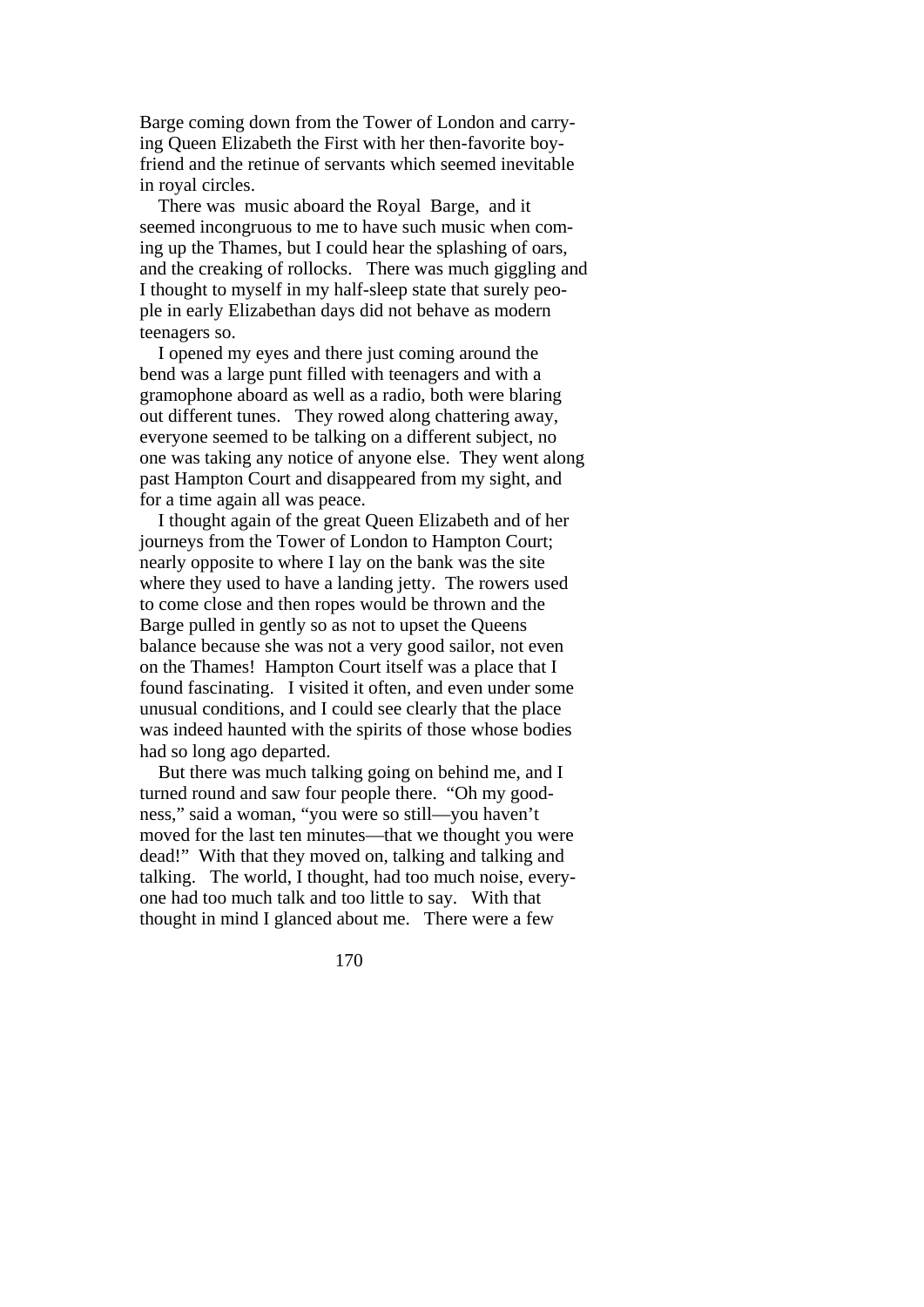boats on the river Thames in front of me. Just down to the left of me was an old man who looked as if he might have been Father Time himself. He was stuck there like an old tree trunk. He had a pipe in his mouth and a faint haze of smoke was coming from it. Tied to a stick in front of him he had a fishing rod, the float of which—red and white bobbed about just in front of me. I watched him for a short time, he didn't move either, and I wondered what people really saw in fishing. I came to the conclusion that it was just an excuse on the part of some elderly people so that they could keep still and meditate, think of the past, and wonder what the future held for them.

 The future? I looked at my watch in alarm, and then hurried to get to my feet and mount the old bicycle which had been lying beside me on the bank.

 With more haste than usual I pedaled off down the road and around to the right, and so on the way to West Molesey where the Unemployment Exchange was.

 But no, there was no employment for me, no offer of a job. It seemed there were too many people and too few jobs, and as one man told me so bluntly, "Well mate, you left your job and you didn't have to, so as you left it and you didn't have to, you don't get paid nothing, see. So it stands to reason that the government ain't going to pay a fellow what left 'is job because he had a job before he left it, so you won't get no dole, and so long as you don't get no dole this here Exchange won't get you no job. The Exchange keeps its jobs for those who've got dole because if they get the fellow a job they don't have to pay him dole and so their statistics look better."

 I tried commercial employment agencies, those places where you go and pay money, and where in theory they find you a job. My own experience may have been particularly unfortunate, but in spite of trying quite a number none of them ever offered me a job.

 I managed to get just odd things to do around Thames Ditton and the district. I was able to do certain medical work which the orthodox physician could not do or would not do and I thought—well, I am a fully qualified medical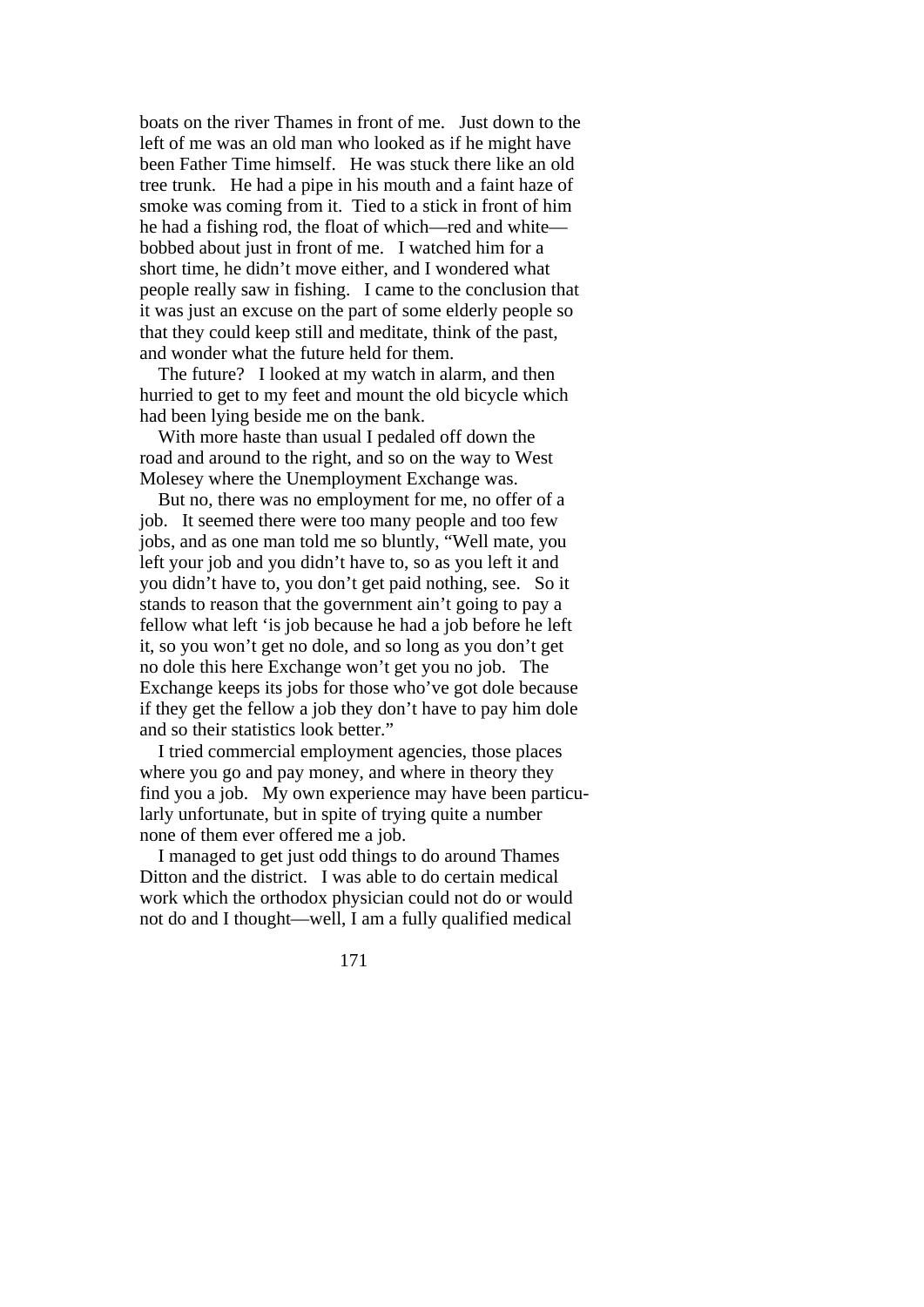man and I"ve got the papers to prove it so why don't I try to get registered in England?

 Sometime later I approached the General Medical Council unofficially. Actually I went to their place and told them all about it. They told me that—yes, I had all the qualifications but unfortunately Chungking was now in the hands of the Communists and, they said, I just could not expect my qualifications to be recognized as they were obtained in a Communist country.

 I produced my papers, and shoved it straight under the Secretary's nose. I said, "Look, when these papers were prepared China was not a Communist country, it was an ally of England, France, the U.S.A., and many other countries. I fought for peace just the same as people in England fought for peace, and just because I was in a different country does not mean to say that I haven't got feelings the same as you have." He hummed and hawed and grunted around, and then he said, "Come back in a month's time. We"ll see what can be arranged. Yes, yes, I quite agree, your qualifications are such that they should be recognized. The only thing impeding such recognition is that Chungking is now a city in a Communist country."

 So I left his office and went to the Hunterian Museum to look at all the specimens in bottles, and I thought then how amazing it was that humans everywhere were humans everywhere, they all functioned in roughly the same way and yet if a person was trained in one country he was not considered qualified to treat people in a different country. It was all beyond me.

 But jobs were difficult indeed to obtain, and the cost of living at Thames Ditton was quite excessive. I found that as a married man, which in theory I was, expenses were far, far more than when I had to manage alone.

 At this stage of the book perhaps I might take a moment to answer some of those people who write to me horribly offensively asking why should I, a lama of Tibet, live with a woman—have a wife. Well, all you "ladies" who write so offensively let me tell you this; I am still a monk, I still live as a monk, and possibly some of you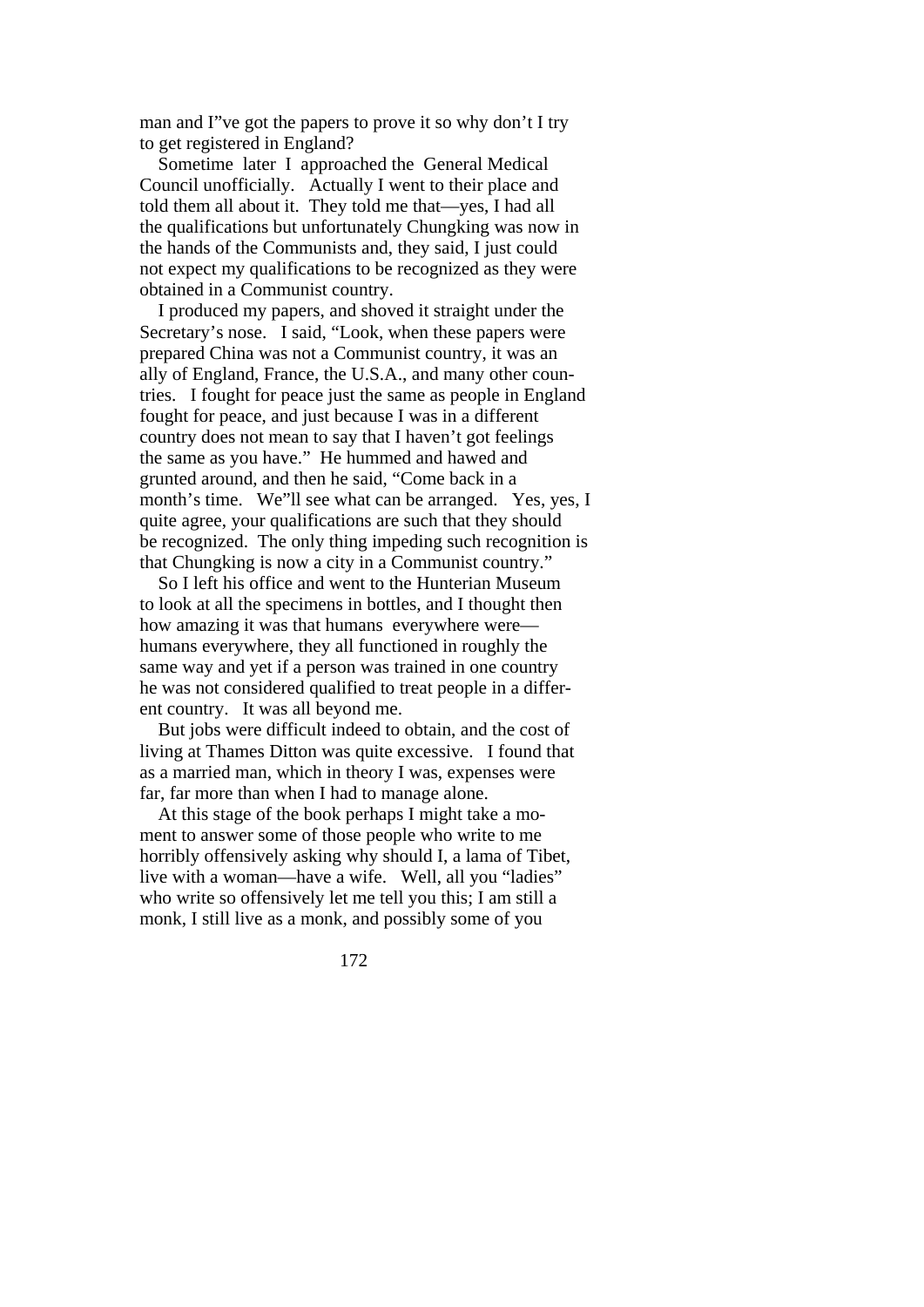"ladies" have indeed heard of celibate bachelors who have a landlady or a sister with whom they live without necessarily thinking of THAT! So "ladies," the answer isno, I don't!

 But the time had come to leave Thames Ditton, and we moved nearer into London because by my own efforts I had made a job available for myself. I came to the conclusion that as the body that I now occupied was living "overtime" there were no opportunities for it. The former occupant of the body, I saw by the Akashic Record, really and truly had been going to commit suicide, and that would have completed all the opportunities which his vehicle, his body, would have had. Thus, no matter how hard I tried I could never take a job which another person could do; the only employment that I could take would be that which I generated for myself. Now, I don't propose to say what employment that was, nor where I did it because it is nothing to do with this story, but it proved to be adequate to supply our immediate wants and to keep us going. But I must tell you one thing which irritated me immensely, again it was connected with my old enemies the police. I was driving through South Kensington with an anatomical figure in the back of a car. It was one of those figures which appear in dress shops or which are sometimes provided for the training of surgical fitters. This figure was in the back of the car, and when I had started out it had been covered up with cloth but I drove with the window open and I suppose the draught had blown part of the cloth off the figure.

 I was driving along quite peacefully thinking of what I was going to do next when suddenly there was a loud blare beside me, which nearly made me jump through the roof. I looked in the mirror and I found two figures gesticulating at me, pointing me to pull in to the side of the road. There were a lot of cars parked at the side of the road so I drove in a little to try to find a place where I could stop. The next thing was, this police car—for such it was—tried to ram me thinking, they said, that I was attempting to escape—at fifteen miles an hour in traffic!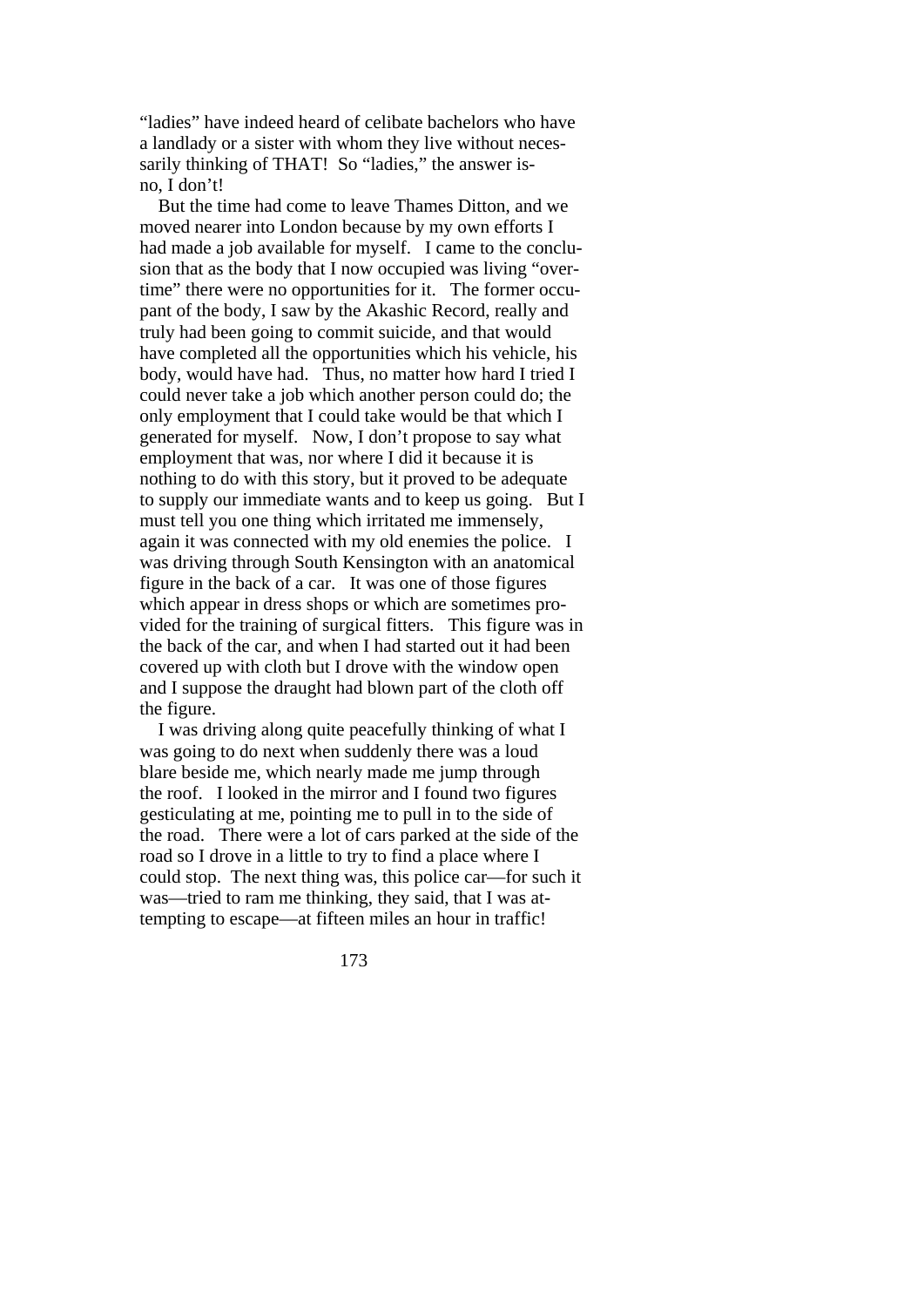Well, I stopped just where I was, holding up the traffic. and I couldn't care less about how cross the people in the other cars were, so I just stopped there. The police motioned for me to get out and come to them, but I thought —no, they want to see me, I don t want to see them, so I just sat. Eventually one policeman got out with his truncheon all ready in his hand. He looked as if he was going to face a firing squad or something, he really did look frightened. Slowly he came up to my side of the car walking more or less sideways presumably to make less of a target in case I started shooting. Then he looked into the back of the car and turned a bright red.

 "Well, officer, what is it? What am I supposed to have done?" I asked him. The policeman looked at me and he really did look silly, he looked absolutely sheepish. "I"m sorry, sir," he said, "but we were told that a man was driving around and a naked woman's legs were showing through the back window."

 I reached in to the back and pulled the cloth right off the figure, and then I said, "Well, officer, show me any sign of life in this model. Show me how she has been killed. Take a good look at her." And then I covered the figure more carefully. The policeman went back to his car and all the cars behind us were hooting away as if they were trying to fill a concert hall or something. Feeling thoroughly bad tempered I drove off.

 There was another occasion with the police which may raise a smile; I had an office in London and it was very near an underground tube station. My wife often used to come and visit me round about lunch time, and when she was leaving I used to look out of the window just to see that she safely crossed that busy London street.

 One day I was just getting ready to finish up and go home when there was a loud official knock at the door. I got up and went to the door and there were two very large policemen. One said, "We want to know what you are doing here." I turned and let them come into my office. He looked about with interest and his associate got ready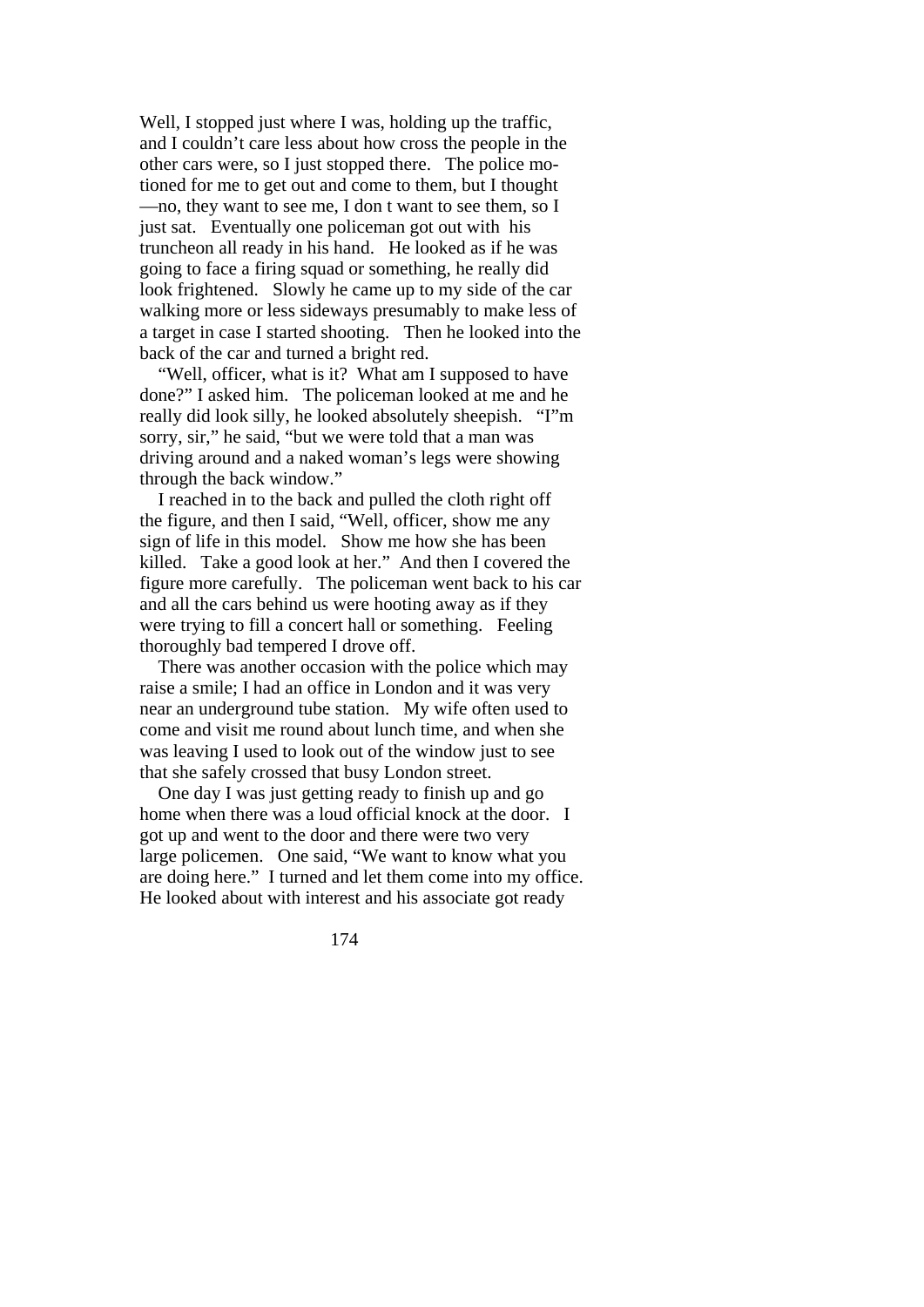to act as witness. Everywhere the chief policeman looked his associate looked also.

 I invited them to be seated, but no, they would not be seated, they were there on official business they told me. They said they thought I was engaged in some illicit activity and that I was giving signals to some gang.

 This really shocked me, in fact I was almost stunned with amazement, and I just could not understand what they were talking about. "Whatever do you mean?" I exclaimed. The chief policeman said, "Well, it has been reported to us that you make strange signals at about midday and we have kept watch and we have seen those strange signals. To whom are you signaling?"

 Then it dawned on me and I started to laugh. I said, "Oh good God, whatever is the world coming to? I am merely waving to my wife when I watch to see that she crosses the road safely and enters the tube station."

 He said in reply, "that cannot be so, you cannot see the station from here." Without another word I got up from my chair, opened the window which was just to my right, and said, "Look and see for yourself." They looked at each other and then together they went to the window and looked out. Sure enough, just as I said, there was the underground station opposite. They both changed colour a bit, and I said—to make them change colour a bit more— "Oh yes, I've seen you two fellows, you were in that block of flats opposite, I saw you trying to hide behind the curtains. I wondered what you were up to."

 The chief policeman then said, "You occupy the floor beneath this office. We have information that you are engaged in sexual activities in that fiat below." I had had enough of this, and I said, "All right, come downstairs with me and see all the naked females for yourself." They were not at all happy with my attitude and they wondered what they had done wrong.

 Together we went down a flight of stairs and I unlocked a big showroom, the windows of which were heavily curtained with expensive lace net.

Above the curtained windows there were small venti-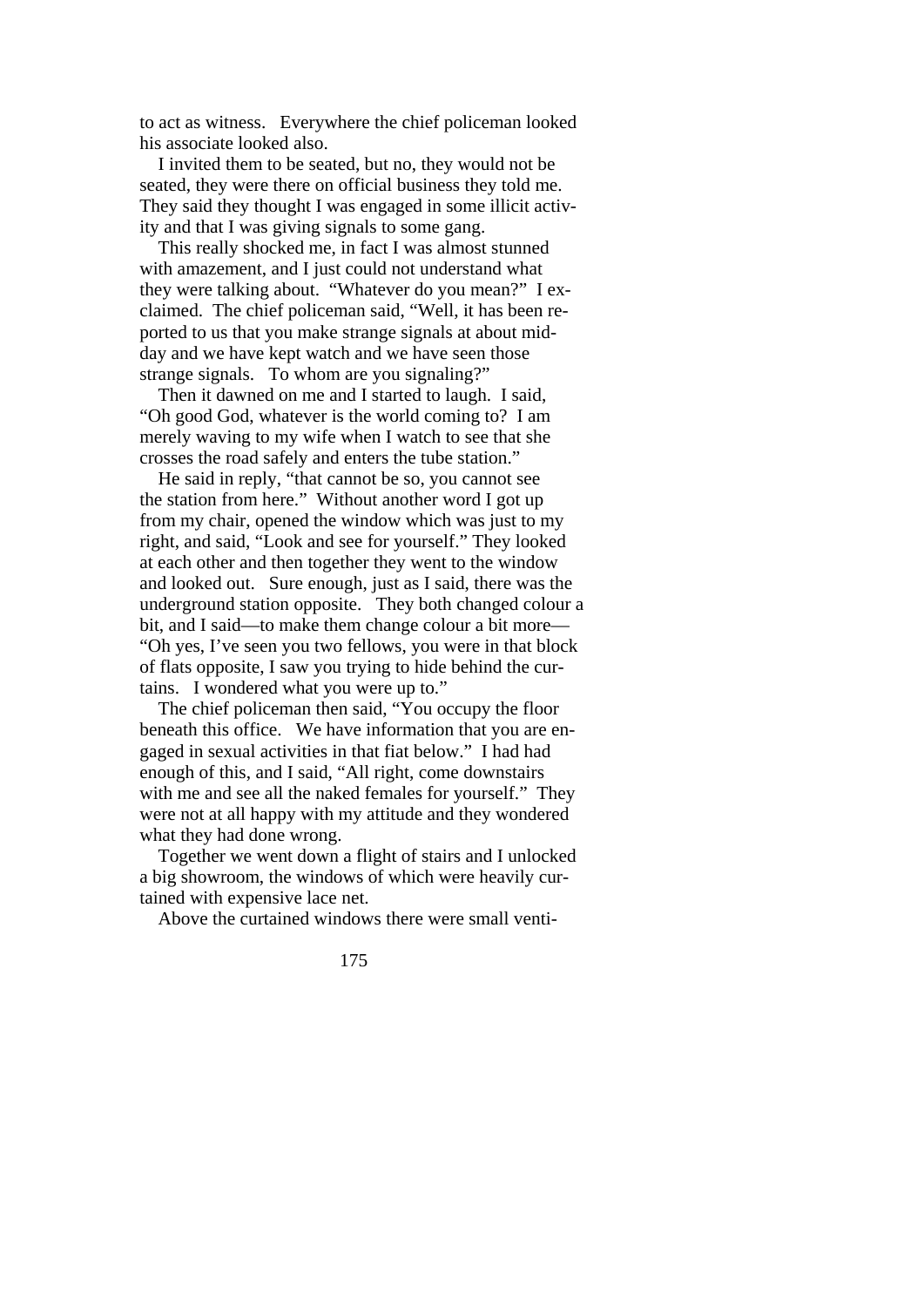lators about a foot square which, of course, were not curtained.

 I went to one lay figure and picked it up, and said, "Look, if a person is carrying this around, putting it from here to here"—I demonstrated— "a prying nosey-parker of an old woman who lives in that flat opposite might think it is a nude body."

 I rapped on the figures and said, "All right, take a look at them, do they look obscene to you?"

 The policemen changed their tune completely, and the senior one said, "Well, I am sorry you have been troubled, sir, I really am most sorry, but we received a complaint from the sister of a very senior police officer saying that strange things are happening here. We are quite satisfied with what we have seen. You will not be troubled again."

 Well, I was! I had to go to my office one evening at about seven o"clock and I unlocked the doors and went in, as I had a perfect right to do. I did the bit of work that I had to do, and then left. As I locked the door behind me two policemen seized me quite roughly and tried to hustle me to a police car. But I knew my rights and I asked for an immediate explanation. They told me that it had been reported (yes, it was the same woman!) that a sinisterlooking man (that's me!) had been seen to break into the building, so they were waiting for me. They would not believe that I had a right to be there, so I unlocked the office again and we went in, and I had actually to call the estate agent who had rented me the place, and he identified me by my voice. Once again the police looked silly and departed without a word.

 Soon after that I decided that there was no point in staying in such an office where it was obvious that the old biddy opposite had nothing better to do with her time than imagine that she was a policewoman reporting all manner of imaginary criminal offences. So I left that office and went elsewhere.

 Again, I did certain psychological work among people who could get no assistance from orthodox medicine and I did quite well, I really did. I cured a number of people but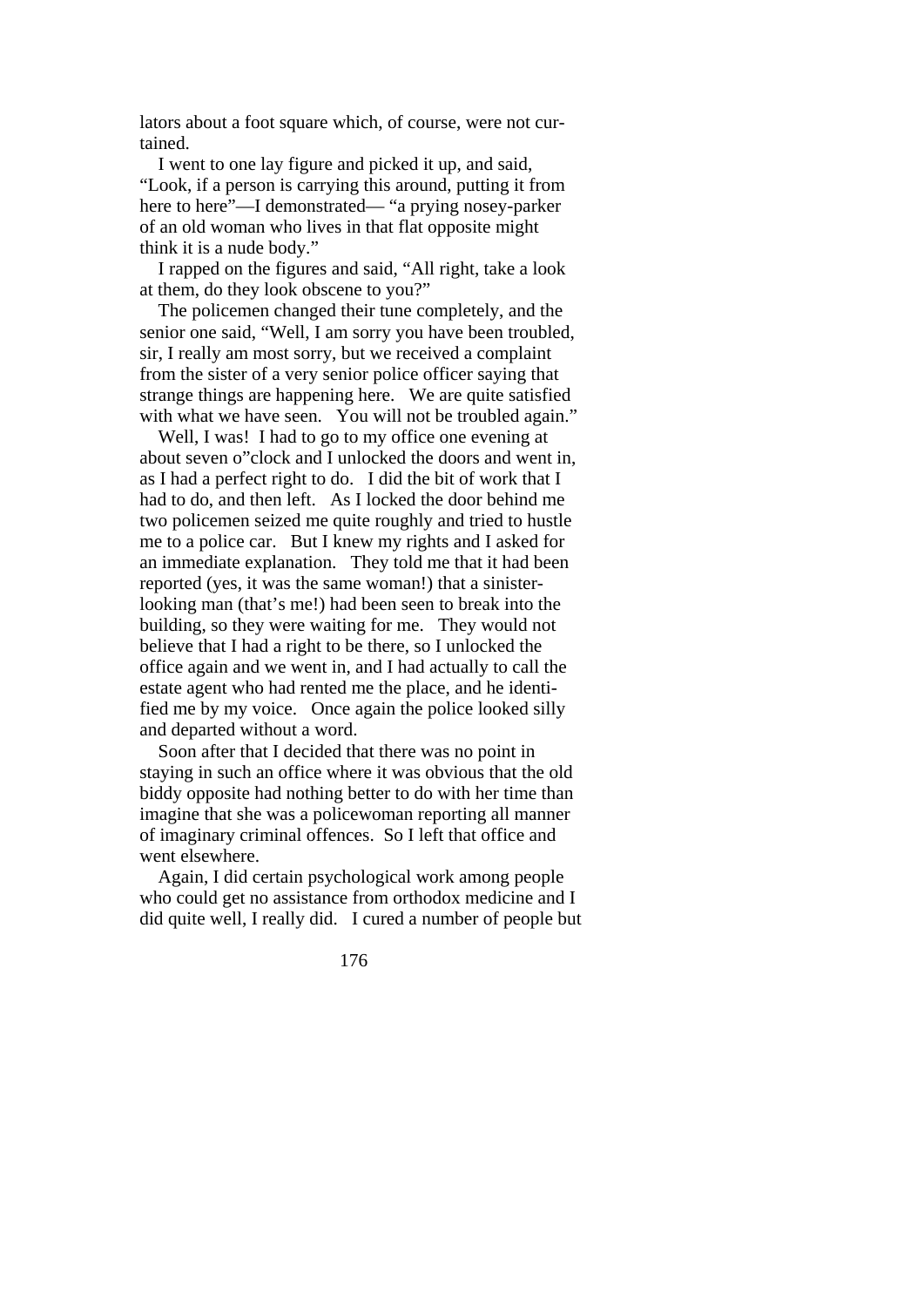then one day there was a man who tried to blackmail me. So I learned that unless one was actually registered one was too much at the mercy of people who would gladly get all the assistance they could and then try to blackmail one. But the blackmailer—well, he didn't get his way after all!

 Just at this time a young lady came into our life, came into our life of her own accord, of her own free will. We regarded her as a daughter and still do, and she is still with us. But her destiny, she felt, was such that she had to live with us, and that she did. Later the press were to make much of this, trying to say that it was a case of the eternal triangle; nothing could have been firmer than the truth. We were standing "on the square" instead of "in the eternal triangle."

 At about this time I was introduced to an authors' agent. I thought I was going to get a job with him reading and commenting upon authors' typescripts, but no, he knew a bit of my story and very very much against my own will I allowed myself to be persuaded into writing a book. One cannot be too particular when starvation is just around the corner, you know, and starvation wasn't just around the corner, it was knocking hard on the door.

 So I wrote a book, and then certain authors who were jealous at my knowledge of Tibet tried to trace me up. They got all manner of detective agencies, and one agency indeed put an advertisement in either The Times or The Telegraph of London advertising for Lobsang Rampa; he should write to such-and-such an address where something very good was waiting for him.

 I knew this was a catch, and so I told my agent, Mr. Cyrus Brooks. He got his son-in-law to phone to see what it was all about. Yes, it was indeed a catch. An author in Germany was mightily peeved that I had written about Tibet when he thought that was his own private inviolable province, and so he tried to have me traced up so that he could decide what action he could take against me.

 At about this time people connected with the young lady who was living with us took a dislike thinking that I had led her astray—I hadn't—and they also had a private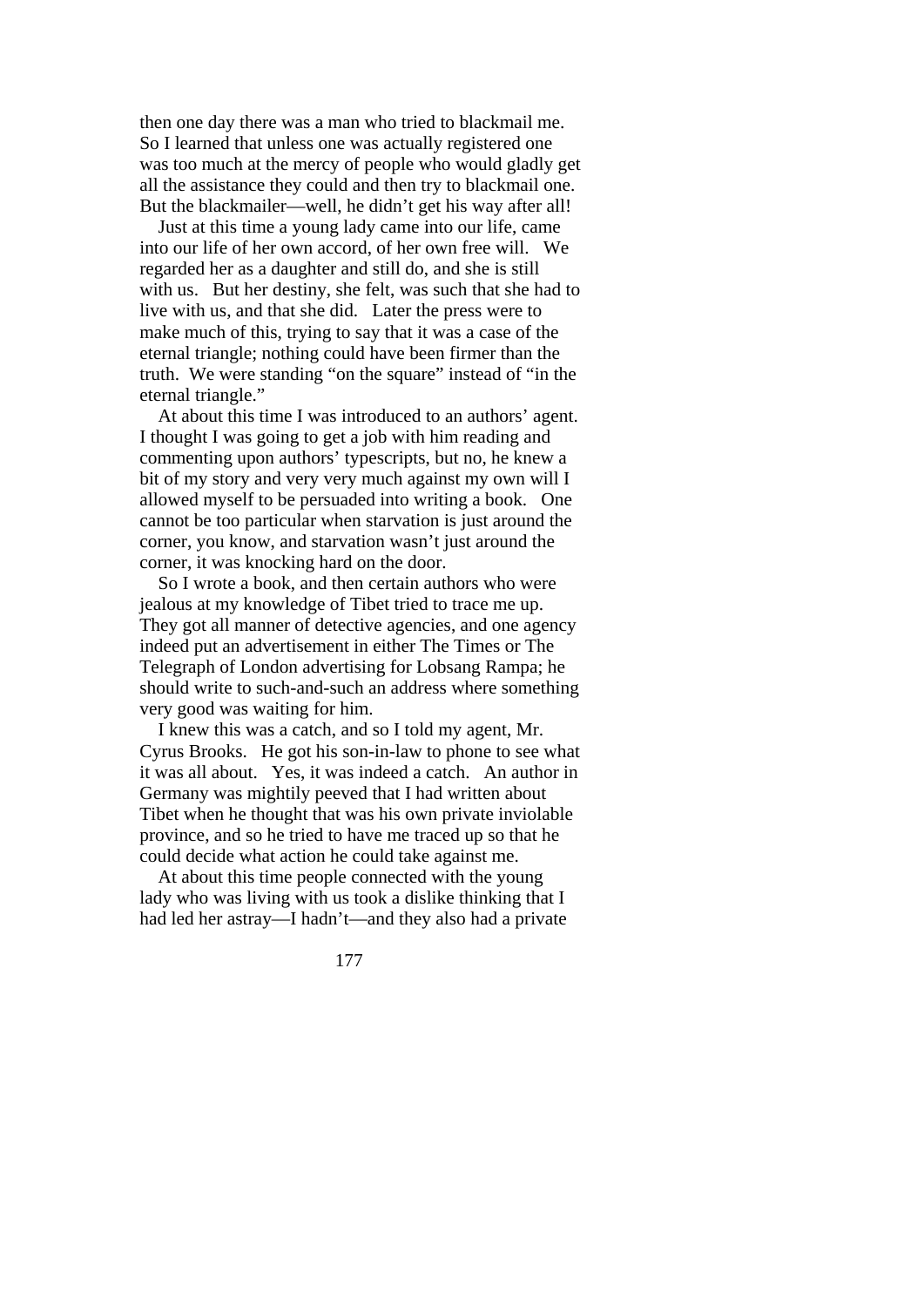detective trying to find out about me. But this poor fellow —well, it seems to me that he wasn't very bright, he never even tried to get in contact with me. I wonder if he was afraid or something. But instead of asking me outright as a man he relied on hearsay evidence, and as anyone should know, hearsay evidence is not legal evidence is it? But the two sides came together and they went to some press reporter who wasn't very popular with his fellows. They tried a few traps which I saw through, but when later we had moved to Ireland these people made a great campaign against me in the press, saying that I was doing black magic rites in the bottom of the house, that I had a secret temple; that I was guilty of all manner of sex orgies, etcetera, and that at some time in my career I had been in trouble with the police. Well, that was easy, I had always been in trouble with the police, but I had never been charged with anything, and I had never truly done anything worth police attention. But there is no point in stirring up old troubles and raking up ashes which should be burned out, but I want here to pay testimony to the husband of the young lady. He was and is a gentleman, he is a very good man, he is still our friend, and as he well knew and, indeed, as he testified, the statements about me were quite quite wrong.

 No, I am saying no more about this, nothing about the press, nothing about the relatives of the young lady. She is still with us, still with us as a loved daughter. So there you are, that's all there is to that.

 When all this happened we had moved to Ireland, and one thing and another had conspired to ruin my health. I had coronary thrombosis, and it was thought that I was going to die, but the press made life so hideous that we had to leave Ireland, which we did with extreme reluctance. I had many friends there, and I still have those selfsame friends.

 We left Ireland and went to Canada where we are now. We moved about Canada quite a lot, we went to different cities, went to different provinces. But at last we had a letter in the mail which offered a lot.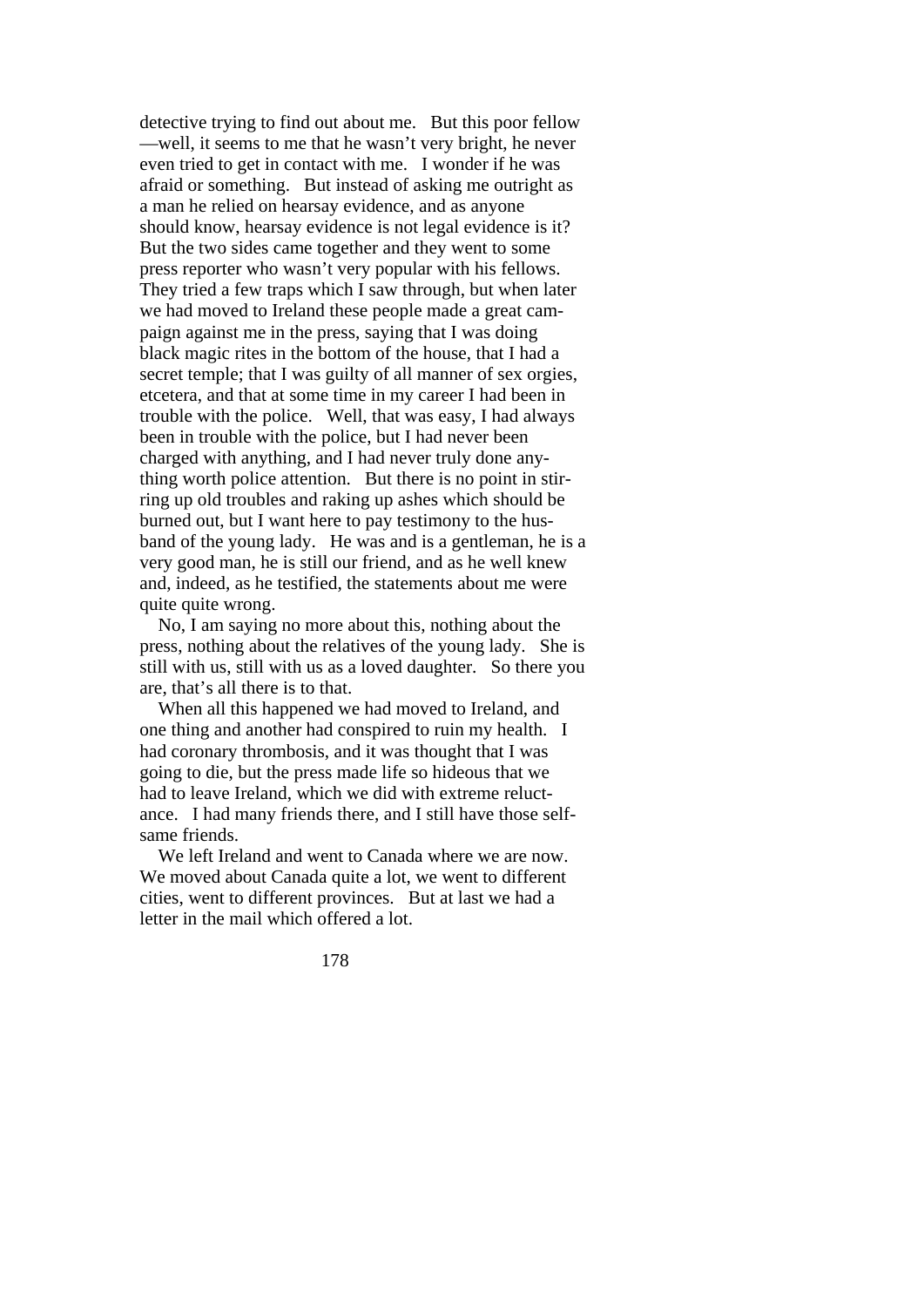In the mail one day there came quite a thick letter. The stamps were from a country of which I knew—at that time remarkably little. It was from Uruguay, the country in South America which rests between Argentina and Brazil.

 The letter was interesting. It told me that the writer was the head of a big company where they did printing, book publishing—everything. I was asked to go to Montevideo at the expense of that company, and I could continue my work there, I would be provided with secretaries, typists, translation services—in fact everything that I wanted. The writer sent me a photograph of himself looking quite impressive behind a big desk with an I.B.M. typewriter in front of him, a lot of books behind him, and, I think, a Phillips dictating machine there as well.

 We discussed it, "we" being my wife and our adopted daughter, and after quite a time we thought that it would be a good idea. So we made all the necessary inquiries and at long last, because formalities took a time, we got on a train at Fort Erie, Ontario, Canada, for the trip to New York. We were told that we were going to be passengers aboard a Moore McColmack freighter, one which normally took twelve passengers.

 In New York everything, as usual, was bustle and commotion. We stayed the night at one of the big hotels and the next morning we set off for the Moore McCormack dock in New York Harbour, and I was highly amused when I found that that dock was one right opposite the one to which I had made my swim so many years ago, it seemed. However, I said nothing, because there is not much point in raking up bitter memories, but, I confess, I kept quite a look out for river police.

 We went aboard the ship and found our staterooms, and so late that night with four locomotives loaded aboard on the deck we steamed away to first Vittoria in Brazil. There we went up a long inlet before we arrived at a very picturesque, very hot little community. That was our first port of call. Then we went down to a place nearby so that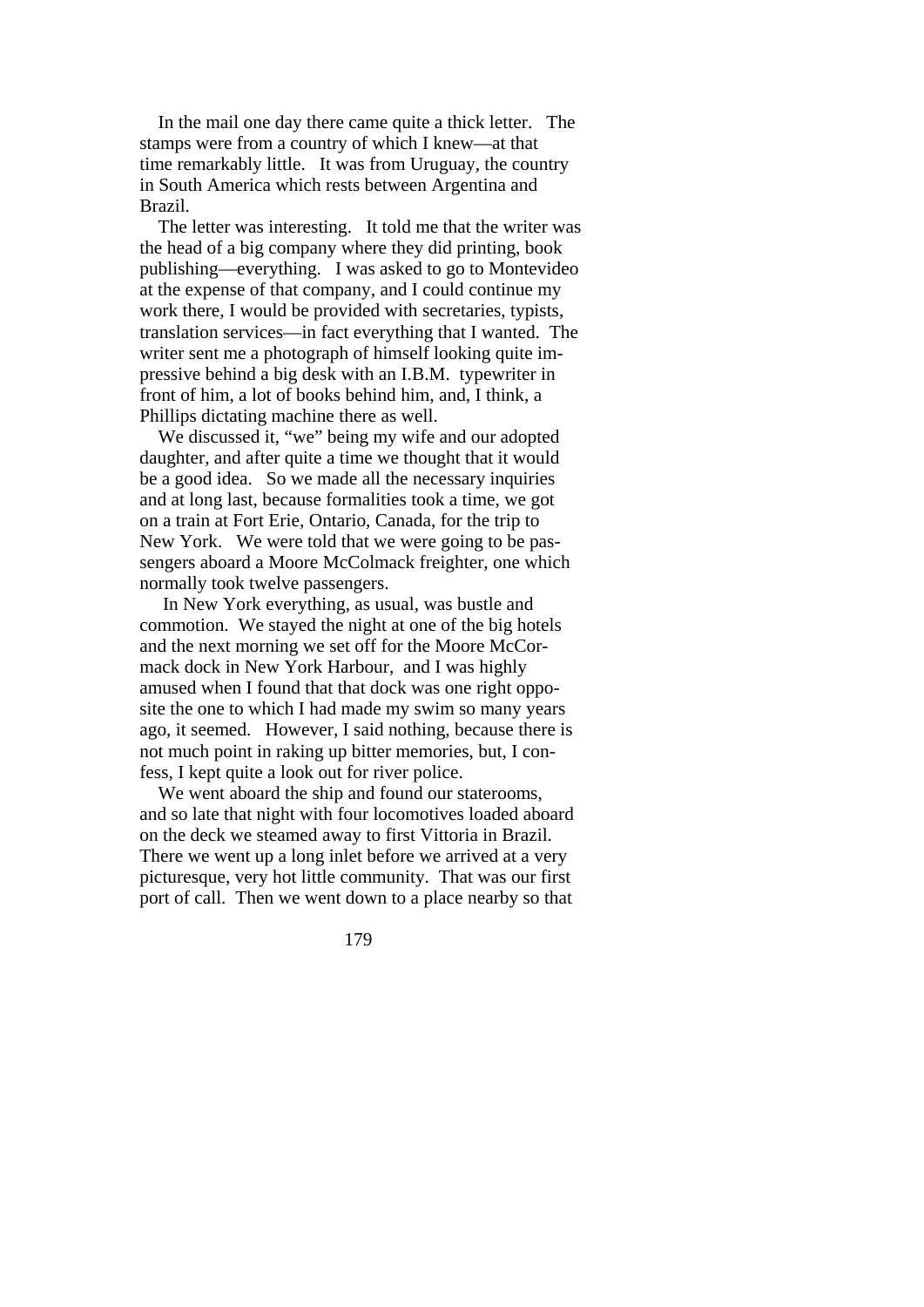the locomotives—they were diesel locomotives for the Brazilian railroads—could be unloaded.

 There were two or three more stops in Brazil until we were cleared for Montevideo in Uruguay. But as we approached Montevideo, actually we were at Punta del Este, the Captain was informed by radio that we could not land in Montevideo because there was a dock strike on, so we went to Buenos Aires first and we stayed in that port for about a week. It was quite a busy port, and we saw an enormous number of foreign ships come in. German ones seemed to be the most popular ones, and quite a lot of ships, it seemed, were going straight up the river which forms the frontier between Argentina and Uruguay. We were told that a few miles further up there was a great meat packing plant, the plant of Fray Bentos.

 At last, though, we were cleared to leave port and down we went along the Rio de Plata, and at long last we came to Montevideo, our destination. We got into the outer harbour and the ship had to drop anchor. There had been a strike and a whole fleet of ships was assembled, and they had to be attended to first because they were there first, so we stayed aboard ship for about a week. At last the ship was allowed to enter harbour and we went ashore.

 Our hopes were completely dashed, however, because we found that the man with an immense business did not have such an immense business after all. Instead—well, to put it at its kindest, he was a man with ideas which did not always work out.

 It was very expensive living in Montevideo. They seemed to have a peculiar idea there that everything had to be paid for in American dollars so, in effect, taking into consideration the rate of exchange, we were paying fantastic sums for even basic items. However we stayed there for a year and a half, then we found there were all manner of strikes and increasing restrictions on foreigners, so we decided to leave.

 It is most unfortunate that we had to leave because Montevideo was a nice place indeed. The people for the most part—except for the strikers!—were very pleasant,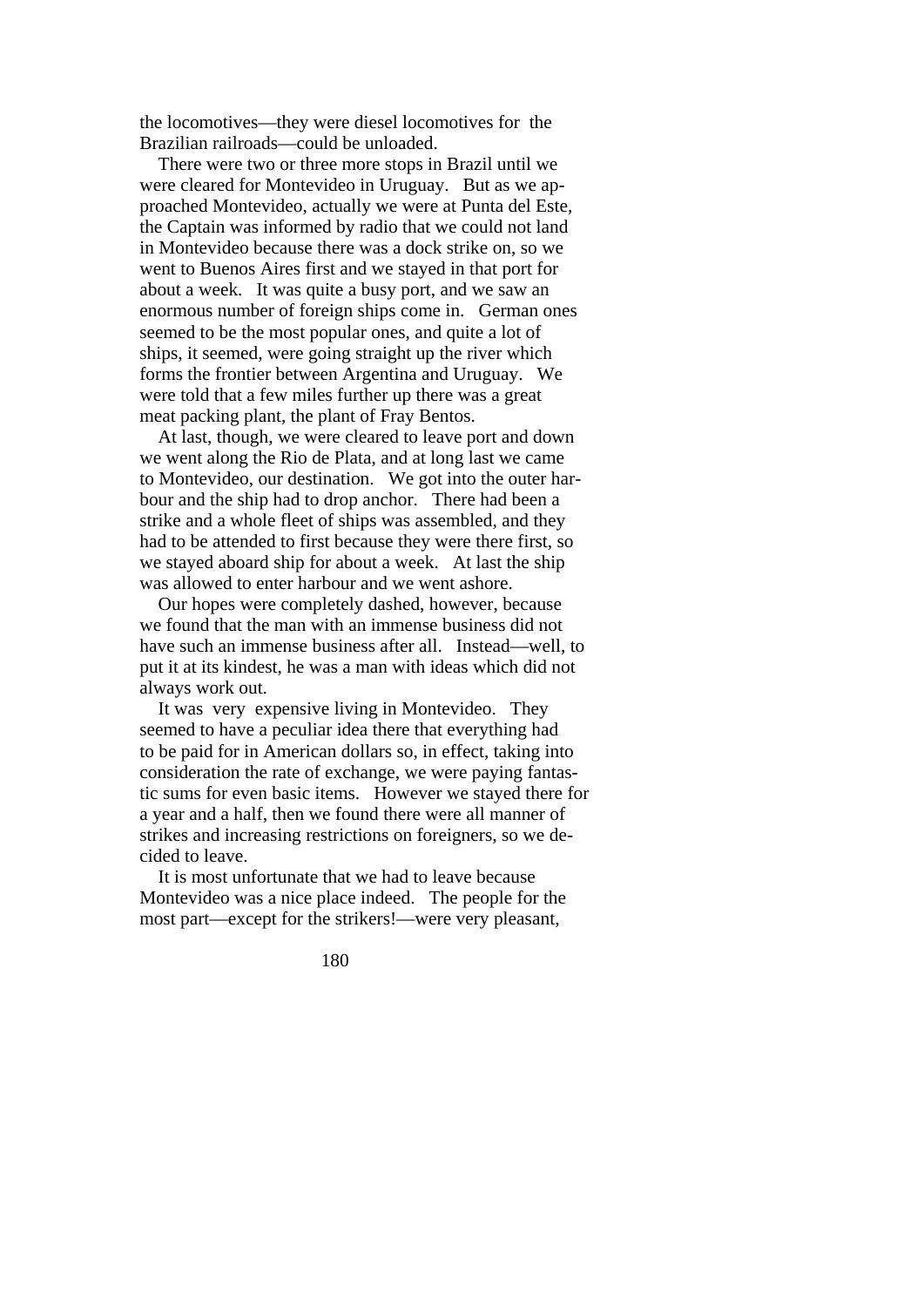very courteous, and it was like being in a European city. It was a beautiful city with a wonderful harbour and beaches. For a very short time we stayed at a place called Carrasco, quite near the airport. This had one terrible defect in that very fine sand from the immense beaches was always getting blown into the houses, so as we were also too far from the city centre we moved to an apartment building which overlooked the lighthouse.

 A few miles out in the approaches to the harbour there was a wrecked ship. It had been a quite large passenger liner and for some reason the ship had been sunk just off the main entrance, and there it remained. At low tide one could just see the main deck, at high tide the bridge and the bridge deck was still above water. We saw quite a lot of smuggling going on here because the ship was used as a "drop" for smugglers.

 There were many beautiful sights in Montevideo including a high eminence just across the other side of the harbour. This was known as "the Mountain" and there was a sort of fort, which was a local tourist attraction, right at its peak.

 The British had done much to modernize Montevideo. They had started its bus service, and they had also started the gas works, and one of the advantages of that was that so many people had a smattering of English.

 One day when we had moved to yet another apartment closer into the city centre the sky turned black and for a time everything turned bitterly cold. Then there came a cyclone. Three of us struggled to close our open window and as we were there congregated, pushing our shoulders hard against the window, we saw an amazing sight indeed; the bus station roof just below us suddenly vanished, all the sheets of corrugated iron were flying through the air as if they were made of tissue paper. We looked down and saw all the buses there and workers were gazing up widemouthed and with wide eyes.

 A really amusing sight—for us—was when hens, which had been kept on the flat roofs of houses in Montevideo were blown straight up in the air and crossed street after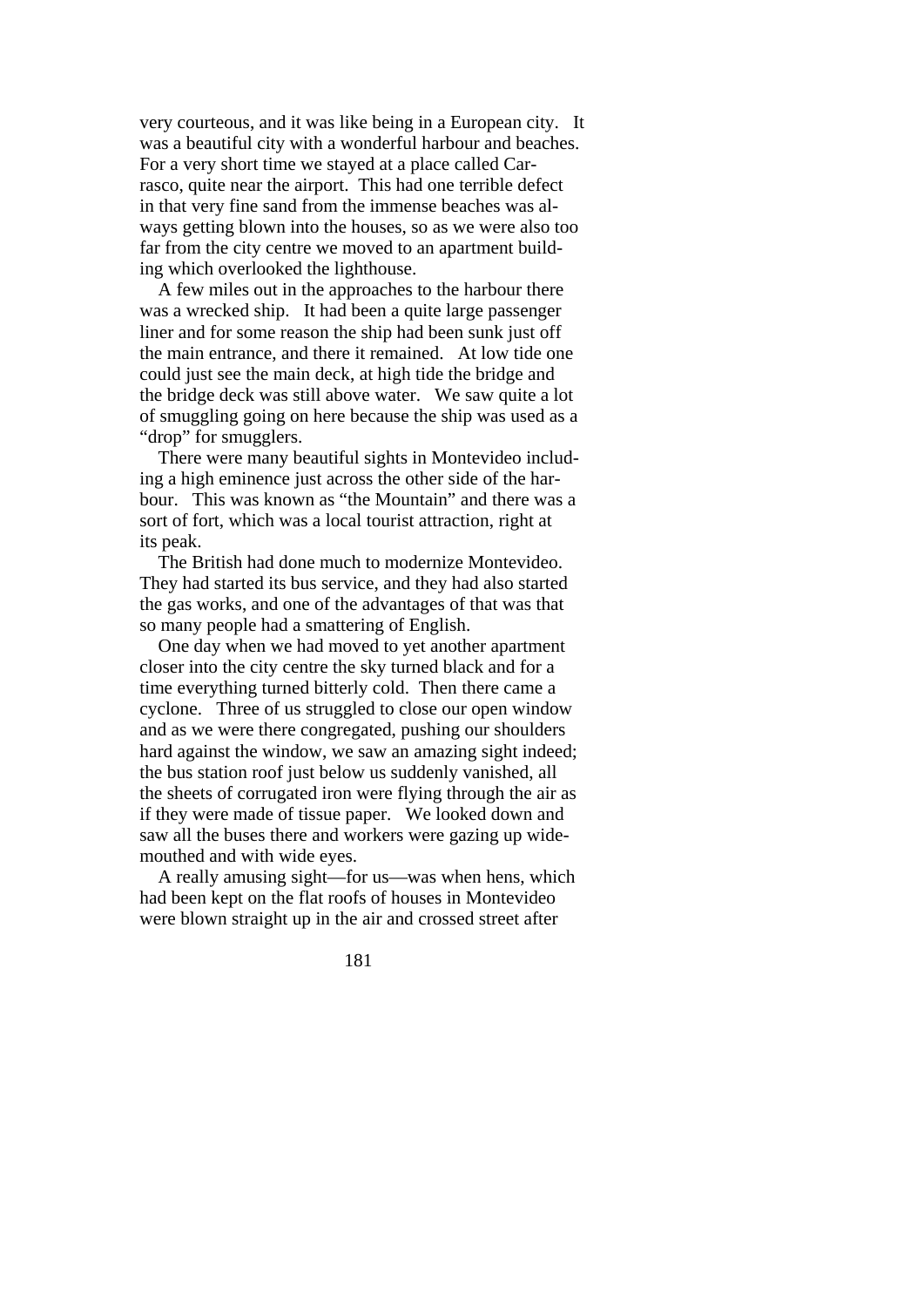street in probably the only flight they ever had in their lives. It really is an astonishing sight to see hens go flying by with their wings tight to their sides!

 A sight which really made me amused was when a whole clothes line laden with newly-washed clothes went sailing by. The line was as tight and as stiff as an iron bar, and sheets and "unmentionables" were hanging straight down as if in still air. I have seen many cyclones, whirlwinds, etcetera, but this from my point of view was quite the most amusing.

 But Montevideo was losing its charm, so we decided to return to Canada because of the various groups of Communists who were making trouble. In many ways I am sorry for it because I think I would rather live in Uruguay than in most other places. They have a different mentality there. They call themselves the Oriental Republic of Uruguay. It is a poor country with wonderful ideals, but ideals so idealistic that they were impractical.

 We returned to Canada by sea, and then there was the question of making money so I had to write another book. My health was deteriorating a lot, and that was the only thing I could do.

 During my absence I found that a person had written a book on material I had written for an English magazine some years previously. He was a very peculiar sort of person, whenever he was tackled or threatened with a law case he conveniently went bankrupt and friends or relatives "bought" his business, so there was not much redress, in fact there was none.

 One of the big troubles I have had since "the Third Eye" is the number of people who write "Approved by Lobsang Rampa," and just put labels to that effect on the goods they supply. All that is quite intense; I do not "approve" things. Many people, too, have impersonated me, in fact, on quite a number of occasions I have had to call in the police. There was, for example, a man in Miami who wrote to a bookseller in San Francisco in my name, he actually signed my name. He wrote a lot of "Holy Joe" stuff, which I never do, and he ordered a lot of books to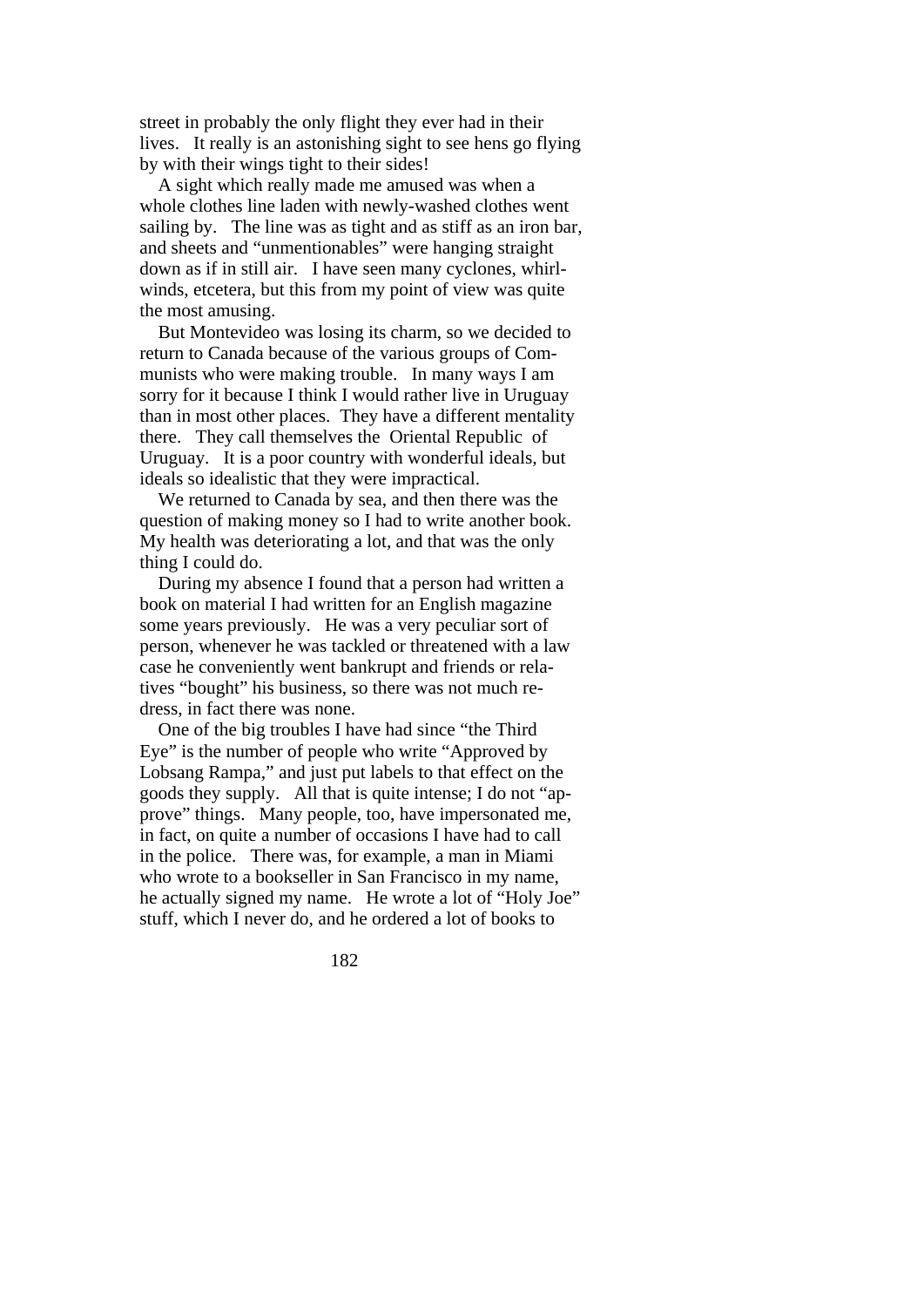be sent to him. Quite by chance I wrote to the bookseller at the same time from Vancouver and he was so amazed at getting a letter apparently from me and in British Columbia that he wrote to me and asked how I was moving so quickly. So it came out that this fellow had been for some time ordering goods in my name and not paying. As I said, if anyone is fool enough to take as "me" the gobblegook that this fellow had been writing deserves to get caught. There have been others such as the man who retired to a mountain cave, sat cross-legged with darn little clothing on him, and pretended to be me. He advised teenagers to have sex and drugs, saying that it was good for them. But the press, of course, seized on such incidents and made quite a commotion, and even when it was proved that these impostors were impersonating me the press never got round to reporting the actuality of what happened. I am utterly, utterly, utterly opposed to suicide. I am utterly, utterly opposed to drugs, and I am utterly, utterly opposed to the press. I think that the average pressman is not fitted to report things on metaphysics or the occult, they do not have the knowledge, they do not have the spirituality, and, in my opinion, they just do not have the brain power.

 After a time in Fort Erie, to which we returned from South America, we went to Prescott, Ontario, where we lived in a small hotel. The Manager of that hotel was an extremely fine man indeed. We stayed there a year, and during the whole of that year there was never at any time the slightest disagreement or slightest lack of harmony between "management" and us. His name was Ivan Miller, and he was a real gentleman and I wish I knew his address now to again express my appreciation of all the efforts he made. He was a great big man, huge in fact, and he had been a wrestler, yet he could be more gentle than most women.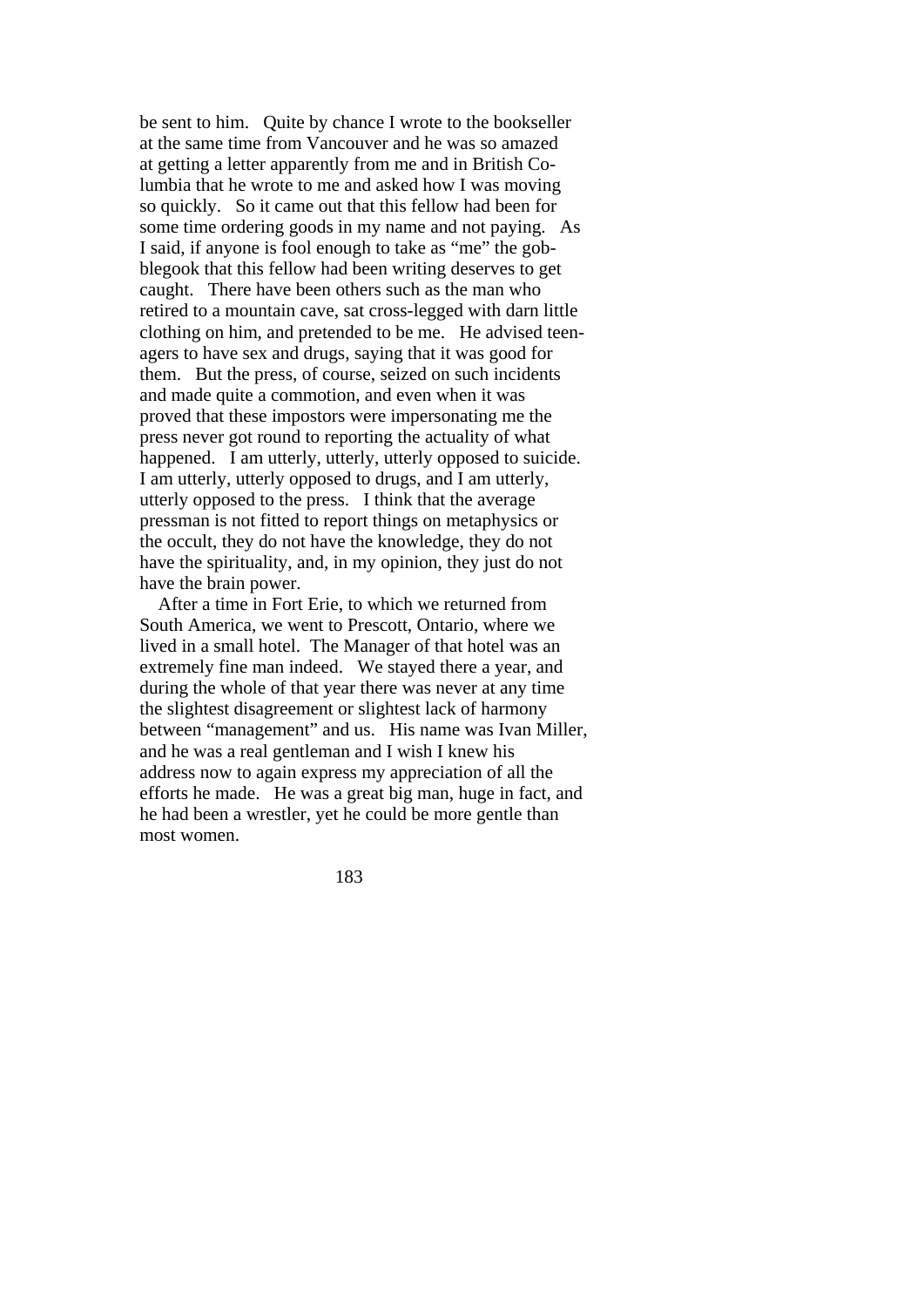## CHAPTER ELEVEN

 It was good to be back in Canada to get what was then a reliable mai1 service. There had been quite a lot of trouble in Uruguay and one particular incident which really made me foam with fury was when, as an author, I had a lot of mail sent to me and the post office in Montevideo would not let me have it. I had my adopted name, and I also had the name under which I wrote, T. Lobsang Rampa, and the post office officials in Montevideo were quite adamant in not letting me have mail for two names. Their idea was that a person must be a crook if they had to have two names, and so I gave the matter much thought and came to the conclusion that I was far better known as T. Lobsand Rampa. Then I went to the post office and said I wanted the mail for T. Lobsang Rampa and they could retrain the rest.

 Then they had to see my papers. My papers had the wrong name on them, so I was unable to get my mail. Eventually I had to go to a lawyer—an "abogado"—and have a Change of Name Deed drawn up. It had to be done legally, and there were many many stamps on the document, after which notice had to be given in an Uruguayan legal newspaper all about the name change. When all those formalities were completed then I could get mail in the name of T. Lobsang Rampa but I was forbidden to use the other name. .

 Now, of course, my name has been legally changed in Canada as well to T. Lobsang Rampa, and while we are on the subject of officialdom, bureaucracy, etcetera I am now a Canadian subject. I took out Canadian naturalization and, here again, the formalities were truly amazing. But there seem to be formalities in everything nowadays, I have been trying to get the Old Age Pension, to which I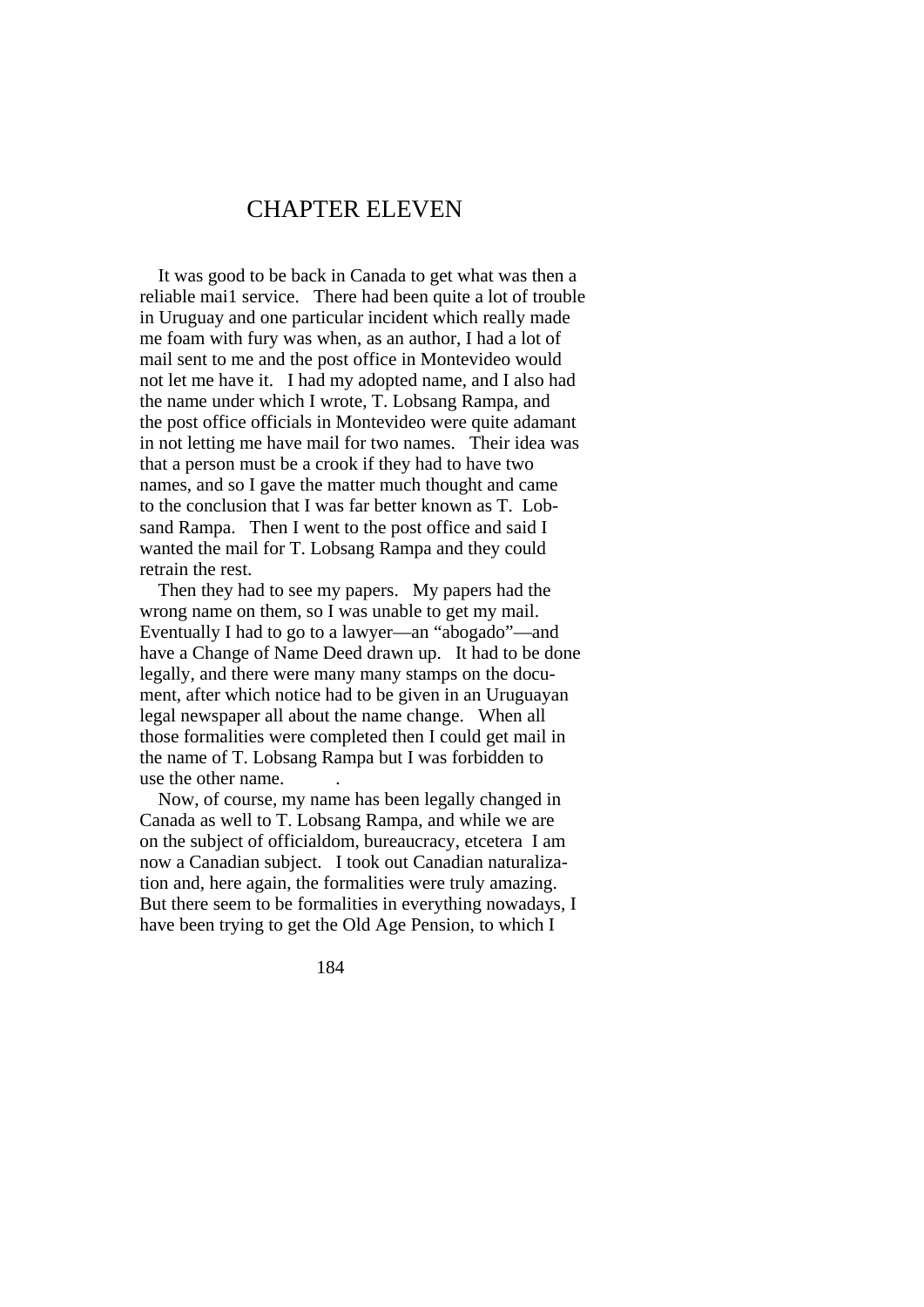am entitled, but bureaucracy is such that apparently I cannot get it—or so the officials tel1 me unless I give the exact address and the exact dates of arriving and leaving every place I have been in Canada. Well, I have been to an amazing number of places from Windsor to Prescott, to Montreal, Saint John, New Brunswick, Halifax, all the way on to Vancouver back to Calgary, etcetera, and I should have thought that I was well enough known as a Canadian citizen and with a passport, etcetera, but apparently that does not suit the bureaucracy—mad officials. So the matter is "still pending." It sounds more like a rotten apple than anything else, doesn't it?

 Last night I was very unwell indeed and late in the night I awakened from an uneasy doze and found clustered around me a group of those who were my associates, lamas from Tibet. They were in the astral, and they were agitating for me to get out of the body and go over and discuss things with them. "What is the matter with you all?" I asked. "If I feel any worse than I do now I shall be over there permanently." The Lama Mingyar Dondup smiled and said, "Yes, that's what we are afraid of. We want you to do something else first."

 When one has done astral travel for as many years as I have there is nothing to it, it is easier than stepping out of bed, so I just slipped out of this body and went into the astral. Together we walked to the side of a lake on which there were many water birds playing. Here in the astral, you know, creatures have no fear whatever of Man, so these birds were simply playing in the water. We sat on a moss-covered bank, and my Guide said, "You know, Lobsang, there isn't enough detail given about transmigration. We wanted you to say something about peoples who have used transmigration." Well, the day in the astral was too pleasant to be much of a cross-patch, so I indicated that on the morrow I would get to work again before the book was finished.

 It was very pleasant, though, being in the astral, away from pain, away from worries and all the lest of it. But, as I was reminded, people do not go to Earth for pleasure,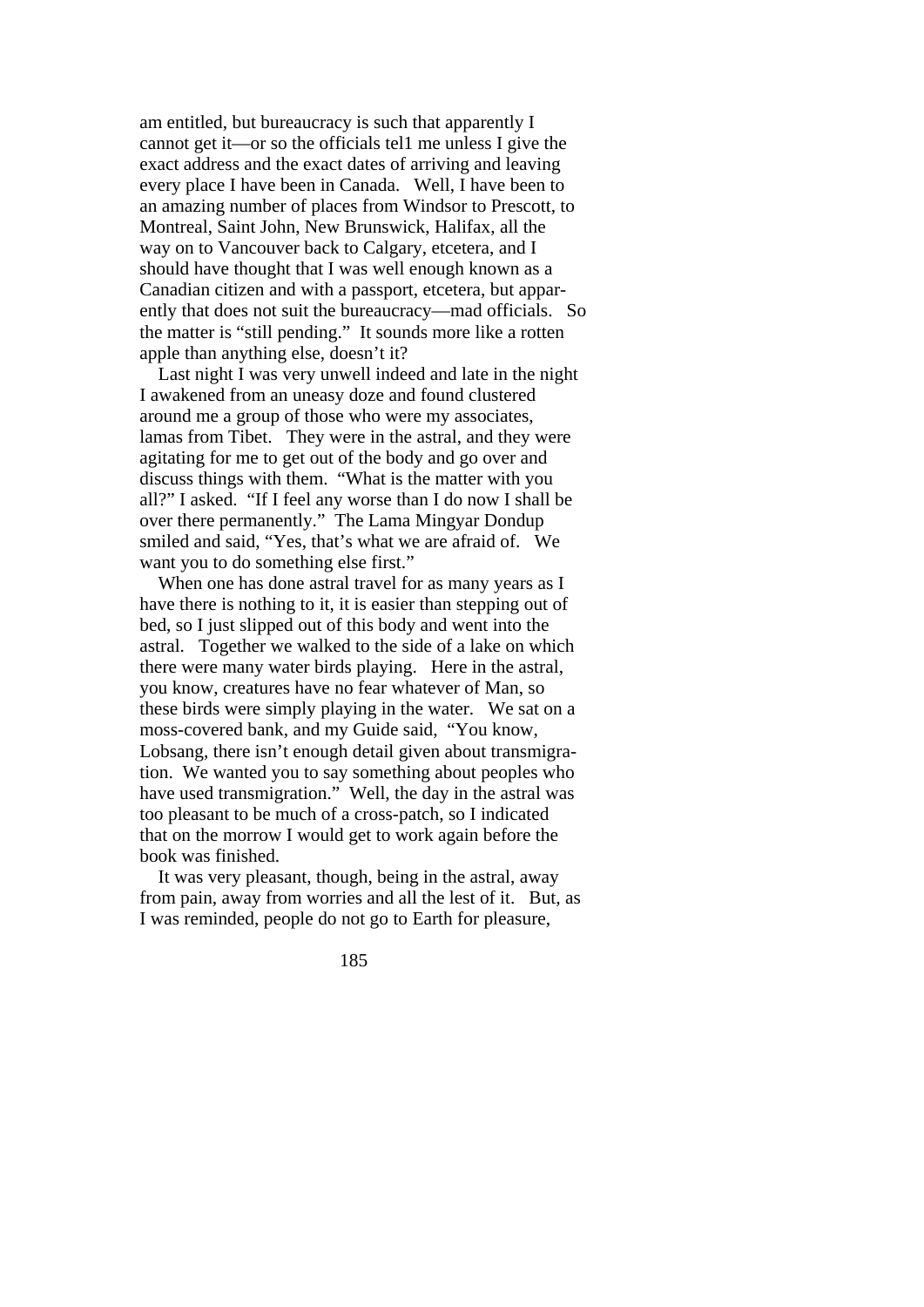they go because they have something to learn or something to teach.

 Today, then, is another day, the day when I have to write something even more about transmigration.

 In the days of Atlantis and—oh yes!—there really was Atlantis, it is not just a figment of a writer's imagination; Atlantis was real. But, in the days of Atlantis there was a very high civilization indeed. People "walked with Gods." The Gardeners of the Earth were ever watching developments on Atlantis. But those who are watched are wary of the watchers, and so it came about that the Gardeners of the Earth used the process of transmigration so that they could keep a more subtle form of watch.

 A number of bodies of suitable vibrations were used by the spirits of Gardeners, and then they could mingle with humans and find out just what the humans really thought of the Gardeners and were they plotting.

 The Gardeners of the Earth who looked after that mysterious civilization known as the Sumerians also had tutors come to the Earth by transmigration. It was altogether too slow to have great space ships cross the void taking such a long time. By transmigration it could be done in a matter of seconds.

 The Egyptians, also, were largely controlled and entirely taught by higher Entities who entered into specially cultivated bodies, and when those bodies were not actually being used by the Entities they were carefully cleaned, wrapped up, and put aside in stone boxes. The ignorant Egyptian natives catching brief glances of the ceremonies came to the conclusion that the Gardeners were preserving the bodies, and so those who had witnessed such proceedings rushed home to their priests and told all that they had seen.

 The priests then thought that they would try such things, and when a high enough person died they wrapped him up in bandages, coated him with spices, and all the rest of it, but they found that the bodies decayed. Then they came to the conclusion that it was the intestines, the heart, liver and lungs which caused the decaying, so all those parts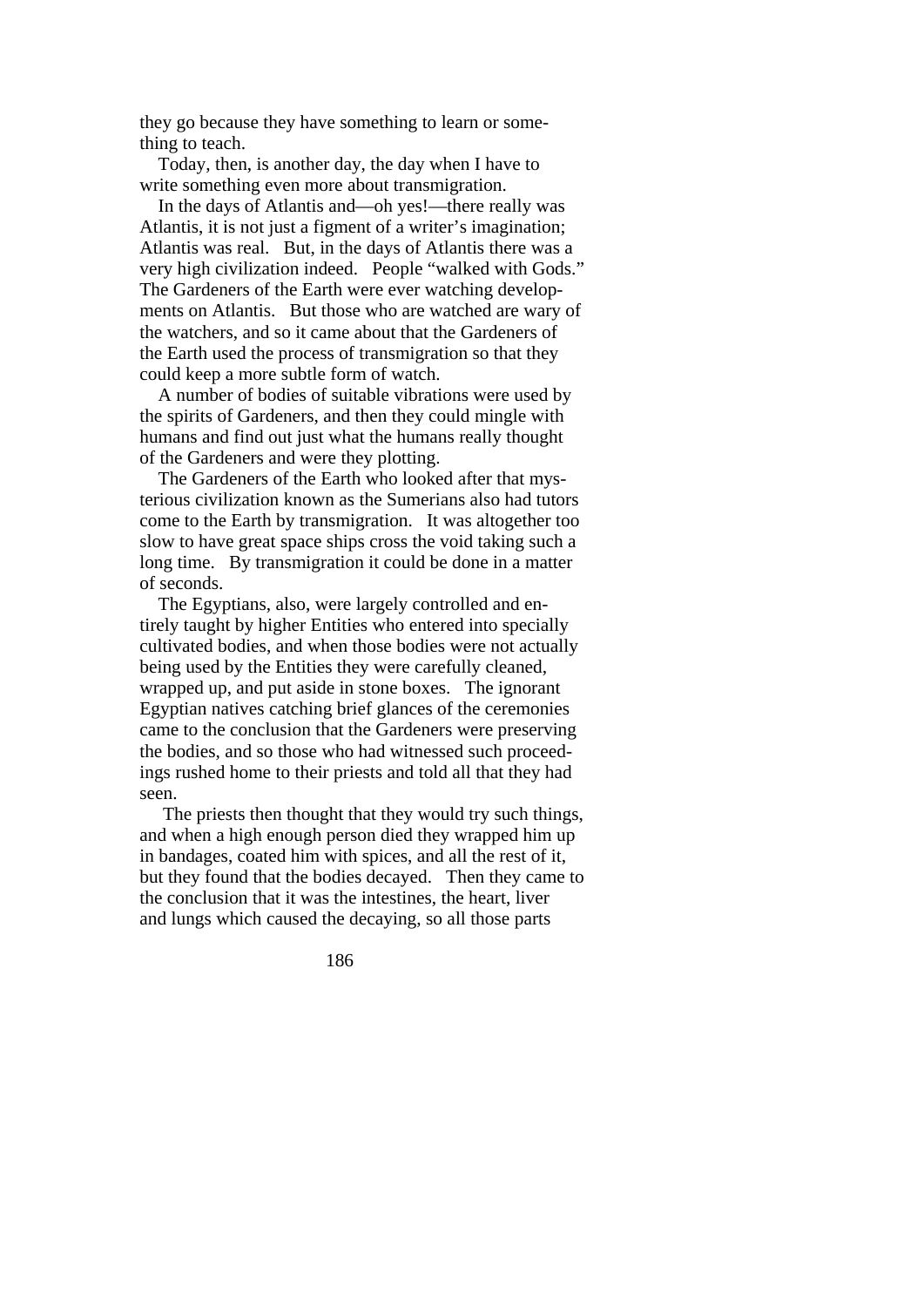were removed and put in separate jars. It is a good thing they were not preparing the hosts for incoming spirits because the hosts would indeed have been a gutless lot, wouldn't they?!

 Of course, some of the embalming—so called—was when a sick space man or space woman was being put into the state of suspended animation so that he or she could be removed to a space ship and taken elsewhere for treatment.

 There have been quite a number of well-known leaders on this Earth who were Entities transmigrated into Earthbodies, Abraham, Moses, Gautama, Christ, and then that well-known genius of geniuses, Leonardo da Vinci. The inventions of Leonardo da Vinci are legend, and he enhanced the knowledge of this world very very greatly. He, as I suppose anyone would agree, possessed skills and sciences far beyond the knowledge of Earth people. The person known as Leonardo da Vinci had been an illegitimate child without any special advantages. Who knows? He might even have been the son of a plumber! The body of the person who became Leonardo da Vinci was of such a degree of vibration that a very high Entity could take it over and do all those things which no human could have done.

 In all seriousness, I say that if the people of this world would only listen to those who can actually do transmigration there would be a wonderful chance of space exploration. Think of all the worlds there are. Think of being able to visit a world in a matter of seconds. Some of the worlds can never be visited by orthodox humans because the atmosphere may be wrong, the climate may be wrong, or the gravity may be wrong. But when a person is doing transmigration he can take over the body of any native of the planet, and so then can explore the planet without any difficulties whatever.

 Humans, well versed in the science of transmigration could enter the bodies of animals so that they could be studied effectively. This has been done before, it has been done frequently before, and because of a racial memory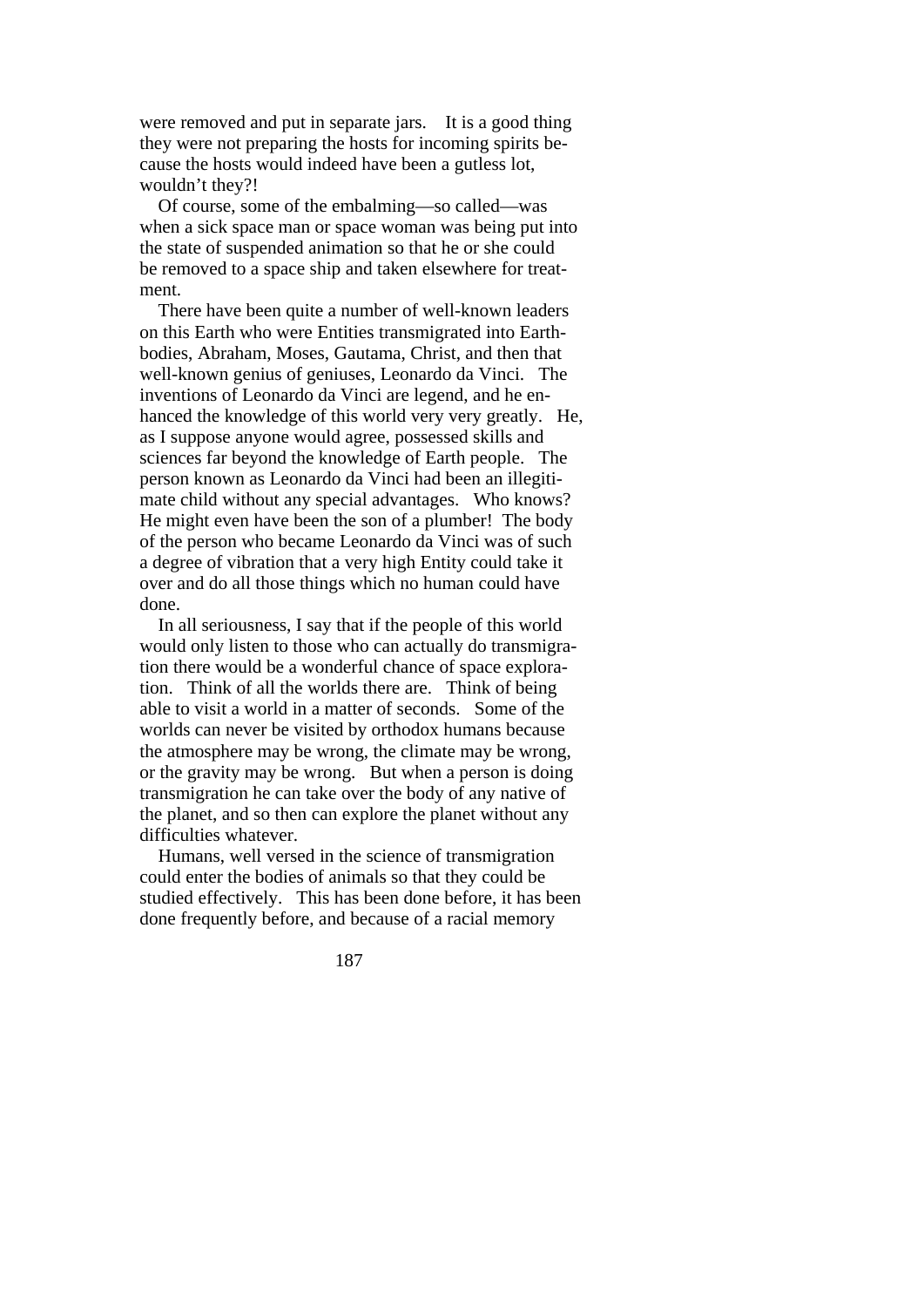there are certain false beliefs that humans are reborn as animals. They are not—ever. Nor are animals born as humans. Animals are not inferior to humans, either. But because there is a racial memory of Gardeners of the Earth taking over the bodies of certain animals, the knowledge of that has lingered on in a distorted form. Thus it is that good religions are debased.

We have traveled extensively in Canada. I have been from Windsor, Ontario, to Fort Erie and on to Prescott, and then we went to Saint John, N.B. For a time, as you can read in others of my books, we lived quite happily in New Brunswick, in the very pleasant city beside the sea. But as my accountant said, an author must travel, so we moved to Montreal and we lived in Habitat for some time. Habitat is that funny looking collection of houses piled one on top of the other like children's building bricks. Anyway, it was quite a nice place to live, and in fact we liked it so much that after we had left it we later returned to it. Here again, in Montreal there were always strikes, there was a language difficulty, too, because the French-Canadians were not at all friendly to those who did not speak French, and my own firm opinion has always been that Canada was an English speaking country and I refused to speak French.

 Soon came the time when we moved again, this time to Vancouver, British Columbia, where we lived in a hotel, actually a hotel which also had apartments to it. Vancouver has gone down a lot lately under what I consider to be a most horrible form of government. And another complaint against Vancouver is that "no pets" was the sign everywhere, and as one hotel keeper once said, pets had never hurt his business but children had and so had drunks and so had people who smoked in bed and set the place on fire.

 I have moved about a lot in my life. I have learned much, and there are certain things I "wish" could be—

 I wish, for instance, that there could be a censorship of the press because I have seen so much misery caused by inaccurate press reports. I am glad to note that now many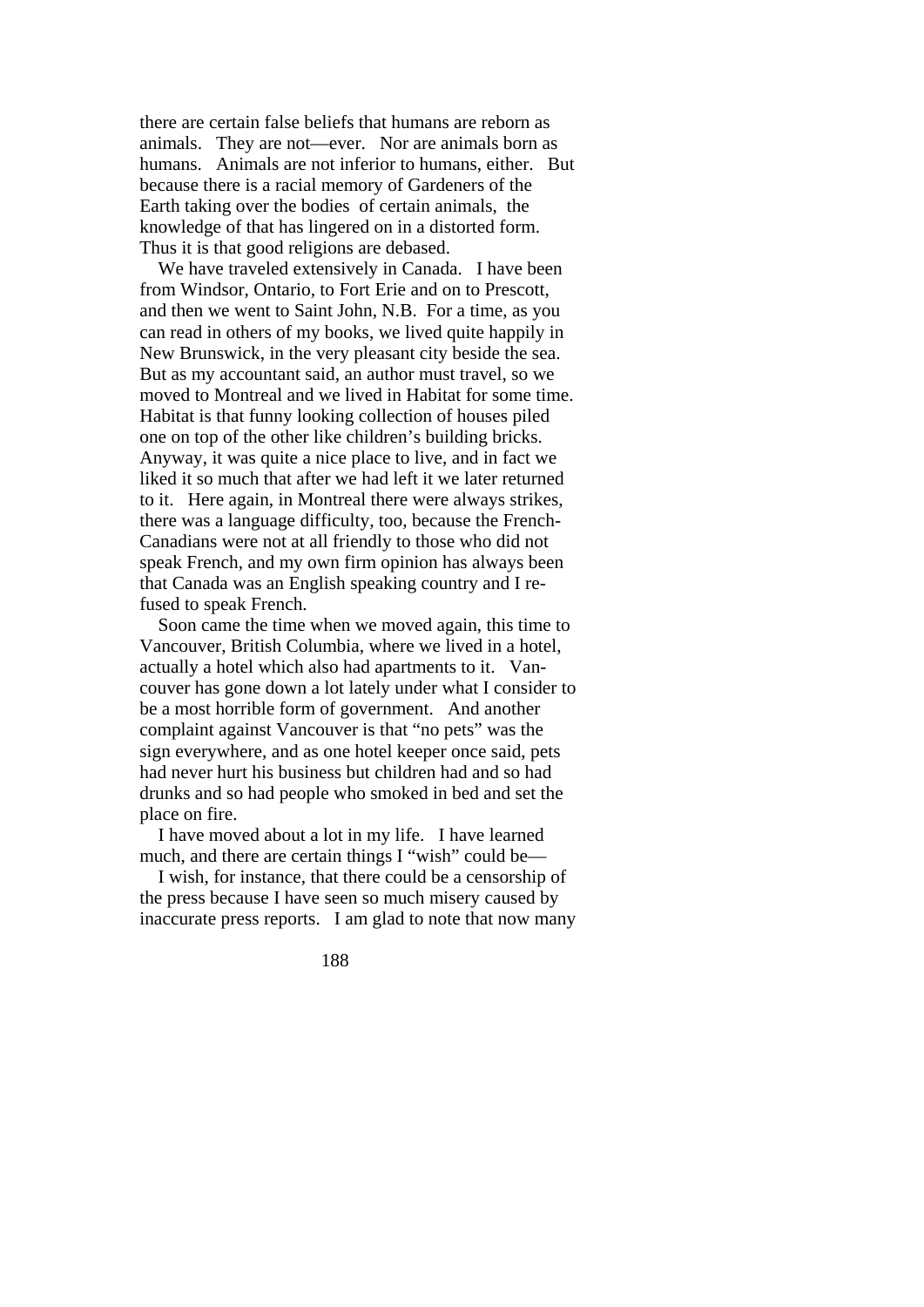many more people are obviously agreeing with me on this. because the accuracy of the press is often in doubt nowadays.

 The predictions made about me so very very long ago have been utterly accurate. It was predicted that even my own people would turn against me. Well, they have—they have indeed, because in my time of trouble no one came forward to help me or to attest the truth of my story, and true that story is.

 I had so many hopes about helping Tibet. I thought, for example, that with recognition I would be able to speak for Tibet before the United Nations. I hoped that with recognition I could have had a radio program about free Tibet, but no, no help whatever has been given to me by the people of Tibet who have left that country. Sadly enough it is their loss as well as mine. So much good could have been done. My name is widely known, it has been conceded that I can write, it has been stated also that I can talk. I wanted to use both in the service of Tibet, yet they have not been at all anxious to recognize me, just the same as in the past a Dalai Lama would not recognize the Panchen Lama and vice versa. It is just the same, we will say, as one political leader ignoring the existence of another. But I get a vast number of letters, on this day, for example, I had one hundred and three. It has often been much more, and the letters come from all over the world. I learn things which are closed to many, and I have been told, rightly or wrongly, that the present people who escaped from Tibet cannot "recognize" me because another religious faction who is helping them would be cross. I have all the evidence that that is so, actually. But—well there is no point in starting a miniature religious war, is there?

 It is mainly the lower orders of refugees who seem to be opposed to me. I had a letter some months ago from an important man who had been to see the Dalai Lama and had discussed me. The Dalai Lama, it was reported to me, had extended an invitation to me to return to the Potala when it was freed from Communist aggression.

189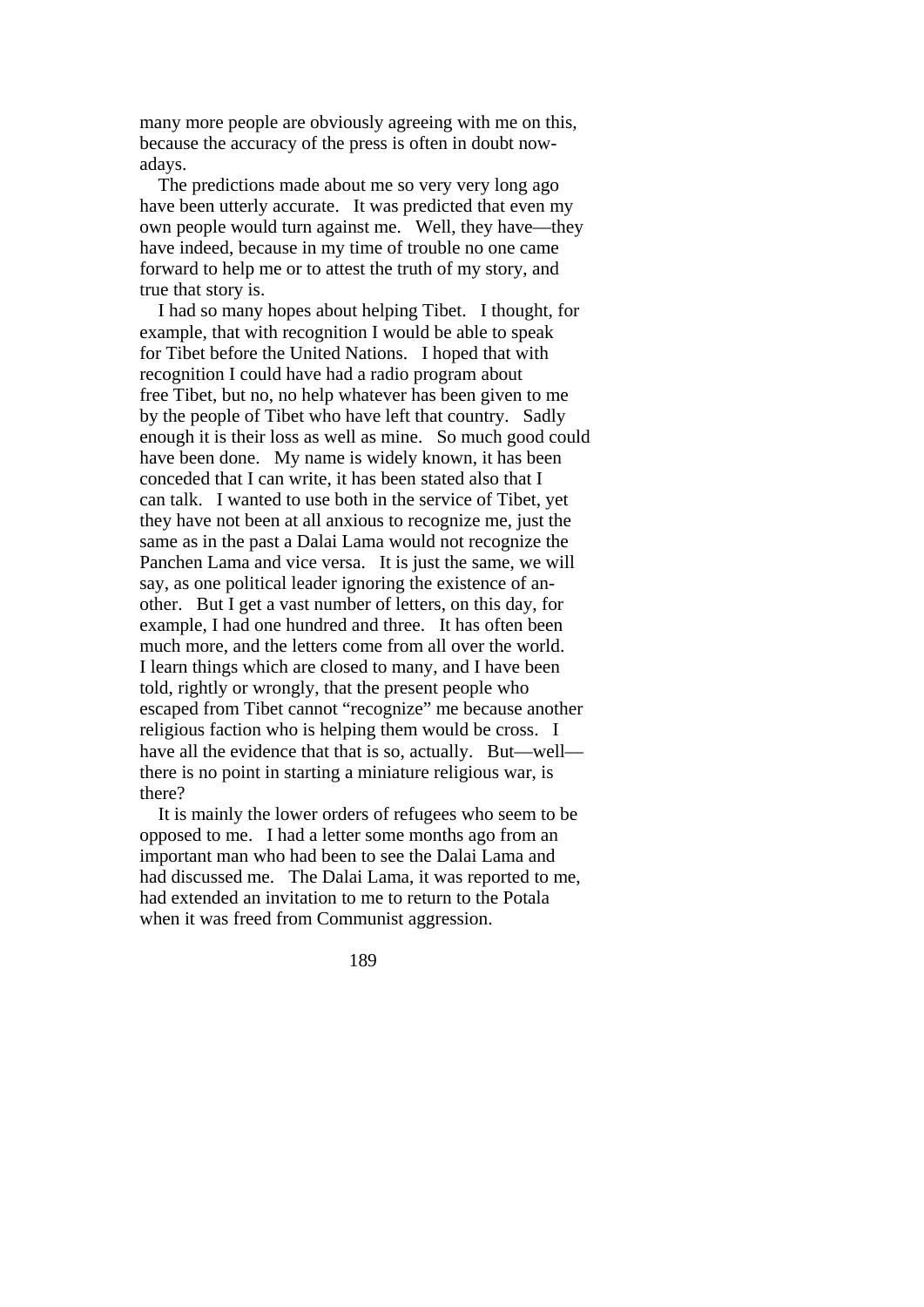And just a few weeks back our adopted daughter (we "name no names," remember?) received a letter saying that the Dalai Lama was very concerned about Dr. Rampa's health, and the Dalai Lama was praying for him daily. That letter is now in the possession of my publishers.

 Another "wish" I have is this; there are quite a number of occult bodies about, some of them claiming to be very very ancient even though they were started again by an advertising man just a few years ago. But my complaint is this; if all these people are so holy—so good—so devoted to spiritual enlightenment then why cannot we all get together because if they are truly genuine they would realize that all paths lead Home.

 A number of students from some of these cult-colleges have asked me why I did not get in touch with Group soand-so or Group something else, and the answer is that I have done, and I have had some shockingly insulting replies from these groups all because they are jealous or because they have been poisoned by the press. Well, I do not see it that way at all. I maintain that it does not matter what religion one belongs to, it does not matter how one studies the occult. If people are genuine they would be able to work together.

 Some years ago I was approached by a man who was the founder of a so-called Tibetan Science. He wrote to me and suggested that we could make a lot of money if I joined with him and he used my name. Well, I do not do things like that, I do not go in for this work as a moneymaking gimmick. My beliefs are my everyday beliefs and I live according to the code under which I was taught.

 I would like to see many of these so-called metaphysical societies or Orders licensed after careful examination. So many of them are fakes just out to gather money. I know of one particular group who admit quite freely that they take what they consider to be the best from a whole load of writers and hash it up as something quite different. Well, that is dishonest.

 This is a good opportunity to tell you once again—in case you start at the back end of this book instead of the

190